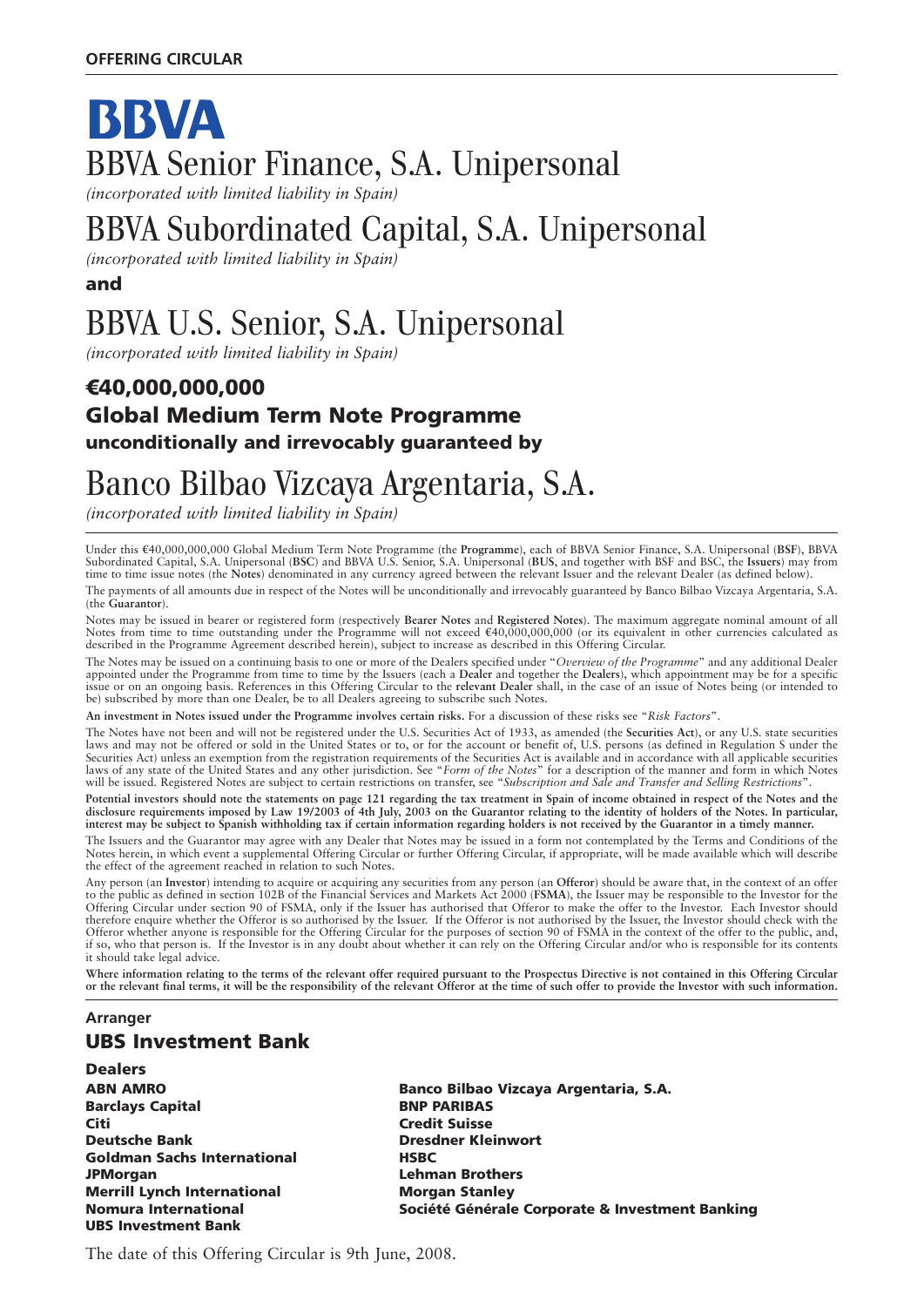Application has been made to the Financial Services Authority in its capacity as competent authority under the Financial Services and Markets Act 2000 (the **UK Listing Authority**) for Notes issued under the Programme during the period of 12 months from the date of this Offering Circular to be admitted to the official list maintained by the UK Listing Authority (the **Official List**) and to the London Stock Exchange plc (the **London Stock Exchange**) for such Notes to be admitted to trading on the London Stock Exchange's regulated market.

References in this Offering Circular to Notes being listed (and all related references) shall mean that such Notes have been admitted to trading on the London Stock Exchange's regulated market and have been admitted to the Official List. The London Stock Exchange's regulated market is a regulated market for the purposes of Directive 2004/39/EC (the **Markets in Financial Instruments Directive**).

Notice of the aggregate nominal amount of Notes, interest (if any) payable in respect of Notes, the issue price of Notes and any other terms and conditions not contained herein which are applicable to each Tranche (as defined under "Terms and Conditions of the Notes") of Notes will be set out in a final terms supplement (the **Final Terms**) which, with respect to Notes to be listed on the London Stock Exchange will be delivered to the UK Listing Authority and the London Stock Exchange on or before the date of issue of the Notes of such Tranche. The Programme provides that Notes may be listed or admitted to trading, as the case may be on such other or further stock exchanges or markets as may be agreed between the relevant Issuer, the Guarantor and the relevant Dealer.

Application may also be made to have certain Series of Notes accepted for trading in the Private Offerings, Resales and Trading through Automated Linkages System (**PORTAL**) of the National Association of Securities Dealers, Inc.

This Offering Circular constitutes a base prospectus for the purposes of Article 5.4 of Directive 2003/71/EC (the **Prospectus Directive**).

The Issuers and the Guarantor (the **Responsible Persons**) accept responsibility for the information contained in this Offering Circular. To the best of the knowledge of the Responsible Persons (each having taken all reasonable care to ensure that such is the case) the information contained in this Offering Circular is in accordance with the facts and does not omit anything likely to affect the import of such information. Copies of Final Terms will be available from the registered office of the Issuers and the Guarantor and the specified office set out below of each of the Paying Agents (as defined below).

The previous paragraph should be read in conjunction with the ninth paragraph on the first page.

This Offering Circular is to be read in conjunction with all documents which are incorporated herein by reference (see "*Documents Incorporated by Reference*"). This Offering Circular shall be read and construed on the basis that such documents are incorporated and form part of this Offering Circular.

The Dealers have not independently verified the information contained herein. Accordingly, no representation, warranty or undertaking, express or implied, is made and no responsibility or liability is accepted by the Dealers as to the accuracy or completeness of the information contained or incorporated in this Offering Circular or any other information provided by the Issuers or the Guarantor in connection with the Programme. No Dealer accepts any liability in relation to the information contained or incorporated by reference in this Offering Circular or any other information provided by the Issuer or the Guarantor in connection with the Programme.

Subject as provided in the applicable Final Terms, the only persons authorised to use this Offering Circular in connection with an offer of Notes are the persons named in the applicable Final Terms as the relevant Dealer or the Managers, as the case may be.

No person is or has been authorised by the Issuers or the Guarantor to give any information or to make any representation not contained in or not consistent with this Offering Circular or any other information supplied in connection with the Programme or the Notes and, if given or made, such information or representation must not be relied upon as having been authorised by the Issuers, the Guarantor or any of the Dealers.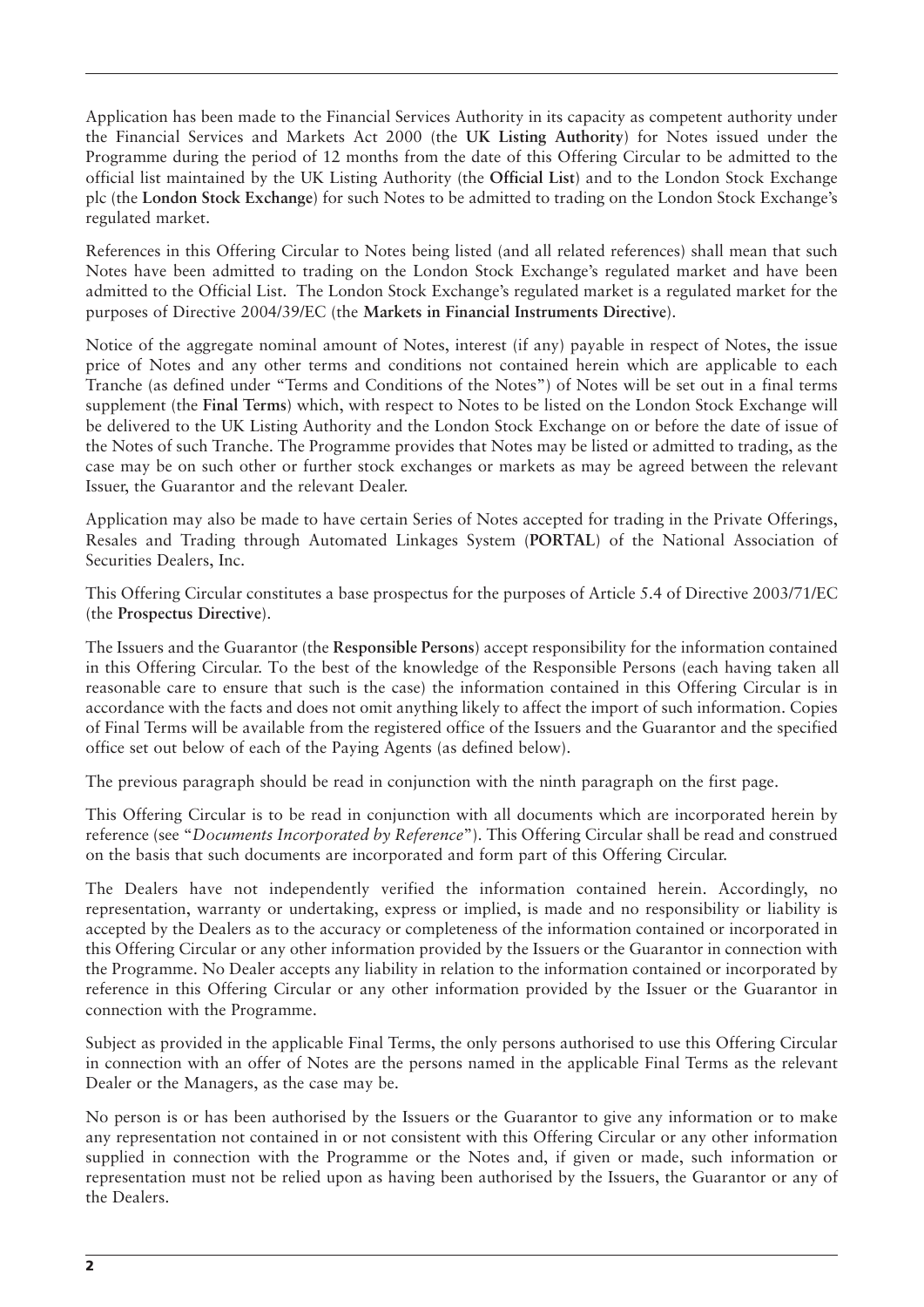Neither this Offering Circular nor any other information supplied in connection with the Programme or any Notes (a) is intended to provide the basis of any credit or other evaluation or (b) should be considered as a recommendation by the Issuers, the Guarantor or any of the Dealers that any recipient of this Offering Circular or any other information supplied in connection with the Programme or any Notes should purchase any Notes. Each investor contemplating purchasing any Notes should make its own independent investigation of the financial condition and affairs, and its own appraisal of the creditworthiness, of the Issuers and/or the Guarantor. Neither this Offering Circular nor any other information supplied in connection with the Programme or the issue of any Notes constitutes an offer or invitation by or on behalf of the Issuers or the Guarantor or any of the Dealers to any person to subscribe for or to purchase any Notes.

Neither the delivery of this Offering Circular nor the offering, sale or delivery of any Notes shall in any circumstances imply that the information contained herein concerning the Issuers and/or the Guarantor is correct at any time subsequent to the date hereof or that any other information supplied in connection with the Programme is correct as of any time subsequent to the date indicated in the document containing the same. The Dealers expressly do not undertake to review the financial condition or affairs of the Issuers or the Guarantor during the life of the Programme or to advise any investor in the Notes of any information coming to their attention.

This Offering Circular does not constitute an offer to sell or the solicitation of an offer to buy any Notes in any jurisdiction to any person to whom it is unlawful to make the offer or solicitation in such jurisdiction. The distribution of this Offering Circular and the offer or sale of Notes may be restricted by law in certain jurisdictions. The Issuers, the Guarantor and the Dealers do not represent that this Offering Circular may be lawfully distributed, or that any Notes may be lawfully offered, in compliance with any applicable registration or other requirements in any such jurisdiction, or pursuant to an exemption available thereunder, or assume any responsibility for facilitating any such distribution or offering. In particular, no action has been taken by the Issuers, the Guarantor or the Dealers which is intended to permit a public offering of any Notes or distribution of this Offering Circular in any jurisdiction where action for that purpose is required. Accordingly, no Notes may be offered or sold, directly or indirectly, and neither this Offering Circular nor any advertisement or other offering material may be distributed or published in any jurisdiction, except under circumstances that will result in compliance with any applicable laws and regulations. Persons into whose possession this Offering Circular or any Notes may come must inform themselves about, and observe, any such restrictions on the distribution of this Offering Circular and the offering and sale of Notes. In particular, there are restrictions on the distribution of this Offering Circular and the offer or sale of Notes in Japan, the United States and the European Economic Area (including the United Kingdom, Spain, Republic of Italy and France) see "*Subscription and Sale and Transfer and Selling Restrictions*".

In making an investment decision, investors must rely on their own examination of the Issuers and the Guarantor and the terms of the Notes being offered, including the merits and risks involved. The Notes have not been approved or disapproved by the United States Securities and Exchange Commission or any other securities commission or other regulatory authority in the United States, nor have the foregoing authorities approved this Offering Circular or confirmed the accuracy or determined the adequacy of the information contained in this Offering Circular. Any representation to the contrary is unlawful.

None of the Issuers, the Guarantor or the Dealers makes any representation to any investor in the Notes regarding the legality of its investment under any applicable laws. Any investor in the Notes should be able to bear the economic risk of an investment in the Notes for an indefinite period of time.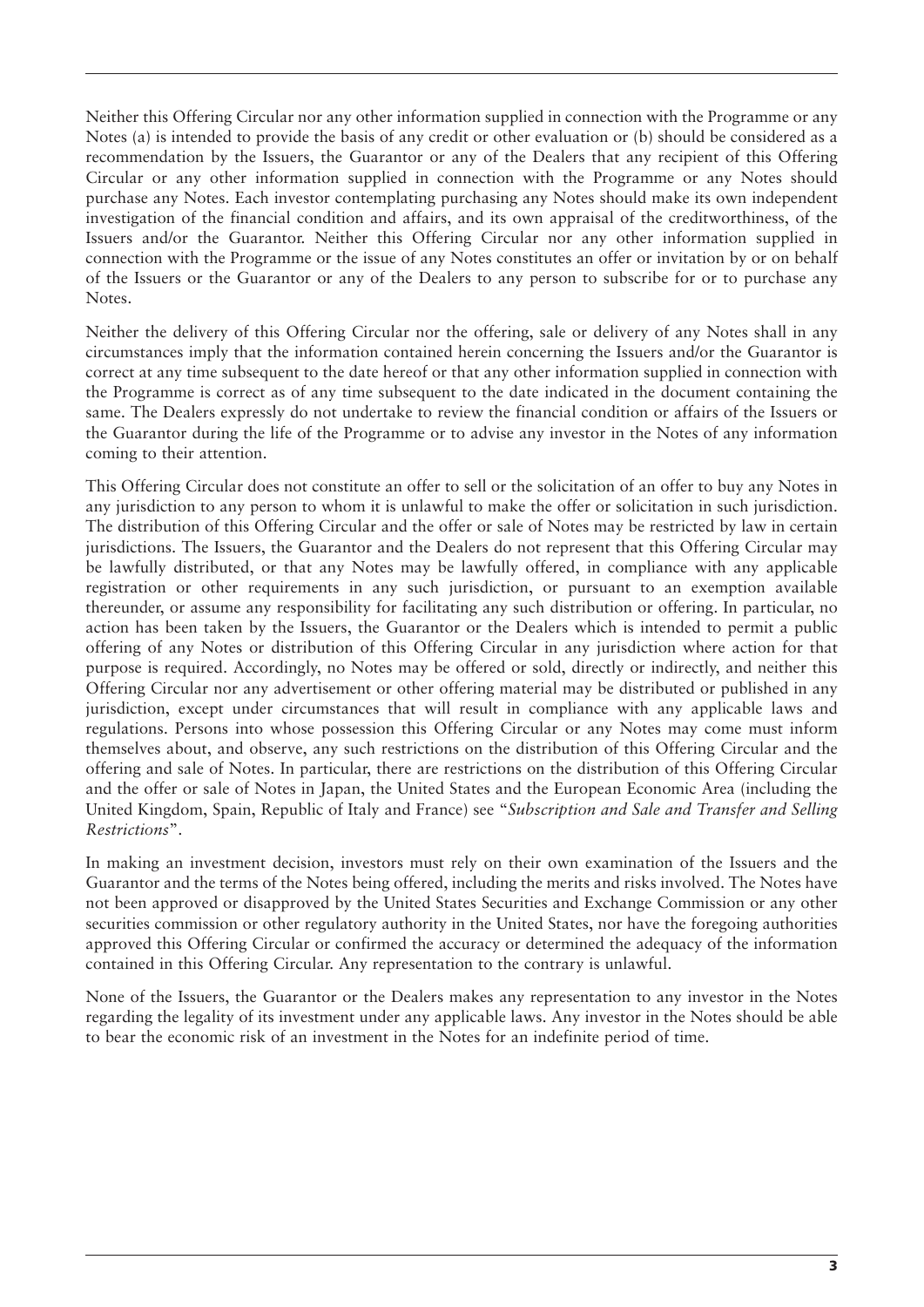## SPANISH TAX RULES

Under Spanish law, interest payments in respect of the Notes will be subject to withholding tax in Spain, currently at the rate of 18 per cent., in the case of individual holders (as defined herein) who are resident for tax purposes in Spain. The Guarantor is required pursuant to Spanish law to submit to the Spanish tax authorities certain details relating to holders of the Notes. Holders in respect of whom such information is not provided in accordance with procedures described herein to the Guarantor will receive payments subject to Spanish withholding, currently at the rate of 18 per cent. Neither the relevant Issuer nor the Guarantor will gross up payments in respect of any such withholding tax in any of the above cases (see Condition 8 of the Notes and "*Taxation – Disclosure of Noteholder Information in connection with Interest Payments*").

Euroclear Bank S.A./N.V. (**Euroclear**) and Clearstream Banking, société anonyme (**Clearstream, Luxembourg** and, together with Euroclear, the **European Clearing Systems**) have arranged certain procedures to facilitate the relevant Issuer, the Guarantor and the Principal Paying Agent (as defined on page 22) in the collection of the details referred to above from holders of the Notes. If any European Clearing System is, in the future, unable to facilitate the collection of such information, it may decline to allow any or all Series of the Notes to be cleared through such European Clearing System and this may affect the liquidity of such Notes. Provisions have been made for the Notes, in such a case, to be represented by definitive Notes (see "*Form of the Notes*"). The procedures agreed and described in the Agency Agreement dated 9th June, 2008 (the "**Agency Agreement**") may, in the future, be amended to comply with Spanish law and regulations and operational procedures of the European Clearing Systems. The Guarantor and the relevant Issuer may from time to time, at their discretion, appoint an agent to intermediate with the European Clearing Systems in the provision of such information. Details of any such appointment will be set out in the applicable Final Terms.

In the case of any Notes which are held in The Depository Trust Company (**DTC**) the relevant Issuer and the Guarantor may agree procedures with DTC and an intermediary agent appointed by the relevant Issuer and the Guarantor to facilitate the collection of such details. Any such procedures will be summarised in the applicable Final Terms and otherwise made available to holders of the relevant Notes as described in the applicable Final Terms.

The procedure described in this Offering Circular for the provision of information required by Spanish laws and regulations is a summary only and is subject to review and amendment by the European Clearing Systems and/or DTC as well as to further clarification from the Spanish tax authorities regarding such laws and regulations. **Holders of Notes must seek their own advice to ensure that they comply with all procedures to ensure correct tax treatment of their Notes**. None of the Issuers, the Guarantor, the Dealers, the Paying Agents, the European Clearing Systems or DTC assume any responsibility therefore.

### U.S. INFORMATION

This Offering Circular is being submitted in the United States to a limited number of QIBs and Institutional Accredited Investors (each as defined under "*Form of the Notes*") for informational use solely in connection with the consideration of the purchase of the Notes being offered hereby. Its use for any other purpose in the United States is not authorised.

Neither the Notes nor the Guarantee have been or will be registered under the Securities Act. Subject to certain exceptions, Notes may not be offered, sold or delivered within the United States or to U.S. persons.

The Notes in bearer form are subject to U.S. tax law requirements and may not be offered, sold or delivered within the United States or its possessions or to United States persons, except in certain transactions permitted by U.S. tax regulations. Terms used in this paragraph have the meanings given to them by the U.S. Internal Revenue Code and the regulations promulgated thereunder.

Registered Notes may be offered or sold within the United States only to QIBs or to Institutional Accredited Investors, in either case in transactions exempt from registration under the Securities Act. Each U.S.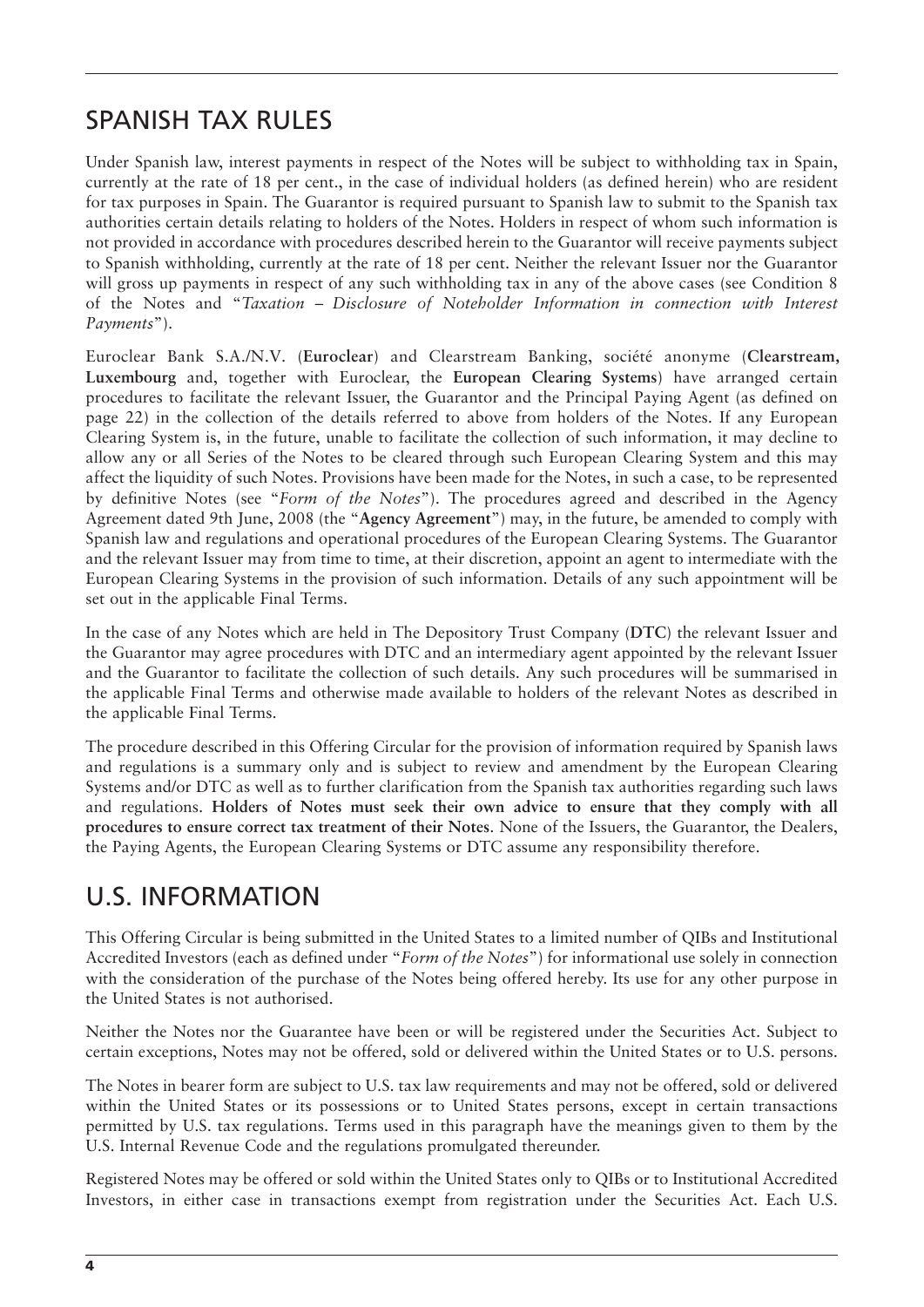purchaser of Registered Notes is hereby notified that the offer and sale of any Registered Notes to it may be being made in reliance upon the exemption from the registration requirements of the Securities Act provided by Rule 144A under the Securities Act (**Rule 144A**).

Purchasers of Definitive IAI Registered Notes (as defined under "*Form of the Notes – Registered Notes*") will be required to execute and deliver an IAI Investment Letter (as defined under "*Terms and Conditions of the Notes*"). Each purchaser or holder of Definitive IAI Registered Notes, Notes represented by a Rule 144A Global Note or any Notes issued in registered form in exchange or substitution therefor (together **Legended Notes**) will be deemed, by its acceptance or purchase of any such Legended Notes, to have made certain representations and agreements intended to restrict the resale or other transfer of such Notes as set out in "*Subscription and Sale and Transfer and Selling Restrictions*". Unless otherwise stated, terms used in this paragraph have the meanings given to them in "*Form of the Notes*".

### NOTICE TO NEW HAMPSHIRE RESIDENTS

NEITHER THE FACT THAT A REGISTRATION STATEMENT OR AN APPLICATION FOR A LICENSE HAS BEEN FILED UNDER CHAPTER 421-B OF THE NEW HAMPSHIRE REVISED STATUTES WITH THE STATE OF NEW HAMPSHIRE NOR THE FACT THAT A SECURITY IS EFFECTIVELY REGISTERED OR A PERSON IS LICENSED IN THE STATE OF NEW HAMPSHIRE CONSTITUTES A FINDING BY THE SECRETARY OF STATE OF NEW HAMPSHIRE THAT ANY DOCUMENT FILED UNDER CHAPTER 421-B IS TRUE, COMPLETE AND NOT MISLEADING. NEITHER ANY SUCH FACT NOR THE FACT THAT AN EXEMPTION OR EXCEPTION IS AVAILABLE FOR A SECURITY OR A TRANSACTION MEANS THAT THE SECRETARY OF STATE HAS PASSED IN ANY WAY UPON THE MERITS OR QUALIFICATIONS OF, OR RECOMMENDED OR GIVEN APPROVAL TO, ANY PERSON, SECURITY OR TRANSACTION. IT IS UNLAWFUL TO MAKE, OR CAUSE TO BE MADE, TO ANY PROSPECTIVE PURCHASER, CUSTOMER OR CLIENT ANY REPRESENTATION INCONSISTENT WITH THE PROVISIONS OF THIS PARAGRAPH.

### AVAILABLE INFORMATION

To permit compliance with Rule 144A in connection with any resales or other transfers of Notes that are "restricted securities" within the meaning of the Securities Act, each of BSF, BSC, BUS and the Guarantor have undertaken in a deed poll dated 13th June, 2006 (the **Deed Poll**) to furnish, upon the request of a holder of such Notes or any beneficial interest therein, to such holder or to a prospective purchaser designated by him, the information required to be delivered under Rule 144A(d)(4) under the Securities Act if, at the time of the request, any of the Notes remain outstanding as "restricted securities" within the meaning of Rule 144(a)(3) of the Securities Act and the relevant Issuer or the Guarantor, as the case may be, is neither a reporting company under Section 13 or 15(d) of the U.S. Securities Exchange Act of 1934, as amended (the **Exchange Act**), nor exempt from reporting pursuant to Rule 12g3-2(b) thereunder.

### SERVICE OF PROCESS AND ENFORCEMENT OF CIVIL LIABILITIES

The Issuers and the Guarantor are corporations organised under the laws of Spain. All or most of the officers and directors of the Issuers and the Guarantor named herein reside outside the United States and all or a substantial portion of the assets of the Issuers and the Guarantor and of such officers and directors are located outside the United States. As a result, it may not be possible for investors to effect service of process outside Spain upon the Issuers and the Guarantor or such persons, or to enforce judgments against them obtained in courts outside Spain predicated upon civil liabilities of the Issuers and the Guarantor or such directors and officers under laws other than the laws of Spain, including any judgment predicated upon United States federal securities laws.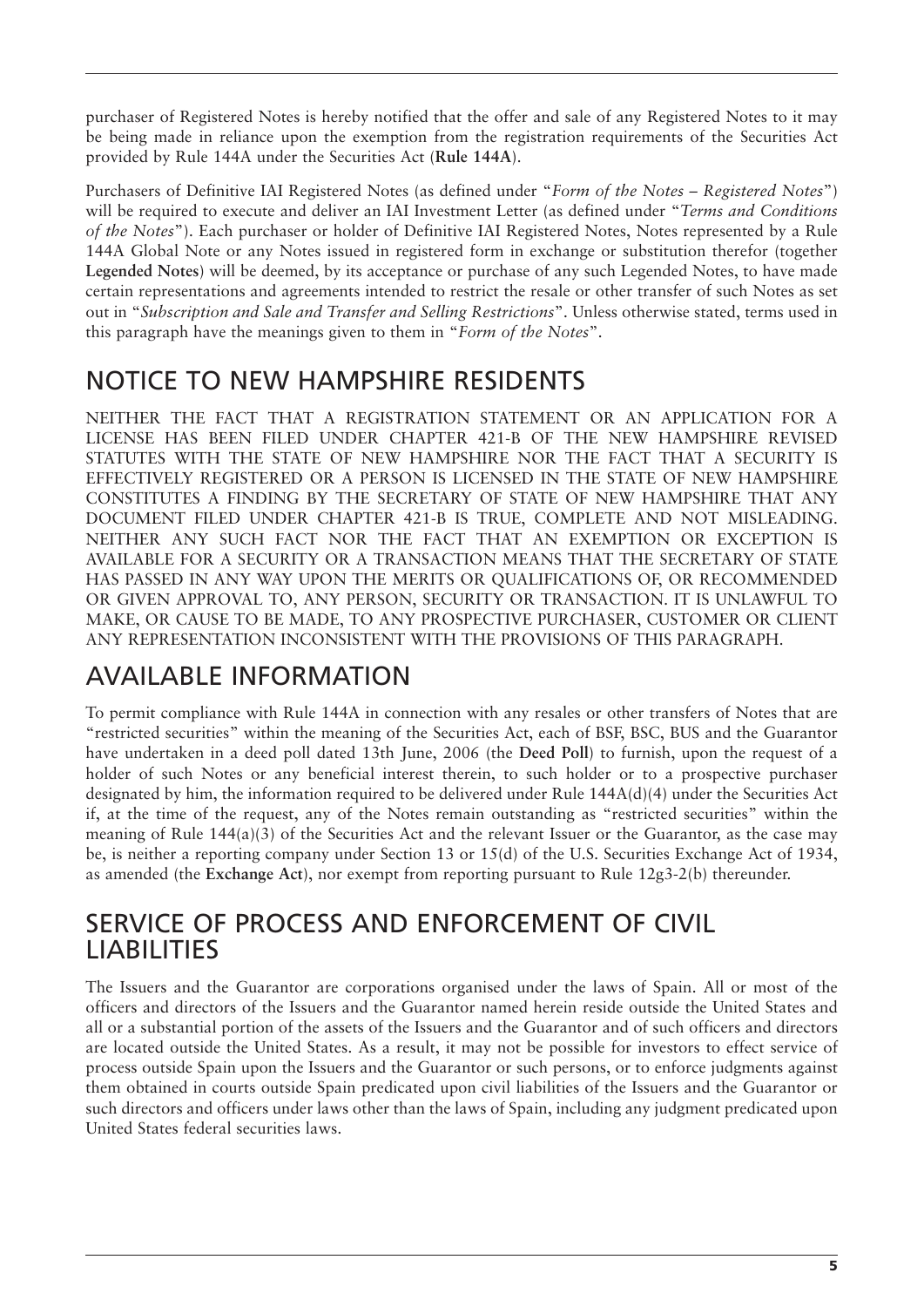### PRESENTATION OF FINANCIAL AND OTHER INFORMATION

The Issuers and the Guarantor maintain their financial books and records and prepare their financial statements in euro in accordance with generally accepted accounting principles in Spain (in the case of the Issuers) or International Financial Reporting Standards adopted by the European Union (EU-IFRS) (in the case of the Guarantor).

All references in this document to "*U.S. dollars*", "*U.S.\$*" and "*\$*" refer to United States dollars. In addition, all references to "*Sterling*" and " $\pounds$ " refer to pounds sterling and to "*euro*" and " $\pounds$ " refer to the currency introduced at the start of the third stage of European economic and monetary union pursuant to the Treaty establishing the European Community, as amended.

### **CONTENTS**

| Summary of the Programme $\dots\dots\dots$                    |    |  |
|---------------------------------------------------------------|----|--|
| Risk Factors                                                  | 10 |  |
| Documents Incorporated by Reference                           | 22 |  |
| Overview of the Programme                                     | 23 |  |
| Form of the Notes                                             | 29 |  |
| Form of Applicable Final Terms                                | 33 |  |
| Terms and Conditions of the Notes                             | 61 |  |
| Use of Proceeds                                               | 96 |  |
| Description of BBVA Senior Finance, S.A.<br>Unipersonal       | 97 |  |
| Description of BBVA Subordinated<br>Capital, S.A. Unipersonal | 98 |  |
|                                                               |    |  |

| Description of BBVA U.S. Senior, S.A.<br>Unipersonal           | 99  |
|----------------------------------------------------------------|-----|
| Description of Banco Bilbao Vizcaya<br>Argentaria, S.A.        | 100 |
| Directors and Senior Management                                | 113 |
| Book-Entry Clearance Systems                                   | 117 |
|                                                                | 121 |
| Subscription and Sale and Transfer<br>and Selling Restrictions | 131 |
| General Information                                            | 138 |
|                                                                |     |

**In connection with the issue of any Tranche of Notes, the Dealer or Dealers (if any) named as the Stabilising Manager(s) (or persons acting on behalf of any Stabilising Manager(s)) in the applicable Final Terms may over-allot Notes or effect transactions with a view to supporting the market price of the Notes of the Series (as defined below) of which such Tranche forms part at a level higher than that which might otherwise prevail. However, there is no assurance that the Stabilising Manager(s) (or persons acting on behalf of a Stabilising Manager) will undertake stabilisation action. Any stabilisation action may begin on or after the date on which adequate public disclosure of the final terms of the offer of the relevant Tranche of Notes is made and, if begun, may be ended at any time, but it must end no later than the earlier of 30 days after the issue date of the relevant Tranche of Notes and 60 days after the date of the allotment of the relevant Tranche of Notes. Any stabilisation action or over-allotment must be conducted by the relevant Stabilising Manager(s) (or person(s) acting on behalf of any Stabilising Manager(s)) in accordance with all applicable laws and rules.**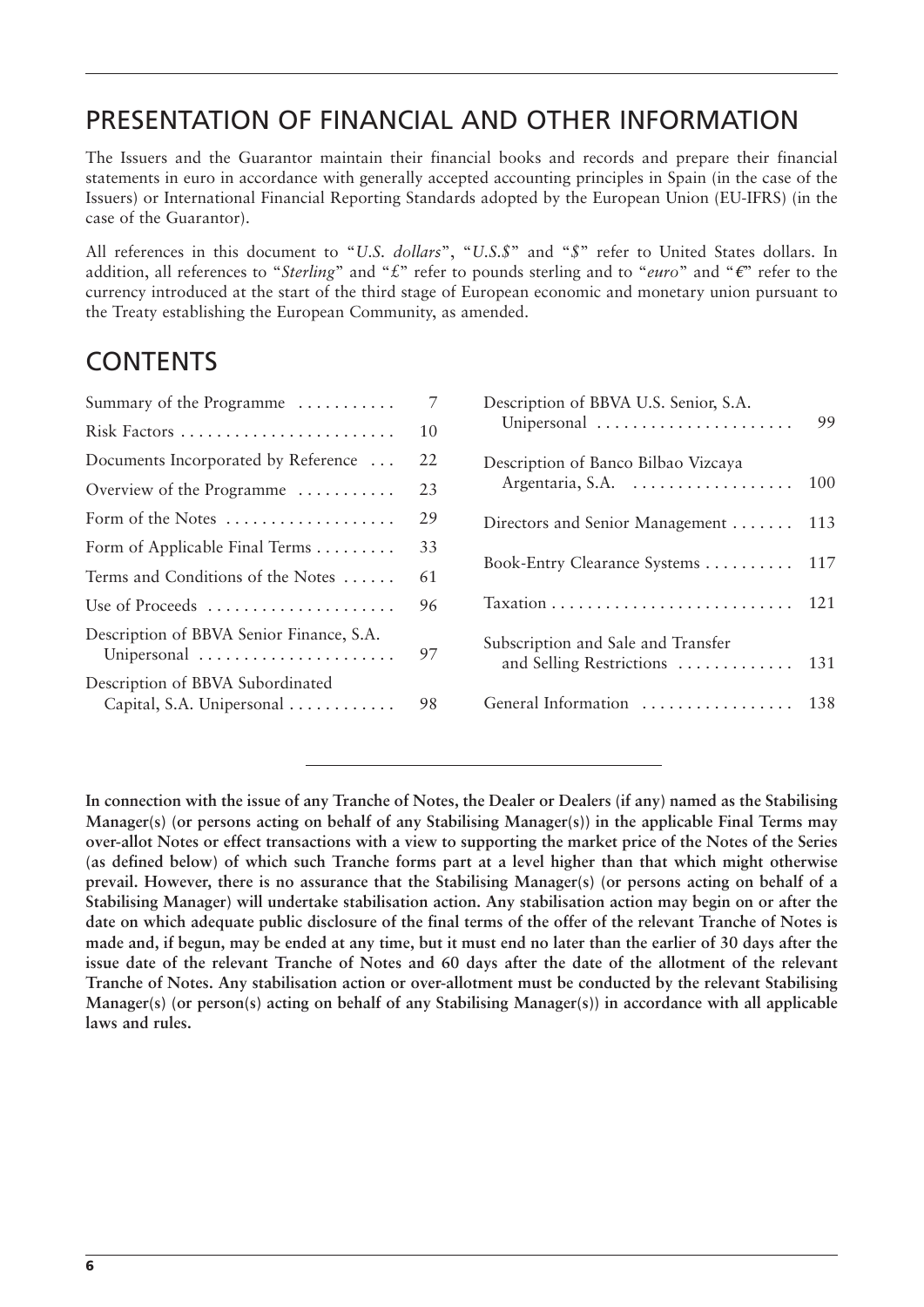### SUMMARY OF THE PROGRAMME

*This summary must be read as an introduction to this Offering Circular and any decision to invest in any Notes should be based on a consideration of this Offering Circular as a whole, including the documents incorporated by reference. Following the implementation of the relevant provisions of the Prospectus Directive in each Member State of the European Economic Area no civil liability will attach to the Responsible Persons in any such Member State in respect of this Summary, including any translation hereof, unless it is misleading, inaccurate or inconsistent when read together with the other parts of this Offering Circular. Where a claim relating to information contained in this Offering Circular is brought before a court in a Member State of the European Economic Area, the plaintiff may, under the national legislation of the Member State where the claim is brought, be required to bear the costs of translating the Offering Circular before the legal proceedings are initiated. Words and expressions defined in "Form of the Notes" and "Terms and Conditions of the Notes" shall have the same meanings in this summary.*

The Issuers under the Programme are BBVA Senior Finance, S.A. Unipersonal (BSF), which issues Senior Notes only, BBVA Subordinated Capital, S.A. Unipersonal (BSC), which issues Subordinated Notes only and BBVA U.S. Senior, S.A. Unipersonal (BUS), which issues Senior Notes only. All Notes are guaranteed by Banco Bilbao Vizcaya Argentaria, S.A. (BBVA).

#### **BSF**

BSF was incorporated on 29th October, 2004 for an unlimited duration with limited liability under Spanish law. BSF was registered at the Vizcaya Mercantile Registry (*Registro Mercantil de Vizcaya*) on 3rd November, 2004. The exclusive objects for which BSF was established are, pursuant to Article 2 of its Bylaws, "the issue of preference securities and/or other financial instruments including any type of debt instrument, for placement in domestic or international markets". BSF has an authorised and issued share capital of EUR 60,102 divided into 10,017 ordinary shares of par value EUR 6.00 each. BSF is a direct wholly-owned subsidiary of BBVA and does not have any subsidiaries of its own.

#### **BSC**

BSC was incorporated on 29th October, 2004 for an unlimited duration with limited liability under Spanish law. BSC was registered at the Vizcaya Mercantile Registry (*Registro Mercantil de Vizcaya*) on 3rd November, 2004. The exclusive objects for which BSC was established are, pursuant to Article 2 of its Bylaws, "the issue of preference securities and/or other financial instruments including any type of debt instrument, for placement in domestic or international markets". BSC has an authorised and issued share capital of EUR 60,102 divided into 10,017 ordinary shares of par value EUR 6.00 each. BSC is a direct wholly-owned subsidiary of BBVA and does not have any subsidiaries of its own.

#### **BUS**

BUS was incorporated on 22nd February, 2006 for an unlimited duration with limited liability under Spanish law. BUS was registered at the Vizcaya Mercantile Registry (*Registro Mercantil de Vizcaya*) on 28th February, 2006. The exclusive objects for which BUS was established are, pursuant to Article 2 of its Bylaws, "the issuance of preference securities and/or other financial instruments including any type of debt instrument, for placement in domestic or international markets". BUS has an authorised and issued share capital of EUR 60,102 divided into 10,017 ordinary shares of par value EUR 6.00 each. BUS is a direct wholly-owned subsidiary of BBVA and does not have any subsidiaries of its own.

#### **BBVA**

BBVA is a highly diversified international financial group, with strengths in the traditional banking businesses of retail banking, asset management, private banking and wholesale banking. It also has a portfolio of investments in some of Spain's leading companies.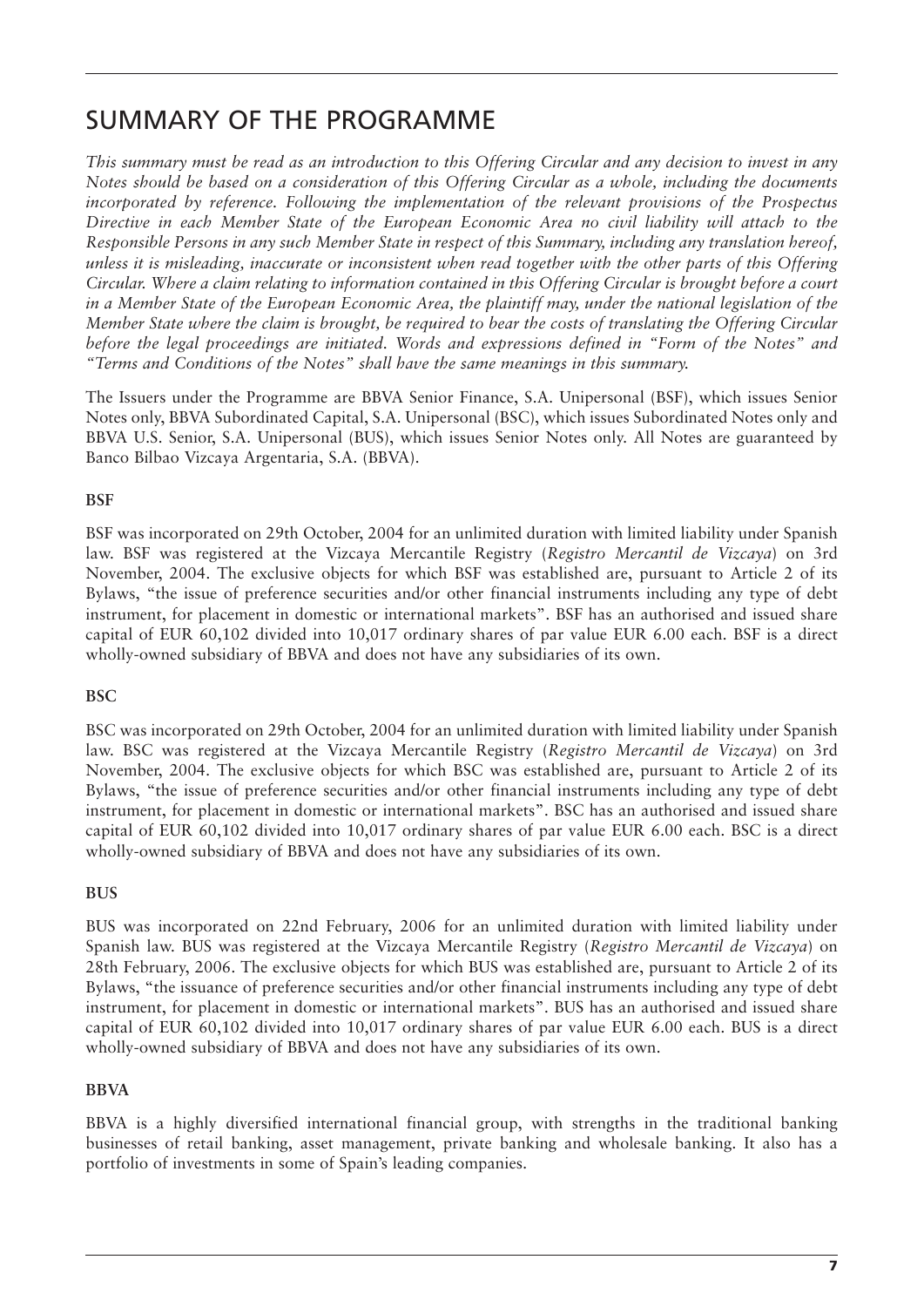BBVA was incorporated for an unlimited term on 28th January, 2000. BBVA was formed as the result of a merger by absorption of Argentaria into BBV, which was registered on 28th January, 2000.

BBVA's organisational structure is divided into the following business areas:

- Spain and Portugal.
- Global Business.
- Mexico and the United States.
- South America.
- Corporate Activities.

#### **Summary Financial Information**

As at 31st December, 2007 BBVA's consolidated total assets were €502,204 million and its consolidated net operating income for the year then ended was €10,544 million. Selected consolidated financial information relating to BBVA is included under "Selected Financial Data" and BBVA's audited consolidated financial statements for each of the years ended 31st December, 2007 and 31st December, 2006 are incorporated by reference into this document but not this summary.

#### **Risk Factors**

Each Issuer is a finance vehicle established by the Guarantor for the purpose of issuing Notes and onlending the proceeds within the Group. Each Issuer's ability to fulfil its obligations under Notes issued by it under the Programme is therefore dependant upon the Guarantor and other Group companies performing their obligations under the on-loans made to them. Each Issuer is further indirectly affected by the other risks faced by the Guarantor and other Group companies.

There are a number of factors that may affect the Guarantor's ability to fulfil its obligations under the Guarantee. These include the Issuers' exposure to adverse changes in the Spanish economy and real estate market and risks relating to the lack of availability of funding, volatility in interest rates and increased competition. There are also risks faced by the Guarantor in its Southern and North American businesses. In addition, there are certain factors which are material for the purpose of assessing the market risks associated with Notes issued under the Programme which are described in detail under "Risk Factors".

#### **Notes issued under the Programme**

Each Issuer may issue fully paid or partly paid Notes denominated in any currency agreed between the relevant Issuer and the relevant Dealer, at an issue price which is at par or at a discount to, or premium over, par and up to a maximum aggregate nominal amount of all Notes from time to time outstanding under the Programme of €40,000,000,000 (or its equivalent in other currencies), subject to increase as described in this Offering Circular. The payments of all amounts due in respect of the Notes will be unconditionally and irrevocably guaranteed by BBVA.

BSF and BSC may issue Notes in bearer or registered form. BUS will issue Notes only in registered form. BSF and BUS will issue only Senior Notes. BSC will issue only Subordinated Notes. Perpetual Subordinated Notes may also be issued by BSC under the Programme and the terms and conditions applicable to such Notes will be set out in the applicable Final Terms.

The Notes may be issued on a continuing basis to one or more of the Dealers appointed and any additional Dealer appointed under the Programme from time to time by the Issuers, which appointment may be for a specific issue or on an ongoing basis.

Notes may be distributed by way of private or public placement, subject to certain restrictions and in each case on a syndicated or non-syndicated basis.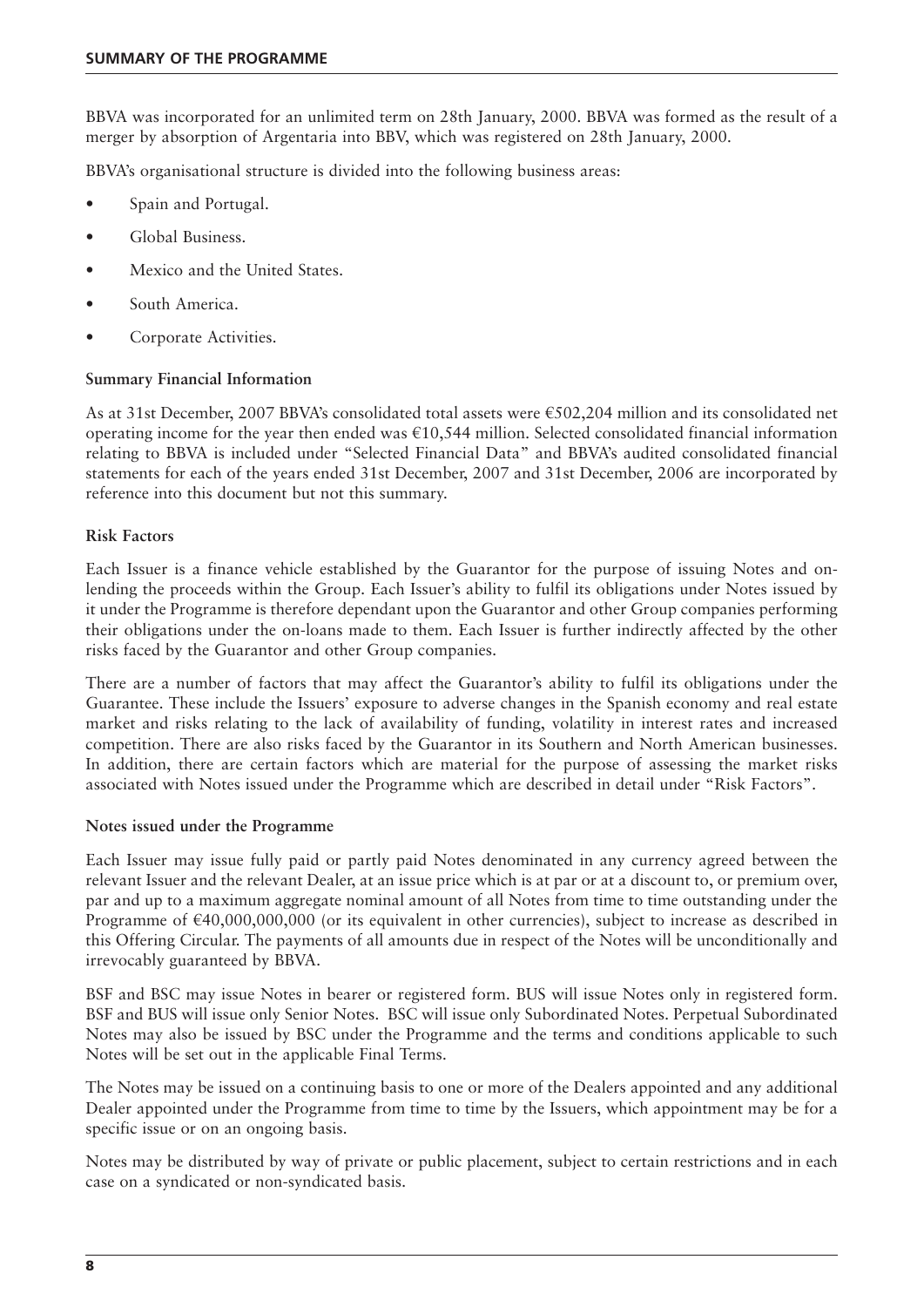Notes may be issued as Fixed Rate Notes, Floating Rate Notes, Zero Coupon Notes or Structured Notes (including, but not limited to, Index Linked Notes and Dual Currency Notes).

Notes may be issued for any maturity greater than one month in the case of Senior Notes and a minimum maturity of five years in the case of Subordinated Notes, as indicated in the applicable Final Terms, or such other minimum or maximum maturity as may be allowed or required from time to time by the relevant central bank (or equivalent body) or any laws or regulations applicable to the relevant Specified Currency.

Notes may be issued which cannot be redeemed prior to their stated maturity (other than in specified instalments, if applicable, or for taxation reasons or following an Event of Default) or which are redeemable at the option of the relevant Issuer and/or the Noteholders upon giving notice to the Noteholders or the relevant Issuer, as the case may be, on a date or dates specified prior to such stated maturity and at a price or prices and on such other terms as may be agreed between the relevant Issuer and the relevant Dealer. Subordinated Notes may not be redeemed (other than following an Event of Default) prior to their original maturity without the consent of *Banco de España* which consent would not, under current *Banco de España* rules, be expected to be forthcoming for an early redemption occurring less than five years from the relevant issue date unless such redemption is carried out on the relevant maturity date.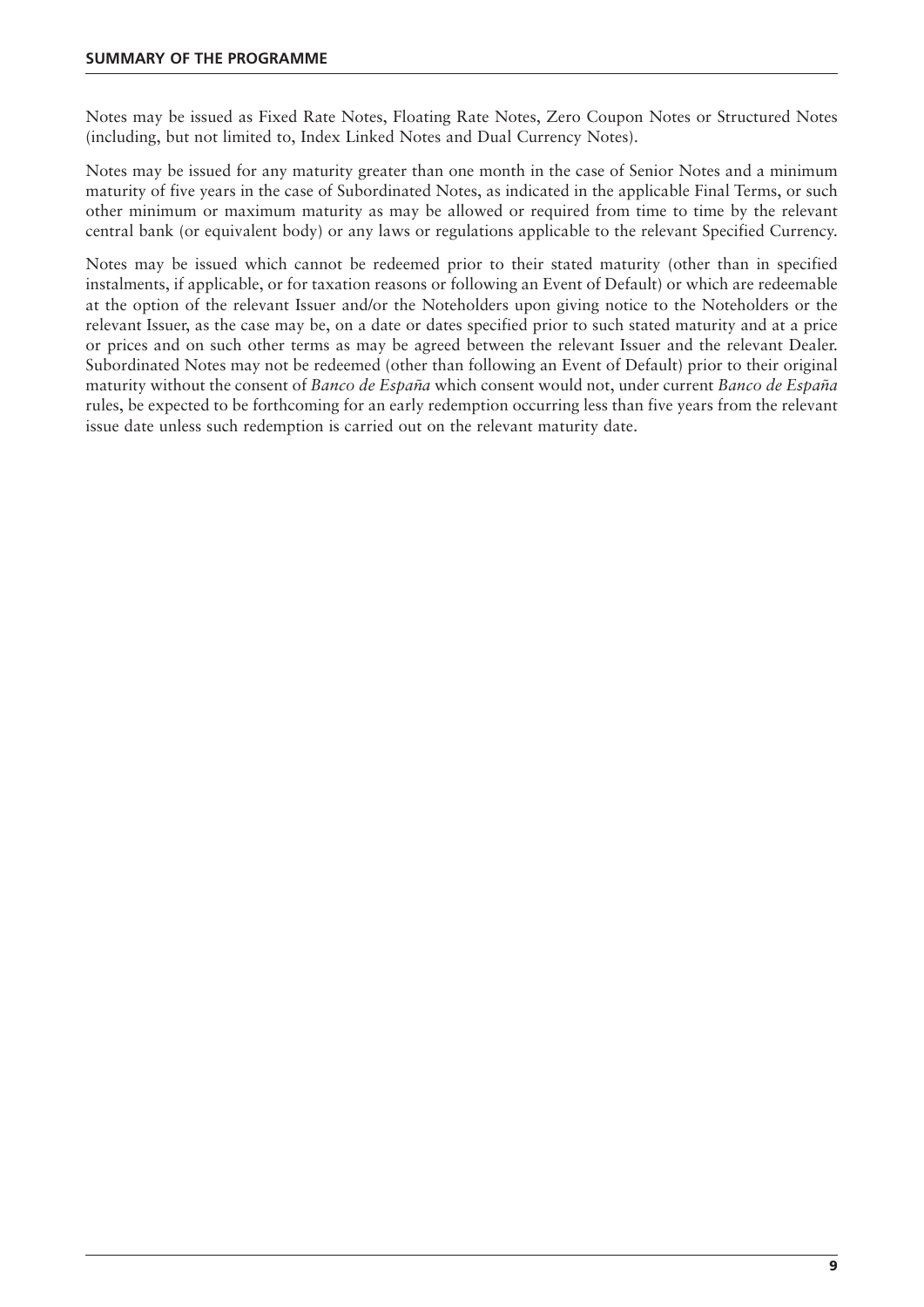### RISK FACTORS

*Each of the Issuers and the Guarantor believes that the following factors may affect its ability to fulfil its obligations under Notes issued under the Programme. Most of these factors are contingencies which may or may not occur and neither of the Issuers nor the Guarantor is in a position to express a view on the likelihood of any such contingency occurring.*

*In addition, factors which are material for the purpose of assessing the market risks associated with Notes issued under the Programme are also described below.*

*Each of the Issuers and the Guarantor believes that the factors described below represent the principal risks inherent in investing in Notes issued under the Programme, but the inability of the Issuers or the Guarantor to pay interest, principal or other amounts on or in connection with any Notes may occur for other reasons which may not be considered significant risks by either the Issuers or the Guarantor based on information currently available to them or which they may not currently be able to anticipate. Prospective investors should also read the detailed information set out elsewhere in this Offering Circular and reach their own views prior to making any investment decision.*

#### **Factors that may affect the Issuers' ability to fulfil their respective obligations under Notes issued under the Programme**

#### **Dependence on other Group members.**

Each Issuer is a finance vehicle established by the Guarantor for the purpose of issuing Notes and onlending the proceeds within the Group. Each Issuer is therefore dependent upon other members of the Group paying interest on and repaying their loans in a timely fashion. Should any Group member fail to pay interest on or repay any loan in a timely fashion this could have a material adverse effect on the ability of the Issuer to fulfil its obligations under Notes issued under the Programme.

By virtue of its dependence on other Group members, each of the risks described below that affect the Guarantor will also indirectly affect each Issuer.

#### **Factors that may affect the Guarantor's ability to fulfil its obligations under the Guarantee**

#### **Since the Guarantor's loan portfolio is highly concentrated in Spain, adverse changes affecting the Spanish economy could have a material adverse effect on its financial condition.**

The Guarantor has historically developed its lending business in Spain, which continues to be its main place of business. As of 31st December, 2007, business activity in Spain accounted for 64.7 per cent. of its loan portfolio. The Spanish economy has grown rapidly in recent years, with Spanish gross domestic product growing by 3.9 per cent. and 3.6 per cent. in 2006 and 2005, respectively, according to the Bank of Spain. Spanish GDP grew more slowly in 2007, at 3.8 per cent., and is expected to grow at lower rates in 2008 and 2009. Given the concentration of the Guarantor's loan portfolio in Spain, any adverse changes affecting the Spanish economy are likely to have a significant adverse impact on its loan portfolio and, as a result, on its financial condition and results of operations.

#### **A substantial percentage of the Guarantor's customer base is particularly sensitive to adverse developments in the economy, which renders its lending activities relatively riskier than if it lent primarily to higherincome customer segments.**

Medium- and small-size companies and middle and lower middle income individuals typically have less financial strength than large companies and high-income individuals and accordingly can be expected to be more negatively affected by adverse developments in the economy. As a result, it is generally accepted that lending to these segments of the Guarantor's existing and targeted customer base represents a relatively higher degree of risk than lending to other groups.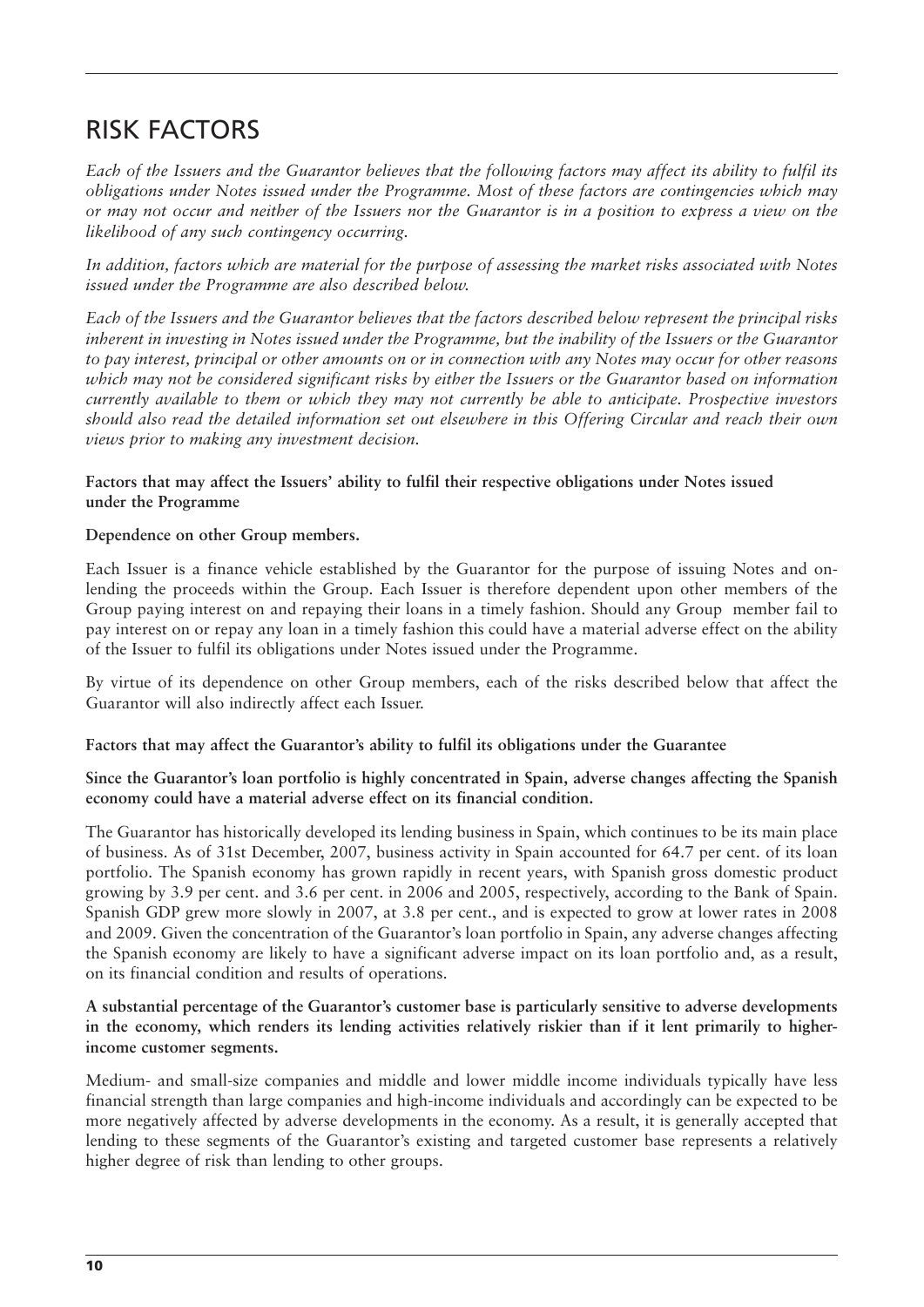A substantial portion of the Guarantor's loan portfolio consists of residential mortgages and consumer loans to middle and lower middle income customers and commercial loans to medium and small companies. Consequently, during periods of slowdown in economic activity it may experience higher levels of past due amounts which could result in higher levels of allowance for loan losses. The Guarantor cannot be sure that it will not suffer substantial adverse effects on its base loan portfolio to these customer segments in the event of additional adverse developments in the economy.

#### **Increased exposure to real estate in Spain makes the Guarantor more vulnerable to developments in this market.**

The sound economic growth, the strength of the labour market and a decrease in interest rates in Spain have caused an increase in the demand for mortgage loans in the last few years. This had repercussions on housing prices, which rose significantly. After this buoyant period, demand started adjusting a year and a half ago. Over the past few months supply has adjusted more sharply in the residential market in Spain, falling in line with demand. In the next few quarters, housing supply and demand should adjust further, in particular if the current financial situation continues. In addition, in countries where the housing markets have been booming, the ongoing adjustment may intensify. As residential mortgages are one of the Guarantor's main assets, comprising 26 per cent., 26 per cent. and 27 per cent. of its loan portfolio at 31st December, 2007, 2006 and 2005, respectively, it is currently highly exposed to developments in real estate markets. The Guarantor expects the worsening financial conditions and the deterioration of the economic activity already underway in Spain to cause a gradual adjustment process in the Spanish real estate sector. As a result, housing prices should continue to slow down or they could decline. Adverse changes in the Spanish real estate sector could have a significant impact on the Guarantor's loan portfolio and, as a result, on its financial condition and results of operations. In addition, a strong increase in interest rates or unemployment in Spain might have a significant negative impact on the mortgage payment delinquency rates which is already deteriorating. For example, in 2007 in its Spain and Portugal business area the Guarantor's non-performing loan, or NPL, ratio increased 18 basis points to 0.73 per cent. as of 31st December, 2007 from 0.55 per cent. as of 31st December, 2006, its write-offs nearly doubled, to  $\epsilon$ 394 million in 2007 from €191 million in 2006, and its coverage ratio declined to 231 per cent. as of 31st December, 2007 from 316 per cent. as of 31st December, 2006. An increase in delinquency rates on the nonperforming loan portfolio generally or in respect of a business area could have an adverse effect on the Guarantor's business, financial condition, results of operations and cash flows.

#### **Highly-indebted households and corporations could endanger the Guarantor's asset quality and future revenues.**

Spanish households and firms have reached, in recent years, a high level of indebtedness, which represents increased risk for the Spanish banking system. The increase of loans referenced to variable interest rates makes debt service on such loans more vulnerable to changes in interest rates than in the past. In fact, the debt burden of the Spanish households on disposable income has increased substantially from 12.6 per cent. in 2003 to 17.2 per cent. in 2007. The increase in households' and businesses' indebtedness also limits their ability to incur additional debt, decreasing the number of new products the Guarantor may otherwise be able to sell them.

#### **A sudden shortage of funds could cause an increase in the Guarantor's costs of funding and an adverse effect on its operating revenues.**

Historically, one of the Guarantor's principal sources of funds has been savings and demand deposits. Time deposits represented 26.7 per cent., 23.3 per cent. and 25.4 per cent. of its total funding at 31st December, 2007, 2006 and 2005 respectively. Large-denomination time deposits may, under some circumstances, such as during periods of significant changes in market interest rates for these types of deposit products and resulting increased competition for such funds, be a less stable source of deposits than savings and demand deposits. The liquidity crisis triggered by the United States subprime market has turned out to be deeper and more persistent than expected. Central banks' interventions have had a limited effect so far. New issuances in wholesale markets have been scarce, expensive and restricted to a few countries, and the interbank markets are dried up. In this context, the Guarantor cannot be certain that it will be able to maintain its current levels of funding without incurring higher funding costs or having to liquidate certain of its assets.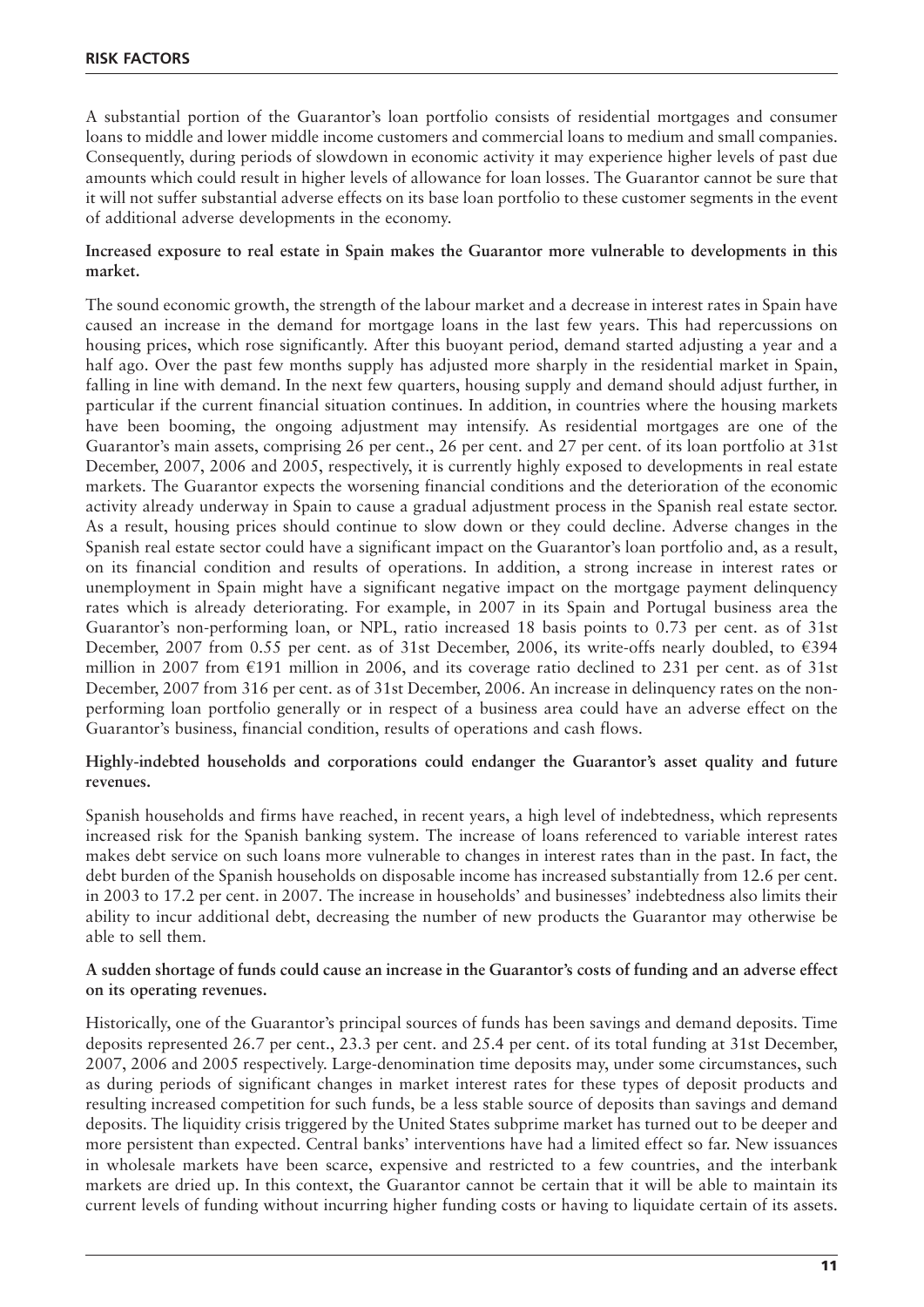In addition, since the Guarantor relies heavily on short-term deposits for its funding, it cannot be sure that, in the event of a sudden or unexpected shortage of funds in the banking systems or money markets in which it operates, it will be able to maintain its current levels of funding without incurring higher funding costs or having to liquidate certain of its assets.

#### **The Guarantor faces increasing competition in its business lines.**

The markets in which the Guarantor operates are highly competitive. Financial sector reforms in the markets in which it operates have increased competition among both local and foreign financial institutions, and it believes that this trend will continue. In addition, the trend towards consolidation in the banking industry has created larger and stronger banks with which it must now compete. This is particularly the case of the consumer credit market, where foreign entrants are operating in the segment of small credits to subprime households.

The Guarantor also faces competition from non-bank competitors, such as:

- department stores (for some credit products);
- leasing companies;
- factoring companies;
- mutual funds;
- pension funds; and
- insurance companies.

The Guarantor cannot be sure that this competition will not adversely affect its business, financial condition and results of operations.

#### **The Guarantor's business is particularly vulnerable to volatility in interest rates.**

The Guarantor's results of operations are substantially dependent upon the level of its net interest income, which is the difference between interest income from interest-earning assets and interest expense on interestbearing liabilities. Interest rates are highly sensitive to many factors beyond its control, including deregulation of the financial sectors in the markets in which it operates, monetary policies pursued by the EU, national governments, domestic and international economic and political conditions and other factors.

Changes in market interest rates could affect the spread between interest rates charged on interest-earning assets and interest rates paid on interest-bearing liabilities and thereby negatively affect the Guarantor's results of operations. For example, an increase in interest rates could cause its interest expense on deposits to increase more significantly and quickly than its interest income from loans, resulting in a reduction in its net interest income.

In addition, income from treasury operations is particularly vulnerable to interest rate volatility. Since approximately 74 per cent. of the Guarantor's loan portfolio consists of variable interest rate loans maturing in more than one year, rising interest rates may also bring about an increase in the non-performing loan portfolio.

#### **The Guarantor's financial statements and periodic disclosure under securities laws may not provide the same information as financial statements prepared under U.S. accounting rules and periodic disclosures provided by domestic U.S. issuers.**

Publicly available information about public companies in Spain is generally less detailed and not as frequently updated as the information that is regularly published by or about listed companies in the United States. In addition, although the Guarantor is subject to the periodic reporting requirements of the Exchange Act, the periodic disclosure required of foreign issuers under the Exchange Act is more limited than the periodic disclosure required of U.S. issuers. Finally, the Guarantor maintains its financial accounts and records and prepares its consolidated financial statements in conformity with International Financial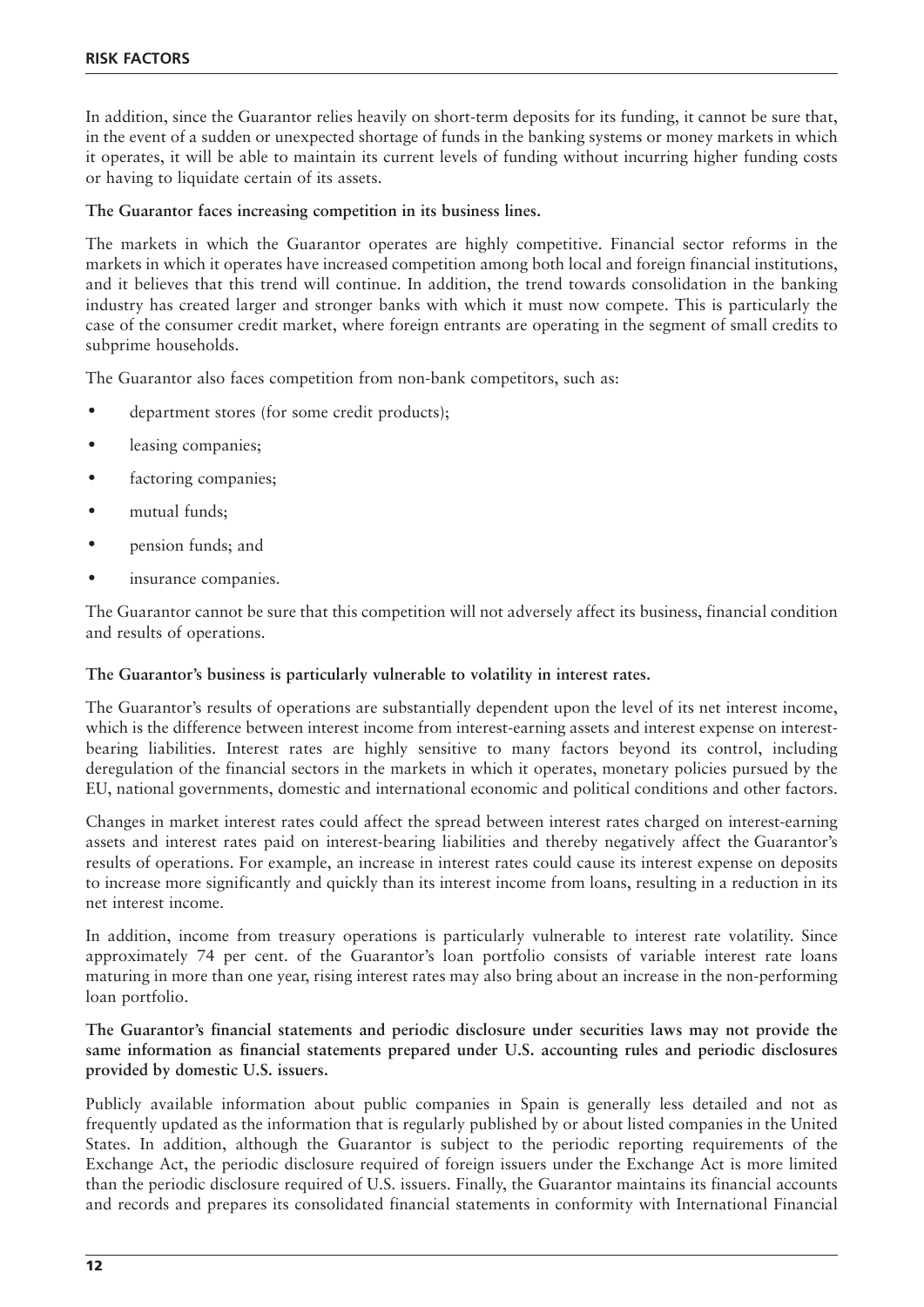Reporting Standards adopted by the European Union (**EU-IFRS**), which differs in certain respects from U.S. generally accepted accounting principles, the financial reporting standard to which many investors in the United States may be more accustomed.

**The Guarantor has a substantial amount of commitments with personnel considered wholly unfunded due to the absence of qualifying plan assets.**

The Guarantor's commitments with personnel which are considered to be wholly unfunded are recognised under the heading "Provisions—Funds for Pensions and Similar Obligations" in its consolidated balance sheets. These amounts include "Post-employment benefits", "Early Retirements" and "Post-employment welfare benefits", which amounted to  $\epsilon$ 2,648 million,  $\epsilon$ 2,950 million and  $\epsilon$ 234 million, respectively, as of 31st December, 2007 (€2,817 million, €3,186 million and €223 million, respectively, as of 31st December, 2006). These amounts are considered wholly unfunded due to the absence of qualifying plan assets.

The Guarantor faces liquidity risk in connection with its ability to make payments on these unfunded amounts which it seeks to mitigate, with respect to "Post-employment benefits", by maintaining insurance contracts which were contracted with insurance companies owned by the Group. The insurance companies have recorded in their balance sheets specific assets (fixed interest deposit and bonds) assigned to the funding of these commitments. The insurance companies also manage derivatives (primarily swaps) to mitigate the interest rate risk in connection with the payments of these commitments. The Guarantor seeks to mitigate liquidity risk with respect to "Early Retirements" and "Post-employment welfare benefits" through oversight by the Group's Assets and Liabilities Committee (**ALCO**). The Group's ALCO manages a specific asset portfolio to mitigate the liquidity risk regarding the payments of these commitments. These assets are government and covered bonds (AAA/AA rated) which are issued at fixed interest rates with maturities matching the aforementioned commitments. The Group's ALCO also manages derivatives (primarily swaps) to mitigate the interest rate risk in connection with the payments of these commitments.

**The Guarantor may fail to realise all of the anticipated benefits of the Compass acquisition.** 

The success of the Compass acquisition will depend, in part, on the Guarantor's ability to realise the anticipated benefits from combining the businesses of the Guarantor and Compass. However, to realise these anticipated benefits, the Guarantor and Compass must successfully combine their businesses, which are currently principally conducted in different countries by management and employees coming from different cultural backgrounds. If the Guarantor is not able to achieve these objectives, the anticipated benefits of the transaction may not be realised fully or at all or may take longer to realise than expected.

It is possible that the integration process could result in the loss of key employees, the disruption of each company's ongoing businesses or inconsistencies in standards, controls, procedures and policies that adversely affect the ability of the Guarantor and Compass to maintain relationships with clients, customers, depositors and employees or to achieve the anticipated benefits of the transaction. Integration efforts between the two companies will also divert management attention and resources. These integration matters could have an adverse effect on each of Compass and the Guarantor during the transition period and on the combined company.

#### **Risks Relating to Latin America**

#### *Events in Mexico could adversely affect the Guarantor's operations.*

Approximately 31 per cent. of the Guarantor's income attributed to the Group in 2007 was generated in Mexico. The Guarantor faces several types of risks in Mexico which could adversely affect its banking operations in Mexico, or the Group as a whole.

Firstly, the mortgage and especially the consumer loan portfolio could start showing higher delinquency rates if there is a persistent increase in unemployment rates, which could arise if there is a more pronounced slowdown in the United States.

Secondly, price regulation and competition could squeeze the profitability of the Guarantor's Mexican subsidiary. For example, in order to increase competition and to deepen credit, Mexican financial regulators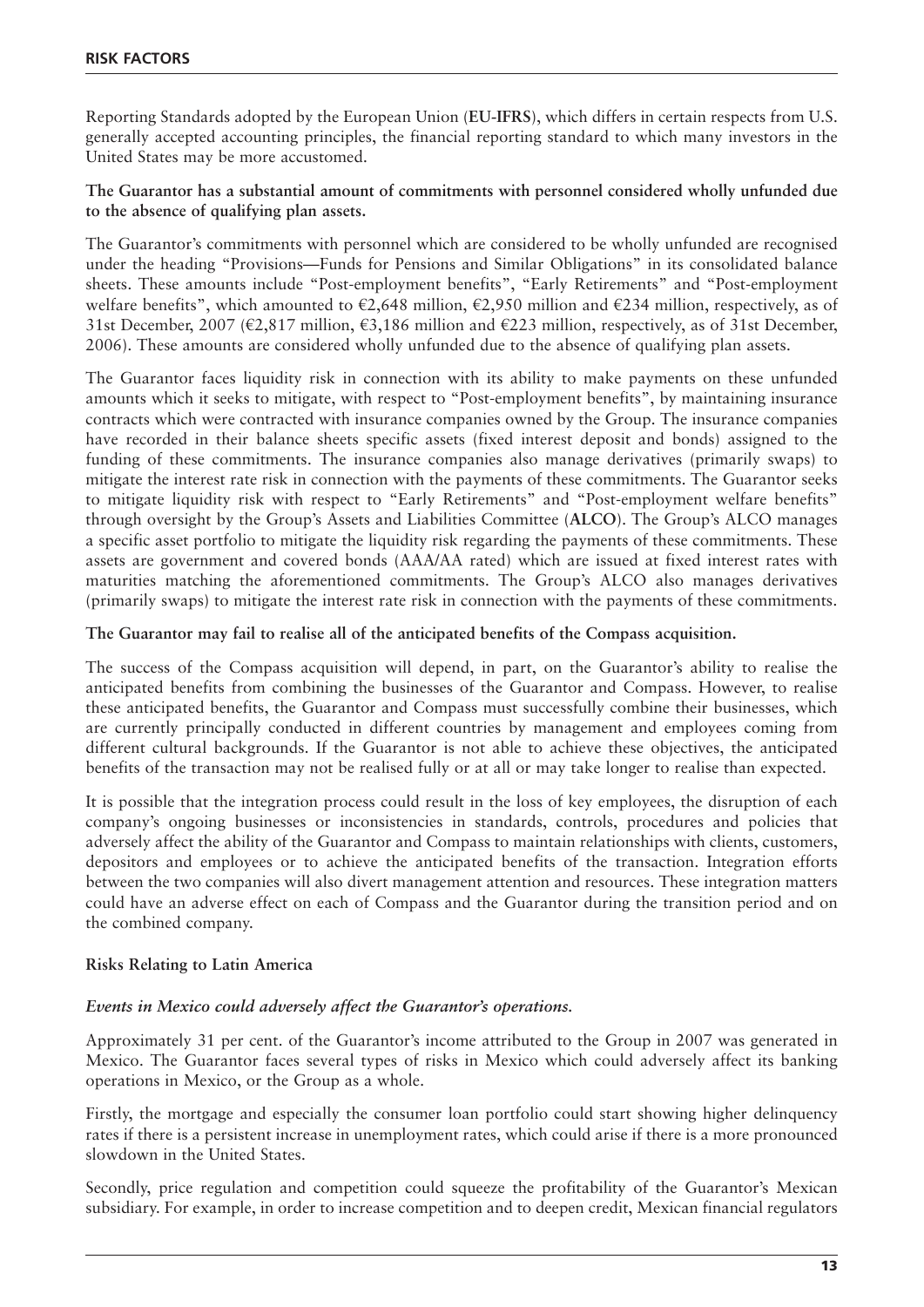could elect to introduce price distortions not linked to the true risk premium. If this occurred, the market share of the Guarantor's Mexican subsidiary could decrease given its risk selection standards.

Finally, political instability or social unrest could weigh on the economic outlook, which could increase economic uncertainty and capital outflows.

Any of these risks or other adverse developments in laws, regulations, public polices or otherwise in Mexico may adversely affect the business, financial condition, operating results and cash flows of the Guarantor's Mexican subsidiary or the Group as a whole.

**The Guarantor's Latin American subsidiaries' growth, asset quality and profitability may be affected by volatile macroeconomic conditions, including government default on public debt, in the Latin American countries where they operate.** 

The Latin American countries where the Guarantor operates have experienced significant economic volatility in recent decades, characterised by slow growth, declining investment and significant inflation. In particular, the high inflation rates registered in the area during the last few months have become a serious concern. This volatility has resulted in fluctuations in the levels of deposits and in the relative economic strength of various segments of the economies to which the Guarantor lends. Negative and fluctuating economic conditions, such as a changing interest rate environment, also affect the Guarantor's profitability by causing lending margins to decrease and leading to decreased demand for higher-margin products and services.

Negative and fluctuating economic conditions in some Latin American countries could result in government defaults on public debt. This could affect the Guarantor in two ways: directly, through portfolio losses, and indirectly, through instabilities that a default in public debt could cause to the banking system as a whole, particularly since commercial banks' exposure to government debt is generally high in several Latin American countries in which the Guarantor operates.

While the Guarantor seeks to mitigate these risks through what it believes to be conservative risk policies and the area is proving to be resilient to current market turbulence, no assurance can be given that its Latin American subsidiaries' growth, asset quality and profitability will not be affected by volatile macroeconomic conditions in the Latin American countries in which it operates.

**Latin American economies can be directly and negatively affected by adverse developments in other countries.** 

Financial and securities markets in Latin American countries in which the Guarantor operates are, to varying degrees, influenced by economic and market conditions in other countries in Latin America and beyond. Negative developments in the economy or securities markets in one country, particularly in an emerging market, may have a negative impact on other emerging market economies. These developments may adversely affect the business, financial condition, operating results and cash flows of the Guarantor's subsidiaries in Latin America. In particular, the current international financial crisis could end up having a negative impact on Latin American markets, especially via the real channel if the United States deceleration continues.

**The Guarantor is exposed to foreign exchange and, in some instances, political risks as well as other risks in the Latin American countries in which it operates, which could cause an adverse impact on its business, financial condition and results of operations.** 

The Guarantor operates commercial banks in 10 Latin American countries and its overall success as a global business depends, in part, upon its ability to succeed in differing economic, social and political conditions. The Guarantor is confronted with different legal and regulatory requirements in many of the jurisdictions in which it operates. These include, but are not limited to, different tax regimes and laws relating to the repatriation of funds or nationalisation of assets. The Guarantor's international operations may also expose it to risks and challenges which its local competitors may not be required to face, such as exchange rate risk, difficulty in managing a local entity from abroad, and political risk which may be particular to foreign investors. The Guarantor's expansion in these markets requires it to respond to rapid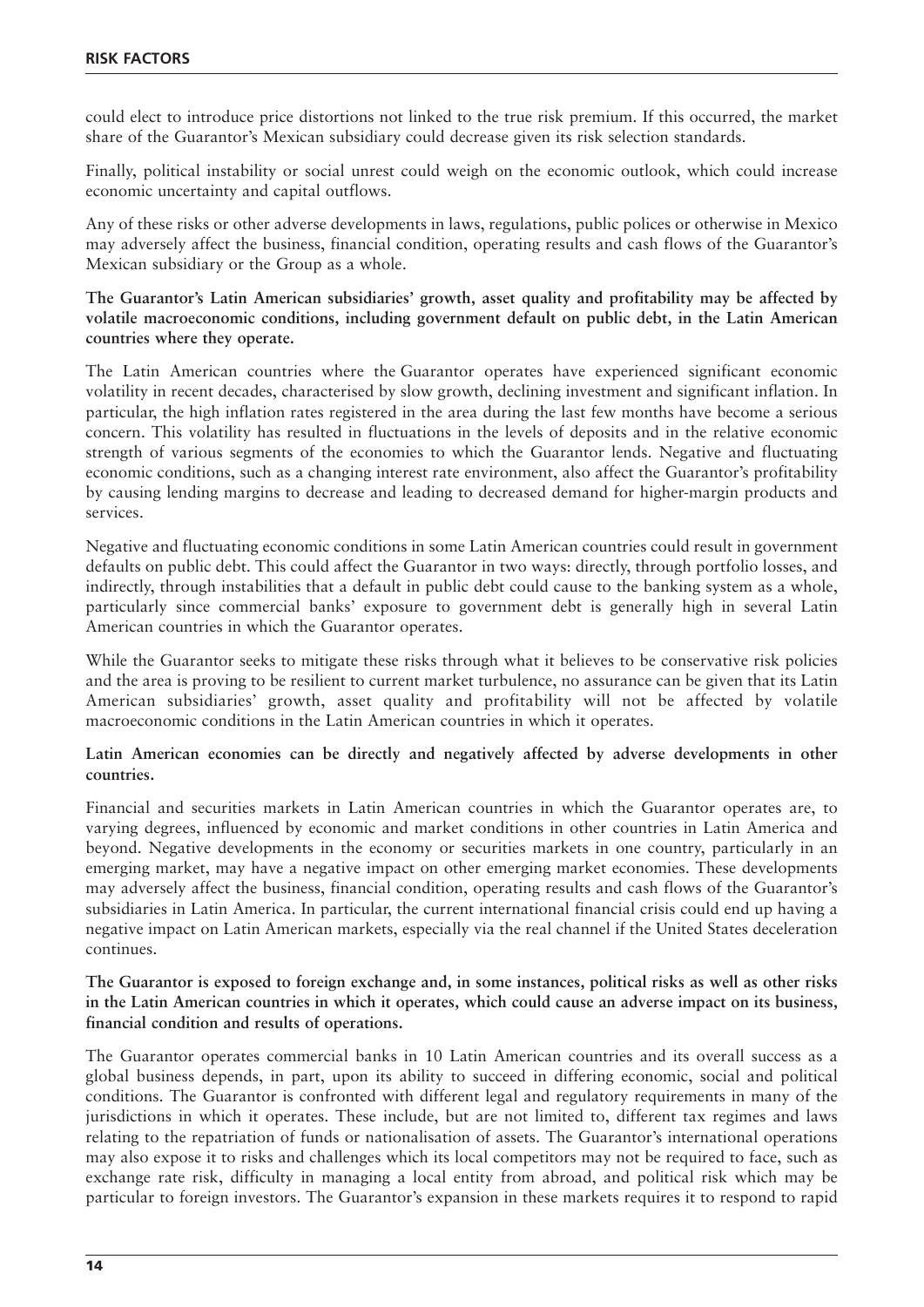changes in market conditions in these countries. It cannot be sure that it will continue to succeed in developing and implementing policies and strategies that are effective in each country in which it operates or that any of the foregoing factors will not have a material adverse effect on its business, financial condition and results of operations.

#### **Regulatory changes in Latin America that are beyond the Guarantor's control may have a material effect on its business, financial condition and results of operations.**

A number of banking regulations designed to maintain the safety and soundness of banks and limit their exposure to risk are applicable in certain Latin American countries in which the Guarantor operates. Local regulations differ in a number of material respects from equivalent regulations in Spain and the United States.

Changes in regulations that are beyond the Guarantor's control may have a material effect on its business and operations, particularly in Venezuela. In addition, since some of the banking laws and regulations have been recently adopted, the manner in which those laws and related regulations are applied to the operations of financial institutions is still evolving. No assurance can be given that laws or regulations will be enforced or interpreted in a manner that will not have a material adverse effect on the Guarantor's business, financial condition, results of operations and cash flows.

#### **Risks Relating to Other Countries**

#### *The Guarantor's strategic growth in Asia exposes it to increased regulatory, economic and geopolitical risk relating to emerging markets in the region, particularly in China.*

The Group formed a strategic alliance in the Chinese market with the CITIC Group in 2006. In March 2007, in accordance with this agreement, the Group acquired 4.83 per cent. of China Citic Bank (**CNCB**) as well as a 14.58 per cent. ownership interest in CITIC International Financial Holdings (**CIFH**).

As a result of its expansion into Asia, the Guarantor is exposed to increased risks relating to emerging markets in the region, particularly in China. The Chinese government has exercised, and continues to exercise, significant influence over the Chinese economy. Chinese governmental actions concerning the economy and state-owned enterprises could have a significant effect on Chinese private sector entities in general, and on CNCB or CIFH in particular.

The Guarantor is also exposed to regulatory uncertainty and geopolitical risk as a result of its investments in Asia. Changes in laws or regulations or in the interpretation of existing laws or regulations, whether caused by a change in government or otherwise, could adversely affect the Guarantor's investments. Moreover, Asian economies can be directly and negatively affected by adverse developments in other countries in the region and beyond.

Any of these developments could have a material adverse effect on the Guarantor's investments in Asia or the business, financial condition, operating results and cash flows of the Group.

#### *The Guarantor's continued expansion in the United States increases its exposure to the U.S. market.*

The Guarantor's expansion continued in the United States in 2007 with the acquisition of Compass and State National Bancshares, Inc. (**State National Bancshares**).

The Guarantor's expansion in the United States makes it more vulnerable to developments in this market, particularly the real estate market. The sound economic growth, the strength of the labour market and a decrease in interest rates in the United States caused an increase in the demand for mortgage loans in the last few years. This had repercussions in housing prices, which also rose significantly. In mid 2007, the difficulties experienced by the subprime mortgage market triggered a real estate and financial crisis, which is still ongoing and which has resulted in significant volatility and uncertainty in financial and other markets around the world as major commercial and investment banks made substantial provisions in 2007 against their holdings of subprime debt and related collateralised debt obligations. As the Guarantor has acquired entities in the United States, its exposure to the U.S. market has increased. Adverse changes to the U.S. economy in general, or to the U.S. real estate market in particular, including changes in such markets which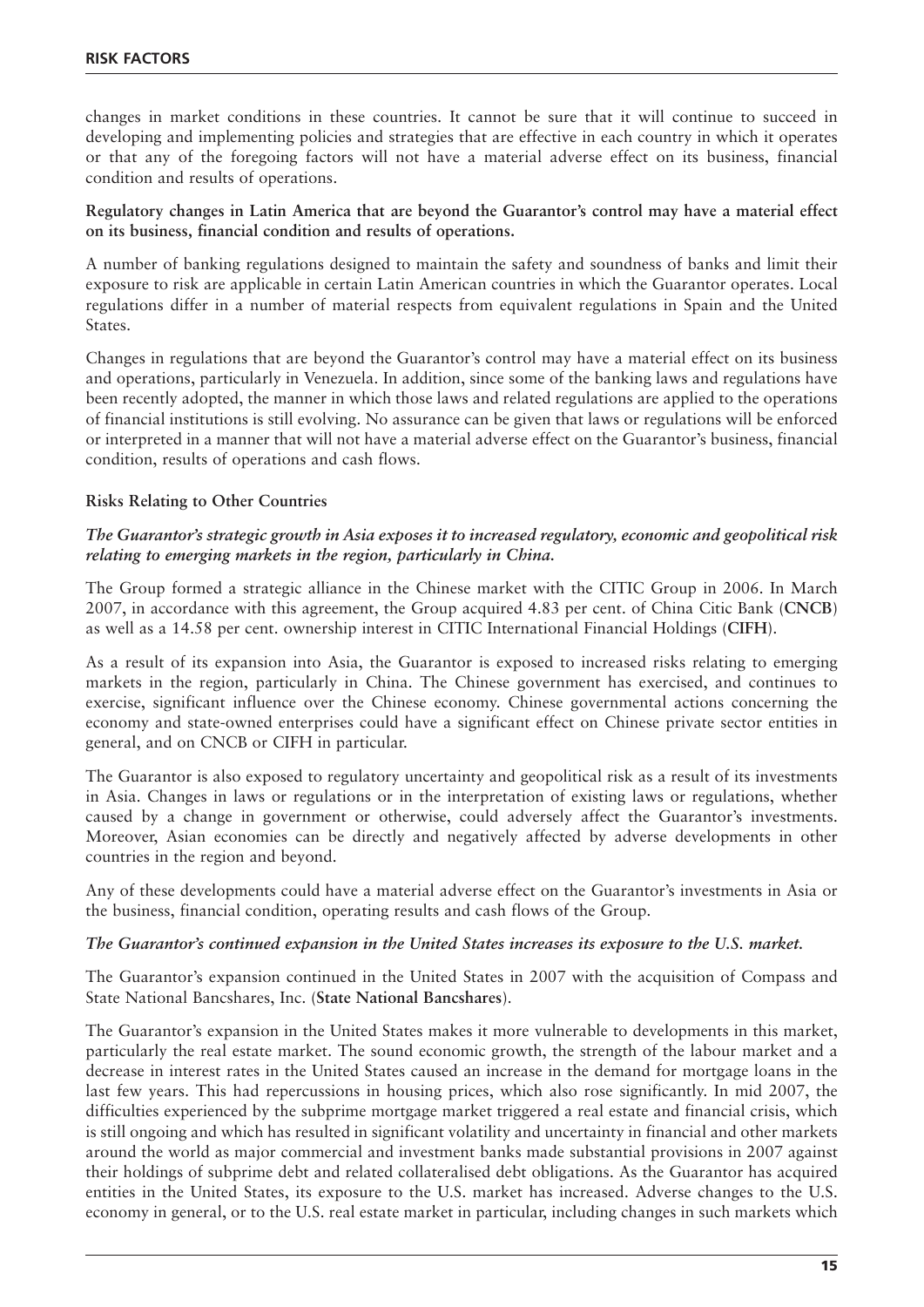negatively affect other markets and economies around the world, or adverse changes in the U.S. or global financial markets whether resulting from the difficulties experienced by the subprime market or otherwise, could have a material adverse effect on the Guarantor's business, financial condition, results of operations and cash flows.

#### **Factors which are material for the purpose of assessing the market risks associated with Notes issued under the Programme**

#### *The Notes may not be a suitable investment for all investors.*

Each potential investor in the Notes must determine the suitability of that investment in light of its own circumstances. In particular, each potential investor should:

- (i) have sufficient knowledge and experience to make a meaningful evaluation of the Notes, the merits and risks of investing in the Notes and the information contained or incorporated by reference in this Offering Circular or any applicable supplement;
- (ii) have access to, and knowledge of, appropriate analytical tools to evaluate, in the context of its particular financial situation, an investment in the Notes and the impact the Notes will have on its overall investment portfolio;
- (iii) have sufficient financial resources and liquidity to bear all of the risks of an investment in the Notes, including Notes with principal or interest payable in one or more currencies, or where the currency for principal or interest payments is different from the potential investor's currency;
- (iv) understand thoroughly the terms of the Notes and be familiar with the behaviour of any relevant indices and financial markets; and
- (v) be able to evaluate (either alone or with the help of a financial adviser) possible scenarios for economic, interest rate and other factors that may affect its investment and its ability to bear the applicable risks.

Some Notes, particularly Structured Notes, are complex financial instruments. Sophisticated institutional investors generally do not purchase complex financial instruments as stand-alone investments. They purchase complex financial instruments as a way to reduce risk or enhance yield with an understood, measured, appropriate addition of risk to their overall portfolios. A potential investor should not invest in Notes which are complex financial instruments unless it has the expertise (either alone or with a financial adviser) to evaluate how the Notes will perform under changing conditions, the resulting effects on the value of the Notes and the impact this investment will have on the potential investor's overall investment portfolio.

#### *Risks related to the structure of a particular issue of Notes.*

A wide range of Notes may be issued under the Programme. A number of these Notes may have features which contain particular risks for potential investors. Set out below is a description of the most common such features:

#### *Notes subject to optional redemption by the Issuers*

An optional redemption feature of Notes is likely to limit their market value. During any period when the Issuers may elect to redeem Notes, the market value of those Notes generally will not rise substantially above the price at which they can be redeemed. This also may be true prior to any redemption period.

The Issuers may be expected to redeem Notes when their cost of borrowing is lower than the interest rate on the Notes. At those times, an investor generally would not be able to reinvest the redemption proceeds at an effective interest rate as high as the interest rate on the Notes being redeemed and may only be able to do so at a significantly lower rate. Potential investors should consider reinvestment risk in light of other investments available at that time.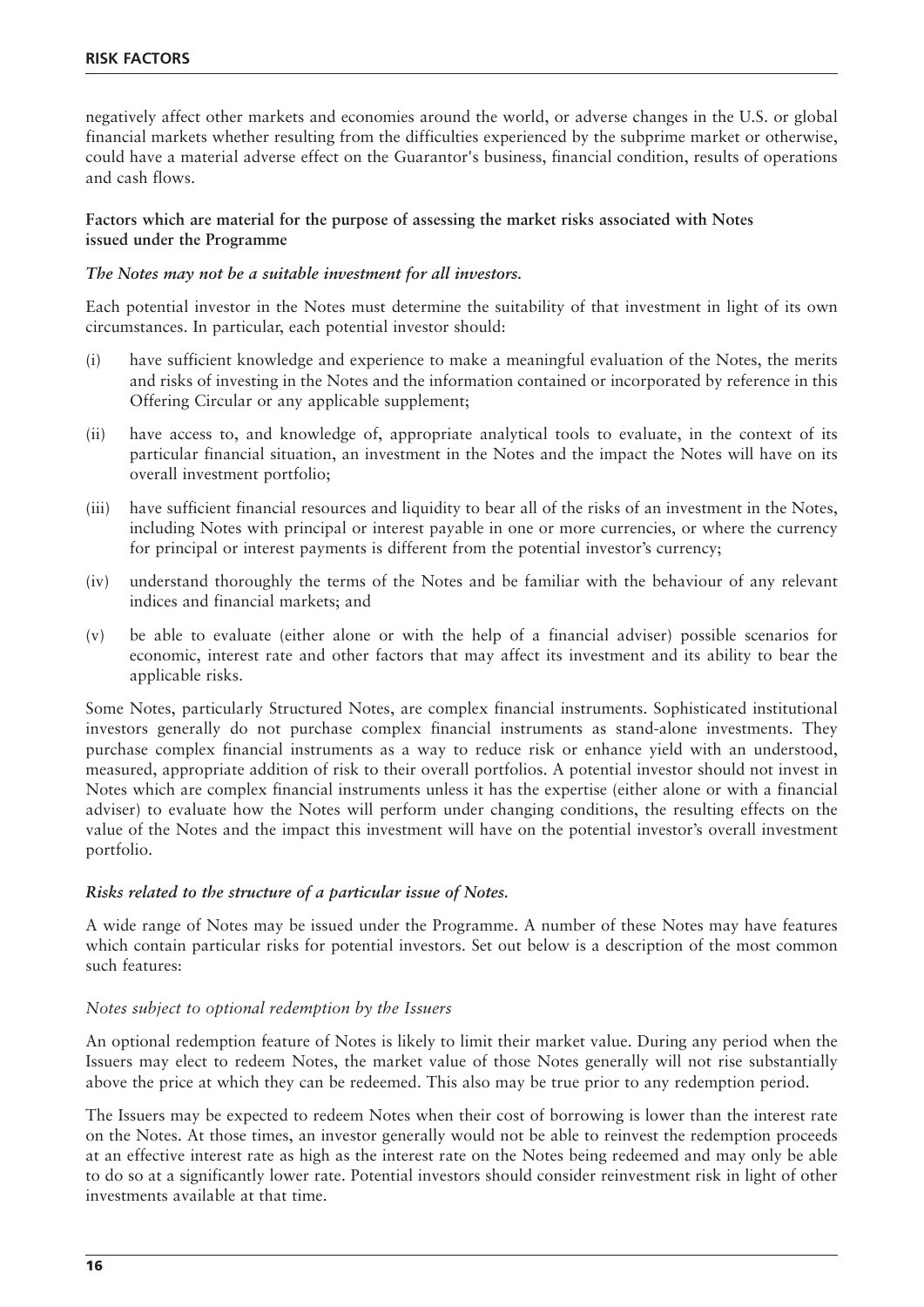#### *Structured Notes (including Index Linked Notes and Dual Currency Notes)*

The Issuers may issue Notes with principal or interest determined by reference to an index or formula, to changes in the prices of securities or commodities, to movements in currency exchange rates or other factors (each, a **Relevant Factor**). In addition, the Issuers may issue Notes with principal or interest payable in one or more currencies which may be different from the currency in which the Notes are denominated. Potential investors should be aware that:

- (i) the market price of such Notes may be volatile;
- (ii) they may receive no interest;
- (iii) payment of principal or interest may occur at a different time or in a different currency than expected;
- (iv) they may lose all or a substantial portion of their principal;
- (v) a Relevant Factor may be subject to significant fluctuations that may not correlate with changes in interest rates, currencies or other indices;
- (vi) if a Relevant Factor is applied to Notes in conjunction with a multiplier greater than one or contains some other leverage factor, the effect of changes in the Relevant Factor on principal or interest payable likely will be magnified; and
- (vii) the timing of changes in a Relevant Factor may affect the actual yield to investors, even if the average level is consistent with their expectations. In general, the earlier the change in the Relevant Factor, the greater the effect on yield.

The historical experience of an index should not be viewed as an indication of the future performance of such index during the term of any Index Linked Notes. Accordingly, each potential investor should consult its own financial and legal advisers about the risk entailed by an investment in any Index Linked Notes and the suitability of such Notes in light of its particular circumstances.

#### *Partly-paid Notes*

The Issuers may issue Notes where the issue price is payable in more than one instalment. Failure to pay any subsequent instalment could result in an investor losing all of their investment.

#### *Variable rate Notes with a multiplier or other leverage factor*

Notes with variable interest rates can be volatile investments. If they are structured to include multipliers or other leverage factors, or caps or floors, or any combination of those features or other similar related features, their market values may be even more volatile than those for securities that do not include those features.

#### *Inverse Floating Rate Notes*

Inverse Floating Rate Notes have an interest rate equal to a fixed rate minus a rate based upon a reference rate such as LIBOR. The market values of those Notes typically are more volatile than market values of other conventional floating rate debt securities based on the same reference rate (and with otherwise comparable terms). Inverse Floating Rate Notes are more volatile because an increase in the reference rate not only decreases the interest rate of the Notes, but may also reflect an increase in prevailing interest rates, which further adversely affects the market value of these Notes.

#### *Fixed/Floating Rate Notes*

Fixed/Floating Rate Notes may bear interest at a rate that may convert from a fixed rate to a floating rate, or from a floating rate to a fixed rate. Where the relevant Issuer has the right to effect such a conversion, this will affect the secondary market and the market value of the Notes since the Issuer may be expected to convert the rate when it is likely to produce a lower overall cost of borrowing. If the relevant Issuer converts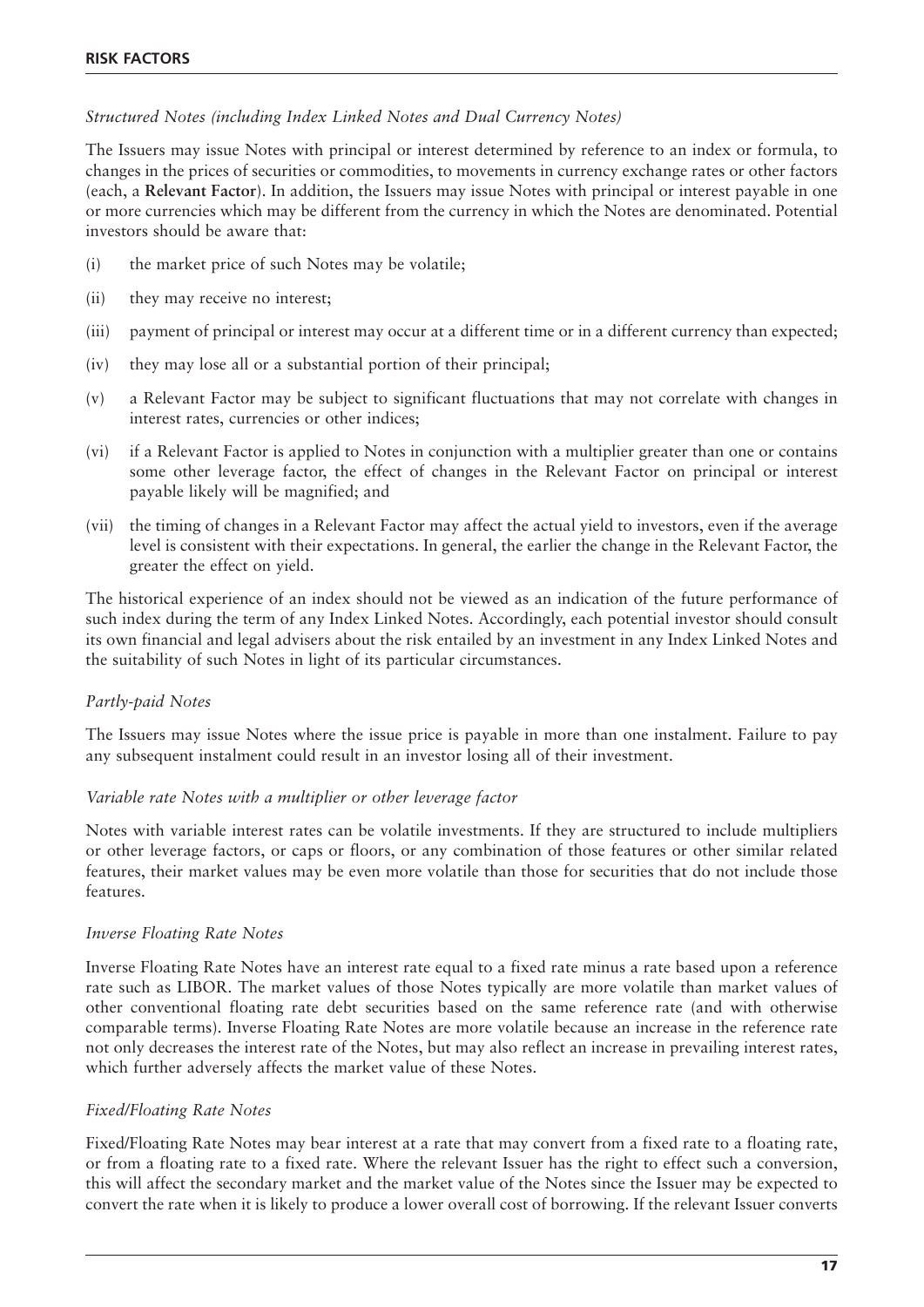from a fixed rate to a floating rate in such circumstances, the spread on the Fixed/Floating Rate Notes may be less favourable than then prevailing spreads on comparable Floating Rate Notes tied to the same reference rate. In addition, the new floating rate at any time may be lower than the rates on other Notes. If the relevant Issuer converts from a floating rate to a fixed rate in such circumstances, the fixed rate may be lower than then prevailing rates on its Notes.

#### *Notes issued at a substantial discount or premium*

The market values of securities issued at a substantial discount or premium from their principal amount tend to fluctuate more in relation to general changes in interest rates than do prices for conventional interest-bearing securities. Generally, the longer the remaining term of the securities, the greater the price volatility as compared to conventional interest-bearing securities with comparable maturities.

#### *The Issuers' obligations under Subordinated Notes are subordinated*

BSC's obligations under Subordinated Notes will be unsecured and subordinated and will rank junior in priority of payment to all unsubordinated obligations of BSC. Although Subordinated Notes may pay a higher rate of interest than comparable Notes which are not subordinated, there is a real risk that an investor in Subordinated Notes will lose all or some of his investment should BSC and the Guarantor become insolvent.

The payment of principal and interest in respect of the Subordinated Notes and any relative Coupons and Receipts and all amounts due under the Deed of Covenant in respect of the Subordinated Notes and any relative Coupons and Receipts has been unconditionally and irrevocably guaranteed by the Guarantor pursuant to the Subordinated Guarantee. The Guarantor's obligations under the Subordinated Guarantee will be unsecured and subordinated and will rank junior in priority of payment to all unsubordinated obligations of the Guarantor.

After payment in full of unsubordinated claims, but before distributions to shareholders, under article 92 of the Insolvency Law, BSC and the Guarantor will meet subordinated claims in the following order and pro-rata within each class: (i) late or incorrect claims; (ii) contractually subordinated debts (including the Subordinated Notes and claims under the Subordinated Guarantee); (iii) interest (including accrued and unpaid interest due on the Notes and under the Subordinated Guarantee); (iv) fines; (v) claims of creditors which are related to the Issuer or the Guarantor; and (vi) detrimental claims against BSC or the Guarantor where a Spanish Court has determined that the relevant creditor has acted in bad faith (rescissión concursal).

#### *Claims of Holders under the Senior Notes are effectively junior to those of certain other creditors*

The Senior Notes and any guarantee in respect of them (the **Senior Guarantees**) are unsecured and unsubordinated obligations of the relevant Issuer and the Guarantor, respectively. Subject to statutory preferences, the Senior Notes and the Senior Guarantees will rank equally with any of the relevant Issuer's and the Guarantor's other unsecured and unsubordinated indebtedness and, in the case of the Senior Guarantees, senior to the Subordinated Guarantee. However, the Senior Notes and the Senior Guarantees will be effectively subordinated to all of, respectively, the relevant Issuer's and the Guarantor's secured indebtedness, to the extent of the value of the assets securing such indebtedness, and other preferential obligations under Spanish law. As at 31st December, 2006, the book value of BBVA's consolidated assets pledged as security in connection with its obligations was  $\epsilon$ 45.8 billion. The Senior Guarantees are also structurally subordinated to all indebtedness of subsidiaries of BBVA insofar as any right of BBVA to receive any assets of such companies upon their winding up will be effectively subordinated to the claims of the creditors of those companies in the winding up.

#### *Risks related to Notes generally.*

Set out below is a brief description of certain risks relating to the Notes generally: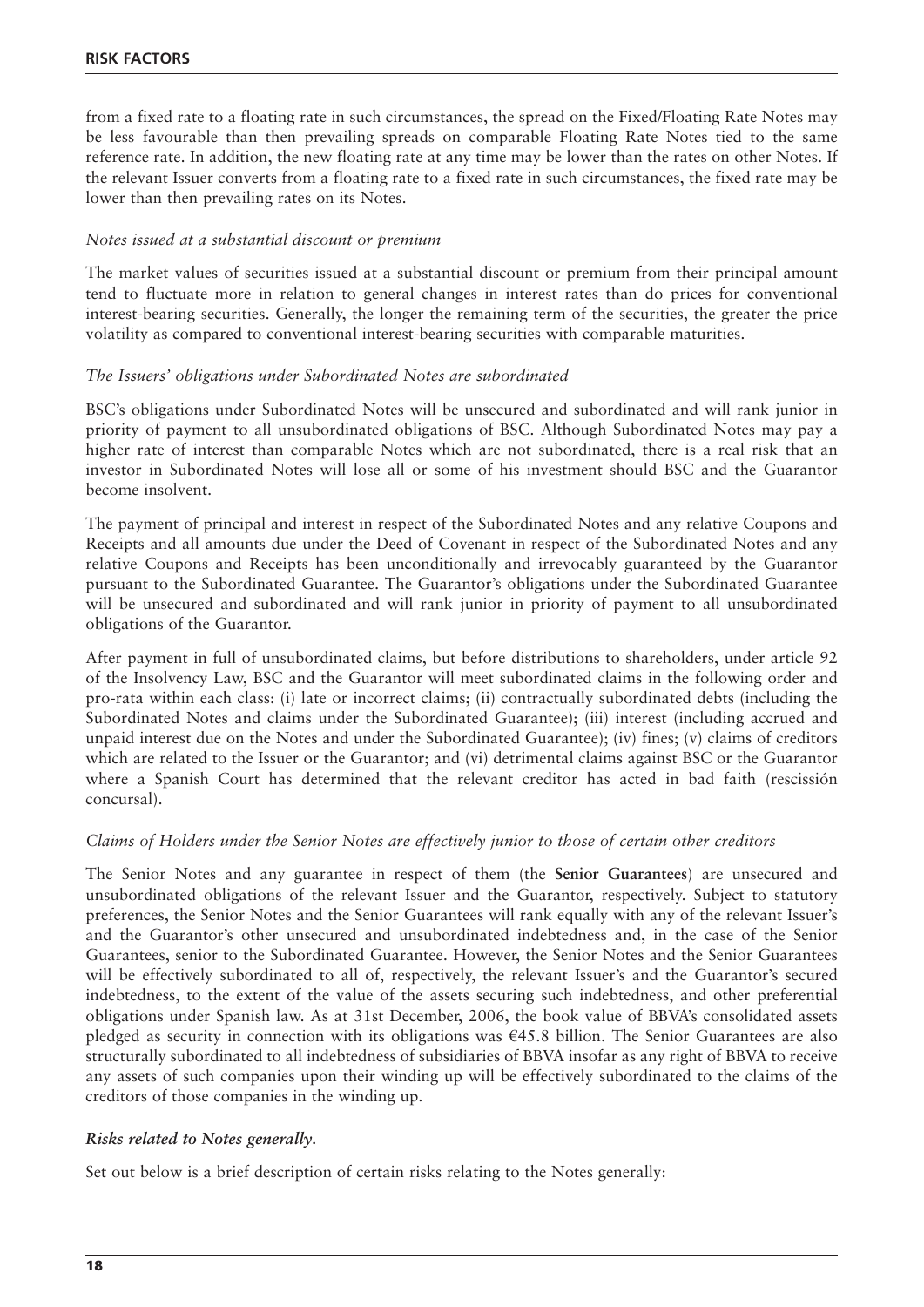#### *Spanish Tax Rules*

Under Spanish law, interest payments in respect of the Notes will be subject to withholding tax in Spain, currently at the rate of 18 per cent., in the case of individual holders who are resident for tax purposes in Spain. The Guarantor is required pursuant to Spanish law to submit to the Spanish tax authorities certain details relating to holders of the Notes. Holders in respect of whom such information is not provided in accordance with procedures described herein to the Guarantor will receive payments subject to Spanish withholding, currently at the rate of 18 per cent. Neither the relevant Issuer nor the Guarantor will gross up payments in respect of any such withholding tax in any of the above cases (see Condition 8 of the Notes and "*Taxation – Disclosure of Noteholder Information in connection with Interest Payments*").

The European Clearing Systems have arranged certain procedures to facilitate the relevant Issuer, the Guarantor and the Principal Paying Agent in the collection of the details referred to above from holders of the Notes. If any European Clearing System is, in the future, unable to facilitate the collection of such information, it may decline to allow any or all Series of the Notes to be cleared through such European Clearing System and this may affect the liquidity of such Notes. Provisions have been made for the Notes, in such a case, to be represented by definitive Notes (see "*Form of the Notes*"). The procedures agreed and described in the Agency Agreement may, in the future, be amended to comply with Spanish law and regulations and operational procedures of the European Clearing Systems. The Guarantor and the relevant Issuer may from time to time appoint an agent to intermediate with the European Clearing Systems in the provision of such information. Details of any such appointment will be set out in the applicable Final Terms.

In the case of any Notes which are held in DTC the relevant Issuer and the Guarantor may agree procedures with DTC and an intermediary agent appointed by the relevant Issuer and the Guarantor to facilitate the collection of such details. Any such procedures will be summarised in the applicable Final Terms and otherwise made available to holders of the relevant Notes as described in the applicable Final Terms.

The procedure described in this Offering Circular for the provision of information required by Spanish laws and regulations is a summary only and is subject to review and amendment by the European Clearing Systems and/or DTC as well as to further clarification from the Spanish tax authorities regarding such laws and regulations. **Holders of Notes must seek their own advice to ensure that they comply with all procedures to ensure correct tax treatment of their Notes**. None of the Issuers, the Guarantor, the Dealers, the Paying Agents, the European Clearing Systems or DTC assume any responsibility therefor.

#### *Meetings of Noteholders, Modification and Waiver*

The conditions of the Notes contain provisions for calling meetings of Noteholders to consider matters affecting their interests generally. These provisions permit defined majorities to bind all Noteholders including Noteholders who did not attend and vote at the relevant meeting and Noteholders who voted in a manner contrary to the majority.

#### *EU Savings Directive*

Under EC Council Directive 2003/48/EC on the taxation of savings income, Member States are required to provide to the tax authorities of another Member State details of payments of interest (or similar income) paid by a person within its jurisdiction to an individual resident in that other Member State. However, for a transitional period, Belgium, Luxembourg and Austria are instead required (unless during that period they elect otherwise) to operate a withholding system in relation to such payments (the ending of such transitional period being dependent upon the conclusion of certain other agreements relating to information exchange with certain other countries). A number of non-EU countries and territories including Switzerland have agreed to adopt similar measures (a withholding system in the case of Switzerland).

If a payment were to be made or collected through a Member State which has opted for a withholding system and an amount of, or in respect of tax were to be withheld from that payment, neither the Issuers nor any Paying Agent nor any other person would be obliged to pay additional amounts with respect to any Note as a result of the imposition of such withholding tax. The Issuers are required to maintain a Paying Agent in a Member State that is not be obliged to withhold or deduct tax pursuant to the Directive.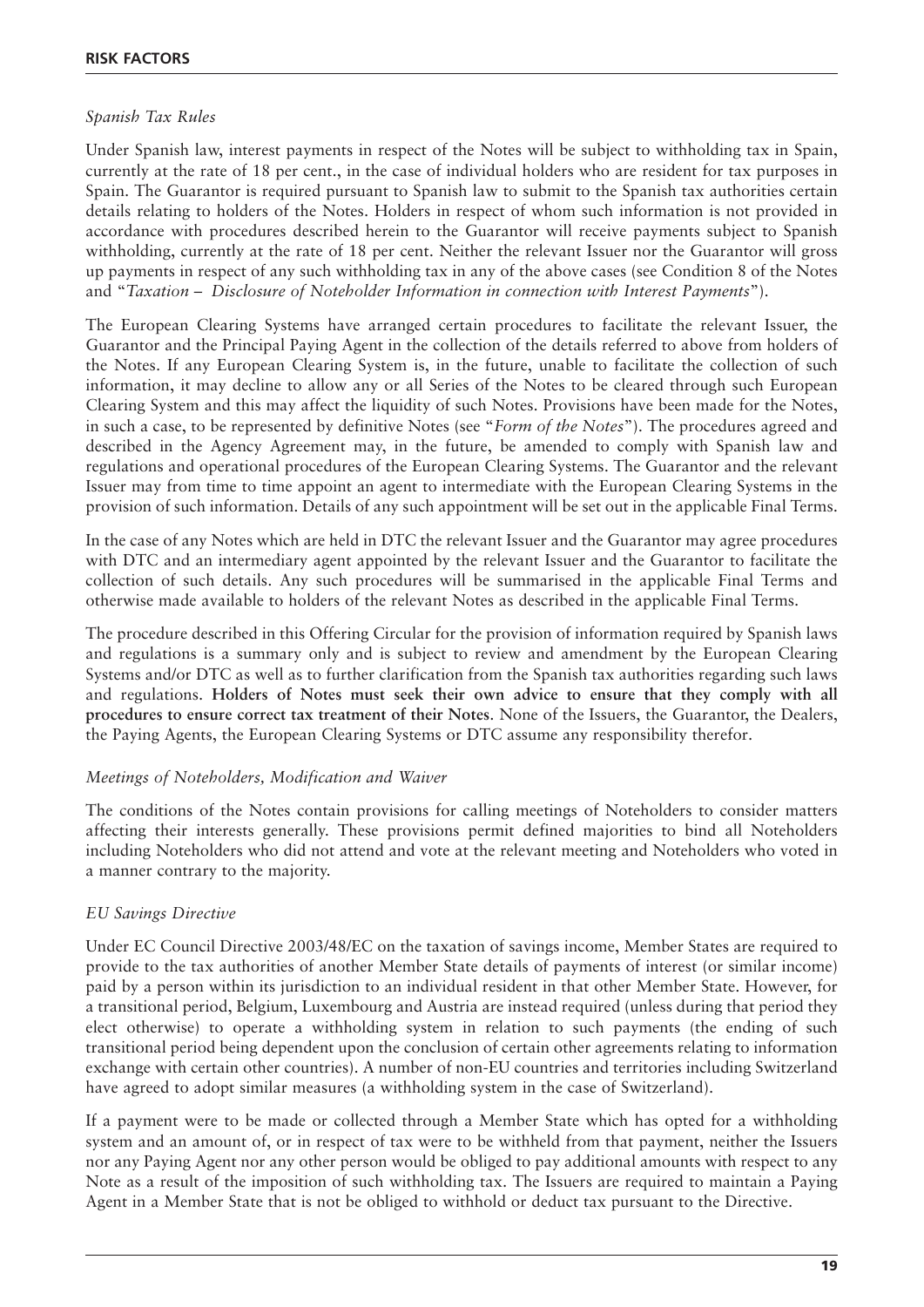#### *Change of law*

The Conditions (except for Condition 3 and Condition 15) of the Notes are based on English law in effect as at the date of this Offering Circular. No assurance can be given as to the impact of any possible judicial decision or change to Spanish and English law or administrative practice after the date of this Offering Circular.

#### *Risks related to the market generally.*

Set out below is a brief description of the principal market risks, including liquidity risk, exchange rate risk, interest rate risk and credit risk:

#### *The secondary market generally*

Notes may have no established trading market when issued, and one may never develop. If a market does develop, it may not be very liquid. Therefore, investors may not be able to sell their Notes easily or at prices that will provide them with a yield comparable to similar investments that have a developed secondary market. This is particularly the case for Notes that are especially sensitive to interest rate, currency or market risks, are designed for specific investment objectives or strategies or have been structured to meet the investment requirements of limited categories of investors. These types of Notes generally would have a more limited secondary market and more price volatility than conventional debt securities. Illiquidity may have a severely adverse effect on the market value of Notes.

#### *Exchange rate risks and exchange controls*

The Issuers will pay principal and interest on the Notes and the Guarantor will make any payments under the relevant Guarantee in the Specified Currency. This presents certain risks relating to currency conversions if an investor's financial activities are denominated principally in a currency or currency unit (the **Investor's Currency**) other than the Specified Currency. These include the risk that exchange rates may significantly change (including changes due to devaluation of the Specified Currency or revaluation of the Investor's Currency) and the risk that authorities with jurisdiction over the Investor's Currency may impose or modify exchange controls. An appreciation in the value of the Investor's Currency relative to the Specified Currency would decrease (1) the Investor's Currency-equivalent yield on the Notes, (2) the Investor's Currencyequivalent value of the principal payable on the Notes and (3) the Investor's Currency-equivalent market value of the Notes.

Government and monetary authorities may impose (as some have done in the past) exchange controls that could adversely affect an applicable exchange rate. As a result, investors may receive less interest or principal than expected, or no interest or principal.

#### *Interest rate risks*

Investment in Fixed Rate Notes involves the risk that subsequent changes in market interest rates may adversely affect the value of the Fixed Rate Notes.

#### *Credit ratings may not reflect all risks*

One or more independent credit rating agencies may assign credit ratings to the Notes. The ratings may not reflect the potential impact of all risks related to structure, market, additional factors discussed above, and other factors that may affect the value of the Notes. A credit rating is not a recommendation to buy, sell or hold securities and may be revised or withdrawn by the rating agency at any time.

#### *Legal investment considerations may restrict certain investments.*

The investment activities of certain investors may be subject to law or review or regulation by certain authorities. Each potential investor should determine for itself, on the basis of professional advice where appropriate, whether and to what extent (1) Notes are lawful investments for it, (2) Notes can be used as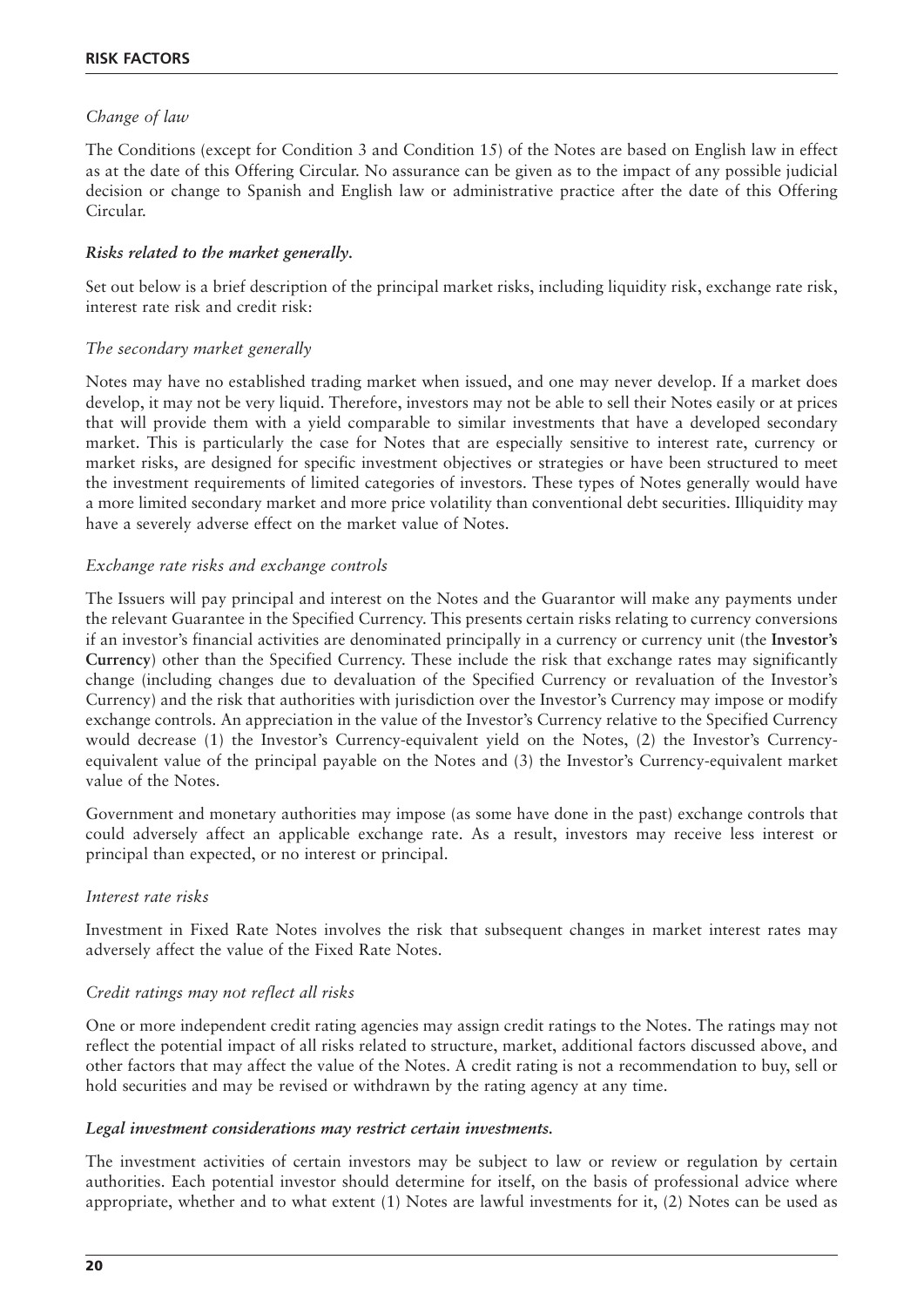collateral for various types of borrowing and (3) other restrictions apply to its purchase or pledge of any Notes. Financial institutions should consult their legal advisers or the appropriate regulators to determine the appropriate treatment of Notes under any applicable risk-based capital or similar rules.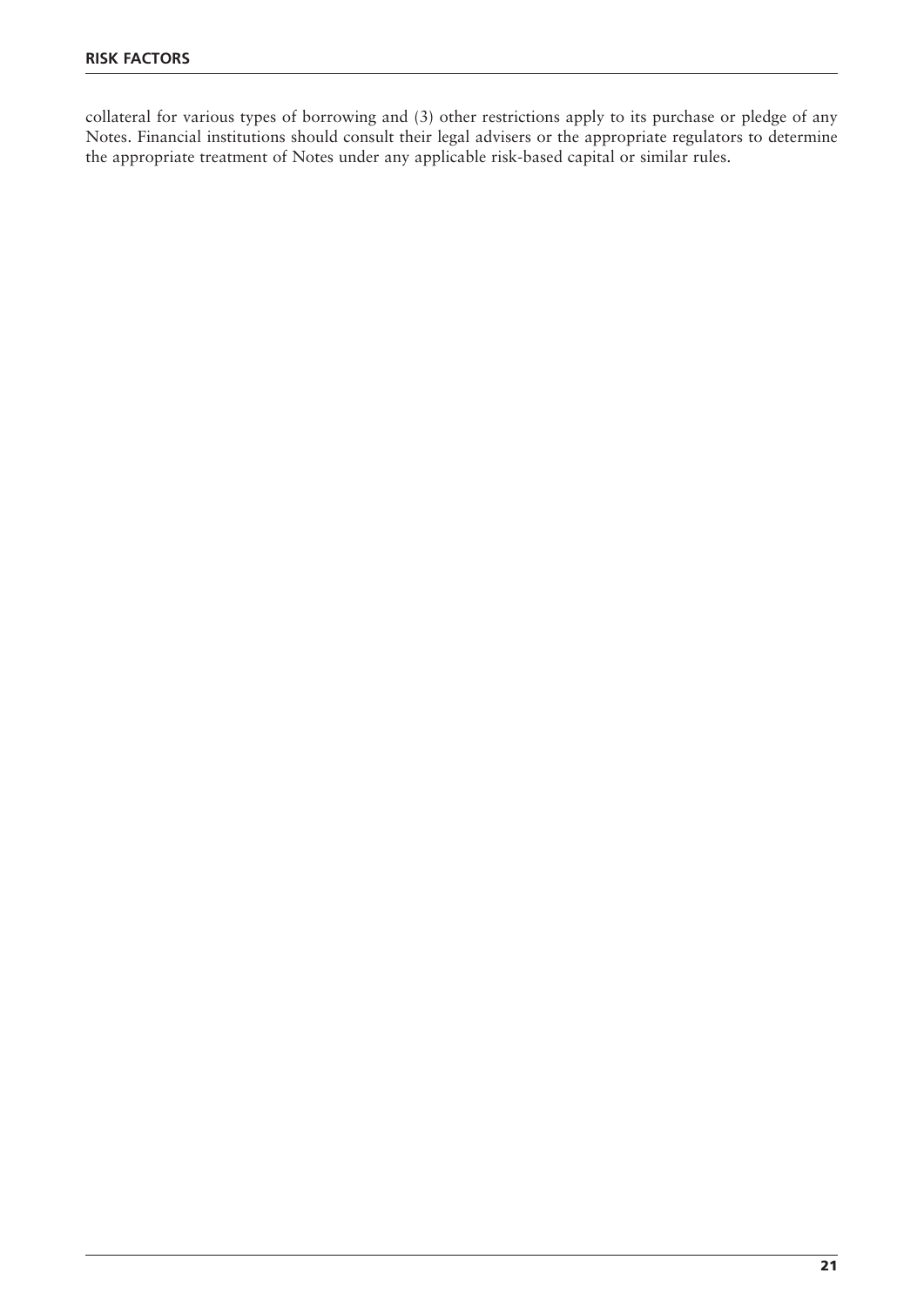### DOCUMENTS INCORPORATED BY REFERENCE

The following documents which have previously been published or are published simultaneously with this Offering Circular and have been filed with the Financial Services Authority shall be incorporated in, and form part of, this Offering Circular:

- (a) the audited annual financial statements for the financial years ended 31st December, 2006 and 31st December, 2007 (including the audit reports issued in respect thereof) prepared in accordance with Spanish generally accepted accounting principles of each of BSF and BSC; and
- (b) the audited financial statements for the financial period from 22nd February, 2006 (date of incorporation) to 31st December, 2006 and for the financial year ended 31st December, 2007 (including the audit reports issued in respect thereof) prepared in accordance with Spanish generally accepted accounting principles of BUS;
- (c) the Guarantor's annual report on Form 20-F for the fiscal year ended 31st December, 2007 filed with the U.S. Securities and Exchange Commission (the **SEC**) on 31st March, 2008 (which includes, on pages F-1 to F-172 thereof, the published annual audited consolidated financial statements of the Guarantor as at and for each of the years ending 31st December, 2007, 31st December, 2006 and 31st December, 2005 provided that Exhibits 1.1, 4.1 and 4.2 to the Form 20-F, which are incorporated by reference therein, shall not be incorporated in, or form part of, this Offering Circular); and
- (d) the published interim financial statements of the Guarantor (on a consolidated basis) for the three month period ending 31st March, 2008.

Following the publication of this Offering Circular a supplement may be prepared by the Issuers and/or the Guarantor and approved by the UK Listing Authority in accordance with Article 16 of the Prospectus Directive. Statements contained in any such supplement (or contained in any document incorporated by reference therein) shall, to the extent applicable (whether expressly, by implication or otherwise), be deemed to modify or supersede statements contained in this Offering Circular or in a document which is incorporated by reference in this Offering Circular. Any statement so modified or superseded shall not, except as so modified or superseded, constitute a part of this Offering Circular.

Copies of documents incorporated by reference in this Offering Circular can be obtained from the Issuers and the Guarantor at Paseo de la Castellana, 81, 28046 Madrid and at the principal office in England of the Principal Paying Agent at Winchester House, 1 Great Winchester Street, London, EC2N 2DB for Notes admitted to the Official List.

Any documents themselves incorporated by reference in the documents incorporated by reference in this Offering Circular shall not form part of this Offering Circular.

The Issuers and the Guarantor will, in the event of any significant new factor, material mistake or inaccuracy relating to information included in this Offering Circular which is capable of affecting the assessment of any Notes, prepare a supplement to this Offering Circular or publish a new Offering Circular for use in connection with any subsequent issue of Notes.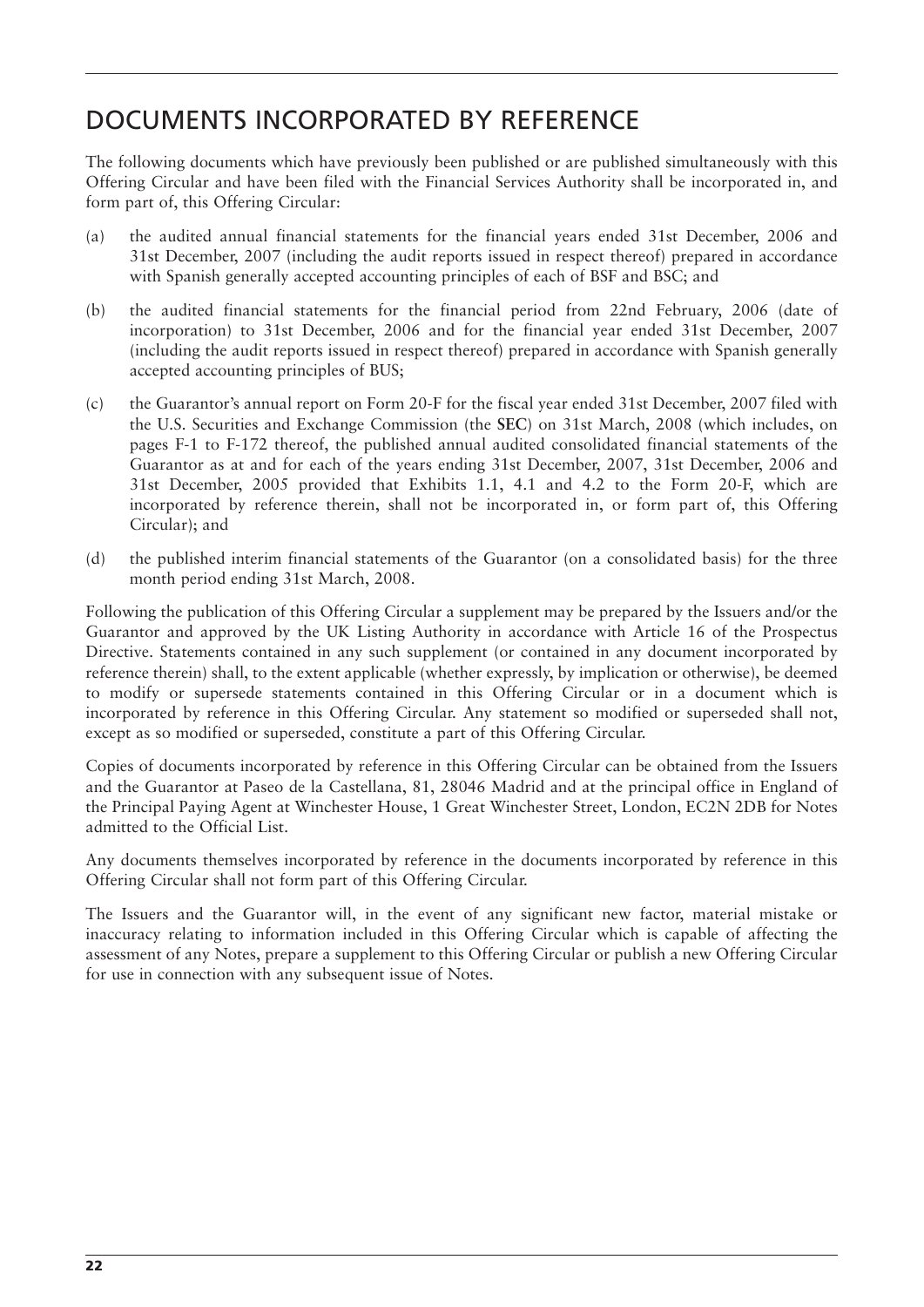### OVERVIEW OF THE PROGRAMME

*The following overview does not purport to be complete and is taken from, and is qualified in its entirety by, the remainder of this Offering Circular and, in relation to the terms and conditions of any particular Tranche of Notes, the applicable Final Terms. This overview constitutes a general description of the Programme for the purposes of Article 22.5(3) of Commission Regulation (EC) No 809/2004 implementing the Prospectus Directive. Words and expressions defined in "Form of the Notes" and "Terms and Conditions of the Notes" shall have the same meanings in this overview.*

| Description:                                  | Global Medium Term Note Programme                                                                                                                                                                                                                                                                                                                                                                                                                                                                                                                                                                        |  |
|-----------------------------------------------|----------------------------------------------------------------------------------------------------------------------------------------------------------------------------------------------------------------------------------------------------------------------------------------------------------------------------------------------------------------------------------------------------------------------------------------------------------------------------------------------------------------------------------------------------------------------------------------------------------|--|
| Arranger:                                     | <b>UBS</b> Limited                                                                                                                                                                                                                                                                                                                                                                                                                                                                                                                                                                                       |  |
| Dealers:                                      | ABN AMRO Bank N.V.<br>Banco Bilbao Vizcaya Argentaria, S.A.<br>Barclays Bank PLC<br><b>BNP</b> Paribas<br>Citigroup Global Markets Limited<br>Credit Suisse Securities (Europe) Limited<br>Deutsche Bank AG, London Branch<br>Dresdner Bank AG<br>Goldman Sachs International<br>HSBC Bank plc<br>J.P. Morgan Securities Ltd.<br>Lehman Brothers International (Europe)<br>Merrill Lynch International<br>Morgan Stanley & Co. International plc<br>Nomura International plc<br>Société Générale<br><b>UBS</b> Limited<br>and any other Dealers appointed in accordance with the Programme<br>Agreement. |  |
| <b>Certain Restrictions:</b>                  | Each issue of Notes denominated in a currency in respect of which<br>particular laws, guidelines, regulations, restrictions or reporting<br>requirements apply will only be issued in circumstances which comply<br>with such laws, guidelines, regulations, restrictions or reporting<br>requirements from time to time (see "Subscription and Sale and<br>Transfer and Selling Restrictions") including the following<br>restrictions applicable at the date of this Offering Circular:                                                                                                                |  |
|                                               | Notes with a maturity of less than one year                                                                                                                                                                                                                                                                                                                                                                                                                                                                                                                                                              |  |
|                                               | Notes having a maturity of less than one year will, if the proceeds of<br>the issue are accepted in the United Kingdom, constitute deposits for<br>the purposes of the prohibition on accepting deposits contained in<br>section 19 of the Financial Services and Markets Act 2000 unless they<br>are issued to a limited class of professional investors and have a<br>denomination of at least $£100,000$ or its equivalent, see "Subscription"<br>and Sale and Transfer and Selling Restrictions".                                                                                                    |  |
| <b>Issuing and Principal Paying</b><br>Agent: | Deutsche Bank AG, London Branch                                                                                                                                                                                                                                                                                                                                                                                                                                                                                                                                                                          |  |
| Registrar:                                    | Deutsche Bank Trust Company Americas                                                                                                                                                                                                                                                                                                                                                                                                                                                                                                                                                                     |  |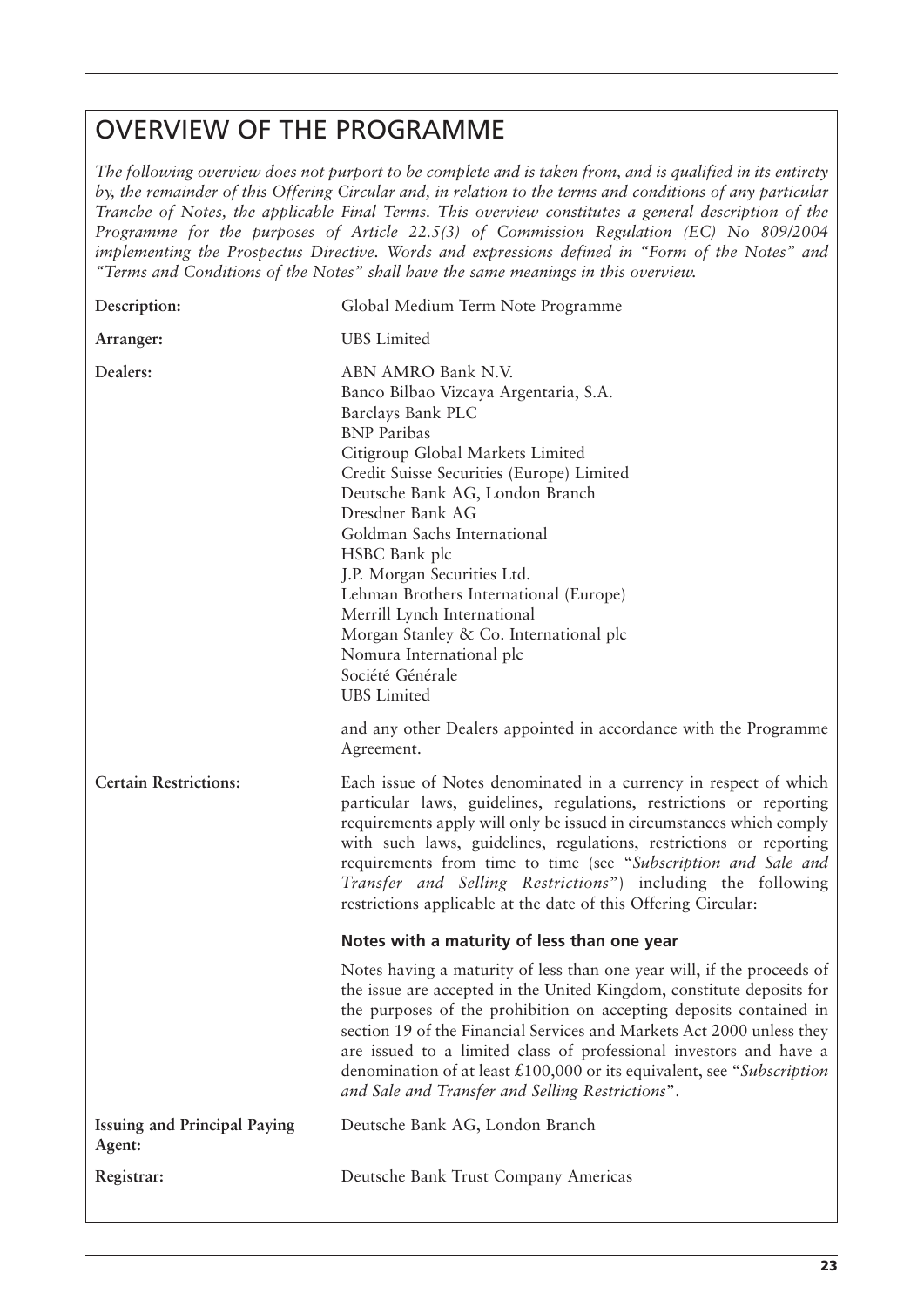| Programme Size:             | Up to $\text{\textsterling}40,000,000,000$ (or its equivalent in other currencies<br>calculated as described in the Programme Agreement) outstanding at<br>any time. The Guarantor may increase the amount of the Programme<br>in accordance with the terms of the Programme Agreement.                                                                                                                                 |  |
|-----------------------------|-------------------------------------------------------------------------------------------------------------------------------------------------------------------------------------------------------------------------------------------------------------------------------------------------------------------------------------------------------------------------------------------------------------------------|--|
| Distribution:               | Notes may be distributed by way of private or public placement,<br>subject to the restrictions set out under "Subscription and Sale and<br>Transfer and Selling Restrictions" below, and in each case on a<br>syndicated or non-syndicated basis.                                                                                                                                                                       |  |
| Currencies:                 | Subject to any applicable legal or regulatory restrictions, any currency<br>agreed between the relevant Issuer and the relevant Dealer.                                                                                                                                                                                                                                                                                 |  |
| Redenomination:             | The applicable Final Terms may provide that certain Notes may be<br>redenominated in euro. The relevant provisions applicable to any<br>such redenomination are contained in Condition 4.                                                                                                                                                                                                                               |  |
| <b>Maturities:</b>          | Any maturity greater than one month in the case of Senior Notes and<br>a minimum maturity of five years in the case of Subordinated Notes,<br>as indicated in the applicable Final Terms or such other minimum or<br>maximum maturity as may be allowed or required from time to time<br>by the relevant central bank (or equivalent body) or any laws or<br>regulations applicable to the relevant Specified Currency. |  |
| <b>Issue Price:</b>         | Notes may be issued on a fully-paid or a partly-paid basis and at an<br>issue price which is at par or at a discount to, or premium over, par.                                                                                                                                                                                                                                                                          |  |
| Form of Notes:              | The Notes will be issued in bearer or registered form and each of BSF<br>and BSC may issue Notes in NGN form as described in "Form of the<br>Notes". Registered Notes will not be exchangeable for Bearer Notes<br>and vice versa.                                                                                                                                                                                      |  |
| <b>Fixed Rate Notes:</b>    | Fixed interest will be payable on such date or dates as may be agreed<br>between the relevant Issuer and the relevant Dealer and on<br>redemption and will be calculated on the basis of such Day Count<br>Fraction as may be agreed between the relevant Issuer and the<br>relevant Dealer.                                                                                                                            |  |
| <b>Floating Rate Notes:</b> | Floating Rate Notes will bear interest at a rate determined:                                                                                                                                                                                                                                                                                                                                                            |  |
|                             | on the same basis as the floating rate under a notional interest<br>(a)<br>rate swap transaction in the relevant Specified Currency<br>governed by an agreement incorporating the 2006 ISDA<br>Definitions (as published by the International Swaps and<br>Derivatives Association, Inc., and as amended and updated as<br>at the Issue Date of the first Tranche of the Notes of the<br>relevant Series); or           |  |
|                             | on the basis of a reference rate appearing on the agreed screen<br>(b)<br>page of a commercial quotation service; or                                                                                                                                                                                                                                                                                                    |  |
|                             | on such other basis as may be agreed between the relevant<br>(c)<br>Issuer and the relevant Dealer.                                                                                                                                                                                                                                                                                                                     |  |
|                             | The margin (if any) relating to such floating rate will be agreed<br>between the relevant Issuer and the relevant Dealer for each Series of<br>Floating Rate Notes.                                                                                                                                                                                                                                                     |  |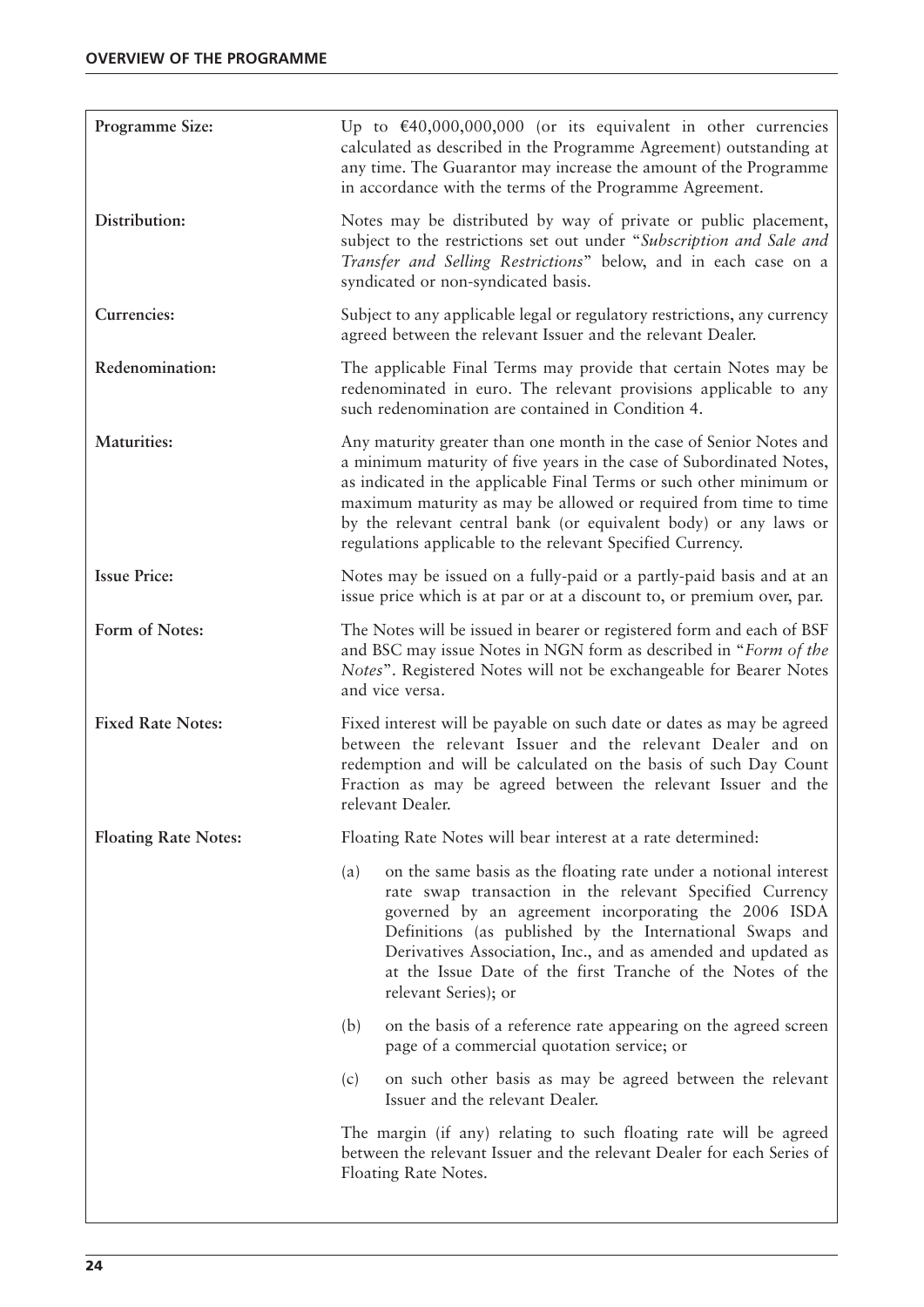| <b>Index Linked Notes:</b>                                              | Payments of principal in respect of Index Linked Redemption Notes<br>or of interest in respect of Index Linked Interest Notes will be<br>calculated by reference to such index and/or formula or to changes in<br>the prices of securities or commodities or to such other factors as the<br>relevant Issuer and the relevant Dealer may agree.                                                                                                                                                                                                                                                                   |
|-------------------------------------------------------------------------|-------------------------------------------------------------------------------------------------------------------------------------------------------------------------------------------------------------------------------------------------------------------------------------------------------------------------------------------------------------------------------------------------------------------------------------------------------------------------------------------------------------------------------------------------------------------------------------------------------------------|
| Other provisions in relation to<br><b>Floating Rate Notes and Index</b> | Floating Rate Notes and Index Linked Interest Notes may also have<br>a maximum interest rate, a minimum interest rate or both.                                                                                                                                                                                                                                                                                                                                                                                                                                                                                    |
| Linked Interest:                                                        | Interest on Floating Rate Notes and Index Linked Interest Notes in<br>respect of each Interest Period, as agreed prior to issue by the relevant<br>Issuer and the relevant Dealer, will be payable on such Interest<br>Payment Dates, and will be calculated on the basis of such Day Count<br>Fraction, as may be agreed between the relevant Issuer and the<br>relevant Dealer.                                                                                                                                                                                                                                 |
| <b>Dual Currency Notes:</b>                                             | Payments (whether in respect of principal or interest and whether at<br>maturity or otherwise) in respect of Dual Currency Notes will be<br>made in such currencies, and based on such rates of exchange, as the<br>relevant Issuer and the relevant Dealer may agree.                                                                                                                                                                                                                                                                                                                                            |
| Zero Coupon Notes:                                                      | Zero Coupon Notes will be offered and sold at a discount to their<br>nominal amount and will not bear interest.                                                                                                                                                                                                                                                                                                                                                                                                                                                                                                   |
| <b>Structured Notes:</b>                                                | The relevant Issuer and the relevant Dealer may agree the issue of<br>structured Notes (including Index Linked Notes and Dual Currency<br>Notes). Although the terms and conditions of such structured Notes<br>will be based on the conditions of the Notes set out under "Terms and<br>Conditions of the Notes", it is likely that significant changes will be<br>made to such terms and conditions (including, but not necessarily<br>limited to, the conditions relating to interest and redemption) in the<br>applicable Final Terms to reflect the particular structured nature of<br>the structured Notes. |
| Redemption:                                                             | The applicable Final Terms will indicate either that the relevant Notes<br>cannot be redeemed prior to their stated maturity (other than in<br>specified instalments, if applicable, or for taxation reasons or<br>following an Event of Default) or that such Notes will be redeemable<br>at the option of the relevant Issuer and/or the Noteholders. The terms<br>of any such redemption, including notice periods, any relevant<br>conditions to be satisfied and the relevant redemption dates and<br>prices will be indicated in the applicable Final Terms.                                                |
|                                                                         | Subordinated Notes may not be redeemed (other than following an<br>Event of Default) prior to their original maturity without the consent<br>of Banco de España which consent would not, under current Banco<br>de España rules, be expected to be forthcoming for an early<br>redemption occurring less than five years from the relevant issue date<br>unless such redemption is carried out on the relevant maturity date.                                                                                                                                                                                     |
|                                                                         | The applicable Final Terms may provide that Notes may be<br>redeemable in two or more instalments of such amounts and on such<br>dates as are indicated in the applicable Final Terms.                                                                                                                                                                                                                                                                                                                                                                                                                            |
|                                                                         | Notes having a maturity of less than one year may be subject to<br>restrictions on their denomination and distribution, see "Certain<br>Restrictions: – Notes with a maturity of less than one year" above.                                                                                                                                                                                                                                                                                                                                                                                                       |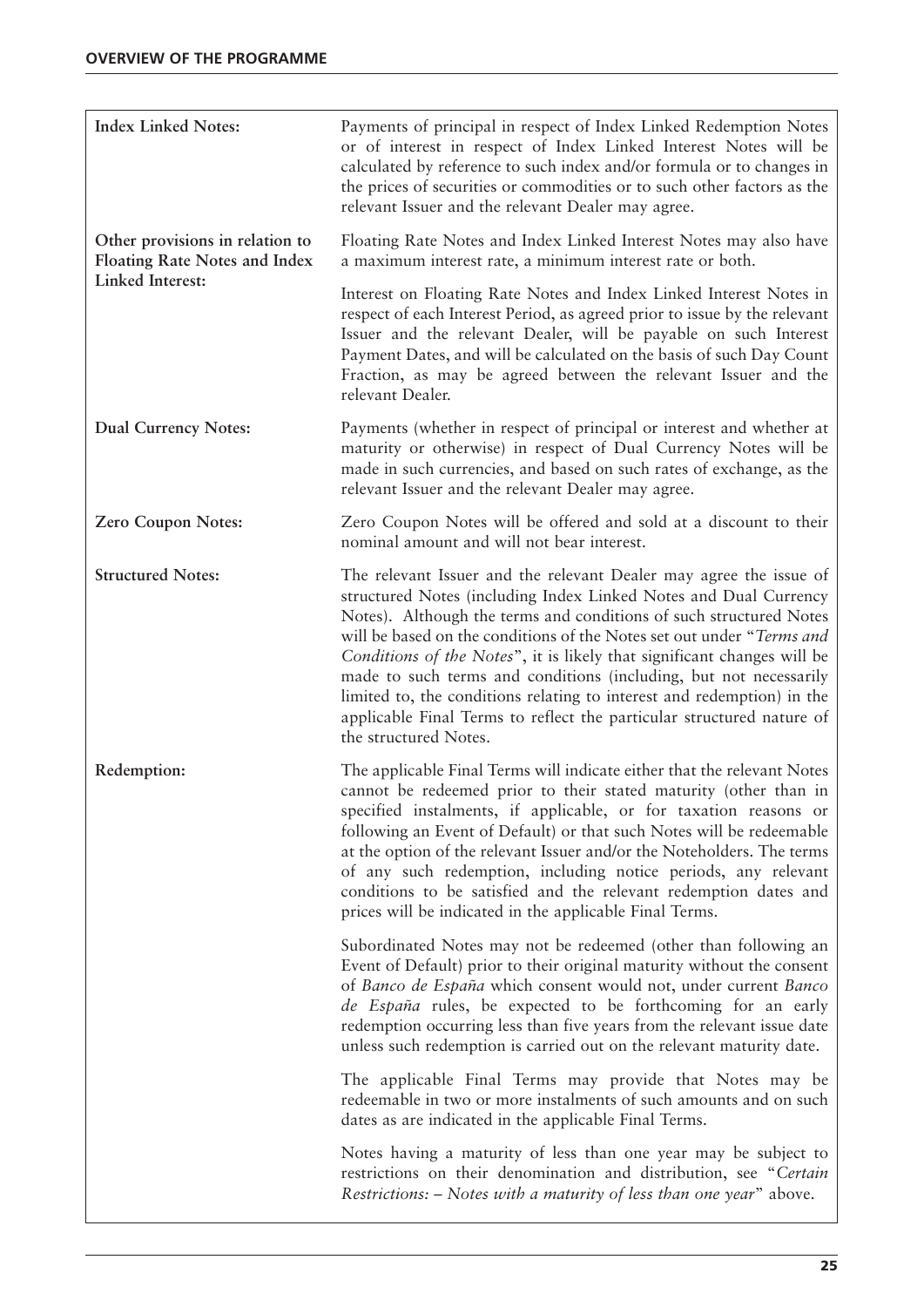| Denomination of Notes: | The Notes will be issued in such denominations as may be agreed<br>between the relevant Issuer and the relevant Dealer save that the<br>minimum denomination of each Note will be such amount as may be<br>allowed or required from time to time by the relevant central bank (or<br>equivalent body) or any laws or regulations applicable to the relevant<br>Specified Currency see "Certain Restrictions: - Notes with a<br><i>maturity of less than one year</i> " above, and save that the minimum<br>denomination of each Note admitted to trading on a regulated market<br>within the European Economic Area or offered to the public in a<br>Member State of the European Economic Area in circumstances<br>which require the publication of a prospectus under the Prospectus<br>Directive will be $\epsilon$ 1,000 (or if the Notes are denominated in a<br>currency other than euro, the equivalent amount in such currency). |
|------------------------|------------------------------------------------------------------------------------------------------------------------------------------------------------------------------------------------------------------------------------------------------------------------------------------------------------------------------------------------------------------------------------------------------------------------------------------------------------------------------------------------------------------------------------------------------------------------------------------------------------------------------------------------------------------------------------------------------------------------------------------------------------------------------------------------------------------------------------------------------------------------------------------------------------------------------------------|
|                        | Unless otherwise stated in the applicable Final Terms, the minimum<br>denomination of each Definitive IAI Registered Note will be<br>U.S.\$100,000 or its approximate equivalent in other Specified<br>Currencies.                                                                                                                                                                                                                                                                                                                                                                                                                                                                                                                                                                                                                                                                                                                       |
| Taxation:              | Save as set out below, all payments in respect of the Notes will be<br>made without deduction for or on account of withholding taxes<br>imposed by Spain as provided in Condition 8. In the event that any<br>such deduction is made, the relevant Issuer or, as the case may be, the<br>Guarantor will, save in certain limited circumstances provided in<br>Condition 8, be required to pay additional amounts to cover the<br>amounts so deducted.                                                                                                                                                                                                                                                                                                                                                                                                                                                                                    |
|                        | Payments in respect of the Notes and under the Guarantee will be<br>subject to Spanish withholding tax in the circumstances described<br>below. In such circumstances, neither the relevant Issuer nor the<br>Guarantor will be required to pay additional amounts in respect of<br>such withholding tax.                                                                                                                                                                                                                                                                                                                                                                                                                                                                                                                                                                                                                                |
|                        | Under Spanish law interest payments in respect of the Notes will be<br>subject to withholding tax in Spain, currently at the rate of 18 per<br>cent., in the case of individual holders who are resident for tax<br>purposes in Spain. In addition, holders who fail to provide<br>information regarding their identity and tax residence will also receive<br>payments subject to Spanish withholding tax, see Condition 8 of the<br>Notes.                                                                                                                                                                                                                                                                                                                                                                                                                                                                                             |
|                        | Disclosure of Identity of Holders: Under Spanish law the Guarantor is obliged to disclose to the Spanish<br>tax and supervisory authorities the identity of holders of the Notes.                                                                                                                                                                                                                                                                                                                                                                                                                                                                                                                                                                                                                                                                                                                                                        |
|                        | The European Clearing Systems have arranged certain procedures to<br>facilitate the Principal Paying Agent in the collection of the<br>information referred to above from Noteholders. If the European<br>Clearing Systems are, in the future, unable to follow these procedures,<br>they may refuse to clear all or any Series of the Notes and this will<br>affect the liquidity of the relevant Notes. In such a case, Global Notes<br>will be exchanged for Notes in definitive form, see "Form of the<br>Notes". The Guarantor and the relevant Issuer may from time to time<br>appoint an agent to intermediate with the European Clearing Systems<br>in the provision of such information. Details of any such appointment<br>will be set out in the applicable Final Terms.                                                                                                                                                      |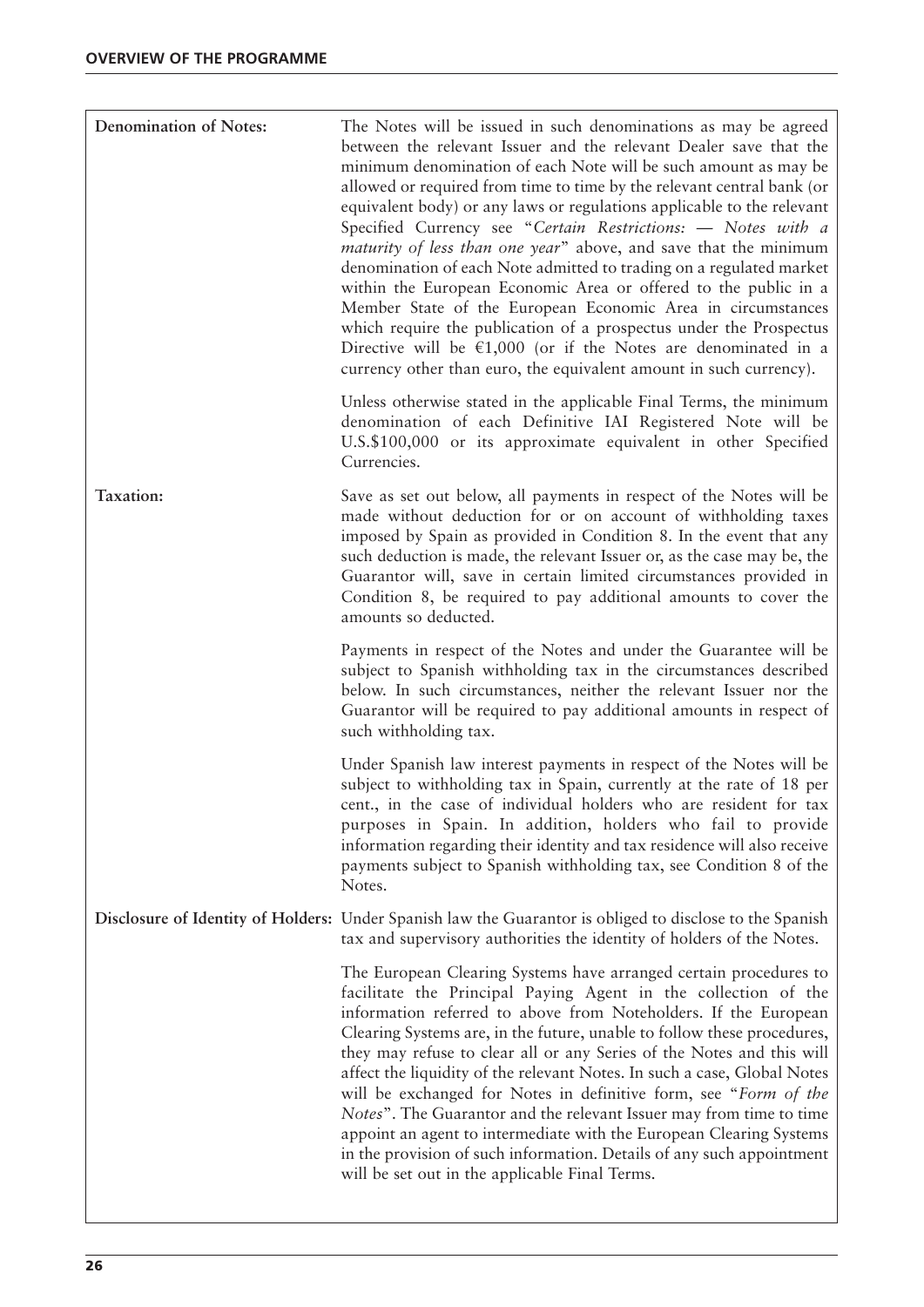|                                            | In the case of any Notes which are held in DTC the relevant Issuer<br>and the Guarantor may agree procedures with DTC and an<br>intermediary agent appointed by the relevant Issuer and the<br>Guarantor to facilitate the collection of such details. Any such<br>procedures will be summarised in the applicable Final Terms and<br>otherwise made available to holders of the relevant Notes as<br>described in the applicable Final Terms.                                                                                                                                  |
|--------------------------------------------|---------------------------------------------------------------------------------------------------------------------------------------------------------------------------------------------------------------------------------------------------------------------------------------------------------------------------------------------------------------------------------------------------------------------------------------------------------------------------------------------------------------------------------------------------------------------------------|
|                                            | The procedure described in this Offering Circular is a summary only<br>and is subject to review and amendment by the European Closing<br>Systems and/or DTC as well as to further clarification from the<br>Spanish tax authorities regarding such laws and regulations. Holders<br>of Notes must seek their own advice to ensure that they comply with<br>all procedures to ensure correct tax treatment of their Notes. None of<br>the Issuers, the Guarantor, the Dealers, the Paying Agents, the<br>European Clearing Systems or DTC assume any responsibility<br>therefor. |
|                                            | For further details, see "Taxation" below.                                                                                                                                                                                                                                                                                                                                                                                                                                                                                                                                      |
| <b>Cross Default:</b>                      | The terms of the Notes will contain a cross default provision as<br>further described in Condition 10.                                                                                                                                                                                                                                                                                                                                                                                                                                                                          |
| <b>Negative Pledge:</b>                    | The terms of the Notes will not contain a Negative Pledge provision.                                                                                                                                                                                                                                                                                                                                                                                                                                                                                                            |
| <b>Status of the Notes:</b>                | Notes may be either Senior Notes or Subordinated Notes as more<br>fully described in "Terms and Conditions of the Notes – Status of the<br>Notes and the Guarantees". Perpetual Subordinated Notes may also<br>be issued under the Programme and the terms and conditions<br>applicable to such Notes will be set out in the applicable Final Terms.                                                                                                                                                                                                                            |
| <b>Status of the Guarantees:</b>           | The Senior Notes will be guaranteed by the Guarantor pursuant to<br>the Senior Guarantees and the Subordinated Notes will be guaranteed<br>by the Guarantor pursuant to the Subordinated Guarantee, all as<br>more fully described in "Terms and Conditions of the Notes - Status<br>of the Notes and the Guarantees".                                                                                                                                                                                                                                                          |
| Substitution:                              | The Terms and Conditions of the Notes will contain provisions<br>allowing for the substitution of the relevant Issuer as principal debtor<br>and/or the Guarantor as Guarantor of the obligations of the relevant<br>Issuer under the Notes, as more fully described in "Terms and<br>Conditions of the Notes - Substitution".                                                                                                                                                                                                                                                  |
| Rating:                                    | The rating of the Notes to be issued under the Programme will be<br>specified in the applicable Final Terms. A rating is not a<br>recommendation to buy, sell or hold securities and may be subject to<br>suspension, change or withdrawal at any time by the assigning rating<br>agency.                                                                                                                                                                                                                                                                                       |
| Noteholder Representative and<br>Meetings: | Spanish company law requires that a representative (Comisario) of<br>the Noteholders is appointed and that a syndicate of Noteholders is<br>established in relation to each Series of Notes issued under the<br>Programme. By purchasing a Note of any Series, the holder thereof<br>will be deemed to have agreed to (i) the appointment of the<br>representative for that Series named in the applicable Final Terms, (ii)<br>become a member of the syndicate of Noteholders of that Series and                                                                              |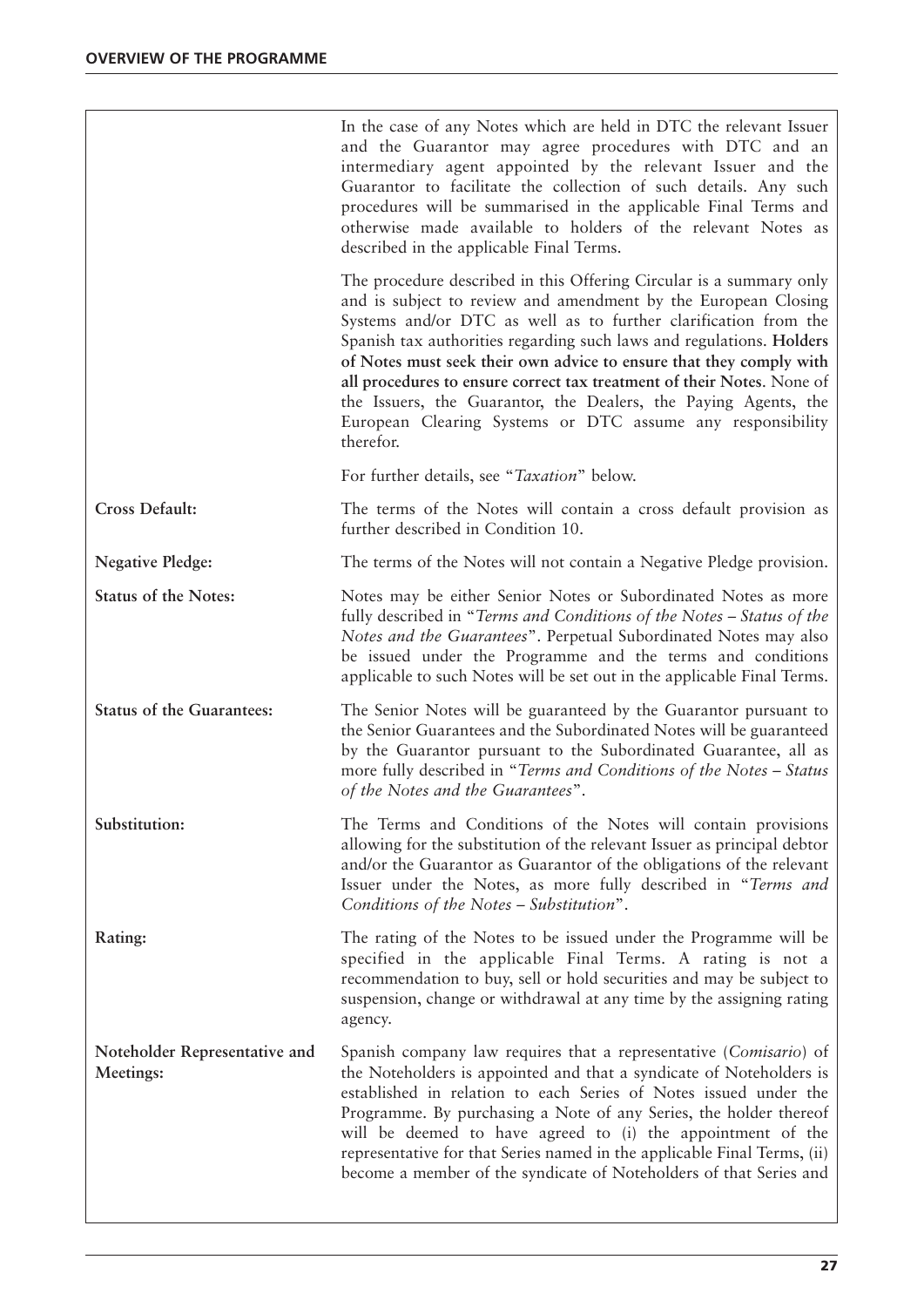|                                      | (iii) accept the syndicate regulations referred to in the applicable Final<br>Terms.                                                                                                                                                                                                                                                                                                                                                                                                                                                  |
|--------------------------------------|---------------------------------------------------------------------------------------------------------------------------------------------------------------------------------------------------------------------------------------------------------------------------------------------------------------------------------------------------------------------------------------------------------------------------------------------------------------------------------------------------------------------------------------|
| Listing and Admission to<br>Trading: | Application has been made to the UK Listing Authority for Notes<br>issued under the Programme to be admitted to the Official List and to<br>the London Stock Exchange for such Notes to be admitted to trading<br>on the London Stock Exchange's regulated market. The Notes may<br>also be listed or admitted to trading, as the case may be, on such other<br>or further stock exchanges or markets as may be agreed between the<br>relevant Issuer and the relevant Dealer in relation to each Series.                             |
|                                      | Unlisted Notes will not be issued under the Programme.                                                                                                                                                                                                                                                                                                                                                                                                                                                                                |
|                                      | The applicable Final Terms will state on which stock exchanges<br>and/or markets the relevant Notes are to be listed and/or admitted to<br>trading.                                                                                                                                                                                                                                                                                                                                                                                   |
| Governing Law:                       | The Conditions of the Notes will be governed by, and construed in<br>accordance with, English law, except that the provisions of Condition<br>3 will be, and each Guarantee is, governed by, and will be construed<br>in accordance with, Spanish law. In addition, the provisions of<br>Condition 15 relating to the appointment of a Noteholder<br>representative and meetings of Noteholders will be governed by<br>Spanish law. The Notes will be issued in accordance with the<br>formalities prescribed by Spanish company law. |
| <b>Selling Restrictions:</b>         | There are restrictions on the distribution of this Offering Circular and<br>the offer or sale of Notes in Japan, the European Economic Area<br>(including Spain, the United Kingdom, Italy and France) the United<br>States and such other restrictions as may be required in connection<br>with the offering and sale of a particular Tranche of Notes, see<br>"Subscription and Sale and Transfer and Selling Restrictions".                                                                                                        |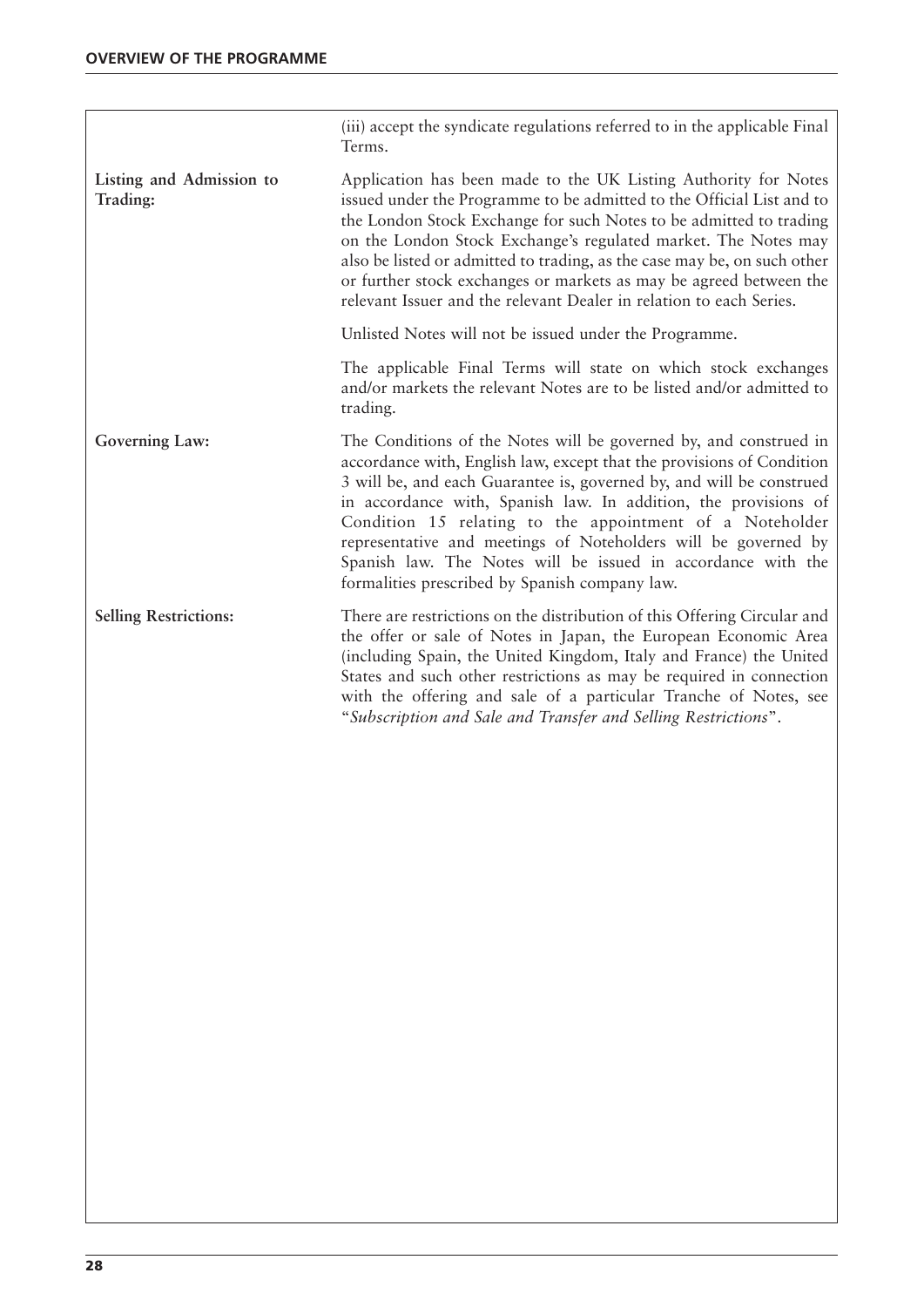### FORM OF THE NOTES

The Notes of each Series will be in either bearer form, with or without interest coupons attached, or registered form, without interest coupons attached. Bearer Notes will be issued outside the United States in reliance on Regulation S under the Securities Act (**Regulation S**) and Registered Notes will be issued both outside the United States in reliance on the exemption from registration provided by Regulation S and within the United States in reliance on Rule 144A or Regulation D under the Securities Act.

#### **Bearer Notes**

Each Tranche of Bearer Notes will be initially issued in the form of a temporary global note (a **Temporary Bearer Global Note**) or a permanent global note (a **Permanent Bearer Global Note**) as indicated in the applicable Final Terms, which, in either case, will (i) if the Global Notes are intended to be issued in new global note (NGN) form, as stated in the applicable Final Terms, be delivered on or prior to the original issue date of the Tranche to a common safekeeper for Euroclear and Clearstream, Luxembourg; or (ii) if the Global Notes are not intended to be issued in NGN form, be delivered on or prior to the original issue date of the Tranche to a common depositary for Euroclear and Clearstream, Luxembourg. Whilst any Bearer Note is represented by a Temporary Bearer Global Note, payments of principal, interest (if any) and any other amount payable in respect of the Notes due prior to the Exchange Date (as defined below) will be made (against presentation of the Temporary Bearer Global Note if the Temporary Global Note is not intended to be issued in NGN form) only to the extent that certification of non-U.S. beneficial ownership or certification to the effect that the holder is a U.S. person who purchased in a transaction that did not require registration under the Securities Act and to the effect that such holder is not a United States person, or is a United States person that purchased by or through certain United States financial institutions or is a financial institution purchasing for resale during the restricted period to persons other than United States persons or persons within the United States or its possessions as required by U.S. Treasury regulations, has been received by Euroclear and/or Clearstream, Luxembourg and Euroclear and/or Clearstream, Luxembourg, as applicable, has given a like certification (based on the certifications it has received) to the Principal Paying Agent.

On and after the date (the **Exchange Date**) which is 40 days after a Temporary Bearer Global Note is issued, interests in such Temporary Bearer Global Note will be exchangeable (free of charge) upon a request as described therein either for (a) interests in a Permanent Bearer Global Note of the same Series or (b) for definitive Bearer Notes of the same Series with, where applicable, receipts, interest coupons and talons attached (as indicated in the applicable Final Terms and subject, in the case of definitive Bearer Notes, to such notice period as is specified in the applicable Final Terms), in each case against certification of beneficial ownership as described above unless such certification has already been given, provided that purchasers in the United States and certain U.S. persons will not be able to receive definitive Bearer Notes. The holder of a Temporary Bearer Global Note will not be entitled to collect any payment of interest, principal or other amount due on or after the Exchange Date unless, upon due certification, exchange of the Temporary Bearer Global Note for an interest in a Permanent Bearer Global Note or for definitive Bearer Notes is improperly withheld or refused.

Payments of principal, interest (if any) or any other amounts on a Permanent Bearer Global Note will be made through Euroclear and/or Clearstream, Luxembourg (against presentation or surrender (as the case may be) of the Permanent Bearer Global Note if the Permanent Bearer Global Note is not intended to be issued in NGN form) without any requirement for certification.

The applicable Final Terms will specify that a Permanent Bearer Global Note will be exchangeable (free of charge), in whole but not in part, for definitive Bearer Notes with, where applicable, receipts, interest coupons and talons attached upon either (a) not less than 60 days' written notice from Euroclear and/or Clearstream, Luxembourg (acting on the instructions of any holder of an interest in such Permanent Bearer Global Note) to the Principal Paying Agent as described therein or (b) only upon the occurrence of an Exchange Event. For these purposes, **Exchange Event** means that (i) an Event of Default (as defined in Condition 10) has occurred and is continuing, (ii) the relevant Issuer has been notified that both Euroclear and Clearstream, Luxembourg have been closed for business for a continuous period of 14 days (other than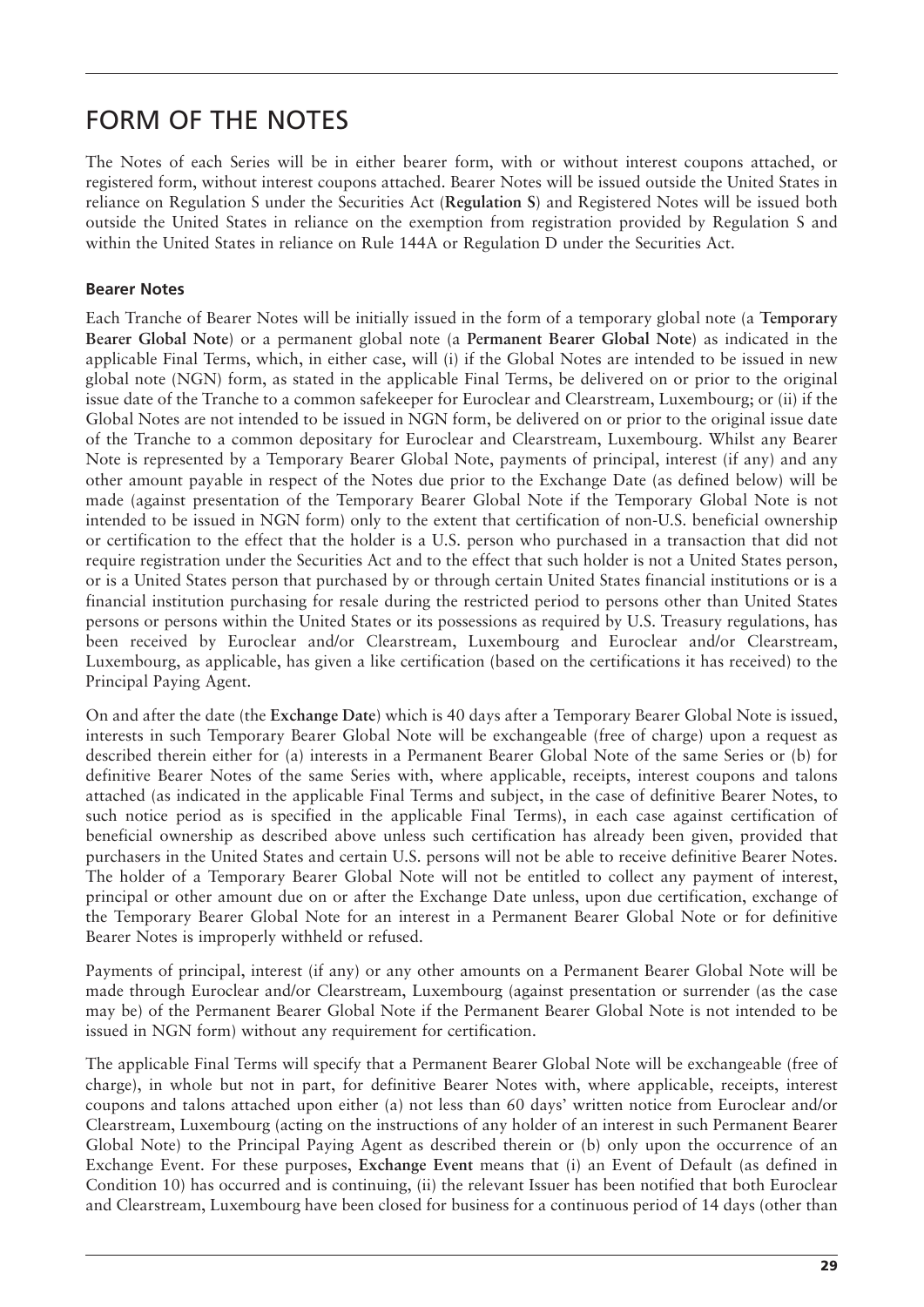by reason of holiday, statutory or otherwise) or have announced an intention permanently to cease business or have in fact done so and no successor clearing system is available, (iii) if so specified in the applicable Final Terms, the relevant Issuer has or will become subject to adverse tax consequences which would not be suffered were the Notes represented by the Permanent Bearer Global Note in definitive form or (iv) the Notes are required to be removed from both Euroclear and Clearstream, Luxembourg and no alternative clearing system is available. The relevant Issuer will promptly give notice to Noteholders in accordance with Condition 14 if an Exchange Event occurs. In the event of the occurrence of an Exchange Event, Euroclear and/or Clearstream, Luxembourg (acting on the instructions of any holder of an interest in such Permanent Bearer Global Note) or the relevant Issuer, as the case may be, may give notice to the Principal Paying Agent requesting exchange. Any such exchange shall occur not later than 60 days after the date of receipt of the first relevant notice by the Principal Paying Agent.

The following legend will appear on all Bearer Notes which have an original maturity of more than 365 days and on all receipts and interest coupons relating to such Notes:

"**ANY UNITED STATES PERSON WHO HOLDS THIS OBLIGATION WILL BE SUBJECT TO LIMITATIONS UNDER THE UNITED STATES INCOME TAX LAWS, INCLUDING THE LIMITATIONS PROVIDED IN SECTIONS 165(j) AND 1287(a) OF THE INTERNAL REVENUE CODE.**"

The sections referred to provide that United States holders, with certain exceptions, will not be entitled to deduct any loss on Bearer Notes, receipts or interest coupons and will not be entitled to capital gains treatment of any gain on any sale, disposition, redemption or payment of principal in respect of such Notes, receipts or interest coupons.

Notes which are represented by a Bearer Global Note will only be transferable in accordance with the rules and procedures for the time being of Euroclear or Clearstream, Luxembourg, as the case may be.

#### **Registered Notes**

The Registered Notes of each Tranche offered and sold in reliance on Regulation S, which will be sold to non-U.S. persons outside the United States, will initially be represented by a global note in registered form (a **Regulation S Global Note**). Prior to expiry of the distribution compliance period (as defined in Regulation S) applicable to each Tranche of Notes, beneficial interests in a Regulation S Global Note may not be offered or sold to, or for the account or benefit of, a U.S. person save as otherwise provided in Condition 2 and may not be held otherwise than through Euroclear or Clearstream, Luxembourg and such Regulation S Global Note will bear a legend describing such restrictions on transfer.

The Registered Notes of each Tranche may only be offered and sold in the United States or to U.S. persons in private transactions (a) to "qualified institutional buyers" within the meaning of Rule 144A under the Securities Act (**QIBs**) or (b) to "accredited investors" (as defined in Rule 501(a)(1), (2), (3) or (7) under the Securities Act that are institutions (**Institutional Accredited Investors**) who agree to purchase the Notes for their own account and not with a view to the distribution thereof. The Registered Notes of each Tranche sold to QIBs will be represented by a global note in registered form (a **Rule 144A Global Note** and, together with a Regulation S Global Note, the **Registered Global Notes**).

Registered Global Notes will either (a) be deposited with a custodian for, and registered in the name of a nominee of, DTC for the accounts of Euroclear and Clearstream, Luxembourg or (b) be deposited with a common depositary for, and registered in the name of a common nominee of, Euroclear and Clearstream, Luxembourg, as specified in the applicable Final Terms. Persons holding beneficial interests in Registered Global Notes will be entitled or required, as the case may be, under the circumstances described below, to receive physical delivery of definitive Notes in fully registered form.

The Registered Notes of each Tranche sold to Institutional Accredited Investors will be in definitive form, registered in the name of the holder thereof (**Definitive IAI Registered Notes**). Unless otherwise set forth in the applicable Final Terms, Definitive IAI Registered Notes will be issued only in minimum denominations of U.S.\$100,000 and integral multiples of U.S.\$1,000 in excess thereof (or the approximate equivalents in the applicable Specified Currency). Definitive IAI Registered Notes will be subject to the restrictions on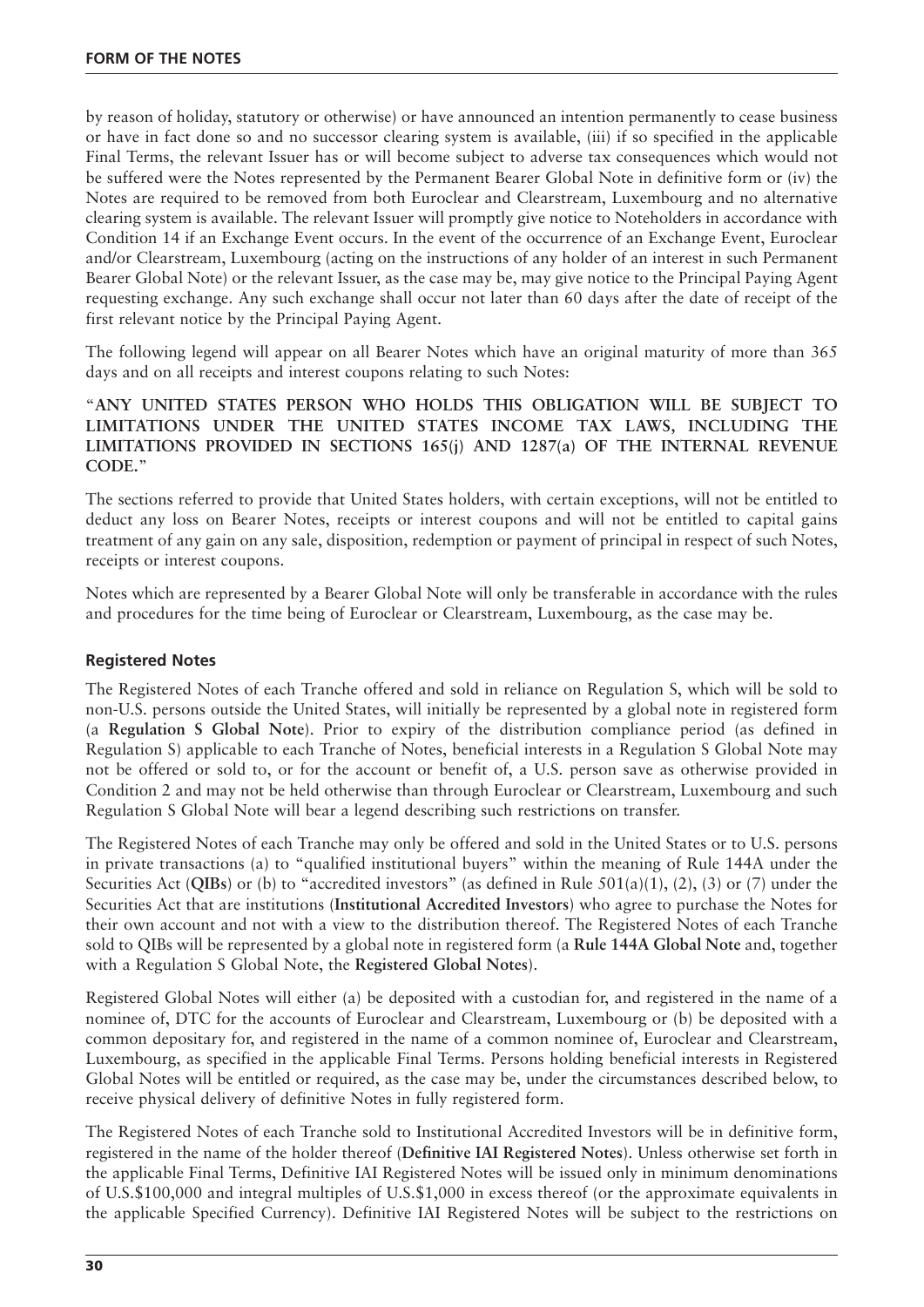transfer set forth therein and will bear the restrictive legend described under "*Subscription and Sale and Transfer and Selling Restrictions*". Institutional Accredited Investors that hold Definitive IAI Registered Notes may elect to hold such Notes through DTC, but transferees acquiring the Notes in transactions exempt from Securities Act registration pursuant to Regulation S or Rule 144 under the Securities Act (if available) may do so upon satisfaction of the requirements applicable to such transfer as described under "*Subscription and Sale and Transfer and Selling Restrictions*". The Rule 144A Global Note and the Definitive IAI Registered Notes will be subject to certain restrictions on transfer set forth therein and will bear a legend regarding such restrictions.

Payments of principal, interest and any other amount in respect of the Registered Global Notes will, in the absence of provision to the contrary, be made to the person shown on the Register (as defined in Condition 6(d)) as the registered holder of the Registered Global Notes. None of the relevant Issuer, the Guarantor, any Paying Agent or the Registrar will have any responsibility or liability for any aspect of the records relating to or payments or deliveries made on account of beneficial ownership interests in the Registered Global Notes or for maintaining, supervising or reviewing any records relating to such beneficial ownership interests.

Payments of principal, interest or any other amount in respect of the Registered Notes in definitive form will, in the absence of provision to the contrary, be made to the persons shown on the Register on the relevant Record Date (as defined in Condition 6(d)) immediately preceding the due date for payment in the manner provided in that Condition.

Interests in a Registered Global Note will be exchangeable (free of charge), in whole but not in part, for definitive Registered Notes without receipts, interest coupons or talons attached only upon the occurrence of an Exchange Event. For these purposes, **Exchange Event** means that (a) an Event of Default has occurred and is continuing, (b) the relevant Issuer has or will become subject to adverse tax consequences which would not be suffered were the Notes represented by the Registered Global Note in definitive form, (c) in the case of Notes registered in the name of a nominee for a common depositary for Euroclear and Clearstream, Luxembourg, the relevant Issuer has been notified that both Euroclear and Clearstream, Luxembourg have been closed for business for a continuous period of 14 days (other than by reason of holiday, statutory or otherwise) or have announced an intention permanently to cease business or have in fact done so and, no successor clearing system is available, (d) in the case of Notes registered in the name of a nominee for DTC, either DTC has notified the relevant Issuer that it is unwilling or unable to continue to act as depository for the Notes and no alternative clearing system is available or DTC has ceased to constitute a clearing agency registered under the Exchange Act or (e) the Notes are required to be removed from (in the case of Notes registered in the name of a nominee for a common depositary for Euroclear and Clearstream, Luxembourg) both Euroclear and Clearstream, Luxembourg or (in the case of Notes registered in the name of a nominee for DTC) DTC and, in either case, no alternative clearing system is available. The relevant Issuer will promptly give notice to Noteholders in accordance with Condition 14 if an Exchange Event occurs. In the event of the occurrence of an Exchange Event, DTC, Euroclear and/or Clearstream, Luxembourg (acting on the instructions of any holder of an interest in such Registered Global Note) or the relevant Issuer, as the case may be, may give notice to the Registrar requesting exchange. Any such exchange shall occur not later than 60 days after the date of receipt of the first relevant notice by the Registrar.

#### **Transfer of Interests**

Interests in a Registered Global Note may, subject to compliance with all applicable restrictions, be transferred to a person who wishes to hold such interest in another Registered Global Note or in the form of a Definitive IAI Registered Note and Definitive IAI Registered Notes may, subject to compliance with all applicable restrictions, be transferred to a person who wishes to hold such Notes in the form of an interest in a Registered Global Note. No beneficial owner of an interest in a Registered Global Note will be able to transfer such interest, except in accordance with the applicable procedures of DTC, Euroclear and Clearstream, Luxembourg, in each case to the extent applicable, in each case. Registered Notes are also subject to the restrictions on transfer set forth therein and will bear a legend regarding such restrictions, see "*Subscription and Sale and Transfer and Selling Restrictions*".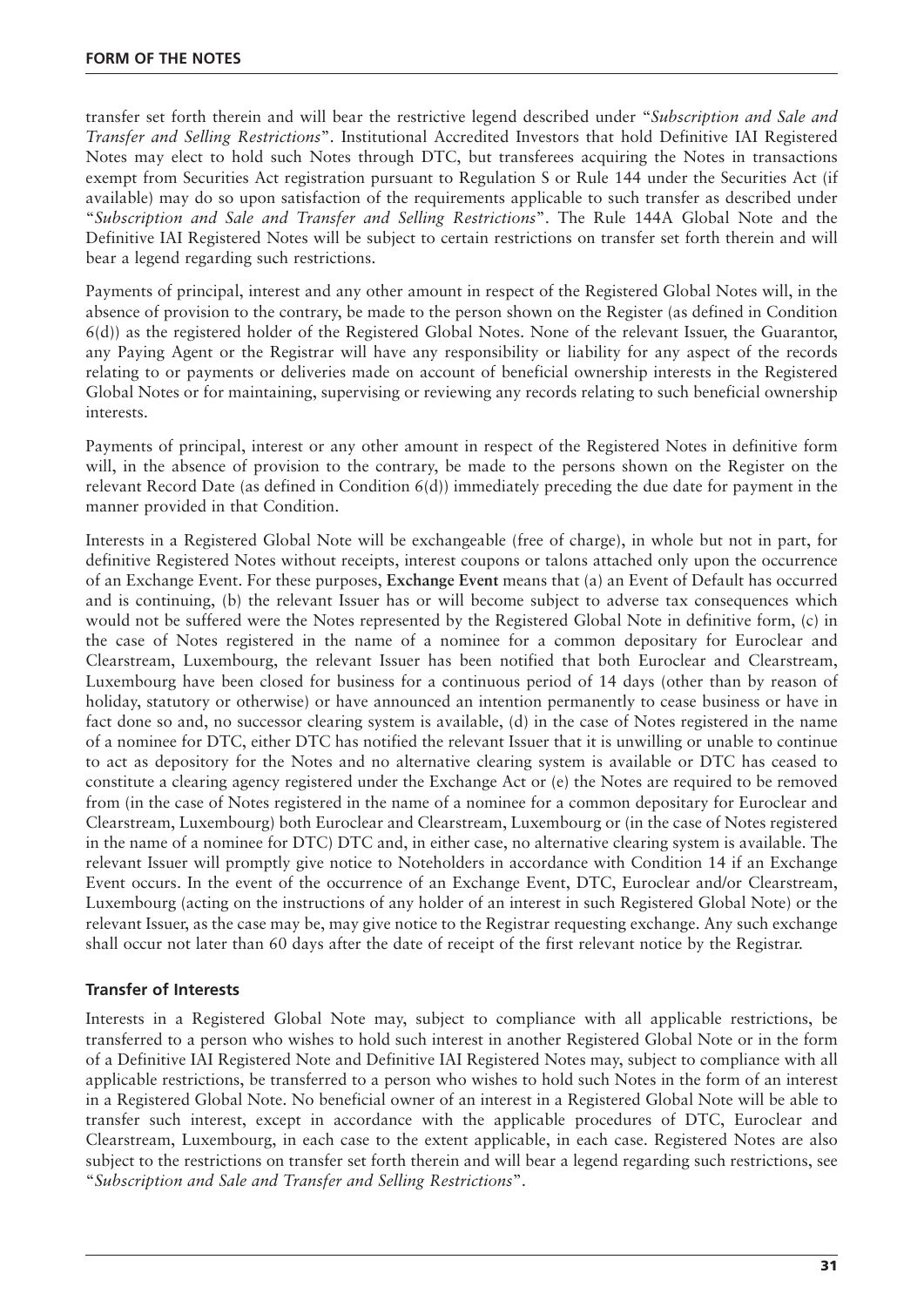#### **General**

Pursuant to the Agency Agreement (as defined under "*Terms and Conditions of the Notes*"), the Principal Paying Agent shall arrange that, where a further Tranche of Notes is issued which is intended to form a single Series with an existing Tranche of Notes, the Notes of such further Tranche shall be assigned a common code, and ISIN and, where applicable, a CUSIP and CINS number which are different from the common code and ISIN, CUSIP and CINS assigned to Notes of any other Tranche of the same Series until at least the expiry of the distribution compliance period (as defined in Regulation S) applicable to the Notes of such Tranche.

For so long as any of the Notes is represented by a Global Note held on behalf of Euroclear and/or Clearstream, Luxembourg and/or DTC or its nominee each person (other than Euroclear or Clearstream, Luxembourg or DTC) who is for the time being shown in the records of Euroclear or of Clearstream, Luxembourg or of DTC as the holder of a particular nominal amount of such Notes (in which regard any certificate or other document issued by Euroclear or Clearstream, Luxembourg or DTC as to the nominal amount of such Notes standing to the account of any person shall be conclusive and binding for all purposes save in the case of manifest error) shall be treated by the Issuers, the Guarantor and their agents as the holder of such nominal amount of such Notes for all purposes other than with respect to the payment of principal or interest on such nominal amount of such Notes and, in the case of DTC or its nominee, voting, giving consents or making requests, for which purpose the bearer of the relevant Bearer Global Note or the registered holder of the relevant Registered Global Note shall be treated by the Issuer, the Guarantor and their agents as the holder of such nominal amount of such Notes in accordance with and subject to the terms of the relevant Global Note and the expressions **Noteholder** and **holder of Notes** and related expressions shall be construed accordingly.

Except in relation to Notes issued in NGN form, any reference herein to Euroclear and/or Clearstream, Luxembourg and/or DTC shall, whenever the context so permits, be deemed to include a reference to any additional or alternative clearing system specified in the applicable Final Terms or as may otherwise be approved by the Issuers and the Principal Paying Agent. A Note may be accelerated by the holder thereof in certain circumstances described in Condition 10. In such circumstances, where any Note is still represented by a Global Note and the Global Note (or any part thereof) has become due and repayable in accordance with the Terms and Conditions of such Notes and payment in full of the amount due has not been made in accordance with the provisions of the Global Note within a period of 15 days from the giving of a notice by a holder with Euroclear or Clearstream, Luxembourg of such Notes so represented and credited to its securities account that it wishes to accelerate such Notes, then holders of interests in such Global Note credited to their accounts with Euroclear and/or Clearstream, Luxembourg and/or DTC, as the case may be, will become entitled to proceed directly against the relevant Issuer on the basis of statements of account provided by Euroclear, Clearstream, Luxembourg and DTC on and subject to the terms of (in the case of BSF) a deed of covenant dated 13th June, 2006 and executed by BSF, (in the case of BSC) a deed of covenant dated 13th June, 2006 and executed by BSC and (in the case of BUS) a deed of covenant dated 13th June, 2006 and executed by BUS (each a **Deed of Covenant**). In addition, holders of interests in such Global Note credited to their accounts with DTC may require DTC to deliver Definitive Notes in registered form in exchange for their interest in such Global Note in accordance with DTC's standard operating procedures.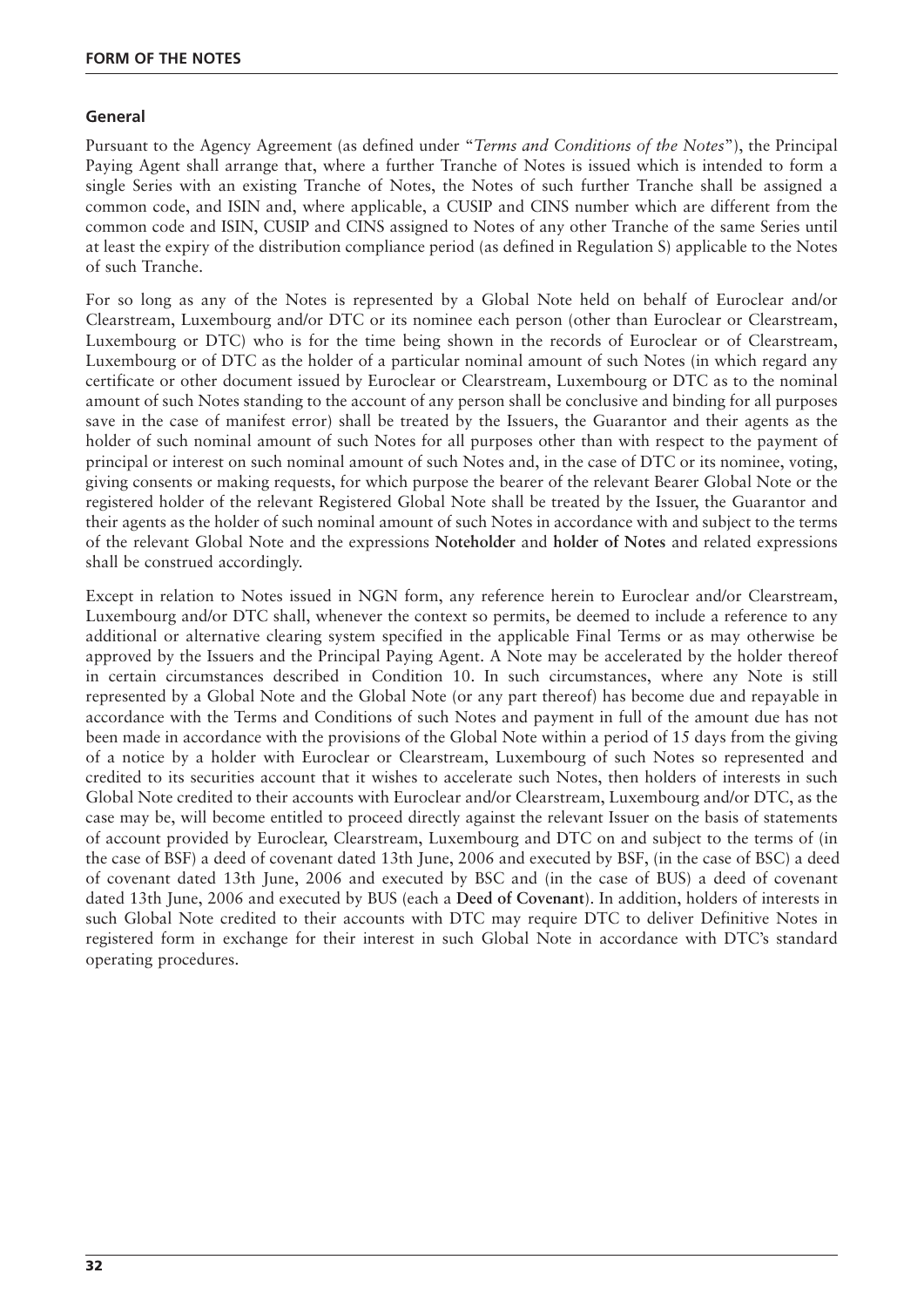### FORMS OF APPLICABLE FINAL TERMS

*Set out below is the form of Final Terms which will be completed for each Tranche of Notes issued under the Programme with a denomination of less than EUR 50,000 (or its equivalent in another currency).* 

[*Date*]

#### [**BBVA Senior Finance, S.A. Unipersonal/BBVA Subordinated Capital, S.A. Unipersonal/BBVA U.S. Senior, S.A. Unipersonal**]

#### **Issue of [***Aggregate Nominal Amount of Tranche***] [***Title of Notes***] Guaranteed by Banco Bilbao Vizcaya Argentaria, S.A. under the €40,000,000,000 Global Medium Term Note Programme**

[The Offering Circular referred to below (as completed by these Final Terms) has been prepared on the basis that, except as provided in sub-paragraph (ii) below, any offer of Notes in any Member State of the European Economic Area which has implemented the Prospectus Directive (2003/71/EC) (each, a **Relevant Member State**) will be made pursuant to an exemption under the Prospectus Directive, as implemented in that Relevant Member State, from the requirement to publish a prospectus for offers of the Notes. Accordingly any person making or intending to make an offer of the Notes may only do so:

- (i) in circumstances in which no obligation arises for the Issuer or any Dealer to publish a prospectus pursuant to Article 3 of the Prospectus Directive or supplement a prospectus pursuant to Article 16 of the Prospectus Directive, in each case, in relation to such offer; or
- (ii) in those Public Offer Jurisdictions mentioned in Paragraph 35 of Part A below, provided such person is one of the persons mentioned in Paragraph 35 of Part A below and that such offer is made during the Offer Period specified for such purpose therein.

Neither the Issuer nor any Dealer has authorised, nor do they authorise, the making of any offer of Notes in any other circumstances].<sup>1</sup>

[The Offering Circular referred to below (as completed by these Final Terms) has been prepared on the basis that any offer of Notes in any Member State of the European Economic Area which has implemented the Prospectus Directive (2003/71/EC) (each, a **Relevant Member State**) will be made pursuant to an exemption under the Prospectus Directive, as implemented in that Relevant Member State, from the requirement to publish a prospectus for offers of the Notes. Accordingly any person making or intending to make an offer in that Relevant Member State of the Notes may only do so in circumstances in which no obligation arises for the Issuer or any Dealer to publish a prospectus pursuant to Article 3 of the Prospectus Directive or supplement a prospectus pursuant to Article 16 of the Prospectus Directive, in each case, in relation to such offer. Neither the Issuer nor any Dealer has authorised, nor do they authorise, the making of any offer of Notes in any other circumstances].<sup>2</sup>

#### **PART A – CONTRACTUAL TERMS**

Terms used herein shall be deemed to be defined as such for the purposes of the Conditions set forth in the Offering Circular dated 9th June, 2008 which constitutes a base prospectus for the purposes of the Prospectus Directive (Directive 2003/71/EC) (the **Prospectus Directive**). This document constitutes the Final Terms of the Notes described herein for the purposes of Article 5.4 of the Prospectus Directive and must be read in conjunction with the Offering Circular. Full information on the Issuer and the offer of the Notes is only available on the basis of the combination of these Final Terms and the Offering Circular. The Offering Circular is available for viewing at the office of the Issuer at Gran Vía, 1, Bilbao, Spain and Paseo de la Castellana, 81, 28046, Madrid, Spain and copies may be obtained from the Principal Paying Agent at Winchester House, 1 Great Winchester Street, London EC2N 2DB.

<sup>1</sup> Consider including this legend where a non-exempt offer of Notes is anticipated.

<sup>2</sup> Consider including this legend where only an exempt offer of Notes is anticipated.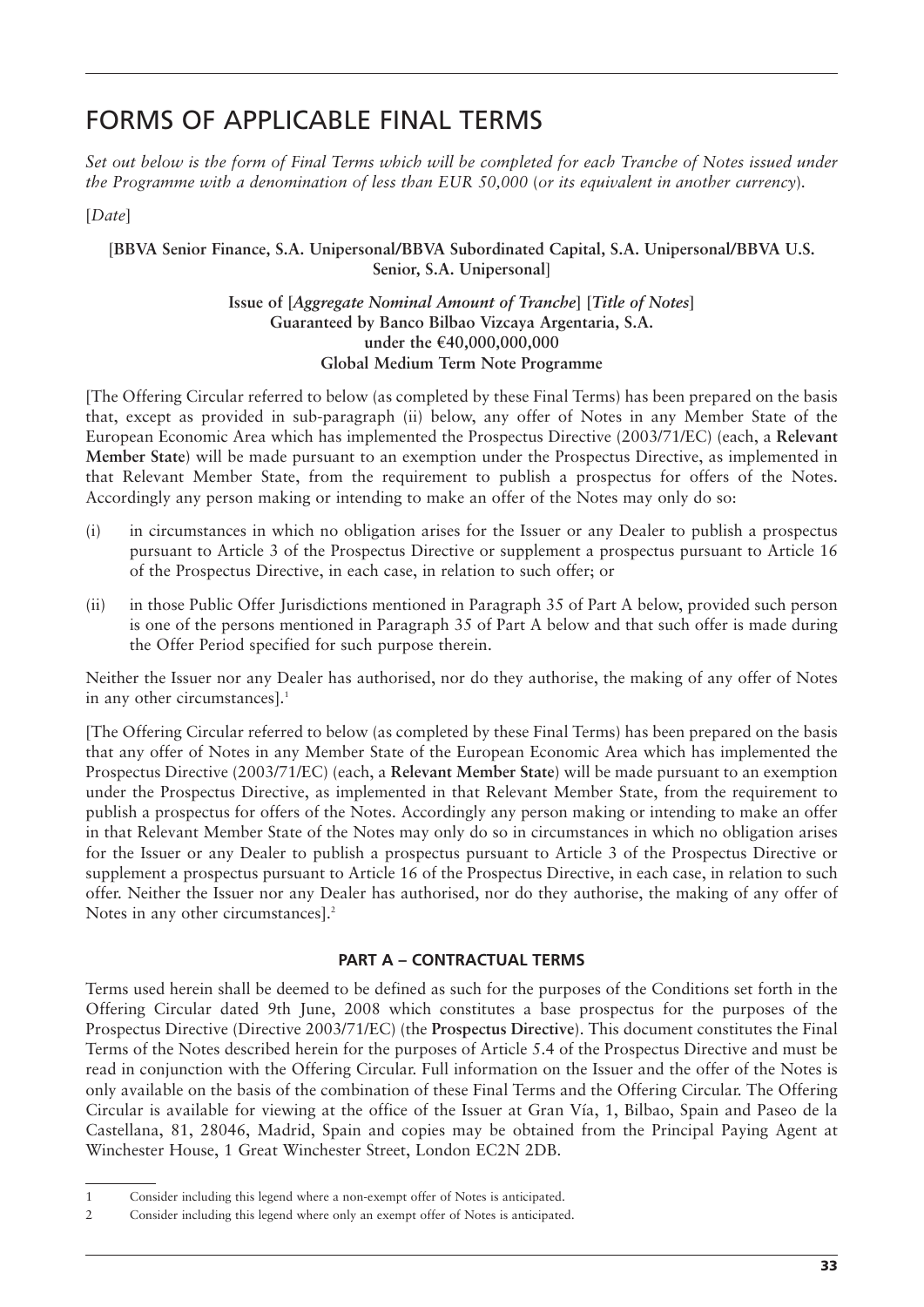[*The following alternative language applies if the first tranche of an issue which is being increased was issued under an Offering Circular with an earlier date*:

Terms used herein shall be deemed to be defined as such for the purposes of the Conditions (the **Conditions**) set forth in the Offering Circular dated [*original date*]. This document constitutes the Final Terms of the Notes described herein for the purposes of Article 5.4 of the Prospectus Directive (Directive 2003/71/EC) (the **Prospectus Directive**) and must be read in conjunction with the Offering Circular dated 9th June, 2008 which constitutes a base prospectus for the purposes of the Prospectus Directive, save in respect of the Conditions which are extracted from the Offering Circular dated [*original date*] and are attached hereto. Full information on the Issuer and the offer of the Notes is only available on the basis of the combination of these Final Terms and the Offering Circulars dated 9th June, 2008 and [*original date*]. Copies of such Offering Circulars are available for viewing at the office of the Issuer at Gran Vía, 1, Bilbao, Spain and Paseo de la Castellana, 81, 28046, Madrid, Spain and copies may be obtained from the Principal Paying Agent at Winchester House, 1 Great Winchester Street, London, EC2N 2DB.]

[*Include whichever of the following apply or specify as "Not Applicable" (N/A). Note that the numbering should remain as set out below, even if "Not Applicable" is indicated for individual paragraphs or sub paragraphs. Italics denote directions for completing the Final Terms.*]

[*When adding any other final terms or information consideration should be given as to whether such terms or information constitute "significant new factors" and consequently trigger the need for a supplement to the Offering Circular under Article 16 of the Prospectus Directive*.]

[*If the Notes have a maturity of less than one year from their date of issue and the proceeds of issue are accepted in the United Kingdom, the minimum denomination may need to be £100,000 or its equivalent in any other currency.*]

| 1. | (a)                 | Issuer:                           |                   | [BBVA Senior Finance, S.A. Unipersonal/BBVA<br>Subordinated Capital, S.A. Unipersonal/BBVA U.S.<br>Senior, S.A. Unipersonal]                                                                                                                                                          |
|----|---------------------|-----------------------------------|-------------------|---------------------------------------------------------------------------------------------------------------------------------------------------------------------------------------------------------------------------------------------------------------------------------------|
|    | (b)                 | Guarantor:                        |                   | Banco Bilbao Vizcaya Argentaria, S.A.                                                                                                                                                                                                                                                 |
| 2. | (a)                 | Series Number:                    |                   |                                                                                                                                                                                                                                                                                       |
|    | (b)                 | Tranche Number:                   |                   |                                                                                                                                                                                                                                                                                       |
|    |                     |                                   | <i>fungible</i> ) | (If fungible with an existing Series, details of that<br>Series, including the date on which the Notes become                                                                                                                                                                         |
| 3. |                     | Specified Currency or Currencies: |                   |                                                                                                                                                                                                                                                                                       |
| 4. |                     | Aggregate Nominal Amount:         |                   |                                                                                                                                                                                                                                                                                       |
|    | (a)                 | Series:                           |                   |                                                                                                                                                                                                                                                                                       |
|    | (b)                 | Tranche:                          |                   |                                                                                                                                                                                                                                                                                       |
| 5. | <b>Issue Price:</b> |                                   |                   | [ ] per cent. of the Aggregate Nominal Amount [plus<br>accrued interest from [insert date] (if applicable)]                                                                                                                                                                           |
| 6. | (a)                 | Specified Denomination:           | (Notes)           | a single<br>may<br>only have<br>Specified<br>Denomination.)<br>(N.B. If an issue of Notes is $(i)$ NOT admitted to<br>trading on an European Economic Area exchange;<br>and (ii) only offered in the European Economic Area<br>in circumstances where a prospectus is not required to |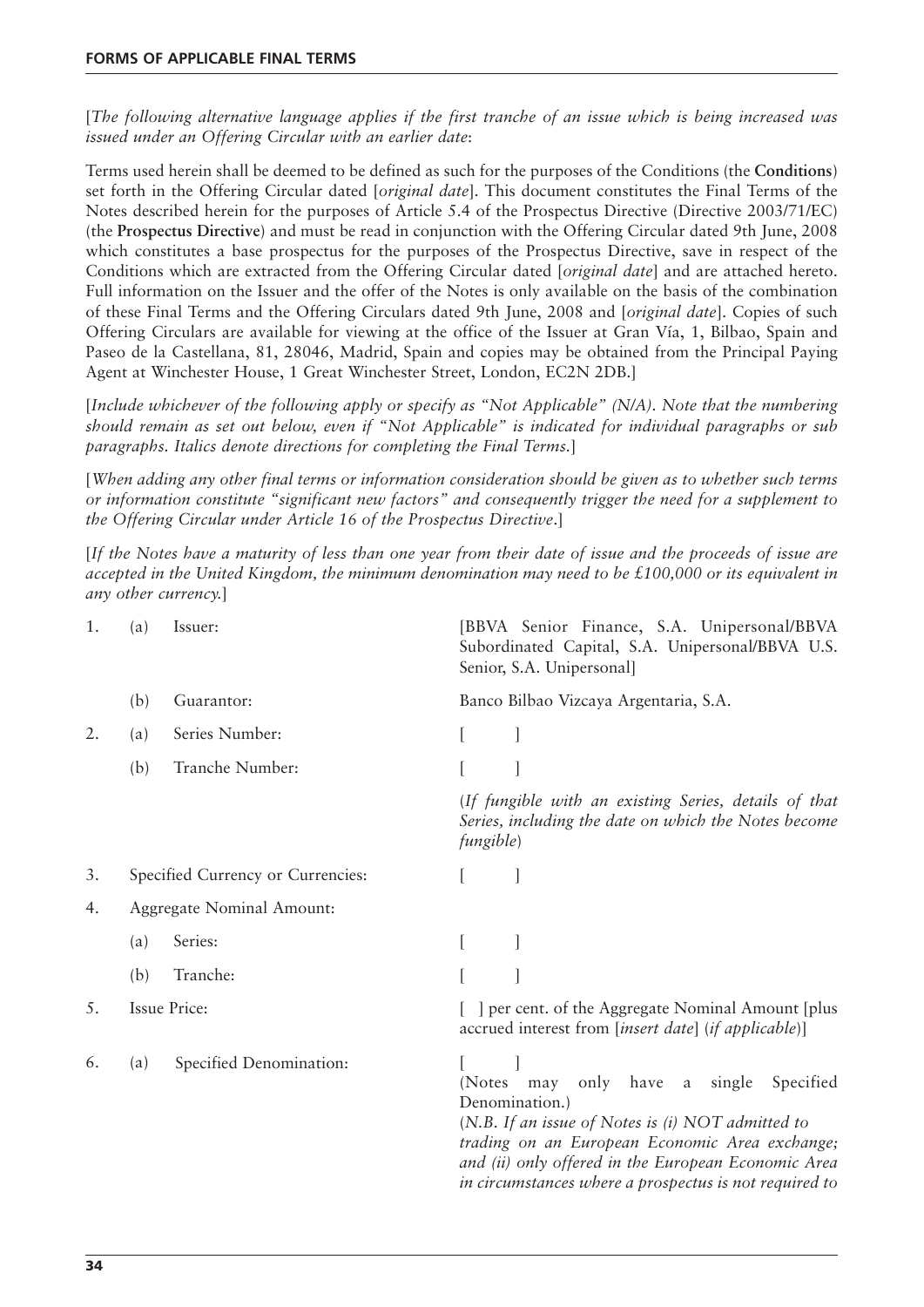*be published under the Prospectus Directive, the €1,000 minimum denomination is not required*.)

|     | <b>Calculation Amount:</b><br>(b)                         | [Insert the Specified Denomination.]                                                                                                                                                                                                                                         |
|-----|-----------------------------------------------------------|------------------------------------------------------------------------------------------------------------------------------------------------------------------------------------------------------------------------------------------------------------------------------|
| 7.  | Issue Date:<br>(a)                                        |                                                                                                                                                                                                                                                                              |
|     | (b)<br>Interest Commencement Date:                        | [specify/Issue Date/Not Applicable]                                                                                                                                                                                                                                          |
|     |                                                           | (N.B. An Interest Commencement Date will not be<br>relevant for certain Notes, for example Zero Coupon<br>Notes.)                                                                                                                                                            |
| 8.  | Maturity Date:                                            | [Fixed rate - specify date]<br>Floating rate - Interest Payment Date falling in or<br>nearest to [specify month and year]]                                                                                                                                                   |
| 9.  | Interest Basis:                                           | [[ ] per cent. Fixed Rate]<br>[[LIBOR/EURIBOR] +/- [] per cent. Floating Rate]<br>[Zero Coupon]<br>[Index Linked Interest]<br>[Dual Currency Interest]<br>[specify other]<br>(further particulars specified below)                                                           |
| 10. | Redemption/Payment Basis:                                 | [Redemption at par]<br>[Index Linked Redemption]<br>[Dual Currency Redemption]<br>[Partly Paid]<br>[Instalment]<br>[specify other]                                                                                                                                           |
|     |                                                           | (N.B. If the Final Redemption Amount is other than<br>100 per cent. of the nominal value the Notes will be<br>derivative securities for the purposes of the Prospectus<br>Directive and the requirements of Annex XII to the<br>Prospectus Directive Regulation will apply.) |
| 11. | Change of Interest Basis or Redemption/<br>Payment Basis: | [Specify details of any provision for change of Notes<br>into another Interest Basis or Redemption/Payment<br>Basis]                                                                                                                                                         |
| 12. | Put/Call Options:                                         | [Investor Put]<br>[Issuer Call]<br>[(further particulars specified below)]                                                                                                                                                                                                   |
| 13. | Status of the Notes:<br>(a)                               | [Senior (if the Issuer is BBVA Senior Finance, S.A.<br>Unipersonal<br><b>BBVA</b><br>U.S.<br>Senior,<br>S.A.<br>or<br>Unipersonal)/Subordinated (if the Issuer is BBVA<br>Subordinated Capital, S.A. Unipersonal)]                                                           |
|     | Status of the Guarantee:<br>(b)                           | [Senior (if the Issuer is BBVA Senior Finance, S.A.<br>Unipersonal<br><b>BBVA</b><br>U.S.<br>Senior,<br>S.A.<br>or<br>Unipersonal)/Subordinated (if the Issuer is BBVA<br>Subordinated Capital, S.A. Unipersonal)]                                                           |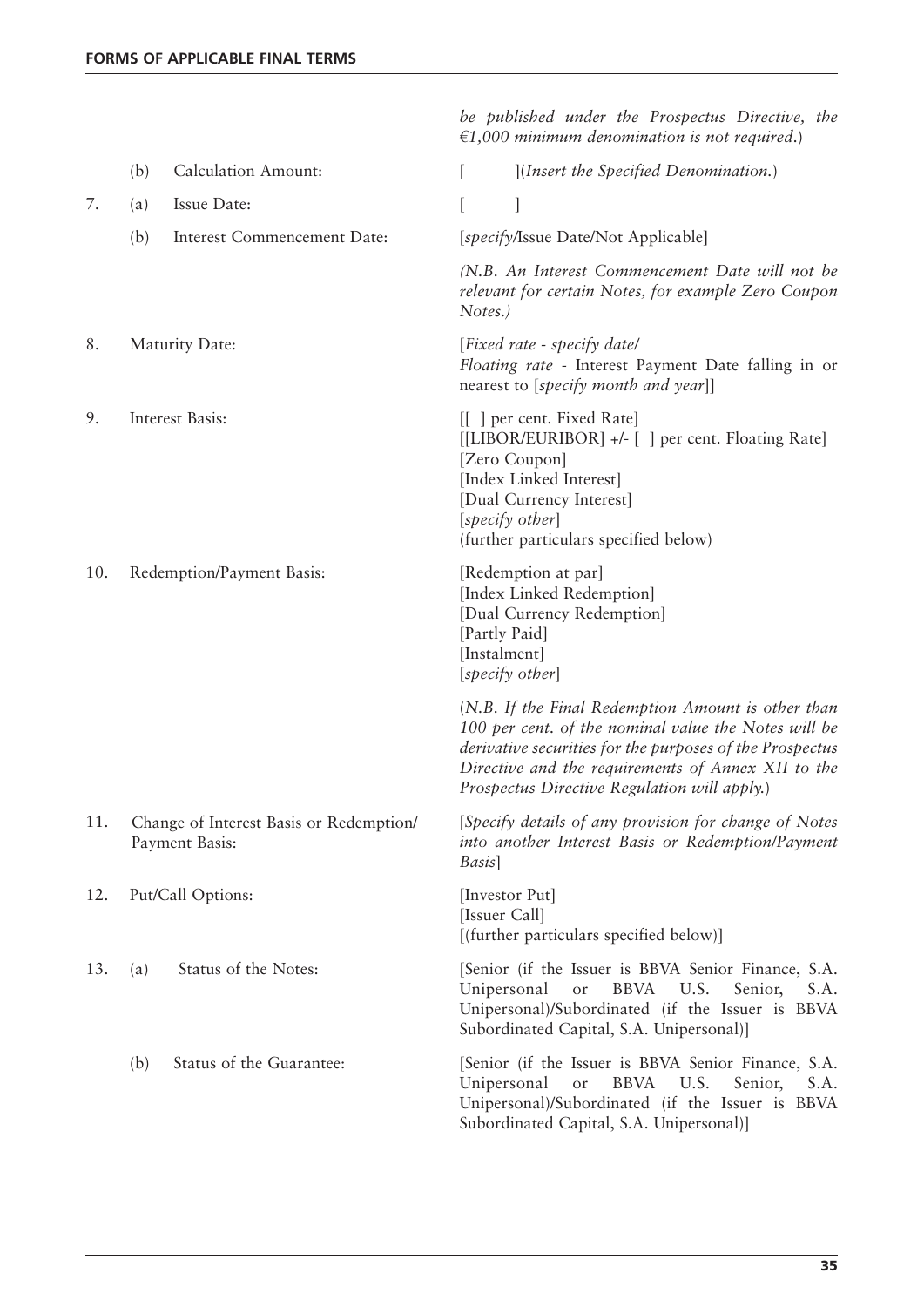|     | (c) | [Date [Board] approval for issuance]<br>of Notes [and Guarantee] obtained:             | $[$ ] [and [], respectively]]<br>(N.B. Only relevant where Board (or similar)<br>authorisation is required for the particular tranche of<br>Notes or related Guarantee)                                                                                                                                                                   |
|-----|-----|----------------------------------------------------------------------------------------|-------------------------------------------------------------------------------------------------------------------------------------------------------------------------------------------------------------------------------------------------------------------------------------------------------------------------------------------|
| 14. |     | Method of distribution:                                                                | [Syndicated/Non-syndicated]                                                                                                                                                                                                                                                                                                               |
|     |     | PROVISIONS RELATING TO INTEREST (IF ANY) PAYABLE                                       |                                                                                                                                                                                                                                                                                                                                           |
| 15. |     | <b>Fixed Rate Note Provisions</b>                                                      | [Applicable/Not Applicable]<br>(If not applicable, delete the remaining sub<br>paragraphs of this paragraph)                                                                                                                                                                                                                              |
|     | (a) | Rate(s) of Interest:                                                                   | ] per cent. per annum [payable [annually/semi]<br>annually/quarterly/other (specify)] in arrear]<br>(If payable other than annually, consider amending<br>Condition 5)                                                                                                                                                                    |
|     | (b) | Interest Payment Date(s):                                                              | I in each year up to and including the Maturity<br>$\mathbf{H}$<br>Date]/[specify other]]<br>(N.B. This will need to be amended in the case of long<br>or short coupons)                                                                                                                                                                  |
|     | (c) | Fixed Coupon Amount(s):<br>(Applicable to Notes in definitive<br>form)                 | ] per Calculation Amount<br>$\left[ \right]$                                                                                                                                                                                                                                                                                              |
|     | (d) | Broken Amount(s):<br>(Applicable to Notes in definitive<br>form)                       | ] per Calculation Amount, payable on the<br>Interest Payment Date falling [in/on] [                                                                                                                                                                                                                                                       |
|     | (e) | Day Count Fraction:                                                                    | $[30/360$ or $30/360$ (ISDA) or Actual/Actual (ICMA)<br>or Actual/Actual (ISDA) or specify other]                                                                                                                                                                                                                                         |
|     |     |                                                                                        | (See Condition 5 for alternatives)                                                                                                                                                                                                                                                                                                        |
|     | (f) | Determination Date(s):                                                                 | ] in each year                                                                                                                                                                                                                                                                                                                            |
|     |     |                                                                                        | (Insert regular interest payment dates, ignoring issue<br>date or maturity date in the case of a long or short<br>first or last coupon.<br>N.B. This will need to be amended in the case of<br>regular interest payment dates which are not of equal<br>duration. N.B. Only relevant where Day Count<br>Fraction is Actual/Actual (ICMA)) |
|     | (g) | Other terms relating to the method<br>of calculating interest for Fixed<br>Rate Notes: | [None/Give details]                                                                                                                                                                                                                                                                                                                       |
| 16. |     | <b>Floating Rate Note Provisions</b>                                                   | [Applicable/Not Applicable]<br>(If not applicable, delete the remaining sub<br>paragraphs of this paragraph)                                                                                                                                                                                                                              |
|     | (a) | Specified Period(s)/Specified<br><b>Interest Payment Dates:</b>                        | $\mathsf{L}$                                                                                                                                                                                                                                                                                                                              |
|     | (b) | Business Day Convention:                                                               | [Floating Rate Convention/Following Business Day<br>Convention/Modified<br>Following Business<br>Day                                                                                                                                                                                                                                      |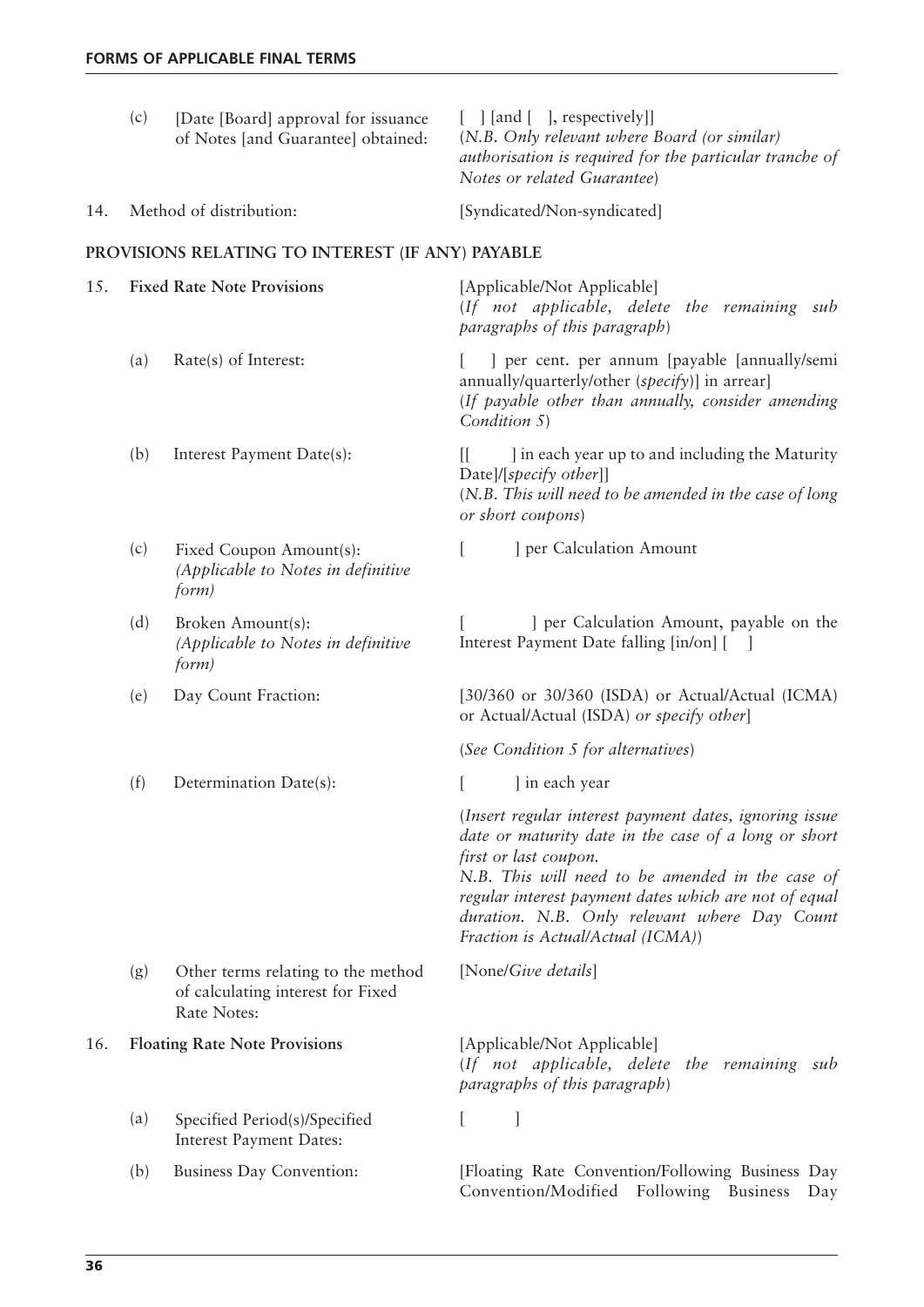Convention/Preceding Business Day Convention/ [*specify other*]]

- (c) Additional Business Centre(s): [ ]
- (d) Manner in which the Rate of [Screen Rate Determination/ISDA Determination/ Manner in which the Rate of Interest and Interest Amount is to be determined:
- (e) Party responsible for calculating the [ ] Rate of Interest and Interest Amount (if not the Principal Paying Agent):

(f) Screen Rate Determination: [Applicable/Not Applicable]

- Reference Rate: [ ]
- Interest Determination Date(s):

– Relevant Screen Page: [ ]

- - Floating Rate Option: [ ]
	- Designated Maturity: [ ]
	- Reset Date: [ ]
- 

(i) Minimum Rate of Interest:  $\begin{bmatrix} \cdot & \cdot \\ \cdot & \cdot \end{bmatrix}$  per cent. per annum

- (j) Maximum Rate of Interest:  $\begin{bmatrix} \cdot & \cdot \\ \cdot & \cdot \end{bmatrix}$  per cent. per annum
- 

*specify other*]

(*Either LIBOR, EURIBOR or other, although additional information is required if other - including fallback provisions in the Agency Agreement*)

(*Second London business day prior to the start of each Interest Period if LIBOR (other than Sterling or euro LIBOR), first day of each Interest Period if Sterling LIBOR and the second day on which the TARGET System is open prior to the start of each Interest Period if EURIBOR or euro LIBOR*)

(*In the case of EURIBOR, if not Reuters EURIBOR01 ensure it is a page which shows a composite rate or amend the fallback provisions appropriately*)

(g) ISDA Determination: [Applicable/Not Applicable]

(h) Margin(s):  $[+/]-$ ]  $[$  per cent. per annum

(k) Day Count Fraction: [Actual/Actual (ISDA) *or* Actual/Actual Actual/365 (Fixed) Actual/365 (Sterling) Actual/360 30/360 *or* 360/360 *or* Bond Basis 30E/360 *or* Eurobond Basis 30E/360 (ISDA) *Other*] (*See Condition 5 for alternatives*)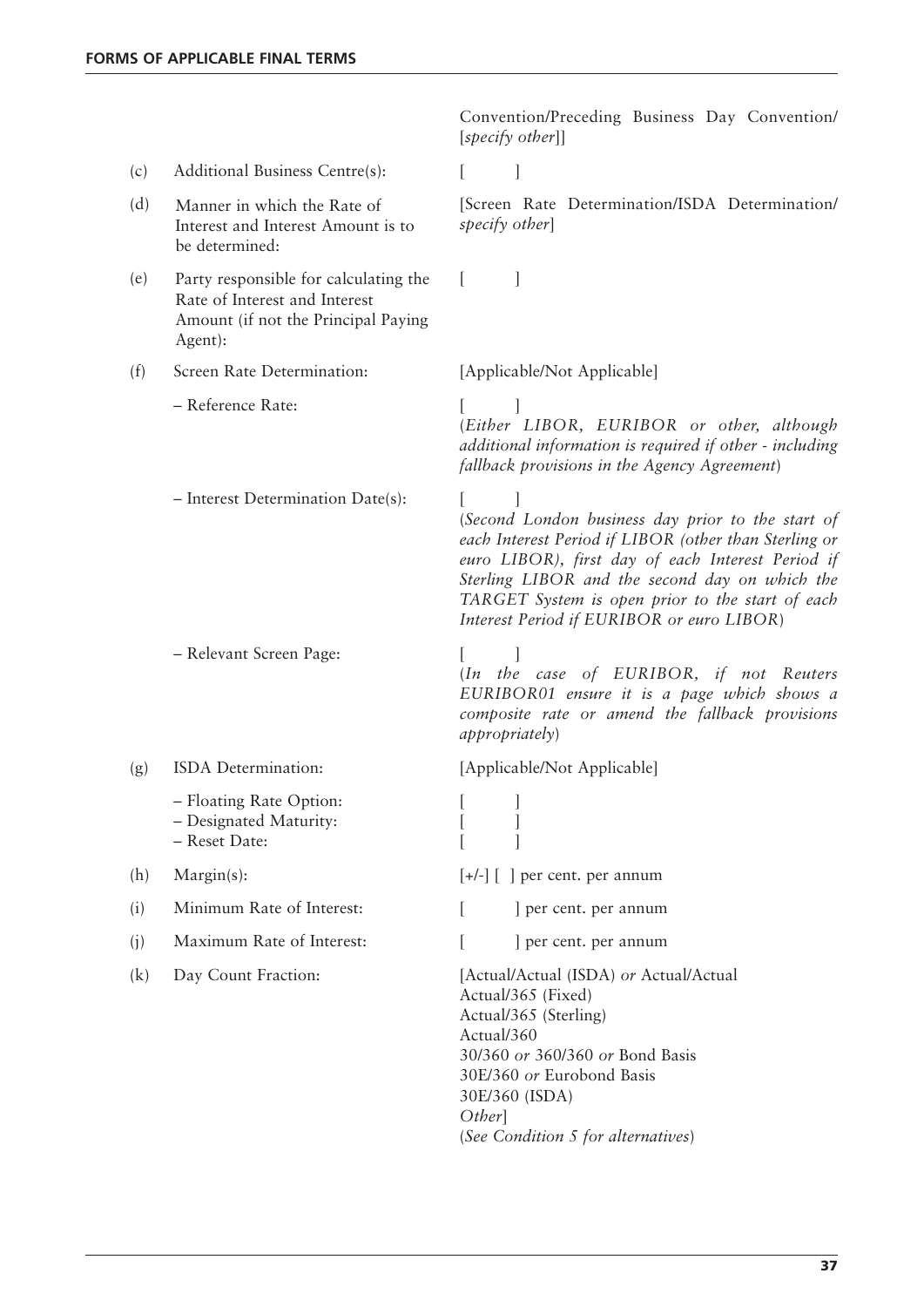|     | (1) | Fall-back provisions, rounding<br>provisions and any other terms<br>relating to the method of calculating<br>interest on Floating Rate Notes, if<br>different from those set out in the<br>Conditions: |                                                                                                                                                                                                                                                                              |
|-----|-----|--------------------------------------------------------------------------------------------------------------------------------------------------------------------------------------------------------|------------------------------------------------------------------------------------------------------------------------------------------------------------------------------------------------------------------------------------------------------------------------------|
| 17. |     | <b>Zero Coupon Note Provisions</b>                                                                                                                                                                     | [Applicable/Not Applicable]<br>(If not applicable, delete the remaining sub<br>paragraphs of this paragraph)                                                                                                                                                                 |
|     | (a) | Accrual Yield:                                                                                                                                                                                         | ] per cent. per annum                                                                                                                                                                                                                                                        |
|     | (b) | Reference Price:                                                                                                                                                                                       | 1                                                                                                                                                                                                                                                                            |
|     | (c) | Any other formula/basis of<br>determining amount payable:                                                                                                                                              |                                                                                                                                                                                                                                                                              |
|     | (d) | Day Count Fraction in relation to<br>Early Redemption Amounts and late<br>payment:                                                                                                                     | [Conditions $7(e)(iii)$ and $7(j)$ apply/specify other]<br>(Consider applicable day count fraction if not U.S.)<br>dollar denominated)                                                                                                                                       |
| 18. |     | <b>Index Linked Interest Note Provisions</b>                                                                                                                                                           | [Applicable/Not Applicable]<br>(If not applicable, delete the remaining sub<br>paragraphs of this paragraph)                                                                                                                                                                 |
|     |     |                                                                                                                                                                                                        | (N.B. If the Final Redemption Amount is other than<br>100 per cent. of the nominal value the Notes will be<br>derivative securities for the purposes of the<br>Prospective Directive and the requirements of Annex<br>XII to the Prospectus Directive Regulation will apply) |
|     | (a) | Index/Formula:                                                                                                                                                                                         | [give or annex details]                                                                                                                                                                                                                                                      |
|     | (b) | Calculation Agent:                                                                                                                                                                                     | [give name (and, if the Notes are derivative securities<br>to which Annex XII of the Prospectus Directive<br>Regulation applies, address)]                                                                                                                                   |
|     | (c) | Party responsible for calculating the<br>Rate of Interest (if not the<br>Calculation Agent) and Interest<br>Amount (if not the Agent):                                                                 |                                                                                                                                                                                                                                                                              |
|     | (d) | Provisions for determining Coupon<br>where calculation by reference to<br>Index and/or Formula is impossible<br>or impracticable:                                                                      | [need to include a description of market disruption or<br>disruption events and settlement<br>adjustment<br>provisions]                                                                                                                                                      |
|     | (e) | Specified Period(s)/Specified Interest<br>Payment Dates:                                                                                                                                               | $\mathbf{L}$                                                                                                                                                                                                                                                                 |
|     | (f) | Business Day Convention:                                                                                                                                                                               | [Floating Rate Convention/Following Business Day<br>Following Business<br>Convention/Modified<br>Day<br>Convention/Preceding Business Day Convention/<br>specify other                                                                                                       |
|     | (g) | Additional Business Centre(s):                                                                                                                                                                         |                                                                                                                                                                                                                                                                              |
|     | (h) | Minimum Rate of Interest:                                                                                                                                                                              | ] per cent. per annum                                                                                                                                                                                                                                                        |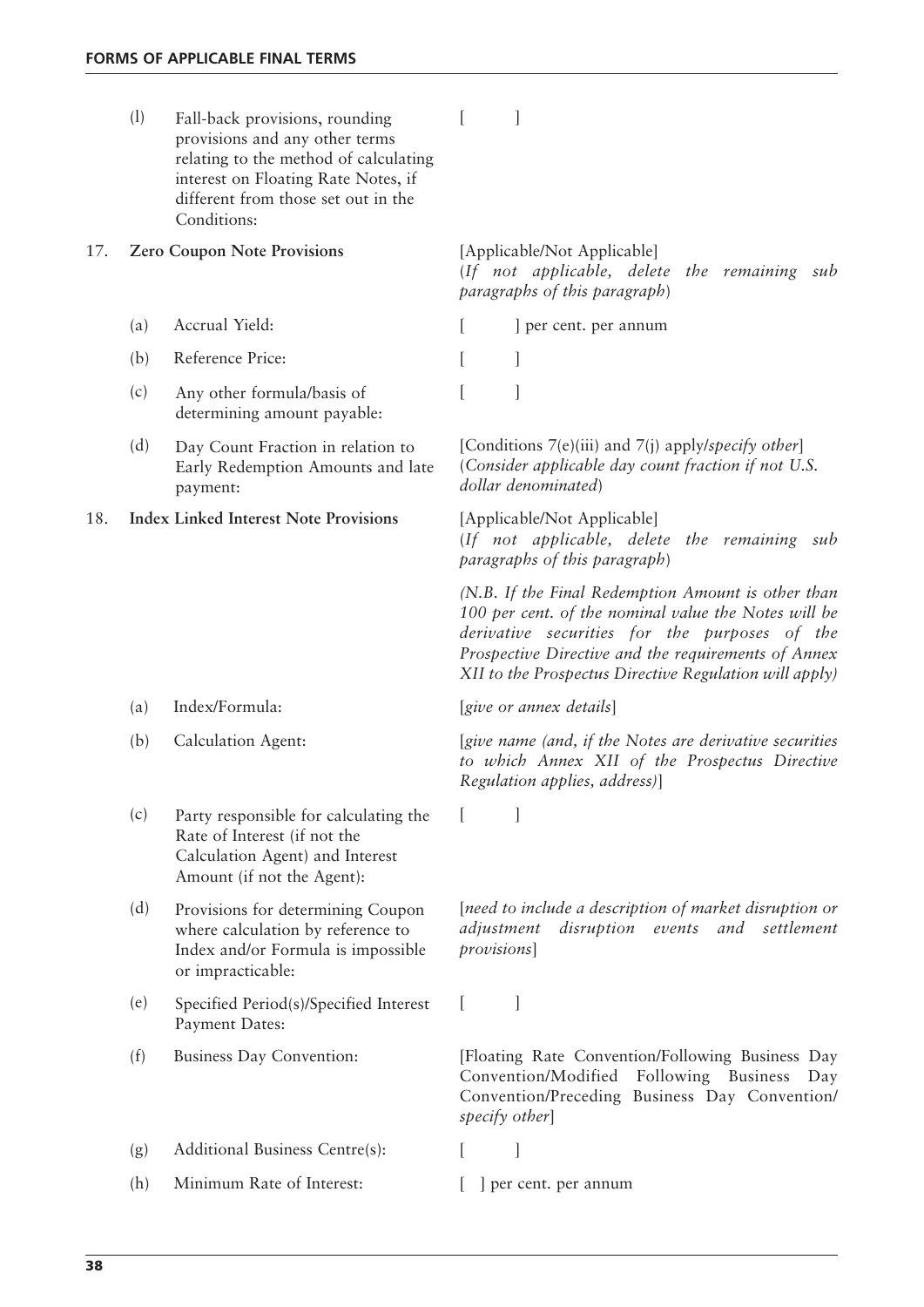|     | (i)                |      | Maximum Rate of Interest:                                                                                      | ] per cent. per annum                                                                                                                                                                                                                                                                                                                                                            |
|-----|--------------------|------|----------------------------------------------------------------------------------------------------------------|----------------------------------------------------------------------------------------------------------------------------------------------------------------------------------------------------------------------------------------------------------------------------------------------------------------------------------------------------------------------------------|
|     | (i)                |      | Day Count Fraction:                                                                                            |                                                                                                                                                                                                                                                                                                                                                                                  |
| 19. |                    |      | <b>Dual Currency Interest Note Provisions</b>                                                                  | [Applicable/Not Applicable]<br>(If not applicable, delete the remaining sub<br>paragraphs of this paragraph)                                                                                                                                                                                                                                                                     |
|     |                    |      |                                                                                                                | (N.B. If the Final Redemption Amount is other than<br>100 per cent. of the nominal value the Notes will be<br>derivative securities for the purposes of the Prospectus<br>Directive and the requirements of Annex XII to the<br>Prospectus Directive Regulation will apply.)                                                                                                     |
|     | (a)                |      | Rate of Exchange/method of<br>calculating Rate of Exchange:                                                    | [give or annex details]                                                                                                                                                                                                                                                                                                                                                          |
|     | (b)                |      | Party, if any, responsible for<br>calculating the interest due (if not<br>the Principal Paying Agent):         | 1                                                                                                                                                                                                                                                                                                                                                                                |
|     | (c)                |      | Provisions applicable where<br>calculation by reference to Rate of<br>Exchange impossible or<br>impracticable: | [need to include a description of market disruption or<br>disruption events and settlement<br>adjustment<br>provisions]                                                                                                                                                                                                                                                          |
|     | (d)                |      | Person at whose option Specified<br>Currency(ies) is/are payable:                                              | 1                                                                                                                                                                                                                                                                                                                                                                                |
| 20. |                    |      | Other structured Notes:                                                                                        | [Applicable – set out amendments to the Terms and<br>Conditions here/Not applicable]                                                                                                                                                                                                                                                                                             |
|     |                    |      | PROVISIONS RELATING TO REDEMPTION                                                                              |                                                                                                                                                                                                                                                                                                                                                                                  |
| 21. | <b>Issuer Call</b> |      |                                                                                                                | [Applicable/Not Applicable]<br>(If not applicable, delete the remaining sub<br>paragraphs of this paragraph)                                                                                                                                                                                                                                                                     |
|     | (a)                |      | Optional Redemption Date(s):                                                                                   |                                                                                                                                                                                                                                                                                                                                                                                  |
|     | (b)                |      | Optional Redemption Amount and<br>method, if any, of calculation of<br>such amount(s):                         | ] per Calculation Amount/specify other/see<br>$\mathbb{I}$<br>Appendix]                                                                                                                                                                                                                                                                                                          |
|     | (c)                |      | If redeemable in part:                                                                                         |                                                                                                                                                                                                                                                                                                                                                                                  |
|     |                    | (i)  | Minimum Redemption Amount: [                                                                                   |                                                                                                                                                                                                                                                                                                                                                                                  |
|     |                    | (ii) | Maximum Redemption Amount: [                                                                                   |                                                                                                                                                                                                                                                                                                                                                                                  |
|     | (d)                |      | Notice period (if other than as set<br>out in the Conditions):                                                 | (N.B. If setting notice periods which are different to<br>those provided in the Conditions, the Issuer is advised<br>to consider the practicalities of distribution of<br>information through intermediaries, for example,<br>clearing systems and custodians, as well as any other<br>notice requirements which may apply, for example, as<br>between the Issuer and the Agent) |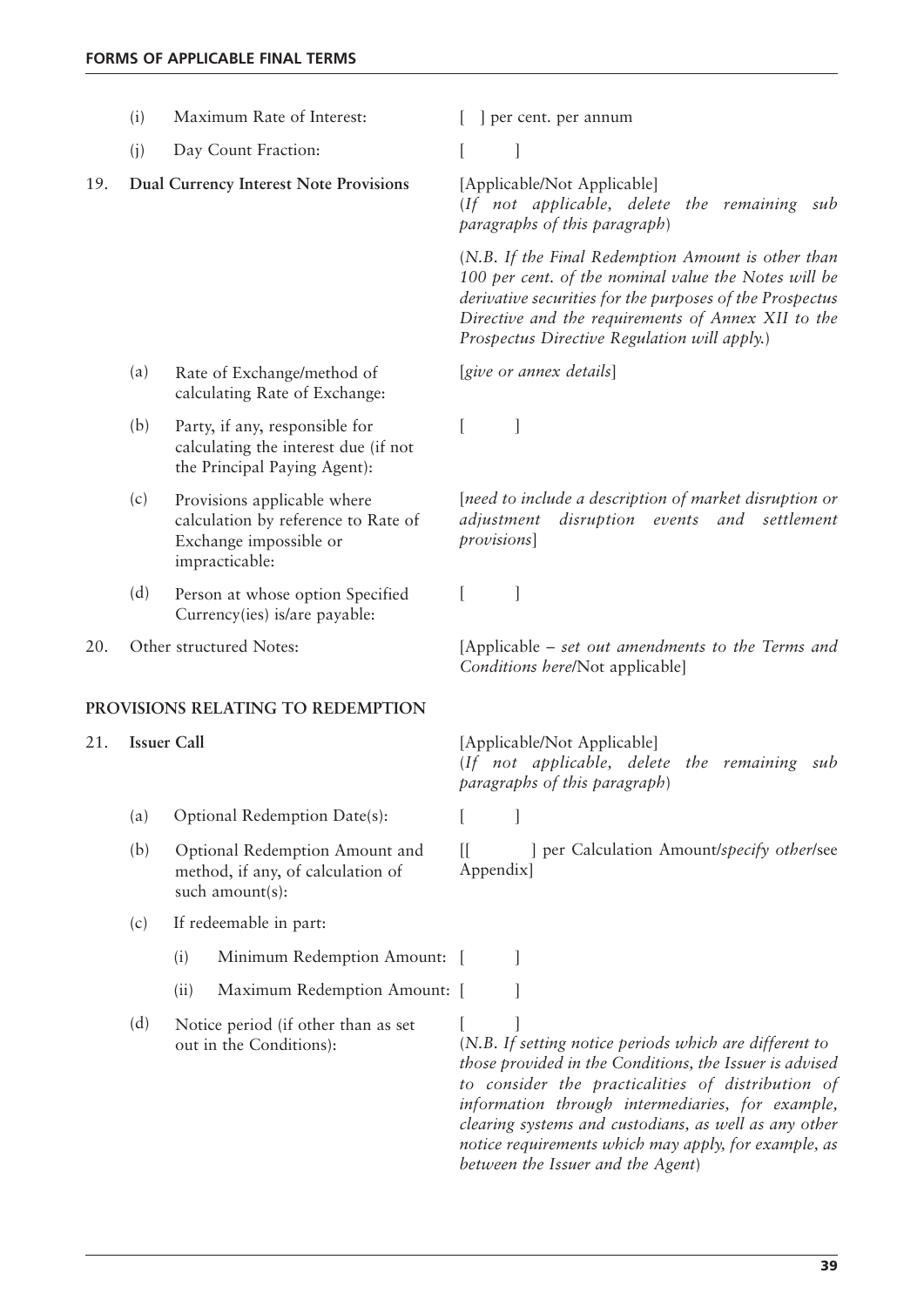## 22. **Investor Put** [Applicable/Not Applicable]

- (a) Optional Redemption Date(s): [ ]
- Optional Redemption Amount and method, if any, of calculation of such amount(s):
- $(c)$  Notice period (if other than as set  $[$  ] out in the Conditions):

redemption for taxation reasons or on event of default and/or the method of calculating the same (if required or if different from that set out in Condition 7(e)):

#### **GENERAL PROVISIONS APPLICABLE TO THE NOTES**

25. Form of Notes: [Bearer Notes:

[Temporary Bearer Global Note exchangeable for a Permanent Bearer Global Note which is exchangeable for Definitive Notes [on 60 days' notice given at any time/only upon an Exchange Event [including/excluding] the exchange event described in paragraph (iii) of the definition in the Permanent Global Note]]

[Temporary Bearer Global Note exchangeable for Definitive Notes on and after the Exchange Date]

[Permanent Bearer Global Note exchangeable for Definitive Notes [on 60 days' notice given at any time/only upon an Exchange Event [including/excluding] the exchange event described in paragraph (iii) of the definition in the Permanent Global Note]]]

(*If not applicable, delete the remaining sub paragraphs of this paragraph*)

(b) Optional Redemption Amount and [[ ] per Calculation Amount/*specify other/see* Appendix]

> (*N.B. If setting notice periods which are different to those provided in the Conditions, the Issuer is advised to consider the practicalities of distribution of information through intermediaries, for example, clearing systems and custodians, as well as any other notice requirements which may apply, for example, as between the Issuer and the Agent*)

23. Final Redemption Amount: [[ ] per Calculation Amount/*specify other*/see Appendix]

> *(N.B. If the Final Redemption Amount is other than 100 per cent. of the nominal value the Notes will be derivative securities for the purposes of the Prospectus Directive and the requirements of Annex XII to the Prospectus Directive Regulation will apply*.)

24. Early Redemption Amount payable on [[ ] per Calculation Amount/*specify other/see* Appendix]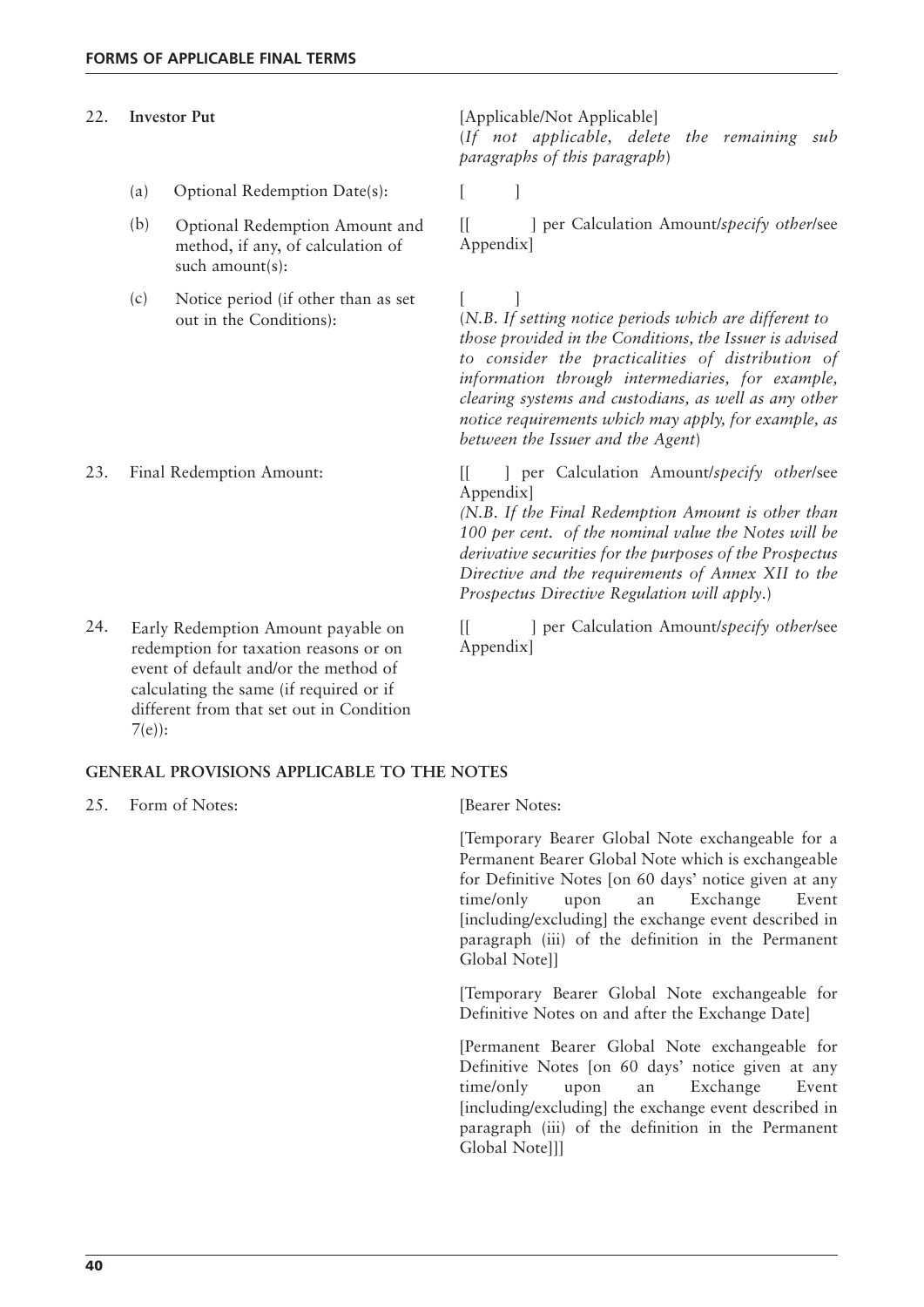[Registered Notes:

[Regulation S Global Note ([ ] nominal amount) registered in the name of a nominee for [DTC/ a common depositary for Euroclear and Clearstream, Luxembourg]/Rule 144A Global Note ([ ] nominal amount registered in the name of a nominee for [DTC/ a common depositary for Euroclear and Clearstream, Luxembourg])/Definitive IAI Registered Notes (specify nominal amounts)]]

(*Note that this paragraph relates to the place of payment and not Interest Period end dates to which sub paragraphs 16(c) and 18(f) relate*)

29. [Not Applicable/*give details*. *N.B. new forms of Global Note may be required for Partly Paid issues.*]

- 
- (b) Instalment Date(s): [Not Applicable/*give details*]

(*If Redenomination is applicable, specify the applicable Day Count Fraction and any provisions necessary to deal with floating rate interest calculation* (*including alternative reference rates*))

## 32. Other final terms: [Not Applicable/*give details*]

(*When adding any other final terms consideration should be given as to whether such terms constitute "significant new factors" and consequently trigger the need for a supplement to the Offering Circular under Article 16 of the Prospectus Directive*.)

33. (a) [Not Applicable/*give name, addresses and underwriting commitments*] (*Include names and addresses of entities agreeing to underwrite the issue on a firm commitment basis and names and addresses of the entities agreeing to place the issue without a firm commitment or on a "best efforts"*

- 26. New Global Note (NGN): [Yes][No]
- 27. Additional Financial Centre(s) or other [Not Applicable/give details] special provisions relating to Payment Days:
- 28. Talons for future Coupons or Receipts [Yes/No. If yes, give details] to be attached to Definitive Bearer Notes (and dates on which such Talons mature):
- Details relating to Partly Paid Notes: amount of each payment comprising the Issue Price and date on which each payment is to be made and consequences of failure to pay, including any right of the Issuer to forfeit the Notes and interest due on late payment:
- 30. Details relating to Instalment Notes: [Applicable/Not Applicable]
	- (a) Instalment Amount(s): [Not Applicable/*give details*]
	-
- 31. Redenomination applicable: Redenomination [not] applicable
- 

#### **DISTRIBUTION**

If syndicated, names and addresses of Managers and underwriting commitments: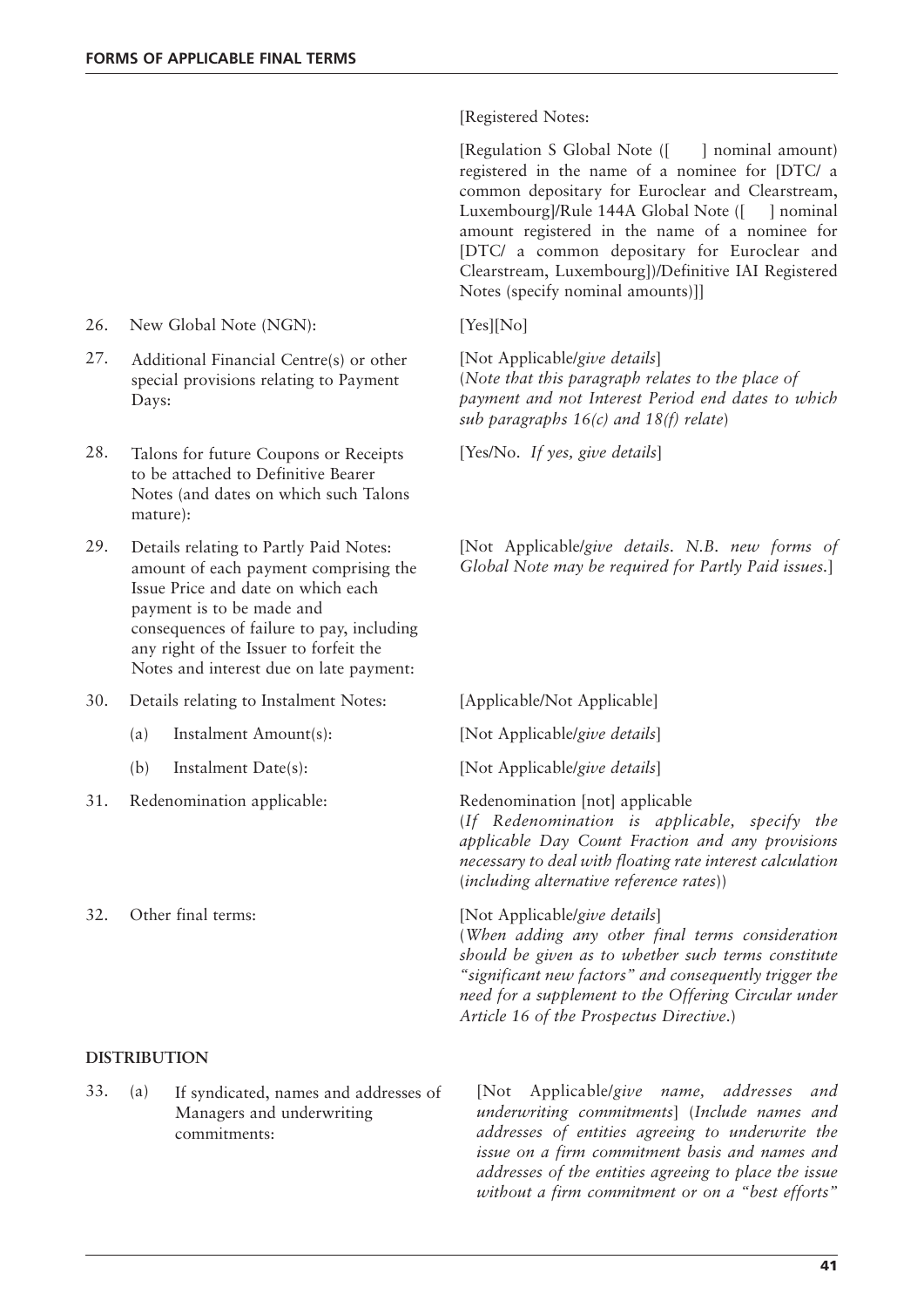- (b) Date of Subscription Agreement: [ ]
- (c) Stabilising Manager(s) (if any): [Not Applicable/*give name*]
- 34. If non-syndicated, name and address of [Not Applicable/ *give name and address*] If non-syndicated, name and address of relevant Dealer:
- 
- 
- 

*basis if such entities are not the same as the Managers*)

35. Total commission and concession: [ ] per cent. of the Aggregate Nominal Amount

36. U.S. Selling Restrictions: [TEFRA D/TEFRA C/TEFRA not applicable]

37. Non exempt Offer: [Not Applicable] [An offer of the Notes may be made by the Managers [and [*specify names of other financial intermediaries/placers making non-exempt offers, to the extent known OR consider a generic description of other parties involved in non-exempt offers (e.g. "other parties authorised by the Managers") or (if relevant) note that other parties may make non-exempt offers in the Public Offer Jurisdictions during the Offer Period, if not known*]] (together with the Managers, the **Financial Intermediaries**) other than pursuant to Article 3(2) of the Prospectus Directive in [*specify relevant Member State(s) - which must be jurisdictions where the Offering Circular and any supplements have been passported (in addition to the jurisdiction where approved and published)*] (**Public Offer Jurisdictions**) during the period from [*specify date*] until [*specify date or a formula such as "the Issue Date" or "the date which falls [ ] Business Days thereafter*"] (**Offer Period**). See further Paragraph *3* of Part B below.

> (*N.B. Consider any local regulatory requirements necessary to be fulfilled so as to be able to make a non-exempt offer in relevant jurisdictions. No such offer should be made in any relevant jurisdiction until those requirements have been met. Non-exempt offers may only be made into jurisdictions in which the base prospectus (and any supplement) has been notified/passported.*)

| 38. | Additional selling restrictions: | [Not Applicable/give details] |
|-----|----------------------------------|-------------------------------|
|     | 39. Condition 17 applies:        | [Yes] [No]                    |

## **SYNDICATE REGULATIONS**

The pro forma regulations of the syndicate of the holders of the Notes are schelduled to the Amended and Restated Agency Agreement dated 9th June, 2008 and relating to the Issuer's €40,000,000,000 Global Medium Term Note Programme.

The applicable regulations are attached in the relevant public deed of issuance of each issue.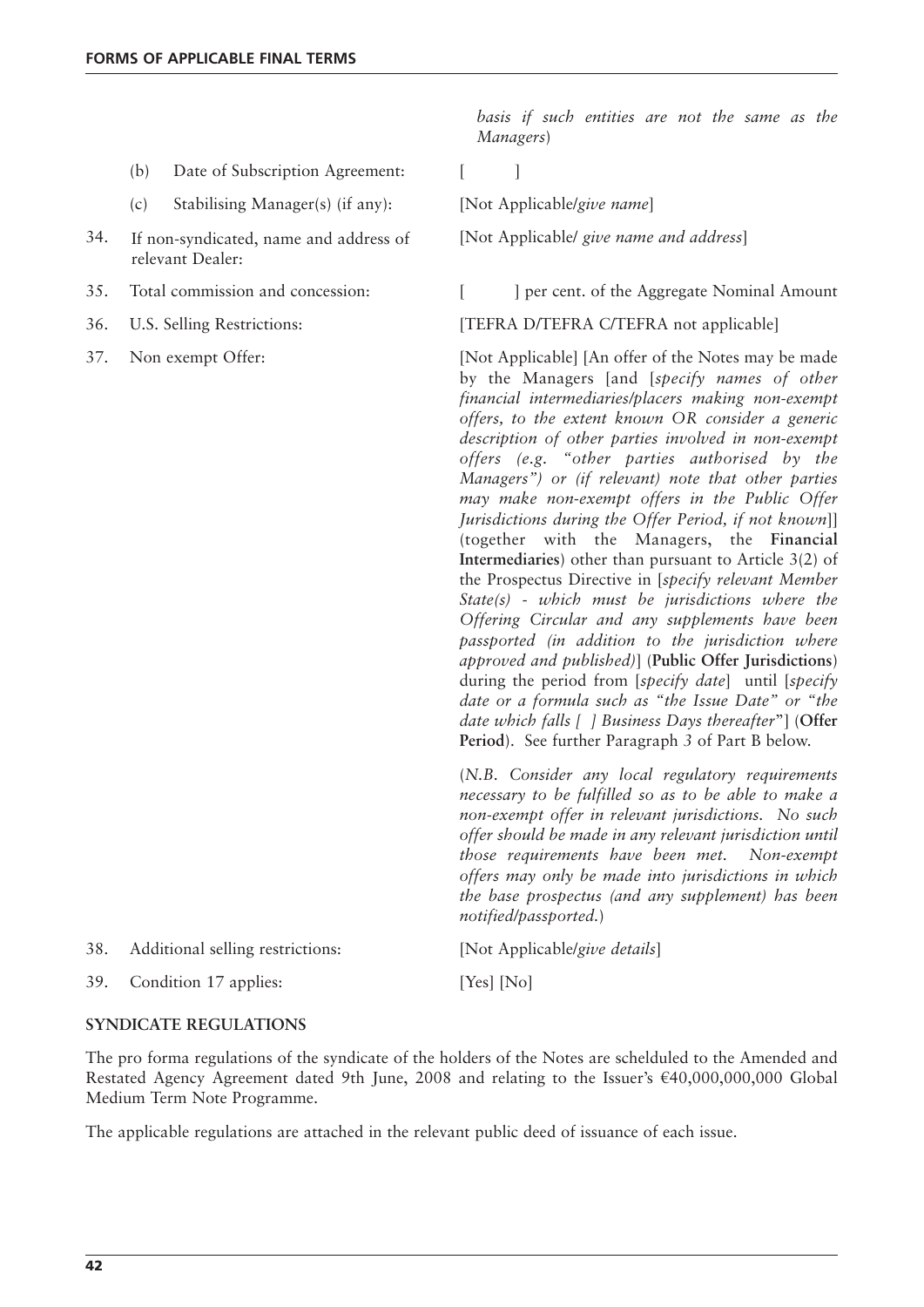## **PURPOSE OF FINAL TERMS**

These Final Terms comprise the final terms required for the issue [and] [public offer in the Public Offer Jurisdictions] [and] [admission to trading on [*specify relevant regulated market (for example the London Stock Exchange's regulated market) and, if relevant, listing on an official list (for example, the Official List of the UK Listing Authority)*] of the Notes described herein] pursuant to the Issuer's €40,000,000,000 Euro Medium Term Note Programme.

# **RESPONSIBILITY**

The Issuer and the Guarantor accept responsibility for the information contained in these Final Terms. [[*Relevant third party information, for example in compliance with Annex XII to the Prospectus Directive Regulation in relation to an index or its components*] has been extracted from *specify source*]. The Issuer and the Guarantor confirm that such information has been accurately reproduced and that, so far as it is aware and is able to ascertain from information published by [*specify source*], no facts have been omitted which would render the reproduced information inaccurate or misleading].

Signed on behalf of the Issuer: Signed on behalf of the Guarantor:

By:………………………………………….. By:………………………………………….. *Duly authorised Duly authorised*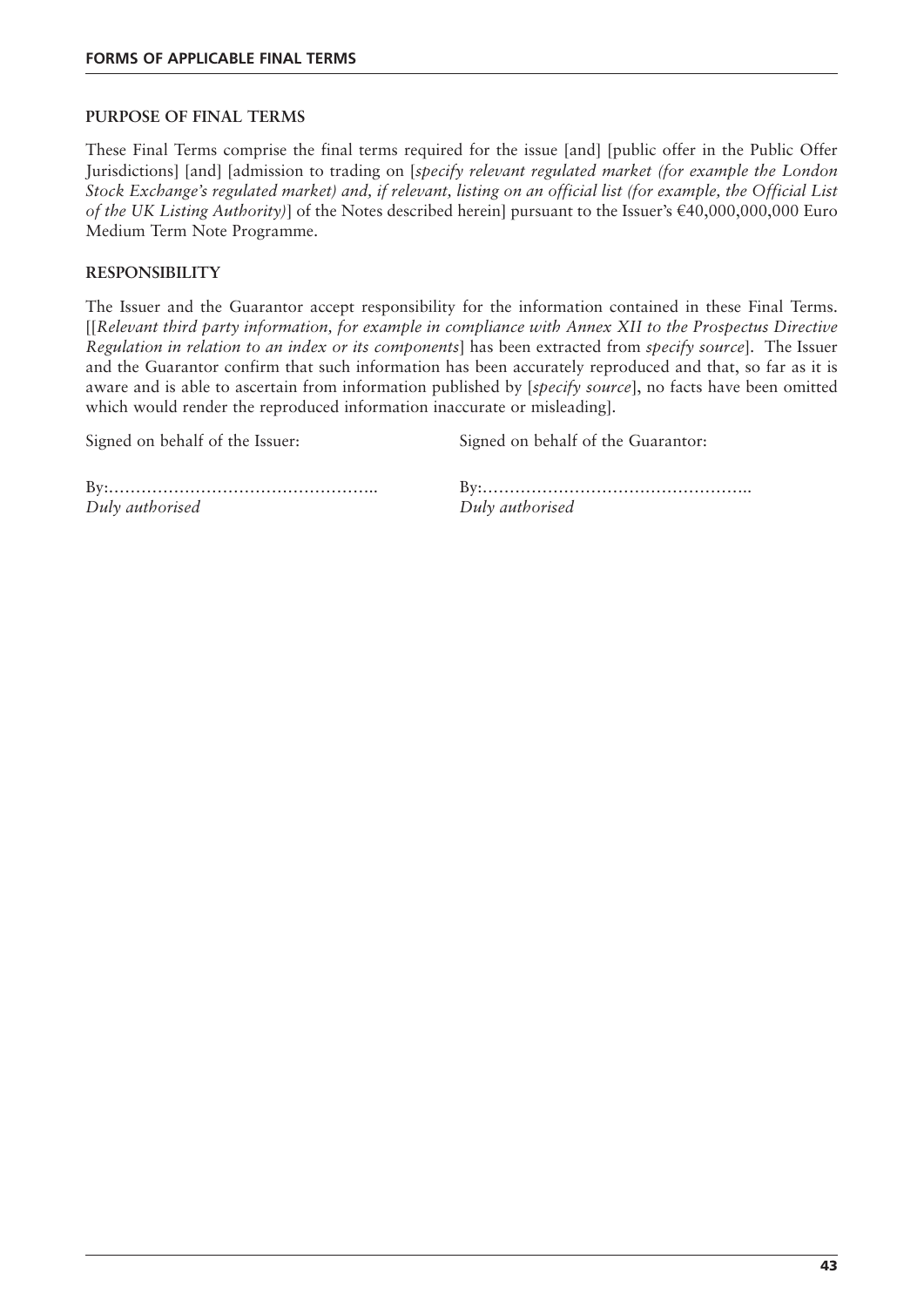# **PART B – OTHER INFORMATION**

# **1. LISTING AND ADMISSION TO TRADING**

|          | (i)<br>Listing:                                                 | [Application has been made by the Issuer (or on its<br>behalf) for the Notes to be admitted to trading on<br>[specify relevant regulated market (for example the<br>Bourse de Luxembourg, the London Stock<br>Exchange's regulated market or the Regulated Market<br>of the Irish Stock Exchange) and, if relevant, listing<br>on an official list (for example, the Official List of the<br>UK Listing Authority)] with effect from [<br>$\lceil . \rceil$<br>[Application is expected to be made by the Issuer (or<br>on its behalf) for the Notes to be admitted to trading<br>on [specify relevant regulated market (for example the<br>Bourse de Luxembourg, the London Stock<br>Exchange's regulated market or the Regulated Market<br>of the Irish Stock Exchange) and, if relevant, listing<br>on an official list (for example, the Official List of the<br>UK Listing Authority)] with effect from [<br>$\vert . \vert$ [Not<br>Applicable.] |
|----------|-----------------------------------------------------------------|--------------------------------------------------------------------------------------------------------------------------------------------------------------------------------------------------------------------------------------------------------------------------------------------------------------------------------------------------------------------------------------------------------------------------------------------------------------------------------------------------------------------------------------------------------------------------------------------------------------------------------------------------------------------------------------------------------------------------------------------------------------------------------------------------------------------------------------------------------------------------------------------------------------------------------------------------------|
|          | <b>RATINGS</b>                                                  |                                                                                                                                                                                                                                                                                                                                                                                                                                                                                                                                                                                                                                                                                                                                                                                                                                                                                                                                                        |
|          | Ratings:                                                        | The Notes to be issued have been rated:                                                                                                                                                                                                                                                                                                                                                                                                                                                                                                                                                                                                                                                                                                                                                                                                                                                                                                                |
|          |                                                                 | $[S \& P:$<br>]]<br>$\mathbf{ll}$<br>[Moody's:<br>[Fitch:<br>$] \hspace{0.1cm} ]$<br>$[ Other]$ :<br>$\mathbf{I}$                                                                                                                                                                                                                                                                                                                                                                                                                                                                                                                                                                                                                                                                                                                                                                                                                                      |
|          |                                                                 | [Need to include a brief explanation of the meaning of<br>the ratings if this has previously been published by the<br>rating provider.                                                                                                                                                                                                                                                                                                                                                                                                                                                                                                                                                                                                                                                                                                                                                                                                                 |
|          |                                                                 | (The above disclosure should reflect the rating<br>allocated to Notes of the type being issued under the<br>Programme generally or, where the issue has been<br>specifically rated, that rating.)                                                                                                                                                                                                                                                                                                                                                                                                                                                                                                                                                                                                                                                                                                                                                      |
|          | TERMS AND CONDITIONS OF THE OFFER                               |                                                                                                                                                                                                                                                                                                                                                                                                                                                                                                                                                                                                                                                                                                                                                                                                                                                                                                                                                        |
| 2.<br>3. | Offer Price:                                                    | [Issue Price/Not applicable/specify]                                                                                                                                                                                                                                                                                                                                                                                                                                                                                                                                                                                                                                                                                                                                                                                                                                                                                                                   |
|          | Conditions to which the offer is subject:                       | [Not applicable/give details]                                                                                                                                                                                                                                                                                                                                                                                                                                                                                                                                                                                                                                                                                                                                                                                                                                                                                                                          |
|          | Description of the application process:                         | [Not applicable/give details]                                                                                                                                                                                                                                                                                                                                                                                                                                                                                                                                                                                                                                                                                                                                                                                                                                                                                                                          |
|          | Details of the minimum and/or<br>maximum amount of application: | [Not applicable/give details]                                                                                                                                                                                                                                                                                                                                                                                                                                                                                                                                                                                                                                                                                                                                                                                                                                                                                                                          |
|          | Description of possibility to reduce                            | [Not applicable/give details]                                                                                                                                                                                                                                                                                                                                                                                                                                                                                                                                                                                                                                                                                                                                                                                                                                                                                                                          |

Description of possibility to reduce subscriptions and manner for refunding excess amount paid by applicants:

Details of the method and time limits for paying up and delivering the Notes:

Manner and date in which results of the [Not applicable/*give details*] offer are to be made public:

[Not applicable/*give details*]

**2.**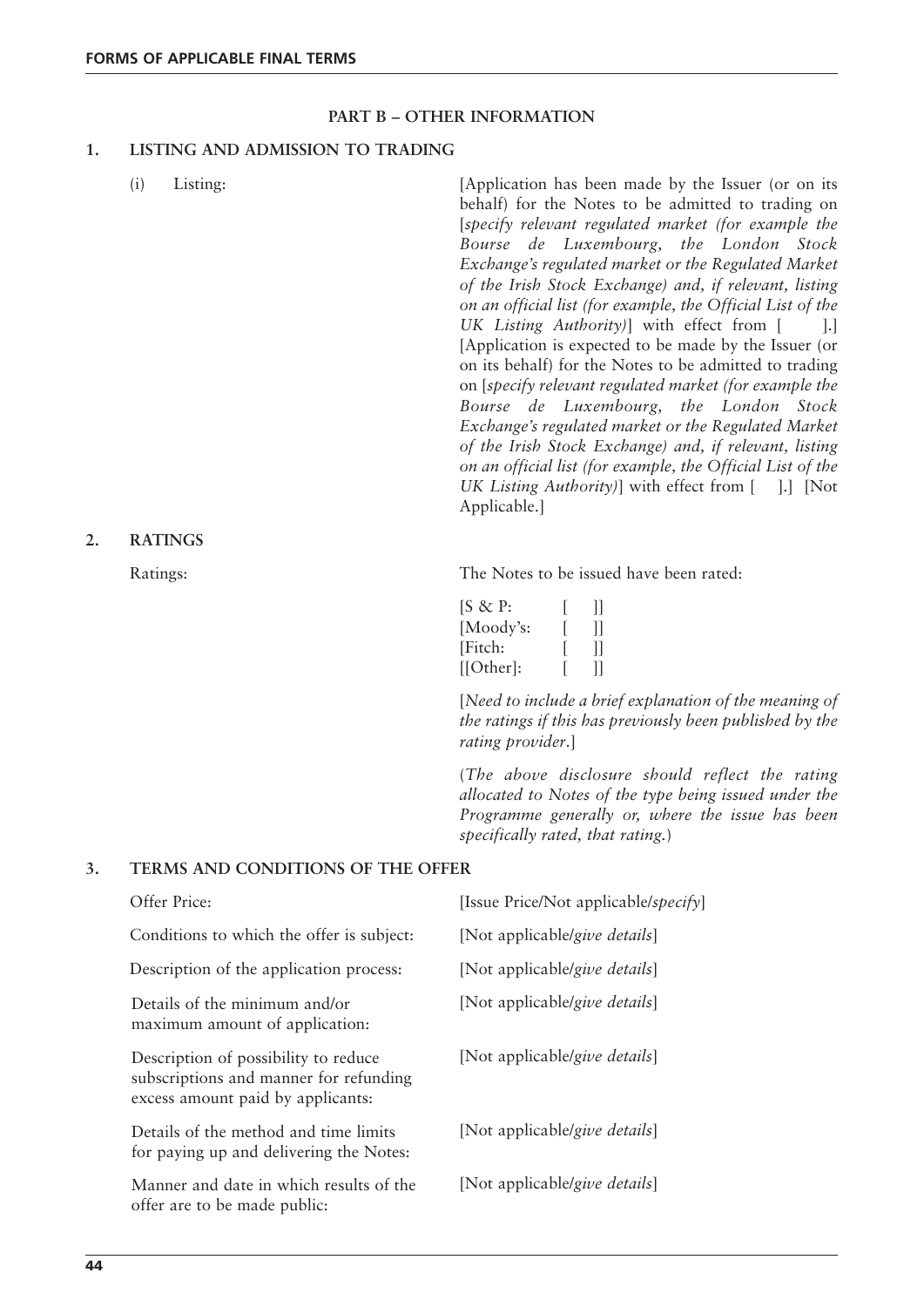| Procedure for exercise of any right of pre-<br>emption, negotiability of subscription<br>rights and treatment of subscription rights<br>not exercised: | [Not applicable/give details] |
|--------------------------------------------------------------------------------------------------------------------------------------------------------|-------------------------------|
| Categories of potential investors to which<br>the Notes are offered and whether<br>tranche(s) have been reserved for certain<br>countries:             | [Not applicable/give details] |
| Process for notification to applicants of<br>the amount allotted and the indication<br>whether dealing may begin before<br>notification is made:       | [Not applicable/give details] |
| Amount of any expenses and taxes<br>specifically charged to the subscriber or<br>purchaser:                                                            | [Not applicable/give details] |
| $Name(s)$ and address(es), to the extent<br>known to the Issuer, of the placers in the<br>various countries where the offer takes<br>place.            | [Not applicable/give details] |

# **4. INTERESTS OF NATURAL AND LEGAL PERSONS INVOLVED IN THE ISSUE**

[Save for any fees payable to the [Managers/Dealers], so far as the Issuer is aware, no person involved in the issue of the Notes has an interest material to the offer. - *Amend as appropriate if there are other interests*]

[(*When adding any other description, consideration should be given as to whether such matters described constitute "significant new factors" and consequently trigger the need for a supplement to the Offering Circular under Article 16 of the Prospectus Directive.*)]

# **5. REASONS FOR THE OFFER, ESTIMATED NET PROCEEDS AND TOTAL EXPENSES**

| (i)   | Reasons for the Offer:    | (See "Use of Proceeds" wording in Offering Circular<br>- if reasons for offer different from making profit<br>and/or hedging certain risks will need to include those<br>reasons here.)                                                                                                                                                                                                                                        |
|-------|---------------------------|--------------------------------------------------------------------------------------------------------------------------------------------------------------------------------------------------------------------------------------------------------------------------------------------------------------------------------------------------------------------------------------------------------------------------------|
| (ii)  | Estimated net proceeds:   | (If proceeds are intended for more than one use will<br>need to split out and present in order of priority. If<br>proceeds insufficient to fund all proposed uses state<br>amount and sources of other funding.)                                                                                                                                                                                                               |
| (111) | Estimated total expenses: | (Expenses are required to be broken down into each<br>principal intended "use" and presented in order of<br>priority of such "uses".<br>(N.B. If the Notes are derivative securities to which<br>Annex XII of the Prospectus Directive Regulation<br>applies (i) above is required where the reasons for the<br>offer are different from making profit and/or hedging<br>certain risks and, where such reasons are inserted in |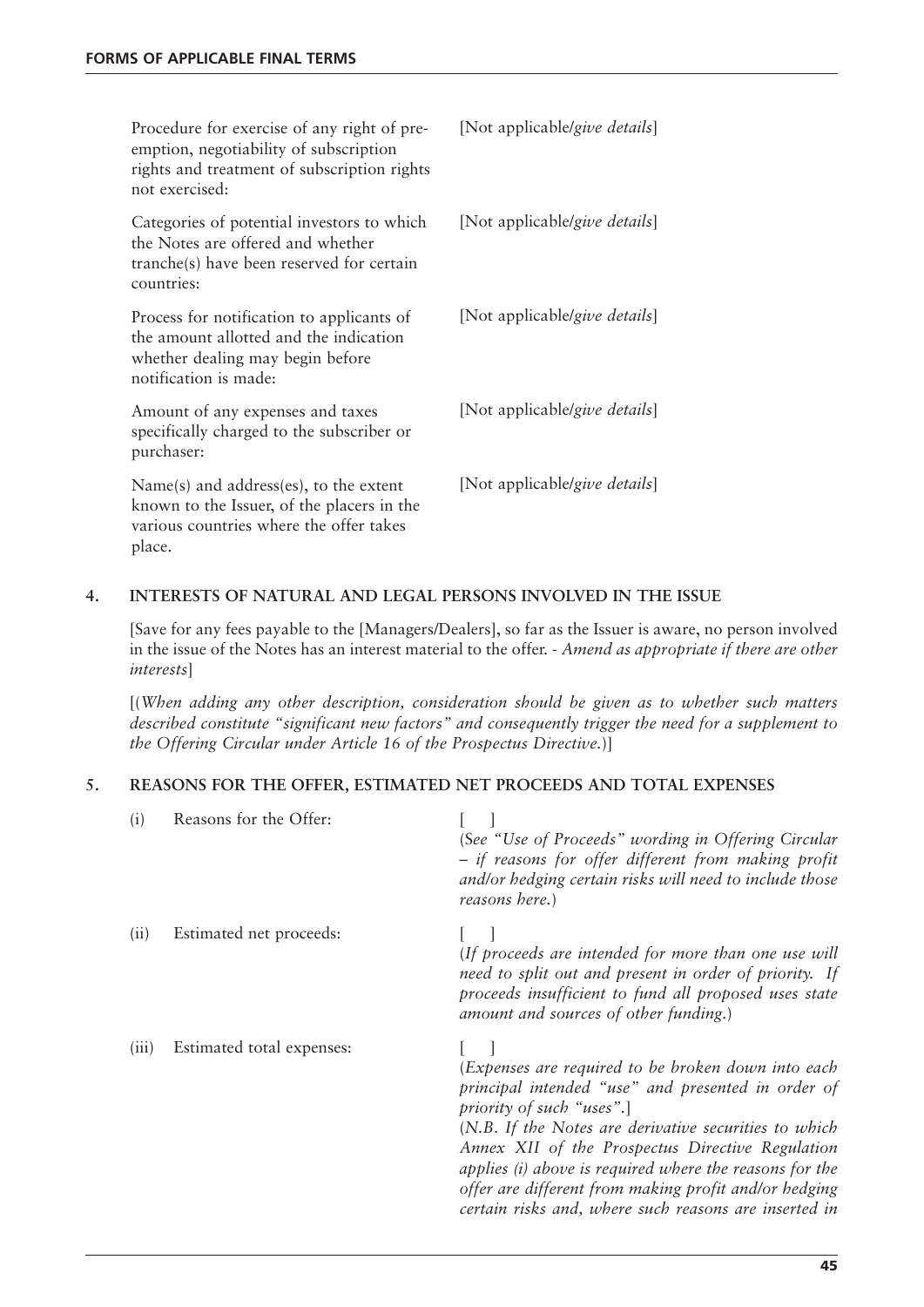*(i), disclosure of net proceeds and total expenses at (ii) and (iii) above are also required.*)

**6. YIELD** (*Fixed Rate Notes only*)

Indication of yield: [ ]

[Calculated as [*include details of method of calculation in summary form*] on the Issue Date.]

The yield is calculated at the Issue Date on the basis of the Issue Price. It is not an indication of future yield.

# **7. HISTORIC INTEREST RATES** (*Floating Rate Notes only*)

Details of historic [LIBOR/EURIBOR/other] rates can be obtained from [Reuters].

**8. PERFORMANCE OF INDEX/FORMULA, EXPLANATION OF EFFECT ON VALUE OF INVESTMENT AND ASSOCIATED RISKS AND OTHER INFORMATION CONCERNING THE UNDERLYING** (*Structured Notes, including Index Linked Notes*)

[*If there is a derivative component in the interest or the Notes are derivative securities to which Annex XII of the Prospectus Directive Regulation applies, need to include a clear and comprehensive explanation of how the value of the investment is affected by the underlying and the circumstances when the risks are most evident*.]

(*N.B. The requirements below only apply if the Notes are derivative securities to which Annex XII of the Prospectus Directive Regulation applies.*)

[*Need to include details of where past and future performance and volatility of the index/formula can be obtained.*]

[*Where the underlying is an index need to include the name of the index and a description if composed by the Issuer and if the index is not composed by the Issuer need to include details of where the information about the index can be obtained.*]

[*Include other information concerning the underlying required by paragraph 4.2 of Annex XII of the Prospectus Directive Regulation.*]

[(*When completing the above paragraphs, consideration should be given as to whether such matters described constitute "significant new factors" and consequently trigger the need for a supplement to the Offering Circular under Article 16 of the Prospectus Directive.*)]

The Issuer [intends to provide post-issuance information [*specify what information will be reported and where it can be obtained*]] [does not intend to provide post-issuance information]

# **9. PERFORMANCE OF RATE[S] OF EXCHANGE AND EXPLANATION OF EFFECT ON VALUE OF INVESTMENT** *(Dual Currency Notes only)*

[*If there is a derivative component in the interest or the Notes are derivative securities to which Annex XII of the Prospectus Directive Regulation applies, need to include a clear and comprehensive explanation of how the value of the investment is affected by the underlying and the circumstances when the risks are most evident*.]

(*N.B. The requirement below only applies if the Notes are derivative securities to which Annex XII of the Prospectus Directive Regulation applies.*)

[*Need to include details of where past and future performance and volatility of the relevant rates can be obtained*.]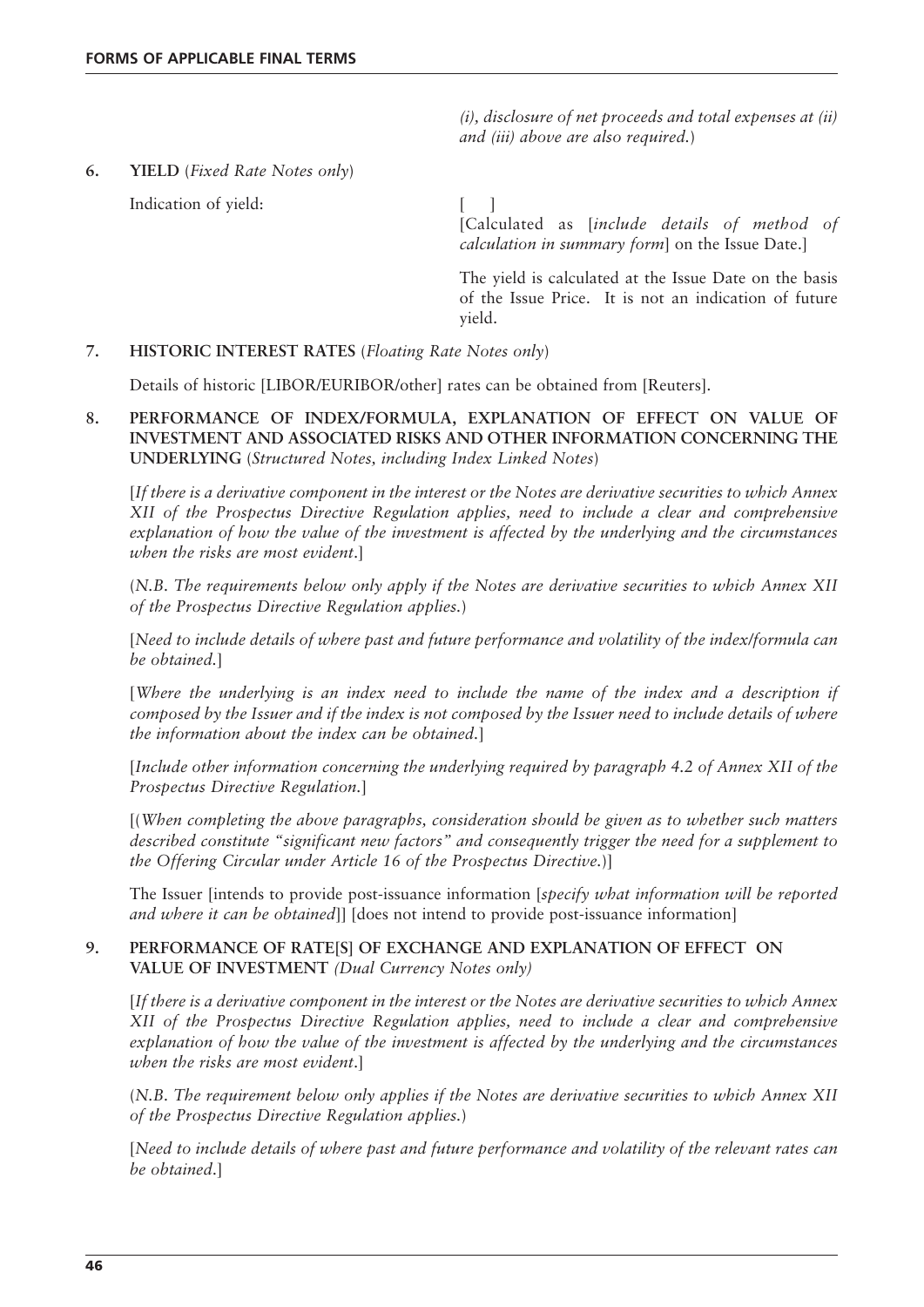[(*When completing this paragraph, consideration should be given as to whether such matters described constitute "significant new factors" and consequently trigger the need for a supplement to the Offering Circular under Article 16 of the Prospectus Directive.*)]

# **10. OPERATIONAL INFORMATION**

| (i)   | Intended to be held in a manner<br>which would allow Eurosystem<br>eligibility:                                                                                                             | [Yes][No]<br>(Note that the designation "yes" simply means that<br>the Notes are intended upon issue to be deposited<br>with one of the ICSDs as common safekeeper and<br>does not necessarily mean that the Notes will be<br>recognised as eligible collateral for Eurosystem<br>monetary policy and intra-day credit operations by<br>the Eurosystem either upon issue or at any or all times<br>during their life. Such recognition will depend upon<br>satisfaction of the Eurosystem eligibility criteria.]<br>[Include this text if "yes" selected in which case the<br>Notes must be issued in NGN form.) |
|-------|---------------------------------------------------------------------------------------------------------------------------------------------------------------------------------------------|------------------------------------------------------------------------------------------------------------------------------------------------------------------------------------------------------------------------------------------------------------------------------------------------------------------------------------------------------------------------------------------------------------------------------------------------------------------------------------------------------------------------------------------------------------------------------------------------------------------|
| (ii)  | ISIN Code:                                                                                                                                                                                  |                                                                                                                                                                                                                                                                                                                                                                                                                                                                                                                                                                                                                  |
| (iii) | Common Code:                                                                                                                                                                                |                                                                                                                                                                                                                                                                                                                                                                                                                                                                                                                                                                                                                  |
| (iv)  | <b>CUSIP:</b>                                                                                                                                                                               |                                                                                                                                                                                                                                                                                                                                                                                                                                                                                                                                                                                                                  |
| (iv)  | Any clearing system(s) other than<br>Euroclear Bank S.A./N.V.,<br>Clearstream Banking, société<br>anonyme and the Depository Trust<br>Company and the relevant<br>identification number(s): | [Not applicable/give name(s) and number(s)]                                                                                                                                                                                                                                                                                                                                                                                                                                                                                                                                                                      |
| (v)   | Delivery:                                                                                                                                                                                   | Delivery [against/free of] payment                                                                                                                                                                                                                                                                                                                                                                                                                                                                                                                                                                               |
| (vi)  | Names and addresses of additional<br>Paying Agent(s) (if any):                                                                                                                              |                                                                                                                                                                                                                                                                                                                                                                                                                                                                                                                                                                                                                  |

# **11. ADDITIONAL SPANISH TAX PROVISIONS**

[Not Applicable/*Describe*]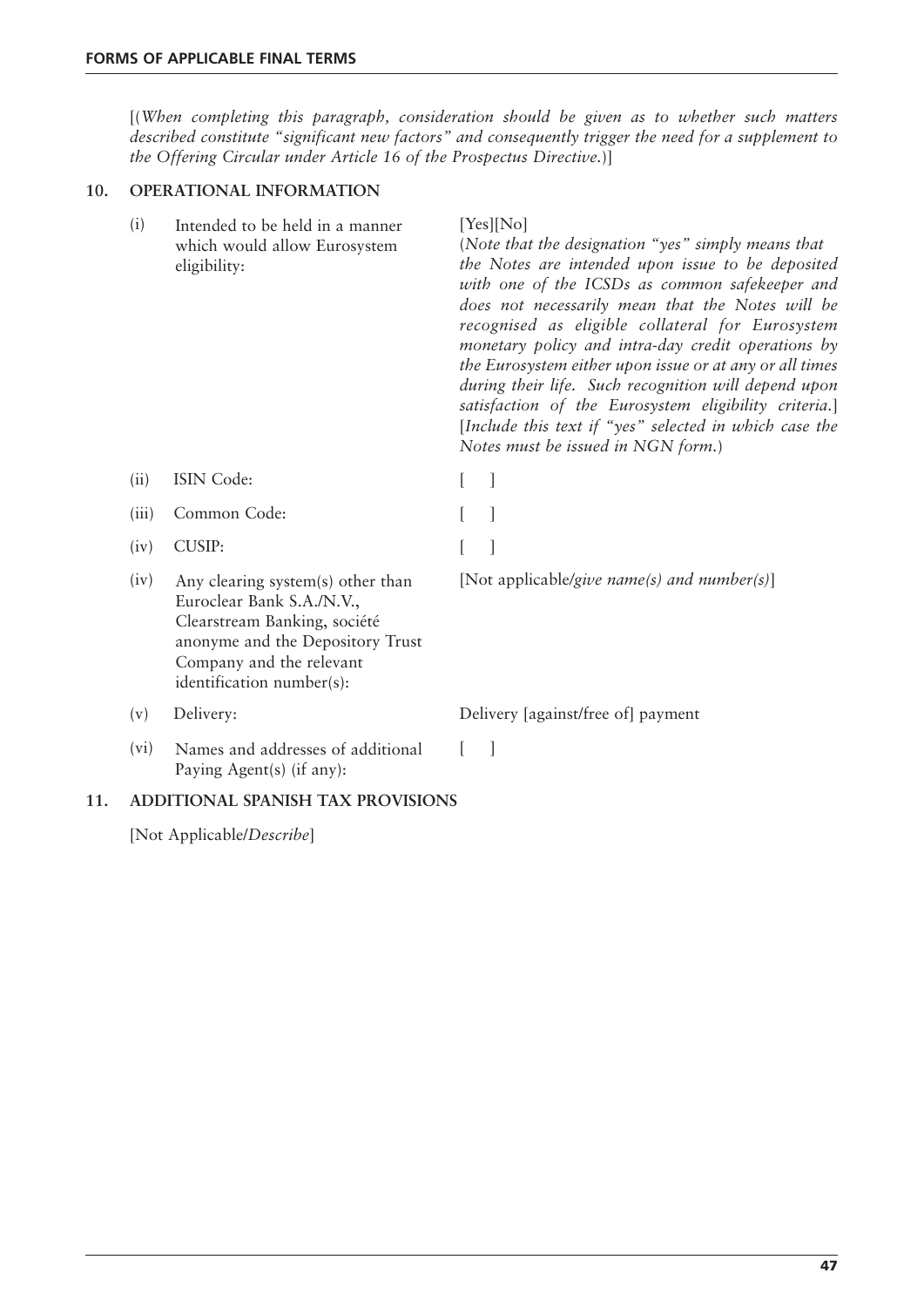# FORM OF FINAL TERMS

*Set out below is the form of Final Terms which will be completed for each Tranche of Notes issued under the Programme with a denomination of at least EUR 50,000 (or its equivalent in another currency).*

[*Date*]

[**BBVA Senior Finance, S.A. Unipersonal/BBVA Subordinated Capital, S.A. Unipersonal/BBVA U.S. Senior, S.A. Unipersonal**]

> **Issue of [***Aggregate Nominal Amount of Tranche***] [***Title of Notes***] Guaranteed by Banco Bilbao Vizcaya Argentaria, S.A. under the €40,000,000,000 Global Medium Term Note Programme**

## **PART A – CONTRACTUAL TERMS**

Terms used herein shall be deemed to be defined as such for the purposes of the Conditions set forth in the Offering Circular dated 9th June, 2008which constitutes a base prospectus for the purposes of the Prospectus Directive (Directive 2003/71/EC) (the **Prospectus Directive**). This document constitutes the Final Terms of the Notes described herein for the purposes of Article 5.4 of the Prospectus Directive and must be read in conjunction with the Offering Circular. Full information on the Issuer and the offer of the Notes is only available on the basis of the combination of these Final Terms and the Offering Circular. The Offering Circular is available for viewing at the office of the Issuer at Gran Vía, 1, Bilbao, Spain and Paseo de la Castellana, 81, 28046, Madrid, Spain and copies may be obtained from the Principal Paying Agent at Winchester House, 1 Great Winchester Street, London EC2N 2DB.

[*The following alternative language applies if the first tranche of an issue which is being increased was issued under an Offering Circular with an earlier date*:

Terms used herein shall be deemed to be defined as such for the purposes of the Conditions (the **Conditions**) set forth in the Offering Circular dated [*original date*]. This document constitutes the Final Terms of the Notes described herein for the purposes of Article 5.4 of the Prospectus Directive (Directive 2003/71/EC) (the **Prospectus Directive**) and must be read in conjunction with the Offering Circular dated 9th June, 2008 which constitutes a base prospectus for the purposes of the Prospectus Directive, save in respect of the Conditions which are extracted from the Offering Circular dated [*original date*] and are attached hereto. Full information on the Issuer and the offer of the Notes is only available on the basis of the combination of these Final Terms and the Offering Circulars dated 9th June, 2007 and [*original date*]. Copies of such Offering Circulars are available for viewing at the office of the Issuer at Gran Vía, 1, Bilbao, Spain and Paseo de la Castellana, 81, 28046, Madrid, Spain and copies may be obtained from the Principal Paying Agent at Winchester House, 1 Great Winchester Street, London, EC2N 2DB.]

[*Include whichever of the following apply or specify as "Not Applicable" (N/A). Note that the numbering should remain as set out below, even if "Not Applicable" is indicated for individual paragraphs or sub paragraphs. Italics denote directions for completing the Final Terms.*]

[*When adding any other final terms or information consideration should be given as to whether such terms or information constitute "significant new factors" and consequently trigger the need for a supplement to the Offering Circular under Article 16 of the Prospectus Directive*.]

[*If the Notes have a maturity of less than one year from their date of issue and the proceeds of issue are accepted in the United Kingdom, the minimum denomination may need to be £100,000 or its equivalent in any other currency.*]

1. (a) Issuer: [BBVA Senior Finance, S.A. Unipersonal/BBVA Subordinated Capital, S.A. Unipersonal/BBVA U.S. Senior, S.A. Unipersonal]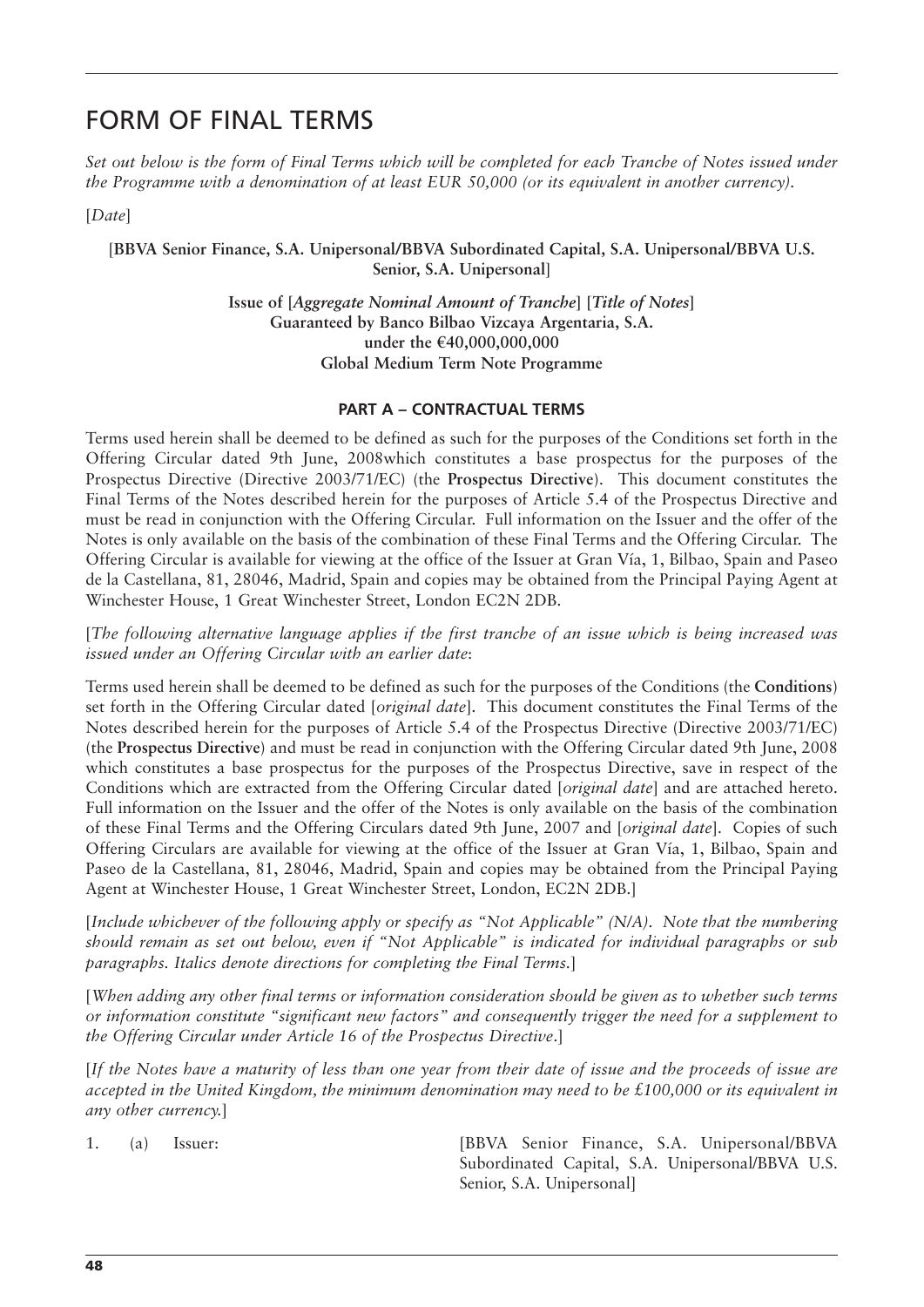|     | (b) | Guarantor:                        | Banco Bilbao Vizcaya Argentaria, S.A.                                                                                                                                                                                                                                                                                       |
|-----|-----|-----------------------------------|-----------------------------------------------------------------------------------------------------------------------------------------------------------------------------------------------------------------------------------------------------------------------------------------------------------------------------|
| 2.  | (a) | Series Number:                    |                                                                                                                                                                                                                                                                                                                             |
|     | (b) | Tranche Number:                   | (If fungible with an existing Series, details of that<br>Series, including the date on which the Notes become<br><i>fungible</i> )                                                                                                                                                                                          |
| 3.  |     | Specified Currency or Currencies: |                                                                                                                                                                                                                                                                                                                             |
| 4.  |     | Aggregate Nominal Amount:         |                                                                                                                                                                                                                                                                                                                             |
|     | (a) | Series:                           | t                                                                                                                                                                                                                                                                                                                           |
|     | (b) | Tranche:                          |                                                                                                                                                                                                                                                                                                                             |
| 5.  |     | <b>Issue Price:</b>               | ] per cent. of the Aggregate Nominal Amount [plus<br>accrued interest from [insert date]] (if applicable)                                                                                                                                                                                                                   |
| 6.  | (a) | Specified Denomination:           | have<br>single<br><i>Specified</i><br><b>Notes</b><br>may<br>only<br>$\boldsymbol{a}$<br>Denomination.)                                                                                                                                                                                                                     |
|     |     |                                   | (N.B. If an issue of Notes is $(i)$ NOT admitted to<br>trading on an European Economic Area exchange;<br>and (ii) only offered in the European Economic Area<br>in circumstances where a prospectus is not required to<br>be published under the Prospectus Directive the<br>€50,000 minimum denomination is not required.) |
|     | (b) | <b>Calculation Amount</b>         | (Insert the Specified Denomination.)                                                                                                                                                                                                                                                                                        |
| 7.  | (a) | Issue Date:                       |                                                                                                                                                                                                                                                                                                                             |
|     | (b) | Interest Commencement Date:       | [specify/Issue Date/Not Applicable]                                                                                                                                                                                                                                                                                         |
|     |     |                                   | (N.B. An Interest Commencement Date will not be<br>relevant for certain Notes, for example Zero Coupon<br>Notes.)                                                                                                                                                                                                           |
| 8.  |     | Maturity Date:                    | [Fixed rate - specify date]<br>Floating rate - Interest Payment Date falling in or<br>nearest to [specify month and year]]                                                                                                                                                                                                  |
| 9.  |     | Interest Basis:                   | [[ ] per cent. Fixed Rate]<br>[[LIBOR/EURIBOR] +/- [] per cent. Floating Rate]<br>[Zero Coupon]<br>[Index Linked Interest]<br>[Dual Currency Interest]<br>[specify other]<br>(further particulars specified below)                                                                                                          |
| 10. |     | Redemption/Payment Basis:         | [Redemption at par]<br>[Index Linked Redemption]<br>[Dual Currency Redemption]<br>[Partly Paid]<br>[Instalment]<br>[specify other]                                                                                                                                                                                          |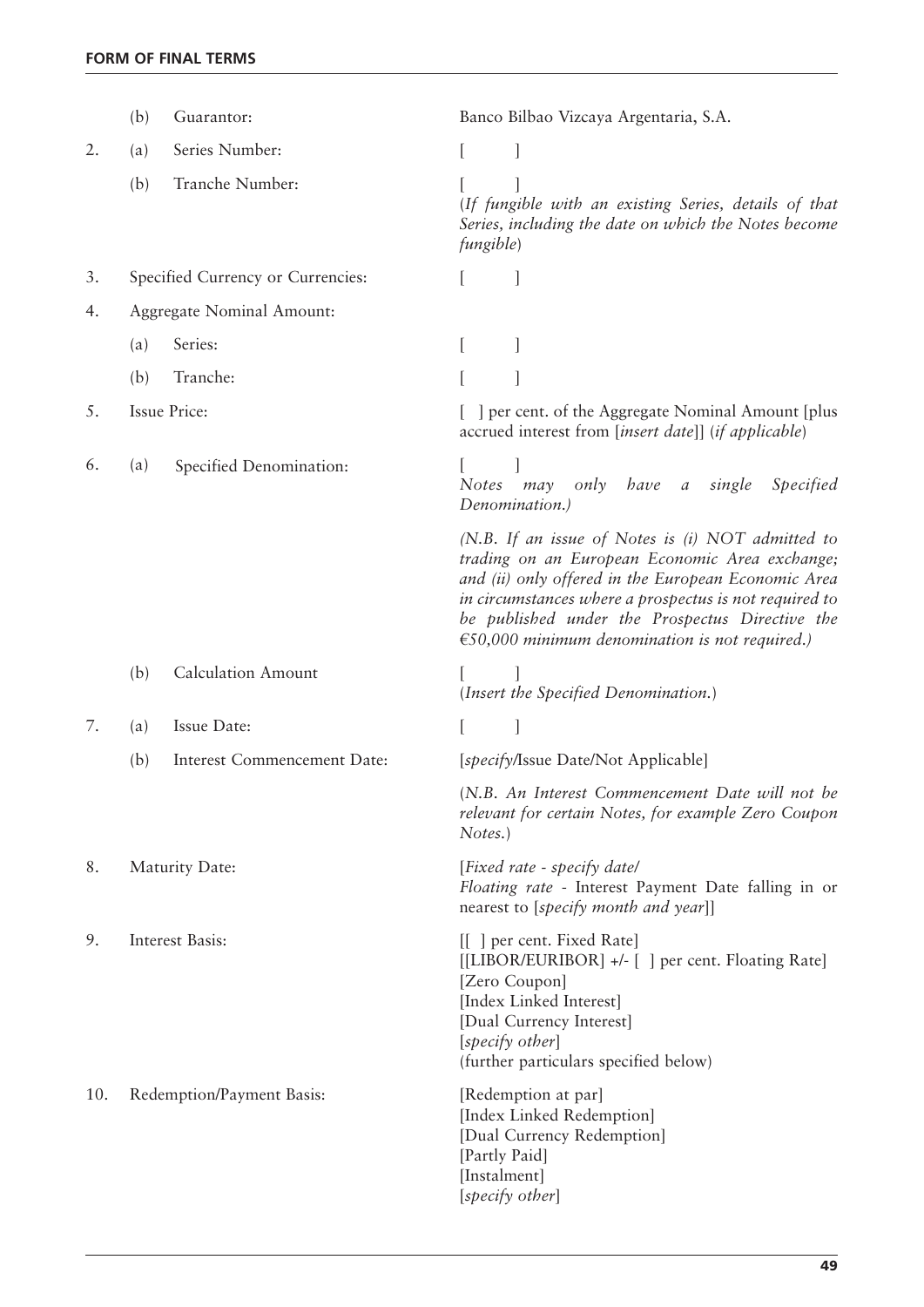|     |     |                                                                            | (N.B. If the Final Redemption Amount is other than<br>100 per cent. of the nominal value the Notes will be<br>derivative securities for the purposes of the Prospectus<br>Directive and the requirements of Annex XII to the<br>Prospectus Directive Regulation will apply.) |
|-----|-----|----------------------------------------------------------------------------|------------------------------------------------------------------------------------------------------------------------------------------------------------------------------------------------------------------------------------------------------------------------------|
| 11. |     | Change of Interest Basis or Redemption/<br>Payment Basis:                  | [Specify details of any provision for change of Notes<br>into another Interest Basis or Redemption/Payment<br>Basis]                                                                                                                                                         |
| 12. |     | Put/Call Options:                                                          | [Investor Put]<br>[Issuer Call]<br>[(further particulars specified below)]                                                                                                                                                                                                   |
| 13. | (a) | Status of the Notes:                                                       | [Senior (if the Issuer is BBVA Senior Finance, S.A.<br>Unipersonal<br><b>BBVA</b><br>U.S.<br>S.A.<br>Senior,<br>or<br>Unipersonal)/Subordinated (if the Issuer is BBVA<br>Subordinated Capital, S.A. Unipersonal)]                                                           |
|     | (b) | Status of the Guarantee:                                                   | [Senior (if the Issuer is BBVA Senior Finance, S.A.<br>Unipersonal<br><b>BBVA</b><br>U.S.<br>Senior,<br>S.A.<br>or<br>Unipersonal)/Subordinated (if the Issuer is BBVA<br>Subordinated Capital, S.A. Unipersonal)]                                                           |
|     | (c) | [Date [Board] approval for issuance]<br>of Notes [and Guarantee] obtained: | $[$ ] [and [], respectively]]<br>(N.B. Only relevant where Board (or similar)<br>authorisation is required for the particular tranche of<br>Notes or related Guarantee)                                                                                                      |
| 14. |     | Method of distribution:                                                    | [Syndicated/Non-syndicated]                                                                                                                                                                                                                                                  |
|     |     | PROVISIONS RELATING TO INTEREST (IF ANY) PAYABLE                           |                                                                                                                                                                                                                                                                              |
| 15. |     | <b>Fixed Rate Note Provisions</b>                                          | [Applicable/Not Applicable]<br>(If not applicable, delete the remaining<br>sub<br>paragraphs of this paragraph)                                                                                                                                                              |
|     | (a) | Rate(s) of Interest:                                                       | ] per cent. per annum [payable [annually/semi<br>annually/quarterly/other/specify)] in arrear]<br>(If payable other than annually, consider amending<br>Condition 5)                                                                                                         |
|     | (b) | Interest Payment Date(s):                                                  | I in each year up to and including the Maturity<br>Date]/[specify other]]<br>(N.B. This will need to be amended in the case of long<br>or short coupons)                                                                                                                     |
|     | (c) | Fixed Coupon Amount(s):<br>(Applicable to Notes in definitive<br>form)     | ] per Calculation Amount<br>t                                                                                                                                                                                                                                                |
|     | (d) | Broken Amount(s):<br>(Applicable to Notes in definitive<br>form)           | ] per Calculation Amount payable on the<br>Interest Payment Date falling [in/on] [ ]                                                                                                                                                                                         |
|     | (e) | Day Count Fraction:                                                        | [30/360 or 30/360 (ISDA) or Actual/Actual (ICMA)                                                                                                                                                                                                                             |

or Actual/Actual (ISDA) *or specify other*]

(*See Condition 5 for alternatives*)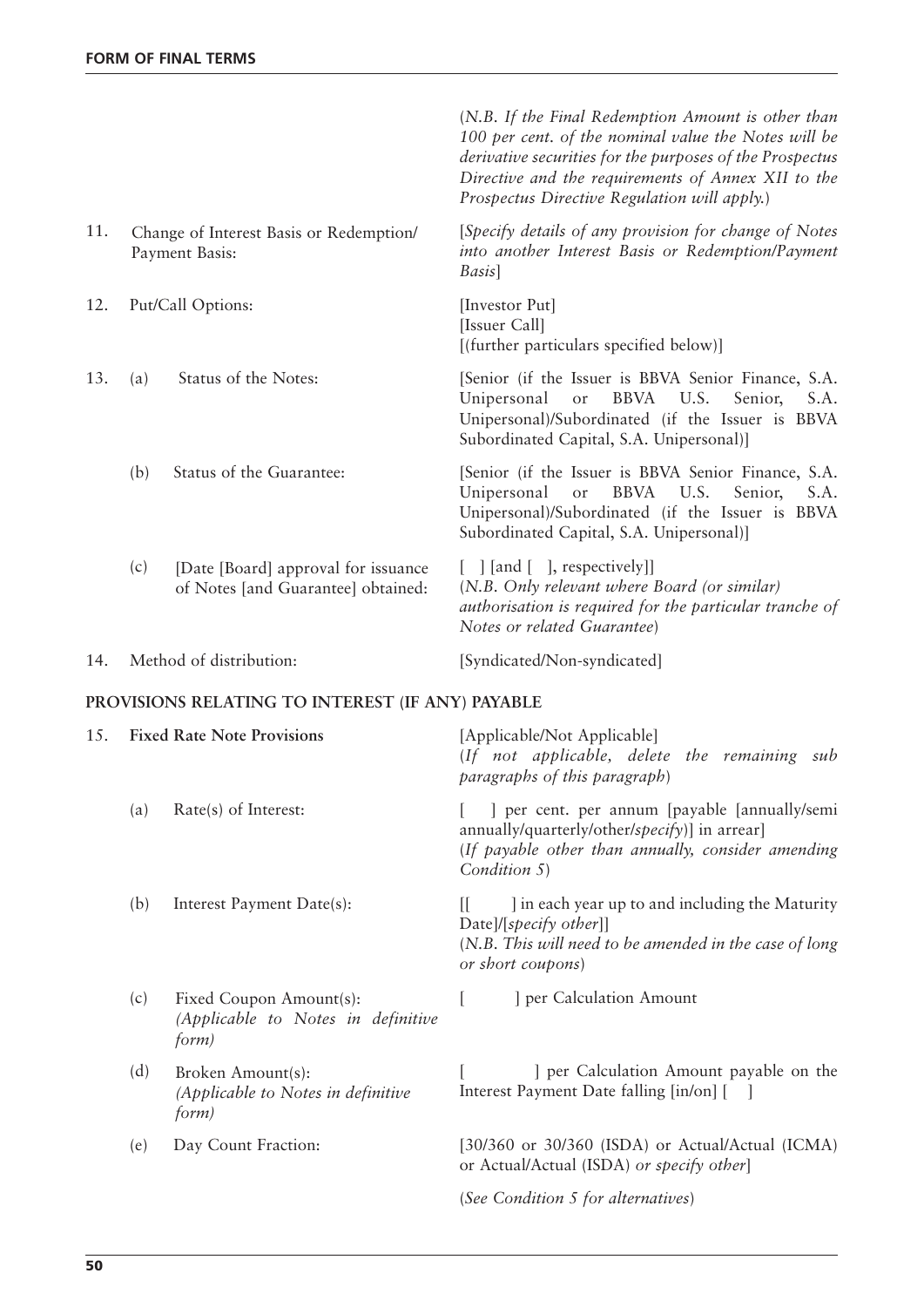|     | (f) | Determination Date(s):                                                                                                | ] in each year<br>[(Insert regular interest payment dates, ignoring issue<br>date or maturity date in the case of a long or short<br>first or last coupon.                                                                                                                                                         |
|-----|-----|-----------------------------------------------------------------------------------------------------------------------|--------------------------------------------------------------------------------------------------------------------------------------------------------------------------------------------------------------------------------------------------------------------------------------------------------------------|
|     |     |                                                                                                                       | N.B. This will need to be amended in the case of<br>regular interest payment dates which are not of equal<br>duration. N.B. Only relevant where Day Count<br>Fraction is Actual/Actual (ICMA)]                                                                                                                     |
|     | (g) | Other terms relating to the method<br>of calculating interest for Fixed Rate<br>Notes:                                | [None/Give details]                                                                                                                                                                                                                                                                                                |
| 16. |     | <b>Floating Rate Note Provisions</b>                                                                                  | [Applicable/Not Applicable]<br>(If not applicable, delete the remaining sub<br>paragraphs of this paragraph)                                                                                                                                                                                                       |
|     | (a) | Specified Period(s)/Specified Interest<br>Payment Dates:                                                              | 1                                                                                                                                                                                                                                                                                                                  |
|     | (b) | <b>Business Day Convention:</b>                                                                                       | [Floating Rate Convention/Following Business Day<br>Convention/Modified<br>Following Business<br>Day<br>Convention/Preceding Business Day Convention/<br>$[specify\ other]]$                                                                                                                                       |
|     | (c) | Additional Business Centre(s):                                                                                        |                                                                                                                                                                                                                                                                                                                    |
|     | (d) | Manner in which the Rate of<br>Interest and Interest Amount is to be<br>determined:                                   | Determination/ISDA<br>Rate<br>[Screen]<br>Determination/specify other]                                                                                                                                                                                                                                             |
|     | (e) | Party responsible for calculating the<br>Rate of Interest and Interest Amount<br>(if not the Principal Paying Agent): | $\left\lceil \cdot \right\rceil$                                                                                                                                                                                                                                                                                   |
|     | (f) | Screen Rate Determination:                                                                                            | [Applicable/Not Applicable]                                                                                                                                                                                                                                                                                        |
|     |     | - Reference Rate:                                                                                                     | (Either LIBOR, EURIBOR or other, although<br>additional information is required if other - including<br>fallback provisions in the Agency Agreement)                                                                                                                                                               |
|     |     | - Interest Determination Date(s):                                                                                     | (Second London business day prior to the start of<br>each Interest Period if LIBOR (other than Sterling or<br>euro LIBOR), first day of each Interest Period if<br>Sterling LIBOR and the second day on which the<br>TARGET System is open prior to the start of each<br>Interest Period if EURIBOR or euro LIBOR) |
|     |     | - Relevant Screen Page:                                                                                               | (In the case of EURIBOR, if not Reuters<br>EURIBOR01 ensure it is a page which shows a<br>composite rate or amend the fallback provisions<br><i>appropriately</i> )                                                                                                                                                |
|     | (g) | ISDA Determination:                                                                                                   | [Applicable/Not Applicable]                                                                                                                                                                                                                                                                                        |
|     |     | - Floating Rate Option:                                                                                               |                                                                                                                                                                                                                                                                                                                    |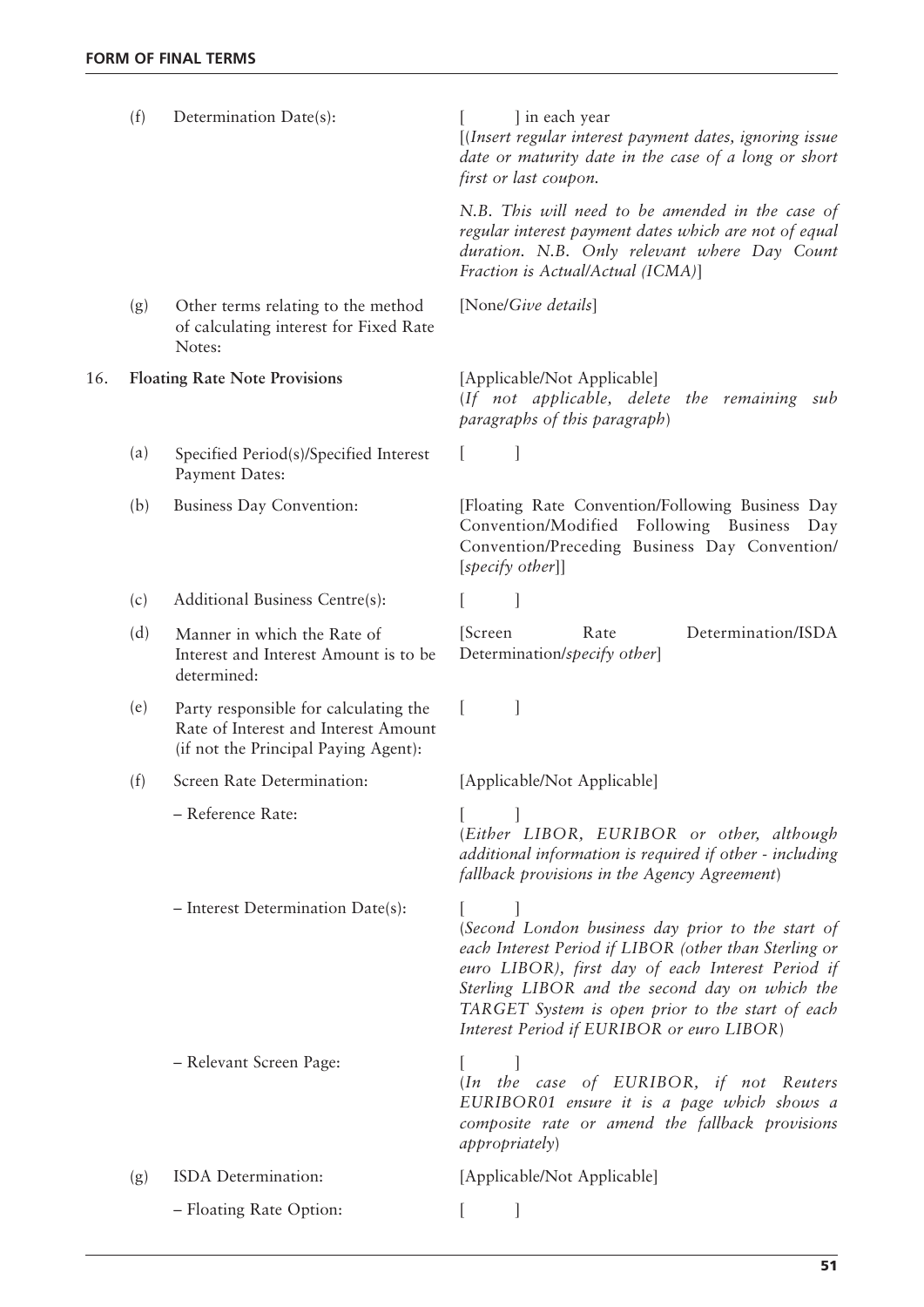|     |     | - Designated Maturity:<br>- Reset Date:                                                                                                                                                                |                      |                                                                                                                                                                                                                                                                                                                                                                                              |
|-----|-----|--------------------------------------------------------------------------------------------------------------------------------------------------------------------------------------------------------|----------------------|----------------------------------------------------------------------------------------------------------------------------------------------------------------------------------------------------------------------------------------------------------------------------------------------------------------------------------------------------------------------------------------------|
|     | (h) | $Margin(s)$ :                                                                                                                                                                                          |                      | $[+/$ ] $[$ ] per cent. per annum                                                                                                                                                                                                                                                                                                                                                            |
|     | (i) | Minimum Rate of Interest:                                                                                                                                                                              | L                    | ] per cent. per annum                                                                                                                                                                                                                                                                                                                                                                        |
|     | (i) | Maximum Rate of Interest:                                                                                                                                                                              |                      | ] per cent. per annum                                                                                                                                                                                                                                                                                                                                                                        |
|     | (k) | Day Count Fraction:                                                                                                                                                                                    | Actual/360<br>Other] | [Actual/Actual (ISDA) or Actual/Actual<br>Actual/365 (Fixed)<br>Actual/365 (Sterling)<br>30/360 or 360/360 or Bond Basis<br>30E/360 or Eurobond Basis<br>30E/360 (ISDA)<br>(See Condition 5 for alternatives)                                                                                                                                                                                |
|     | (1) | Fall-back provisions, rounding<br>provisions and any other terms<br>relating to the method of calculating<br>interest on Floating Rate Notes, if<br>different from those set out in the<br>Conditions: | $\mathbf{L}$         |                                                                                                                                                                                                                                                                                                                                                                                              |
| 17. |     | <b>Zero Coupon Note Provisions</b>                                                                                                                                                                     |                      | [Applicable/Not Applicable]<br>(If not applicable, delete the remaining sub<br>paragraphs of this paragraph)                                                                                                                                                                                                                                                                                 |
|     | (a) | Accrual Yield:                                                                                                                                                                                         |                      | ] per cent. per annum                                                                                                                                                                                                                                                                                                                                                                        |
|     | (b) | Reference Price:                                                                                                                                                                                       |                      |                                                                                                                                                                                                                                                                                                                                                                                              |
|     | (c) | Any other formula/basis of<br>determining amount payable:                                                                                                                                              |                      |                                                                                                                                                                                                                                                                                                                                                                                              |
|     | (d) | Day Count Fraction in relation to<br>Early Redemption Amounts and late<br>payment:                                                                                                                     |                      | [Conditions $7(e)(iii)$ and $7(i)$ apply/specify other]<br>(Consider applicable day count fraction if not U.S.<br>dollar denominated)                                                                                                                                                                                                                                                        |
| 18. |     | <b>Index Linked Interest Note Provisions</b>                                                                                                                                                           |                      | [Applicable/Not Applicable]<br>(If not applicable, delete the remaining sub<br>paragraphs of this paragraph)<br>(N.B. If the Final Redemption Amount is other than<br>100 per cent. of the nominal value the Notes will be<br>derivative securities for the purposes of the Prospectus<br>Directive and the requirements of Annex XII to the<br>Prospectus Directive Regulation will apply.) |
|     | (a) | Index/Formula:                                                                                                                                                                                         |                      | [give or annex details]                                                                                                                                                                                                                                                                                                                                                                      |
|     | (b) | <b>Calculation Agent</b>                                                                                                                                                                               |                      | [give name (and, if the Notes are derivative securities<br>to which Annex XII of the Prospectus Directive<br>Regulation applies, address)]                                                                                                                                                                                                                                                   |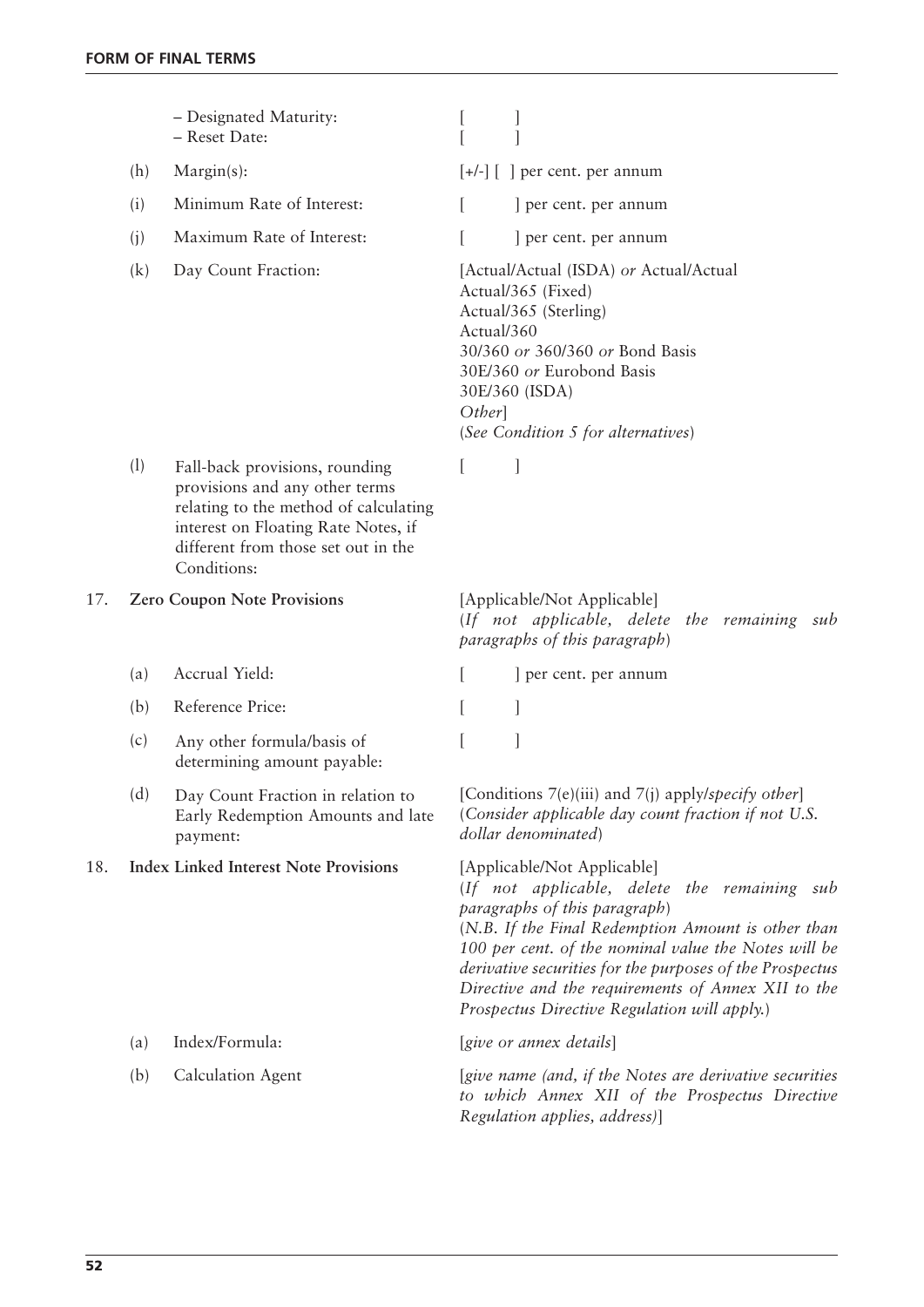|     | (b) | Party responsible for calculating the<br>Rate of Interest (if not the<br>Calculation Agent) and Interest<br>Amount (if not the Principal Paying<br>Agent): |                                                                                                                                                                                                                                                                                                                                                                                              |
|-----|-----|------------------------------------------------------------------------------------------------------------------------------------------------------------|----------------------------------------------------------------------------------------------------------------------------------------------------------------------------------------------------------------------------------------------------------------------------------------------------------------------------------------------------------------------------------------------|
|     | (c) | Provisions for determining Coupon<br>where calculation by reference to<br>Index and/or Formula is impossible<br>or impracticable:                          | [need to include a description of market disruption or<br>settlement<br>disruption events and<br>adjustment<br>provisions]                                                                                                                                                                                                                                                                   |
|     | (d) | Specified Period(s)/Specified Interest<br>Payment Dates:                                                                                                   | 1                                                                                                                                                                                                                                                                                                                                                                                            |
|     | (e) | Business Day Convention:                                                                                                                                   | [Floating Rate Convention/Following Business Day<br>Convention/Modified<br>Following Business<br>Day<br>Convention/Preceding<br><b>Business</b><br>Day<br>Convention/specify other]                                                                                                                                                                                                          |
|     | (f) | Additional Business Centre(s):                                                                                                                             | ]                                                                                                                                                                                                                                                                                                                                                                                            |
|     | (g) | Minimum Rate of Interest:                                                                                                                                  | ] per cent. per annum                                                                                                                                                                                                                                                                                                                                                                        |
|     | (h) | Maximum Rate of Interest:                                                                                                                                  | ] per cent. per annum                                                                                                                                                                                                                                                                                                                                                                        |
|     | (i) | Day Count Fraction:                                                                                                                                        |                                                                                                                                                                                                                                                                                                                                                                                              |
| 19. |     | <b>Dual Currency Interest Note Provisions</b>                                                                                                              | [Applicable/Not Applicable]<br>(If not applicable, delete the remaining sub<br>paragraphs of this paragraph)<br>(N.B. If the Final Redemption Amount is other than<br>100 per cent. of the nominal value the Notes will be<br>derivative securities for the purposes of the Prospectus<br>Directive and the requirements of Annex XII to the<br>Prospectus Directive Regulation will apply.) |
|     | (a) | Rate of Exchange/method of<br>calculating Rate of Exchange:                                                                                                | [give or annex details]                                                                                                                                                                                                                                                                                                                                                                      |
|     | (b) | Party, if any, responsible for<br>calculating the interest payable (if<br>not the Principal Paying Agent):                                                 |                                                                                                                                                                                                                                                                                                                                                                                              |
|     | (c) | Provisions applicable where<br>calculation by reference to Rate of<br>Exchange impossible or<br>impracticable:                                             | [need to include a description of market disruption or<br>settlement<br>disruption events<br>and<br>adjustment<br>provisions]                                                                                                                                                                                                                                                                |
|     | (d) | Person at whose option Specified                                                                                                                           |                                                                                                                                                                                                                                                                                                                                                                                              |
|     |     | Currency(ies) is/are payable:                                                                                                                              | Other structured Notes:<br>20.<br>[Applicable – set<br>out amendments to                                                                                                                                                                                                                                                                                                                     |

*the Terms and Conditions here*/Not applicable]

# **PROVISIONS RELATING TO REDEMPTION**

21. **Issuer Call** [Applicable/Not Applicable]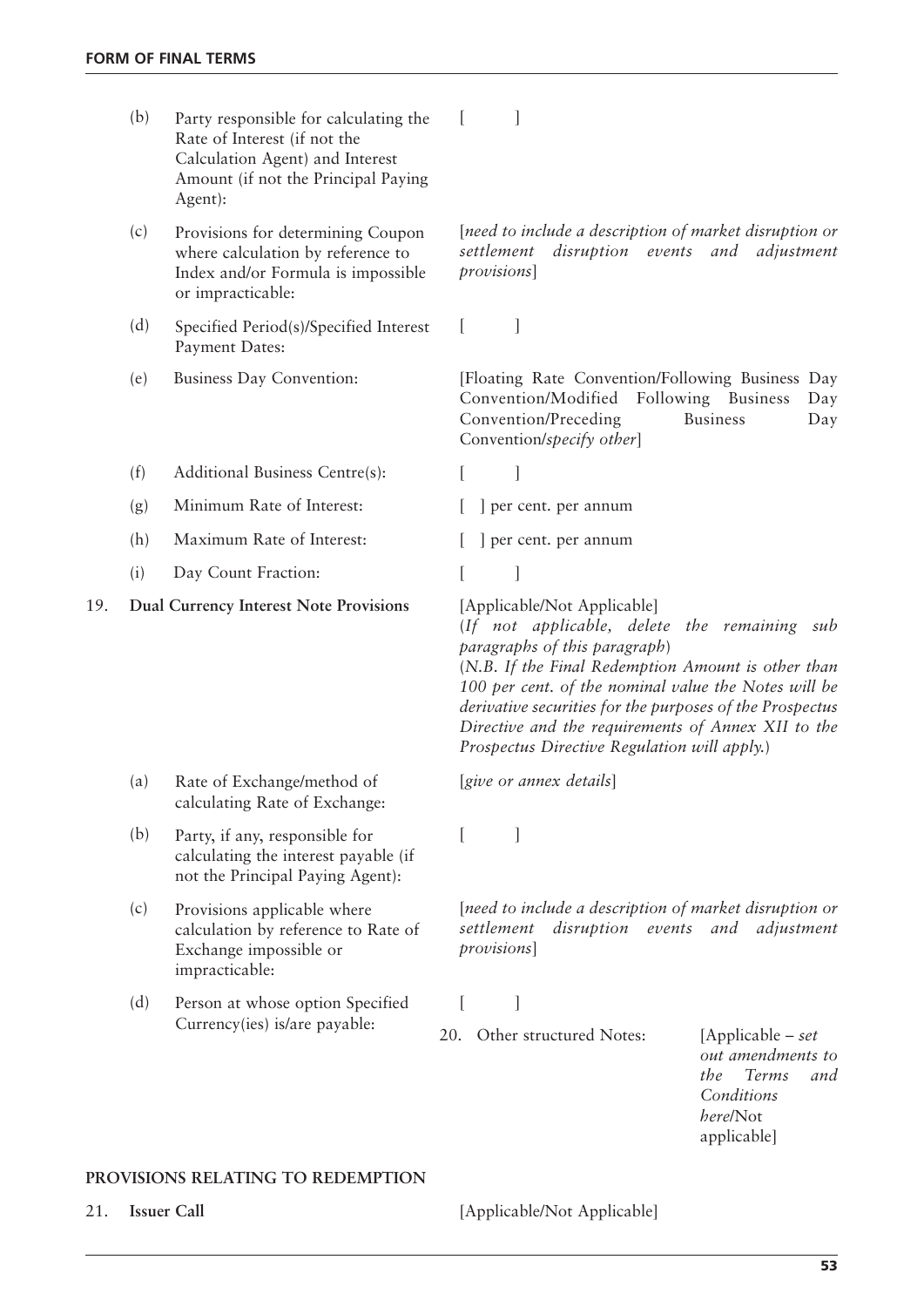(*If not applicable, delete the remaining sub paragraphs of this paragraph*)

- (a) Optional Redemption Date(s):
- Optional Redemption Amount and method, if any, of calculation of such amount(s):
- (c) If redeemable in part:
	- (i) Minimum Redemption Amount: [ ]
	- (ii) Maximum Redemption Amount: [ ]
- (d) Notice period (if other than as set [ out in the Conditions):

- (a) Optional Redemption Date(s): [ ]
- Optional Redemption Amount and method, if any, of calculation of such amount(s):
- $(c)$  Notice period (if other than as set  $[$ out in the Conditions):

redemption for taxation reasons or on event of default and/or the method of calculating the same (if required or if different from that set out in Condition 7(e)):

(b) Optional Redemption Amount and [[ ] per Calculation Amount/*specify other/see* Appendix]

> (*N.B. If setting notice periods which are different to those provided in the Conditions, the Issuer is advised to consider the practicalities of distribution of information through intermediaries, for example, clearing systems and custodians, as well as any other notice requirements which may apply, for example, as between the Issuer and the Agent*)

22. **Investor Put** [Applicable/Not Applicable] (*If not applicable, delete the remaining sub paragraphs of this paragraph*)

(b) Optional Redemption Amount and [[ ] per Calculation Amount/*specify other/see* Appendix]

> (*N.B. If setting notice periods which are different to those provided in the Conditions, the Issuer is advised to consider the practicalities of distribution of information through intermediaries, for example, clearing systems and custodians, as well as any other notice requirements which may apply, for example, as between the Issuer and the Agent*)

23. Final Redemption Amount: [[ ] per Calculation Amount/*specify other/*see Appendix]

> *(N.B. If the Final Redemption Amount is other than 100 per cent. of the nominal value the Notes will be derivative securities for the purposes of the Prospectus Directive and the requirements of Annex XII to the Prospectus Directive Regulation will apply*.)

24. Early Redemption Amount payable on [[ ] per Calculation Amount/*specify other/see* Appendix]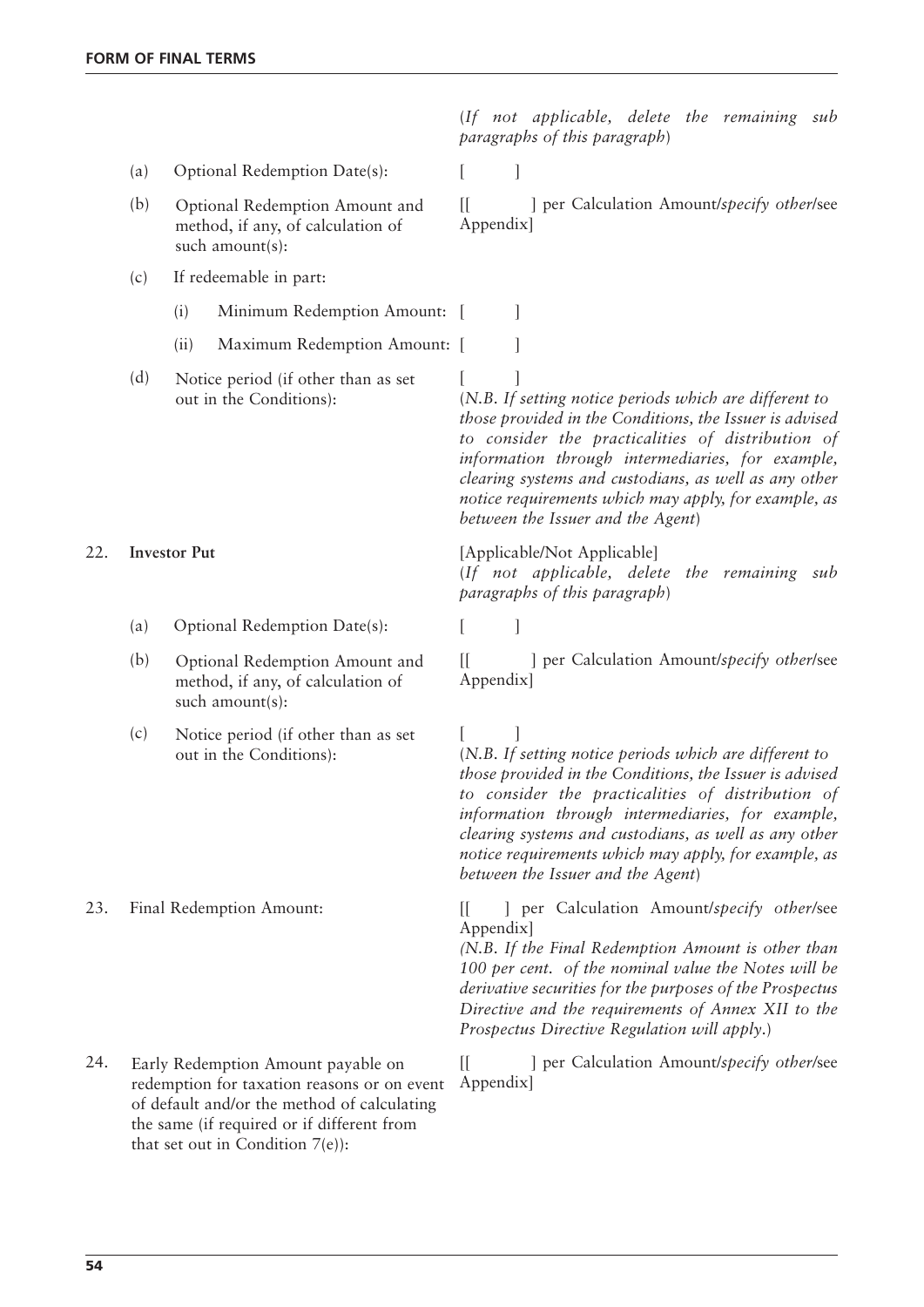# **GENERAL PROVISIONS APPLICABLE TO THE NOTES**

25. Form of Notes: [Bearer Notes:

[Temporary Bearer Global Note exchangeable for a Permanent Bearer Global Note which is exchangeable for Definitive Notes [on 60 days' notice given at any time/only upon an Exchange Event [including/excluding] the exchange event described in paragraph (iii) of the definition in the Permanent Global Note]]

[Temporary Bearer Global Note exchangeable for Definitive Notes on and after the Exchange Date]

[Permanent Bearer Global Note exchangeable for Definitive Notes [on 60 days' notice given at any time/only upon an Exchange Event [including/excluding] the exchange event described in paragraph (iii) of the definition in the Permanent Global Notelll

[Registered Notes:

[Regulation S Global Note ([ ] nominal amount) registered in the name of a nominee for [DTC/ a common depositary for Euroclear and Clearstream, Luxembourg]/Rule 144A Global Note ([ ] nominal amount registered in the name of a nominee for [DTC/ a common depositary for Euroclear and Clearstream, Luxembourg])/Definitive IAI Registered Notes (specify nominal amounts)]]

26. New Global Note (NGN): [Yes][No]

(*Note that this item relates to the place of payment and not Interest Period end dates to which items 16(c) and 18(f) relate*)

29. [Not Applicable/*give details*. *N.B. new forms of Global Note may be required for Partly Paid issues.*]

- 
- 27. Additional Financial Centre(s) or other [Not Applicable/give details] special provisions relating to Payment Days:
- 28. Talons for future Coupons or Receipts to be [Yes/No. If yes, give details] attached to Definitive Bearer Notes (and dates on which such Talons mature):
- Details relating to Partly Paid Notes: amount of each payment comprising the Issue Price and date on which each payment is to be made and consequences of failure to pay, including any right of the Issuer to forfeit the Notes and interest due on late payment:
- 30. Details relating to Instalment Notes:
	- (a) Instalment Amount(s): [Not Applicable/*give details*]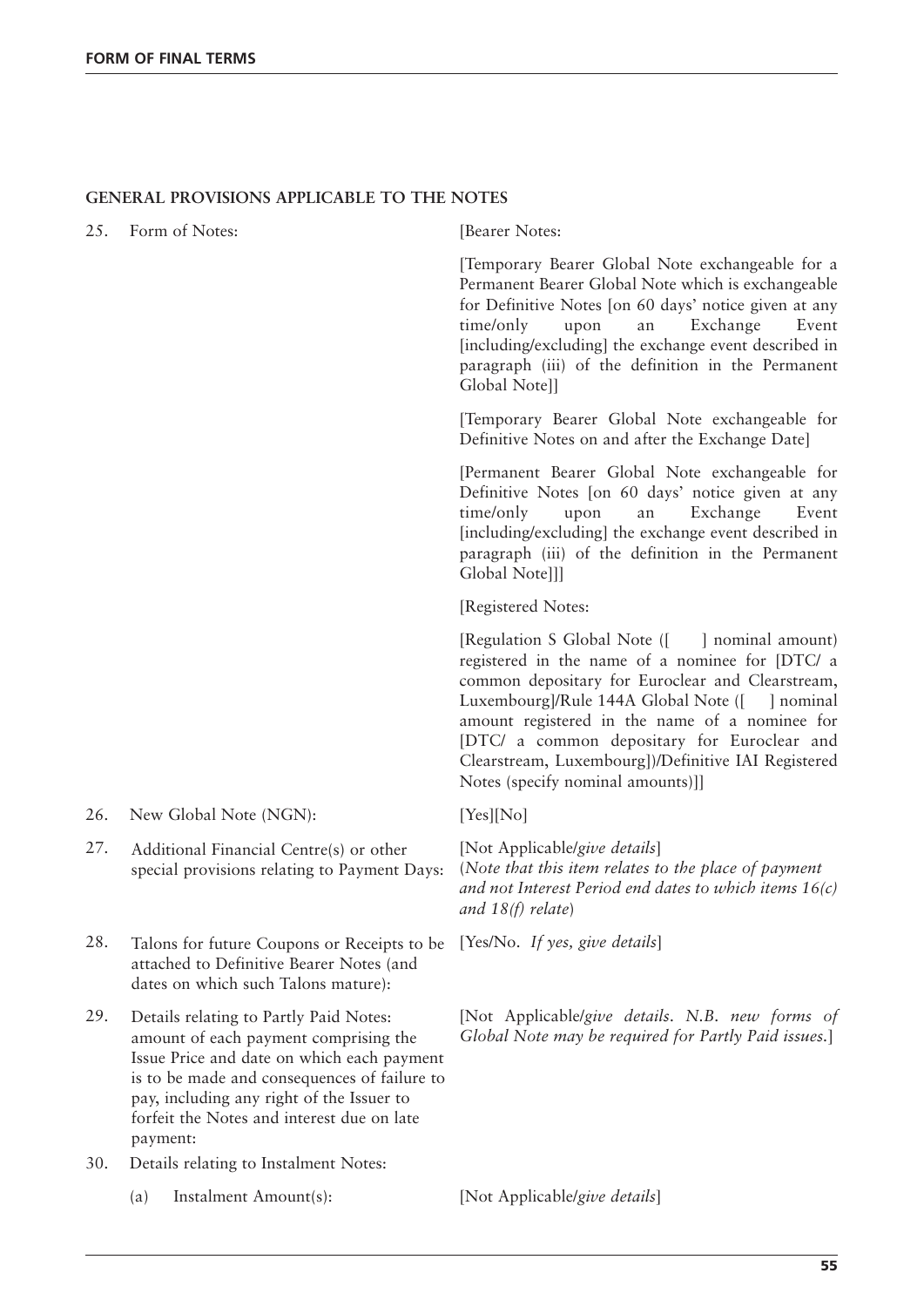|                     | (b)                                         | Instalment Date(s):               | [Not Applicable/give details]                                                                                                                                                                                                                                                                                                                                                       |  |  |  |
|---------------------|---------------------------------------------|-----------------------------------|-------------------------------------------------------------------------------------------------------------------------------------------------------------------------------------------------------------------------------------------------------------------------------------------------------------------------------------------------------------------------------------|--|--|--|
| 31.                 |                                             | Redenomination applicable:        | Redenomination [not] applicable<br>(If Redenomination is applicable, specify the<br>applicable Day Count Fraction and any provisions<br>necessary to deal with floating rate interest calculation<br>(including alternative reference rates))                                                                                                                                       |  |  |  |
| 32.                 |                                             | Other final terms:                | [Not Applicable/give details]<br>(When adding any other final terms consideration<br>should be given as to whether such terms constitute<br>"significant new factors" and consequently trigger the<br>need for a supplement to the Offering Circular under<br>Article 16 of the Prospectus Directive.)                                                                              |  |  |  |
| <b>DISTRIBUTION</b> |                                             |                                   |                                                                                                                                                                                                                                                                                                                                                                                     |  |  |  |
| 33.                 | (a)                                         | If syndicated, names of Managers: | [Not Applicable/give names]                                                                                                                                                                                                                                                                                                                                                         |  |  |  |
|                     |                                             |                                   | (If the Notes are derivative securities to which Annex<br>XII of the Prospectus Directive Regulation applies,<br>include names of entities agreeing to underwrite the<br>issue on a firm commitment basis and names of the<br>entities agreeing to place the issue without a firm<br>commitment or on a "best efforts" basis if such<br>entities are not the same as the Managers.) |  |  |  |
|                     | (b)                                         | Date of Subscription Agreement:   |                                                                                                                                                                                                                                                                                                                                                                                     |  |  |  |
|                     |                                             |                                   | (The above is only relevant if the Notes are derivative<br>securities to which Annex XII of the Prospectus<br>Directive Regulation applies).                                                                                                                                                                                                                                        |  |  |  |
|                     | (c)                                         | Stabilising Manager(s) (if any):  | [Not Applicable/give name]                                                                                                                                                                                                                                                                                                                                                          |  |  |  |
| 34.                 | If non-syndicated, name of relevant Dealer: |                                   | [Not Applicable/give name]                                                                                                                                                                                                                                                                                                                                                          |  |  |  |
| 35.                 | U.S. Selling Restrictions:                  |                                   | [TEFRA D/TEFRA C/TEFRA not applicable]                                                                                                                                                                                                                                                                                                                                              |  |  |  |
| 36.                 | Additional selling restrictions:            |                                   | [The [Dealer/Managers] shall only offer the Notes to<br>investors who acquire the Notes for a total<br>consideration of at least euro 50,000 (or its<br>equivalent) per investor/Not Applicable/give details]                                                                                                                                                                       |  |  |  |
| 37.                 | Condition 17 applies:                       |                                   | [Yes] [No]                                                                                                                                                                                                                                                                                                                                                                          |  |  |  |

# **SYNDICATE REGULATIONS**

The pro forma regulations of the syndicate of the holders of the Notes are schelduled to the Amended and Restated Agency Agreement dated 9th June, 2008 and relating to the Issuer's €40,000,000,000 Global Medium Term Note Programme.

The applicable regulations are attached in the relevant public deed of issuance of each issue.

# **PURPOSE OF FINAL TERMS**

These Final Terms comprise the final terms required for the issue and admission to trading on [*specify relevant regulated market (for example the London Stock Exchange's regulated market) and, if relevant listing on an official list (for example, the Official List of the UK Listing Authority)*] of the Notes described herein pursuant to the Issuer's €40,000,000,000 Euro Medium Term Note Programme.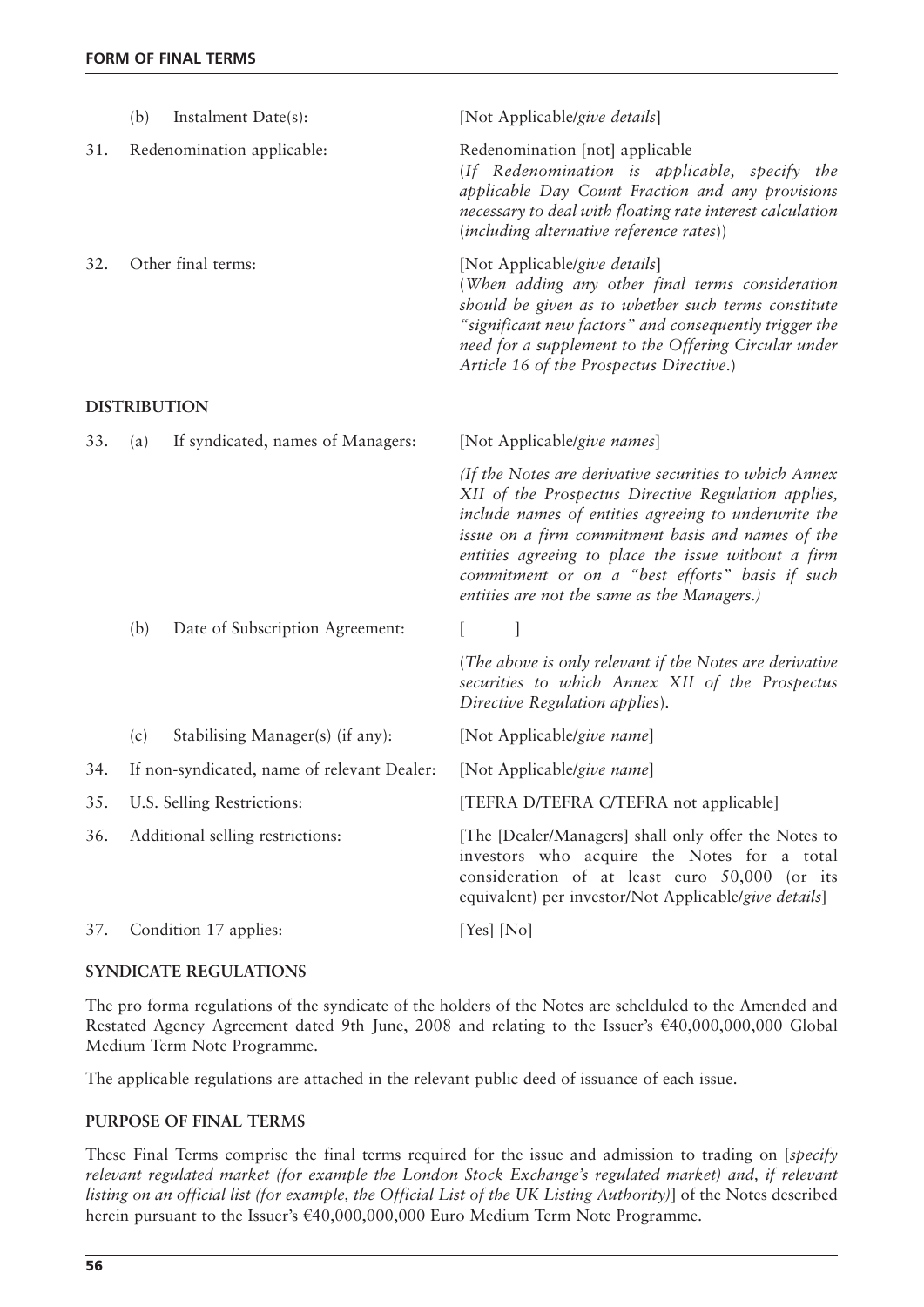# **RESPONSIBILITY**

The Issuer and the Guarantor accept responsibility for the information contained in these Final Terms. [[*Relevant third party information, for example in compliance with Annex XII to the Prospectus Directive Regulation in relation to an index or its components*] has been extracted from [*specify source*]. The Issuer and the Guarantor confirm that such information has been accurately reproduced and that, so far as it is aware and is able to ascertain from information published by [*specify source*], no facts have been omitted which would render the reproduced information inaccurate or misleading].

Signed on behalf of the Issuer: Signed on behalf of the Guarantor:

*Duly authorised Duly authorised*

By:………………………………………….. By:…………………………………………..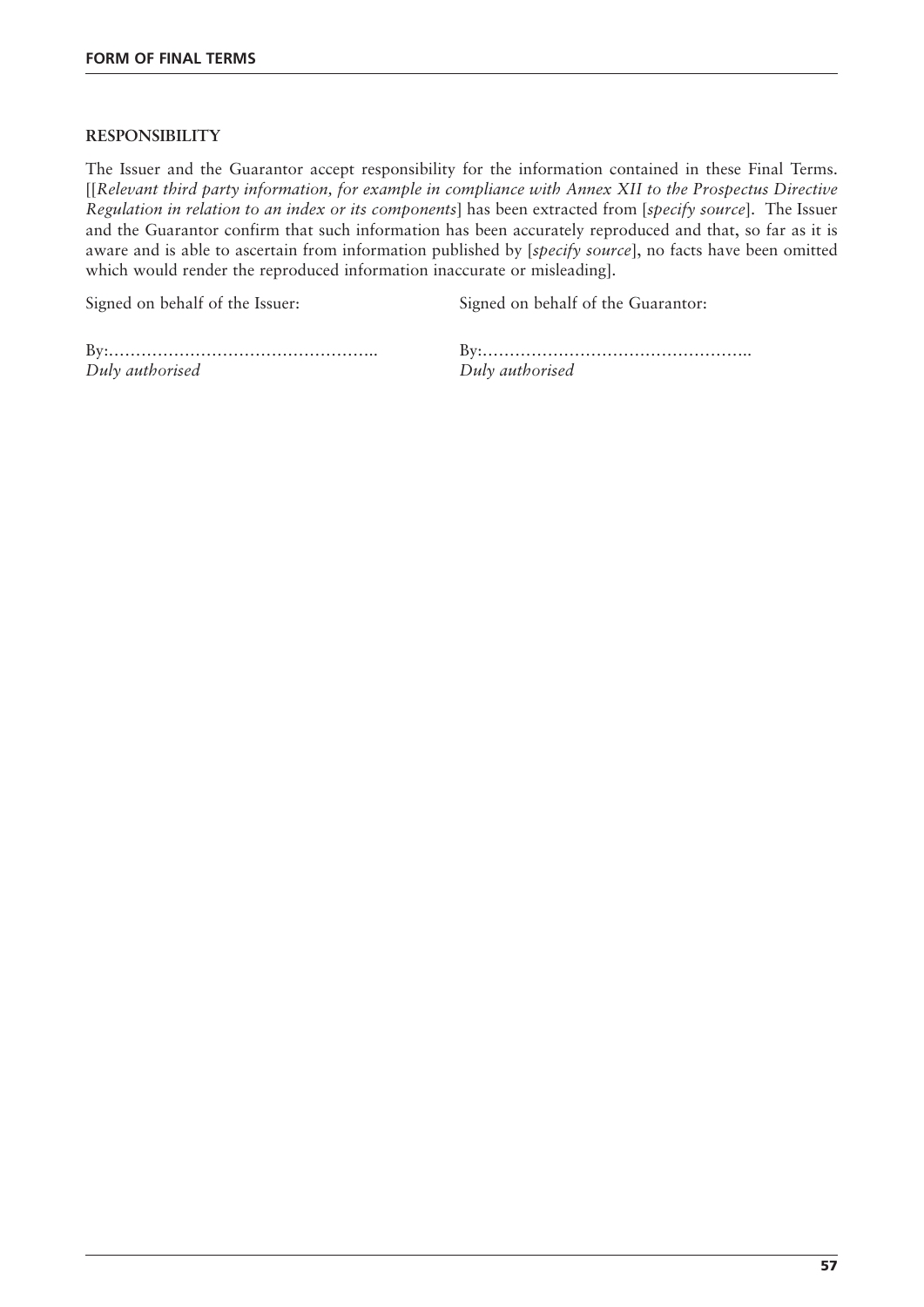# **PART B – OTHER INFORMATION**

# **1. LISTING AND ADMISSION TO TRADING**

(i) Listing and Admission to trading: [Application has been made by the Issuer (or on its behalf) for the Notes to be admitted to trading on [*specify relevant regulated market (for example the London Stock Exchange's regulated market) and, if relevant, listing on an official list (for example, the Official List of the UK Listing Authority)*] with effect from [ ].] [Application is expected to be made by the Issuer (or on its behalf) for the Notes to be admitted to trading on [*specify relevant regulated market (for example the London Stock Exchange's regulated market) and, if relevant, listing on an official list (for example, the Official List of the UK Listing Authority*)] with effect from [ ].] [Not Applicable.]

- (iii) Estimate of total expenses related to [ admission to trading:
- **2. RATINGS**

Ratings: The Notes to be issued have been rated:

| $[S \& P:$   | Ш            |
|--------------|--------------|
| [Moody's:    | $\mathbf{I}$ |
| [Fitch:      | $\mathbf{I}$ |
| $[ Other]$ : |              |

(*The above disclosure should reflect the rating allocated to Notes of the type being issued under the Programme generally or, where the issue has been specifically rated, that rating.*)

## **3. INTERESTS OF NATURAL AND LEGAL PERSONS INVOLVED IN THE ISSUE**

[Save for any fees payable to the [Managers/Dealers], so far as the Issuer is aware, no person involved in the issue of the Notes has an interest material to the offer. - *Amend as appropriate if there are other interests*]

[(*When adding any other description, consideration should be given as to whether such matters described constitute "significant new factors" and consequently trigger the need for a supplement to the Offering Circular under Article 16 of the Prospectus Directive.*)]

## **4. REASONS FOR THE OFFER, ESTIMATED NET PROCEEDS AND TOTAL EXPENSES**

- (i) Reasons for the Offer: [ ]
- (ii) Estimated net proceeds: [ ]
- (iii) Estimated total expenses: [ ]

(*N.B. Delete this paragraph 4 unless the Notes are derivative securities to which Annex XII of the Prospectus Directive Regulation applies, in which case (i) above is required where the reasons for the offer are different from making profit and/or hedging certain risks and, where such reasons are inserted in*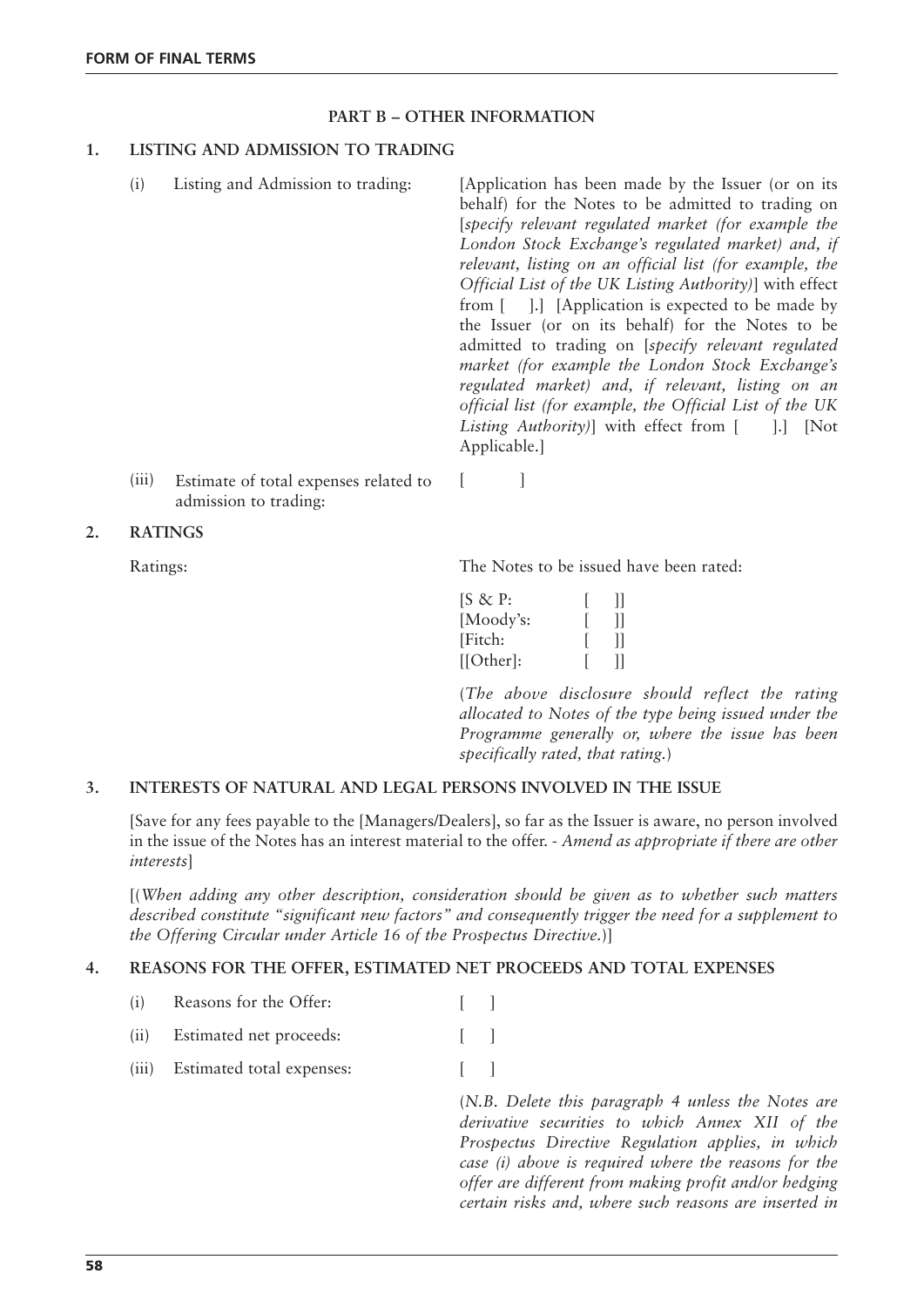*(i), disclosure of net proceeds and total expenses at (ii) and (iii) above are also required.*)]

**5. YIELD** (*Fixed Rate Notes only*)

Indication of yield: [ ]

The yield is calculated at the Issue Date on the basis of the Issue Price. It is not an indication of future yield.

# **6. PERFORMANCE OF INDEX/FORMULA, EXPLANATION OF EFFECT ON VALUE OF INVESTMENT AND ASSOCIATED RISKS AND OTHER INFORMATION CONCERNING THE UNDERLYING** (*Structured Notes, including Index Linked Notes*)

[*Need to include details of where past and future performance and volatility of the index/formula can be obtained.*]

[*Where the underlying is an index need to include the name of the index and a description if composed by the Issuer and if the index is not composed by the Issuer need to include details of where the information about the index can be obtained.*]

[*Include other information concerning the underlying required by paragraph 4.2 of Annex XII of the Prospectus Directive Regulation.*]

[(*When completing the above paragraphs, consideration should be given as to whether such matters described constitute "significant new factors" and consequently trigger the need for a supplement to the Offering Circular under Article 16 of the Prospectus Directive.*)]

The Issuer [intends to provide post-issuance information [*specify what information will be reported and where it can be obtained*]] [does not intend to provide post-issuance information]*.*

(*N.B. This paragraph 6 only applies if the Notes are derivative securities to which Annex XII of the Prospectus Directive Regulation applies.*)

# **7. PERFORMANCE OF RATE[S] OF EXCHANGE** (*Dual Currency Notes only*)

[*Need to include details of where past and future performance and volatility of the relevant rates can be obtained*.]

[*(When completing this paragraph, consideration should be given as to whether such matters described constitute "significant new factors" and consequently trigger the need for a supplement to the Offering Circular under Article 16 of the Prospectus Directive.*)]

(*N.B. This paragraph 7 only applies if the Notes are derivative securities to which Annex XII of the Prospectus Directive Regulation applies.*)

# **8. OPERATIONAL INFORMATION**

 $(i)$  Intended to be held in a manner [Yes][No] which would allow Eurosystem eligibility:

[*Note that the designation "yes" simply means that the Notes are intended upon issue to be deposited with one of the ICSDs as common safekeeper and does not necessarily mean that the Notes will be recognised as eligible collateral for Eurosystem monetary policy and intra-day credit operations by the Eurosystem either upon issue or at any or all times during their life. Such recognition will depend upon satisfaction of the Eurosystem eligibility criteria.*]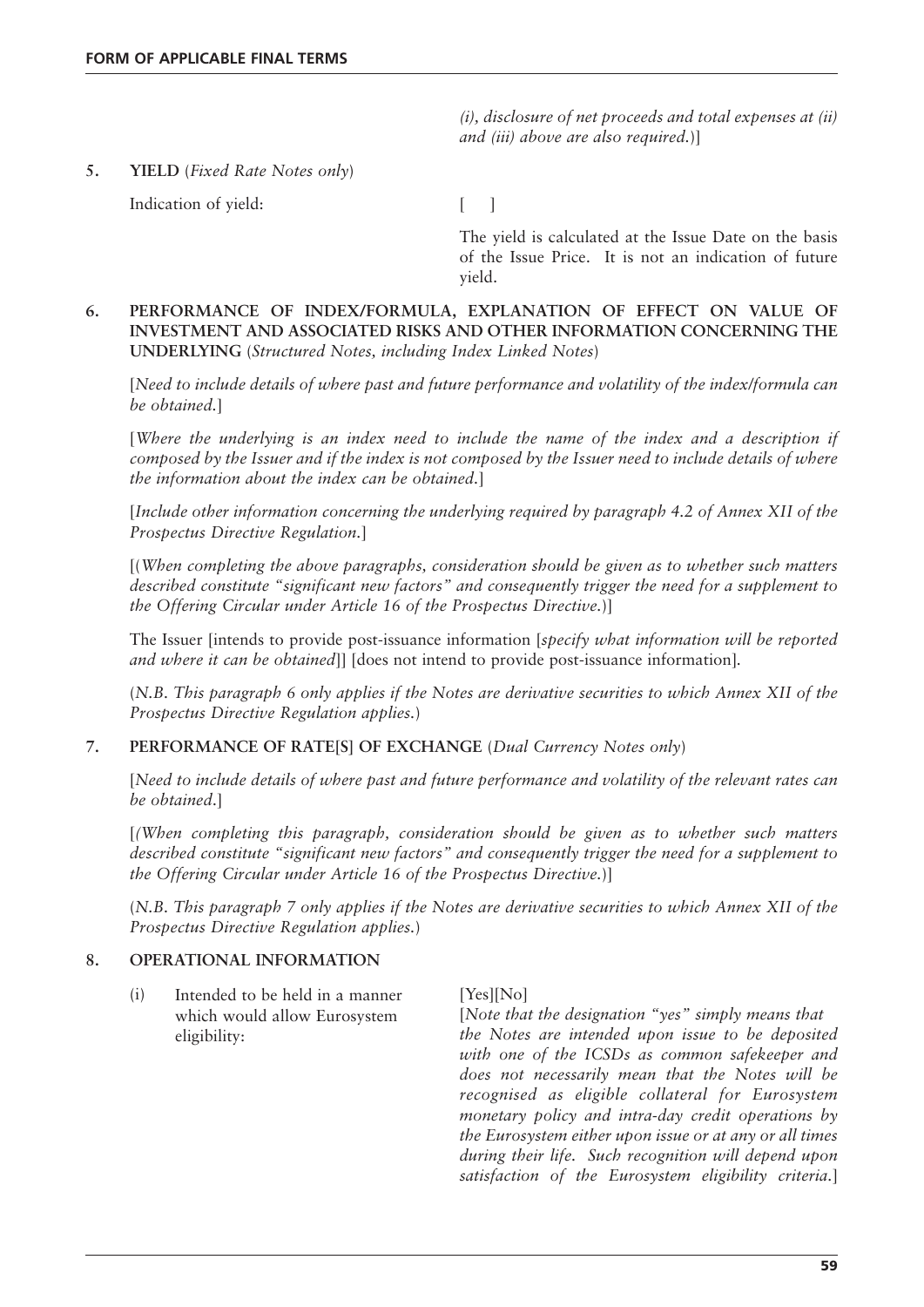[*Include this text if "yes" selected in which case the Notes must be issued in NGN form.*]

|    | (ii)  | ISIN Code:                                                                                                                                                                                  |                                             |
|----|-------|---------------------------------------------------------------------------------------------------------------------------------------------------------------------------------------------|---------------------------------------------|
|    | (iii) | Common Code:                                                                                                                                                                                |                                             |
|    | (iv)  | <b>CUSIP:</b>                                                                                                                                                                               |                                             |
|    | (v)   | Any clearing system(s) other than<br>Euroclear Bank S.A./N.V.,<br>Clearstream Banking, société<br>anonyme and the Depository Trust<br>Company and the relevant<br>identification number(s): | [Not applicable/give name(s) and number(s)] |
|    | (vi)  | Delivery:                                                                                                                                                                                   | Delivery [against/free of] payment          |
|    | (vii) | Names and addresses of additional<br>Paying Agent(s) (if any):                                                                                                                              |                                             |
| 9. |       | <b>ADDITIONAL SPANISH TAX</b><br><b>PROVISIONS</b>                                                                                                                                          | [Not Applicable/Describe]                   |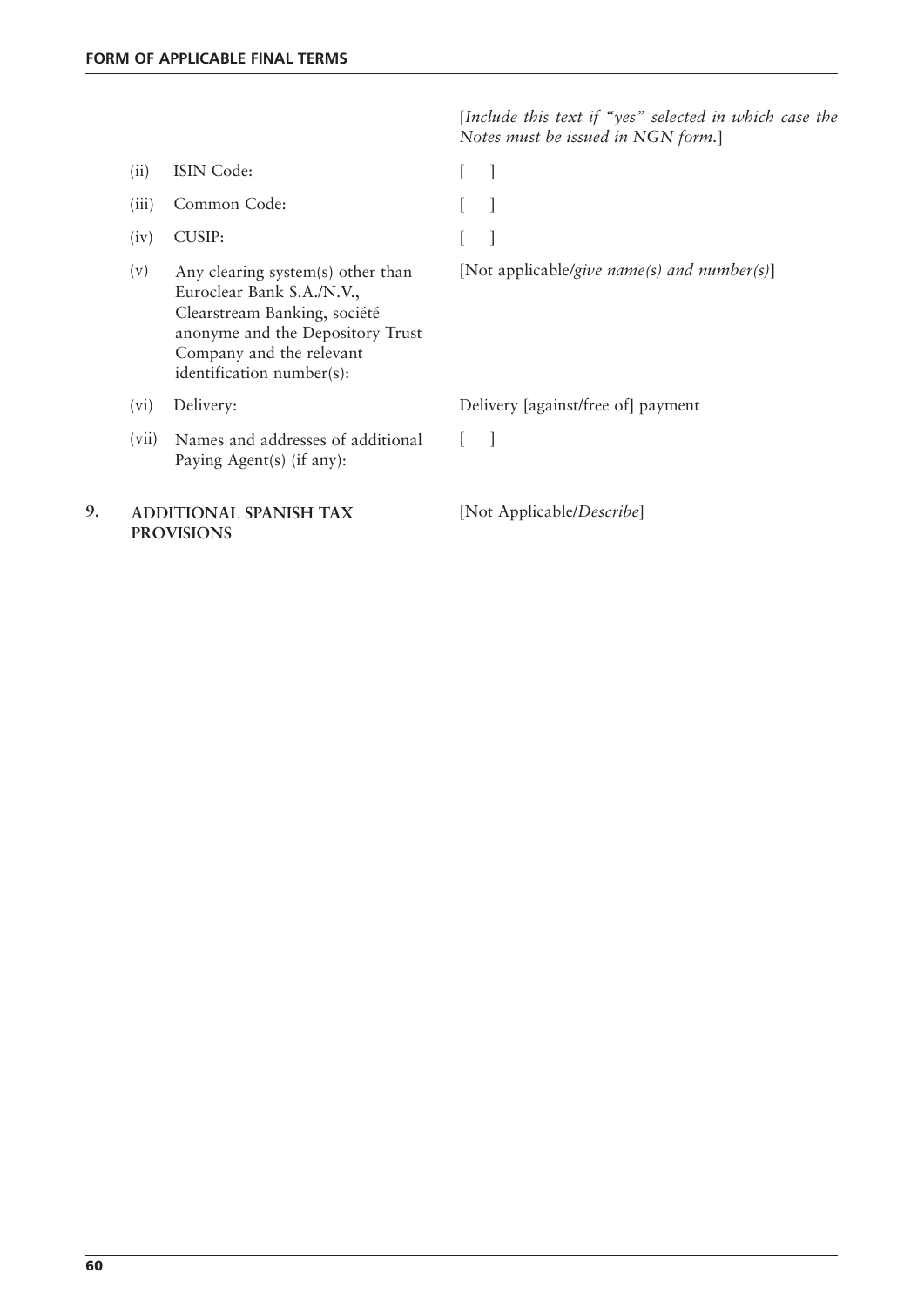# TERMS AND CONDITIONS OF THE NOTES

*The following are the Terms and Conditions of the Notes which will be incorporated by reference into each Global Note (as defined below) and each definitive Note, in the latter case only if permitted by the relevant stock exchange or other relevant authority (if any) and agreed by the relevant Issuer and the relevant Dealer at the time of issue but, if not so permitted and agreed, such definitive Note will have endorsed thereon or attached thereto such Terms and Conditions. The applicable Final Terms in relation to any Tranche of Notes may specify other terms and conditions which shall, to the extent so specified or to the extent inconsistent with the following Terms and Conditions, replace or modify the following Terms and Conditions for the purpose of such Notes. The applicable Final Terms (or the relevant provisions thereof) will be endorsed upon, or attached to, each Global Note and definitive Note. Reference should be made to "Form of the Notes" for a description of the content of Final Terms which will specify which of such terms are to apply in relation to the relevant Notes.*

This Note is one of a Series (as defined below) of Notes issued by the Issuer (the **Issuer**) named in the applicable Final Terms (as defined below) pursuant to the Agency Agreement (as defined below).

References herein to the **Notes** shall be references to the Notes of this Series and shall mean:

- (a) in relation to any Notes represented by a global Note (a **Global Note**), units of the lowest Specified Denomination in the Specified Currency;
- (b) any Global Note; and
- (c) any definitive Notes in bearer form (**Bearer Notes**) issued in exchange for a Global Note in bearer form and in registered form (**Registered Notes**) (whether or not issued in exchange for a Global Note in registered form).

The Notes, the Receipts (as defined below) and the Coupons (as defined below) have the benefit of an Amended and Restated Agency Agreement (such Agency Agreement as further amended and/or supplemented and/or restated from time to time, the **Agency Agreemen**t) dated 9th June, 2008 and made between BBVA Senior Finance, S.A. Unipersonal, BBVA Subordinated Capital, S.A. Unipersonal, BBVA U.S. Senior, S.A. Unipersonal, Banco Bilbao Vizcaya Argentaria, S.A. (the **Guarantor**) as guarantor, Deutsche Bank AG, London Branch as issuing and principal paying agent and agent bank (the **Principal Paying Agent**, which expression shall include any successor principal paying agent) and the other paying agents named therein (together with the Principal Paying Agent, the **Paying Agents**, which expression shall include any additional or successor paying agents), Deutsche Bank Trust Company Americas as exchange agent (the **Exchange Agent** which expression shall include any successor exchange agent) and as registrar (the **Registrar**, which expression shall include any successor registrar) and a transfer agent and the other transfer agents named therein (together with the Registrar, the **Transfer Agents**, which expression shall include any additional or successor transfer agents).

Interest bearing definitive Bearer Notes have interest coupons (**Coupons**) and, if indicated in the applicable Final Terms, talons for further Coupons (**Talons**) attached on issue. Any reference herein to Coupons or coupons shall, unless the context otherwise requires, be deemed to include a reference to Talons or talons. Definitive Bearer Notes repayable in instalments have receipts (**Receipts**) for the payment of the instalments of principal (other than the final instalment) attached on issue. Registered Notes and Global Notes do not have Receipts, Coupons or Talons attached on issue.

The final terms for this Note (or the relevant provisions thereof) are set out in Part A of the Final Terms attached to or endorsed on this Note which supplements these Terms and Conditions and may specify other terms and conditions which shall, to the extent so specified or to the extent inconsistent with these Terms and Conditions, replace or modify these Terms and Conditions for the purposes of this Note. References to the applicable Final Terms are to Part A of the Final Terms (or the relevant provisions thereof) attached to or endorsed on this Note.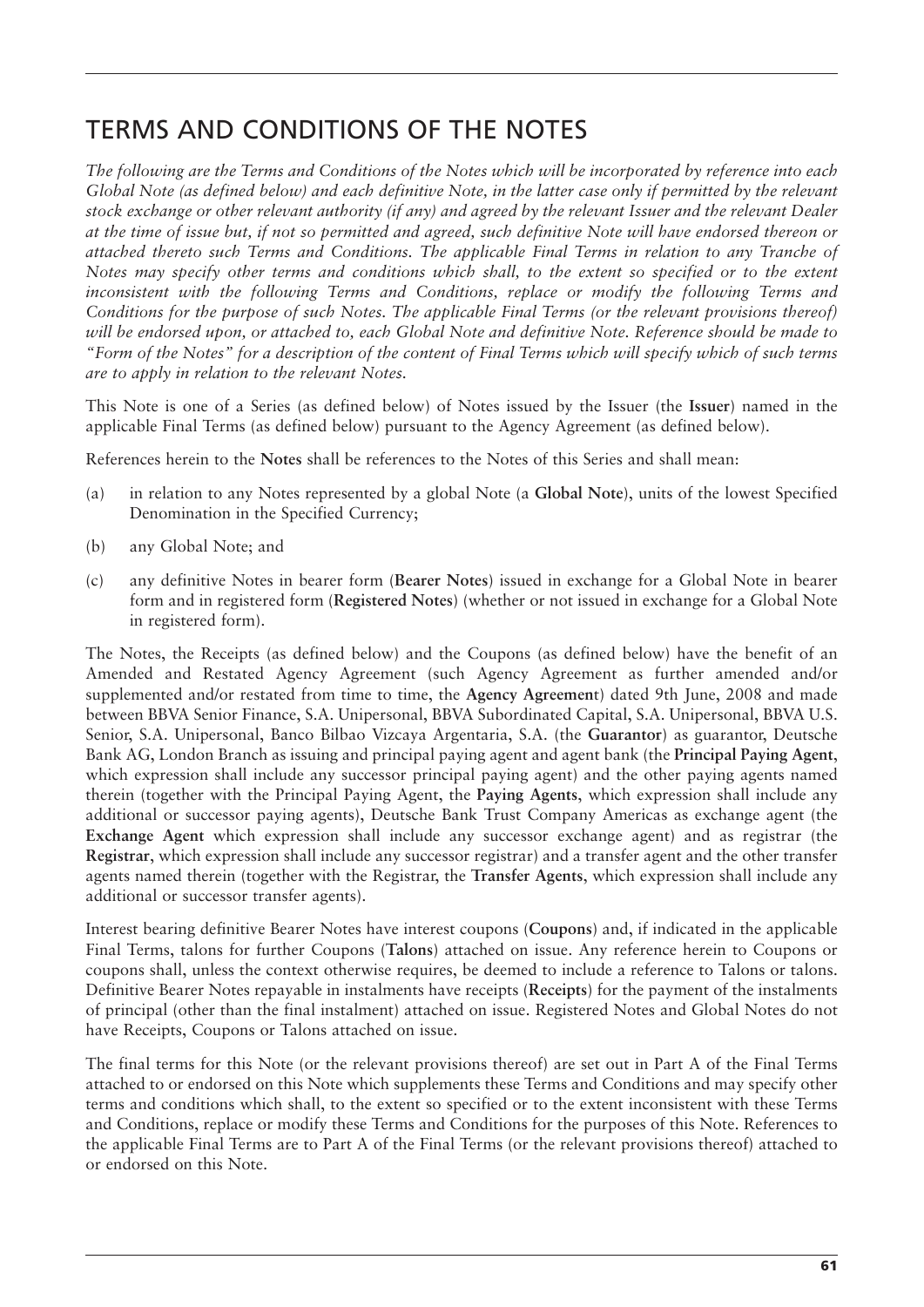The payment of all amounts in respect of this Note have been guaranteed by the Guarantor pursuant to, if this is a Senior Note, a senior guarantee (the **Senior Guarantee**) or, if this is a Subordinated Note, a subordinated guarantee (the **Subordinated Guarantee** and, together with the Senior Guarantee, the **Guarantees**) dated 13th June, 2006 and executed by the Guarantor. The original of the Guarantees are held by the Principal Paying Agent on behalf of the Noteholders, the Receiptholders and the Couponholders at its specified office.

Any reference to **Noteholders** or **holders** in relation to any Notes shall mean (in the case of Bearer Notes) the holders of the Notes and (in the case of Registered Notes) the persons in whose name the Notes are registered and shall, in relation to any Notes represented by a Global Note, be construed as provided below. Any reference herein to **Receiptholders** shall mean the holders of the Receipts and any reference herein to **Couponholders** shall mean the holders of the Coupons and shall, unless the context otherwise requires, include the holders of the Talons.

As used herein, **Tranche** means Notes which are identical in all respects (including as to listing and admission to trading) and **Series** means a Tranche of Notes together with any further Tranche or Tranches of Notes which are (a) expressed to be consolidated and form a single series and (b) identical in all respects (including as to listing and admission to trading) except for their respective Issue Dates, Interest Commencement Dates and/or Issue Prices.

The Noteholders, the Receiptholders and the Couponholders are entitled to the benefit of the Deed of Covenant (the **Deed of Covenant**) dated 13th June, 2006 and made by the Issuer. The original of the Deed of Covenant is held by the common depositary for Euroclear (as defined below) and Clearstream, Luxembourg (as defined below).

Copies of the Guarantee, a deed poll dated 13th June, 2006 and made by, BBVA Senior Finance, S.A. Unipersonal, BBVA Subordinated Capital, S.A. Unipersonal, BBVA U.S. Senior, S.A. Unipersonal and the Guarantor (the **Deed Poll**), the Deed of Covenant and the Agency Agreement are available for inspection during normal business hours at the specified office of each of the Principal Paying Agent, the Registrar and the other Paying Agents and Transfer Agents (such Agents and the Registrar being together referred to as the **Agents**). Copies of the applicable Final Terms are available for viewing at the offices of the Issuers and the Guarantor, Gran Vía, 1, Bilbao, Spain and Paseo de la Castellana, 81, 28046, Madrid, Spain and copies may be obtained from the Principal Paying Agent at Winchester House, 1 Great Winchester Street, London, EC2N 2DB. The Noteholders, the Receiptholders and the Couponholders are deemed to have notice of, and are entitled to the benefit of, all the provisions of the Agency Agreement, the Guarantees, the Deed Poll, the Deed of Covenant and the applicable Final Terms which are applicable to them. The statements in the Conditions include summaries of, and are subject to, the detailed provisions of the Agency Agreement.

Words and expressions defined in the Agency Agreement or used in the applicable Final Terms shall have the same meanings where used in the Conditions unless the context otherwise requires or unless otherwise stated and provided that, in the event of inconsistency between the Agency Agreement and the applicable Final Terms, the applicable Final Terms will prevail.

# **1. FORM, DENOMINATION AND TITLE**

The Notes are in bearer form or in registered form as specified in the applicable Final Terms and, in the case of definitive Notes, serially numbered, in the Specified Currency and the Specified Denomination(s). Notes of one Specified Denomination may not be exchanged for Notes of another Specified Denomination and Bearer Notes may not be exchanged for Registered Notes and vice versa.

This Note may be a Fixed Rate Note, a Floating Rate Note, a Zero Coupon Note, an Index Linked Interest Note, a Dual Currency Interest Note or a combination of any of the foregoing, depending upon the Interest Basis shown in the applicable Final Terms.

This Note may be an Index Linked Redemption Note, an Instalment Note, a Dual Currency Redemption Note, a Partly Paid Note or a combination of any of the foregoing, depending upon the Redemption/Payment Basis shown in the applicable Final Terms.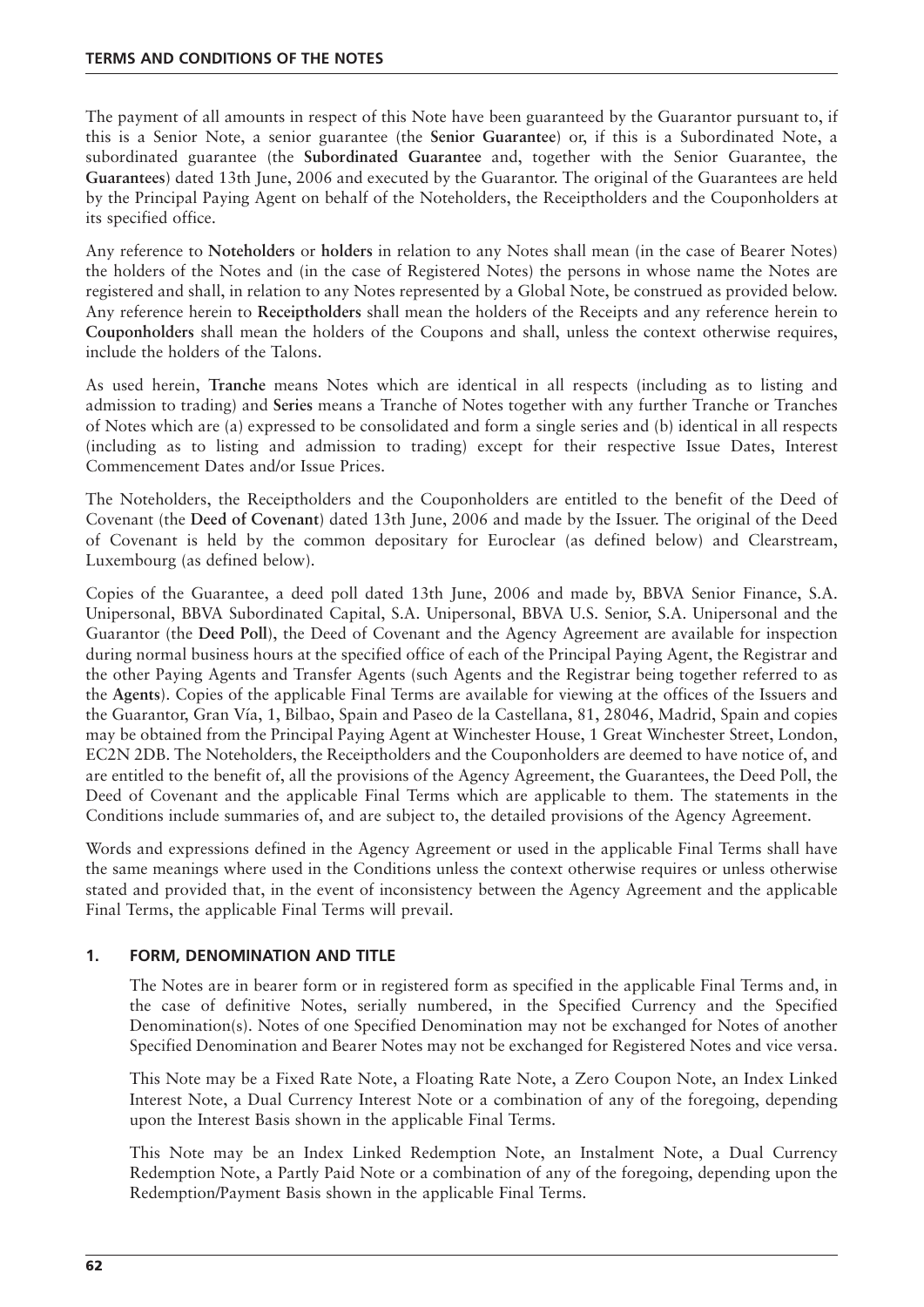This Note may also be a Senior Note or a Subordinated Note, as indicated in the applicable Final Terms.

Definitive Bearer Notes are issued with Coupons attached, unless they are Zero Coupon Notes in which case references to Coupons and Couponholders in the Conditions are not applicable.

Subject as set out below, title to the Bearer Notes, Receipts and Coupons will pass by delivery and title to the Registered Notes will pass upon registration of transfers in accordance with the provisions of the Agency Agreement. The Issuer, the Guarantor and any Agent will (except as otherwise required by law) deem and treat the bearer of any Bearer Note, Receipt or Coupon and the registered holder of any Registered Note as the absolute owner thereof (whether or not overdue and notwithstanding any notice of ownership or writing thereon or notice of any previous loss or theft thereof) for all purposes but, in the case of any Global Note, without prejudice to the provisions set out in the next succeeding paragraph.

For so long as any of the Notes is represented by a Global Note held by or on behalf of Euroclear Bank S.A./N.V. (**Euroclear**) and/or Clearstream Banking, société anonyme (**Clearstream, Luxembourg**) and/or The Depository Trust Company (**DTC**) or its nominee, each person (other than Euroclear or Clearstream, Luxembourg or DTC) who is for the time being shown in the records of Euroclear or of Clearstream, Luxembourg or of DTC as the holder of a particular nominal amount of such Notes (in which regard any certificate or other document issued by Euroclear or Clearstream, Luxembourg or DTC as to the nominal amount of such Notes standing to the account of any person shall be conclusive and binding for all purposes save in the case of manifest error) shall be treated by the Issuer, the Guarantor and the Agents as the holder of such nominal amount of such Notes for all purposes other than with respect to the payment of principal or interest on such nominal amount of such Notes and, in the case of DTC or its nominee, voting, giving consents and making requests, for which purpose the bearer of the relevant Bearer Global Note or the registered holder of the relevant Registered Global Note shall be treated by the Issuer, the Guarantor and any Agent as the holder of such nominal amount of such Notes in accordance with and subject to the terms of the relevant Global Note and the expressions **Noteholder** and **holder of Notes** and related expressions shall be construed accordingly.

Notes which are represented by a Global Note will be transferable only in accordance with the rules and procedures for the time being of DTC, Euroclear and Clearstream, Luxembourg, as the case may be.

Except in relation to Notes indicated in the applicable Final Terms as being in NGN form, references to DTC, Euroclear and/or Clearstream, Luxembourg shall, whenever the context so permits, be deemed to include a reference to any additional or alternative clearing system specified in the applicable Final Terms or as may otherwise be approved by the Issuer and Principal Paying Agent.

# **2. TRANSFERS OF REGISTERED NOTES**

# (a) **Transfers of interests in Registered Global Notes**

Transfers of beneficial interests in Registered Global Notes will be effected by DTC, Euroclear or Clearstream, Luxembourg, as the case may be, and, in turn, by other participants and, if appropriate, indirect participants in such clearing systems acting on behalf of beneficial transferors and transferees of such interests. A beneficial interest in a Registered Global Note will, subject to compliance with all applicable legal and regulatory restrictions, be transferable for Notes in definitive form or for a beneficial interest in another Registered Global Note only in the authorised denominations set out in the applicable Final Terms and only in accordance with the rules and operating procedures for the time being of DTC, Euroclear or Clearstream, Luxembourg, as the case may be, and in accordance with the terms and conditions specified in the Agency Agreement. Transfers of a Registered Global Note registered in the name of DTC or a nominee for DTC shall be limited to transfers of such Registered Global Note, in whole but not in part, to a nominee of DTC or to a successor of DTC or such successor's nominee.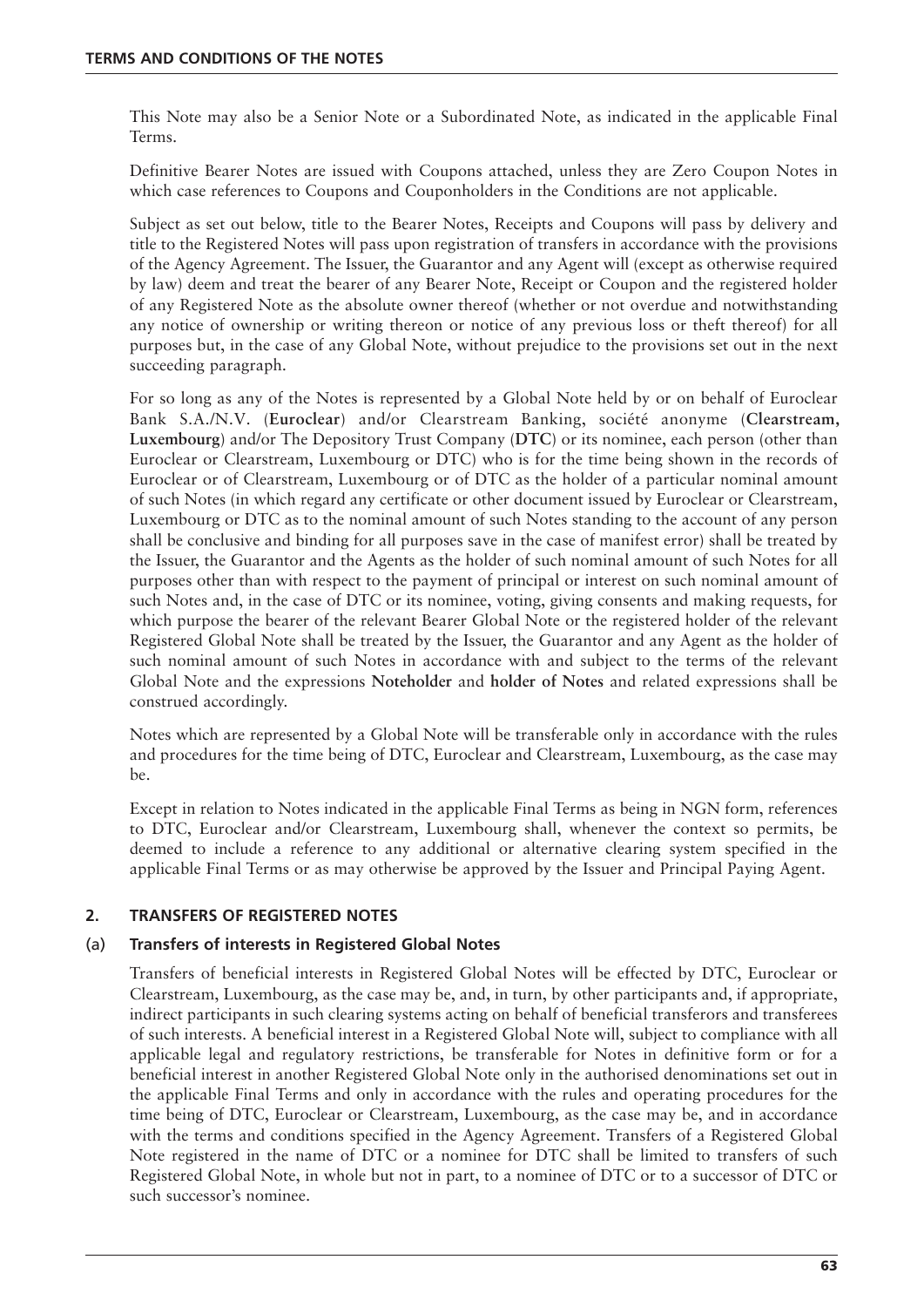# (b) **Transfers of Registered Notes in definitive form**

Subject as provided in paragraphs (e), (f) and (g) below, upon the terms and subject to the conditions set forth in the Agency Agreement, a Registered Note in definitive form may be transferred in whole or in part (in the authorised denominations set out in the applicable Final Terms). In order to effect any such transfer (i) the holder or holders must (A) surrender the Registered Note for registration of the transfer of the Registered Note (or the relevant part of the Registered Note) at the specified office of any Transfer Agent, with the form of transfer thereon duly executed by the holder or holders thereof or his or their attorney or attorneys duly authorised in writing and (B) complete and deposit such other certifications as may be required by, the relevant Transfer Agent and (ii) the relevant Transfer Agent must, after due and careful enquiry, be satisfied with the documents of title and the identity of the person making the request. Any such transfer will be subject to such reasonable regulations as the Issuer and the Registrar may from time to time prescribe (the initial such regulations being scheduled to the Agency Agreement). Subject as provided above, the relevant Transfer Agent will, within three business days (being for this purpose a day on which banks are open for business in the city where the specified office of the relevant Transfer Agent is located) of the request (or such longer period as may be required to comply with any applicable fiscal or other laws or regulations), authenticate and deliver, or procure the authentication and delivery of, at its specified office to the transferee or (at the risk of the transferee) send by uninsured mail, to such address as the transferee may request, a new Registered Note in definitive form of a like aggregate nominal amount to the Registered Note (or the relevant part of the Registered Note) transferred. In the case of the transfer of part only of a Registered Note in definitive form, a new Registered Note in definitive form in respect of the balance of the Registered Note not transferred will be so authenticated and delivered or (at the risk of the transferor) sent to the transferor.

# (c) **Registration of transfer upon partial redemption**

In the event of a partial redemption of Notes under Condition 7, the Issuer shall not be required to register the transfer of any Registered Note, or part of a Registered Note, called for partial redemption.

## (d) **Costs of registration**

Noteholders will not be required to bear the costs and expenses of effecting any registration of transfer as provided above, except for any costs or expenses of delivery other than by regular uninsured mail and except that the Issuer may require the payment of a sum sufficient to cover any stamp duty, tax or other governmental charge that may be imposed in relation to the registration.

## (e) **Transfers of interests in Regulation S Global Notes**

Prior to expiry of the applicable Distribution Compliance Period, transfers by the holder of, or of a beneficial interest in, a Regulation S Global Note to a transferee in the United States or who is a U.S. person will only be made:

- (i) upon receipt by the Registrar of a written certification substantially in the form set out in the Agency Agreement, amended as appropriate (a **Transfer Certificate**), copies of which are available from the specified office of any Transfer Agent, from the transferor of the Note or beneficial interest therein to the effect that such transfer is being made:
	- (A) to a person whom the transferor reasonably believes is a QIB in a transaction meeting the requirements of Rule 144A; or
	- (B) to a person who is an Institutional Accredited Investor, together with a duly executed investment letter from the relevant transferee substantially in the form set out in the Agency Agreement (an **IAI Investment Letter**); or
- (ii) otherwise pursuant to the Securities Act or an exemption therefrom, subject to receipt by the Issuer of such satisfactory evidence as the Issuer may reasonably require, which may include an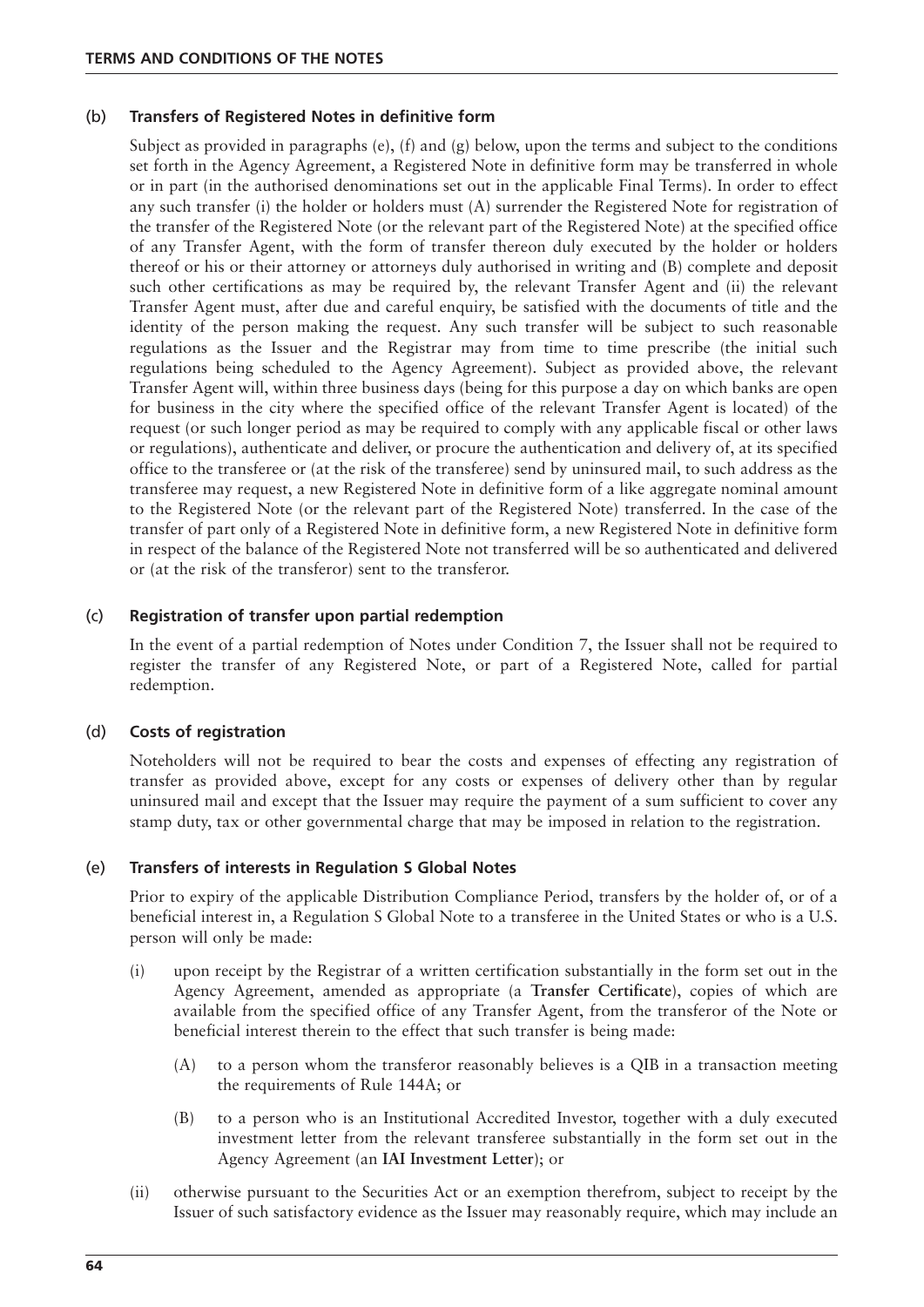opinion of U.S. counsel, that such transfer is in compliance with any applicable securities laws of any State of the United States,

and, in each case, in accordance with any applicable securities laws of any State of the United States or any other jurisdiction.

In the case of (A) above, such transferee may take delivery through a Legended Note in global or definitive form and, in the case of (B) above, such transferee may take delivery only through a Legended Note in definitive form. After expiry of the applicable Distribution Compliance Period (i) beneficial interests in Regulation S Global Notes registered in the name of a nominee for DTC may be held through DTC directly, by a participant in DTC, or indirectly through a participant in DTC and (ii) such certification requirements will no longer apply to such transfers.

# (f) **Transfers of interests in Legended Notes**

Transfers of Legended Notes or beneficial interests therein may be made:

- (i) to a transferee who takes delivery of such interest through a Regulation S Global Note, upon receipt by the Registrar of a duly completed Transfer Certificate from the transferor to the effect that such transfer is being made in accordance with Regulation S and that, in the case of a Regulation S Global Note registered in the name of a nominee for DTC if such transfer is being made prior to expiry of the applicable Distribution Compliance Period, the interests in the Notes being transferred will be held immediately thereafter through Euroclear and/or Clearstream, Luxembourg; or
- (ii) to a transferee who takes delivery of such interest through a Legended Note:
	- (A) where the transferee is a person whom the transferor reasonably believes is a QIB in a transaction meeting the requirements of Rule 144A, without certification; or
	- (B) where the transferee is an Institutional Accredited Investor, subject to delivery to the Registrar of a Transfer Certificate from the transferor to the effect that such transfer is being made to an Institutional Accredited Investor, together with a duly executed IAI Investment Letter from the relevant transferee; or
- (iii) otherwise pursuant to the Securities Act or an exemption therefrom, subject to receipt by the Issuer of such satisfactory evidence as the Issuer may reasonably require, which may include an opinion of U.S. counsel, that such transfer is in compliance with any applicable securities laws of any State of the United States,

and, in each case, in accordance with any applicable securities laws of any State of the United States or any other jurisdiction.

Notes transferred by Institutional Accredited Investors to QIBs pursuant to Rule 144A or outside the United States pursuant to Regulation S will be eligible to be held by such QIBs or non-U.S. investors through DTC, Euroclear or Clearstream, Luxembourg, as appropriate, and the Registrar will arrange for any Notes which are the subject of such a transfer to be represented by the appropriate Registered Global Note, where applicable.

Upon the transfer, exchange or replacement of Legended Notes, or upon specific request for removal of the Legend, the Registrar shall deliver only Legended Notes or refuse to remove the Legend, as the case may be, unless there is delivered to the Issuer such satisfactory evidence as may reasonably be required by the Issuer, which may include an opinion of U.S. counsel, that neither the Legend nor the restrictions on transfer set forth therein are required to ensure compliance with the provisions of the Securities Act.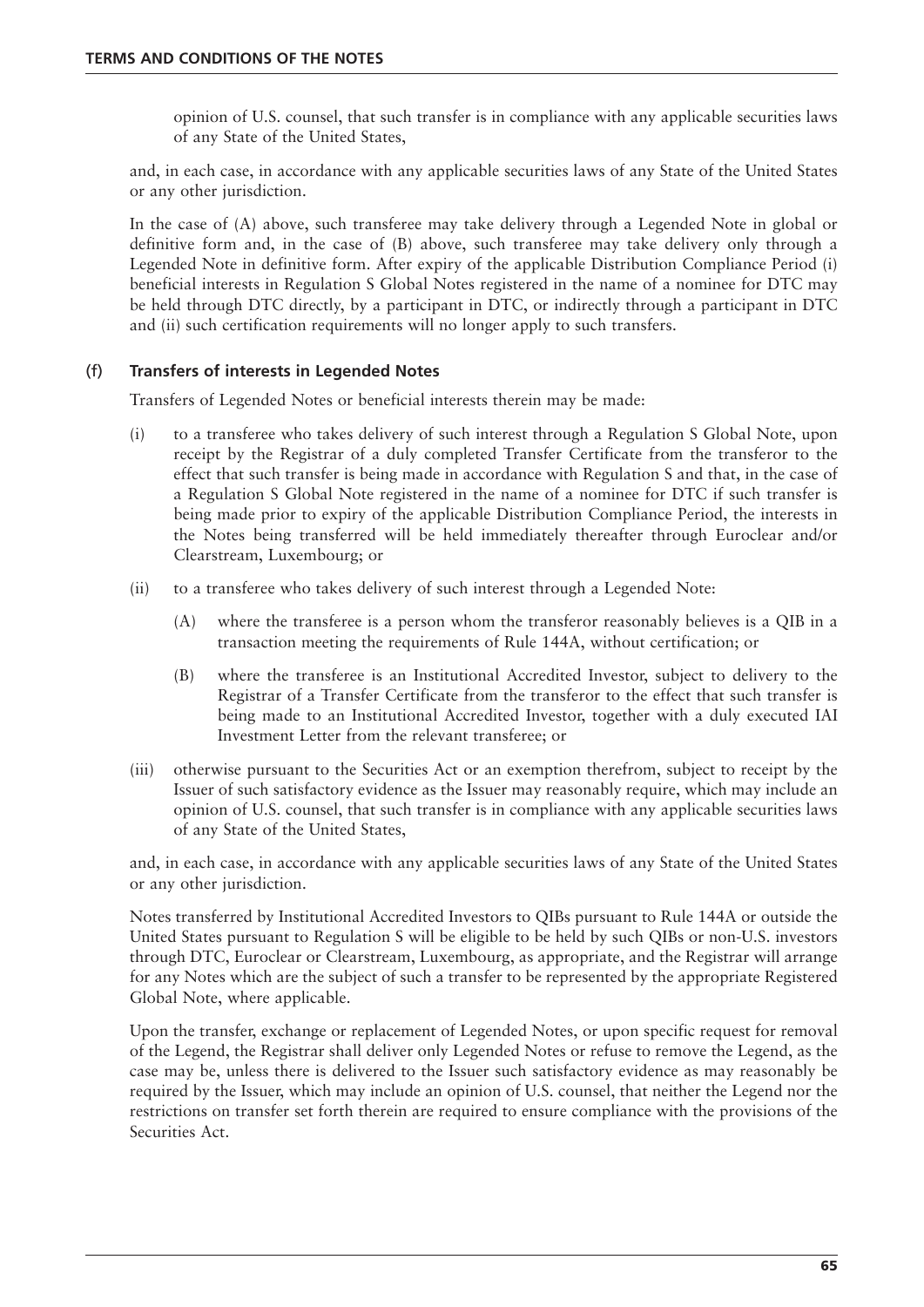# (g) **Exchanges and transfers of Registered Notes generally**

Holders of Registered Notes in definitive form, other than Institutional Accredited Investors, may exchange such Notes for interests in a Registered Global Note of the same type at any time.

# (h) **Definitions**

In the Conditions, the following expressions shall have the following meanings:

**Distribution Compliance Period** means the period that ends 40 days after the completion of the distribution of each Tranche of Notes, as certified by the relevant Dealer (in the case of a nonsyndicated issue) or the relevant Lead Manager (in the case of a syndicated issue);

**Institutional Accredited Investor** means "accredited investors" (as defined in Rule 501(a)(1), (2), (3) or (7) under the Securities Act that are institutions;

**Legended Note** means Registered Notes in definitive form that are issued to Institutional Accredited Investors and Registered Notes (whether in definitive form or represented by a Registered Global Note) sold in private transactions to QIBs in accordance with the requirements of Rule 144A;

**QIB** means a "qualified institutional buyer" within the meaning of Rule 144A;

**Regulation S** means Regulation S under the Securities Act;

**Regulation S Global Note** means a Registered Global Note representing Notes sold outside the United States in reliance on Regulation S;

**Rule 144A** means Rule 144A under the Securities Act;

**Rule 144A Global Note** means a Registered Global Note representing Notes sold in the United States or to QIBs; and

**Securities Act** means the United States Securities Act of 1933, as amended.

# **3. STATUS OF THE NOTES AND THE GUARANTEES**

*Law 22/2003 of 9th July, 2003 (the Insolvency Law) came into force in Spain on 1st September, 2004. Certain provisions in the Insolvency Law could affect the ranking of certain Notes on an insolvency of the Issuer or the Guarantor.*

*In particular, from the entry into force of the Insolvency Law, and in accordance with the insolvency procedures regulated therein, creditors whose rights arise from a Spanish public document, including Noteholders, do not have a preference to enforce their rights and do not rank ahead of other creditors whose rights may be recognised by virtue of a document not so witnessed.*

## (a) **Status of the Senior Notes**

The Senior Notes and any relative Coupons and Receipts will be direct, unconditional and unsecured obligations of the Issuer and rank and will rank *pari passu*, without any preference among themselves, with all other outstanding unsecured and unsubordinated obligations of the Issuer, present and future, but, in the event of insolvency, only to the extent permitted by applicable laws relating to creditors' rights.

*In the event of insolvency (concurso) of the Issuer, under the Insolvency Law (as defined below), claims relating to Senior Notes (which are not related to the Issuer under article 93 of the Insolvency Law) will be ordinary credits (créditos ordinarios) as defined in the Insolvency Law. Ordinary credits rank below credits against the insolvency state (créditos contra la masa) and credits with a privilege (créditos privilegiados). Ordinary credits rank above subordinated credits and the rights of shareholders.*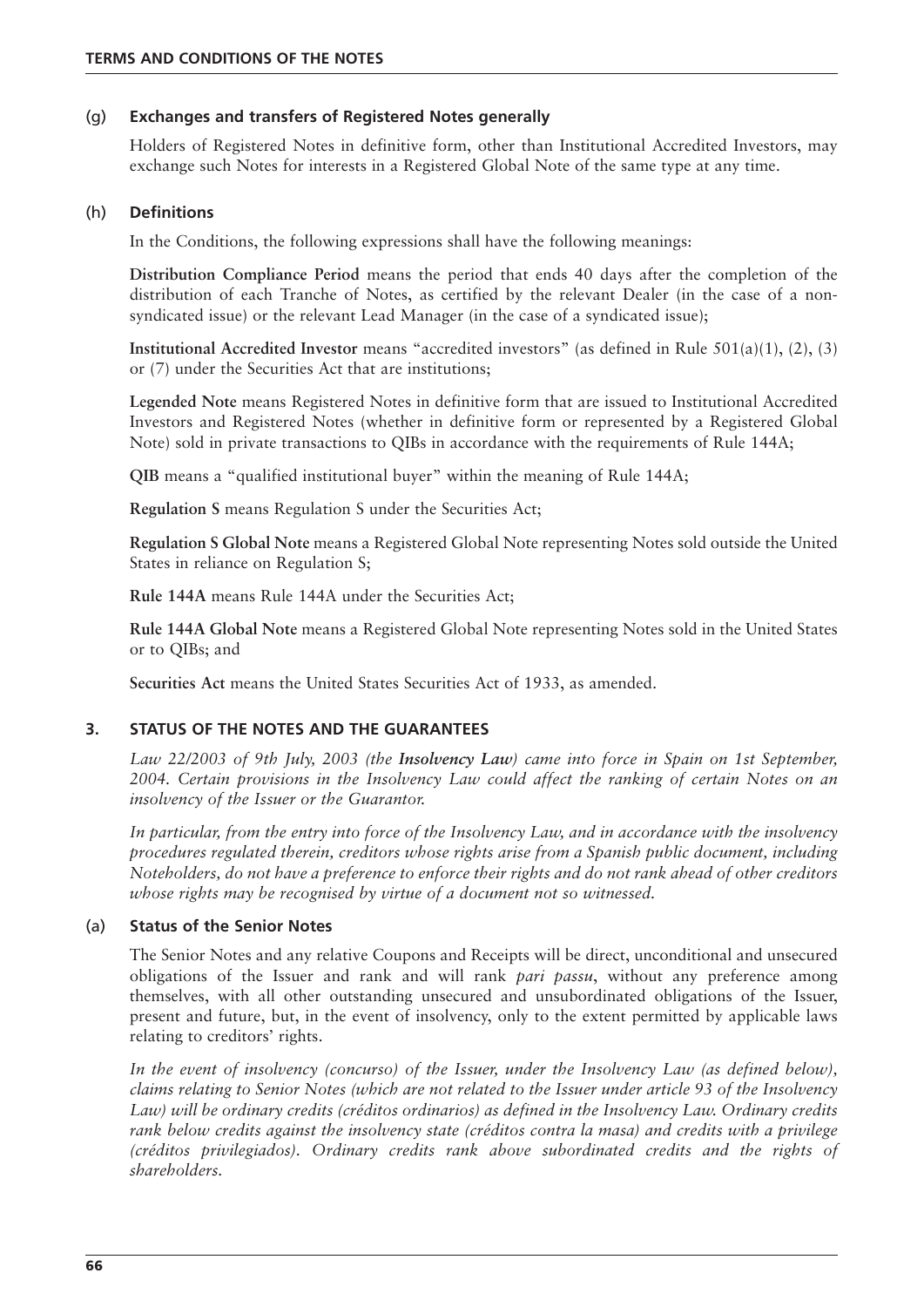*It is not clear whether, as a result of the application of article 87.6 of the Insolvency Law the claims against the Issuer arising from the Senior Notes could be classified as subordinated credits of the Issuer. However, even if such claims were classified as subordinated credits, the payment obligations of the Guarantor under the Senior Guarantee will remain as ordinary unsubordinated credits.*

# (b) **Status of the Subordinated Notes**

The payment obligations of the Issuer under the Subordinated Notes and any relative Coupons and Receipts whether on account of principal, interest or otherwise, constitute direct, unconditional and subordinated obligations of the Issuer and will at all times rank *pari passu* among themselves and *pari passu* with all other present and future subordinated obligations of the Issuer, except for certain subordinated obligations prescribed by law. In the event of the insolvency (*concurso*) of the Issuer under the Insolvency Law, or in the case of any voluntary or mandatory Issuer liquidation procedure, claims relating to the Subordinated Notes will fall within the category of subordinated credits (as defined in the Insolvency Law).

*After payment in full of unsubordinated claims, but before distributions to shareholders, under article 92 of the Insolvency Law, the Issuer will meet subordinated claims in the following order and prorata within each class: (i) late or incorrect claims; (ii) contractually subordinated debts (including the Subordinated Notes); (iii) interest (including accrued and unpaid interest due on the Notes at the commencement of the insolvency); (iv) fines; (v) claims of creditors which are related to the Issuer; and (vi) detrimental claims against the Issuer where a Spanish court has determined that the relevant creditor has acted in bad faith (rescisión concursal).*

# (c) **Status of the Senior Guarantee**

The payment of principal and interest in respect of the Senior Notes and any relative Coupons and Receipts and all amounts due under the Deed of Covenant in respect of the Senior Notes and any relative Coupons and Receipts has been unconditionally and irrevocably guaranteed (*solidariamente*) by the Guarantor pursuant to the Senior Guarantee.

The obligations of the Guarantor under the Senior Guarantee constitute direct, unconditional and unsecured obligations of the Guarantor and rank and will rank *pari passu* with all other unsecured and unsubordinated obligations of the Guarantor.

In the event of insolvency (*concurso*) of the Guarantor, under the Insolvency Law, claims from Senior Noteholders will fall within the category of ordinary credits (*créditos ordinarios*) as defined in the Insolvency Law. Ordinary credits will rank below credits against the insolvency state (*créditos contra la masa*) and privileged credits (*créditos privilegiados*) which shall be paid in full before ordinary credits. The claims of all creditors considered as "ordinary credits" against the Guarantor will be satisified *pro rata* in insolvency. Ordinary credits will rank above subordinated credits.

# (d) **Status of the Subordinated Guarantee**

The payment of principal and interest in respect of the Subordinated Notes and any relative Coupons and Receipts and all amounts due under the Deed of Covenant in respect of the Subordinated Notes and any relative Coupons and Receipts has been unconditionally and irrevocably guaranteed (*solidariamente*) by the Guarantor pursuant to the Subordinated Guarantee.

The payment obligations of the Guarantor under the Subordinated Guarantee constitute direct, unsecured and subordinated obligations of the Guarantor and will at all times rank *pari passu* among themselves and *pari passu* with all other present and future subordinated obligations of the Guarantor, except for certain subordinated obligations prescribed by law. In the event of insolvency (*concurso*) of the Guarantor under the Insolvency Law, or in the case of any voluntary or mandatory Guarantor liquidation procedure, claims by Subordinated Noteholders against the Guarantor will fall within the category of subordinated credits (as defined in the Insolvency Law).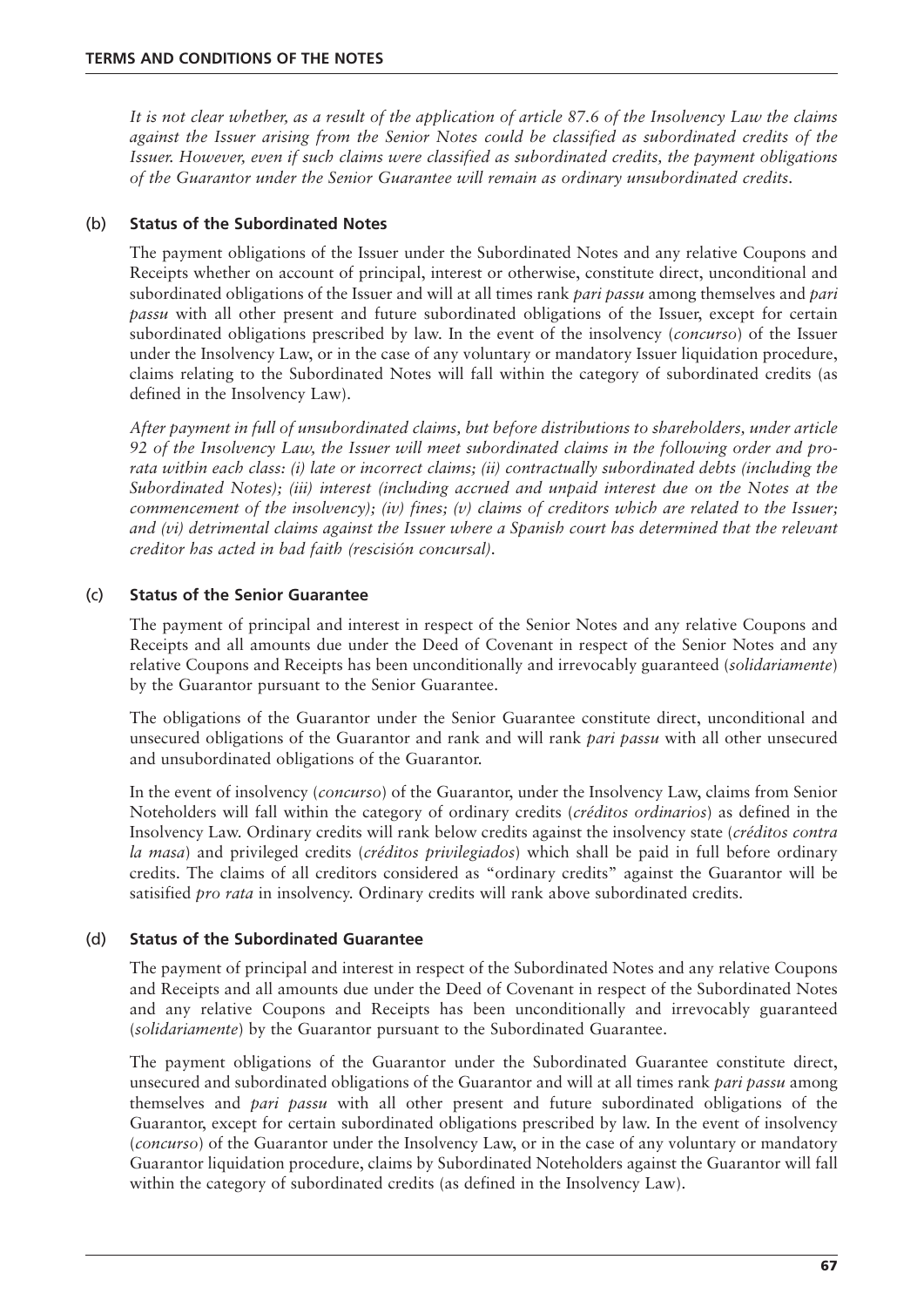*After payment in full of all unsubordinated claims but before distributions to shareholders, under article 92 of the Insolvency Law, the Guarantor will meet subordinated claims in the following order and pro rata within each class: (i) late or incorrect claims; (ii) contractually subordinated debt (including claims under the Guarantee); (iii) interest; (iv) fines; (v) claims of creditors which are related to the Guarantor; and (vi) detrimental claims against the Guarantor where a Spanish court has determined that the relevant creditor has acted in bad faith (rescisión concursal).* 

*The Guarantor may apply to Banco de España for the subscription amount of Subordinated Notes to qualify as tier 2 capital for capital adequacy purposes in compliance with the provisions of Royal Decree 216/2008, of 15th February of own funds of financial entities, Bank of Spain Circular 5/1993, of 26th March, and subsidiary regulations.*

# **4. REDENOMINATION**

# (a) **Redenomination**

Where redenomination is specified in the applicable Final Terms as being applicable, the Issuer may, without the consent of the Noteholders, the Receiptholders and the Couponholders, on giving prior notice to the Principal Paying Agent, DTC, Euroclear and Clearstream, Luxembourg and at least 30 days' prior notice to the Noteholders in accordance with Condition 14, elect that, with effect from the Redenomination Date specified in the notice, the Notes shall be redenominated in euro.

The election will have effect as follows:

- (i) the Notes and the Receipts shall be deemed to be redenominated into euro in the denomination of euro 0.01 with a nominal amount for each Note and Receipt equal to the nominal amount of that Note or Receipt in the Specified Currency, converted into euro at the Established Rate, provided that, if the Issuer determines, with the agreement of the Principal Paying Agent, that the then market practice in respect of the redenomination into euro of internationally offered securities is different from the provisions specified above, such provisions shall be deemed to be amended so as to comply with such market practice and the Issuer shall promptly notify the Noteholders, the stock exchange on which the Notes may be listed and the Agents of such deemed amendments;
- (ii) save to the extent that an Exchange Notice has been given in accordance with paragraph (iv) below, the amount of interest due in respect of the Notes will be calculated by reference to the aggregate nominal amount of Notes presented (or, as the case may be, in respect of which Coupons are presented) for payment by the relevant holder and the amount of such payment shall be rounded down to the nearest euro 0.01;
- (iii) if definitive Notes are required to be issued after the Redenomination Date, they shall be issued at the expense of the Issuer in the denominations of euro 1,000, euro 10,000, euro 100,000 and (but only to the extent of any remaining amounts less than euro 1,000 or such smaller denominations as the Principal Paying Agent may approve) euro 0.01 and such other denominations as the Principal Paying Agent shall determine and notify to the Noteholders;
- (iv) if issued prior to the Redenomination Date, all unmatured Coupons denominated in the Specified Currency (whether or not attached to the Notes) will become void with effect from the date on which the Issuer gives notice (the **Exchange Notice**) that replacement eurodenominated Notes, Receipts and Coupons are available for exchange (provided that such securities are so available) and no payments will be made in respect of them. The payment obligations contained in any Notes and Receipts so issued will also become void on that date although those Notes and Receipts will continue to constitute valid exchange obligations of the Issuer. New euro-denominated Notes, Receipts and Coupons will be issued in exchange for Notes, Receipts and Coupons denominated in the Specified Currency in such manner as the Principal Paying Agent may specify and as shall be notified to the Noteholders in the Exchange Notice. No Exchange Notice may be given less than 15 days prior to any date for payment of principal or interest on the Notes;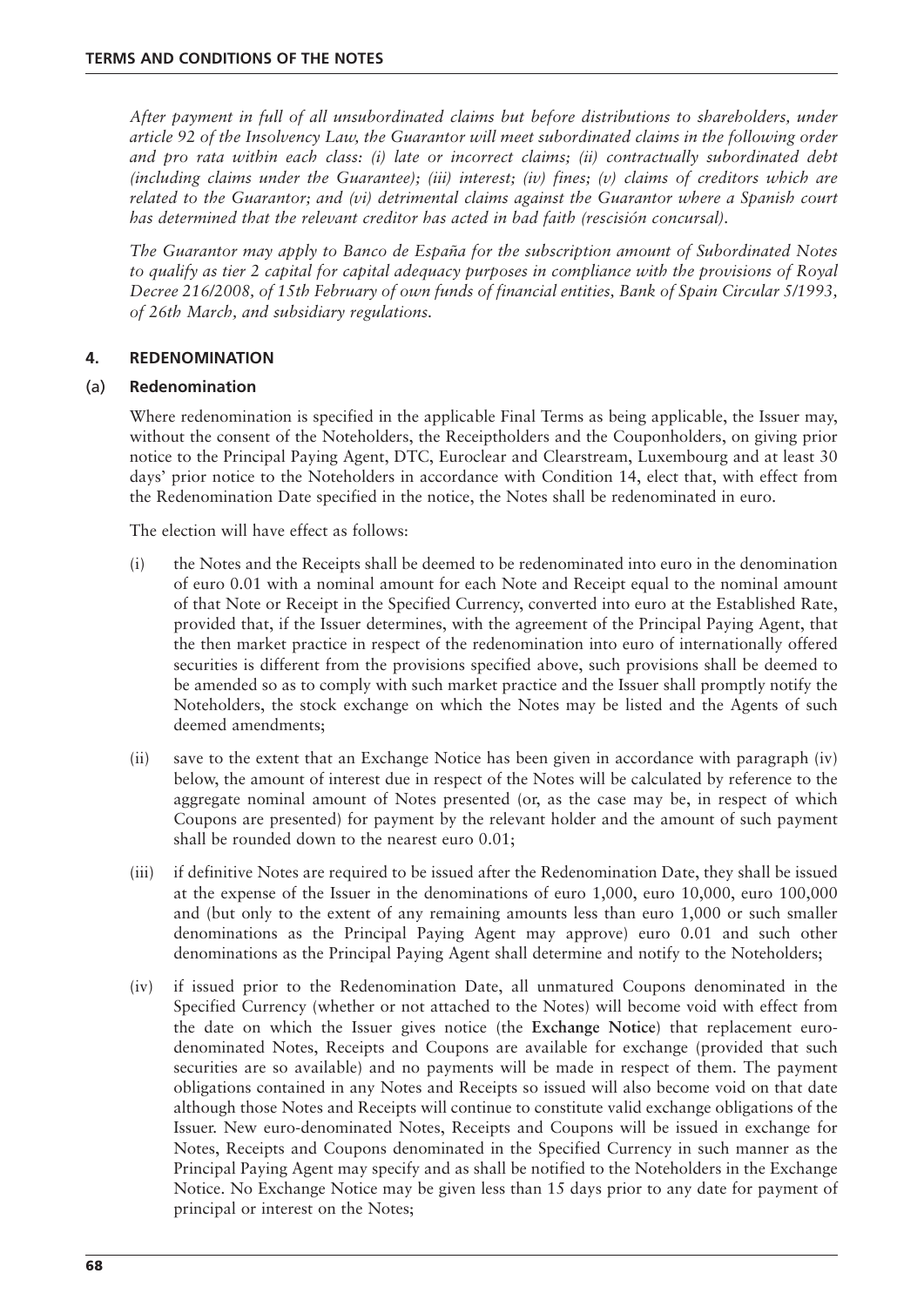- (v) after the Redenomination Date, all payments in respect of the Notes, the Receipts and the Coupons, other than payments of interest in respect of periods commencing before the Redenomination Date, will be made solely in euro as though references in the Notes to the Specified Currency were to euro. Payments will be made in euro by credit or transfer to a euro account (or any other account to which euro may be credited or transferred) specified by the payee or, at the option of the payee, by a euro cheque;
- (vi) if the Notes are Fixed Rate Notes and interest for any period ending on or after the Redenomination Date is required to be calculated for a period ending other than on an Interest Payment Date, it will be calculated:
	- (a) in the case of the Notes represented by a Global Note, by applying the Rate of Interest to the aggregate outstanding nominal amount of the Notes; and
	- (b) in the case of definitive Notes, by applying the Rate of Interest to the Calculation Amount;

and, in each case, multiplying such sum by the applicable Day Count Fraction, and rounding the resultant figure to the nearest sub-unit of the relevant Specified Currency, half of any such sub-unit being rounded upwards or otherwise in accordance with applicable market convention. Where the Specified Denomination of a Fixed Rate Note in definitive form is a multiple of the Calculation Amount, the amount of interest payable in respect of such Fixed Rate Note shall be the product of the amount (determined in the manner provided above) for the Calculation Amount and the amount by which the Calculation Amount is multiplied to reach the Specified Denomination, without any further rounding; and

(vii) if the Notes are Floating Rate Notes, the applicable Final Terms will specify any relevant changes to the provisions relating to interest.

## (b) **Definitions**

In the Conditions, the following expressions have the following meanings:

**Established Rate** means the rate for the conversion of the Specified Currency (including compliance with rules relating to roundings in accordance with applicable European Community regulations) into euro established by the Council of the European Union pursuant to Article 123 of the Treaty;

**euro** means the currency introduced at the start of the third stage of European economic and monetary union pursuant to the Treaty;

**Redenomination Date** means (in the case of interest bearing Notes) any date for payment of interest under the Notes or (in the case of Zero Coupon Notes) any date, in each case specified by the Issuer in the notice given to the Noteholders pursuant to paragraph (a) above and which falls on or after the date on which the country of the Specified Currency first participates in the third stage of European economic and monetary union; and

**Treaty** means the Treaty establishing the European Community, as amended.

## **5. INTEREST**

## (a) **Interest on Fixed Rate Notes**

Each Fixed Rate Note bears interest from (and including) the Interest Commencement Date at the rate(s) per annum equal to the Rate(s) of Interest. Interest will be payable in arrear on the Interest Payment Date(s) in each year up to (and including) the Maturity Date.

If the Notes are in definitive form, except as provided in the applicable Final Terms, the amount of interest payable on each Interest Payment Date in respect of the Fixed Interest Period ending on (but excluding) such date will amount to the Fixed Coupon Amount. Payments of interest on any Interest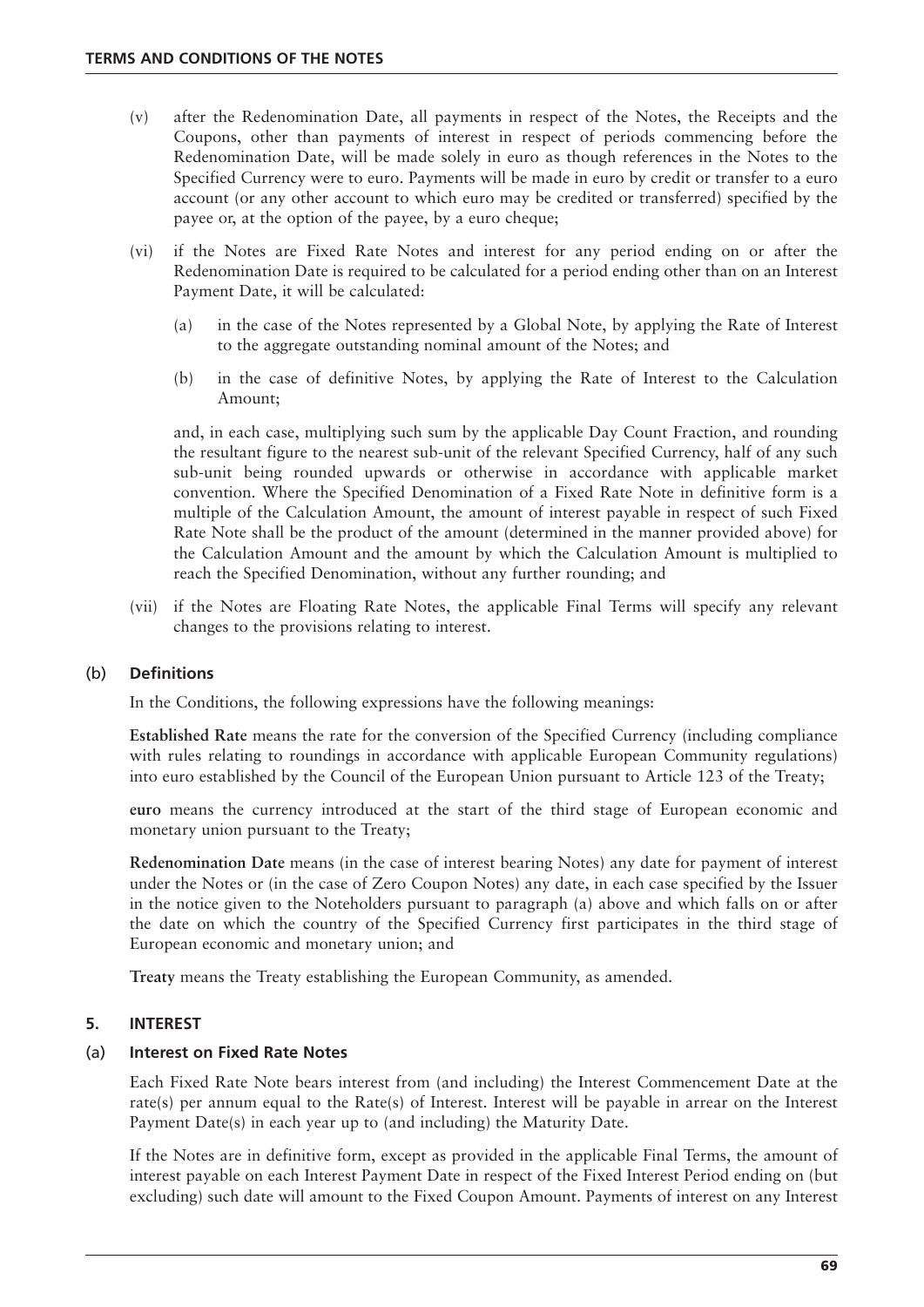Payment Date will, if so specified in the applicable Final Terms, amount to the Broken Amount so specified.

As used in the Conditions, **Fixed Interest Period** means the period from (and including) an Interest Payment Date (or the Interest Commencement Date) to (but excluding) the next (or first) Interest Payment Date.

Except in the case of Notes in definitive form where an applicable Fixed Coupon Amount or Broken Amount is specified in the applicable Final Terms, interest shall be calculated in respect of any period by applying the Rate of Interest to:

- (A) in the case of Fixed Rate Notes which are represented by a Global Note, the aggregate outstanding nominal amount of the Fixed Rate Notes represented by such Global Note (or, if they are Partly Paid Notes, the aggregate amount paid up); or
- (B) in the case of Fixed Rate Notes in definitive form, the Calculation Amount;

and, in each case, multiplying such sum by the applicable Day Count Fraction, and rounding the resultant figure to the nearest sub-unit of the relevant Specified Currency, half of any such sub-unit being rounded upwards or otherwise in accordance with applicable market convention. Where the Specified Denomination of a Fixed Rate Note in definitive form is a multiple of the Calculation Amount, the amount of interest payable in respect of such Fixed Rate Note shall be the product of the amount (determined in the manner provided above) for the Calculation Amount and the amount by which the Calculation Amount is multiplied to reach the Specified Denomination, without any further rounding.

**Day Count Fraction** means, in respect of the calculation of an amount of interest, in accordance with this Condition 5(a):

- (i) if "Actual/Actual (ICMA)" is specified in the applicable Final Terms:
	- (A) in the case of Notes where the number of days in the relevant period from (and including) the most recent Interest Payment Date (or, if none, the Interest Commencement Date) to (but excluding) the relevant payment date (the **Accrual Period**) is equal to or shorter than the Determination Period during which the Accrual Period ends, the number of days in such Accrual Period divided by the product of (I) the number of days in such Determination Period and (II) the number of Determination Dates (as specified in the applicable Final Terms) that would occur in one calendar year; or
	- (B) in the case of Notes where the Accrual Period is longer than the Determination Period during which the Accrual Period ends, the sum of:
		- I. the number of days in such Accrual Period falling in the Determination Period in which the Accrual Period begins divided by the product of  $(x)$  the number of days in such Determination Period and (y) the number of Determination Dates that would occur in one calendar year; and
		- II. the number of days in such Accrual Period falling in the next Determination Period divided by the product of (x) the number of days in such Determination Period and (y) the number of Determination Dates that would occur in one calendar year; and
- (ii) if "Actual/Actual (ISDA)" is specified in the applicable Final Terms, the actual number of days in the relevant period from and including the most recent Interest Payment Date (or, if none, the Interest Commencement Date) to but excluding the relevant payment date divided by 365 (or, if any portion of that period falls in a leap year, the sum of (A) the actual number of days in that portion of the period falling in a leap year divided by 366 and (B) the actual number of days in that portion of the period falling in a non-leap year divided by 365);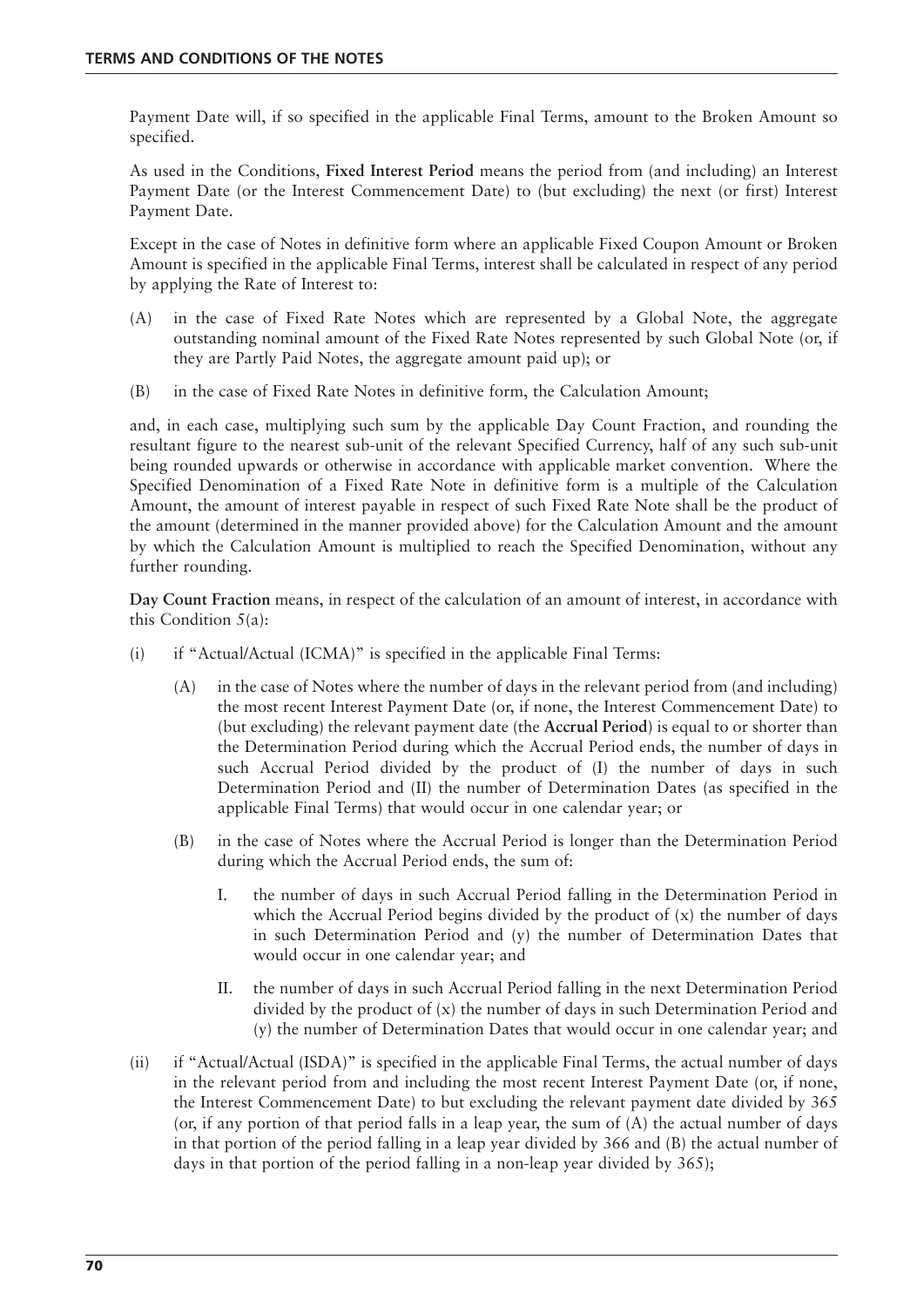- (iii) if "30/360" is specified in the applicable Final Terms, the number of days in the period from (and including) the most recent Interest Payment Date (or, if none, the Interest Commencement Date) to (but excluding) the relevant payment date (such number of days being calculated on the basis of a year of 360 days with 12 30-day months) divided by 360;
- (iv) if "30/360 (ISDA)" is specified in the applicable Final Terms, the number of days in the relevant period from and including the most recent Interest Payment Date (or, if none, the Interest Commencement Date) to but excluding the relevant payment date divided by 360 (the number of days to be calculated on the basis of a year of 360 days with 12 30-day months (unless (a) the last day of the interest period is the 31st day of a month but the first day of the interest period is a day other than the 30th or 31st day of a month, in which case the month that includes that last day shall not be considered to be shortened to a 30-day a month, or (b) the last day of the interest period is the last day of the month of February, in which case the month of February shall not be considered to be lengthened to a 30-day month)).

In the Conditions, the following expressions have the following meanings:

**Determination Period** means each period from (and including) a Determination Date to (but excluding) the next Determination Date (including, where either the Interest Commencement Date or the final Interest Payment Date is not a Determination Date, the period commencing on the first Determination Date prior to, and ending on the first Determination Date falling after, such date); and

**sub-unit** means, with respect to any currency other than euro, the lowest amount of such currency that is available as legal tender in the country of such currency and, with respect to euro, one cent.

# (b) **Interest on Floating Rate Notes and Index Linked Interest Notes**

# (i) *Interest Payment Dates*

Each Floating Rate Note and Index Linked Interest Note bears interest from (and including) the Interest Commencement Date and such interest will be payable in arrear on either:

- (A) the Specified Interest Payment Date(s) in each year specified in the applicable Final Terms; or
- (B) if no Specified Interest Payment Date(s) is/are specified in the applicable Final Terms, each date (each such date, together with each Specified Interest Payment Date, an **Interest Payment Date**) which falls the number of months or other period specified as the Specified Period in the applicable Final Terms after the preceding Interest Payment Date or, in the case of the first Interest Payment Date, after the Interest Commencement Date.

Such interest will be payable in respect of each Interest Period (which expression shall, in the Conditions, mean the period from (and including) an Interest Payment Date (or the Interest Commencement Date) to (but excluding) the next (or first) Interest Payment Date).

If a Business Day Convention is specified in the applicable Final Terms and  $(x)$  if there is no numerically corresponding day in the calendar month in which an Interest Payment Date should occur or (y) if any Interest Payment Date would otherwise fall on a day which is not a Business Day, then, if the Business Day Convention specified is:

I. in any case where Specified Periods are specified in accordance with Condition  $5(b)(i)(B)$  above, the Floating Rate Convention, such Interest Payment Date (a) in the case of  $(x)$  above, shall be the last day that is a Business Day in the relevant month and the provisions of (ii) below shall apply *mutatis mutandis* or (b) in the case of (y) above, shall be postponed to the next day which is a Business Day unless it would thereby fall into the next calendar month, in which event (i) such Interest Payment Date shall be brought forward to the immediately preceding Business Day and (ii) each subsequent Interest Payment Date shall be the last Business Day in the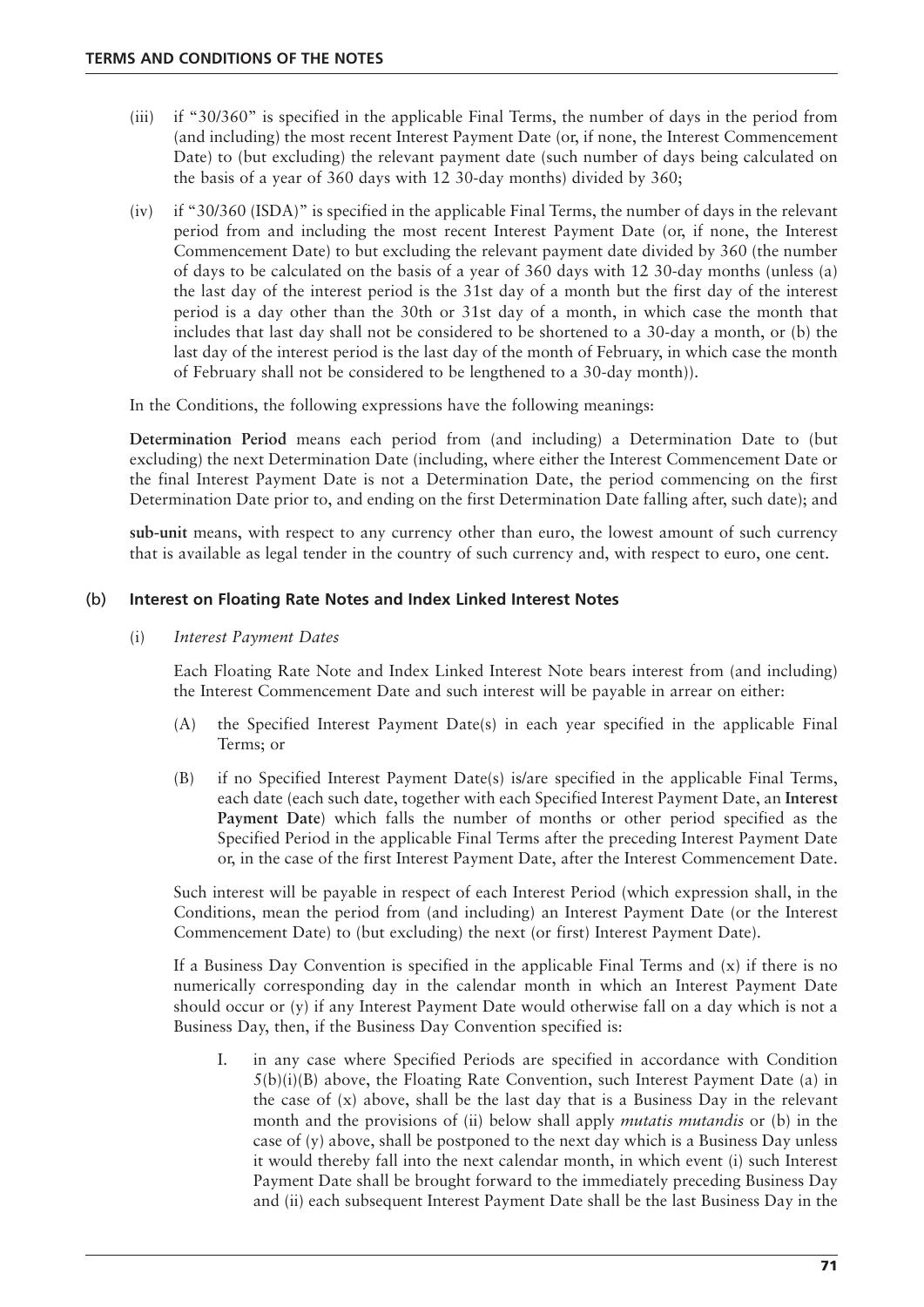month which falls the Specified Period after the preceding applicable Interest Payment Date occurred; or

- II. the Following Business Day Convention, such Interest Payment Date shall be postponed to the next day which is a Business Day; or
- III. the Modified Following Business Day Convention, such Interest Payment Date shall be postponed to the next day which is a Business Day unless it would thereby fall into the next calendar month, in which event such Interest Payment Date shall be brought forward to the immediately preceding Business Day; or
- IV. the Preceding Business Day Convention, such Interest Payment Date shall be brought forward to the immediately preceding Business Day.

In the Conditions, **Business Day** means a day which is both:

- (A) a day on which commercial banks and foreign exchange markets settle payments and are open for general business (including dealing in foreign exchange and foreign currency deposits) in each Additional Business Centre specified in the applicable Final Terms; and
- (B) either (I) in relation to any sum payable in a Specified Currency other than euro, a day on which commercial banks and foreign exchange markets settle payments and are open for general business (including dealing in foreign exchange and foreign currency deposits) in the principal financial centre of the country of the relevant Specified Currency (if other than any Additional Business Centre and which if the Specified Currency is Australian dollars or New Zealand dollars shall be Sydney and Auckland, respectively) or (II) in relation to any sum payable in euro, a day on which the Trans-European Automated Real-Time Gross Settlement Express Transfer (TARGET) System (the **TARGET System**) is open.
- (ii) *Rate of Interest*

The Rate of Interest payable from time to time in respect of Floating Rate Notes and Index Linked Interest Notes will be determined in the manner specified in the applicable Final Terms.

(A) *ISDA Determination for Floating Rate Notes*

Where ISDA Determination is specified in the applicable Final Terms as the manner in which the Rate of Interest is to be determined, the Rate of Interest for each Interest Period will be the relevant ISDA Rate plus or minus (as indicated in the applicable Final Terms) the Margin (if any). For the purposes of this sub-paragraph (A), **ISDA Rate** for an Interest Period means a rate equal to the Floating Rate that would be determined by the Principal Paying Agent under an interest rate swap transaction if the Principal Paying Agent were acting as Calculation Agent for that swap transaction under the terms of an agreement incorporating the 2006 ISDA Definitions as published by the International Swaps and Derivatives Association, Inc. and as amended and updated as at the Issue Date of the first Tranche of the Notes (the **ISDA Definitions**) and under which:

- I. the Floating Rate Option is as specified in the applicable Final Terms;
- II. the Designated Maturity is a period specified in the applicable Final Terms; and
- III. the relevant Reset Date is either (a) if the applicable Floating Rate Option is based on the London inter-bank offered rate (**LIBOR**) or on the Euro-zone inter-bank offered rate (**EURIBOR**), the first day of that Interest Period or (b) in any other case, as specified in the applicable Final Terms.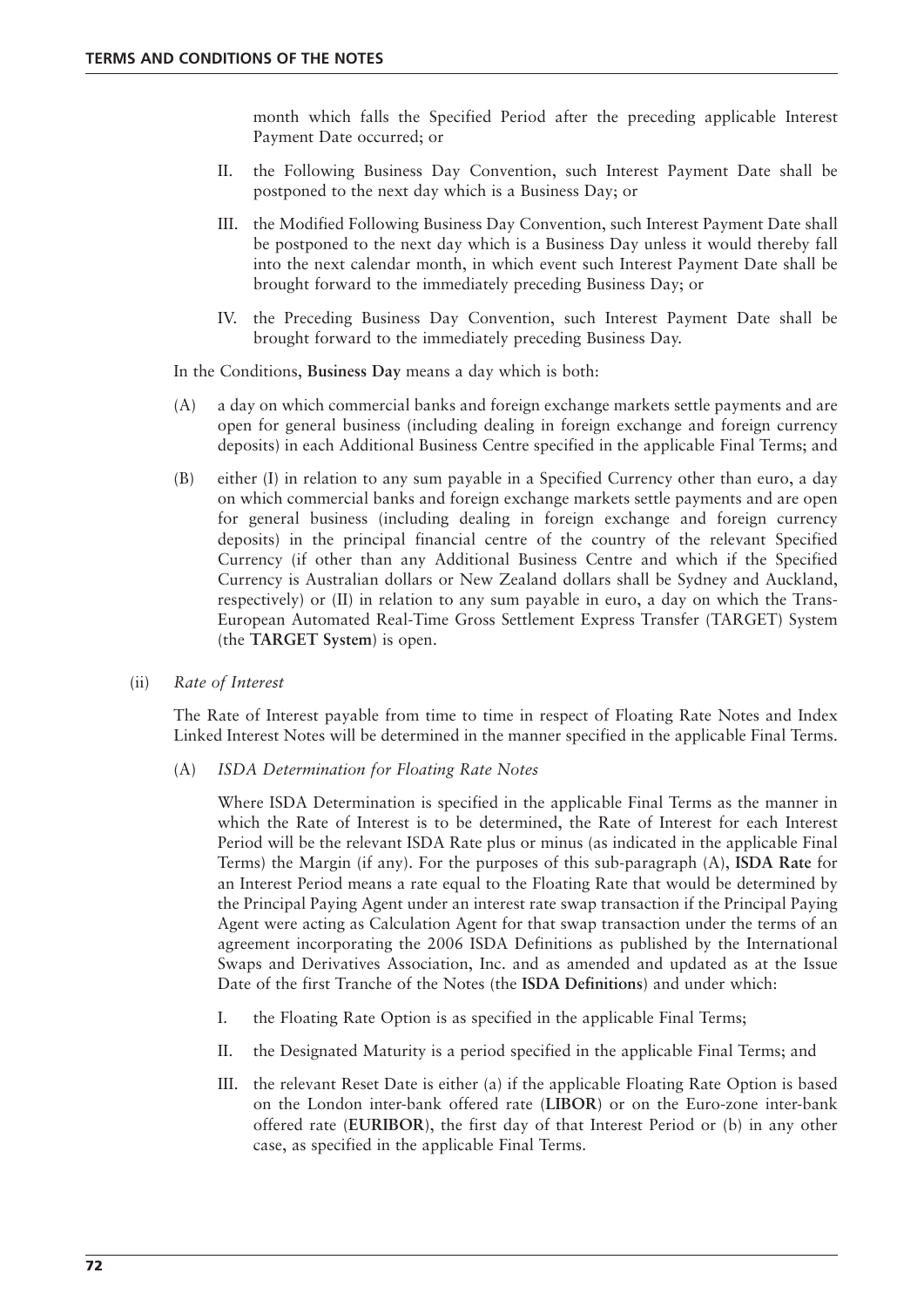For the purposes of this sub-paragraph (A), **Floating Rate, Calculation Agent, Floating Rate Option, Designated Maturity** and **Reset Date** have the meanings given to those terms in the ISDA Definitions.

(B) *Screen Rate Determination for Floating Rate Notes*

Where Screen Rate Determination is specified in the applicable Final Terms as the manner in which the Rate of Interest is to be determined, the Rate of Interest for each Interest Period will, subject as provided below, be either:

- I. the offered quotation; or
- II. the arithmetic mean (rounded if necessary to the fifth decimal place, with 0.000005 being rounded upwards) of the offered quotations,

(expressed as a percentage rate per annum) for the Reference Rate which appears or appear, as the case may be, on the Relevant Screen Page as at 11.00 a.m. (London time, in the case of LIBOR, or Brussels time, in the case of EURIBOR) on the Interest Determination Date in question plus or minus (as indicated in the applicable Final Terms) the Margin (if any), all as determined by the Principal Paying Agent. If five or more of such offered quotations are available on the Relevant Screen Page, the highest (or, if there is more than one such highest quotation, one only of such quotations) and the lowest (or, if there is more than one such lowest quotation, one only of such quotations) shall be disregarded by the Principal Paying Agent for the purpose of determining the arithmetic mean (rounded as provided above) of such offered quotations.

The Agency Agreement contains provisions for determining the Rate of Interest in the event that the Relevant Screen Page is not available or if, in the case of I. above, no such offered quotation appears or, in the case of II. above, fewer than three such offered quotations appear, in each case as at the time specified in the preceding paragraph.

If the Reference Rate from time to time in respect of Floating Rate Notes is specified in the applicable Final Terms as being other than LIBOR or EURIBOR, the Rate of Interest in respect of such Notes will be determined as provided in the applicable Final Terms.

# (iii) *Minimum Rate of Interest and/or Maximum Rate of Interest*

If the applicable Final Terms specifies a Minimum Rate of Interest for any Interest Period, then, in the event that the Rate of Interest in respect of such Interest Period determined in accordance with the provisions of paragraph (ii) above is less than such Minimum Rate of Interest, the Rate of Interest for such Interest Period shall be such Minimum Rate of Interest.

If the applicable Final Terms specifies a Maximum Rate of Interest for any Interest Period, then, in the event that the Rate of Interest in respect of such Interest Period determined in accordance with the provisions of paragraph (ii) above is greater than such Maximum Rate of Interest, the Rate of Interest for such Interest Period shall be such Maximum Rate of Interest.

# (iv) *Determination of Rate of Interest and calculation of Interest Amounts*

The Principal Paying Agent, in the case of Floating Rate Notes, and the Calculation Agent, in the case of Index Linked Interest Notes, will at or as soon as practicable after each time at which the Rate of Interest is to be determined, determine the Rate of Interest for the relevant Interest Period. In the case of Index Linked Interest Notes, the Calculation Agent will notify the Principal Paying Agent and the relevant Issuer of the Rate of Interest for the relevant Interest Period as soon as practicable after calculating the same.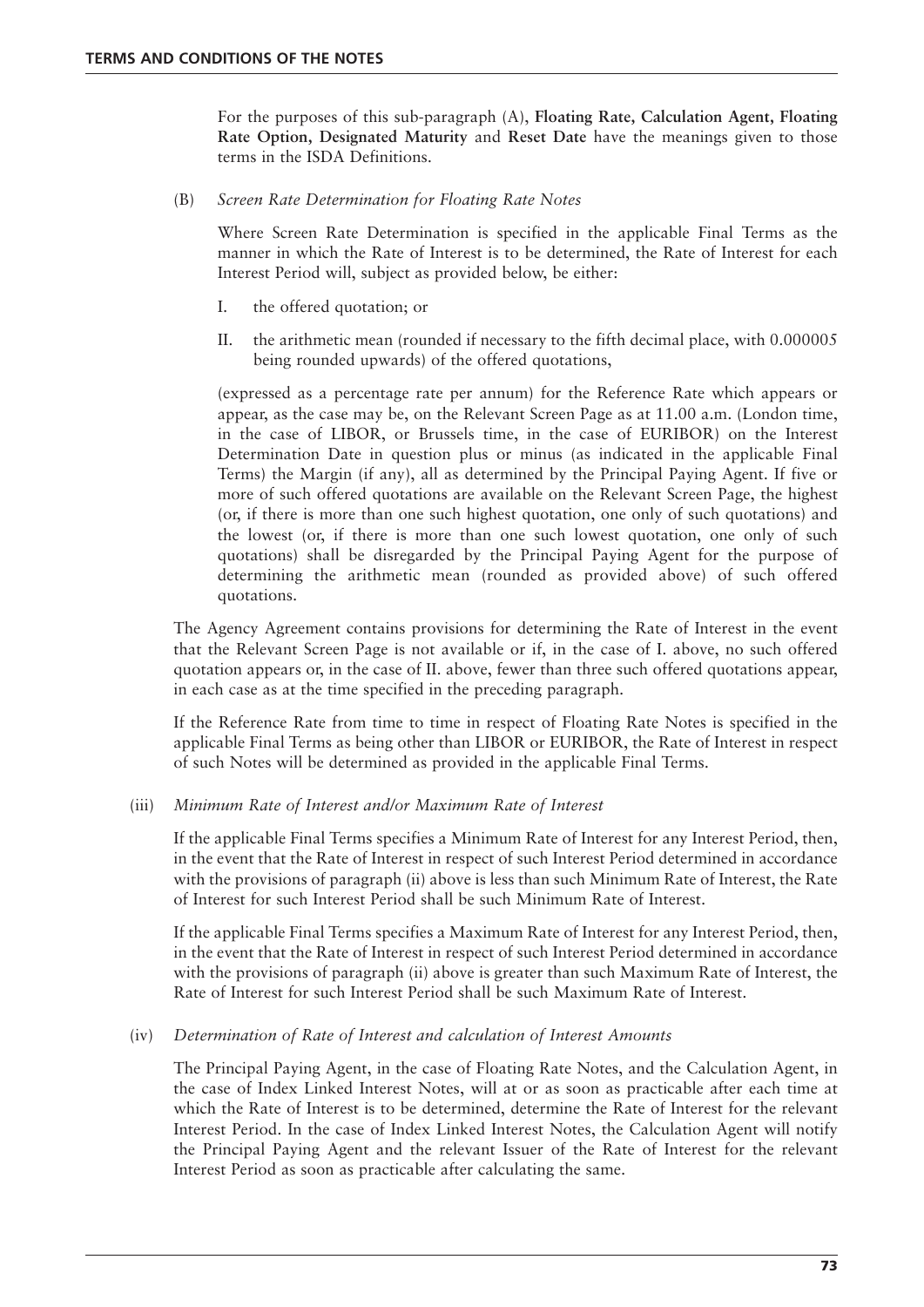The Principal Paying Agent will calculate the amount of interest (the **Interest Amount**) payable on the Floating Rate Notes or Index Linked Interest Notes for the relevant Interest Period by applying the Rate of Interest to:

- (A) in the case of Floating Rate Notes or Index Linked Interest Notes which are represented by a Global Note, the aggregate outstanding nominal amount of the Notes represented by such Global Note (or, if they are Partly Paid Notes, the aggregate amount paid up); or
- (B) in the case of Floating Rate Notes or Index Linked Interest Notes in definitive form, the Calculation Amount,

and, in each case, multiplying such sum by the applicable Day Count Fraction, and rounding the resultant figure to the nearest sub-unit of the relevant Specified Currency, half of any such sub-unit being rounded upwards or otherwise in accordance with applicable market convention. Where the Specified Denomination of a Floating Rate Note or an Index Linked Interest Note in definitive form is a multiple of the Calculation Amount, the Interest Amount payable in respect of such Note shall be the product of the amount (determined in the manner provided above) for the Calculation Amount and the amount by which the Calculation Amount is multiplied to reach the Specified Denomination, without any further rounding.

**Day Count Fraction** means, in respect of the calculation of an amount of interest in accordance with this Condition 5:

- (A) if "Actual/Actual (ISDA)" or "Actual/Actual" is specified in the applicable Final Terms, the actual number of days in the Interest Period divided by 365 (or, if any portion of that Interest Period falls in a leap year, the sum of (I) the actual number of days in that portion of the Interest Period falling in a leap year divided by 366 and (II) the actual number of days in that portion of the Interest Period falling in a non-leap year divided by 365);
- (B) if "Actual/365 (Fixed)" is specified in the applicable Final Terms, the actual number of days in the Interest Period divided by 365;
- (C) if "Actual/365 (Sterling)" is specified in the applicable Final Terms, the actual number of days in the Interest Period divided by 365 or, in the case of an Interest Payment Date falling in a leap year, 366;
- (D) if "Actual/360" is specified in the applicable Final Terms, the actual number of days in the Interest Period divided by 360;
- (E) if "30/360", "360/360" or "Bond Basis" is specified in the applicable Final Terms, the number of days in the Interest Period divided by 360, calculated on a formula basis as follows:

Day Count Fraction = 
$$
\frac{[360 \times (Y_2 - Y_1)] + [30 \times (M_2 - M_1)] + (D_2 - D_1)}{360}
$$

where:

"Y<sup>1</sup>" is the year, expressed as a number, in which the first day of the Interest Period falls;

" $Y_2$ " is the year, expressed as a number, in which the day immediately following the last day of the Interest Period falls;

"M<sub>1</sub>" is the calendar month, expressed as a number, in which the first day of the Interest Period falls;

"M2" is the calendar month, expressed as a number, in which the day immediately following the last day of the Interest Period falls;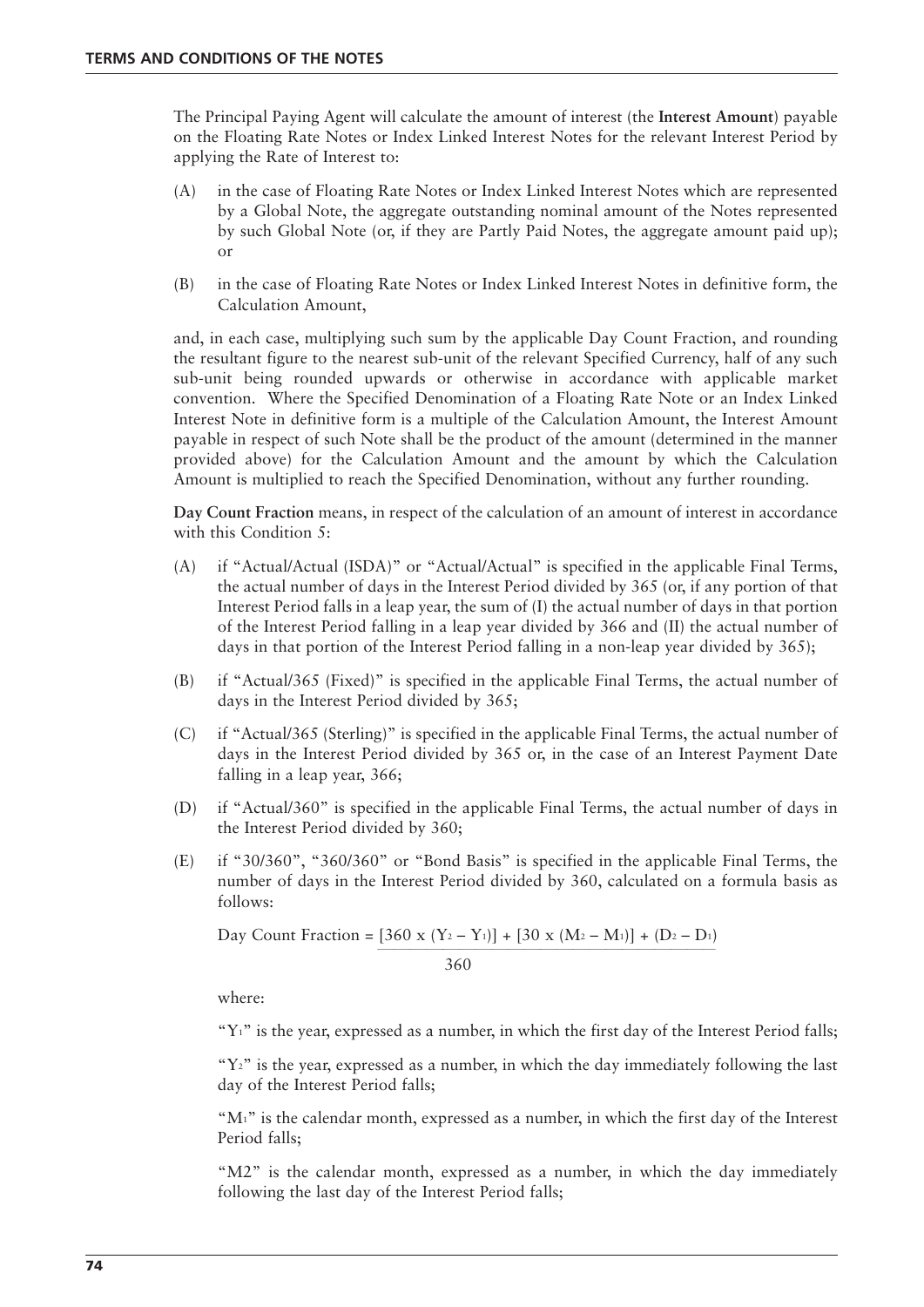"D1" is the first calendar day, expressed as a number, of the Interest Period, unless such number is 31, in which case  $D_1$  will be 30; and

"D2" is the calendar day, expressed as a number, immediately following the last day included in the Interest Period, unless such number would be 31 and  $D_1$  is greater than 29, in which case  $D_2$  will be 30; and

(F) if "30E/360" or "Eurobond Basis" is specified in the applicable Final Terms, the number of days in the Interest Period divided by 360, calculated on a formula basis as follows:

Day Count Fraction =  $[360 \times (Y_2 - Y_1)] + [30 \times (M_2 - M_1)] + (D_2 - D_1)$ 

360

where:

" $Y_1$ " is the year, expressed as a number, in which the first day of the Interest Period falls;

" $Y_2$ " is the year, expressed as a number, in which the day immediately following the last day of the Interest Period falls;

" $M_1$ " is the calendar month, expressed as a number, in which the first day of the Interest Period falls;

"M2" is the calendar month, expressed as a number, in which the day immediately following the last day of the Interest Period falls;

"D1" is the first calendar day, expressed as a number, of the Interest Period, unless such number would be 31, in which case  $D_1$  will be 30;

" $D_2$ " is the calendar day, expressed as a number, immediately following the last day included in the Interest Period, unless such number would be  $31$ , in which case  $D<sub>2</sub>$  will be 30;

(g) if "30E/360 (ISDA)" is specified in the applicable Final Terms, the number of days in the Interest Period divided by 360, calculated on a formula basis as follows:

Day Count Fraction =  $[360 \times (Y_2 - Y_1)] + [30 \times (M_2 - M_1)] + (D_2 - D_1)$ 

360

where:

" $Y_1$ " is the year, expressed as a number, in which the first day of the Interest Period falls;

" $Y_2$ " is the year, expressed as a number, in which the day immediately following the last day of the Interest Period falls;

"M<sub>1</sub>" is the calendar month, expressed as a number, in which the first day of the Interest Period falls;

"M2" is the calendar month, expressed as a number, in which the day immediately following the last day of the Interest Period falls;

" $Di$ " is the first calendar day, expressed as a number, of the Interest Period, unless (i) that day is the last day of February or (ii) such number would be 31, in which case D1 will be 30; and

" $D_2$ " is the calendar day, expressed as a number, immediately following the last day included in the Interest Period, unless (i) that day is the last day of February but not the Maturity Date or (ii) such number would be 31, in which case  $D_2$  will be 30.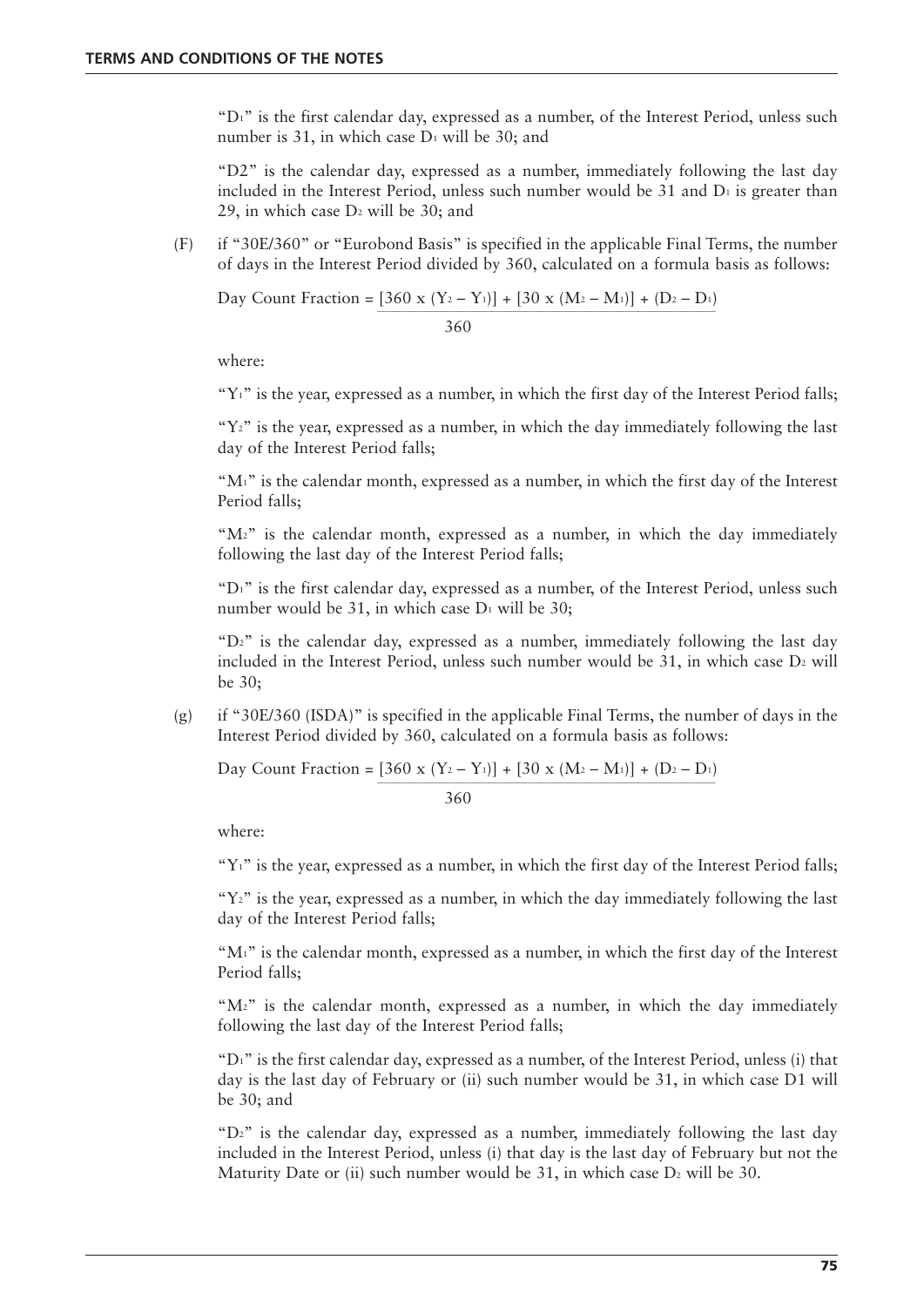#### (v) *Notification of Rate of Interest and Interest Amounts*

The Principal Paying Agent will cause the Rate of Interest and each Interest Amount for each Interest Period and the relevant Interest Payment Date to be notified to the Issuer and any stock exchange or other relevant authority on which the relevant Floating Rate Notes or Index Linked Interest Notes are for the time being listed or by which they have been admitted to listing and notice thereof to be published in accordance with Condition 14 as soon as possible after their determination but in no event later than the fourth London Business Day thereafter. Each Interest Amount and Interest Payment Date so notified may subsequently be amended (or appropriate alternative arrangements made by way of adjustment) without prior notice in the event of an extension or shortening of the Interest Period. Any such amendment will be promptly notified to each stock exchange or other relevant authority on which the relevant Floating Rate Notes or Index Linked Interest Notes are for the time being listed or by which they have been admitted to listing and to the Noteholders in accordance with Condition 14. For the purposes of this paragraph, the expression **London Business Day** means a day (other than a Saturday or a Sunday) on which banks and foreign exchange markets are open for general business in London.

#### (vi) *Certificates to be final*

All certificates, communications, opinions, determinations, calculations, quotations and decisions given, expressed, made or obtained for the purposes of the provisions of this Condition  $5(b)$ , whether by the Principal Paying Agent or, if applicable, the Calculation Agent, shall (in the absence of wilful default, bad faith or manifest error) be binding on the Issuer, the Guarantor, the Principal Paying Agent, the Calculation Agent (if applicable), the other Agents and all Noteholders, Receiptholders and Couponholders and (in the absence) no liability to the Issuer, the Guarantor, the Noteholders, the Receiptholders or the Couponholders shall attach to the Principal Paying Agent or, if applicable, the Calculation Agent in connection with the exercise or non-exercise by it of its powers, duties and discretions pursuant to such provisions.

#### (c) **Interest on other Structured Notes (including Dual Currency Interest Notes)**

The rate or amount of interest payable in respect of Structured Notes (excluding Index Linked Interest Notes to the extent provided above but including Dual Currency Interest Notes) shall be determined in the manner specified in the applicable Final Terms.

#### (d) **Interest on Partly Paid Notes**

In the case of Partly Paid Notes (other than Partly Paid Notes which are Zero Coupon Notes), interest will accrue as aforesaid on the paid-up nominal amount of such Notes and otherwise as specified in the applicable Final Terms.

#### (e) **Accrual of interest**

Each Note (or in the case of the redemption of part only of a Note, that part only of such Note) will cease to bear interest (if any) from the date for its redemption unless, upon due presentation thereof, payment of principal is improperly withheld or refused. In such event, interest will continue to accrue until whichever is the earlier of:

- (i) the date on which all amounts due in respect of such Note have been paid; and
- (ii) five days after the date on which the full amount of the moneys payable in respect of such Notes has been received by the Principal Paying Agent or the Registrar, as the case may be, and notice to that effect has been given to the Noteholders in accordance with Condition 14.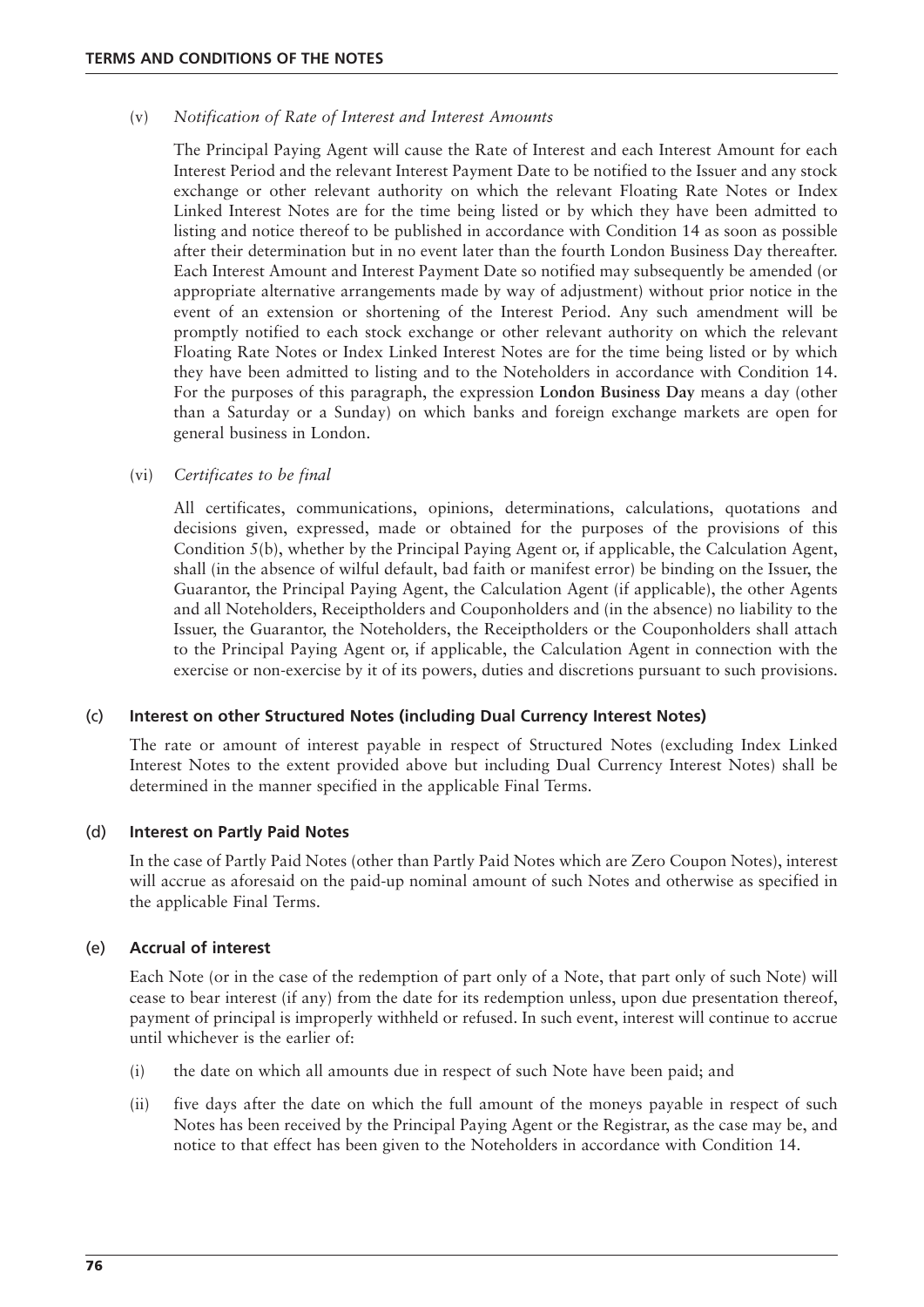#### **6. PAYMENTS**

#### (a) **Method of payment**

Subject as provided below:

- (i) payments in a Specified Currency other than euro will be made by credit or transfer to an account in the relevant Specified Currency maintained by the payee with, or, at the option of the payee, by a cheque in such Specified Currency drawn on, a bank in the principal financial centre of the country of such Specified Currency (which, if the Specified Currency is Australian dollars or New Zealand dollars, shall be Sydney and Auckland, respectively); and
- (ii) payments in euro will be made by credit or transfer to a euro account (or any other account to which euro may be credited or transferred) specified by the payee or, at the option of the payee, by a euro cheque.

Payments will be subject in all cases to any fiscal or other laws and regulations applicable thereto in the place of payment, but without prejudice to the provisions of Condition 8.

#### (b) **Presentation of definitive Bearer Notes, Receipts and Coupons**

Payments of principal in respect of definitive Bearer Notes will (subject as provided below) be made in the manner provided in paragraph (a) above only against presentation and surrender (or, in the case of part payment of any sum due, endorsement) of definitive Bearer Notes, and payments of interest in respect of definitive Bearer Notes will (subject as provided below) be made as aforesaid only against presentation and surrender (or, in the case of part payment of any sum due, endorsement) of Coupons, in each case at the specified office of any Paying Agent outside the United States (which expression, as used herein, means the United States of America (including the States and the District of Columbia, its territories, its possessions and other areas subject to its jurisdiction)).

Payments of instalments of principal (if any) in respect of definitive Bearer Notes, other than the final instalment, will (subject as provided below) be made in the manner provided in paragraph (a) above against presentation and surrender (or, in the case of part payment of any sum due, endorsement) of the relevant Receipt in accordance with the preceding paragraph. Payment of the final instalment will be made in the manner provided in paragraph (a) above only against presentation and surrender (or, in the case of part payment of any sum due, endorsement) of the relevant Bearer Note in accordance with the preceding paragraph. Each Receipt must be presented for payment of the relevant instalment together with the definitive Bearer Note to which it appertains. Receipts presented without the definitive Bearer Note to which they appertain do not constitute valid obligations of the Issuer. Upon the date on which any definitive Bearer Note becomes due and repayable, unmatured Receipts (if any) relating thereto (whether or not attached) shall become void and no payment shall be made in respect thereof.

Fixed Rate Notes in definitive bearer form (other than Dual Currency Notes, Index Linked Notes or Long Maturity Notes (as defined below)) should be presented for payment together with all unmatured Coupons appertaining thereto (which expression shall for this purpose include Coupons falling to be issued on exchange of matured Talons), failing which the amount of any missing unmatured Coupon (or, in the case of payment not being made in full, the same proportion of the amount of such missing unmatured Coupon as the sum so paid bears to the sum due) will be deducted from the sum due for payment. Each amount of principal so deducted will be paid in the manner mentioned above against surrender of the relative missing Coupon at any time before the expiry of 10 years after the Relevant Date (as defined in Condition 8) in respect of such principal (whether or not such Coupon would otherwise have become void under Condition 9) or, if later, five years from the date on which such Coupon would otherwise have become due, but in no event thereafter.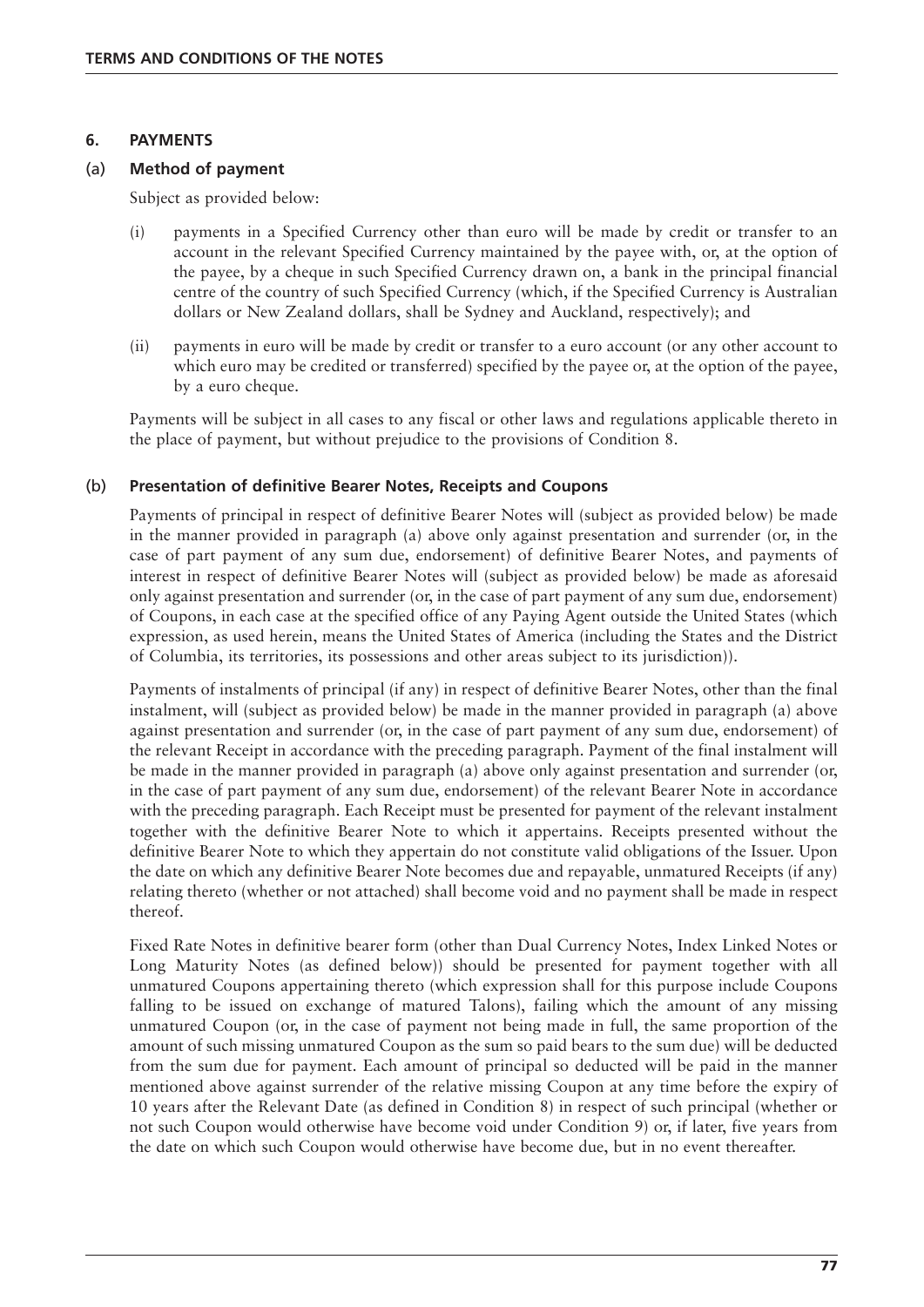Upon any Fixed Rate Note in definitive bearer form becoming due and repayable prior to its Maturity Date, all unmatured Talons (if any) appertaining thereto will become void and no further Coupons will be issued in respect thereof.

Upon the date on which any Floating Rate Note, Dual Currency Note, Index Linked Note or Long Maturity Note in definitive bearer form becomes due and repayable, unmatured Coupons and Talons (if any) relating thereto (whether or not attached) shall become void and no payment or, as the case may be, exchange for further Coupons shall be made in respect thereof. A **Long Maturity Note** is a Fixed Rate Note (other than a Fixed Rate Note which on issue had a Talon attached) whose nominal amount on issue is less than the aggregate interest payable thereon provided that such Note shall cease to be a Long Maturity Note on the Interest Payment Date on which the aggregate amount of interest remaining to be paid after that date is less than the nominal amount of such Note.

If the due date for redemption of any definitive Bearer Note is not an Interest Payment Date, interest (if any) accrued in respect of such Note from (and including) the preceding Interest Payment Date or, as the case may be, the Interest Commencement Date shall be payable only against surrender of the relevant definitive Bearer Note.

### (c) **Payments in respect of Bearer Global Notes**

Payments of principal and interest (if any) in respect of Notes represented by any Global Note in bearer form will (subject as provided below) be made in the manner specified above in relation to definitive Bearer Notes and otherwise in the manner specified in the relevant Global Note against presentation or surrender, as the case may be, of such Global Note at the specified office of any Paying Agent outside the United States. A record of each payment made against presentation or surrender of any Global Note in bearer form, distinguishing between any payment of principal and any payment of interest, will be made on such Global Note by the Paying Agent to which it was presented and such record shall be prima facie evidence that the payment in question has been made.

#### (d) **Payments in respect of Registered Notes**

Payments of principal (other than instalments of principal prior to the final instalment) in respect of each Registered Note (whether or not in global form) will be made against presentation and surrender (or, in the case of part payment of any sum due, endorsement) of the Registered Note at the specified office of the Registrar or any of the Paying Agents. Such payments will be made by transfer to the Designated Account (as defined below) of the holder (or the first named of joint holders) of the Registered Note appearing in the register of holders of the Registered Notes maintained by the Registrar (the **Register**) at the close of business on the third business day (being for this purpose a day on which banks are open for business in the city where the specified office of the Registrar is located) before the relevant due date. Notwithstanding the previous sentence, if (i) a holder does not have a Designated Account or (ii) the principal amount of the Notes held by a holder is less than U.S.\$250,000 (or its approximate equivalent in any other Specified Currency), payment will instead be made by a cheque in the Specified Currency drawn on a Designated Bank (as defined below). For these purposes, **Designated Account** means the account (which, in the case of a payment in Japanese yen to a non-resident of Japan, shall be a non-resident account) maintained by a holder with a Designated Bank and identified as such in the Register and **Designated Bank** means (in the case of payment in a Specified Currency other than euro) a bank in the principal financial centre of the country of such Specified Currency (which, if the Specified Currency is Australian dollars or New Zealand dollars, shall be Sydney and Auckland, respectively) and (in the case of a payment in euro) any bank which processes payments in euro.

Payments of interest and payments of instalments of principal (other than the final instalment) in respect of each Registered Note (whether or not in global form) will be made by a cheque in the Specified Currency drawn on a Designated Bank and mailed by uninsured mail on the business day in the city where the specified office of the Registrar is located immediately preceding the relevant due date to the holder (or the first named of joint holders) of the Registered Note appearing in the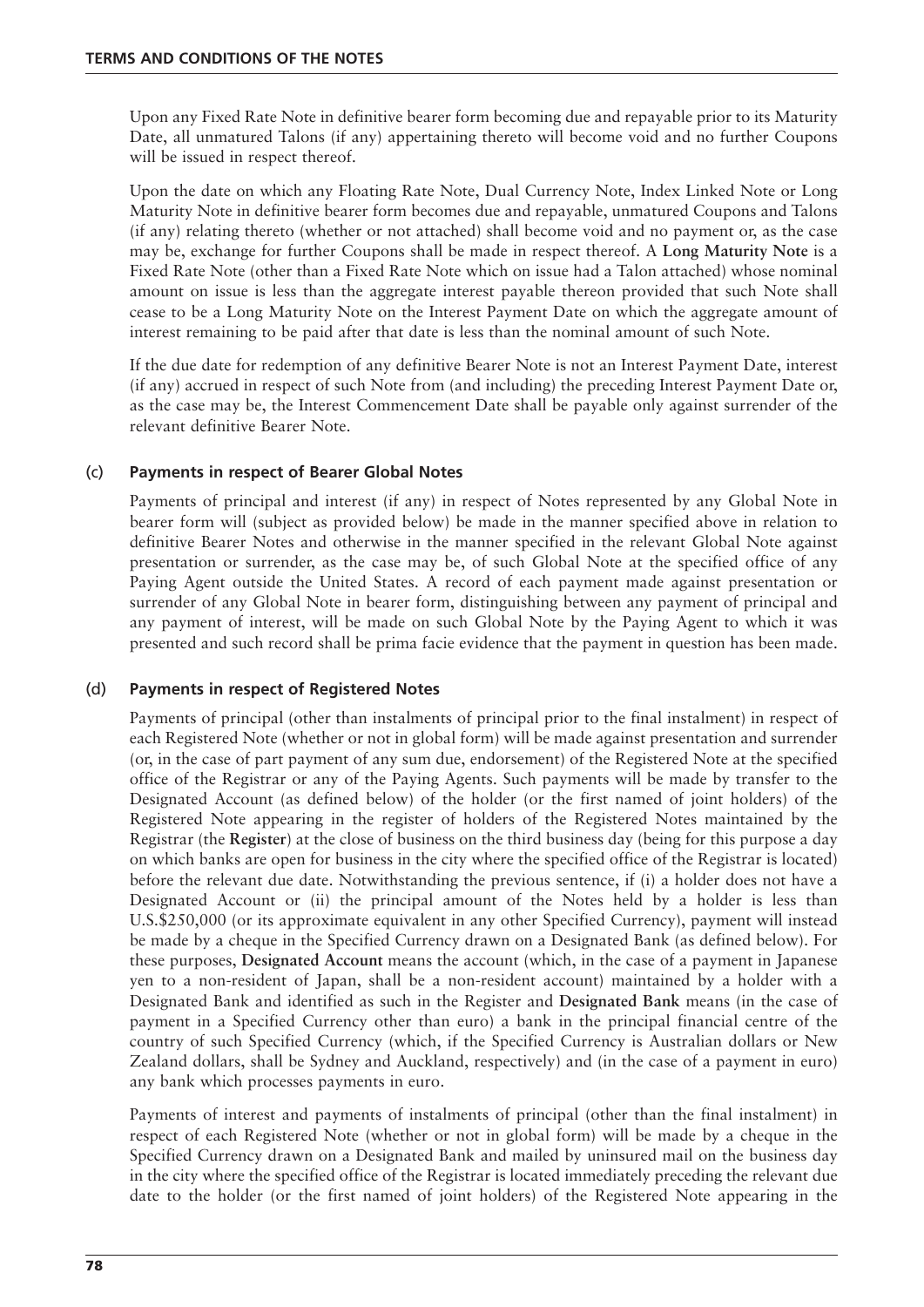Register at the close of business on the fifteenth day (whether or not such fifteenth day is a business day) before the relevant due date (the **Record Date**) at his address shown in the Register on the Record Date and at his risk. Upon application of the holder to the specified office of the Registrar not less than three business days in the city where the specified office of the Registrar is located before the due date for any payment of interest in respect of a Registered Note, the payment may be made by transfer on the due date in the manner provided in the preceding paragraph. Any such application for transfer shall be deemed to relate to all future payments of interest (other than interest due on redemption) and instalments of principal (other than the final instalment) in respect of the Registered Notes which become payable to the holder who has made the initial application until such time as the Registrar is notified in writing to the contrary by such holder. Payment of the interest due in respect of each Registered Note on redemption and the final instalment of principal will be made in the same manner as payment of the principal amount of such Registered Note.

Holders of Registered Notes will not be entitled to any interest or other payment for any delay in receiving any amount due in respect of any Registered Note as a result of a cheque posted in accordance with this Condition arriving after the due date for payment or being lost in the post. No commissions or expenses shall be charged to such holders by the Registrar in respect of any payments of principal or interest in respect of the Registered Notes.

All amounts payable to DTC or its nominee as registered holder of a Registered Global Note in respect of Notes denominated in a Specified Currency other than U.S. dollars shall be paid by transfer by the Registrar to an account in the relevant Specified Currency of the Exchange Agent on behalf of DTC or its nominee for conversion into and payment in U.S. dollars in accordance with the provisions of the Agency Agreement.

None of the Issuer, the Guarantor or the Agents will have any responsibility or liability for any aspect of the records relating to, or payments made on account of, beneficial ownership interests in the Registered Global Notes or for maintaining, supervising or reviewing any records relating to such beneficial ownership interests.

# (e) **General provisions applicable to payments**

The holder of a Global Note shall be the only person entitled to receive payments in respect of Notes represented by such Global Note and the Issuer or, as the case may be, the Guarantor will be discharged by payment to, or to the order of, the holder of such Global Note in respect of each amount so paid. Each of the persons shown in the records of Euroclear or Clearstream, Luxembourg or DTC as the beneficial holder of a particular nominal amount of Notes represented by such Global Note must look solely to Euroclear or Clearstream, Luxembourg or DTC, as the case may be, for his share of each payment so made by the Issuer or, as the case may be, the Guarantor to, or to the order of, the holder of such Global Note. No person other than the holder of the relevant Global Note shall have any claim against the Issuer or the Guarantor in respect of any payments due in respect of such Global Note.

Notwithstanding the foregoing provisions of this Condition, if any amount of principal and/or interest in respect of Bearer Notes is payable in U.S. dollars, such U.S. dollar payments of principal and/or interest in respect of such Notes will be made at the specified office of a Paying Agent in the United States if:

- (i) the Issuer has appointed Paying Agents with specified offices outside the United States with the reasonable expectation that such Paying Agents would be able to make payment in U.S. dollars at such specified offices outside the United States of the full amount of principal and interest on the Bearer Notes in the manner provided above when due;
- (ii) payment of the full amount of such principal and interest at all such specified offices outside the United States is illegal or effectively precluded by exchange controls or other similar restrictions on the full payment or receipt of principal and interest in U.S. dollars; and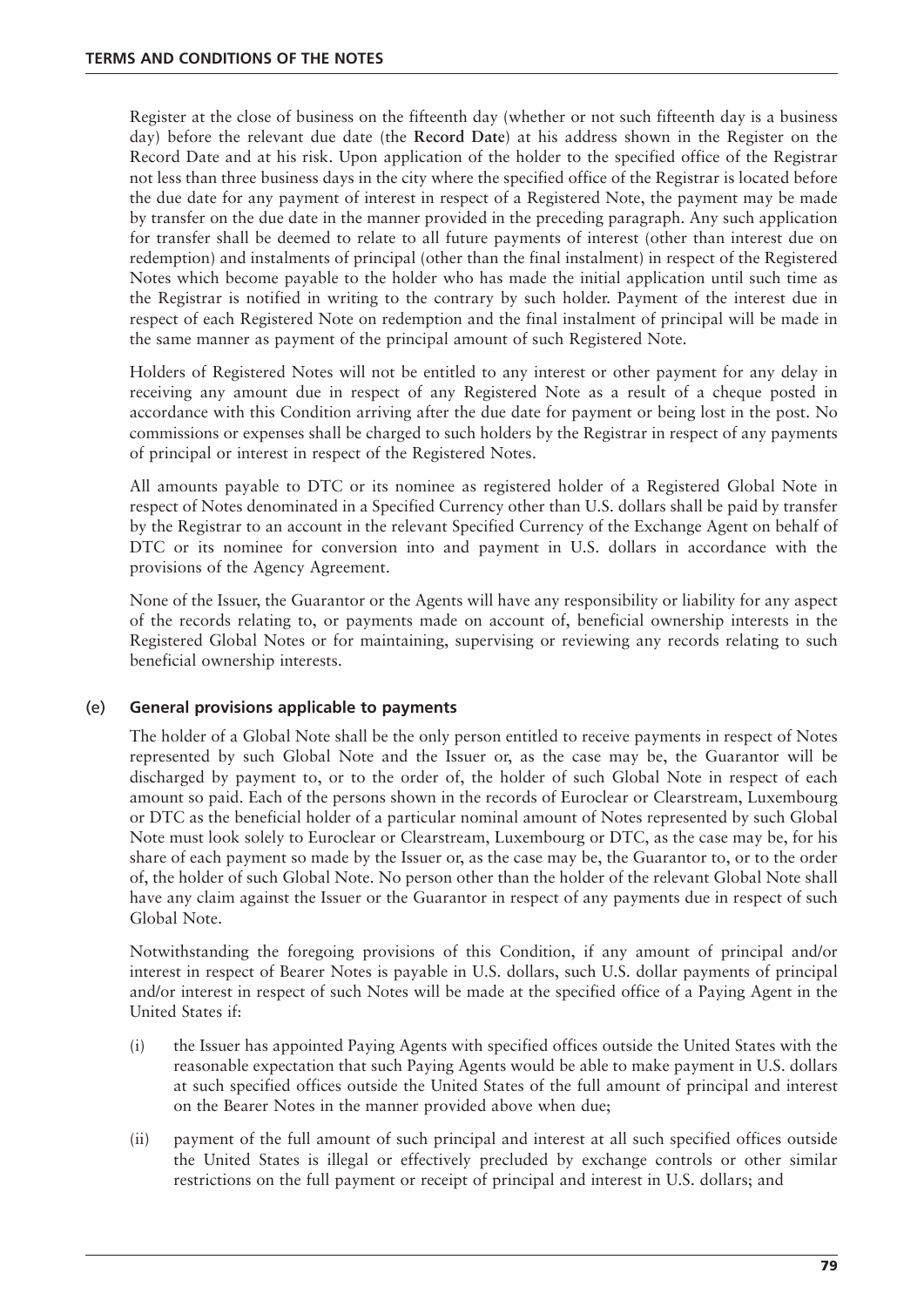(iii) such payment is then permitted under United States law without involving, in the opinion of the Issuer and the Guarantor, adverse tax consequences to the Issuer or the Guarantor.

## (f) **Payment Day**

If the date for payment of any amount in respect of any Note, Receipt or Coupon is not a Payment Day, the holder thereof shall not be entitled to payment until the next following Payment Day in the relevant place and shall not be entitled to further interest or other payment in respect of such delay. For these purposes, **Payment Day** means any day which (subject to Condition 9) is:

- (i) a day on which commercial banks and foreign exchange markets settle payments and are open for general business (including dealing in foreign exchange and foreign currency deposits) in:
	- (A) the relevant place of presentation;
	- (B) each Additional Financial Centre specified in the applicable Final Terms;
- (ii) either (A) in relation to any sum payable in a Specified Currency other than euro, a day on which commercial banks and foreign exchange markets settle payments and are open for general business (including dealing in foreign exchange and foreign currency deposits) in the principal financial centre of the country of the relevant Specified Currency (if other than the place of presentation, any Additional Financial Centre and which, if the Specified Currency is Australian dollars or New Zealand dollars, shall be Sydney and Auckland, respectively) or (B) in relation to any sum payable in euro, a day on which the TARGET System is open; and
- (iii) in the case of any payment in respect of a Registered Global Note denominated in a Specified Currency other than U.S. dollars and registered in the name of DTC or its nominee and in respect of which an accountholder of DTC (with an interest in such Registered Global Note) has elected to receive any part of such payment in U.S. dollars, a day on which commercial banks are not authorised or required by law or regulation to be closed in New York City.

#### (g) **Interpretation of principal and interest**

Any reference in the Conditions to principal in respect of the Notes shall be deemed to include, as applicable:

- (i) any additional amounts which may be payable with respect to principal under Condition 8;
- (ii) the Final Redemption Amount of the Notes;
- (iii) the Early Redemption Amount of the Notes;
- (iv) the Optional Redemption Amount(s) (if any) of the Notes;
- (v) in relation to Notes redeemable in instalments, the Instalment Amounts;
- (vi) in relation to Zero Coupon Notes, the Amortised Face Amount (as defined in Condition 7(e)); and
- (vii) any premium and any other amounts (other than interest) which may be payable by the Issuer under or in respect of the Notes.

Any reference in the Conditions to interest in respect of the Notes shall be deemed to include, as applicable, any additional amounts which may be payable with respect to interest under Condition 8.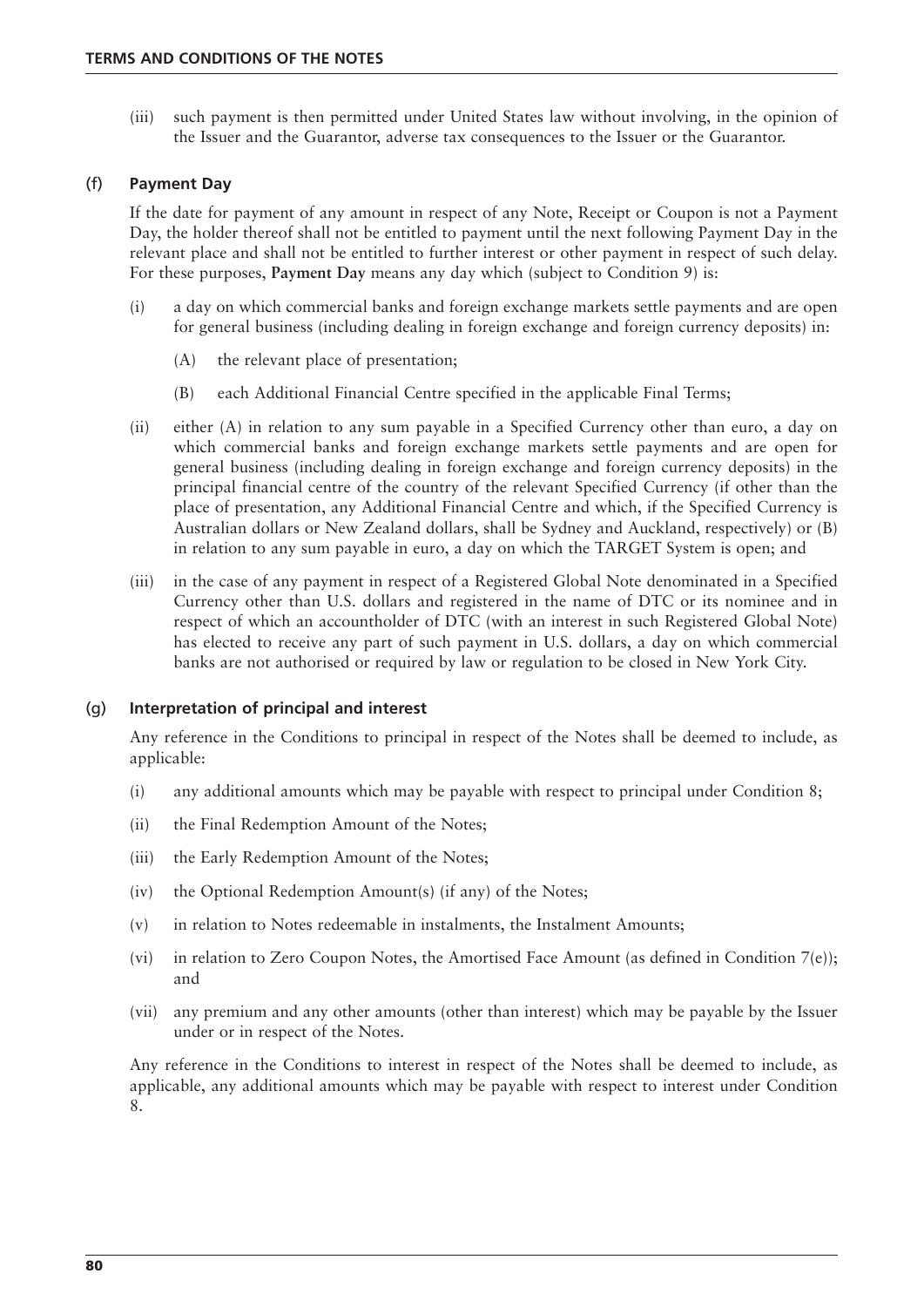#### **7. REDEMPTION AND PURCHASE**

#### (a) **Redemption at maturity**

Unless previously redeemed or purchased and cancelled as specified below, each Note (including each Index Linked Redemption Note, each Dual Currency Redemption Note and any other Structured Note) will be redeemed by the Issuer at its Final Redemption Amount specified in, or determined in the manner specified in, the applicable Final Terms in the relevant Specified Currency on the Maturity Date.

### (b) **Redemption for tax reasons**

The Notes may be redeemed at the option of the Issuer in whole, but not in part, subject in the case of Subordinated Notes which shall only be redeemed at any time on or after five years from the issue date in respect of such Subordinated Notes (or at any time prior to such date if so permitted by the applicable Spanish capital adequacy requirements then in force) subject to the prior consent of *Banco de España*, at any time (if this Note is neither a Floating Rate Note, an Index Linked Interest Note nor a Dual Currency Interest Note) or on any Interest Payment Date (if this Note is either a Floating Rate Note, an Index Linked Interest Note or a Dual Currency Interest Note), on giving not less than 30 nor more than 60 days' notice to the Principal Paying Agent and, in accordance with Condition 14, the Noteholders (which notice shall be irrevocable), if:

- (i) on the occasion of the next payment due under the Notes, the Issuer has or will become obliged to pay additional amounts as provided or referred to in Condition 8 or the Guarantor would be unable for reasons outside its control to procure payment by the Issuer and in making payment itself would be required to pay such additional amounts, in each case as a result of any change in, or amendment to, the laws or regulations of Spain (as defined in Condition 8) or any change in the application or official interpretation of such laws or regulations, which change or amendment becomes effective on or after the date on which agreement is reached to issue the first Tranche of the Notes; and
- (ii) such obligation cannot be avoided by the Issuer or, as the case may be, the Guarantor taking reasonable measures available to it,

provided that no such notice of redemption shall be given earlier than 90 days prior to the earliest date on which the Issuer or, as the case may be, the Guarantor would be obliged to pay such additional amounts were a payment in respect of the Notes then due.

Prior to the publication of any notice of redemption pursuant to this Condition, the Issuer or, as the case may be, the Guarantor shall deliver to the Principal Paying Agent a certificate signed by two Directors of the Issuer (or if at the time that such certification is to be given the Issuer has only one Director, such certificate may be signed by such Director) or, as the case may be, the Guarantor stating that the Issuer is entitled to effect such redemption and setting forth a statement of facts showing that the conditions precedent to the right of the Issuer so to redeem have occurred, an opinion of independent legal advisers of recognised standing to the effect that the Issuer or, as the case may be, the Guarantor has or will become obliged to pay such additional amounts as a result of such change or amendment and, in the case of Subordinated Notes, a copy of *Banco de España's* consent to redemption.

Notes redeemed pursuant to this Condition 7(b) will be redeemed at their Early Redemption Amount referred to in paragraph (e) below together (if appropriate) with interest accrued to (but excluding) the date of redemption.

#### (c) **Redemption at the option of the Issuer (Issuer Call)**

If Issuer Call is specified in the applicable Final Terms, the Issuer may, subject in the case of Subordinated Notes which shall not be redeemed unless in compliance with the applicable capital adequacy regulations of *Banco de España* from time to time in force (currently only on or after five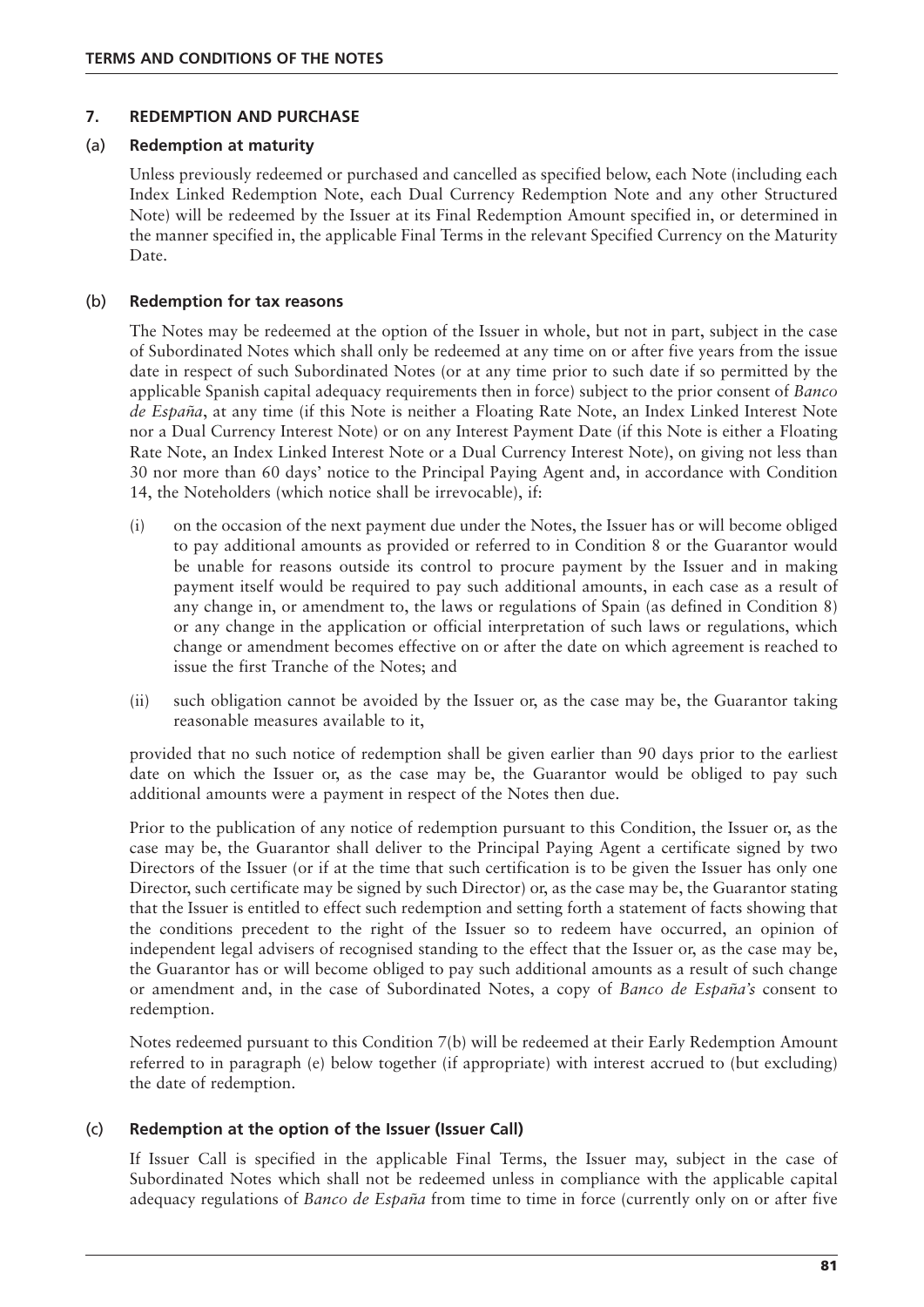years from the issue date in respect of such Subordinated Notes, or as otherwise specified in the applicable Final Terms) and then only with the prior consent of the *Banco de España,* having given (unless otherwise specified in the applicable Final Terms):

- (i) not less than 7 nor more than 30 days' notice to the Noteholders in accordance with Condition 14 or such lesser period specified in the applicable Final Terms; and
- (ii) not less than 5 days before the giving of the notice referred to in (i), notice to the Principal Paying Agent and, in the case of a redemption of Registered Notes, the Registrar or such lesser period specified in the applicable Final Terms,

(which notices shall be irrevocable and shall specify the date fixed for redemption), redeem all or some only of the Notes then outstanding on any Optional Redemption Date and at the Optional Redemption Amount(s) specified in, or determined in the manner specified in, the applicable Final Terms together, if appropriate, with interest accrued to (but excluding) the relevant Optional Redemption Date. In the event of a redemption of some only of the Notes such redemption must be of a nominal amount not less than the Minimum Redemption Amount and not more than the Maximum Redemption Amount, in each case as may be specified in the applicable Final Terms. In the case of a partial redemption of Notes, the Notes to be redeemed (**Redeemed Notes**) will be selected individually by lot in accordance with applicable Spanish law requirements, in the case of Redeemed Notes represented by definitive Notes, and in accordance with the rules of Euroclear and/or Clearstream, Luxembourg (to be reflected in the records of Euroclear and Clearstream, Luxembourg as either a pool factor or a reduction in nominal amount, at their discretion) and/or DTC, in the case of Redeemed Notes represented by a Global Note, not more than 30 days prior to the date fixed for redemption (or such lesser period specified in the applicable Final Terms) (such date of selection being hereinafter called the **Selection Date**). In the case of Redeemed Notes represented by definitive Notes, a list of the serial numbers of such Redeemed Notes will be published in accordance with Condition 14 not less than 15 days prior to the date fixed for redemption (or such lesser period specified in the applicable Final Terms). No exchange of the relevant Global Note will be permitted during the period from (and including) the Selection Date to (and including) the date fixed for redemption pursuant to this paragraph (c) and notice to that effect shall be given by the Issuer to the Noteholders in accordance with Condition 14 at least five days prior to the Selection Date.

# (d) **Redemption at the option of the Noteholders (Investor Put)**

If Investor Put is specified in the applicable Final Terms, upon the holder of any Note giving to the Issuer in accordance with Condition 14 not less than 30 nor more than 60 days' notice (or such lesser period specified in the applicable Final Terms) (which notice shall be irrevocable) the Issuer will, upon the expiry of such notice, redeem in whole but not in part, subject to, and in accordance with, the terms specified in the applicable Final Terms, such Note on the Optional Redemption Date and at the Optional Redemption Amount together, if appropriate, with interest accrued to (but excluding) the Optional Redemption Date. It may be that before an Investor Put can be exercised, certain conditions and/or circumstances will need to be satisfied. Where relevant, the provisions will be set out in the applicable Final Terms. No such redemption option will be specified in the applicable Final Terms relating to any Subordinated Notes without the prior consent of *Banco de España* or which provides for redemption prior to the fifth anniversary of the Issue Date of the relevant Note, except as permitted under *Banco de España's* requirements for such redemption.

To exercise the right to require redemption of this Note the holder of this Note must if this Note is in definitive form and held outside Euroclear and Clearstream, Luxembourg deliver at the specified office of any Paying Agent (in the case of Bearer Notes) or the Registrar (in the case of Registered Notes) at any time during normal business hours of such Paying Agent or, as the case may be, the Registrar falling within the notice period, a duly completed and signed notice of exercise in the form (for the time being current) obtainable from any specified office of any Paying Agent or, as the case may be, the Registrar (a **Put Notice**) and in which the holder must specify a bank account (or, if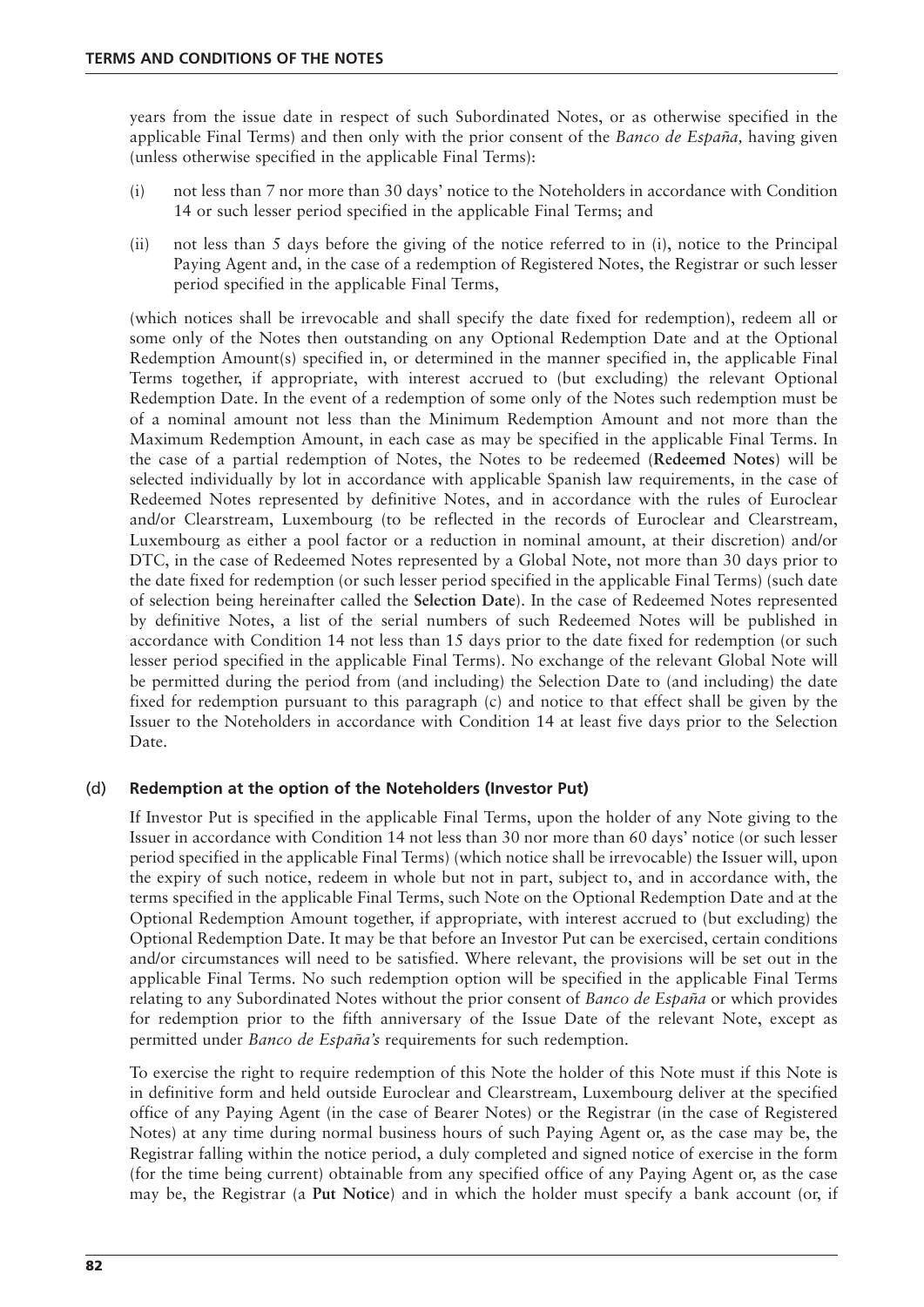payment is required to be made by cheque, an address) to which payment is to be made under this Condition and, in the case of Registered Notes, the nominal amount thereof to be redeemed. If this Note is in definitive bearer form, the Put Notice must be accompanied by this Note or evidence satisfactory to the Paying Agent concerned that this Note will, following delivery of the Put Notice, be held to its order or under its control. If this Note is represented by a global Note or is in definitive form and held through Euroclear or Clearstream, Luxembourg, to exercise the right to require redemption of this Note the holder of this Note must, within the notice period, give notice to the Principal Paying Agent of such exercise in accordance with the standard procedures of Euroclear and Clearstream, Luxembourg (which may include notice being given on his instruction by Euroclear or Clearstream, Luxembourg or any common depositary for them to the Principal Paying Agent by electronic means) in a form acceptable to Euroclear and Clearstream, Luxembourg from time to time, and, if this Note is a Bearer Note represented by a global Note, at the same time present or procure the presentation of the relevant global Note to the Principal Paying Agent for notation accordingly.

Any Put Notice or other notice given in accordance with the standard procedures of Euroclear, Clearstream Luxembourg and/or DTC given by a holder of any Note pursuant to this Condition 7(d) shall be irrevocable except where prior to the due date of redemption an Event of Default has occurred and is continuing in which event such holder, at its option, may elect by notice to the Issuer to withdraw the notice given pursuant to this Condition 7(d) and instead to declare such Note forthwith due and payable pursuant to Condition 10.

# (e) **Early Redemption Amounts**

For the purpose of paragraph (b) above and Condition 10, each Note will be redeemed at its Early Redemption Amount calculated as follows:

- (i) in the case of a Note with a Final Redemption Amount equal to the Issue Price, at the Final Redemption Amount thereof; or
- (ii) in the case of a Note (other than a Zero Coupon Note but including an Instalment Note and a Partly Paid Note) with a Final Redemption Amount which is or may be less or greater than the Issue Price or which is payable in a Specified Currency other than that in which the Note is denominated, at the amount specified in, or determined in the manner specified in, the applicable Final Terms or, if no such amount or manner is so specified in the applicable Final Terms, at its nominal amount; or
- (iii) in the case of a Zero Coupon Note, at an amount (the **Amortised Face Amount**) calculated in accordance with the following formula:

Early Redemption Amount =  $RP \times (1 + AY)^y$ 

where:

**RP** means the Reference Price; and

**AY** means the Accrual Yield expressed as a decimal;

**y** is a fraction the numerator of which is equal to the number of days (calculated on the basis of a 360-day year consisting of 12 months of 30 days each) from (and including) the Issue Date of the first Tranche of the Notes to (but excluding) the date fixed for redemption or (as the case may be) the date upon which such Note becomes due and repayable and the denominator of which is 360,

or on such other calculation basis as may be specified in the applicable Final Terms.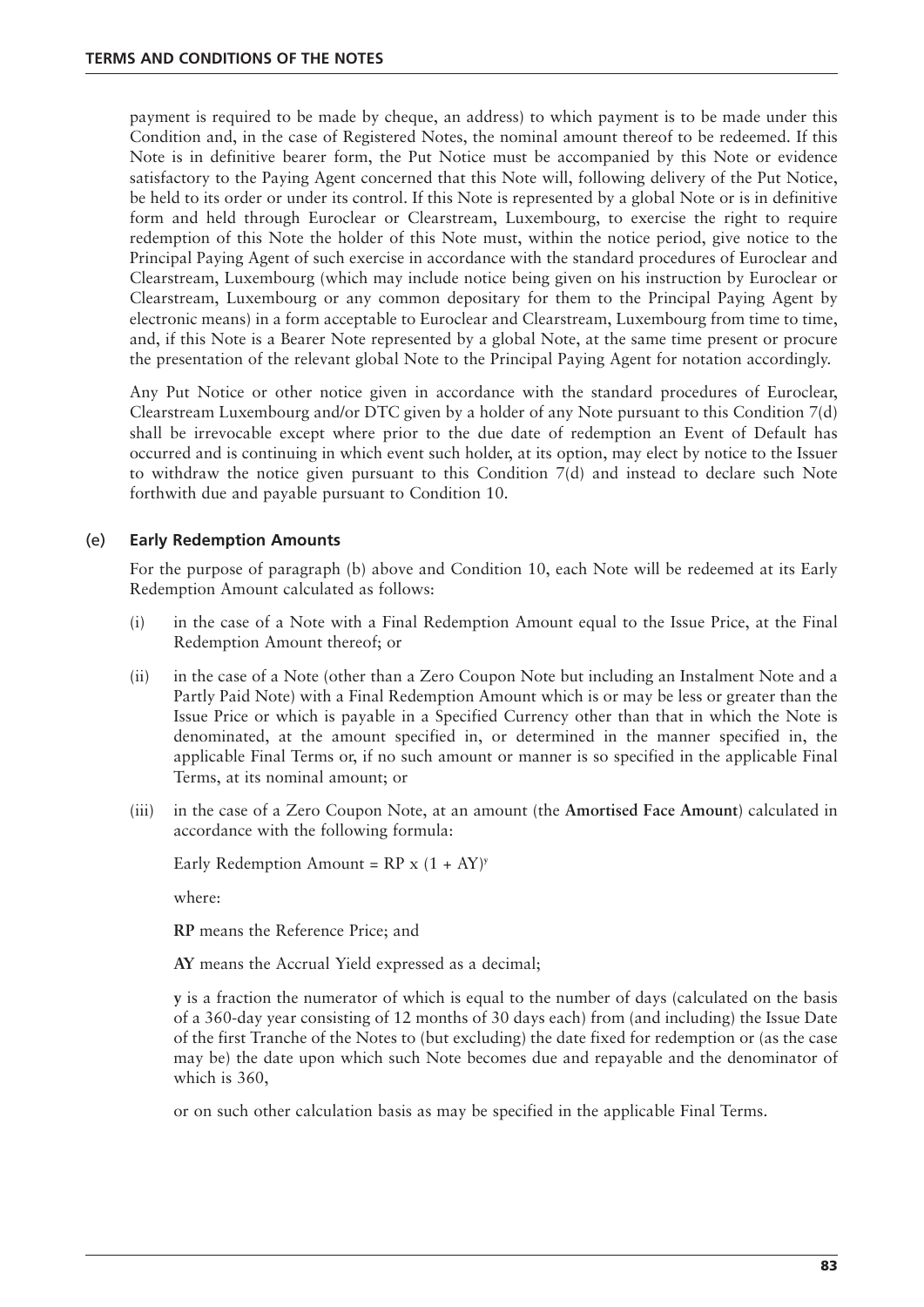#### (f) **Instalments**

Instalment Notes will be redeemed in the Instalment Amounts and on the Instalment Dates. In the case of early redemption, the Early Redemption Amount will be determined pursuant to paragraph (e) above.

### (g) **Partly Paid Notes**

Partly Paid Notes will be redeemed, whether at maturity, early redemption or otherwise, in accordance with the provisions of this Condition and the applicable Final Terms.

#### (h) **Purchases**

The Issuer, the Guarantor or any of their respective subsidiaries may at any time purchase Senior Notes (provided that, in the case of definitive Bearer Notes, all unmatured Receipts, Coupons and Talons appertaining thereto are purchased therewith) at any price in the open market or otherwise. Senior Notes purchased as aforesaid may, at the option of the Guarantor, be held, reissued, resold or surrendered to any Paying Agent and/or the Registrar for cancellation except that all Senior Notes purchased by the Issuer must be surrendered for cancellation. None of the Issuer, the Guarantor or any of their respective consolidated subsidiaries, or any entity that may receive financial assistance from either Issuer or from any other Group member, may at any time purchase Subordinated Notes except in accordance with prevailing Spanish law and *Banco de España's* requirements and any such Subordinated Notes so purchased must be surrendered to any Paying Agent and/or the Registrar for immediate cancellation.

### (i) **Cancellation**

All Notes which are redeemed will forthwith be cancelled (together with all unmatured Receipts, Coupons and Talons attached thereto or surrendered therewith at the time of redemption). All Notes so cancelled and any Notes purchased and cancelled pursuant to paragraph (h) above (together with all unmatured Receipts, Coupons and Talons cancelled therewith) shall be forwarded to the Principal Paying Agent and cannot be reissued or resold.

# (j) **Late payment on Zero Coupon Notes**

If the amount payable in respect of any Zero Coupon Note upon redemption of such Zero Coupon Note pursuant to paragraph (a), (b), (c) or (d) above or upon its becoming due and repayable as provided in Condition 10 is improperly withheld or refused, the amount due and repayable in respect of such Zero Coupon Note shall be the amount calculated as provided in paragraph (e)(iii) above as though the references therein to the date fixed for the redemption or the date upon which such Zero Coupon Note becomes due and payable were replaced by references to the date which is the earlier of:

- (i) the date on which all amounts due in respect of such Zero Coupon Note have been paid; and
- (ii) the date on which the full amount of the moneys payable in respect of such Zero Coupon Notes has been received by the Principal Paying Agent or the Registrar and notice to that effect has been given to the Noteholders in accordance with Condition 14.

# **8. TAXATION**

All payments of principal and interest in respect of the Notes, Receipts and Coupons by the Issuer or the Guarantor will be made without withholding or deduction for or on account of any present or future taxes or duties of whatever nature imposed or levied by or on behalf of the Kingdom of Spain or any political subdivision or authority thereof or therein having the power to tax (**Spain**) unless such withholding or deduction is required by law. In such event, the Issuer or, as the case may be, the Guarantor will pay such additional amounts as shall be necessary in order that the net amounts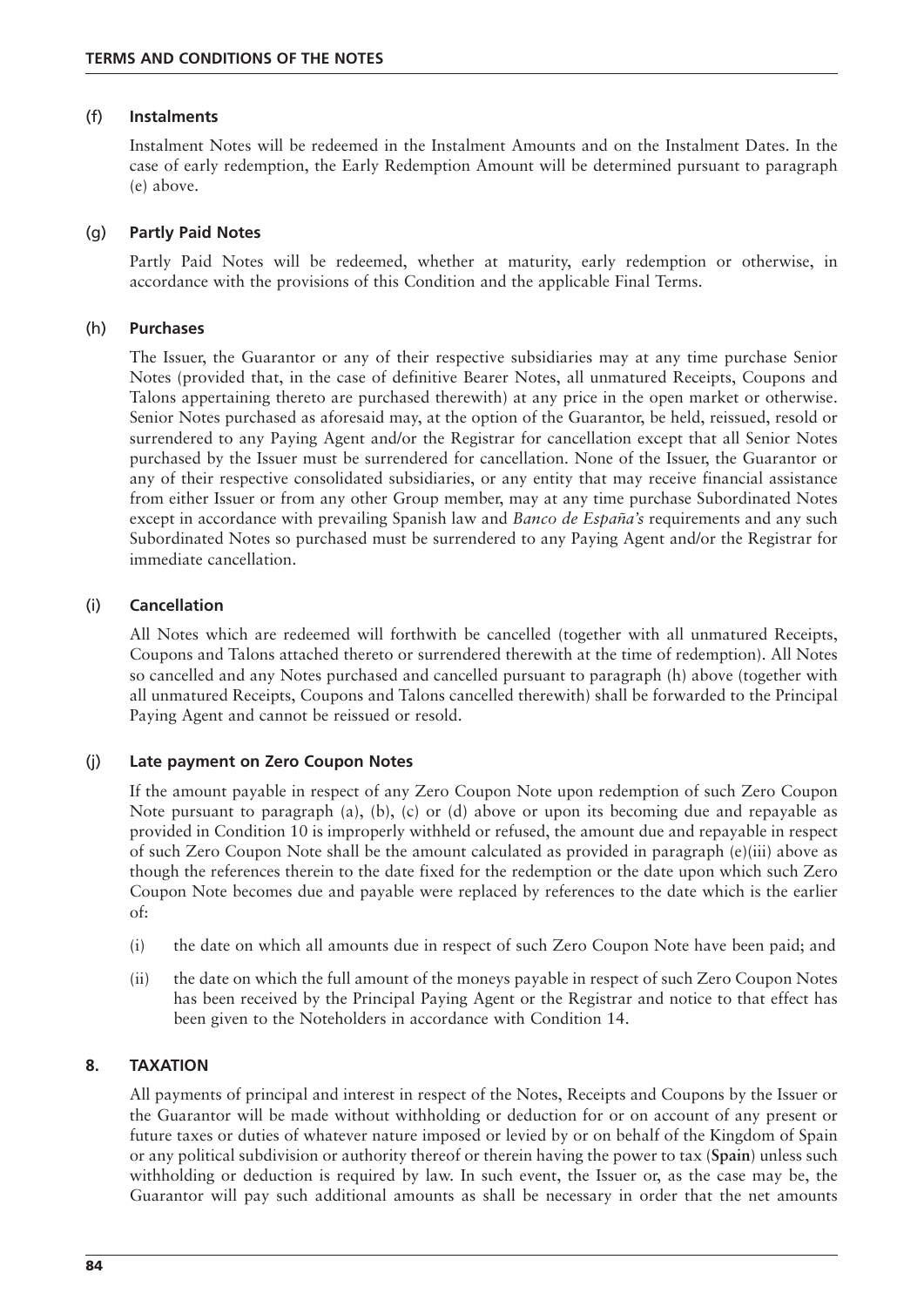received by the holders of the Notes, Receipts or Coupons after such withholding or deduction shall equal the respective amounts of principal and interest which would otherwise have been receivable in respect of the Notes, Receipts or Coupons, as the case may be, in the absence of such withholding or deduction; except that no such additional amounts shall be payable with respect to any Note, Receipt or Coupon:

- (a) presented for payment by or on behalf of a holder who is liable for such taxes or duties in respect of such Note, Receipt or Coupon by reason of his having some connection with Spain other than the mere holding of such Note, Receipt or Coupon; or
- (b) presented for payment more than 30 days after the Relevant Date (as defined below) except to the extent that the holder thereof would have been entitled to an additional amount on presenting the same for payment on such thirtieth day assuming that day to have been a Payment Day (as defined in Condition 6(f)); or
- (c) presented for payment by or on behalf of a holder in respect of whom the Issuer or the Guarantor (or the Principal Paying Agent on its behalf) has not received all details concerning such holder's identity and tax residence as it requires in order to comply with Spanish Law 13/1985, of 25th May as amended by Law 19/2003 of 4th July, 2003 and Law 23/2005 of 18th November, 2005, Spanish Royal Decree 1065/2007 of 27th July and Spanish Order of 22nd December, 1999, no later than 10.00 a.m. (CET) on the second business day before the 10th calendar day of the month following the relevant date upon which the payment was due (or if such date is not a day on which commercial banks are open for general business in Spain, the immediately preceding such date); or
- (d) where such withholding or deduction is imposed on a payment to an individual and is required to be made pursuant to European Council Directive 2003/48/EC or any law implementing or complying with, or introduced in order to conform to, such Directive; or
- (e) presented for payment by or on behalf of a holder who would be able to avoid such withholding or deduction by presenting the relevant Note, Receipt or Coupon to another Paying Agent in a Member State of the European Union.

In these Conditions, the **Relevant Date** means the date on which such payment first becomes due, except that, if the full amount of the moneys payable has not been duly received by the Principal Paying Agent or the Registrar, as the case may be, on or prior to such due date, it means the date on which, the full amount of such moneys having been so received, notice to that effect is duly given to the Noteholders in accordance with Condition 14.

*See "Taxation – Disclosure of Noteholder Information in connection with Interest Payments" for a fuller description of certain tax considerations (particularly in relation to holders which are resident in Spain) relating to the Notes, the formalities which holders must follow in order to claim exemption from withholding tax and for a description of certain disclosure requirements imposed on the Guarantor relating to the identity and tax residence of holders of Notes. Holders should note that if certain required information is not supplied in a timely fashion, they will not receive the full amount of interest due but may be entitled to obtain a refund of amounts withheld. See "Taxation".*

# **9. PRESCRIPTION**

Claims for payment in respect of Notes (whether in bearer or registered form), Receipts and Coupons will become void unless made within a period of 10 years (in the case of principal) and five years (in the case of interest) after the Relevant Date (as defined in Condition 8) therefor.

There shall not be included in any Coupon sheet issued on exchange of a Talon any Coupon the claim for payment in respect of which would be void pursuant to this Condition or Condition 6(b) or any Talon which would be void pursuant to Condition 6(b).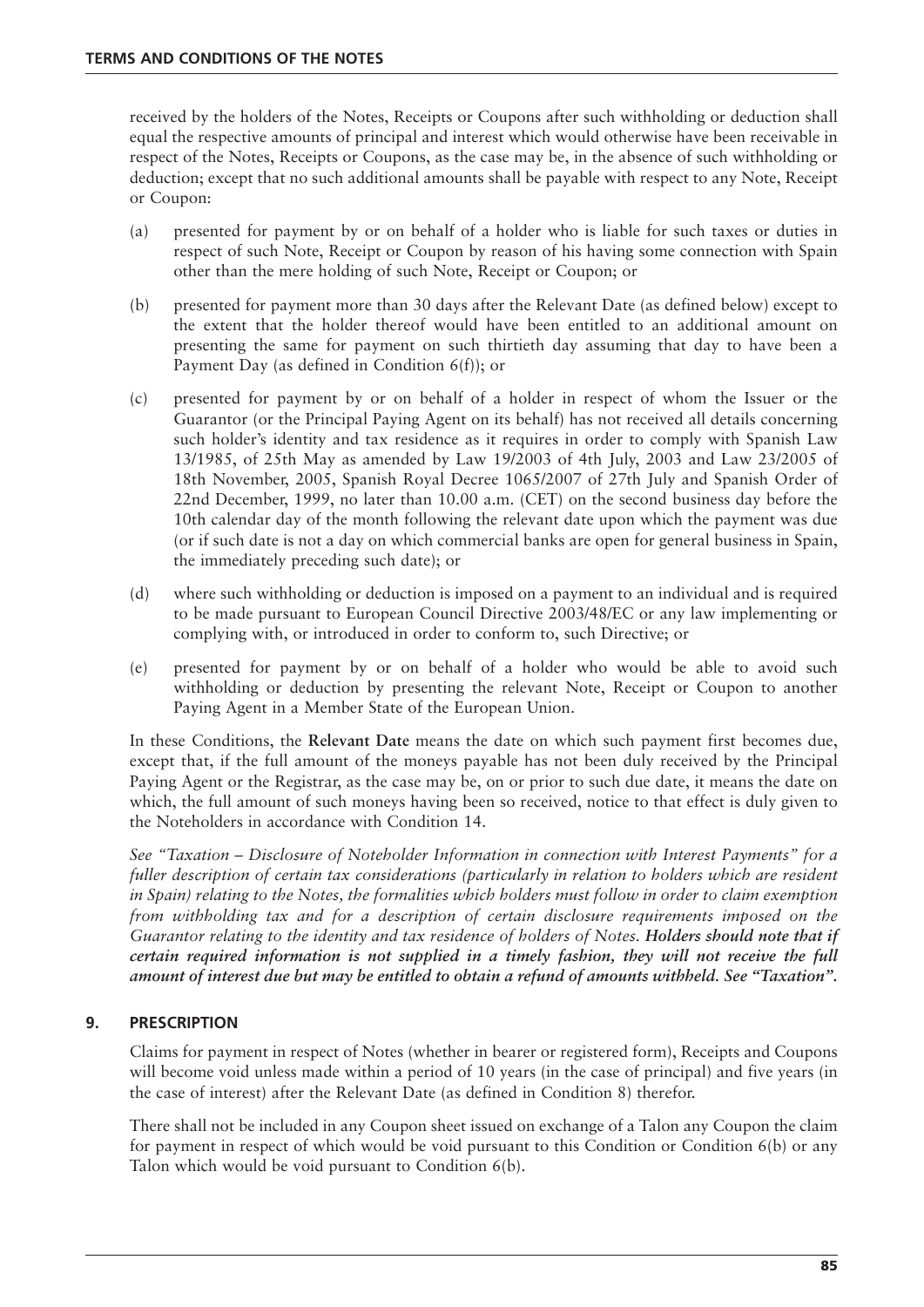#### **10. EVENTS OF DEFAULT**

#### (a) **Events of Default relating to Senior Notes**

This Condition 10(a) applies only to Senior Notes and references to "Notes" shall be construed accordingly.

If any of the following events (each an **Event of Default**) shall have occurred and be continuing:

- (i) a default is made for more than 14 days in the payment of any principal due in respect of any of the Notes or 21 days or more in the payment of any interest due in respect of any of the Notes; or
- (ii) a default is made in the performance by the Issuer or the Guarantor of any other obligation under the provisions of the Notes or under the provisions of the Guarantee relating to the Notes and such default continues for more than 30 days following service by a Noteholder on the Issuer and the Guarantor of a notice requiring the same to be remedied; or
- (iii) any Capital Markets Indebtedness of the Issuer or the Guarantor where the principal amount of such indebtedness is in any case in excess of U.S.\$50,000,000 or its equivalent in another currency or other currencies or any guarantee by the Issuer or the Guarantor of any Capital Markets Indebtedness of any other person is not (in the case of Capital Markets Indebtedness) paid when due (after whichever is the longer of 30 days after the due date and any applicable grace period therefor) or becomes prematurely due and repayable following a default on the part of, or an event of default with reference to, the Issuer or the Guarantor, or (in the case of a guarantee) honoured when called upon (after whichever is the longer of 30 days after the due date and any applicable grace period therefor);
- (iv) an order of any competent court or administrative agency is made or any resolution is passed by the Issuer for the winding-up or dissolution of the Issuer (other than for the purpose of an amalgamation, merger or reconstruction approved by the Syndicate of Noteholders); or
- (v) an order is made by any competent court commencing insolvency proceedings (*procedimientos concursales*) against the Guarantor or an order is made or a resolution is passed for the dissolution or winding up of the Guarantor (except (i) in any such case for the purpose of a reconstruction or a merger or amalgamation which has been approved by the Syndicate of Noteholders or (ii) where the entity resulting from any such reconstruction or merger or amalgamation is a Financial Institution (Entidad de Crédito according to article 1°-2 of Real Decreto Legislativo 1298/1986 dated 28th June, 1986, as amended and restated) and will have a rating for long-term senior debt assigned by Standard & Poor's Rating Services, Moody's Investors Services or Fitch Ratings Ltd equivalent to or higher than the rating for long-term senior debt of the Guarantor immediately prior to such reconstruction or merger or amalgamation); or
- (vi) the Issuer or the Guarantor is adjudicated or found bankrupt or insolvent, or any order of any competent court or administrative agency is made for, or any resolution is passed by Issuer or the Guarantor to apply for, judicial composition proceedings with its creditors or for the appointment of a receiver or trustee or other similar official in insolvency proceedings in relation to the Issuer or the Guarantor or of a substantial part of the assets of either of them (unless in the case of an order for a temporary appointment, such appointment is discharged within 30 days); or
- (vii) the Issuer or the Guarantor stops payment of its debts generally; or
- (viii) the Issuer (except for the purpose of an amalgamation, merger or reconstruction approved by the Syndicate of Noteholders) or the Guarantor (except (i) for the purpose of an amalgamation, merger or reconstruction approved by the Syndicate of Noteholders or (ii) where the entity resulting from any such reconstruction or merger or amalgamation will have a rating for longterm senior debt assigned by Standard & Poor's Rating Services or Moody's Investor Services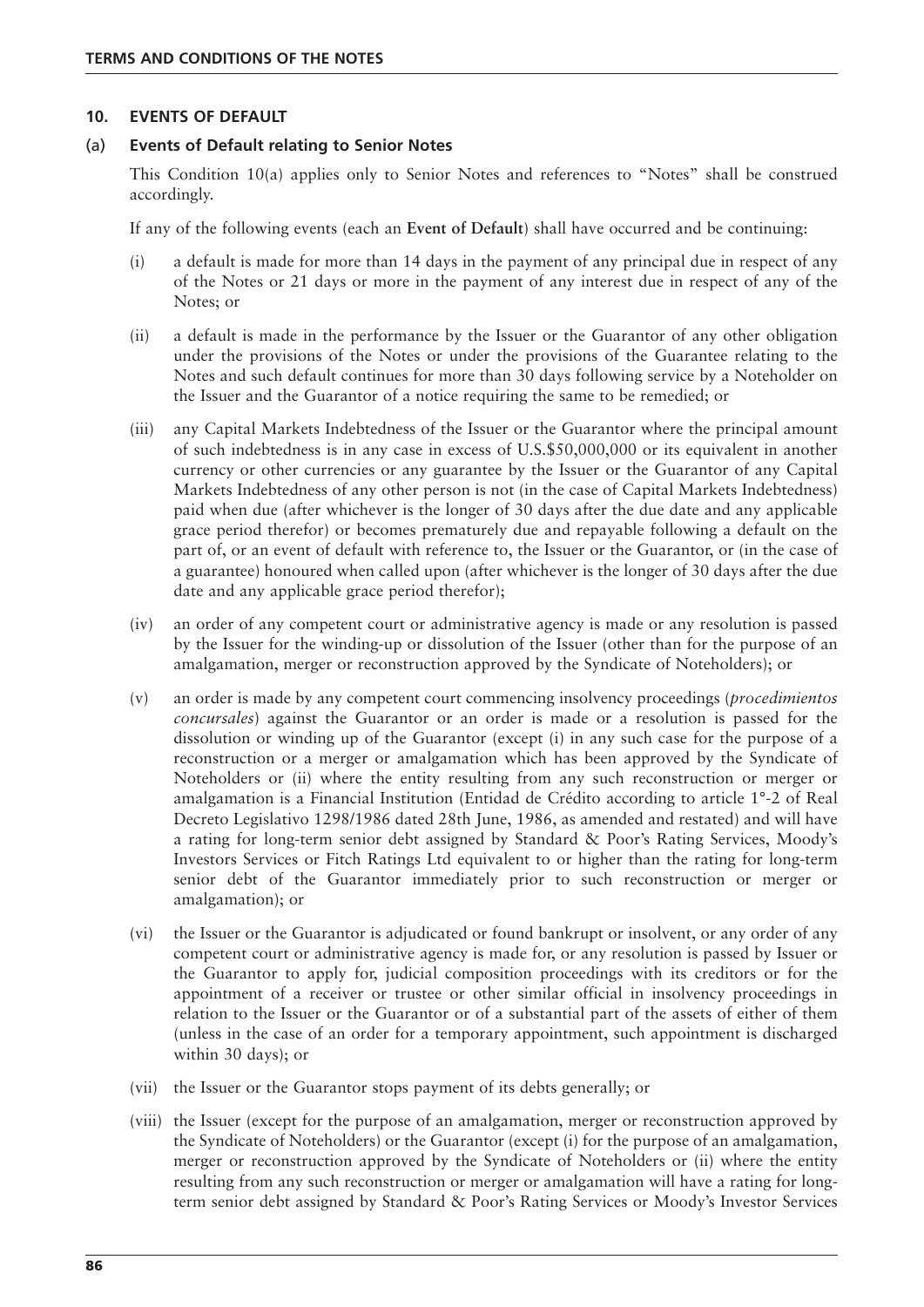equivalent to or higher than the rating for long-term senior debt of the Guarantor immediately prior to such reconstruction or merger or amalgamation) ceases or threatens to cease to carry on the whole or substantially the whole of its business; or

- (ix) an encumbrancer takes possession of the whole or any substantial part of the assets or undertaking of the Issuer or the Guarantor or an application is made for the appointment of an administrative or other receiver, manager, administrator or similar official in relation to the Issuer or the Guarantor or in relation to the whole or any substantial part of the undertaking or assets of the Issuer or the Guarantor, or a distress or execution is levied or enforced upon or sued out against any substantial part of the undertaking or assets of the Issuer or the Guarantor and is not discharged within 30 days; or
- (x) the Senior Guarantee ceases to be, or is claimed by the Guarantor not to be, in full force and effect,

then (i) the holder of any Note may declare such Note or (ii) the Representative, acting on the instructions of the Syndicate of Noteholders, may (if then permitted by applicable Spanish law) declare all the Notes, in each case by written notice to the Issuer at the specified office of the Principal Paying Agent or the Registrar, as the case may be, effective upon the date of receipt thereof by the Principal Paying Agent or the Registrar, as the case may be, (in the case of paragraph (iv) and, in relation to the Issuer only, (vi) and (vii) above, only if then permitted by applicable Spanish Law) to be forthwith due and payable, whereupon the same shall become immediately due and payable at its Early Redemption Amount (as described in Condition 7(e)), together with accrued interest (if any) to the date of repayment.

For the purpose of Condition 10(a) (vi), (viii) and (ix) a report by the auditors for the time being of the Issuer or the Guarantor, as the case may be, as to whether any part of the undertaking, business or assets of the Issuer or the Guarantor is "substantial" shall, in the absence of manifest error, be conclusive.

# (b) **Events of Default relating to Subordinated Notes**

This Condition 10(b) shall apply only to Subordinated Notes and references to "Notes" shall be construed accordingly.

If any of the following events (each an **Event of Default**) shall have occurred and be continuing:

- (i) a default is made for more than 14 days in the payment of any principal due in respect of any of the Notes or 21 days or more in the payment of any interest due in respect of any of the Notes;
- (ii) an order is made declaring the Issuer insolvent or an order is made or an effective resolution is passed for the dissolution or winding up of the Issuer (other than for the purpose of an amalgamation, merger or reconstruction approved by the Syndicate of Noteholders of this Series); or
- (iii) an order is made by any competent court commencing insolvency proceedings (*procedimientos concursales*) against the Guarantor or an order is made or a resolution is passed for the dissolution or winding up of the Guarantor (except (i) in any such case for the purpose of a reconstruction or a merger or amalgamation which has been approved by the Syndicate of Noteholders or (ii) where the entity resulting from any such reconstruction or merger or amalgamation is a Financial Institution (as defined in Condition  $10(a)$ ) and will have a rating for long-term subordinated debt assigned by Standard & Poor's Rating Services or Moody's Investors Services equivalent to or higher than the rating for long-term subordinated debt of the Guarantor immediately prior to such reconstruction or merger or amalgamation),

then (i) the holder of any Note may declare such Note or (ii) the Representative, acting on the instructions of the Syndicate of Noteholders may (if then permitted by applicable Spanish law)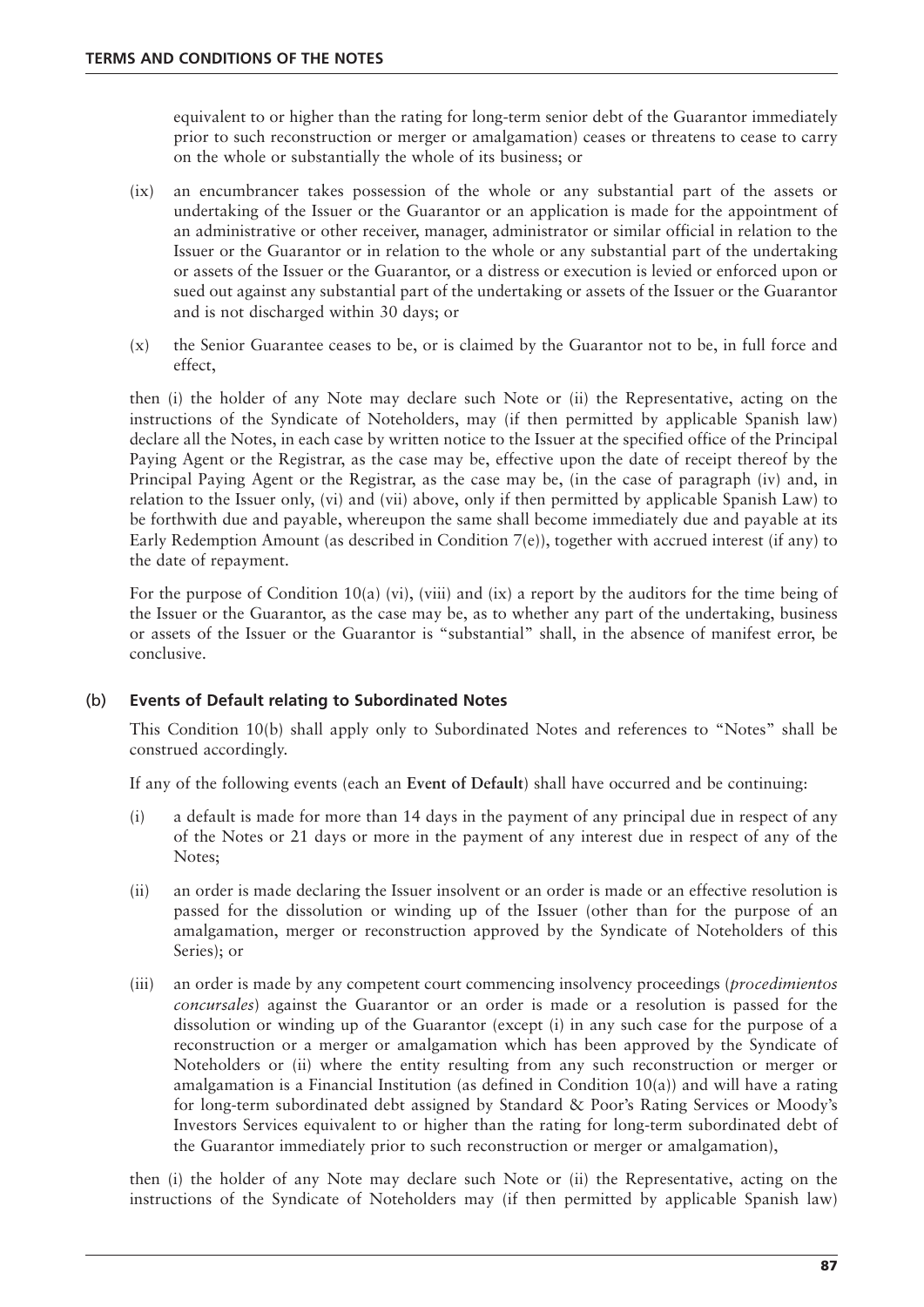declare all the Notes, in each case by written notice to the Issuer at the specified office of the Principal Paying Agent or the Registrar, as the case may be, effective upon receipt thereof by the Principal Paying Agent or the Registrar, as the case may be, (in the case of paragraph (ii) above, only if then permitted by applicable Spanish Law) to be forthwith due and payable, whereupon the same shall become immediately due and payable at its Early Redemption Amount (as described in Condition 7(e)), together with accrued interest (if any) to the date of repayment.

(c) As used herein:

**Capital Markets Indebtedness** means any loan or other indebtedness of any person (other than Project Finance Indebtedness) which is in the form of or represented by any bonds, notes, depositary receipts or other securities for the time being quoted or listed, with the agreement of the Issuer and/or the Guarantor, on any stock exchange; and

**Project Finance Indebtedness** means any present or future indebtedness incurred to finance the ownership, acquisition, development and/or operation of an asset, whether or not an asset of the Issuer or the Guarantor, in respect of which the person or persons to whom any such indebtedness is or may be owed by the relevant borrower (whether or not the Issuer or the Guarantor) is entitled to have recourse solely to such asset and revenues generated by the operation of, or loss or damage to, such asset.

*The Insolvency Law provides: (i) that any claim not included in the company's accounts or otherwise reported to the insolvency administrators within one month from the last official publication of the court order declaring the insolvency may become subordinated, (ii) that provisions in a contract granting one party the right to terminate on the other's insolvency are not enforceable and (iii) for interest to cease to accrue from the date of declaration of the insolvency.*

### **11. REPLACEMENT OF NOTES, RECEIPTS, COUPONS AND TALONS**

Should any Note, Receipt, Coupon or Talon be lost, stolen, mutilated, defaced or destroyed, it may be replaced at the specified office of the Principal Paying Agent (in the case of Bearer Notes, Receipts or Coupons) or the Registrar (in the case of Registered Notes) upon payment by the claimant of such costs and expenses as may be incurred in connection therewith and on such terms as to evidence and indemnity as the Issuer may reasonably require. Mutilated or defaced Notes, Receipts, Coupons or Talons must be surrendered before replacements will be issued.

#### **12. AGENTS**

The names of the initial Agents and their initial specified offices are set out below.

The Issuer and the Guarantor are entitled to vary or terminate the appointment of any Agent and/or appoint additional or other Agents and/or approve any change in the specified office through which any Agent acts, provided that:

- (a) there will at all times be a Principal Paying Agent and a Registrar;
- (b) so long as the Notes are listed on any stock exchange or admitted to listing by any relevant authority, there will at all times be a Paying Agent (in the case of Bearer Notes) and a Transfer Agent (in the case of Registered Notes) with a specified office in such place as may be required by the rules and regulations of such other stock exchange or other relevant authority;
- (c) there will at all times be a Paying Agent in a Member State of the European Union that will not be obliged to withhold or deduct tax pursuant to European Council Directive 2003/48/EC or any law implementing or complying with, or introduced in order to conform to, such Directive; and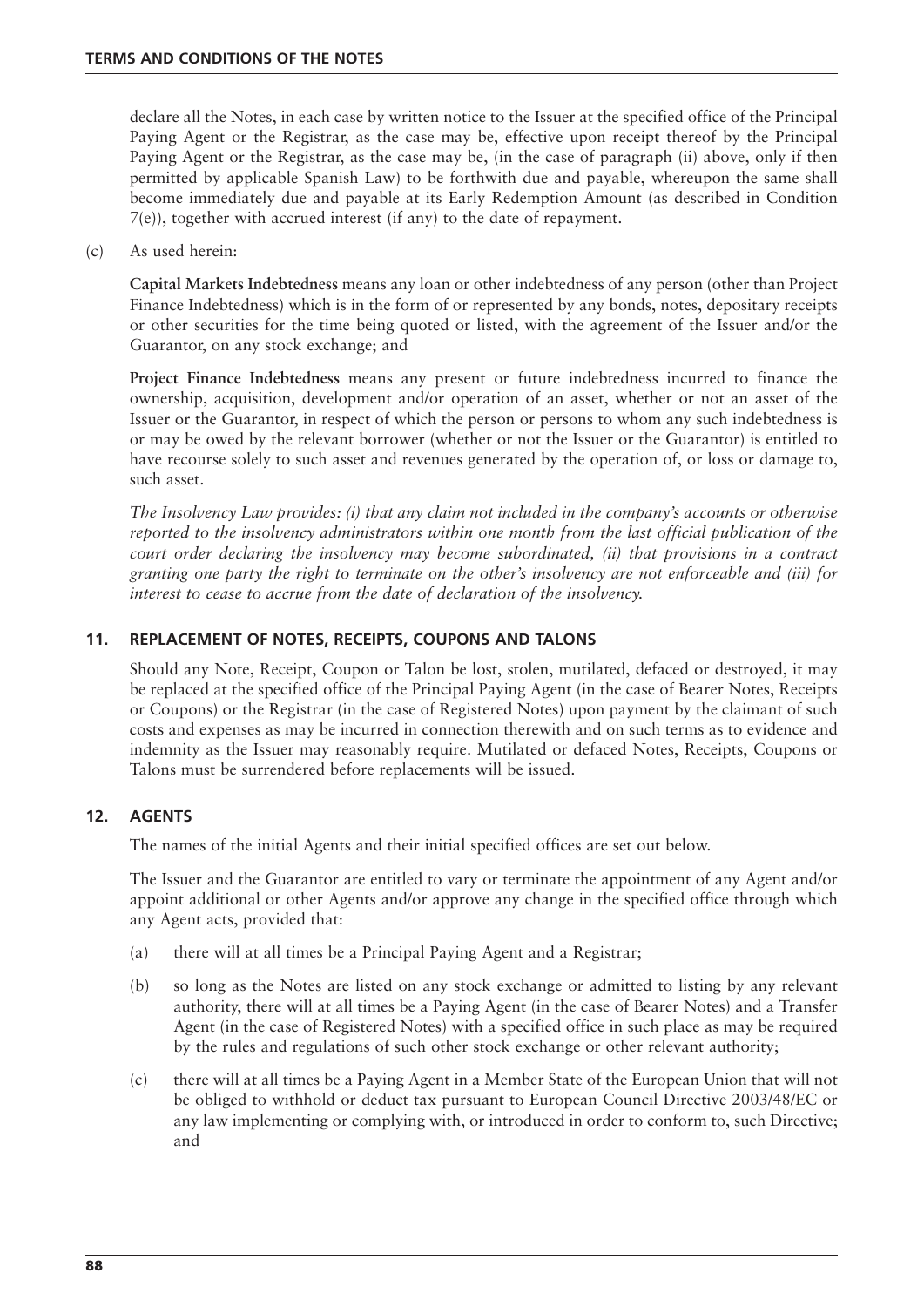(d) so long as any of the Registered Global Notes payable in a Specified Currency other than U.S. dollars are held through DTC or its nominee, there will at all times be an Exchange Agent with a specified office in New York City.

In addition, the Issuer and the Guarantor shall forthwith appoint a Paying Agent having a specified office in New York City in the circumstances described in Condition  $6(e)$ . Any variation, termination, appointment or change shall only take effect (other than in the case of insolvency, when it shall be of immediate effect) after not less than 30 nor more than 45 days' prior notice thereof shall have been given to the Noteholders in accordance with Condition 14 provided that no such variation, termination, appointment or changes shall take effect (except in the case of insolvency) within 7 days before any due date for the payment of any Note or any related Receipt or Coupon. Notice of all changes in the identities or specified offices of any Agent will be given promptly by the Issuer to Noteholders in accordance with Condition 14.

In acting under the Agency Agreement, the Agents act solely as agents of the Issuer and the Guarantor and do not assume any obligation to, or relationship of agency or trust with, any Noteholders, Receiptholders or Couponholders. The Agency Agreement contains provisions permitting any entity into which any Agent is merged or converted or with which it is consolidated or to which it transfers all or substantially all of its assets to become the successor agent.

# **13. EXCHANGE OF TALONS**

On and after the Interest Payment Date on which the final Coupon comprised in any Coupon sheet matures, the Talon (if any) forming part of such Coupon sheet may be surrendered at the specified office of any Paying Agent in exchange for a further Coupon sheet including (if such further Coupon sheet does not include Coupons to (and including) the final date for the payment of interest due in respect of the Note to which it appertains) a further Talon, subject to the provisions of Condition 9.

# **14. NOTICES**

All notices regarding the Bearer Notes will be deemed to be validly given if published in one leading English language daily newspaper of general circulation in London (which is expected to be the *Financial Times*). The Issuer shall also ensure that notices are duly published in a manner which complies with the rules of any stock exchange or any other relevant authority on which the Bearer Notes are for the time being listed or by which they have been admitted to trading. Any such notice will be deemed to have been given on the date of the first publication or, where required to be published in more than one newspaper, on the date of the first publication in all required newspapers.

All notices regarding the Registered Notes will be deemed to be validly given if sent by first class mail or (if posted to an address overseas) by airmail to the holders (or the first named of joint holders) at their respective addresses recorded in the Register and will be deemed to have been given on the fourth day after mailing and, in addition, for so long as any Registered Notes are listed on a stock exchange or admitted to trading by another relevant authority and the rules of that stock exchange or relevant authority so require, such notice will be published in a daily newspaper of general circulation in the place or places required by those rules.

Until such time as any definitive Notes are issued, there may, so long as any Global Notes representing the Notes are held in their entirety on behalf of Euroclear and/or Clearstream, Luxembourg and/or DTC, be substituted for such publication in such newspaper(s) the delivery of the relevant notice to Euroclear and/or Clearstream, Luxembourg and/or DTC for communication by them to the holders of the Notes except that for so long as any Notes are listed on a stock exchange or admitted to listing by another relevant authority and the rules of that stock exchange or relevant authority so require, such notice will be published in a daily newspaper of general circulation in the place or places required by those rules. Any such notice shall be deemed to have been given to the holders of the Notes on the third day after the day on which the said notice was given to Euroclear and/or Clearstream, Luxembourg and/or DTC.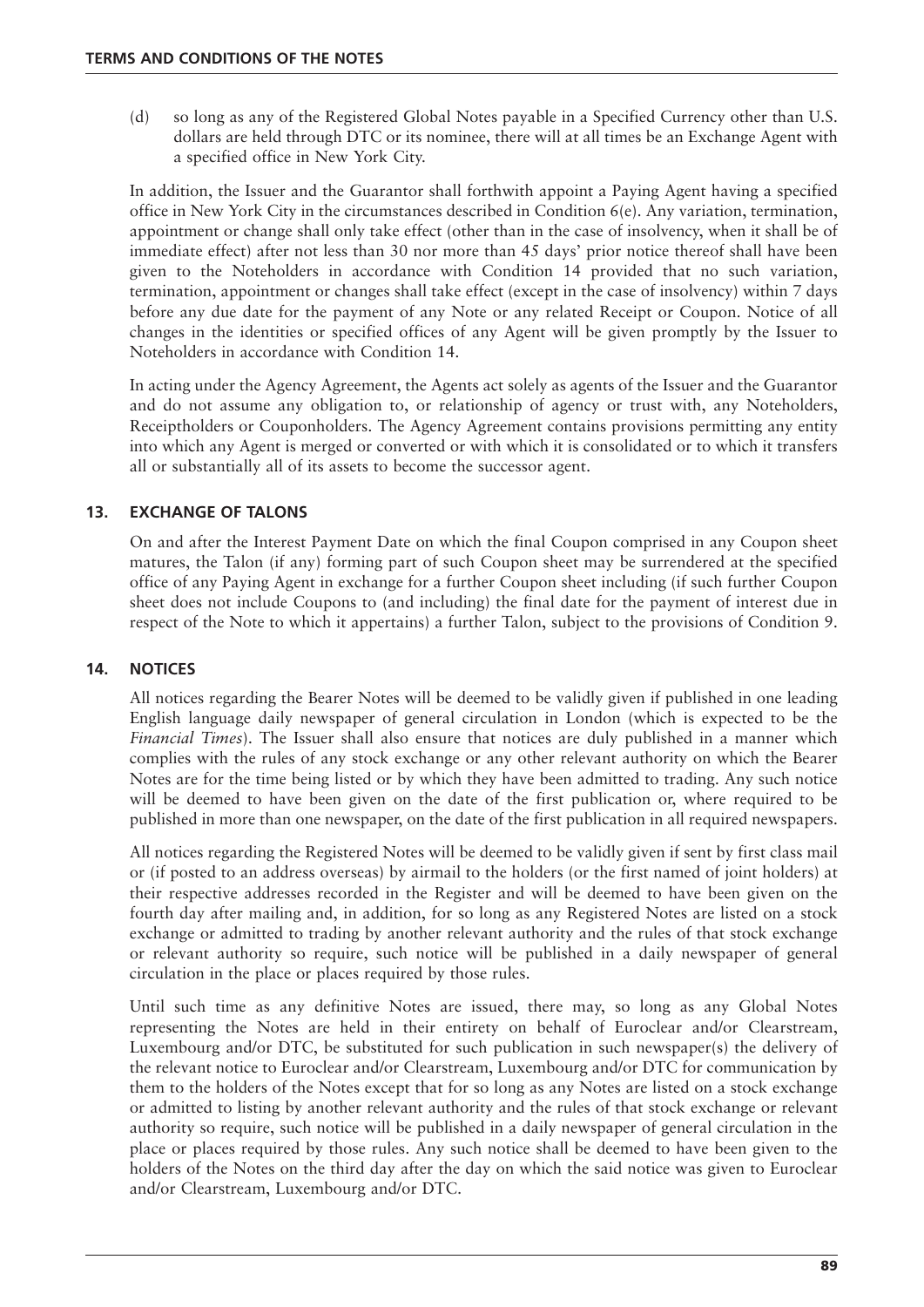Copies of any notices given to Noteholders shall also be given in writing to the representative of Noteholders named in the applicable Final Terms.

Notices to be given by any Noteholder shall be in writing and given by lodging the same, together (in the case of any Note in definitive form) with the relative Note or Notes, with the Principal Paying Agent (in the case of Bearer Notes) or the Registrar (in the case of Registered Notes). Whilst any of the Notes are represented by a Global Note, such notice may be given by any holder of a Note to the Principal Paying Agent or the Registrar through Euroclear and/or Clearstream, Luxembourg and/or DTC, as the case may be, in such manner as the Principal Paying Agent, the Registrar and Euroclear and/or Clearstream, Luxembourg and/or DTC, as the case may be, may approve for this purpose.

### **15. MEETINGS OF NOTEHOLDERS**

By purchasing this Note, the holder hereof is deemed to have agreed to the appointment of the representative for the Series of which this Note forms part named in the applicable Public Deed of Issuance (the **Representative**) and to become a member of the syndicate of Noteholders (the **Syndicate**) of that Series. The pro forma regulations of the Syndicate (the **Regulations**) are scheduled to the Agency Agreement.

The object of the Syndicate is to protect the legitimate interests of Noteholders as against the Issuer, in accordance with the applicable Spanish legislation. The address of the Syndicate is Paseo de la Castellana, 81, 28046 Madrid. The Syndicate shall exist until the Notes have been repaid and shall be automatically dissolved thereafter.

The Representative shall be the chairman and the legal representative of the Syndicate and shall take such action as it considers appropriate to protect the interests of the Noteholders.

#### **16. MODIFICATION AND WAIVER**

The Principal Paying Agent, the Issuer and the Guarantor may agree, without the consent of the Noteholders, Receiptholders or Couponholders, to:

- (a) any modification (except as mentioned above) of the Notes, the Receipts, the Coupons or the Agency Agreement which is not prejudicial to the interests of the Noteholders; or
- (b) any modification of the Notes, the Receipts, the Coupons or the Agency Agreement which is of a formal, minor or technical nature or is made to correct a manifest error or to comply with mandatory provisions of the law in jurisdictions in which the Issuer or the Guarantor are incorporated provided that where such modification is prejudicial to the interests of the Noteholders or is not solely of a formal, minor or technical nature the proposed modification shall only be made following prior notification to the Noteholders, Receiptholders or Couponholders in accordance with Condition 14.

Any such modification shall be binding on the Noteholders, the Receiptholders and the Couponholders and any such modification shall, unless notified prior to the relevant modification, be notified to the Noteholders in accordance with Condition 14 as soon as practicable thereafter.

#### **17. FURTHER ISSUES**

If specified in the applicable Final Terms, the Issuer shall be at liberty from time to time without the consent of the Noteholders, the Receiptholders or the Couponholders to create and issue further notes having terms and conditions the same as the Notes or the same in all respects save for the amount and date of the first payment of interest thereon and so that the same shall be consolidated and form a single Series with the outstanding Notes.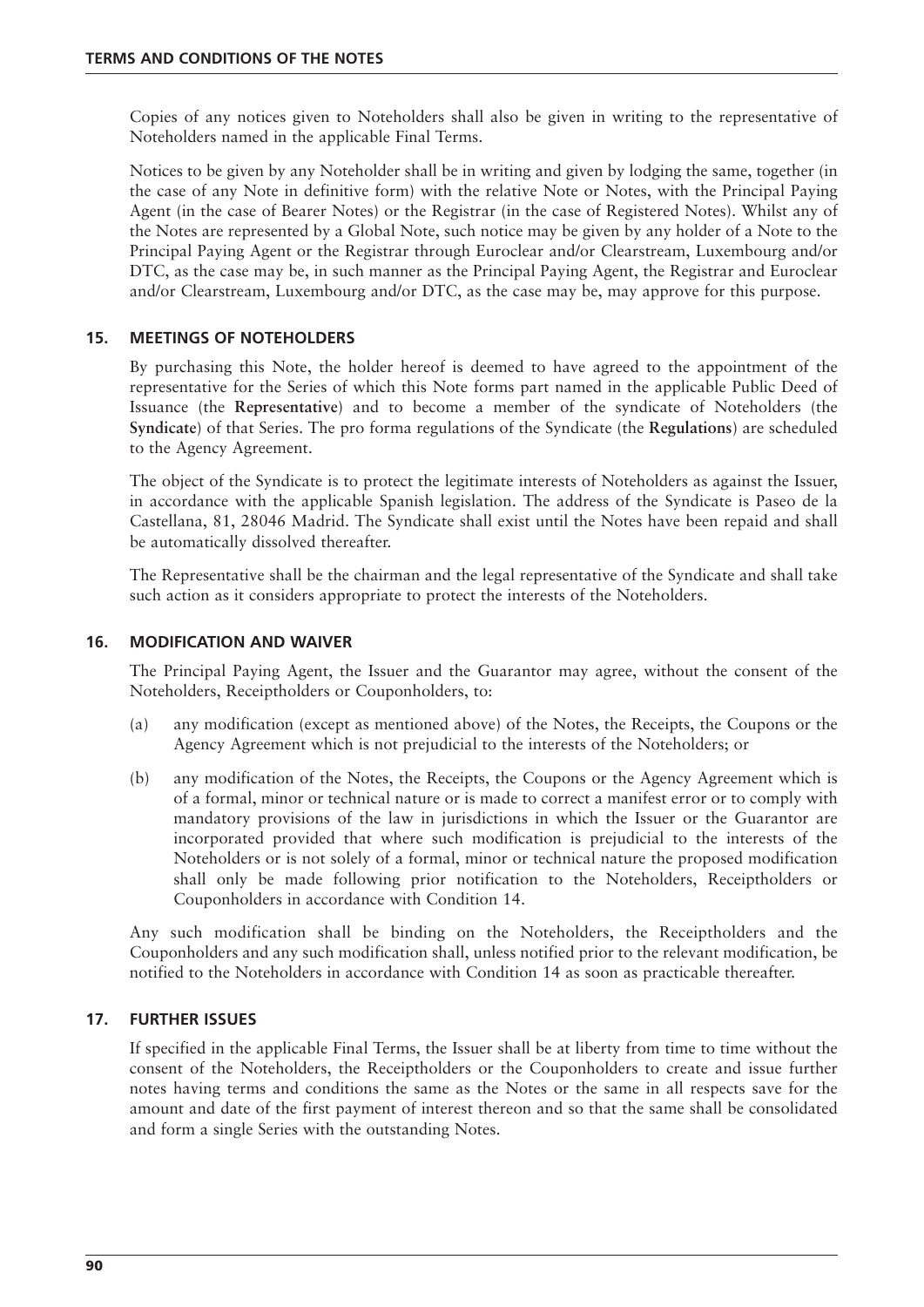#### **18. SUBSTITUTION**

#### (a) **Substitution of the Issuer**

- (i) The Issuer may, without the consent of the Noteholders (and by subscribing any Notes, each Noteholder expressly consents to it) but, in the case of Subordinated Notes, subject to the prior consent of *Banco de España*, be replaced and substituted by the Guarantor or any other company of which 100 per cent. of the shares or other equity interests (as the case may be) carrying the right to vote are directly or indirectly owned by the Guarantor as principal debtor (in such capacity, the **Substituted Debtor**) in respect of the Notes provided that:
	- (A) a deed poll and such other documents (if any) shall be executed by the Substituted Debtor, the Representative, the Issuer and (if the Substituted Debtor is not the Guarantor) the Guarantor as may be necessary to give full effect to the substitution (together the **Documents**) and (without limiting the generality of the foregoing) pursuant to which the Substituted Debtor shall undertake in favour of each Noteholder to be bound by the Terms and Conditions of the Notes and the provisions of the Agency Agreement and the Deed of Covenant as fully as if the Substituted Debtor had been named in the Notes, the Agency Agreement and the Deed of Covenant as the principal debtor in respect of the Notes in place of the Issuer (or any previous substitute) and (if the Substituted Debtor is not the Guarantor) pursuant to which the Guarantor shall unconditionally and irrevocably guarantee (the **New Guarantee**) in favour of each Noteholder the payment of all sums payable by the Substituted Debtor as such principal debtor on the same terms *mutatis mutandis* as the Senior Guarantee and/or the Subordinated Guarantee, as the case may be;
	- (B) without prejudice to the generality of Condition 18(a)(i)(A), where the Substituted Debtor is incorporated, domiciled or resident for taxation purposes in a territory other than Spain, the Documents shall contain a covenant by the Substituted Debtor and/or such other provisions as may be necessary to ensure that each Noteholder has the benefit of a covenant in terms corresponding to the provisions of Condition 8 with the substitution for the references to Spain of references to the territory in which the Substituted Debtor is incorporated, domiciled and/or resident for taxation purposes. The Documents shall also contain a covenant by the Substituted Debtor and (if the Substituted Debtor is not the Guarantor) the Guarantor to indemnify and hold harmless each Noteholder against all taxes or duties which arise by reason of a law or regulation having legal effect or being in reasonable contemplation thereof on the date such substitution becomes effective, which may be incurred or levied against such holder as a result of any substitution pursuant to this Condition and which would not have been so incurred or levied had such substitution not been made (and, without limiting the foregoing, any and all taxes or duties which are imposed on any such Noteholder by any political sub-division or taxing authority of any country in which such Noteholder resides or is subject to any such tax or duty and which would not have been so imposed had such substitution not been made);
	- (C) the Documents shall contain a warranty and representation by the Substituted Debtor and (if the Substituted Debtor is not the Guarantor) the Guarantor that the Substituted Debtor and (if the Substituted Debtor is not the Guarantor) the Guarantor have obtained all necessary governmental and regulatory approvals and consents for such substitution and (if the Substituted Debtor is not the Guarantor) for the giving by the Guarantor of the New Guarantee in respect of the obligations of the Substituted Debtor on the same terms *mutatis mutandis* as the Senior Guarantee and/or the Subordinated Guarantee, as the case may be, that each of the Substituted Debtor and the Guarantor (if the Substituted Debtor is not the Guarantor) has obtained all necessary governmental and regulatory approvals and consents for the performance by each of the Substituted Debtor and the Guarantor (if the Substituted Debtor is not the Guarantor) of its obligations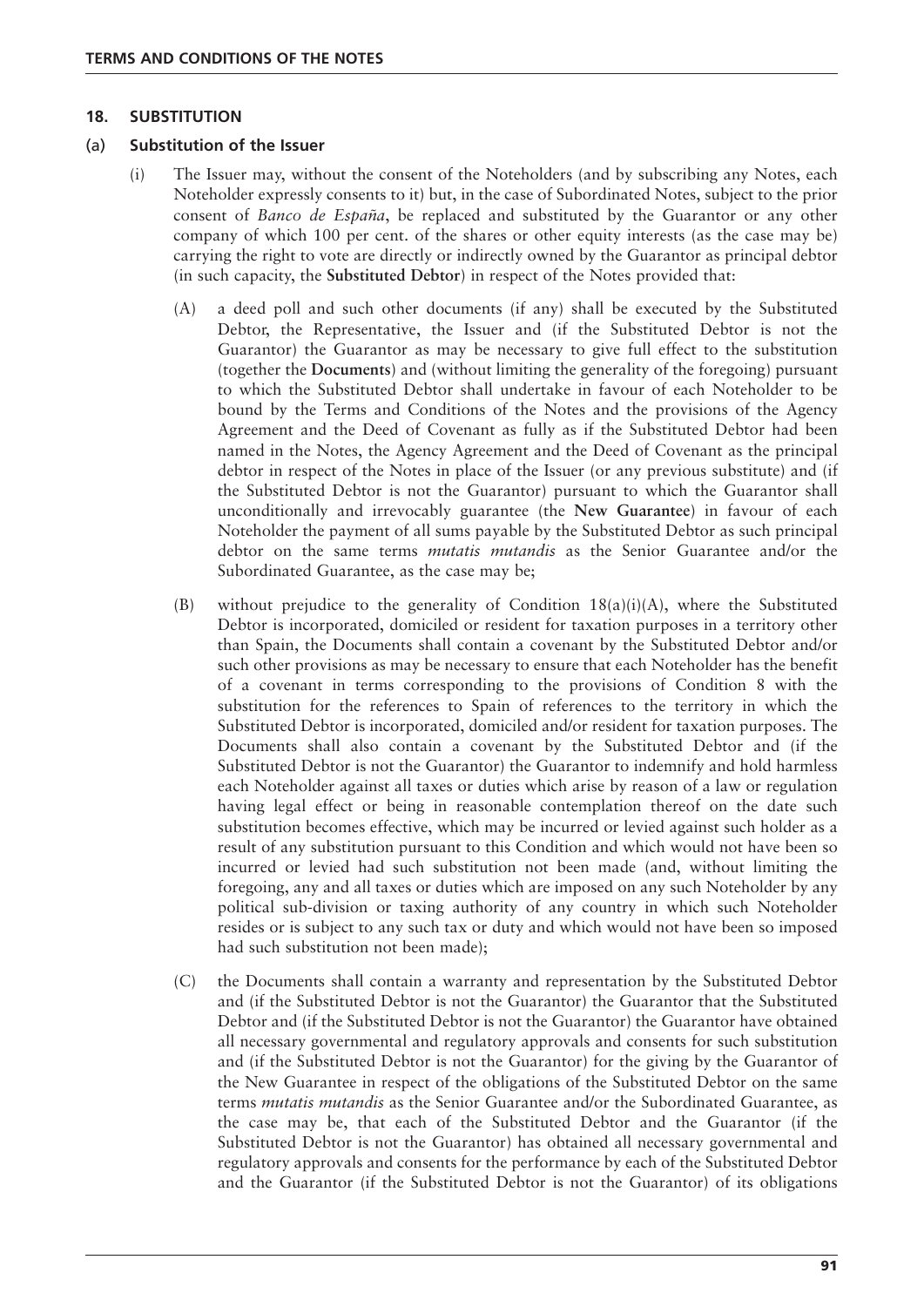under the Documents and that all such approvals and consents are in full force and effect;

- (D) each stock exchange which has the Notes listed thereon shall have confirmed that following the proposed substitution of the Substituted Debtor the Notes would continue to be listed on such stock exchange;
- (E) the Issuer shall have delivered or procured the delivery to the Representative, the Principal Paying Agent and the Registrar a copy of a legal opinion addressed to the Issuer, the Substituted Debtor and the Guarantor from a leading firm of lawyers in the country of incorporation of the Substituted Debtor, to the effect that the Documents constitute legal, valid and binding obligations of the Substituted Debtor, such opinion(s) to be dated not more than seven days prior to the date of substitution of the Substituted Debtor for the Issuer and to be available for inspection by Noteholders at the specified offices of the Principal Paying Agent and the Registrar;
- (F) the Guarantor shall have delivered or procured the delivery to the Representative, the Principal Paying Agent and the Registrar a copy of a legal opinion addressed to the Issuer, the Substituted Debtor and the Guarantor from a leading firm of Spanish lawyers acting for the Guarantor to the effect that in the case where the Substituted Debtor is not the Guarantor, the Documents (including the New Guarantee given by the Guarantor in respect of the Substituted Debtor) constitute legal, valid and binding obligations of the Guarantor, such opinion to be dated not more than seven days prior to the date of substitution of the Substituted Debtor for the Issuer and to be available for inspection by Noteholders at the specified offices of the Principal Paying Agent and the Registrar;
- (G) the Guarantor shall have delivered or procured the delivery to the Representative, the Principal Paying Agent and the Registrar a copy of a legal opinion addressed to the Issuer, the Substituted Debtor and the Guarantor from a leading firm of English lawyers to the effect that the Documents (including the New Guarantee given by the Guarantor in respect of the Substituted Debtor) constitute legal, valid and binding obligations of the parties thereto under English law, such opinion to be dated not more than seven days prior to the date of substitution of the Substituted Debtor for the Issuer and to be available for inspection by Noteholders at the specified offices of the Principal Paying Agent and the Registrar;
- (H) the Substituted Debtor shall have appointed a process agent in England to receive service of process on its behalf in relation to any legal action or proceedings arising out of or in connection with the Notes or the Documents;
- (I) there is no outstanding Event of Default in respect of the Notes;
- (J) any credit rating assigned to the Notes will remain the same or be improved when the Substituted Debtor replaces and substitutes the Issuer in respect of the Notes; and
- (K) the substitution complies with all applicable requirements established under Spanish law.
- (ii) Upon the execution of the Documents as referred to in Condition  $18(a)(i)$  above, the Substituted Debtor shall be deemed to be named in the Notes as the principal debtor in place of the Issuer (or of any previous substitute under these provisions) and the Notes shall thereupon be deemed to be amended to give effect to the substitution. The execution of the Documents shall operate to release the Issuer (or such previous substitute as aforesaid) from all of its obligations in respect of the Notes.
- (iii) The Documents shall be deposited with and held by the Principal Paying Agent and the Registrar for so long as any Note remains outstanding and for so long as any claim made against the Substituted Debtor or (if the Substituted Debtor is not the Guarantor) the Guarantor by any Noteholder in relation to the Notes or the Documents shall not have been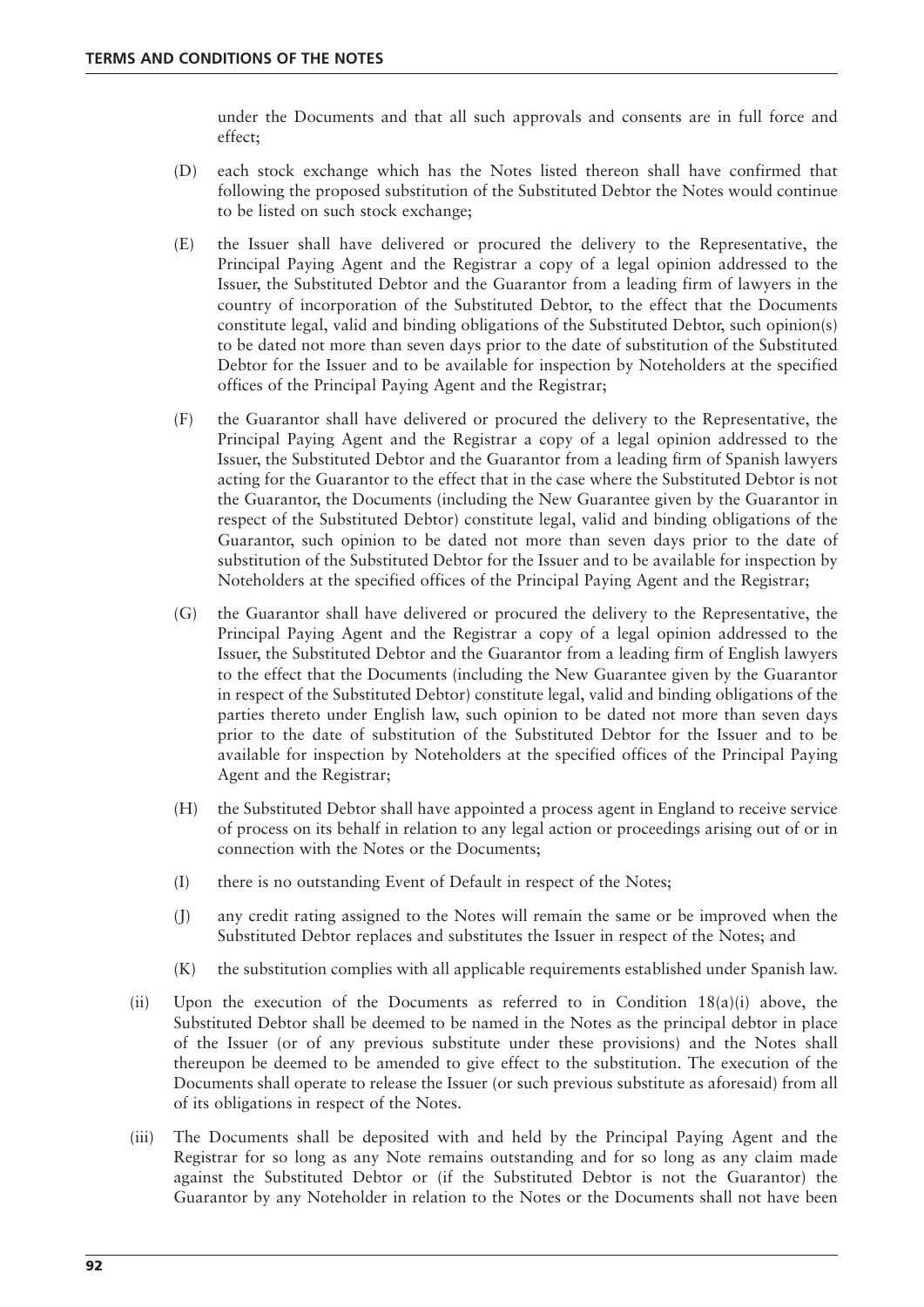finally adjudicated, settled or discharged. The Substituted Debtor and (if the Substituted Debtor is not the Guarantor) the Guarantor shall acknowledge in the Documents the right of every Noteholder to the production of the Documents for the enforcement of any of the Notes or the Documents.

(iv) Not later than 15 London Business Days after the execution of the Documents, the Substituted Debtor shall give notice thereof to the Noteholders in accordance with Condition 14.

## (b) **Substitution of the Guarantor**

- (i) The Guarantor may, without the consent of the Noteholders (and by subscribing any Notes, each Noteholder expressly consents to it) but, in the case of Subordinated Notes, subject to the prior consent of *Banco de España*, be replaced and substituted by another company incorporated anywhere in the world as the guarantor (in such capacity, the **Substituted Guarantor**) in respect of the Notes provided that:
	- (A) a deed poll and such other documents (if any) shall be executed by the Guarantor and the Substituted Guarantor as may be necessary to give full effect to the substitution (together the **Documents**) and (without limiting the generality of the foregoing) pursuant to which the Substituted Guarantor shall undertake in favour of each Noteholder to be bound by the Terms and Conditions of the Notes and the provisions of the Agency Agreement, and the Senior Guarantee or the Subordinated Guarantee, as the case may be, as fully as if the Substituted Guarantor had been named in the Notes, the Agency Agreement and the Senior Guarantee or the Subordinated Guarantee, as the case may be, as the guarantor in respect of the Notes in place of the Guarantor (or any previous substitute) and pursuant to which the Substituted Guarantor shall unconditionally and irrevocably guarantee (the **New Guarantee**) in favour of each Noteholder the payment of all sums payable by the Issuer as such principal debtor on the same terms *mutatis mutandis* as the Senior Guarantee and/or the Subordinated Guarantee, as the case may be;
	- (B) the Documents shall also contain a covenant by the Substituted Guarantor to indemnify and hold harmless each Noteholder against all liabilities, costs, charges and expenses provided that insofar as the liabilities, costs, charges and expenses are taxes or duties, the same arise by reason of a law or regulation having legal effect or being in reasonable contemplation thereof on the date such substitution becomes effective, which may be incurred or levied against such holder as a result of any substitution pursuant to this Condition and which would not have been so incurred or levied had such substitution not been made (and, without limiting the foregoing, such liabilities, costs, charges and expenses shall include any and all taxes or duties which are imposed on any such Noteholder by any political sub-division or taxing authority of any country in which such Noteholder resides or is subject to any such tax or duty and which would not have been so imposed had such substitution not been made);
	- (C) the Documents shall contain a warranty and representation by the Substituted Guarantor that the Substituted Guarantor has obtained all necessary governmental and regulatory approvals and consents for such substitution and for the giving by the Substituted Guarantor of the New Guarantee, that the Substituted Guarantor has obtained all necessary governmental and regulatory approvals and consents for the performance by the Substituted Guarantor of its obligations under the Documents and that all such approvals and consents are in full force and effect;
	- (D) each stock exchange which has the Notes listed thereon shall have confirmed that following the proposed substitution of the Substituted Guarantor such Notes would continue to be listed on such stock exchange;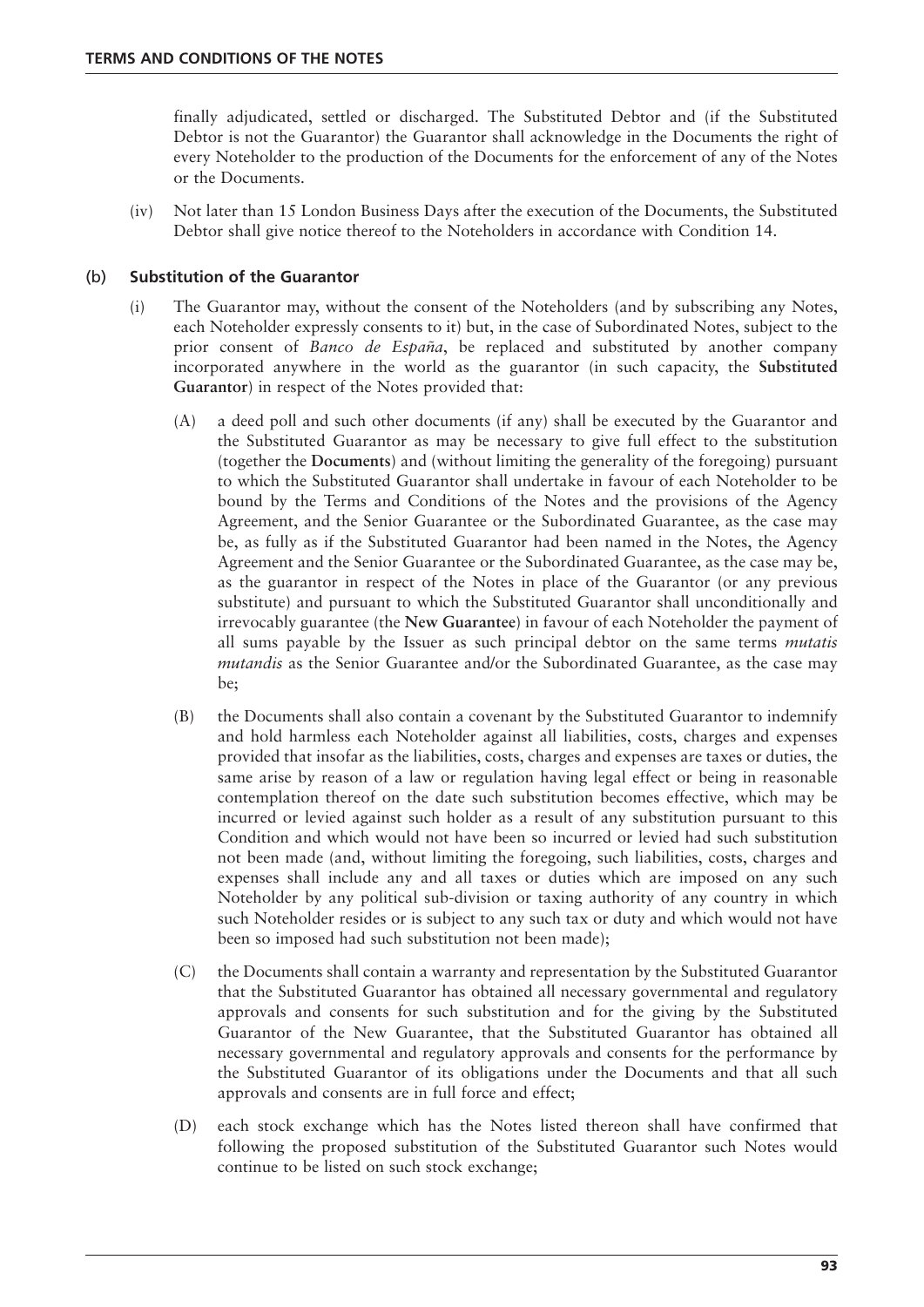- (E) the Guarantor shall have delivered or procured the delivery to the Representative, the Principal Paying Agent and the Registrar of a copy of a legal opinion addressed to the Guarantor, the Issuer and the Substituted Debtor from a leading firm of lawyers in the country of incorporation of the Substituted Guarantor to the effect that the Documents constitute legal, valid and binding obligations of the Substituted Guarantor, such opinion to be dated not more than seven days prior to the date of substitution of the Substituted Guarantor for the Guarantor and to be available for inspection by Noteholders at the specified offices of the Principal Paying Agent and the Registrar;
- (F) the Substituted Guarantor shall have delivered or procured the delivery to the Representative, the Principal Paying Agent and the Registrar of a copy of a legal opinion addressed to the Guarantor, the Issuer and the Substituted Debtor from a leading firm of English lawyers to the effect that the Documents (including the New Guarantee given by the Substituted Guarantor) constitute legal, valid and binding obligations of the parties thereto under English law, such opinion to be dated not more than seven days prior to the date of substitution of the Substituted Guarantor for the Guarantor and to be available for inspection by Noteholders at the specified offices of the Principal Paying Agent and the Registrar;
- (G) the Substituted Guarantor shall have appointed a process agent in England to receive service of process on its behalf in relation to any legal action or proceedings arising out of or in connection with the Notes or the Documents;
- (H) there is no outstanding Event of Default in respect of the Notes;
- (I) the Substituted Guarantor has ratings for long-term senior and subordinated debt assigned by Standard & Poor's Ratings Services, a division of the McGraw-Hill Companies Inc. or Moody's Investors Service, Inc. which are the same as or higher than the credit rating for long-term senior and subordinated debt of the Guarantor or any previous Substituted Guarantor immediately prior to such substitution; and
- (J) the substitution complies with all applicable requirements established under Spanish law.
- (ii) Upon the execution of the Documents as referred to in Condition 18(b)(i) above, the Substituted Guarantor shall be deemed to be named in the Notes as the guarantor in place of the Guarantor (or of any previous substitute under these provisions) and the Notes shall thereupon be deemed to be amended to give effect to the substitution. The execution of the Documents shall operate to release the Guarantor (or such previous substitute as aforesaid) from all of its obligations in respect of the Notes and the Guarantees.
- (iii) The Documents shall be deposited with and held by the Principal Paying Agent and the Registrar for so long as any Note remains outstanding and for so long as any claim made against the Substituted Guarantor by any Noteholder in relation to the Notes or the Documents shall not have been finally adjudicated, settled or discharged. The Substituted Guarantor shall acknowledge in the Documents the right of every Noteholder to the production of the Documents for the enforcement of any of the Notes or the Documents.
- (iv) Not later than 15 London Business Days after the execution of the Documents, the Substituted Guarantor shall give notice thereof to the Noteholders in accordance with Condition 14.

# **19. CONTRACTS (RIGHTS OF THIRD PARTIES) ACT 1999**

No rights are conferred on any person under the Contracts (Rights of Third Parties) Act 1999 to enforce any term of the Notes, but this does not affect any right or remedy of any person which exists or is available apart from that Act.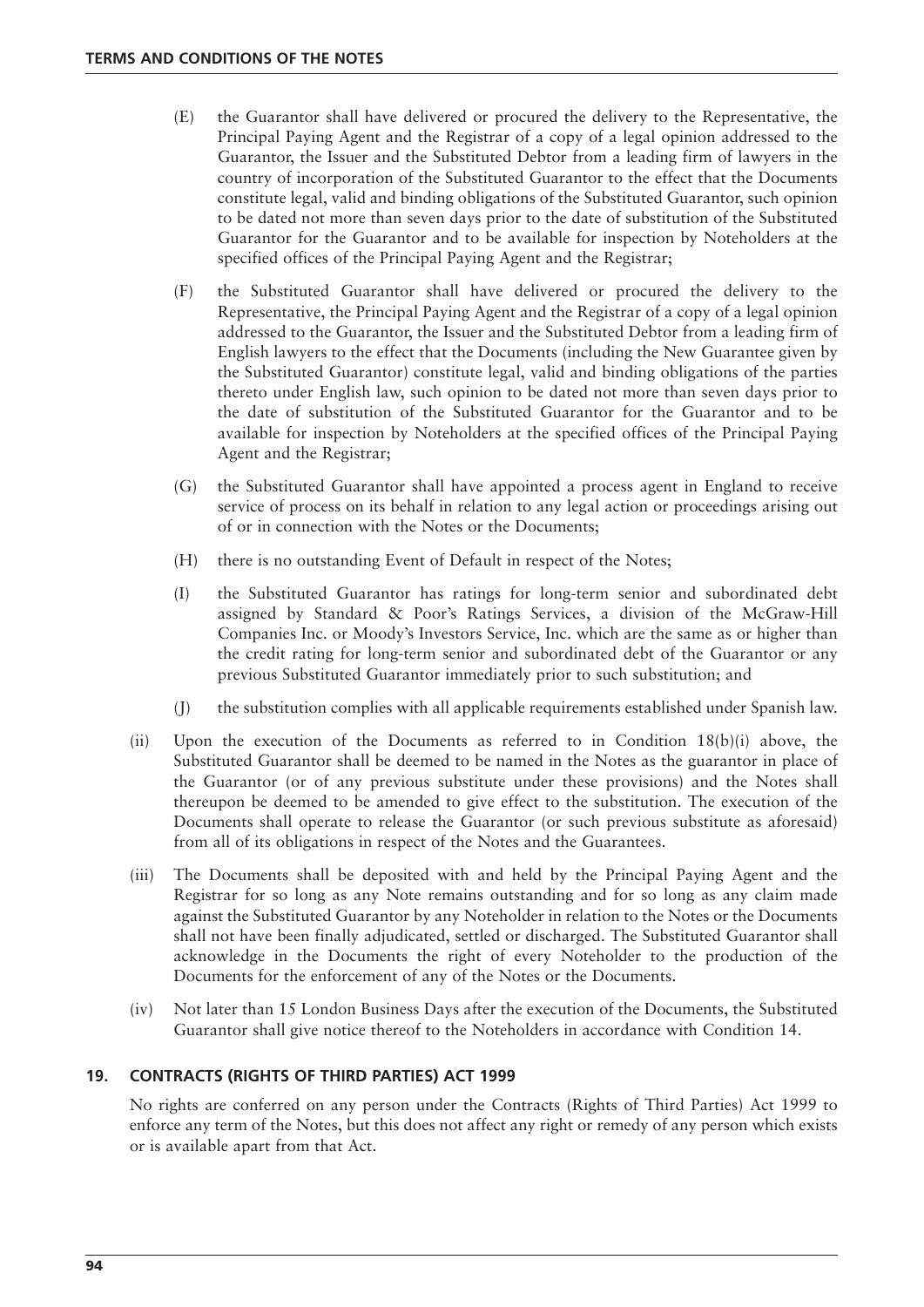#### **20. GOVERNING LAW AND SUBMISSION TO JURISDICTION**

#### (a) **Governing law**

The Agency Agreement, the Deed of Covenant, the Deed Poll, the Notes (except for Condition 3), the Receipts and the Coupons are governed by, and shall be construed in accordance with, English law. Condition 3 and the Guarantees are governed by, and shall be construed in accordance with, Spanish law. In addition, the provisions of Condition 15 relating to appointment of the Representative and meetings of Noteholders are governed by Spanish law. The Notes are issued in accordance with the formalities prescribed by Spanish company law.

### (b) **Submission to jurisdiction**

The Issuer agrees, for the benefit of the Noteholders, the Receiptholders and the Couponholders, that the courts of England are to have exclusive jurisdiction to settle any disputes which may arise out of or in connection with the Notes, the Receipts and/or the Coupons and that accordingly any suit, action or proceedings (together referred to as **Proceedings**) arising out of or in connection with the Notes, the Receipts and the Coupons may be brought in such courts.

The Issuer hereby irrevocably waives any objection which it may have now or hereafter to the laying of the venue of any such Proceedings in any such court and any claim that any such Proceedings have been brought in an inconvenient forum and hereby further irrevocably agrees that a judgment in any such Proceedings brought in the English courts shall be conclusive and binding upon it and may be enforced in the courts of any other jurisdiction.

Nothing contained in this Condition shall limit any right to take Proceedings against the Issuer in any other court of competent jurisdiction, nor shall the taking of Proceedings in one or more jurisdictions preclude the taking of Proceedings in any other jurisdiction, whether concurrently or not.

#### (c) **Appointment of Process Agent**

The Issuer appoints the Guarantor at its registered office for the time being in England as its agent for service of process, and undertakes that, in the event of the Guarantor ceasing so to act or ceasing to be registered in England, it will appoint another person as its agent for service of process in England in respect of any Proceedings. Nothing herein shall affect the right to serve proceedings in any other manner permitted by law.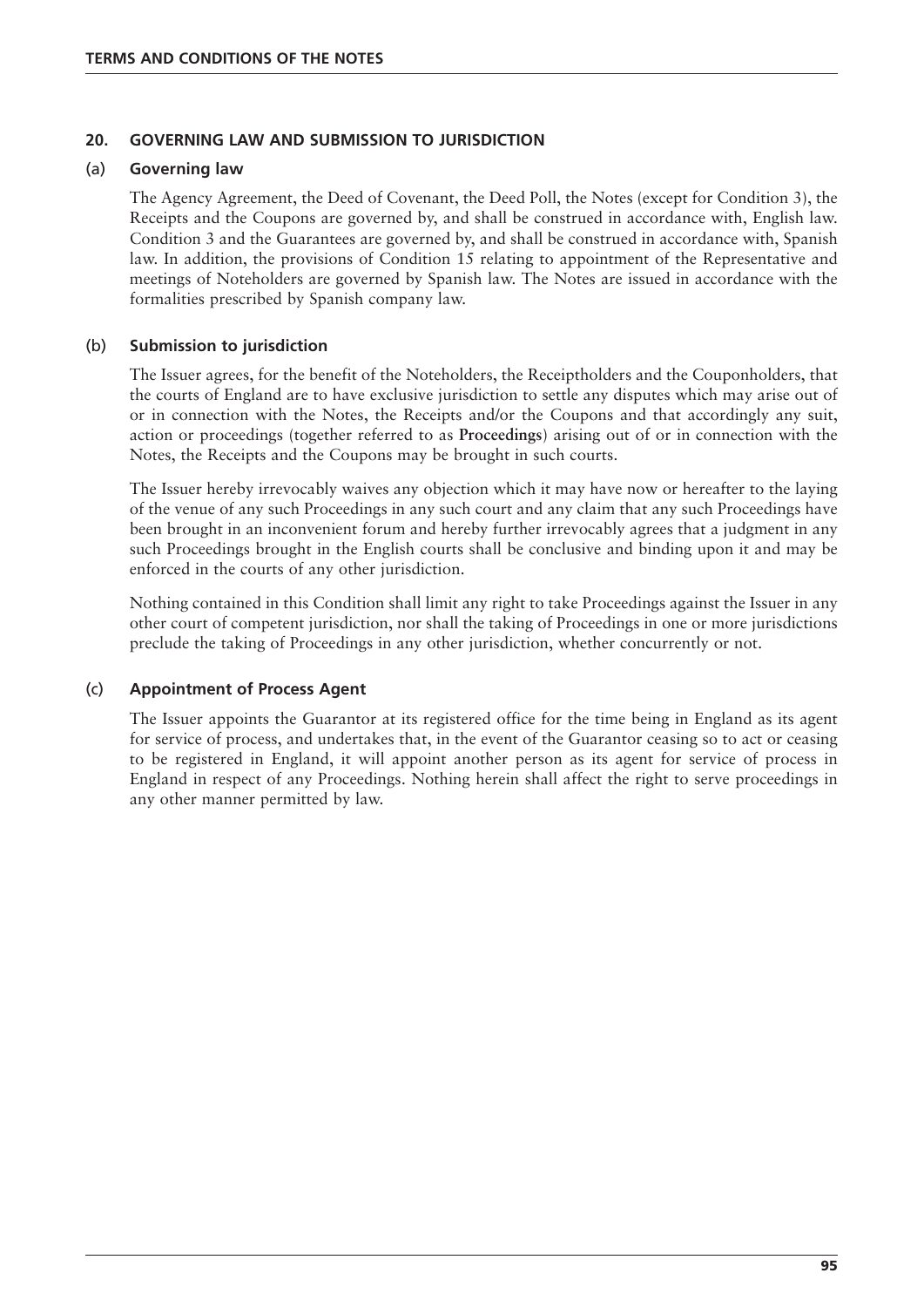# USE OF PROCEEDS

The net proceeds from each issue of Notes will, in accordance with law 19/2003 of 4th July, 2003 on foreign capital movements and financial transactions and on certain measures to prevent money laundering which amends law 13/1985 of 25th May, 1985 on investment ratios, capital adequacy and information requirements for financial intermediaries, be deposited on a permanent basis with the Guarantor and will be used for the Group's general corporate purposes, which include making a profit. If, in respect of any particular issue, there is a particular identified use of proceeds, this will be stated in the applicable Final Terms.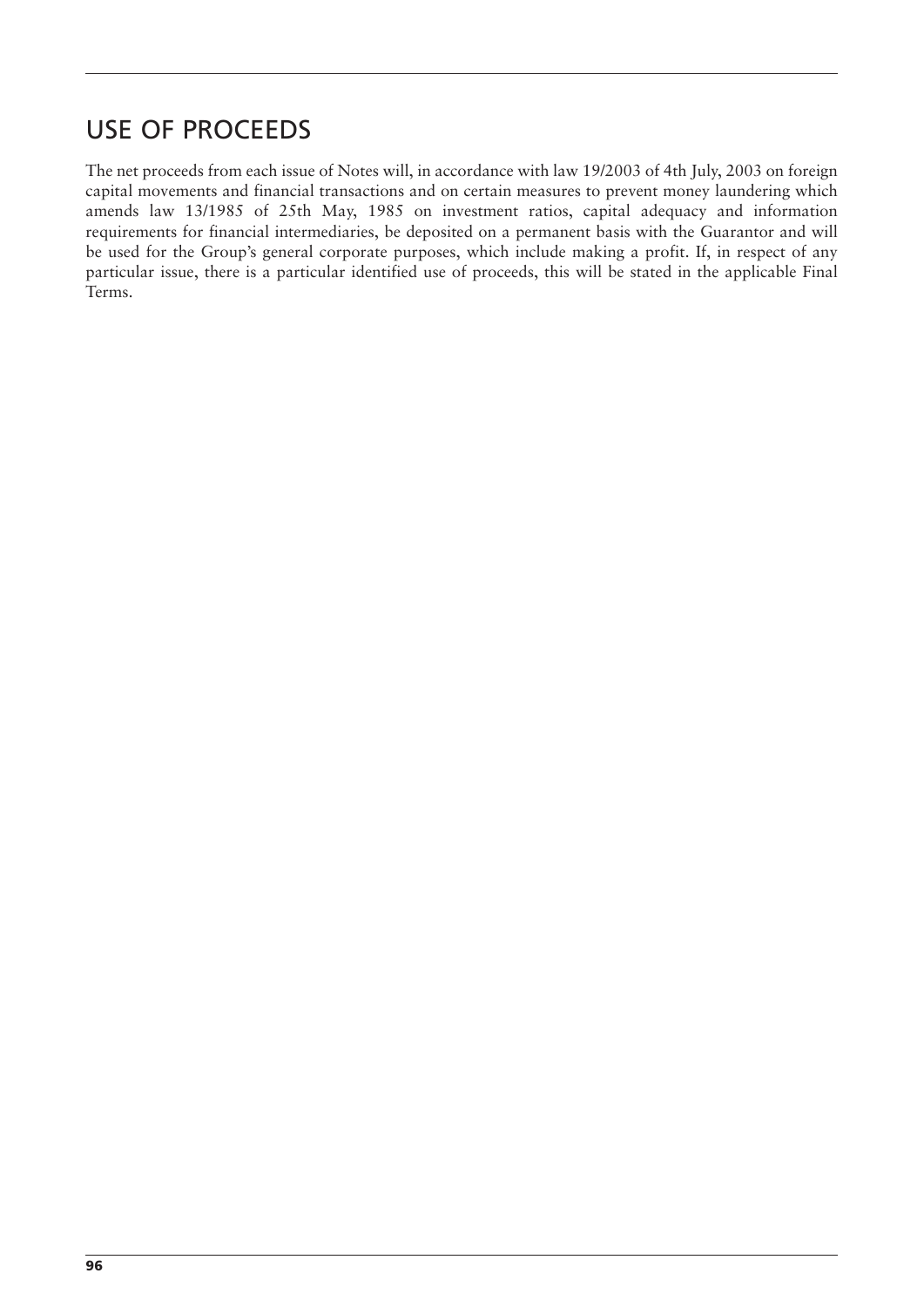# DESCRIPTION OF BBVA SENIOR FINANCE, S.A. UNIPERSONAL

## **Incorporation**

BBVA Senior Finance, S.A. Unipersonal (**BSF**) was incorporated on 29th October, 2004 for an unlimited duration with limited liability under Spanish law. BSF's registered office is at Gran Vía, 1, Bilbao, Spain, operating out of Paseo de la Castellana, 81, 28046, Madrid, Spain, telephone number 34 91 537 8195. BSF was registered at the Vizcaya Mercantile Registry (*Registro Mercantil de Vizcaya*) on 3rd November, 2004, Volume 4483, Book 0, Page BI-40.901, Inscription 1.

# **Business**

The exclusive objects for which BSF was established are, pursuant to Article 2 of its Bylaws, "the issue of preference securities and/or other financial instruments including any type of debt instrument, for placement in domestic or international markets".

# **Share Capital**

BSF has an authorised share capital of EUR 60,102 divided into 10,017 ordinary shares of a nominal or par value of EUR 6.00 each. As of the date hereof, 10,017 ordinary shares with a par value of EUR 6.00 each had been issued and fully paid. BSF is a direct wholly-owned subsidiary of Banco Bilbao Vizcaya Argentaria, S.A. and does not have any subsidiaries of its own.

BSF is a finance company whose sole business is raising debt to be on-lent to Banco Bilbao Vizcaya Argentaria, S.A. and other members of the Group on an arm's length basis. BSF is accordingly dependent on Banco Bilbao Vizcaya Argentaria, S.A. and other members of the Group servicing these loans.

#### **Management**

The Directors of BSF are as follows:

| <b>Name</b>                                           | <b>Position</b><br>at BSF | <b>Present Principal Occupation</b><br><b>Outside BSF</b> |
|-------------------------------------------------------|---------------------------|-----------------------------------------------------------|
| Pedro M <sup>ª</sup> Urresti Laca  Director/President |                           | Deputy Chief Financial Officer of BBVA                    |
| Ana Fernández Manrique  Director                      |                           | Director of Capital Management and Funding<br>of BBVA     |
| Manuel Naveira Barrero  Director                      |                           | Director of Funding of BBVA                               |
| Juan Carlos García Pérez Director                     |                           | Manager of BBVA                                           |
| Tomás Sanchez Zabala  Director                        |                           | Manager of BBVA                                           |
| Juan Isusi Garteiz Gogeascoa  Director                |                           | Director of Funding of BBVA                               |
| Raúl Moreno Carnero  Director                         |                           | Fund Manager of BBVA                                      |

The business address of the Directors of BSF is Castellana, 81, 28046 Madrid. There are no conflicts of interest between the private interests or other duties of the Directors listed above and their duties to BSF.

#### **Corporate Governance**

BSF does not need to comply with the Spanish corporate governance regime because it does not list shares on the Spanish Official Secondary Market. Nevertheless, as a Spanish company, BSF is subject to the Spanish Companies Act (*Ley de Sociedades Anónimas*) and any applicable European Regulations, which may include provisions relating to corporate governance which apply to all limited liability companies.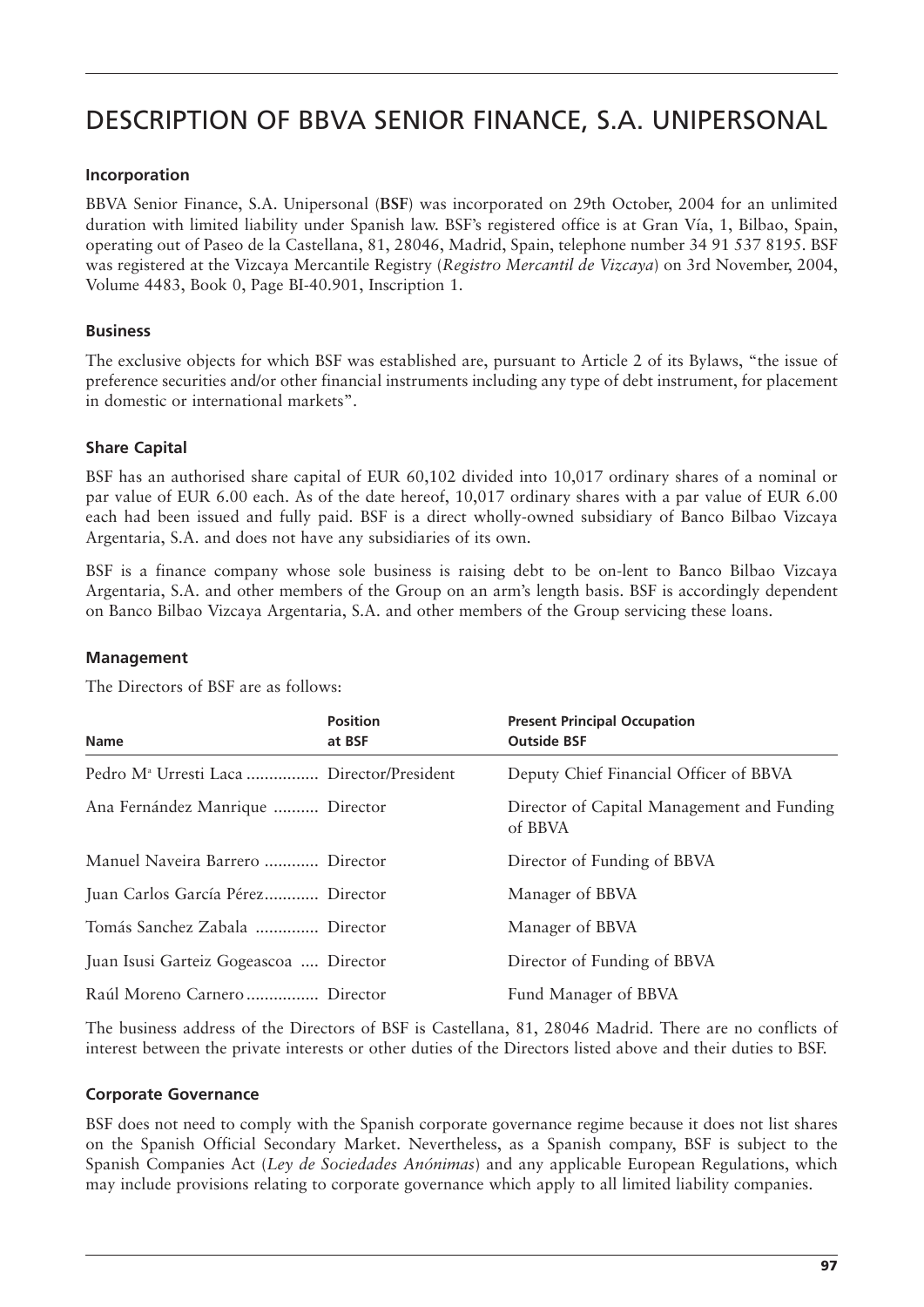# DESCRIPTION OF BBVA SUBORDINATED CAPITAL, S.A. UNIPERSONAL

# **Incorporation**

BBVA Subordinated Capital, S.A. Unipersonal (**BSC**) was incorporated on 29th October, 2004 for an unlimited duration with limited liability under Spanish law. BSC's registered office is at Gran Vía, 1, Bilbao, Spain operating out of Paseo de La Castellana, 81, 28046, Madrid, Spain telephone number 34 91 537 8195. BSC was registered at the Vizcaya Mercantile Registry (*Registro Mercantil de Vizcaya*) on 3rd November, 2004, Volume 4483, Book 0, Page BI-40.902, Inscription 1.

# **Business**

The exclusive objects for which BSC was established are, pursuant to Article 2 of its Bylaws, "the issue of preference securities and/or other financial instruments including any type of debt instrument, for placement in domestic or international markets".

# **Share Capital**

BSC has an authorised share capital of EUR 60,102 divided into 10,017 ordinary shares of a nominal or par value of EUR 6.00 each. As of the date hereof, 10,017 ordinary shares with a par value of EUR 6.00 each had been issued and fully paid. BSC is a direct wholly-owned subsidiary of Banco Bilbao Vizcaya Argentaria, S.A. and does not have any subsidiaries of its own.

BSC is a finance company whose sole business is raising debt to be on-lent to Banco Bilbao Vizcaya Argentaria, S.A. and other members of the Group on an arm's length basis. BSC is accordingly dependent on Banco Bilbao Vizcaya Argentaria, S.A. and other members of the Group servicing these loans.

# **Management**

The Directors of the BSC are as follows:

| <b>Name</b>                                           | <b>Position</b><br>at BSC | <b>Present Principal Occupation</b><br><b>Outside BSC</b> |
|-------------------------------------------------------|---------------------------|-----------------------------------------------------------|
| Pedro M <sup>ª</sup> Urresti Laca  Director/President |                           | Deputy Chief Financial Officer of BBVA                    |
| Ana Fernández Manrique  Director                      |                           | Director of Capital Management and Funding<br>of BBVA     |
| Juan Carlos García Pérez Director                     |                           | Manager of BBVA                                           |
| Tomás Sanchez Zabala  Director                        |                           | Manager of BBVA                                           |
| Francisco Javier Colomer Betoret  Director            |                           | Director of Capital Management of BBVA                    |
| Juan Isusi Garteiz Gogeascoa  Director                |                           | Director of Funding of BBVA                               |
| Raúl Moreno Carnero  Director                         |                           | Fund Manager of BBVA                                      |

The business address of the Directors of BSC is Paseo de la Castellana 81, 28046, Madrid. There are no conflicts of interest between the private interests or other duties of the Directors listed above and their duties to BSC.

# **Corporate Governance**

BSC does not need to comply with the Spanish corporate governance regime because it does not list securities on the Spanish Official Secondary Market. Nevertheless as a Spanish Company, BSC is subject to the Spanish Companies Act (*Ley de Sociedades Anónimas*) and any applicable European Regulations, which may include provisions relating to corporate governance which apply to all limited liability companies.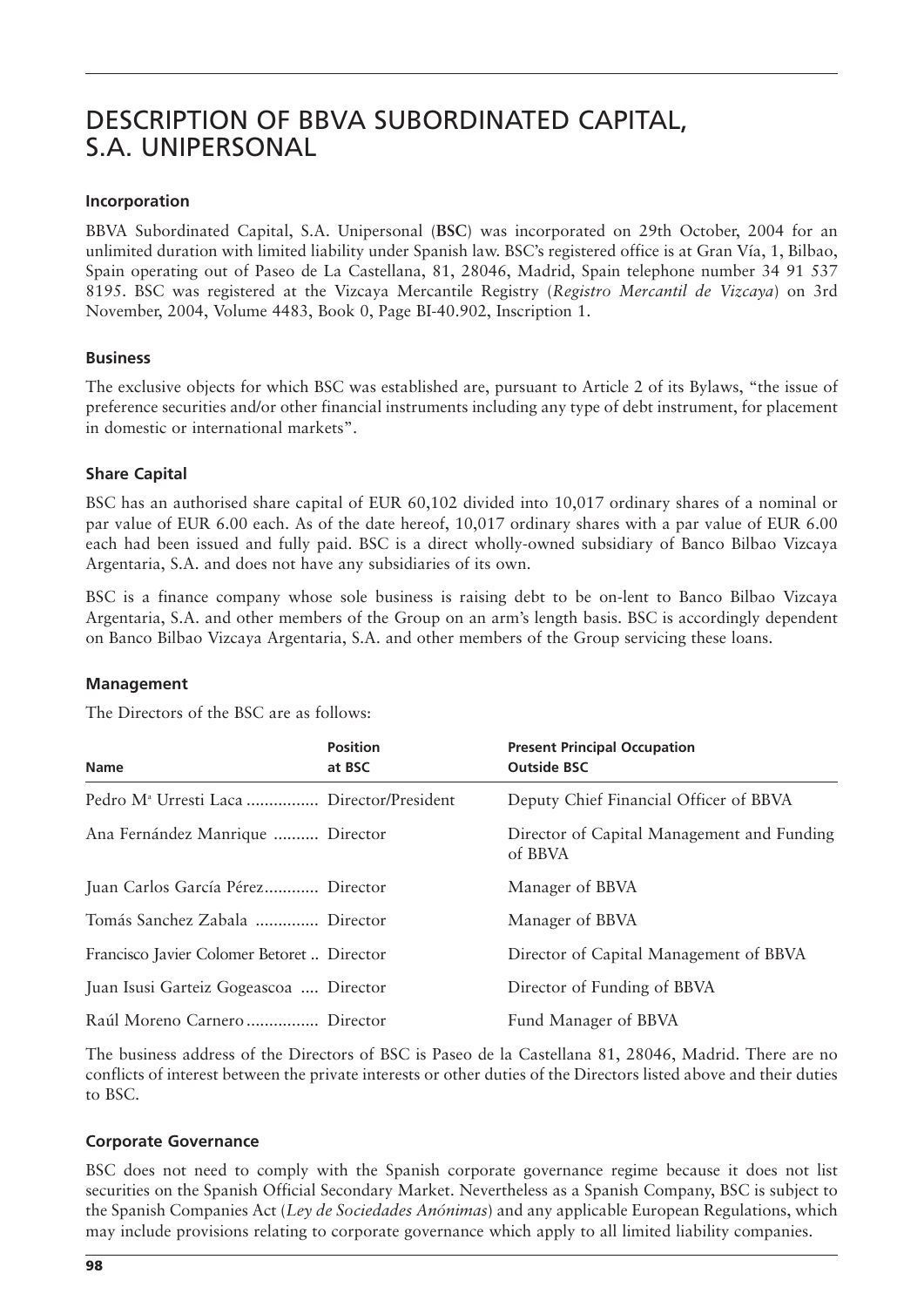# DESCRIPTION OF BBVA U.S. SENIOR, S.A. UNIPERSONAL

# **Incorporation**

BBVA U.S. Senior, S.A. Unipersonal (**BUS**) was incorporated on 22nd February, 2006 for an unlimited duration with limited liability under Spanish law. BUS's registered office is at Gran Vía, 1, Bilbao, Spain, operating out of Paseo de la Castellana, 81, 28046, Madrid, Spain, telephone number 34 91 53 78195. BUS was registered at the Vizcaya Mercantile Registry (*Registro Mercantil de Vizcaya*) on 28th February, 2006, Volume 4665, Book 0, Page BI-45496, Inscription 1.

# **Business**

The exclusive objects for which BUS was established are, pursuant to Article 2 of its Bylaws, "the issue of preference securities and/or other financial instruments including any type of debt instrument, for placement in domestic or international markets".

# **Share Capital**

BUS has an authorised share capital of EUR 60,102 divided into 10,017 ordinary shares of a nominal or par value of EUR 6.00 each. As of the date hereof, 10,017 ordinary shares with a par value of EUR 6.00 each had been issued and fully paid. BUS is a direct wholly-owned subsidiary of Banco Bilbao Vizcaya Argentaria, S.A. and does not have any subsidiaries of its own.

BUS is a finance company whose sole business is raising debt to be on-lent to Banco Bilbao Vizcaya Argentaria, S.A. and other members of the Group on an arm's length basis. BUS is accordingly dependent on Banco Bilbao Vizcaya Argentaria, S.A. and other members of the Group servicing these loans.

# **Management**

The Directors of BUS are as follows:

| <b>Name</b>                                           | <b>Position</b><br>at BUS | <b>Present Principal Occupation</b><br><b>Outside BUS</b> |
|-------------------------------------------------------|---------------------------|-----------------------------------------------------------|
| Pedro M <sup>ª</sup> Urresti Laca  Director/President |                           | Deputy Chief Financial Officer of BBVA                    |
| Ana Fernández Manrique  Director                      |                           | Director of Capital Management and Funding<br>of BBVA     |
| Manuel Naveira Barrero  Director                      |                           | Director of Funding of BBVA                               |
| Juan Carlos García Pérez Director                     |                           | Manager of BBVA                                           |
| Tomás Sanchez Zabala  Director                        |                           | Manager of BBVA                                           |
| Juan Isusi Garteiz Gogeascoa  Director                |                           | Director of Funding of BBVA                               |
| Raúl Moreno Carnero  Director                         |                           | Fund Manager of BBVA                                      |

The business address of the Directors of BUS is Castellana, 81, 28046 Madrid. There are no conflicts of interest between the private interests or other duties of the Directors listed above and their duties to BUS.

# **Corporate Governance**

BUS does not need to comply with the Spanish corporate governance regime because it does not list securities on the Spanish Official Secondary Market. Nevertheless, as a Spanish company, BUS is subject to the Spanish Companies Act (*Ley de Sociedades Anónimas*) and any applicable European Regulations, which may include provisions relating to corporate governance which apply to all limited liability companies.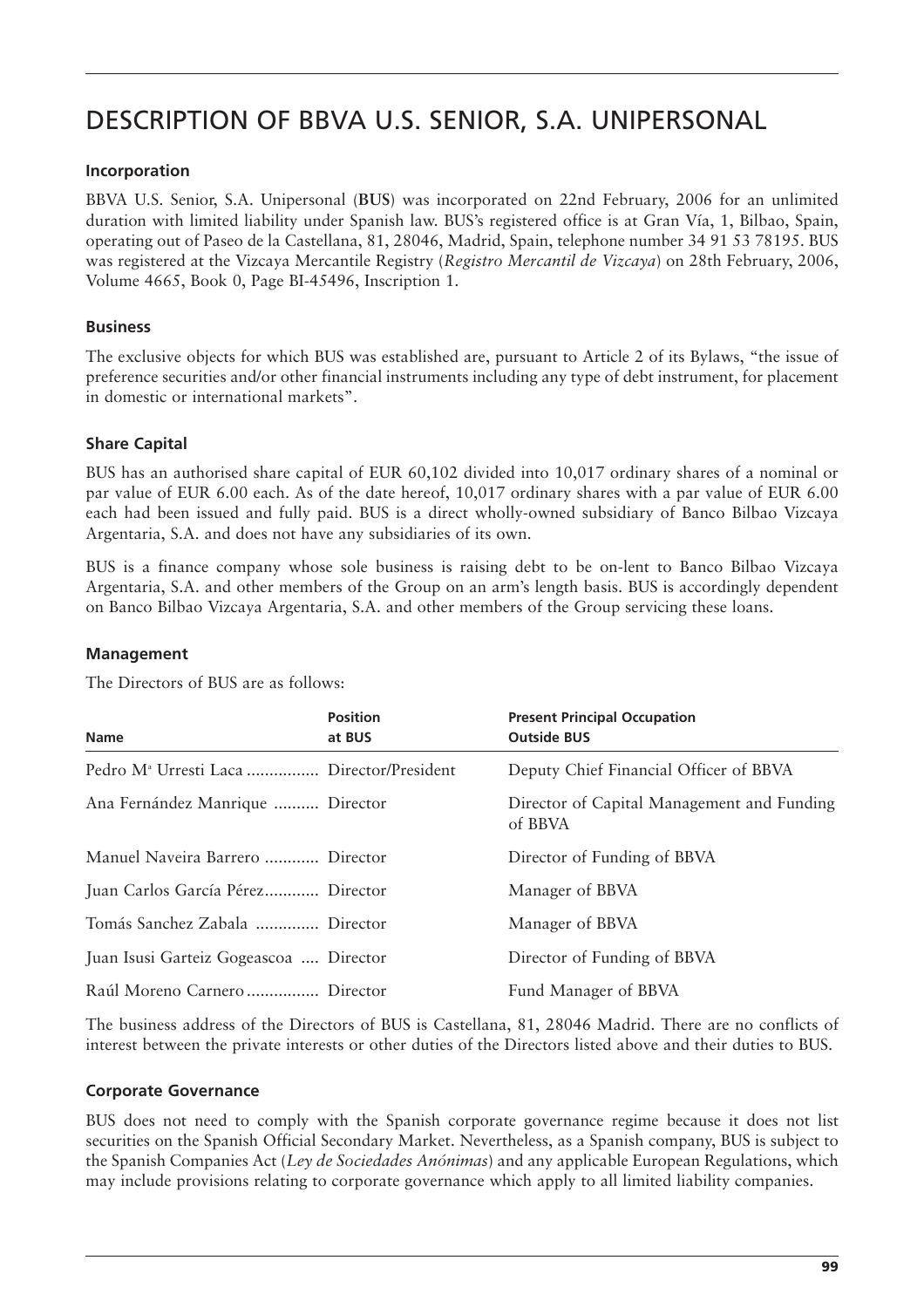# DESCRIPTION OF BANCO BILBAO VIZCAYA ARGENTARIA, S.A.

#### **History and Development of the Guarantor**

The terms BBVA and Group refer to Banco Bilbao Vizcaya Argentaria, S.A. and its consolidated subsidiaries.

BBVA's predecessor bank, BBV, was incorporated as a limited liability company (a *sociedad anónima* or "S.A.") under the Spanish Corporations Law on 1st October, 1988. BBVA was formed as the result of a merger by absorption of Argentaria into BBV that was approved by the shareholders of each institution on 18th December, 1999 and registered on 28th January, 2000. It is registered in the Mercantile Registry, in Companies Ledger 2,083, folio 1, inscription 1st, Sheet number BI-17-A. It conducts its business under the commercial name "BBVA". BBVA is registered with the Commercial Registry of Vizcaya (Spain). It has its registered office at Plaza de San Nicolás 4, Bilbao, Spain, 48005, and operates out of Paseo de la Castellana, 81, 28046, Madrid, Spain telephone number 34-91-3746201. BBVA's agent in the U.S. for U.S. federal securities law purposes is Jose Maria Garcia Meyer (15 South 20th Street, Birmingham, AL 35233, telephone number 1-205-297-3000). BBVA is incorporated for an unlimited term.

On 5th March, 2008, BBVA announced the sale of its 5.01 per cent. interest in the Brazilian bank, Banco Bradesco, S.A. (**Bradesco**) to Bradesco's principal shareholders, Cidade de Deus — Companhia Comercial de Participaçoes and Fundaçao Bradesco, for an approximate market price of €976 million, with a resulting gain to BBVA of approximately  $\epsilon$ 740 million.

On 28th December, 2007, BBVA reached an agreement to sell the businesses in its branch in Miami to Banco Sabadell, S.A. BBVA expects to close this branch in the first half of 2008.

### **Business Overview**

BBVA is a highly diversified international financial group, with strengths in the traditional banking businesses of retail banking, asset management, private banking and wholesale banking. It also has a portfolio of investments in some of Spain's leading companies.

#### **Business Areas**

In 2007 the Group implemented a new organisational structure, which was designed to streamline the Group's corporate structure and gave greater weight and autonomy to its business units. As part of this reorganisation, the Business Banking, Corporate Banking and Institutional Banking units were included in the Spain and Portugal area and the Asset Management unit was included in the Global Business area. The Group focused its operations on five major business areas:

- Spain and Portugal
	- Financial services
	- Corporate and business banking
- Global Businesses
	- Global markets and customers
	- Asset management and private banking
- Mexico and the United States
	- Banking businesses
	- Pensions and insurance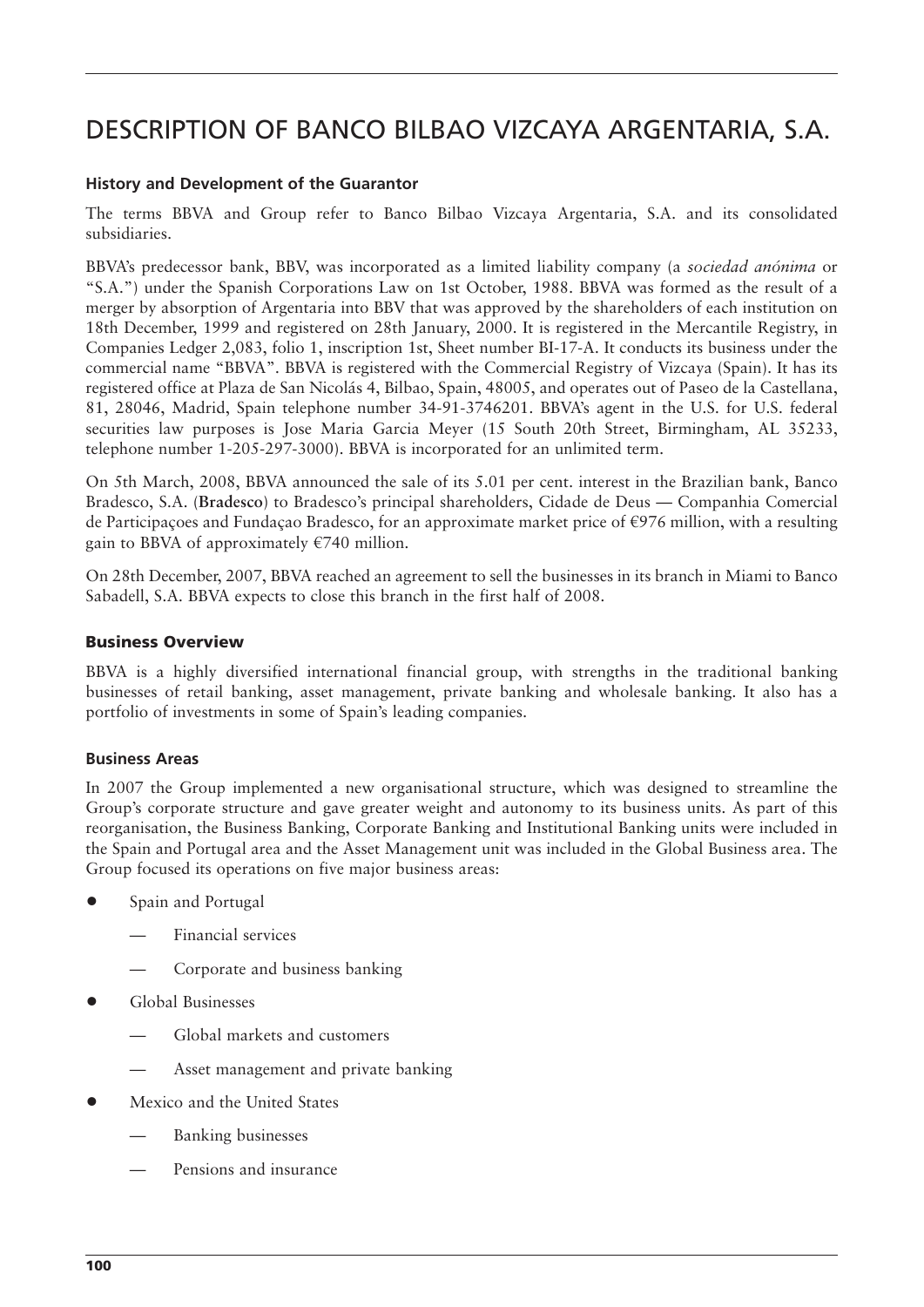- South America
	- Banking businesses
	- Pensions and insurance
- Corporate Activities

The foregoing description of BBVA's business areas is consistent with BBVA's current internal organisation. The financial information for BBVA's business areas for 2007, 2006 and 2005 presented below has been prepared on a uniform basis, consistent with BBVA's organisational structure in 2007. Unless otherwise indicated, the financial information provided below for each business area does not reflect the elimination of transactions between companies within one business area or between different business areas, since BBVA considers these transactions to be an integral part of each business area's activities.

The following table provides information relating to income attributed to BBVA's business areas for the years ended 31st December, 2007, 2006 and 2005.

|                              | Income/(Loss) Attributed<br>to the Group         |       | % of Income/(Loss) Attributed<br>to the Group |        |          |         |
|------------------------------|--------------------------------------------------|-------|-----------------------------------------------|--------|----------|---------|
|                              | (in millions of euro)<br>Year ended December 31, |       |                                               |        |          |         |
|                              |                                                  |       |                                               |        |          |         |
|                              | 2007                                             | 2006  | 2005                                          | 2007   | 2006     | 2005    |
| Spain and Portugal           | 2,397                                            | 1,919 | 1,692                                         | 39%    | 41%      | 44%     |
| Global Businesses            | 909                                              | 862   | 497                                           | 15%    | 18%      | 13%     |
| Mexico and the United States | 2,084                                            | 1,775 | 1,370                                         | $34\%$ | 37%      | 36%     |
|                              | 623                                              | 509   | 379                                           | 10%    | 11%      | $10\%$  |
|                              | 6,013                                            | 5,065 | 3,938                                         | 98%    | 107%     | 103%    |
| Corporate Activities         | 113                                              | (329) | (132)                                         | $2\%$  | $(7) \%$ | $(3)\%$ |
| Income attributed to the     | 6,126                                            | 4,736 | 3,806                                         | 100%   | 100%     | 100%    |

The following provides information relating to net interest income for each of BBVA's business areas for the years ended 31st December, 2007, 2006 and 2005.

| Net interest income<br>(in millions of euro)<br>Year ended December 31. |       |       |  |
|-------------------------------------------------------------------------|-------|-------|--|
| 2007                                                                    | 2006  | 2005  |  |
| 4,294                                                                   | 3,747 | 3,429 |  |
| 124                                                                     | 1.50  | 212   |  |
| 4,304                                                                   | 3,535 | 2,678 |  |
| 1,657                                                                   | 1,310 | 1,039 |  |
| 10,379                                                                  | 8,742 | 7,358 |  |
| (610)                                                                   | (368) | (150) |  |
| 9,769                                                                   | 8,374 | 7,208 |  |

# **Spain and Portugal**

The Spain and Portugal business area focuses on providing banking services and consumer finance to private individuals and businesses in Spain and Portugal.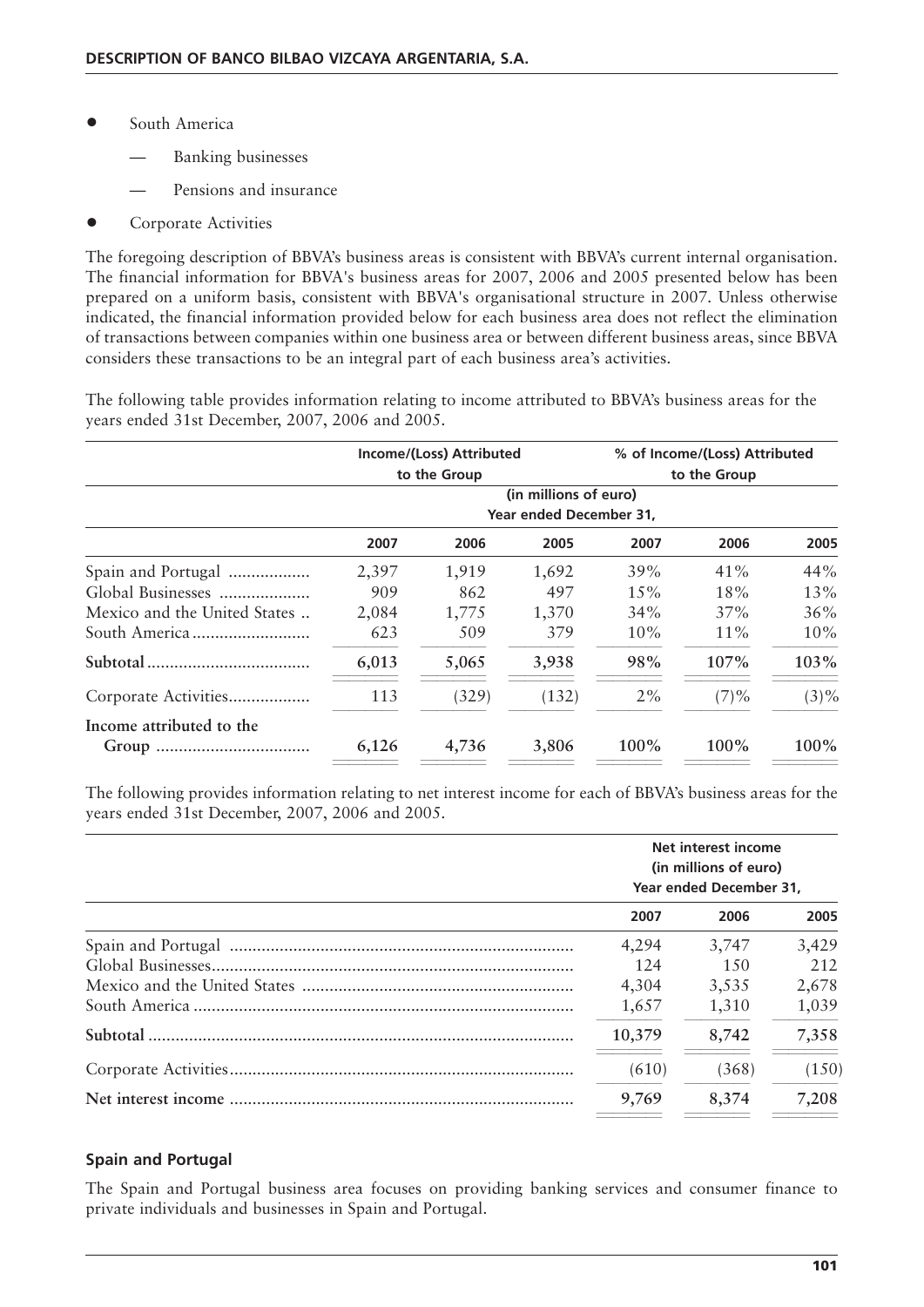The business units included in the Spain and Portugal business area are:

- Financial Services: this unit manages business with private individuals and small businesses, and the consumer finance provided by Finanzia, Banco de Crédito, S.A. (**Finanzia**) and Uno-e Bank, S.A. (**Uno-e**);
- Corporate and Business Banking: this unit manages business with small and medium sized entities (**SMEs**), large companies and institutions in the Spanish market;
- European Insurance: this unit handles the insurance business in Spain and Portugal; and
- BBVA Portugal: this unit manages the banking business in Portugal.

The principal figures relating to this business area as of 31st December, 2007 and 31st December, 2006 were:

- Total net lending was approximately  $\epsilon$ 199,929 million, an increase of 11.5 per cent. from  $\epsilon$ 179,370 million as of 31st December, 2006. This increase was due primarily to increases in lending by the principal business units, Financial Services and Corporate and Business Banking, which increased lending by 12.3 per cent. and 11.0 per cent., respectively, as of 31st December, 2007.
- Total customer deposits were  $\epsilon$ 91,928 million as of 31st December, 2007 compared to  $\epsilon$ 85,309 million as of 31st December, 2006, an increase of 7.8 per cent.
- Mutual funds under management were  $\epsilon$ 40,024 million as of 31st December, 2007, a decrease of 6.9 per cent. from €43,006 million as of 31st December, 2006.
- Pension fund assets under management were €10,064 million as of 31st December, 2007, an increase of 6.3 per cent. from €9,471 million as of 31st December, 2006.

#### *Financial services*

This business unit's principal activities were focused on the following areas:

- Financial Services for Individuals: focused on retail customers and aimed at providing customers with more value from their relationship with BBVA by offering a wide range of products and services at attractive prices, which are made available through different channels, along with solutions tailored to their specific needs.
- Financial Services for Small Businesses: focused on small businesses (including professional practices, the self-employed, retailers and farmers) by providing them with customised services, a comprehensive range of products and continuous, quality financial advice.
- Consumer Finance: focused on the following lines of business (through Finanzia Bank, BBVA's online bank, Uno-e Bank, S.A., Finanzia Autorenting and Finanziamento Portugal): financing of cars, consumer items and equipment; e-banking; bill payment; and car and equipment rental.

Consumer lending by the Financial Services unit increased 12.3 per cent. to  $\epsilon$ 123,330 million as of 31st December, 2007 from €109,814 million as of 31st December, 2006, principally due to strong growth in mortgage loans in the Financial Services for Individuals unit, which increased 13.0 per cent. from 31st December, 2006.

Customer funds under management by the Financial Services unit increased 2.80 per cent. to  $\epsilon$ 119,574 million as of 31st December, 2007 from  $\epsilon$ 116,313 million as of 31st December, 2006, principally due to an increase in time deposits. Mutual and pension fund assets managed by the Financial Services unit decreased by 3.9 per cent., as of 31st December, 2007 as compared to 31st December, 2006.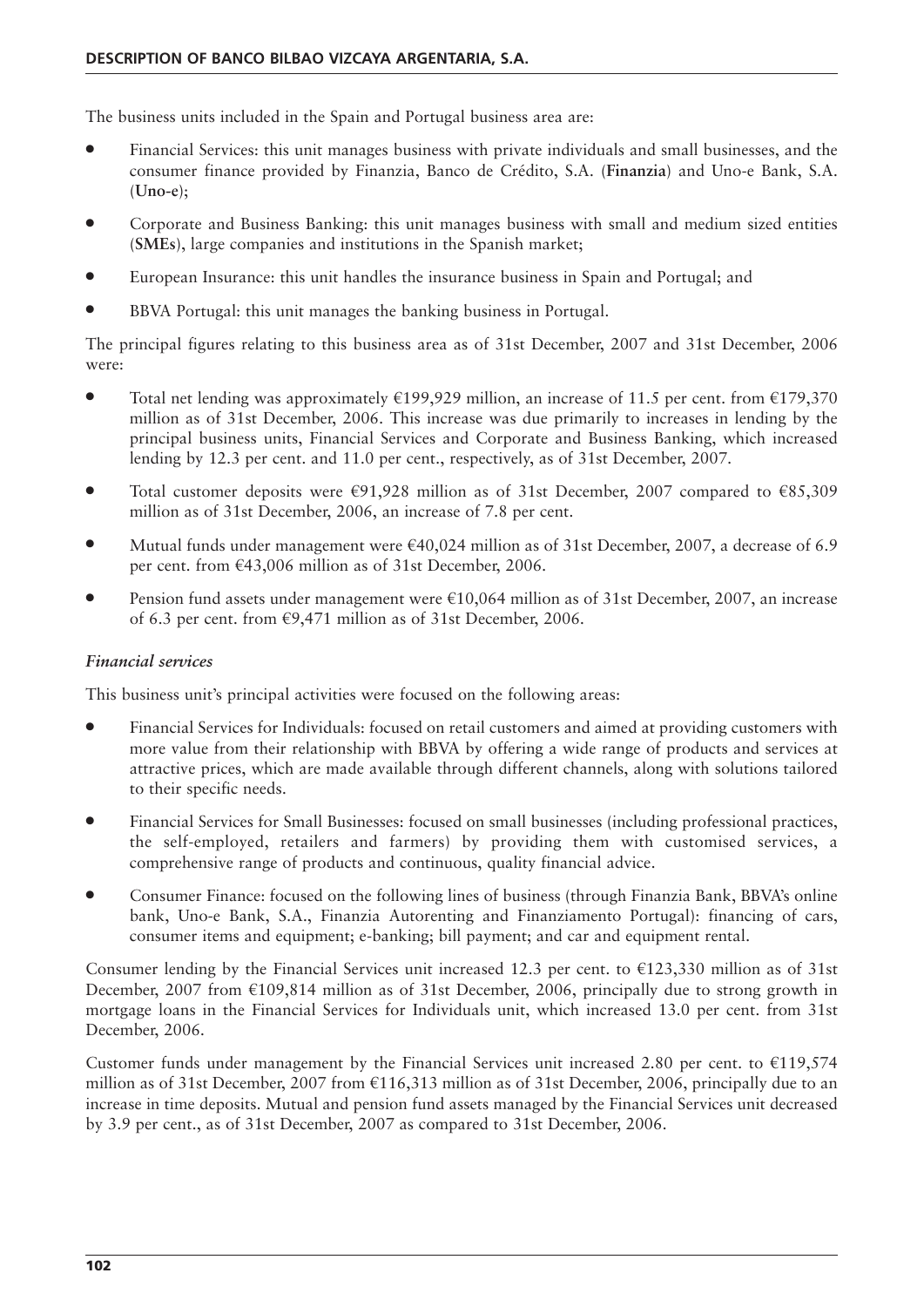# *Financial Services for Individuals*

Within the sphere of financial products designed for individual customers, new segments have been targeted for offers of consumer loans with a pre-approved limit and available 24 hours a day (PIDE), and the range of mortgage loans has been extended with the *Hipoteca BlueBBVA* for young people, the *Hipoteca Universal* (Universal Mortgage) for inmigrants, the *Hipoteca Cambio de Casa* (Moving Home Mortgage), the *Hipoteca Bienestar* (home equity loan) for those aged over 65, the *Hipoteca Fácil Básica* (Basic Easy Mortgage) and the *Hipoteca Rentas Altas Básica* (Basic High-Income Mortgage).

In Financial Services for Individuals BBVA has launched the following products: the two *Quincenas del Libretón* (Passbook Fortnights), and the following time deposits: the *Multidepósito BBVA* (Multiple Deposit), the *Depósito Creciente* (Growing Deposit) BBVA and the *Depósito Extra* (Extra Deposit), for attracting new funds.

In this division, the brand "Dinero Express" specialises in the immigrant sector. In 2007 it extended its network to 130 outlets of which 33 are DUOs (sharing premises with BBVA).

### *Financial Services for Small Businesses*

This segment consists of professional practices, the self-employed, retailers, the farming community and companies with a turnover of less than  $E2$  million.

Several campaigns have been launched for the small businesses segment, involving such innovative products as the *Préstamo Flexible Negocios* (Flexible Business Loan), the *Cuenta de Crédito Triple Cero Plus* (Triple Zero Plus Credit Account) and the *Pack Negocios* (Business Pack). The range of products has been extended in risk hedging products (Stockpyme) and launch has been made of *Soluciones BBVA* (non-financial services for SMEs). Furthermore, the *Plan Comercios* for retailers has included products such as the *Cuenta Total Comercios* (Comprehensive Retailers Account), the *Cuenta de Crédito Comercios Triple Cero* (Triple Zero Retailers Credit Account), the *Pack Negocios* and the *Compromiso de Calidad* (Quality Commitment) for point-of-sale terminals. The farming sector has been catered for through the PAC Campaign and the launch of the new *Depósito PAC*.

# *Consumer finance*

This unit manages online banking, consumer finance, credit cards and leasing plans. These activities are conducted by Uno-e, Finanzia and other companies in Spain, Portugal and Italy.

The loan portfolio amounted to  $\epsilon$ 5,539 million, an increase of 36.1 per cent. during the year to on invoicing of €5,368 million (up 28 per cent.). In the vehicle prescription business, sales of €1,944 million in the year ending 31st December, 2007 increased the total stock to  $\epsilon$ 3,070million (up 52 per cent.) despite a 6.0 per cent. drop in the registration of private cars. This boosted market share to 13.1 per cent. (up 166 basis points from 2006). Invoicing of equipment finance climbed 40 per cent. and the stock rose 46 per cent. to €805 million. Investment in equipment leasing plans increased 33 per cent. to €698 million. The unit has a centralised channel for minor office equipment. One of its products (Agiliza) increased 53 per cent. and the Vendor office network rose 34 per cent. The fleet of vehicles in leasing plans with maintenance increased 9 per cent. to 38,979 units. At Uno-e lending increased 27 per cent. to €1,178 million and customer funds (managed or brokered) grew 11 per cent. to  $\epsilon$ 1,669 million.

Customer funds amounted to  $\epsilon$ 1,669 million, an increase of 10.5 per cent. due to the increase in deposits related to the roll-out of Depósito 10 and Depósito 15.

Key developments in this area included the purchase of Intesa Renting S.p.A., an Italian fleet management company.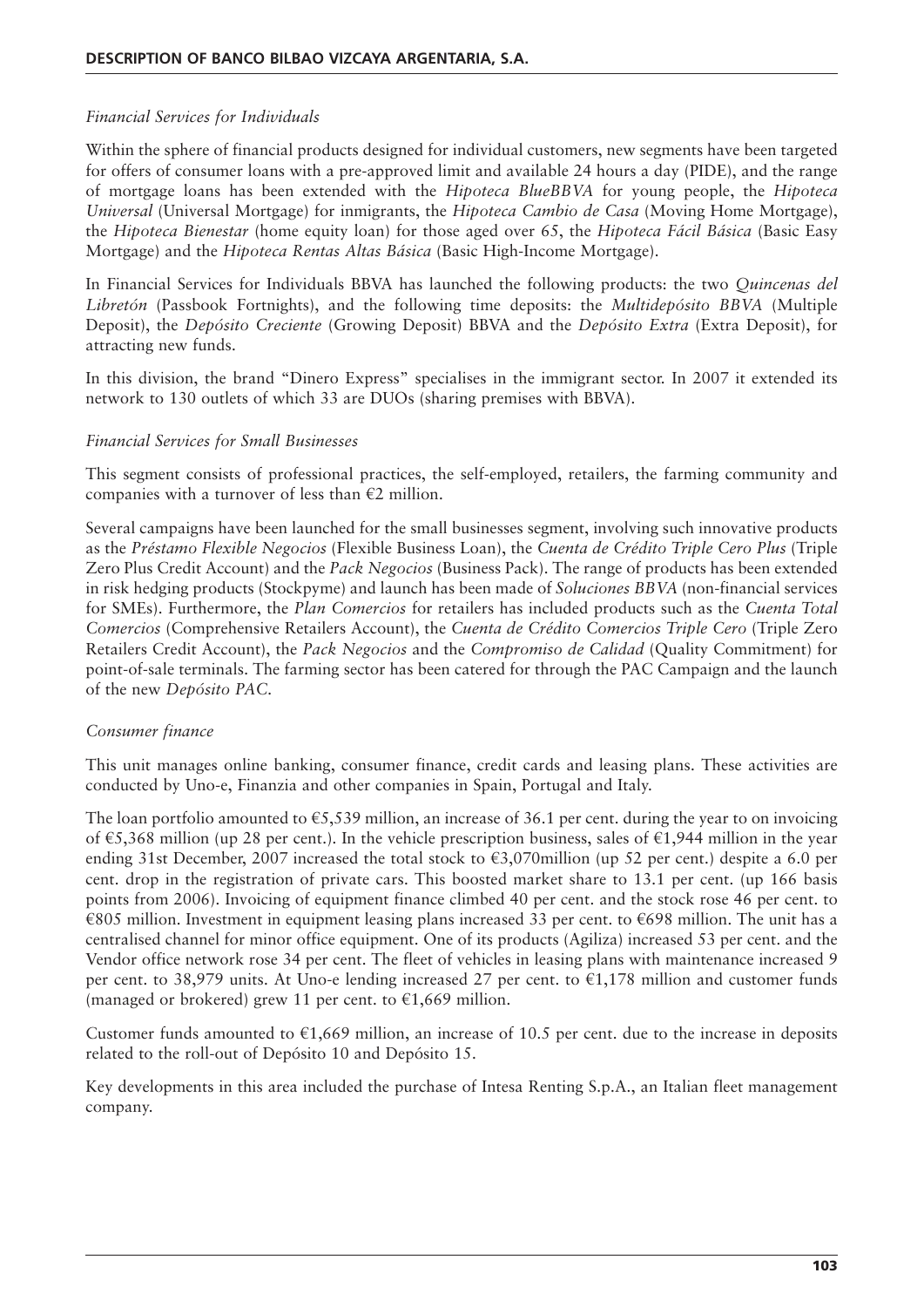# *Corporate and Business Banking*

The corporate and business banking unit handles SMEs, large companies and institutions in Spanish domestic market through specialised networks. As of 31st December, 2007, the loan portfolio had risen 11.0 per cent. to  $\epsilon$ 72,588 million and customer funds were  $\epsilon$ 29, 509 million (up 10.0 per cent.).

Highlights within the sphere of this unit are the special finance line for SMEs Línea ICO PYME 2007, the enlargement of the product offer catering for risk hedging (Riskpyme), a new product for advancing the reimbursement of VAT, IGIC (Canary Islands) and Corporate Tax, as well as new formulas, such as real estate renting, the factoring of subsidies, leasing with exemption of capitals, leasing with confirmed payment, multipurpose leasing operation with a balloon payment, real estate renting, or confirming associated with a real estate leasing.

# *European Insurance*

BBVA's European insurance activities are conducted through various insurance companies that provide direct insurance, reinsurance and insurance brokering services in Spain and Portugal and market products for different types of customers (private individuals, SMEs, retailers, professional service firms and providers and self-employed individuals) through this unit's branch offices.

Finally an agreement has been reached in European Insurance with the Spanish insurance company MAPFRE for the roll-out and marketing of car insurance, and new formats of Rentas Aseguradas (Guaranteed Incomes) have been launched within the Plan Mayores for senior citizens, as well as a new range of keyman insurance and repatriation insurance for inmigrants and non-residents.

# *BBVA Portugal*

BBVA Portugal manages the banking business in Portugal.

As of 31st December, 2007, BBVA Portugal's customer loans amounted to  $\epsilon$ 5,056 million, an increase of 19.3 per cent. from €4,237 million in 2006. In 2007, mortgage lending was the most dynamic sector, with a 12.4 per cent. increase over 2006.

As of 31st December, 2007, customer funds managed by BBVA Portugal totalled  $\epsilon$ 2,676 million, representing a 2.2 per cent. decrease over  $\epsilon$ 2,737 million in 2006, principally due to the increase in mutual and pension fund assets under management by BBVA Portugal.

# **Global Businesses**

The Global Businesses area focuses on providing services to large international companies and investment banking, capital markets and treasury management services to clients.

The business units included in the Global Businesses area are:

- Global Customers and Markets: this unit combines the management of products of investment banking, and market unit, with services to large international companies;
- Asset Management and Private Banking: this unit designs and manages the products that are marketed through the Group's different branch networks; and
- Business and Real Estate Projects: this unit contains two businesses: business projects, which includes management of direct and private equity holdings and real estate projects through Anida Group.

The principal figures relating to this business area as of 31st December, 2007 and 31st December, 2006 were:

Total net lending was approximately  $\epsilon$ 35,848 million, an increase of 23.4 per cent. from  $\epsilon$ 29,049 million as of 31st December, 2006.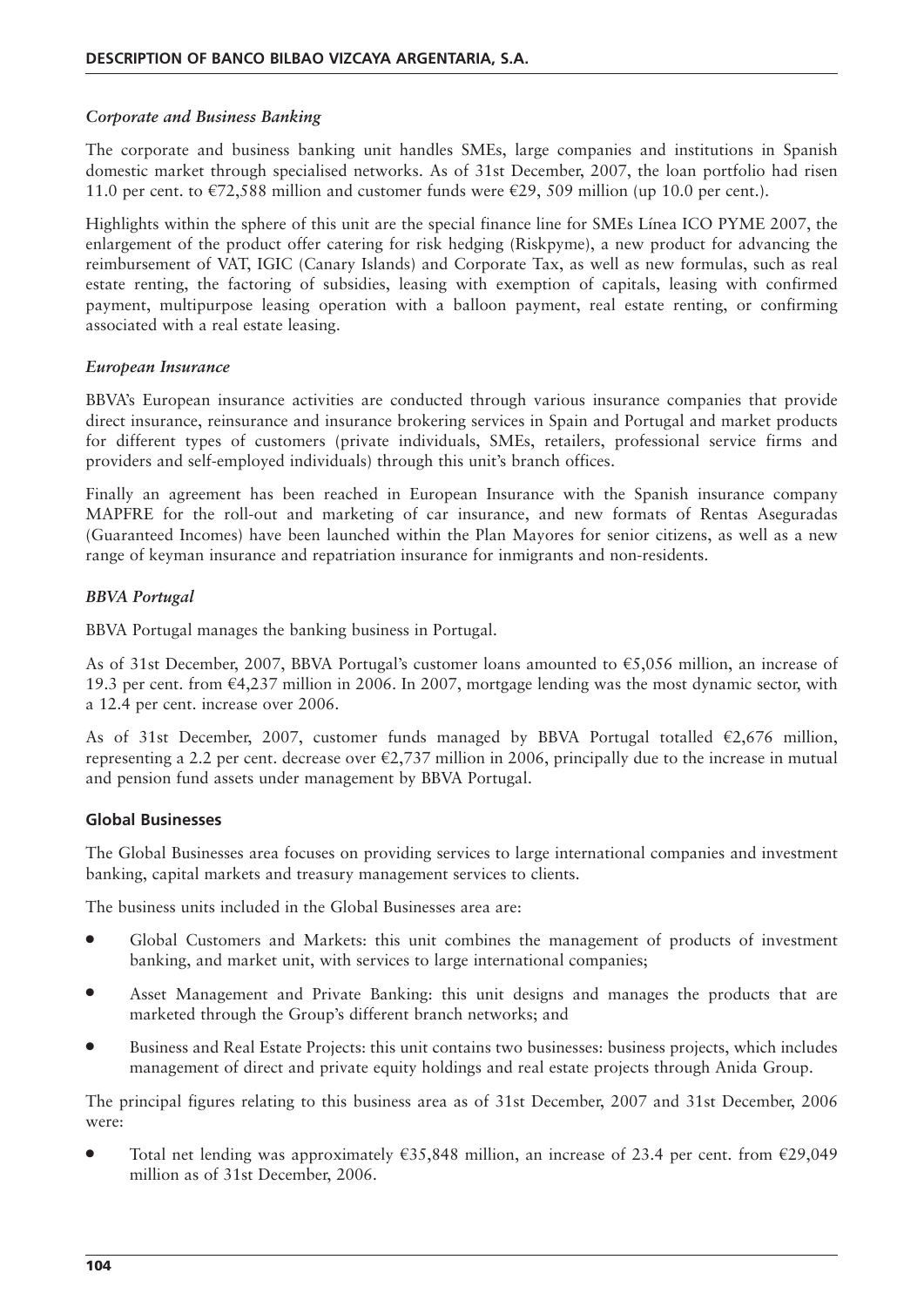- Total customer deposits were  $\in$ 42,742 million as of 31st December, 2007 compared to  $\in$ 35,400 million as of 31st December, 2006, an increase of 20.7 per cent.
- Mutual funds under management were  $\epsilon$ 4,859 million as of 31st December, 2007, an increase of 21.5 per cent. from  $\epsilon$ 4,000 million as of 31st December, 2006.
- Pension fund assets under management were  $\epsilon$ 7,370 million as of 31st December, 2007, an increase of 2.7 per cent. from €7,179 million as of 31st December, 2006.

# *Global Customers and Markets*

This unit combines the management of products of investment banking, and markets, with services to large international companies. It also co-ordinates the corporate banking and markets business in Mexico and South America although its earnings are recorded under the corresponding areas.

This business unit's principal activities were focused on the following divisions:

- Global customers and investment banking: The global customers division services large international companies via expert teams with offices in Spain, in the main European centres, New York, Asia and in BBVA's franchise in Latin America. The investment banking division includes the structuredfinance product teams, corporate finance, equity origination and global trade finance.
- Global Markets and Distribution: The division consists of the trading rooms in Europe and New York, distribution of fixed-income securities and equities, relations with financial institutions, custodial services, fixed-income origination and syndicated loans.
- Asia: As part of the strategic alliance with the CITIC Group, the planned investment has been made in CNCB and in CIFH, and progress has been made in identifying opportunities for co-operation in different lines of business. Agreements have also been signed with the Korean banks Korea Eximbank and Kookmin Bank, and a representative office has been opened in Mumbai (India).

Global Markets has pursued a growth plan that has seen the opening of trading floors in Hong Kong, Düsseldorf and the *Centro Regional de Derivados* (Regional Derivatives Center) in Mexico, for the distribution of products in Asia, Europe and Latin America, respectively, as well as for generating products in those zones that might do business with the Group throughout the world. Likewise *IRS Cuota Segura*, a hedging product for mortgage repayments within a scenario of interest rate rises has been launched, and the range of hedging derivatives that the networks in Spain and Portugal offer their customers has been expanded (within the Riskpyme and Stockpyme projects), as has the product offering in commodities, inflation and alternative investment derivatives.

# *Asset Management and Private Banking*

This unit designs and manages the products that are marketed through the Group's different branch networks. It also manages the high-networth segment of retail customers through BBVA Patrimonios and the international private banking unit.

In Asset Management and Private Banking, BBVA has launched the following products: *BBVA Capital Privado*, private equity fund; *Altitude Teide* and B*BVA Propiedad Global*, hedge funds; new guaranteed mutual funds, both in equity, such as *BBVA Europa Máximo* and *BBVA Garantizado 5 x 5 II*, and in fixedincome; the BBVA Bolsa China (China Stock Market); five exchange-traded funds, in equity (*Acción BBVA FTSE Latibex Top ETF* and *Acción FTSE Latibex Brasil ETF*), fixed-income (*AFI Monetario Euro ETF* and *AFI Bonos Medio Plazo ETF*), with the *Ibex Top Dividendo* as underlying; and, for private banking customers, the property investment firms *Real Estate México I, II* and *III* and a photovoltaic solar energy project in La Gineta (Albacete- Spain).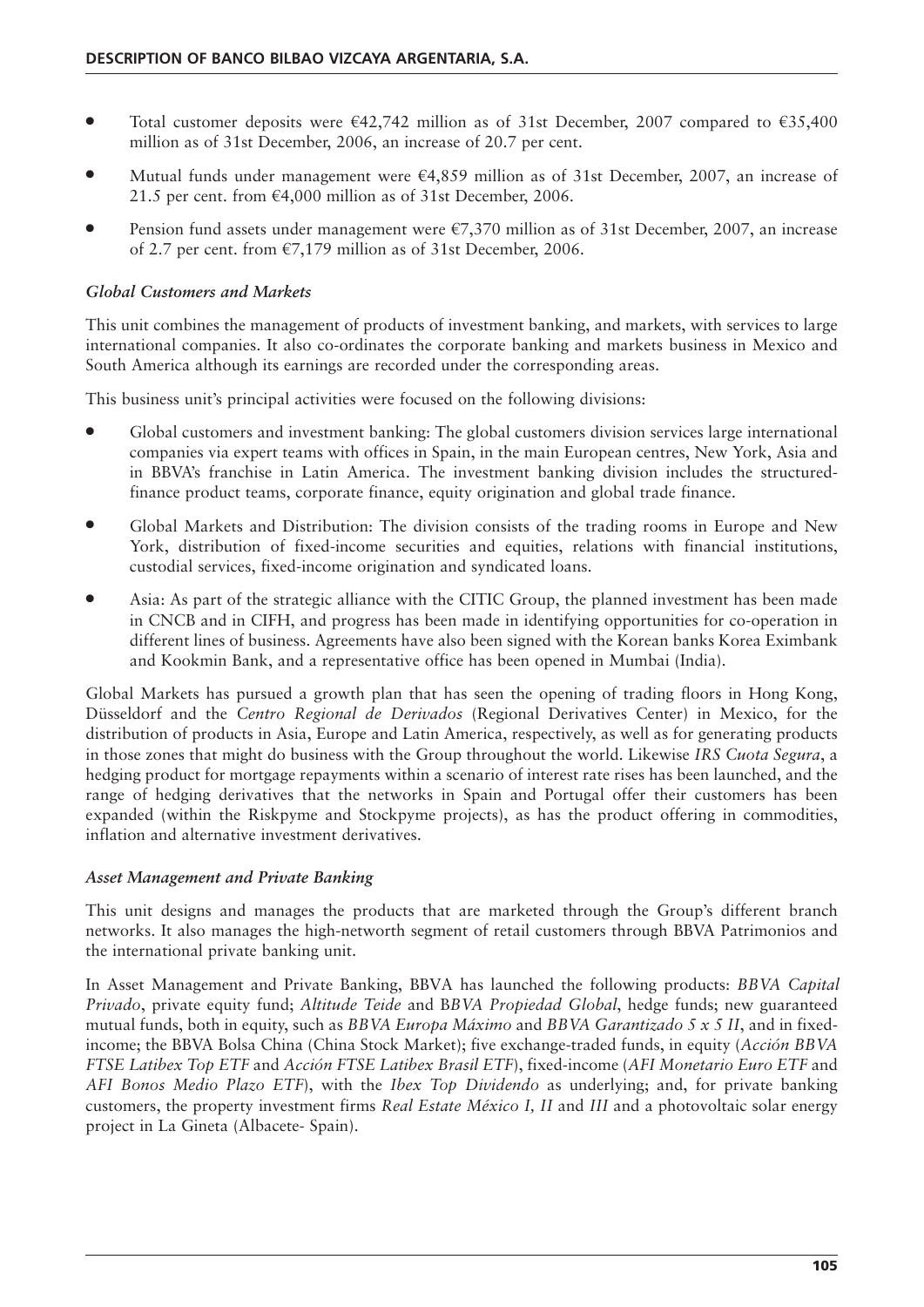# *Business and Real Estate Projects*

This business unit also handles the Group's real estate business, though Anida Group, as well as its private equity business.

During 2007, the Business Projects unit was transformed into a venture capital manager which operates under the *Valanza* brand, and began operations in Mexico.

Finally, a sell-off has been made of the investment in Iberia and of part of the stock held in Gamesa, S.A. and Técnicas Reunidas, S.A. and a shareholding has been taken up in Occidental Hoteles Management, S.A., through the new risk capital fund *PECR I*.

### **Mexico and the United States**

The business units included in the Mexico and the United States area are:

- Banking Businesses; and
- Pensions and Insurance Businesses in Mexico and the United States (including Puerto Rico).

The principal figures relating to this business area as of 31st December, 2007 and 31st December, 2006 were:

- Total net lending was approximately  $\epsilon$ 53,052 million, an increase of 68.7 per cent. from  $\epsilon$ 31,449 million as of 31st December, 2006.
- Total customer deposits were  $\epsilon$ 56,820 million as of 31st December, 2007 compared to  $\epsilon$ 41,309 million as of 31st December, 2006, an increase of 37.5 per cent.
- Mutual funds under management were  $\epsilon$ 11,214 million as of 31st December, 2007, an increase of 13.8 per cent. from  $\epsilon$ 9,853 million as of 31st December, 2006.
- Pension fund assets under management were  $\epsilon$ 8,648 million as of 31st December, 2007, an increase of 0.3 per cent. from €8,625 million as of 31st December, 2006.

#### *Banking Businesses*

Highlights of the different divisions' performance are given below:

#### *BBVA Bancomer*

In Mexico, expansion has been made of the branch, ATM and point-of-sale terminal networks and further inroads have been made in extending banking usage, with a view to enlarging the customer base.

Within the sphere of Commercial Banking, new *Quincenas del Ahorro* (Savings Fortnights) have been arranged with *El Libretón* (Passbook) and new products have been rolled out for retail customers, such as Winner Card, a savings account for children and young people, *El Libretón Dólares*, the credit cards *Tarjeta a tu Medida* (Customised Card) and *Tarjeta Instantánea* (Instant Card), with immediate approval in branch offices, a new card for family members receiving remittances from the United States and a new public liability insurance for trips to the USA. In addition, a campaign has been held for small enterprises involving the business loan *Crédito Redondo Negocios* (Business Loan). In turn, *Banca Hipotecaria* has launched the *Hipoteca Joven* (Young Persons Mortgage), which offers greater financing, a low monthly rate and a 20 year repayment period.

Asset Management has seen the launch of the *Fondo Privado de Inversión Inmobiliaria*, a private equity fund designed to drive the housing sector, as well as a new range of international funds. Likewise, in Companies and Government, credit admission powers have been extended in branch offices to improve both commercial performance and the service rendered to customers, and the distribution of derivatives to customers has begun (Riskpyme project).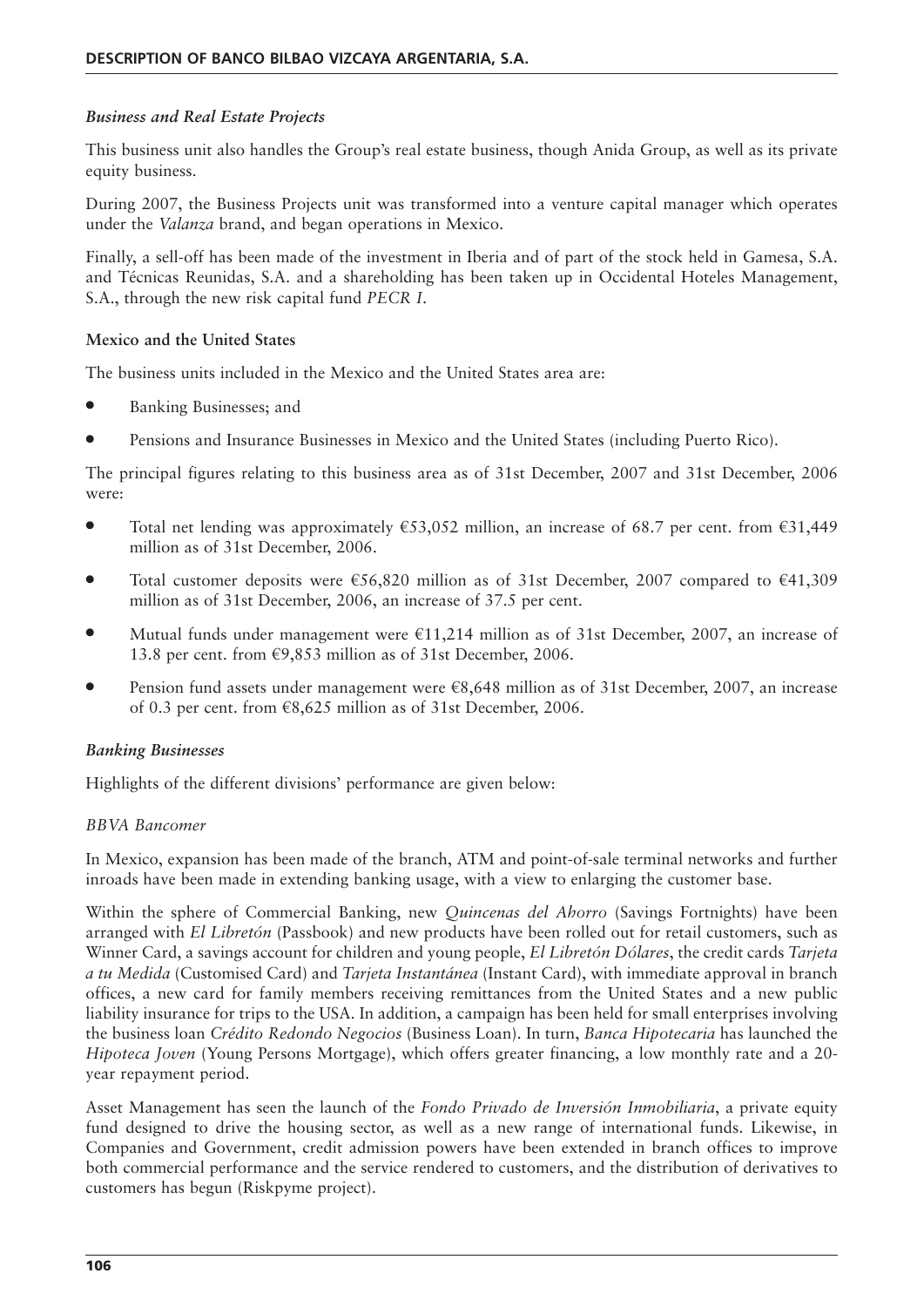# *The United States*

In the United States, in January 2007, State National Bank joined the Group and progress has been made in the process of integrating the operations of the three banks in Texas (Laredo National Bank, Texas State Bank and State National Bank). September 2007 saw the completion of the process of purchasing Compass Bank, a U.S. bank listed on NASDAQ at the time, with activities in Alabama, Texas, Florida, Arizona, Colorado and New Mexico, 8,808 employees and 417 branches.

At the end of 2007, a new organisational structure was put in place for BBVA USA, with an ambitious calendar for the legal and operating integration of the above four banks in 2008. BBVA USA had over 2.5 million customers as of 31st December, 2007, a total loan book of  $\epsilon$ 26,085 million and  $\epsilon$ 25,411 million in deposits (of which €17,795 million in loans and €16,514 million in deposits corresponded to Compass Bank).

# *Pensions and Insurance Businesses*

The Group's pensions and insurance business in Mexico and Puerto Rico generated net attributable profit of €170 million in 2007, an increase of 6.5 per cent. from 2006.

# **South America**

The South America business area includes the banking, insurance and pension businesses of the Group in South America.

The business units included in the South America business area are:

- Banking Businesses, including banks in Argentina, Chile, Colombia, Panama, Paraguay, Peru, Uruguay and Venezuela;
- Pension Business in Argentina, Bolivia, Chile, Colombia, Ecuador, Peru and Dominican Republic; and
- Insurance Business in Argentina, Chile, Colombia, Dominican Republic and Venezuela.

The principal figures relating to this business area as of 31st December, 2007 and 31st December, 2006 were:

- Total net lending was  $\epsilon$ 21,839 million, an increase of 25.8 per cent. from  $\epsilon$ 17,366 million as of 31st December, 2006.
- Total customer deposits were €25,310 million as of 31st December, 2007, an increase of 11.1 per cent. from €22,773 million as of 31st December, 2006.
- Mutual funds under management were  $\epsilon$ 1,725 million as of 31st December, 2007, an increase of 9.5 per cent. from €1,575 million as of 31st December, 2006.
- Pension fund assets under management were €34,826 million as of 31st December, 2007, an increase of 9.3 per cent. from €31,872 million as of 31st December, 2006.

Local currencies in South America fell against the euro in 2007, with a resulting negative impact on the Group's consolidated financial statements as of and for the year ended 31st December, 2007.

Economic conditions in all the region's countries were favourable, which provided for substantially improved key variables in the Latin-American financial-services industry, most notably profitability and solvency.

The following is a brief description of the Group's operations, on a country-by-country basis, in the South America business area. The operating results described below refer to each individual unit's contribution to the South America business area's operating results, unless otherwise stated.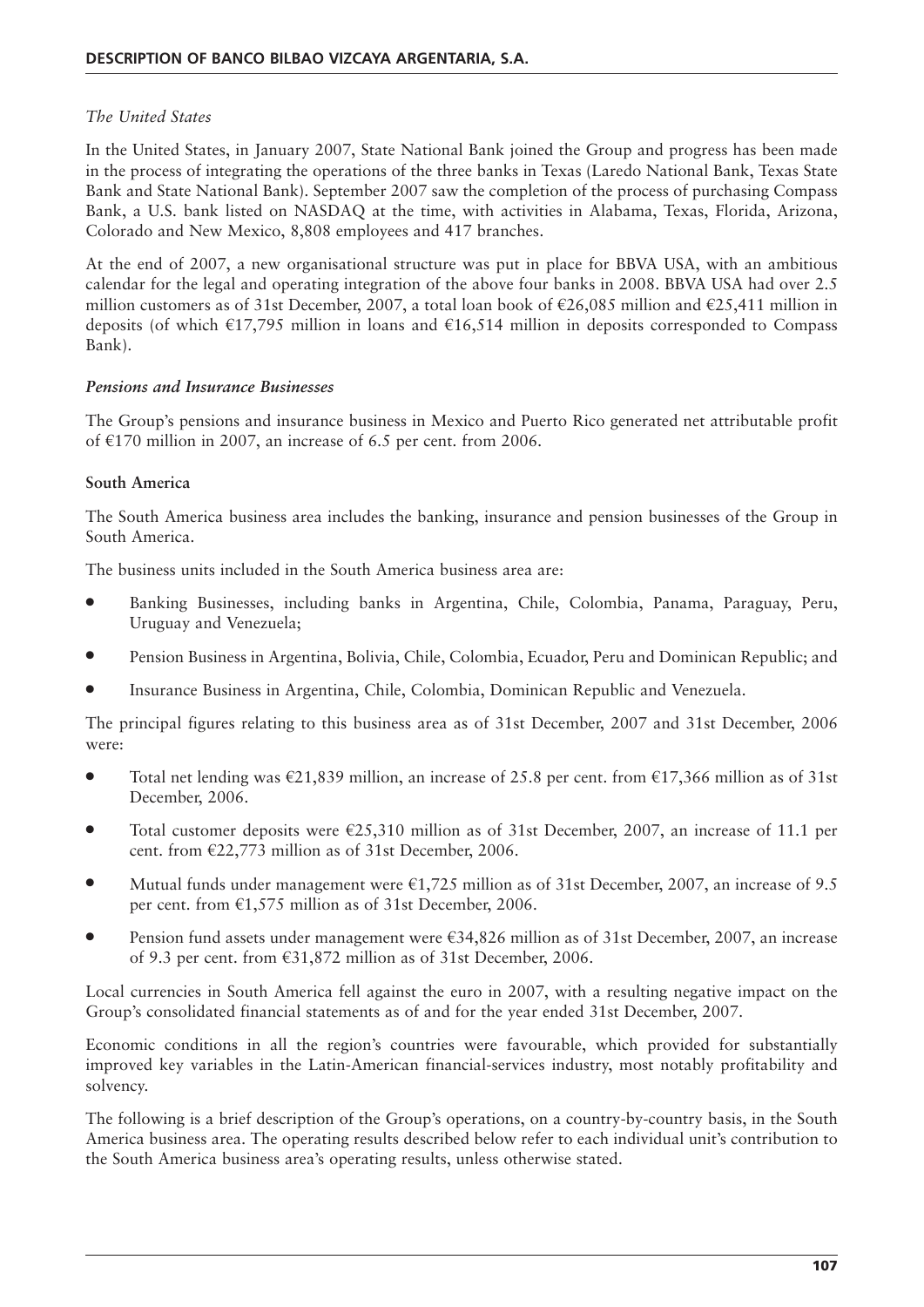# *Banking Businesses*

### *Argentina*

BBVA Banco Francés in Argentina obtained income attributed to the Group of €147 million an increase of 19.7 per cent. from €136 million in 2006.

The new products launched by BBVA Banco Francés in Argentina include, among others, the deposit *Plazo Fijo Renta Asegurada* (Fixed- Term Guaranteed Income), the *Visa Platinum* card, MasterCard Black for the high-income bracket, the offer of loans through ATMs, the creation of the *Blue segment* (with cards and other benefits for young people) and the adoption of the Riskpyme model, which will make treasury and derivatives products available to customers.

# *Chile*

BBVA Chile's income attributed to the Group for 2007 amounted to  $\epsilon$ 37 million compared to  $\epsilon$ 7 million in 2006, due to commercial activity.

BBVA Chile has continued to expand its BBVA Express branch network and, through Forum, an entity devoted to vehicle finance acquired in 2006, it has extended its lending offer in this segment.

### *Colombia*

BBVA Colombia's income attributed to the Group for 2007 amounted to €107 million an increase of 7.3 per cent. from €96 million in 2006, due to higher taxes in 2006.

BBVA Colombia has launched Generación XXI, a program for young people, and new loans for car purchases that finance 100 per cent. of the amount over 76 months in 12 or 14 installments per year.

#### *Panama*

BBVA Panama's income attributed to the Group for 2007 amounted to  $\epsilon$ 23 million ( $\epsilon$ 22 million in 2006).

#### *Paraguay*

BBVA Paraguay's income attributed to the Group for 2007 amounted to  $\epsilon$ 18 million an increase of 25.5 per cent. from €14 million in 2006.

#### *Peru*

BBVA Banco Continental's income attributed to the Group for 2007 was  $\epsilon$ 63 million, an increase of 17.2 per cent. from  $\epsilon$ 56 million in 2006.

BBVA Banco Continental in Peru has subscribed an agreement with the IFC (World Bank) for financing mortgages and SMEs and receives funding from the Inter-American Development Bank in support of the housing sector. It has launched a new payment system for online shopping and has begun to market hedge derivatives for SMEs (*Riskempresa*).

#### *Uruguay*

BBVA Uruguay's income attributed to the Group for 2007 decreased 23.9 per cent. to  $\epsilon$ 6 million from  $€8$  million in 2006.

#### *Venezuela*

BBVA Banco Provincial's income attributed to the Group for 2007 increased 65.2 per cent. to  $\epsilon$ 124 million from  $\epsilon$ 82 million in 2006.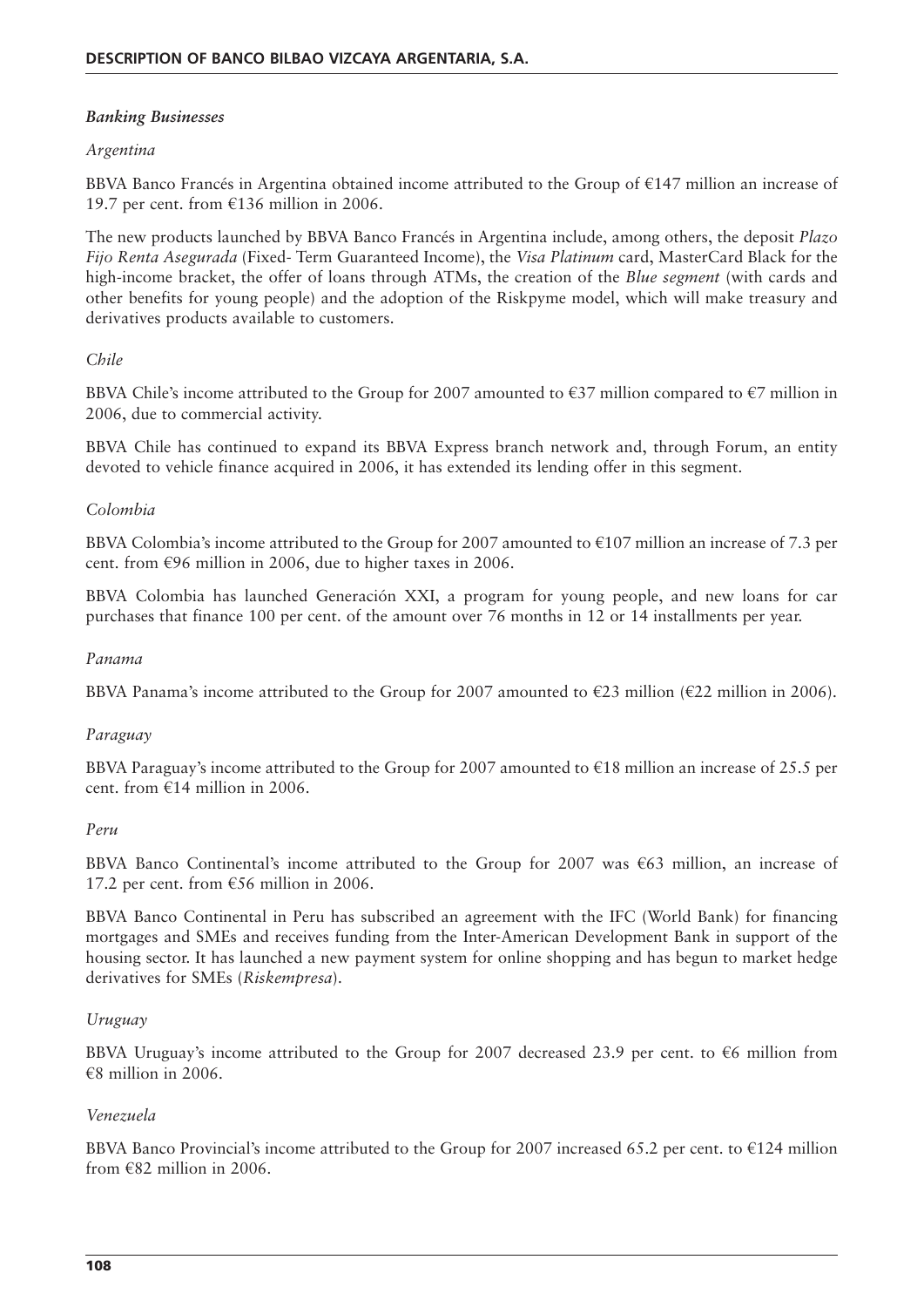BBVA Banco Provincial experienced a year fraught with political and regulatory uncertainty. The lending portfolio was diversified to prioritise the retail business, particularly consumer lending and credit cards with products such as the Instant Payroll Loan, which was a first consumer finance product of this type offered in Venezuela.

Banco Provincial in Venezuela has also rolled out the *Blue Program* for young people and new lines of instant finance through credit cards and for companies via e-banking.

### *Pension Funds and Insurance in South America*

The pension and insurance unit in South America achieved an income attributed of €125 million in 2007. This was 21.8 per cent. up on the previous year. Of this figure,  $\epsilon$ 73 million were generated in the pension business (up 12.9 per cent. against 2006) and  $\epsilon$ 52 million came from the insurance business (up 36.7 per cent. against 2006).

During 2007 there was intensive marketing activity, including the design of new products, the reinforcement of alternative sales channels and the search for opportunities in new markets. This has all taken place within a changing regulatory environment, especially in the pension business. In the fourth quarter of 2007 the Group sold its stakes in AFP Crecer and BBVA Seguros, both in the Dominican Republic.

# **Corporate Activities**

The Corporate Activities area handles the Group's general management functions. These mainly consist of structural positions for interest rates associated with the euro balance sheet and exchange rates, together with liquidity management and shareholders' funds.

The business units included in the Corporate Activities business area are:

- Financial Planning, carried out by the Assets and Liabilities Committee (**ALCO**) which administers the Group's interest- and exchangerate structure as well as its overall liquidity and shareholders' funds; and
- Holdings in Industrial and Financial Companies. This unit manages the Group's investment portfolio in industrial and financial companies applying strict criteria for risk-control, economic capital consumption and return on investment, with diversification over different industries.

# *Financial Planning*

The ALCO manages the Group's overall financing needs and interest and exchange rate risks. ALCO also manages the Group's investments and capital resources in an effort to improve the return on capital for BBVA's shareholders.

# *Holdings in Industrial and Financial Companies*

The Holdings in Industrial and Financial Companies business unit manages the Group's holdings in listed industrial companies, principally Telefónica, S.A., and until Februay 2007, Iberdrola, S.A. All of these shareholdings are recorded on BBVA's consolidated balance sheet prepared in accordance with EU-IFRS as "available-for-sale". As of 31st December, 2007, the portfolio of shareholdings of this business unit had a market value (including equity swaps) of  $\epsilon$ 7,104 million. In 2007, the Group's holdings in industrial and financial companies generated unrealised gains of  $\epsilon$ 4,013 million before taxes, compared to  $\epsilon$ 3,389 million in 2006.

# **Organisational Structure**

Below is a simplified organisational chart of BBVA's significant subsidiaries as of 31st December, 2007. Additionally approximately 330 companies are domiciled in the following countries: Argentina, Belgium, Bolivia, Brazil, Cayman Islands, Chile, Colombia, Ecuador, France, Germany, Ireland, Italy, Luxembourg, Mexico, Netherlands, Netherlands Antilles, Panama, Peru, Portugal, Puerto Rico, Spain, Switzerland, United Kingdom, United States of America, Uruguay and Venezuela.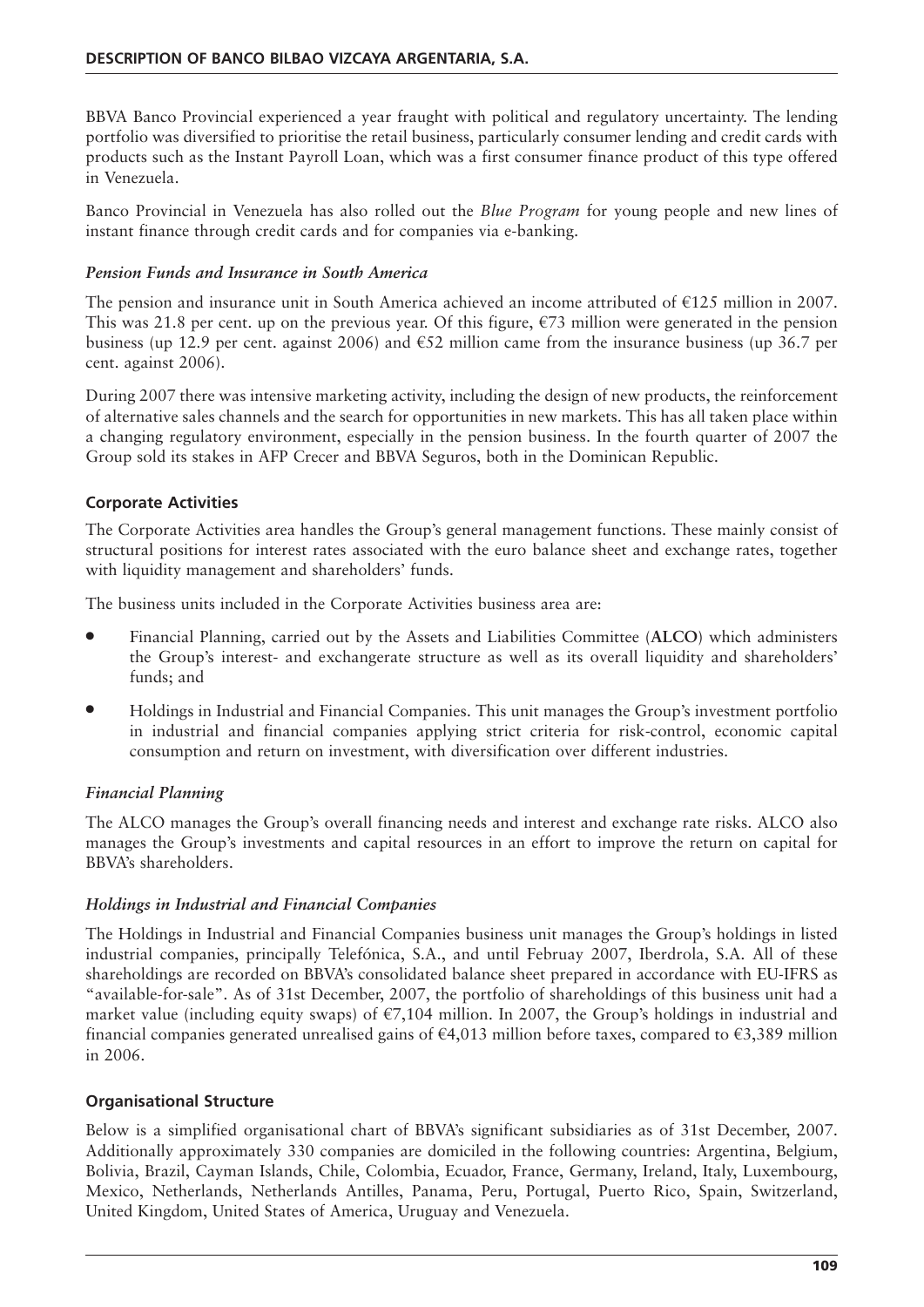|                                      | Country             |                 | <b>BBVA</b>            | <b>BBVA</b>    |                                 |
|--------------------------------------|---------------------|-----------------|------------------------|----------------|---------------------------------|
| <b>Subsidiary</b>                    | of<br>Incorporation | <b>Activity</b> | <b>Voting</b><br>Power | Owner-<br>ship | <b>Total</b><br><b>Assets</b>   |
|                                      |                     |                 |                        |                |                                 |
|                                      |                     |                 | (percentages)          |                | <i>(in millions</i><br>of euro) |
|                                      |                     |                 |                        |                |                                 |
| BBVA BANCOMER, S.A. DE C.V.          | Mexico              | Bank            | 100.00                 | 99.97          | 62,314                          |
|                                      | U.S.A.              | Bank            | 100.00                 | 100.00         | 30,908                          |
| BANCO DE CREDITO LOCAL, S.A.         | Spain               | Bank            | 100.00                 | 100.00         | 13,087                          |
|                                      | Spain               | Insurance       | 99.94                  | 99.94          | 11,620                          |
| BANCO BILBAO VIZCAYA                 |                     |                 |                        |                |                                 |
| ARGENTARIA CHILE, S.A.               | Chile               | Bank            | 68.17                  | 68.16          | 7,964                           |
| <b>BANCO PROVINCIAL S.A. - BANCO</b> |                     |                 |                        |                |                                 |
|                                      | Venezuela           | Bank            | 55.60                  | 55.60          | 6,935                           |
|                                      |                     | Financial       |                        |                |                                 |
| BBVA FACTORING E.F.C., S.A.          | Spain               | Services        | 100.00                 | 100.00         | 6,749                           |
| FINANZIA, BANCO DE CREDITO, S.A.     | Spain               | Bank            | 100.00                 | 100.00         | 6,356                           |
| <b>BANCO BILBAO VIZCAYA</b>          |                     |                 |                        |                |                                 |
| ARGENTARIA (PORTUGAL), S.A.          | Portugal            | Bank            | 100.00                 | 100.00         | 6,190                           |
|                                      | Colombia            | Bank            | 95.43                  | 95.43          | 5,898                           |
| TEXAS STATE BANK                     | U.S.A.              | Bank            | 100.00                 | 100.00         | 5,782                           |
| BBVA BANCO DE FINANCIACION S.A       | Spain               | Bank            | 100.00                 | 100.00         | 5,631                           |
| BANCO CONTINENTAL, S.A.              | Peru                | Bank            | 92.08                  | 46.04          | 5,624                           |
|                                      |                     | Financial       |                        |                |                                 |
| COMPASS CAPITAL MARKETS, INC.        | U.S.A.              | Services        | 100.00                 | 100.00         | 4,774                           |
| <b>BANCO BILBAO VIZCAYA</b>          |                     |                 |                        |                |                                 |
| ARGENTARIA PUERTO RICO  Puerto Rico  |                     | Bank            | 100.00                 | 100.00         | 4,466                           |
| BBVA BANCO FRANCES, S.A.             | Argentina           | Bank            | 76.06                  | 76.00          | 4,130                           |
|                                      |                     | Financial       |                        |                |                                 |
| <b>BBVA IRELAND PUBLIC LIMITED</b>   |                     |                 |                        |                |                                 |
|                                      | Ireland             | Services        | 100.00                 | 100.00         | 3,633                           |
| COMPASS SOUTHWEST, LP                | U.S.A.              | Bank            | 100.00                 | 100.00         | 3,421                           |
| THE LAREDO NATIONAL BANK             | U.S.A.              | Bank            | 100.00                 | 100.00         | 3,299                           |
| <b>BBVA INTERNATIONAL INVESTMENT</b> | Puerto              | Financial       |                        |                |                                 |
|                                      | Rico                | Services        | 100.00                 | 100.00         | 2,027                           |
| BANCO DEPOSITARIO BBVA, S.A.         | Spain               | Bank            | 100.00                 | 99.99          | 1,986                           |
|                                      | Spain               | Bank            | 100.00                 | 100.00         | 1,685                           |
|                                      |                     |                 |                        |                |                                 |

#### **Trend Information**

The European financial services sector is likely to remain competitive with increasing numbers of providers of financial services and alternative distribution channels. Further consolidation in the sector (through mergers, acquisitions or alliances) is likely as the other major banks look to increase their market share or combine with complementary businesses. It is foreseeable that regulatory changes will take place in the future that will diminish barriers to such consolidation transactions. However, some of the hurdles that should be dealt with are the result of local preferences, such as consumer protection rules. If there are clear local consumer preferences, leading to specific local consumer protection rules, the same products cannot be sold across all the jurisdictions in which the Group operates, which reduces potential synergies. Certain challenges, such as the Value Added Tax regime for banks, do not however, relate to the interest or preferences of consumers.

The following are the most important trends, uncertainties and events that are reasonably likely to have a material effect on BBVA or that would cause the financial information disclosed herein not to be indicative of its future operating results or financial condition:

• uncertainties relating to economic growth expectations and interest rate cycles, especially in the United States where the high current account deficit of the U.S. economy may translate into an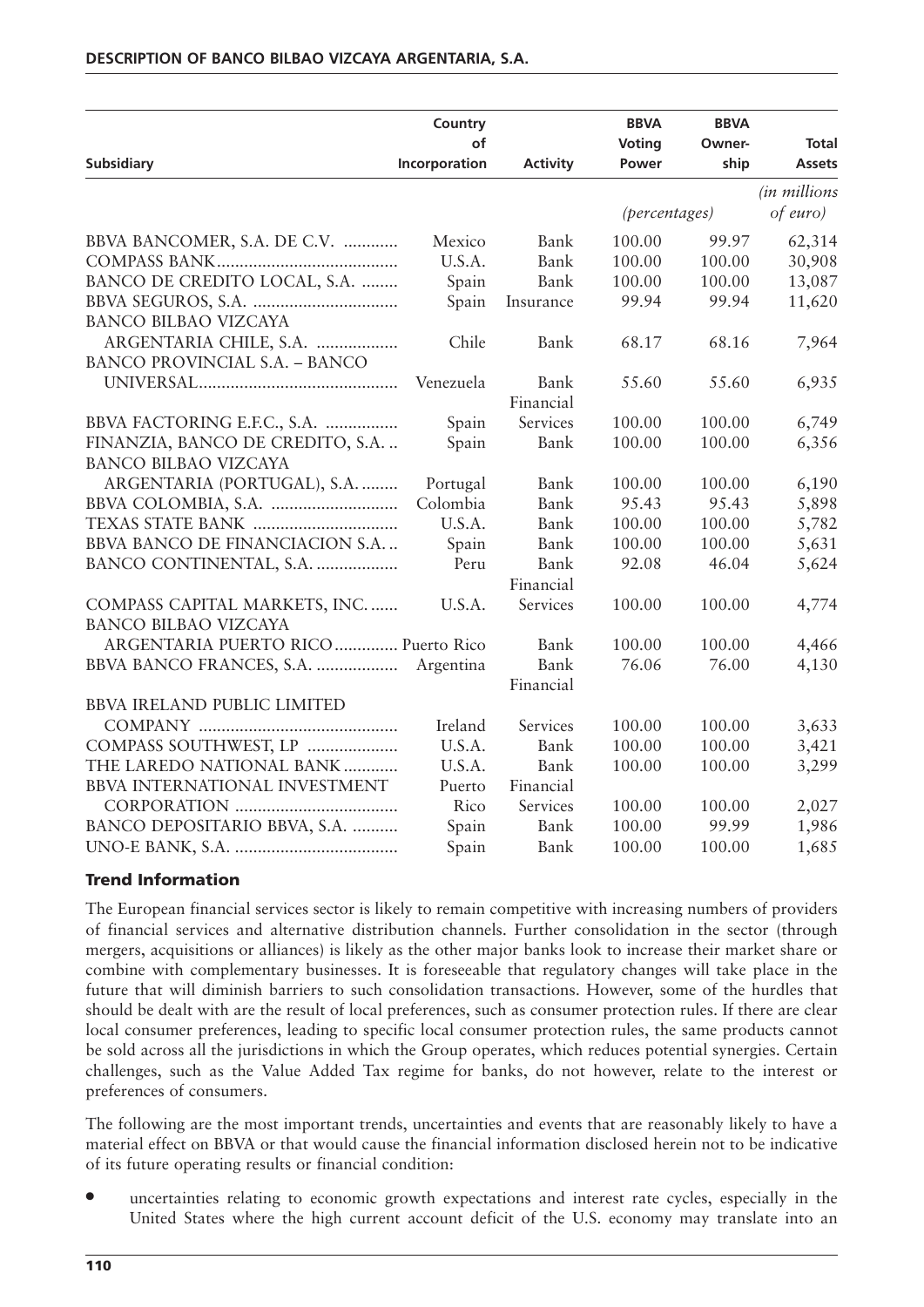upward adjustment of risk premium and higher global interest rates. In this scenario, the Spanish economy could perform similarly to how it performed during the recession at the beginning of the 1990s;

- the ongoing market turmoil triggered by defaults on subprime mortgages and related asset-backed securities in the United States which have significantly disrupted the liquidity of financial institutions and markets and which could be further exacerbated by worsening economic conditions;
- the ongoing slowdown in the U.S. real estate market, which could have pervasive effects on the U.S. economy and consequently in the global markets;
- a downturn in capital markets or a downturn in investor confidence, linked to factors such as geopolitical risk, particularly given the environment in the Middle East. Continued or new crises in the region could cause an increase in oil prices, generating inflationary pressures that will have a negative effect on interest rates and economic growth;
- the effect that an economic slowdown may have over Latin American markets and fluctuations in local interest and exchange rates;
- a downturn in the Spanish economy or an abrupt adjustment in housing prices, which could affect the credit quality of BBVA's portfolio; and
- although it is foreseeable that entry barriers to domestic markets in Europe will be lowered, BBVA plans for expansion into other European markets could be affected by entry barriers in such countries.

#### **Selected Financial Data**

#### **EU-IFRS Data**

The historical financial information set forth below has been selected from, and should be read together with, the Consolidated Financial Statements incorporated by reference herein.

### **Consolidated statement of income data**

| 2007   | Year ended<br>December 31,<br>2006<br><i>(in millions of euro)</i> | 2005   |
|--------|--------------------------------------------------------------------|--------|
| 9,769  | 8,374                                                              | 7,208  |
| 18,133 | 15,701                                                             | 13,023 |
| 10,544 | 8,883                                                              | 6,823  |
| 6,126  | 4,736                                                              | 3,806  |

#### **Consolidated balance sheet data**

|                                                         | 2007    | Year ended<br>December 31,<br>2006<br><i>(in millions of euro)</i> | 2005    |
|---------------------------------------------------------|---------|--------------------------------------------------------------------|---------|
|                                                         | 502,204 | 411,916                                                            | 392,389 |
|                                                         | 338,492 | 279,855                                                            | 249,396 |
|                                                         | 236,183 | 192,374                                                            | 183,635 |
| Marketable debt securities and subordinated liabilities | 98,661  | 91,271                                                             | 76,565  |
|                                                         | 880     | 768                                                                | 971     |
|                                                         | 24,811  | 18,209                                                             | 13,036  |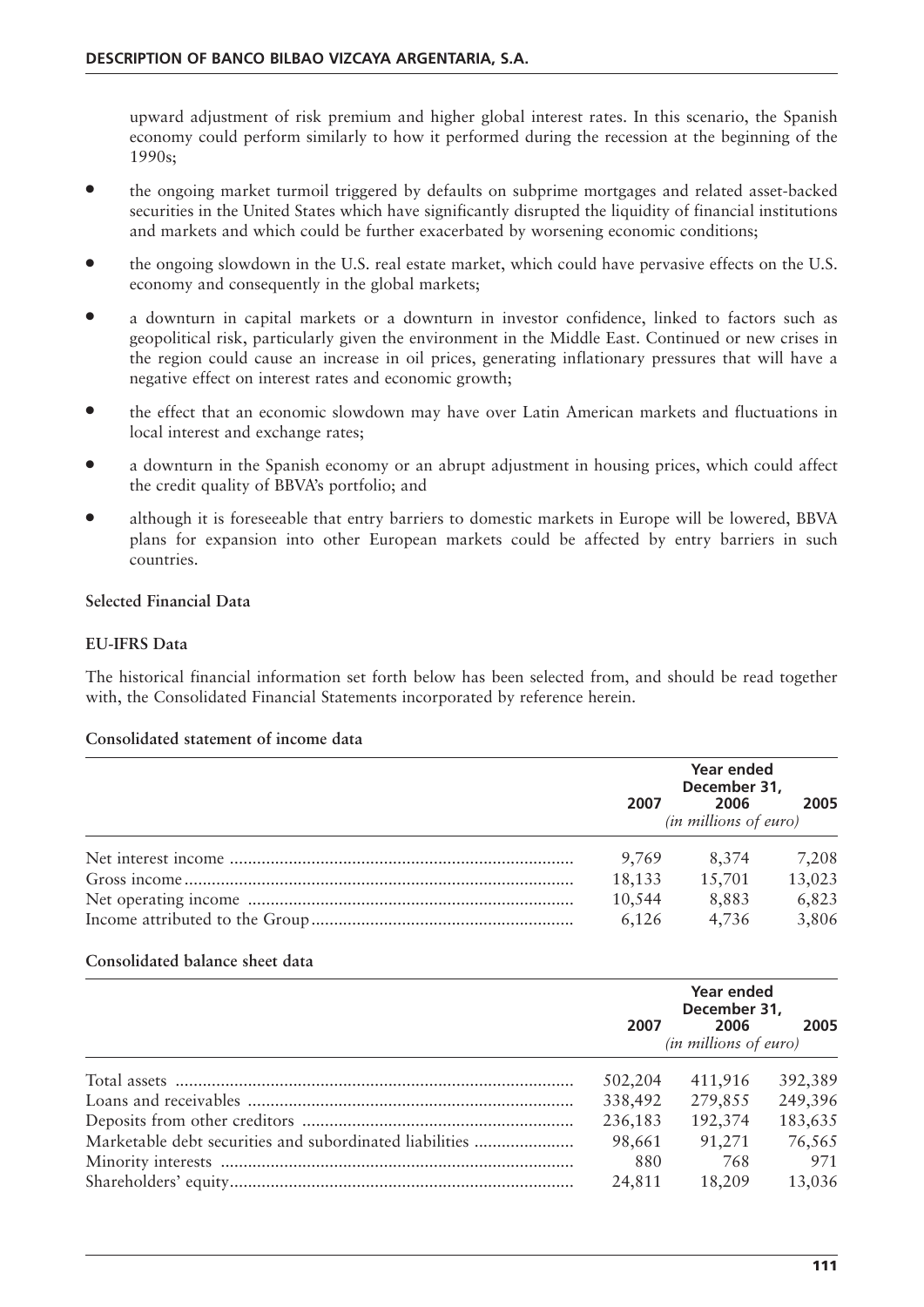#### **Recent Development**

In June 2008, BBVA reached a new agreement with the CITIC Group, which will allow BBVA to increase its (i) participation in CITIC International Financial Holdings Ltd (**CIFH**) from approximately 15 per cent. to approximately 30 per cent. of its share capital and (ii) direct and indirect participation in China CITIC Bank (**CNCB**) from approximately 5 per cent. to approximately 10 per cent. of its share capital.

Completion of this agreement is subject to the approval of a scheme of arrangement by the shareholders of CIFH and to any necessary authorisations being obtained.

If completed, the agreement envisages a total disbursement by BBVA of approximately €800 million, including future contribution of funds for CIFH's development.

BBVA maintains a call option to acquire during the next two years further shares in the capital of CNCB, potentially enabling it to increase its stake to 15 per cent.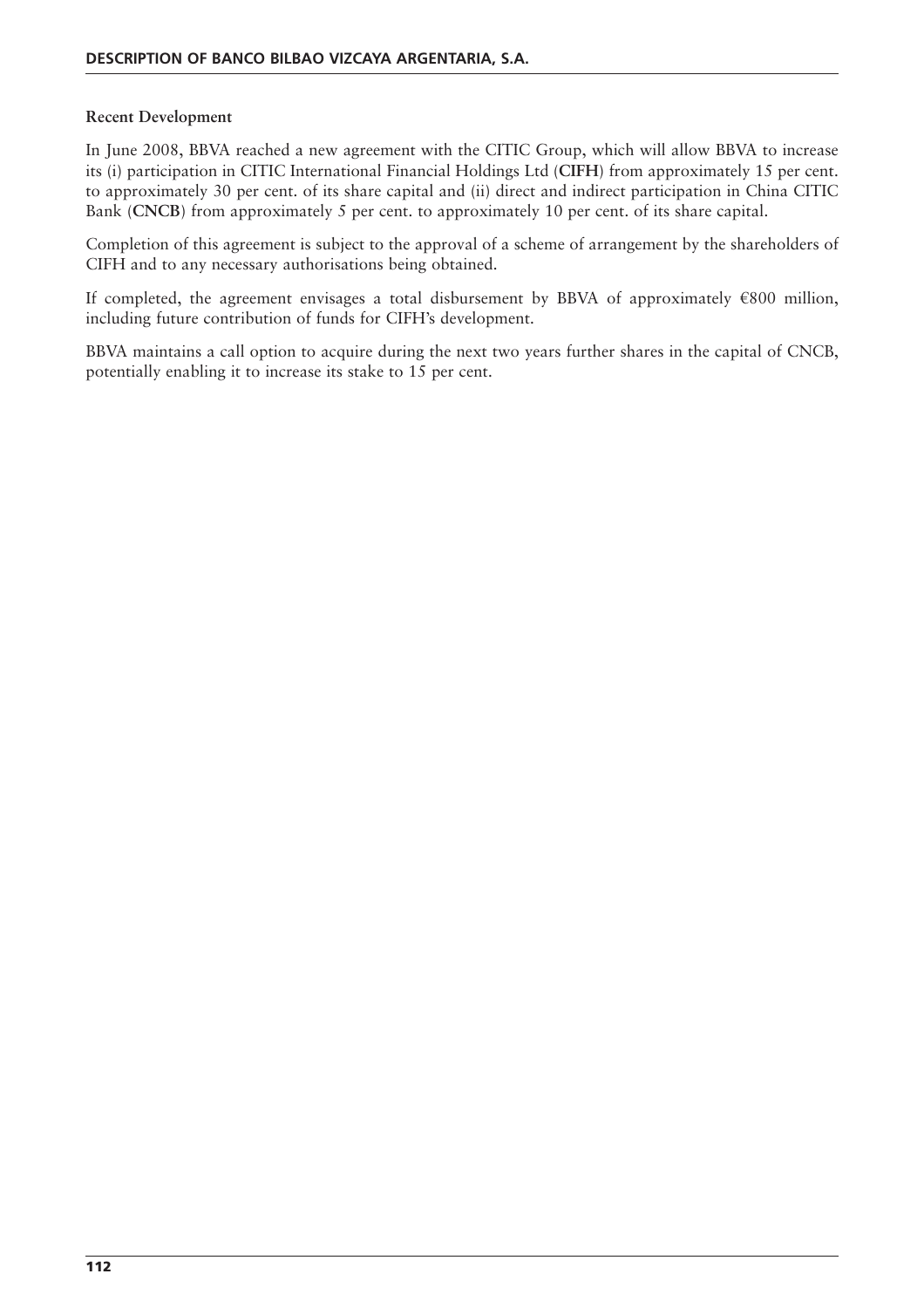# DIRECTORS AND SENIOR MANAGEMENT

BBVA is managed by a Board of Directors which, in accordance with its current by-laws (*Estatutos*), must consist of no less than nine and no more than 16 members. At an annual general meeting held on 14th March, 2008 it was agreed to amend the article 34 of the Company by-laws and to reduce the maximum number of directors to 15 and the minimum number of directors to five. All members of the board of directors are elected to serve five-year terms.

The Board of Directors has created the Executive Committee, the Audit and Compliance Committee, the Appointments and Compensation Committee and the Risk Committee. All the Board of Directors Committees were formed on 28th June, 2002.

BBVA's Board of Directors is assisted in fulfilling its responsibilities by the Executive Committee (*Comisión Delegada Permanente*) of the Board of Directors, which, under BBVA's Regulations of the Board of Directors, must be comprised of at least half plus one independent director. The Board of Directors delegates all management functions, except those that it must retain due to legal or statutory requirements, to the Executive Committee.

## **Board of Directors**

The Board of Directors of BBVA is currently comprised of 14 members. The business address of the Directors of BBVA is Paseo de la Castellana 81, 28046 Madrid.

The following table sets forth the names of the members of the Board of Directors as of the date of this Offering Circular, their date of appointment and re-election, if applicable, their current positions and their present principal outside occupation and five-year employment history.

BBVA may, from time to time, enter into transactions in the ordinary course of its business, and on an armslength basis, with the Directors.

BBVA's Regulations for the Board of Directors include rules which are designed to prevent situations where a potential conflict of interest may arise. These Regulations provide, among other matters, that Directors with a potential conflict of interest may not participate in meetings at which those situations are being considered. Accordingly, there are no potential conflicts of interest between the private interests or other duties of the Directors and their duties to BBVA.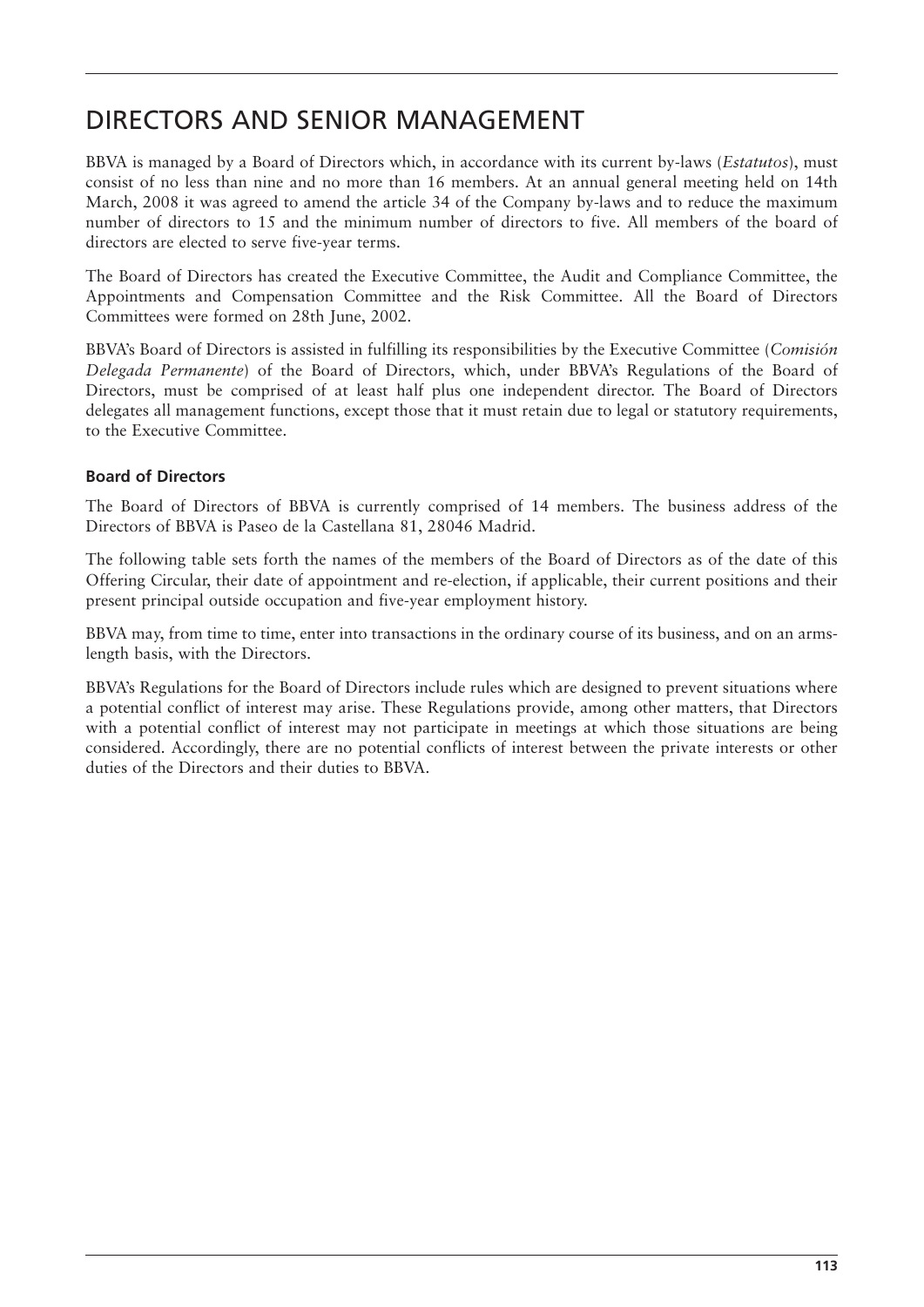| <b>Name</b>                                               | Current<br><b>Position</b>                  | Date<br><b>Nominated</b> | Date<br><b>Re-elected</b> | <b>Present Principal Outside Occupation</b><br>and Five-Year Employment History <sup>(*)</sup>                                                                                                                                                                                    |
|-----------------------------------------------------------|---------------------------------------------|--------------------------|---------------------------|-----------------------------------------------------------------------------------------------------------------------------------------------------------------------------------------------------------------------------------------------------------------------------------|
| Francisco González<br>Rodríguez <sup>(1)</sup>            | Chairman and<br>Chief Executive<br>Officer  | 28th January,<br>2000    | 26th February,<br>2005    | Chairman and CEO, BBVA, since January<br>2000; Director of BBVA Bancomer Servicios,<br>S.A.; Grupo Financiero BBVA Bancomer,<br>S.A. C.V. and BBVA Bancomer S.A                                                                                                                   |
| José Ignacio<br>Goirigolzarri<br>Tellaeche <sup>(1)</sup> | President and<br>Chief Operating<br>Officer | 18th December,<br>2001   | 14th March,<br>2008       | President and Chief Operating Officer<br>BBVA, since 2001. Director of BBVA<br>Bancomer Servicios, S.A.; Director, Grupo<br>Financiero BBVA Bancomer and BBVA<br>Bancomer, S.A.; Citic-Bank board member<br>and Spanish Chairman of the United States-<br>Spain Council.          |
| Tomás Alfaro Drake <sup>(2)</sup>                         | Independent<br>Director                     | 18th March,<br>2006      |                           | Director of Business Management and<br>Administration and Business Sciences<br>programmes at Universidad Francisco de<br>Vitoria, since 1998.                                                                                                                                     |
| Juan Carlos Álvarez<br>Mezquíriz <sup>(1)(3)</sup>        | Independent<br>Director                     | 28th January,<br>2008    | 18th March,<br>2006       | Managing Director, Grupo Eulen; Director,<br>Bodegas Vega Sicilia, S.A.                                                                                                                                                                                                           |
| Rafael Bermejo<br>Blanco <sup>(2)(4)</sup>                | Independent<br>Director                     | 16th March,<br>2007      |                           | Technical Secretary General of Banco<br>Popular, 1999-2004.                                                                                                                                                                                                                       |
| Richard C. Breeden                                        | Independent<br>Director                     | 29th October,<br>2002    | 28th February,<br>2004    | Chairman, Richard C. Breeden & Co.                                                                                                                                                                                                                                                |
| Ramón Bustamante y<br>de la Mora <sup>(2)(4)</sup>        | Independent<br>Director                     | 28th January,<br>2008    | 26th February,<br>2005    | Chairman of Unitaria since 1997                                                                                                                                                                                                                                                   |
| José Antonio<br>Fernández Rivero <sup>(4)</sup>           | Independent<br>Director                     | 28th February,<br>2004   |                           | Appointed Group General Manager, 2000-<br>2003; Appointed Group General Manager<br>from 2001 to 2003, BBVA representative<br>member of the Board of: Telefónica S.A.,<br>Iberdrola, Banco de crédito Local and<br>Chairman of Adquira.                                            |
| Ignacio Ferrero<br>Jordi <sup>(1)(3)</sup>                | Independent<br>Director                     | 28th January,<br>2000    | 26th February,<br>2005    | Chairman and CEO, Nutrexpa, S.A. and La<br>Piara S.A.;                                                                                                                                                                                                                            |
| Román Knörr Borrás <sup>(1)</sup>                         | Independent<br>Director                     | 28th May, 2002           | 14th March,<br>2008       | Chairman of Confebask (Basque Business<br>Confederation) and Director of Aguas de<br>San Martín de Veri, S.A. until 2005.<br>Chairman, Carbónicas Alavesas, S.A.;<br>Director, Mediasal 2000, S.A., Eurokas<br>Sicav, S.a. and and President of the Alava<br>Chamber of Commerce; |
| Carlos Loring<br>Martínez de Irujo <sup>(2)(3)</sup>      | Independent<br>Director                     | 28th February,<br>2004   | 18th March,<br>2006       | He was a partner of J&A Garrigues, from<br>1977 until 2004; Director of the Department<br>of Mergers and Acquisitions, of Banking and<br>Markets,<br>Member<br>Capital<br>of<br>the<br>Management Committee since 1985.                                                           |
| José Maldonado<br>$Ramos^{(4)(5)}$                        | Director and<br>General Secretary 2000      | 28th January,            | 28th February,<br>2004    | Director, Telefónica S.A., February 1999-<br>April 2003; Secretary of the Board of<br>Directors and Director and General<br>Secretary, Argentaria since May 1997-2000;<br>Director and General Secretary, BBVA, since<br>January 2000.                                            |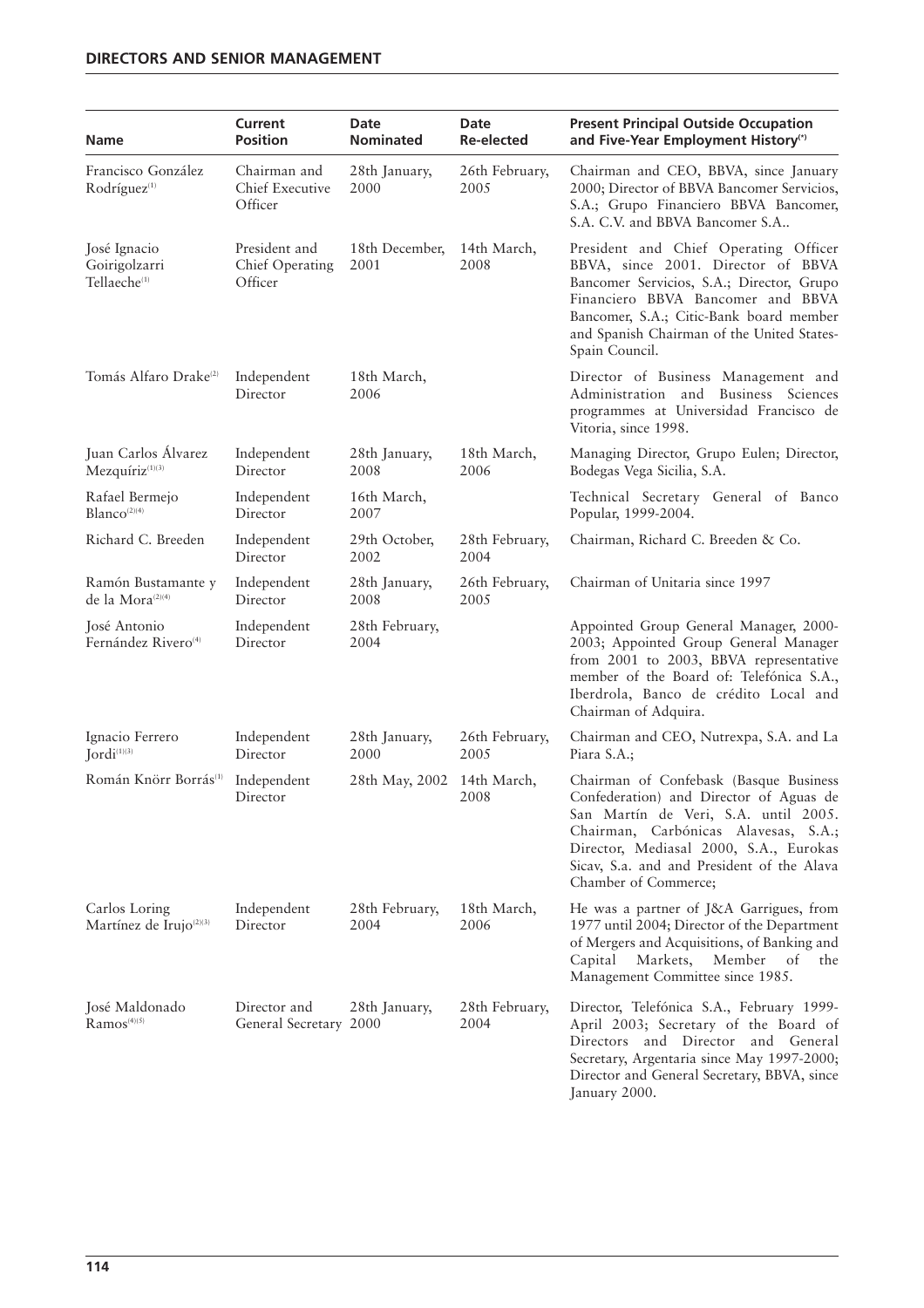| <b>Name</b>                            | Current                 | Date                       | Date           | <b>Present Principal Outside Occupation</b>                                                            |
|----------------------------------------|-------------------------|----------------------------|----------------|--------------------------------------------------------------------------------------------------------|
|                                        | <b>Position</b>         | <b>Nominated</b>           | Re-elected     | and Five-Year Employment History <sup>(*)</sup>                                                        |
| Enrique Medina                         | Independent             | 28th January,              | 28th February, | Appointed to a BBVA directorship on 28th                                                               |
| Fernández <sup>(1)(4)</sup>            | Director                | 2000                       | 2004           | January, 2000.                                                                                         |
| Susana Rodríguez<br>$Vidarte^{(2)(3)}$ | Independent<br>Director | 28th May, 2002 18th March, | 2006           | Member of Instituto de Contabilidad y<br>Auditor a de Cuentas (Accountants and<br>Auditors Institute). |

(\*) Where no date is provided, positions are currently held.

- (1) Member of the Executive Committee
- (2) Member of the Audit and Compliance Committee
- (3) Member of the Appointments and Compensation Committee
- (4) Member of the Risk Committee
- (5) Secretary of the Board of Directors

#### **Major Shareholders**

As of 31st December, 2007, Mr. Manuel Jove Capellán held through IAGA Gestión de Inversiones, S.L., Bourdet Inversiones, SICAV, S.A. y Doniños de Inversiones, SICAV, S.A., a capital interest of 5.01 per cent. of BBVA. So far as BBVA is aware, no other person, corporation or government holds beneficially, directly or indirectly, more than five per cent. of BBVA's shares. BBVA's major shareholders do not have voting rights which are different from those held by the rest of its shareholders. To the extent known to it, BBVA is not controlled, directly or indirectly, by any other corporation, government or any other natural or legal person. As at 31st December, 2007, there were 889,734 registered holders of BBVA's shares, with a total of 948,092,456 shares held by 232 shareholders with registered addresses in the United States. Since certain of such shares and ADRs are held by nominees, the foregoing figures are not representative of the number of beneficial holders. BBVA's directors and executive officers did not own any ADRs as at 31st December, 2007.

#### **Legal Proceedings**

On 22nd March, 2002, BBVA notified the supervisory authorities of the stock markets on which its shares are listed that the Bank of Spain had commenced a proceeding against BBV and 16 of its former directors and executives. These proceedings arose as a result of the existence of funds (approximately  $\epsilon$ 225 million) belonging to BBV that were not included in the entity's financial statements until they were voluntarily regularised by being recorded in the 2000 consolidated income statement as extraordinary income, for which the related corporation tax was recorded and paid. BBVA notified the Bank of Spain of these matters on 19th January, 2001. The Bank of Spain's supervisory services commenced an investigation into the origin of the funds, their use and the persons involved, the findings of which were included in the supervisory services' report dated 11th March, 2002. On 15th March, 2002, the Bank of Spain notified the Bank of the commencement of a proceeding relating to these events.

On 22nd May, 2002, the Council of the Spanish National Securities Market Commission (**CNMV**) commenced a proceeding against BBVA for possible contravention of the Securities Market Law (under Article 99 thereof) in relation to the same events as those which gave rise to the Bank of Spain's proceeding.

The commencement of proceedings to determine an eventual criminal liability of the individuals involved in those events, triggered the suspension of the above mentioned proceedings until a definitive criminal resolution was issued. These criminal proceedings finished by definitive court resolutions in 2007 without criminal liability for any person involved in them. The end of these criminal proceedings has allowed the re-opening of the proceedings: on 13th June, 2007 the Bank of Spain, and on 26th July, 2007 the CNMV, notified the end of the proceeding development suspension.

At the date of this Offering Circular, none of the persons party to the proceedings or prosecuted in relation to the events referred to above was a member of the Board of Directors or the Management Committee or held executive office at BBVA.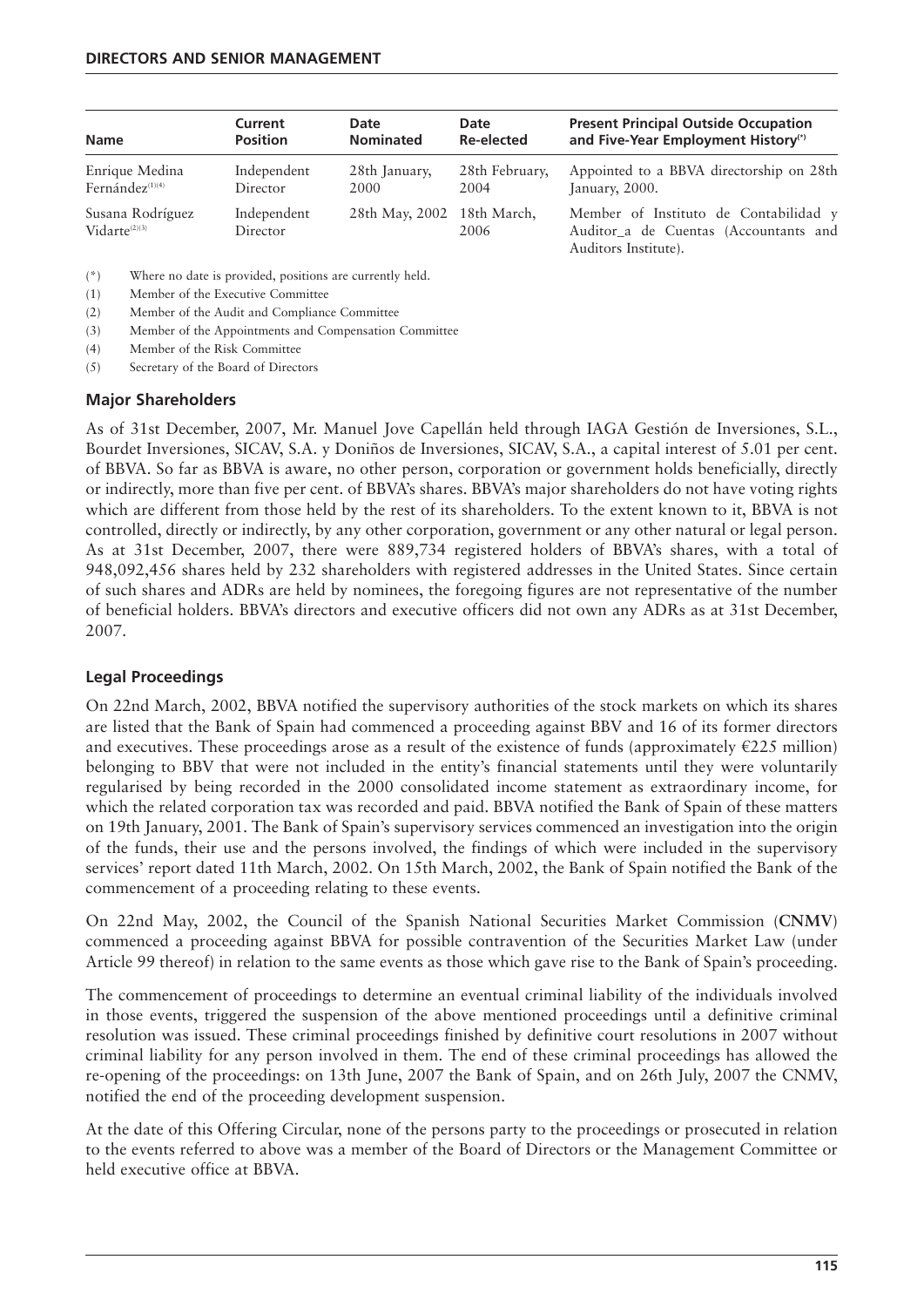The Group's legal advisers do not expect the aforementioned administrative proceedings to have any material impact on the Group.

#### *Other Proceedings*

#### *BBVA Privanza Bank Ltd. (Jersey)*

A proceeding was initiated alleging that certain employees of BBVA Privanza Bank Ltd. (Jersey) cooperated in the creation of accounts and financial products in Jersey which were allegedly used by Spanish individuals to avoid Spanish tax obligations. The proceedings also included an allegation of a tax offence due to the purported non-consolidation of a fully-owned subsidiary. This proceeding is ongoing and charges have not been brought against any BBVA employee or director.

In light of the surrounding events and circumstances, BBVA's legal advisers do not expect that the proceedings described above will have a material effect on BBVA.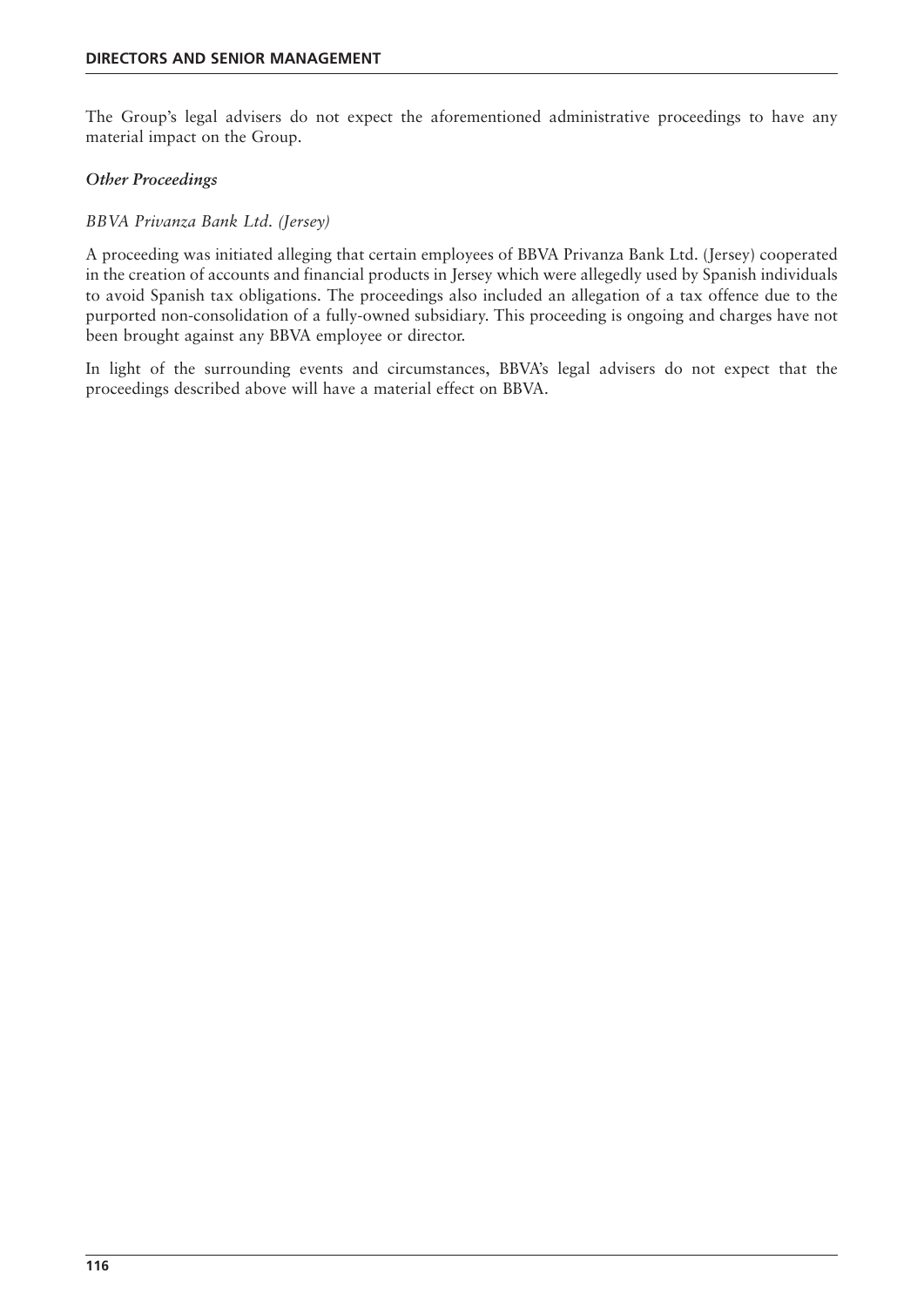# BOOK-ENTRY CLEARANCE SYSTEMS

*The information set out below is subject to any change in or reinterpretation of the rules, regulations and procedures of DTC, Euroclear or Clearstream, Luxembourg (together, the Clearing Systems) currently in effect. The Issuers and the Guarantor take responsibility for the correct extraction and reproduction of the information in this section concerning the Clearing Systems, but none of the Issuers, the Guarantor nor any Dealer takes any responsibility for the accuracy thereof. Investors wishing to use the facilities of any of the Clearing Systems are advised to confirm the continued applicability of the rules, regulations and procedures of the relevant Clearing System. None of the Issuers, the Guarantor nor any other party to the Agency Agreement will have any responsibility or liability for any aspect of the records relating to, or payments made on account of, beneficial ownership interests in the Notes held through the facilities of any Clearing System or for maintaining, supervising or reviewing any records relating to such beneficial ownership interests.*

# **Book-entry Systems**

*DTC*

DTC has advised the Issuers and the Guarantor that it is a limited purpose trust company organised under the New York Banking Law, a "banking organisation" within the meaning of the New York Banking Law, a "clearing corporation" within the meaning of the New York Uniform Commercial Code and a "clearing agency" registered pursuant to Section 17A of the Exchange Act. DTC holds securities that its participants (**Participants**) deposit with DTC. DTC also facilitates the settlement among Participants of securities transactions, such as transfers and pledges, in deposited securities through electronic computerised bookentry changes in Participants' accounts, thereby eliminating the need for physical movement of securities certificates. Direct Participants include securities brokers and dealers, banks, trust companies, clearing corporations and certain other organisations. DTC is owned by a number of its Direct Participants and by the New York Stock Exchange, Inc., the American Stock Exchange, Inc. and the National Association of Securities Dealers, Inc. Access to the DTC System is also available to others such as securities brokers and dealers, banks and trust companies that clear through or maintain a custodial relationship with a Direct Participant, either directly or indirectly (**Indirect Participants**).

Under the rules, regulations and procedures creating and affecting DTC and its operations (the **Rules**), DTC makes book-entry transfers of Registered Notes among Direct Participants on whose behalf it acts with respect to Notes accepted into DTC's book-entry settlement system (**DTC Notes**) as described below and receives and transmits distributions of principal and interest on DTC Notes. The Rules are on file with the Securities and Exchange Commission. Direct Participants and Indirect Participants with which beneficial owners of DTC Notes (**Owners**) have accounts with respect to the DTC Notes similarly are required to make book-entry transfers and receive and transmit such payments on behalf of their respective Owners. Accordingly, although Owners who hold DTC Notes through Direct Participants or Indirect Participants will not possess Registered Notes, the Rules, by virtue of the requirements described above, provide a mechanism by which Direct Participants will receive payments and will be able to transfer their interest in respect of the DTC Notes.

Purchases of DTC Notes under the DTC system must be made by or through Direct Participants, which will receive a credit for the DTC Notes on DTC's records. The ownership interest of each actual purchaser of each DTC Note (**Beneficial Owner**) is in turn to be recorded on the Direct and Indirect Participant's records. Beneficial Owners will not receive written confirmation from DTC of their purchase, but Beneficial Owners are expected to receive written confirmations providing details of the transaction, as well as periodic statements of their holdings, from the Direct or Indirect Participant through which the Beneficial Owner entered into the transaction. Transfers of ownership interests in the DTC Notes are to be accomplished by entries made on the books of Participants acting on behalf of Beneficial Owners. Beneficial Owners will not receive certificates representing their ownership interests in DTC Notes, except in the event that use of the book-entry system for the DTC Notes is discontinued.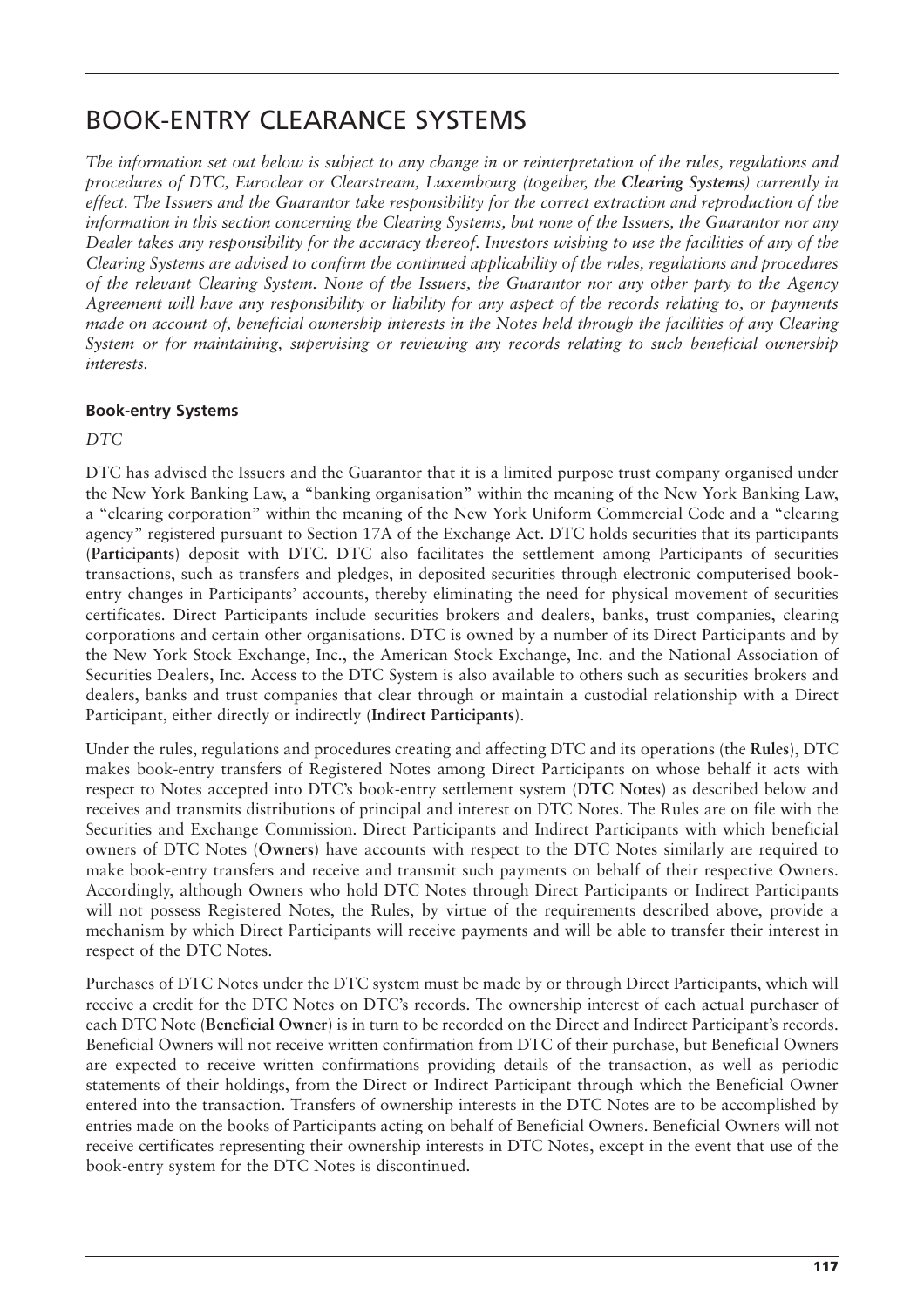To facilitate subsequent transfers, all DTC Notes deposited by Participants with DTC are registered in the name of DTC's partnership nominee, Cede & Co. The deposit of DTC Notes with DTC and their registration in the name of Cede & Co. effect no change in beneficial ownership. DTC has no knowledge of the actual Beneficial Owners of the DTC Notes; DTC's records reflect only the identity of the Direct Participants to whose accounts such DTC Notes are credited, which may or may not be the Beneficial Owners. The Participants will remain responsible for keeping account of their holdings on behalf of their customers.

Conveyance of notices and other communications by DTC to Direct Participants, by Direct Participants to Indirect Participants, and by Direct Participants and Indirect Participants to Beneficial Owners will be governed by arrangements among them, subject to any statutory or regulatory requirements as may be in effect from time to time.

Redemption notices shall be sent to Cede & Co. If less than all of the DTC Notes within an issue are being redeemed, DTC's practice is to determine by lot the amount of the interest of each Direct Participant in such issue to be redeemed.

Neither DTC nor Cede & Co. will consent or vote with respect to DTC Notes. Under its usual procedures, DTC mails an Omnibus Proxy to the relevant Issuer as soon as possible after the record date. The Omnibus Proxy assigns Cede & Co.'s consenting or voting rights to those Direct Participants to whose accounts the DTC Notes are credited on the record date (identified in a listing attached to the Omnibus Proxy).

Principal and interest payments on the DTC Notes will be made to DTC. DTC's practice is to credit Direct Participants' accounts on the due date for payment in accordance with their respective holdings shown on DTC's records unless DTC has reason to believe that it will not receive payment on the due date. Payments by Participants to Beneficial Owners will be governed by standing instructions and customary practices, as is the case with securities held for the accounts of customers in bearer form or registered in "street name", and will be the responsibility of such Participant and not of DTC or the relevant Issuer, subject to any statutory or regulatory requirements as may be in effect from time to time. Payment of principal and interest to DTC is the responsibility of the relevant Issuer, disbursement of such payments to Direct Participants is the responsibility of DTC, and disbursement of such payments to the Beneficial Owners is the responsibility of Direct and Indirect Participants.

Under certain circumstances, including if there is an Event of Default under the Notes, DTC will exchange the DTC Notes for definitive Registered Notes, which it will distribute to its Participants in accordance with their proportionate entitlements and which, if representing interests in a Rule 144A Global Note, will be legended as set forth under "*Subscription and Sale and Transfer and Selling Restrictions*".

Since DTC may only act on behalf of Direct Participants, who in turn act on behalf of Indirect Participants, any Owner desiring to pledge DTC Notes to persons or entities that do not participate in DTC, or otherwise take actions with respect to such DTC Notes, will be required to withdraw its Registered Notes from DTC as described below.

#### *Euroclear and Clearstream, Luxembourg*

Euroclear and Clearstream, Luxembourg each holds securities for its customers and facilitates the clearance and settlement of securities transactions by electronic book-entry transfer between their respective account holders. Euroclear and Clearstream, Luxembourg provide various services including safekeeping, administration, clearance and settlement of internationally traded securities and securities lending and borrowing. Euroclear and Clearstream, Luxembourg also deal with domestic securities markets in several countries through established depository and custodial relationships. Euroclear and Clearstream, Luxembourg have established an electronic bridge between their two systems across which their respective participants may settle trades with each other.

Euroclear and Clearstream, Luxembourg customers are world-wide financial institutions, including underwriters, securities brokers and dealers, banks, trust companies and clearing corporations. Indirect access to Euroclear and Clearstream, Luxembourg is available to other institutions that clear through or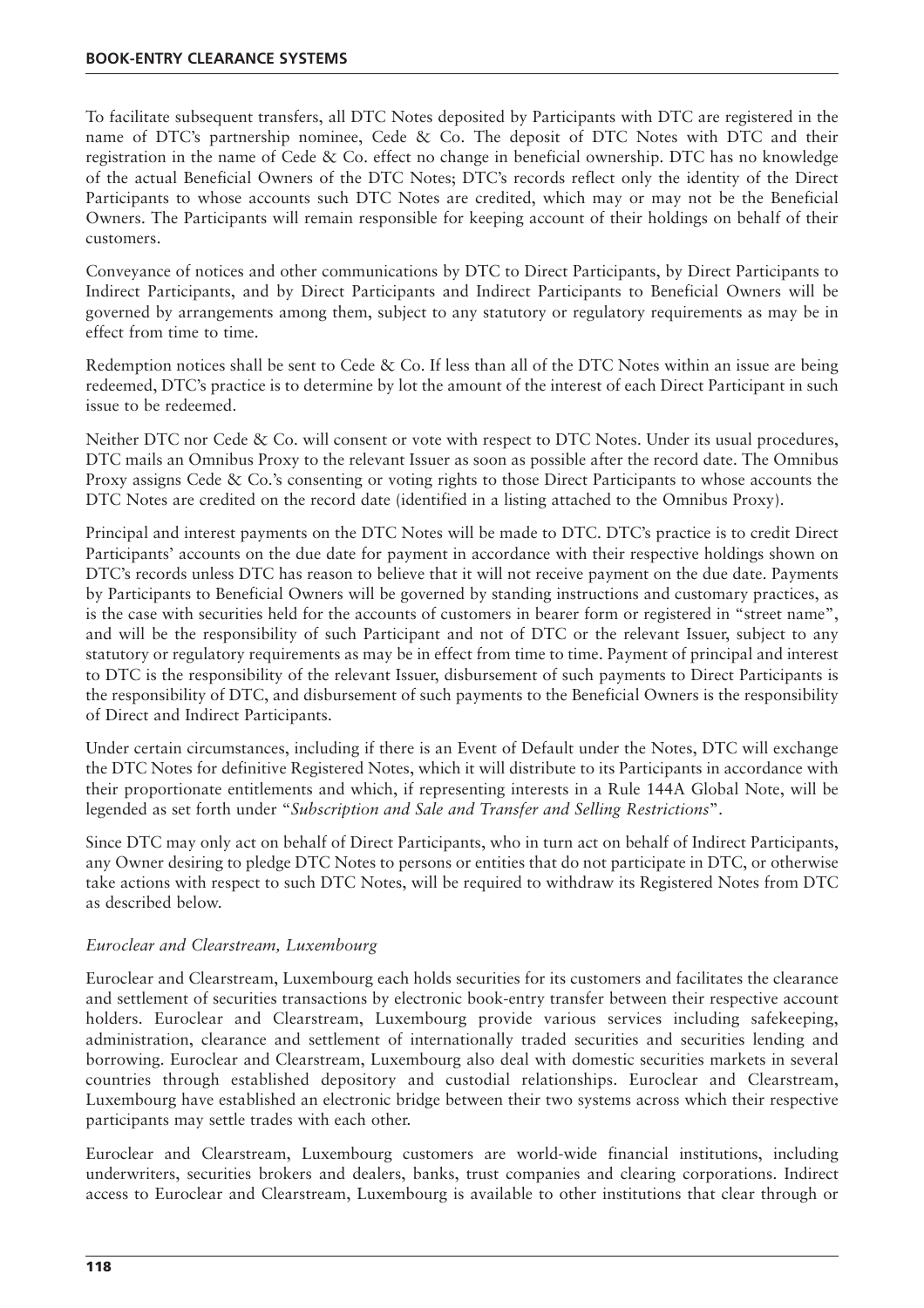maintain a custodial relationship with an account holder of either system. For further information on Euroclear and Clearstream, Luxembourg relating to the Notes, please see "*Taxation*".

#### **Book-entry Ownership of and Payments in respect of DTC Notes**

The relevant Issuer may apply to DTC in order to have any Tranche of Notes represented by a Registered Global Note accepted in its book-entry settlement system. Upon the issue of any such Registered Global Note, DTC or its custodian will credit, on its internal book-entry system, the respective nominal amounts of the individual beneficial interests represented by such Registered Global Note to the accounts of persons who have accounts with DTC. Such accounts initially will be designated by or on behalf of the relevant Dealer. Ownership of beneficial interests in such a Registered Global Note will be limited to Direct Participants or Indirect Participants, including, in the case of a Regulation S Global Note, the respective depositaries of Euroclear and Clearstream, Luxembourg. Ownership of beneficial interests in a Registered Global Note accepted by DTC will be shown on, and the transfer of such ownership will be effected only through, records maintained by DTC or its nominee (with respect to the interests of Direct Participants) and the records of Direct Participants (with respect to interests of Indirect Participants).

Payments in U.S. dollars of principal and interest in respect of a Registered Global Note accepted by DTC will be made to the order of DTC or its nominee as the registered holder of such Note. In the case of any payment in a currency other than U.S. dollars, payment will be made to the Exchange Agent on behalf of DTC or its nominee and the Exchange Agent will (in accordance with instructions received by it) remit all or a portion of such payment for credit directly to the beneficial holders of interests in the Registered Global Note in the currency in which such payment was made and/or cause all or a portion of such payment to be converted into U.S. dollars and credited to the applicable Participants' account.

The relevant Issuer expects DTC to credit accounts of Direct Participants on the applicable payment date in accordance with their respective holdings as shown in the records of DTC unless DTC has reason to believe that it will not receive payment on such payment date. The relevant Issuer also expects that payments by Participants to beneficial owners of Notes will be governed by standing instructions and customary practices, as is the case with securities held for the accounts of customers, and will be the responsibility of such Participant and not the responsibility of DTC, the Principal Paying Agent, the Registrar or the relevant Issuer. Payment of principal, premium, if any, and interest, if any, on Notes to DTC is the responsibility of the relevant Issuer.

#### **Transfers of Notes Represented by Registered Global Notes**

Transfers of any interests in Notes represented by a Registered Global Note within DTC, Euroclear and Clearstream, Luxembourg will be effected in accordance with the customary rules and operating procedures of the relevant clearing system. The laws in some States within the United States require that certain persons take physical delivery of securities in definitive form. Consequently, the ability to transfer Notes represented by a Registered Global Note to such persons may depend upon the ability to exchange such Notes for Notes in definitive form. Similarly, because DTC can only act on behalf of Direct Participants in the DTC system who in turn act on behalf of Indirect Participants, the ability of a person having an interest in Notes represented by a Registered Global Note accepted by DTC to pledge such Notes to persons or entities that do not participate in the DTC system or otherwise to take action in respect of such Notes may depend upon the ability to exchange such Notes for Notes in definitive form. The ability of any holder of Notes represented by a Registered Global Note accepted by DTC to resell, pledge or otherwise transfer such Notes may be impaired if the proposed transferee of such Notes is not eligible to hold such Notes through a direct or indirect participant in the DTC system.

Subject to compliance with the transfer restrictions applicable to the Registered Notes described under "*Subscription and Sale and Transfer and Selling Restrictions*", cross-market transfers between DTC, on the one hand, and directly or indirectly through Clearstream, Luxembourg or Euroclear accountholders, on the other, will be effected by the relevant clearing system in accordance with its rules and through action taken by the Registrar, the Principal Paying Agent and any custodian (**Custodian**) with whom the relevant Registered Global Notes have been deposited.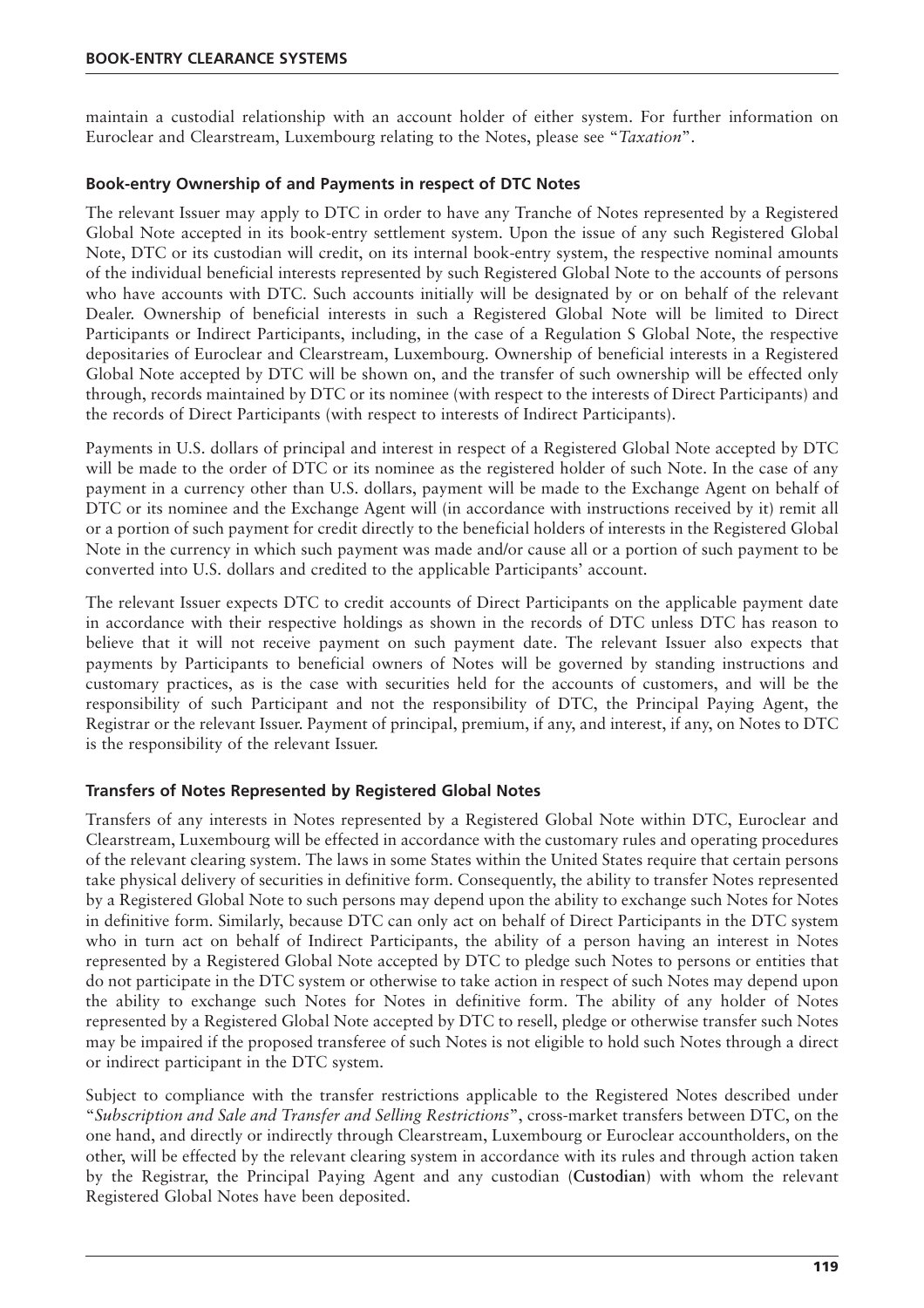On or after the Issue Date for any Series, transfers of Notes of such Series between accountholders in Clearstream, Luxembourg and Euroclear and transfers of Notes of such Series between participants in DTC will generally have a settlement date three business days after the trade date (T+3). The customary arrangements for delivery versus payment will apply to such transfers.

Cross-market transfers between accountholders in Clearstream, Luxembourg or Euroclear and DTC participants will need to have an agreed settlement date between the parties to such transfer. Because there is no direct link between DTC, on the one hand, and Clearstream, Luxembourg and Euroclear, on the other, transfers of interests in the relevant Registered Global Notes will be effected through the Registrar, the Principal Paying Agent and the Custodian receiving instructions (and, where appropriate, certification) from the transferor and arranging for delivery of the interests being transferred to the credit of the designated account for the transferee. In the case of cross-market transfers, settlement between Euroclear or Clearstream, Luxembourg accountholders and DTC participants cannot be made on a delivery versus payment basis. The securities will be delivered on a free delivery basis and arrangements for payment must be made separately.

DTC, Clearstream, Luxembourg and Euroclear have each published rules and operating procedures designed to facilitate transfers of beneficial interests in Registered Global Notes among participants and accountholders of DTC, Clearstream, Luxembourg and Euroclear. However, they are under no obligation to perform or continue to perform such procedures, and such procedures may be discontinued or changed at any time. None of the Issuers, the Guarantor, the Agents or any Dealer will be responsible for any performance by DTC, Clearstream, Luxembourg or Euroclear or their respective direct or indirect participants or accountholders of their respective obligations under the rules and procedures governing their operations and none of them will have any liability for any aspect of the records relating to or payments made on account of beneficial interests in the Notes represented by Registered Global Notes or for maintaining, supervising or reviewing any records relating to such beneficial interests.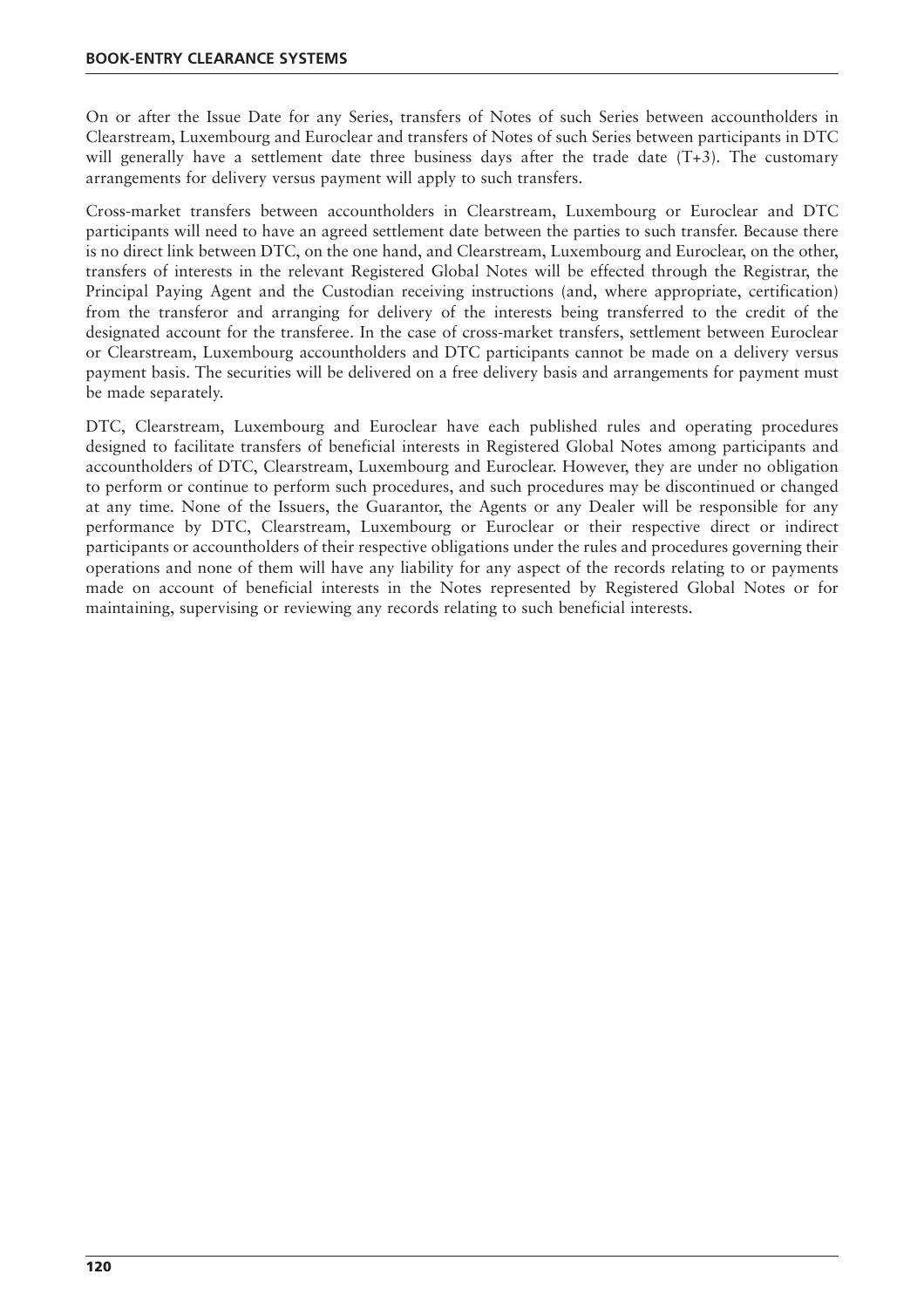# TAXATION

*The following summary refers solely to certain Spanish tax consequences of the acquisition, ownership and disposition of the Notes. It does not purport to be a complete analysis of all tax consequences relating to the Notes and does not purport to deal with the tax consequences applicable to all categories of investors, some of which might be subject to special rules. Prospective investors should consult their own tax advisors as to the consequences under the tax laws of the country of which they are resident for tax purposes and the tax laws of Spain of acquiring, holding and disposing of Notes and receiving any payments under the Notes. This summary is based upon the law as in effect on the date of this Offering Circular and is subject to any change in law that may take effect after such date. References in this section to Noteholders include the beneficial owners of the Notes.*

# **Acquisition of the Notes**

The issue of, subscription for, transfer and acquisition of the Notes is exempt from Transfer and Stamp Tax (Impuesto sobre Transmisiones Patrimoniales y Actos Jurídicos Documentados) and Value Added Tax (Impuesto sobre el Valor Añadido).

#### **Taxation on the income and transfer of the Notes**

The tax treatment of the acquisition, holding and subsequent transfer of the Notes is summarised below and is based on the tax regime applicable to the Notes pursuant to Royal Legislative Decree 4/2004 of 5th March, 2004 approving the consolidated text of the Corporate Income Tax Law (Impuesto sobre Sociedades), Law 35/2006 of 28th November, 2006 approving the Individuals Income Tax Law (Impuesto sobre la Renta de las Personas Físicas) and Royal Legislative Decree 5/2004 of 5th March, 2004 approving the consolidated text of the Non-Resident Income Tax Law (Impuesto sobre la Renta de los no Residentes), as amended by Royal Decree Law 2/2008 of 21st April, on measures to promote the economy, Law 19/1991 of 6th June, 1991 approving the Wealth Tax Law (Impuesto sobre el Patrimonio), and Law 29/1987 of 18th December, 1987 approving the Inheritance and Gift Tax Law. Consideration has also been given to the rules for the implementation of such regulations (Royal Decree 1777/2004 of 30th July, 2004 approving the Corporate Income Tax Regulations, Royal Decree 439/2007 of 30th March, 2007 approving the Individuals Income Tax Regulations and Royal Decree 1776/2004 of 30th July, 2004 approving the Non-Resident Income Tax Regulations).

On 6th July, 2003, new legislation came into force in Spain relating to, *inter alia*, the issuance of preferred securities and debt securities issued by Spanish financial and non-financial listed entities, either directly or through a subsidiary (Additional Provision Two of Law 13/1985 of 25th May, 1985 on investment ratios, own funds and information obligations of financial intermediaries, as amended by Law 19/2003 of 4th July, 2003 on legal rules governing foreign financial transactions and capital movements and various money laundering prevention measures and Law 23/2005 of 18th November, 2005 on certain measures to promote productivity). Consideration has also been given to Royal Decree 1065/2007 of 27th July, approving the General Regulations of the tax inspection and management procedures and developing the common rules of the procedures to apply taxes.

#### **Individuals or entities with tax residency in Spain**

#### *Individuals Income Tax*

Income obtained by Noteholders who are Individuals Income Tax payers, both as interest and in connection with the transfer, redemption or repayment of the Notes, shall be considered income on investments obtained from the assignment of own capital to third parties, as defined in Section 25.2 of Individuals Income Tax Law (**IRPF**) and therefore will be taxed as savings income at the current rate of 18 per cent.

In this sense, in the event of revenues derived from receipt of Notes, the aggregate income shall be determined by the amount of interest received, including the withholding tax made, as the case may be.

Furthermore, in the event of transfer, redemption or repayment of the Notes, the income on investment shall be deemed to be the difference between the transfer, redemption or repayment value (less properly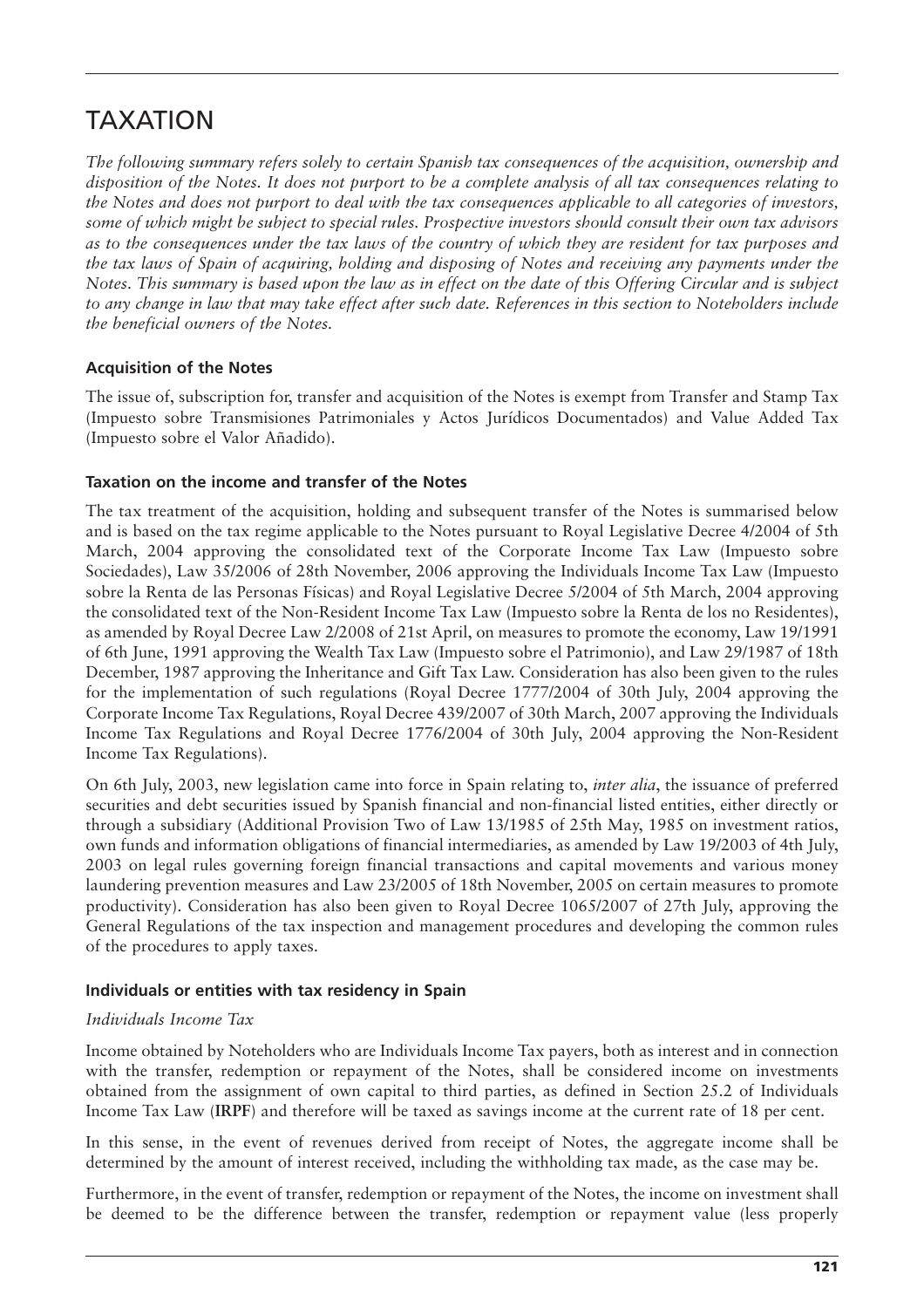supported ancillary disposal expenses) and the acquisition or subscription value (plus properly supported ancillary acquisition expenses). Expenses corresponding to discretionary or individual portfolio management are not computed for these purposes.

Both types of income received shall be subject to an 18 per cent. withholding tax on account of the individuals' final IRPF tax liability.

#### *Corporate Income Tax*

Income obtained both as interest and in connection with the transfer, redemption or repayment of the Notes by Corporate Income Tax payers, shall be computed as taxable income in accordance with the rules set out in Title IV of the Corporate Income Tax Law and will therefore be taxed at the current rate of 30 per cent.

The aforesaid income shall not be subject to withholding tax as provided by Section 59(s) of the Corporate Income Tax Regulations, to the extent that the Notes satisfy the requirements – as Notes issued under the Programme are expected to do – laid down by the reply to the consultation of the Directorate General for Taxation (Dirección General de Tributos), on 20th July, 2004, indicating that in the case of issues made by entities resident in Spain, as with the Issuer, application of the exemption requires that the Notes be placed outside Spain in another OECD country and traded on organised markets in OECD countries.

#### **Individuals or entities with no tax residency in Spain**

Income obtained by Noteholders who are Non-Resident Income Tax payers, both on interest and in connection with the transfer, repayment or redemption of the Notes, whether or not through a permanent establishment, shall be considered Spanish source income and therefore subject to taxation in Spain under Legislative Royal Decree 5/2004 of 5th March, 2004 approving the Consolidated Non-Resident Income Tax Law, without prejudice to the provisions contained in any applicable tax treaty for the avoidance of double taxation (**DTT**).

#### *Income obtained through a permanent establishment in Spain*

The holding of Notes by investors who are not resident for tax purposes in Spain will not in itself create the existence of a permanent establishment in Spain.

Income obtained by Non Spanish resident holders acting through a permanent establishment in Spain will be taxed under the rules provided by Chapter III of the Non-Resident Income Tax Law. These Noteholders will be subject to taxation substantially in the same manner as has been set out for Spanish Corporate Income Tax payers.

#### *Income not obtained through a permanent establishment in Spain*

Income obtained by Noteholders who are not tax resident in Spain acting for these purposes without a permanent establishment within Spain are exempt from such Non-Resident Income Tax.

For these purposes it is necessary to fulfil certain disclosure obligations relating to the identity and tax residence of the Noteholders, as described below under "*Disclosure of Noteholder information in connection with interest payments*", in accordance with Section 44 of Royal Decree 1065/2007 of 27th July. If these disclosure obligations are not complied with in the required manner, the Issuer will apply a withholding of 18 per cent. and neither the relevant Issuer nor the Guarantor will, as a result, be under any obligation to pay additional amounts.

#### **Wealth Tax**

Spanish Wealth Tax (Impuesto sobre el Patrimonio) is levied on the net worth of an individual's assets at an effective tax rate ranging between 0 per cent. and 2.5 per cent. Individuals who are resident in Spain for tax purposes and who hold Notes at 31st December of each year would be subject to tax, taking into account the Notes for the purposes of calculating their tax liability.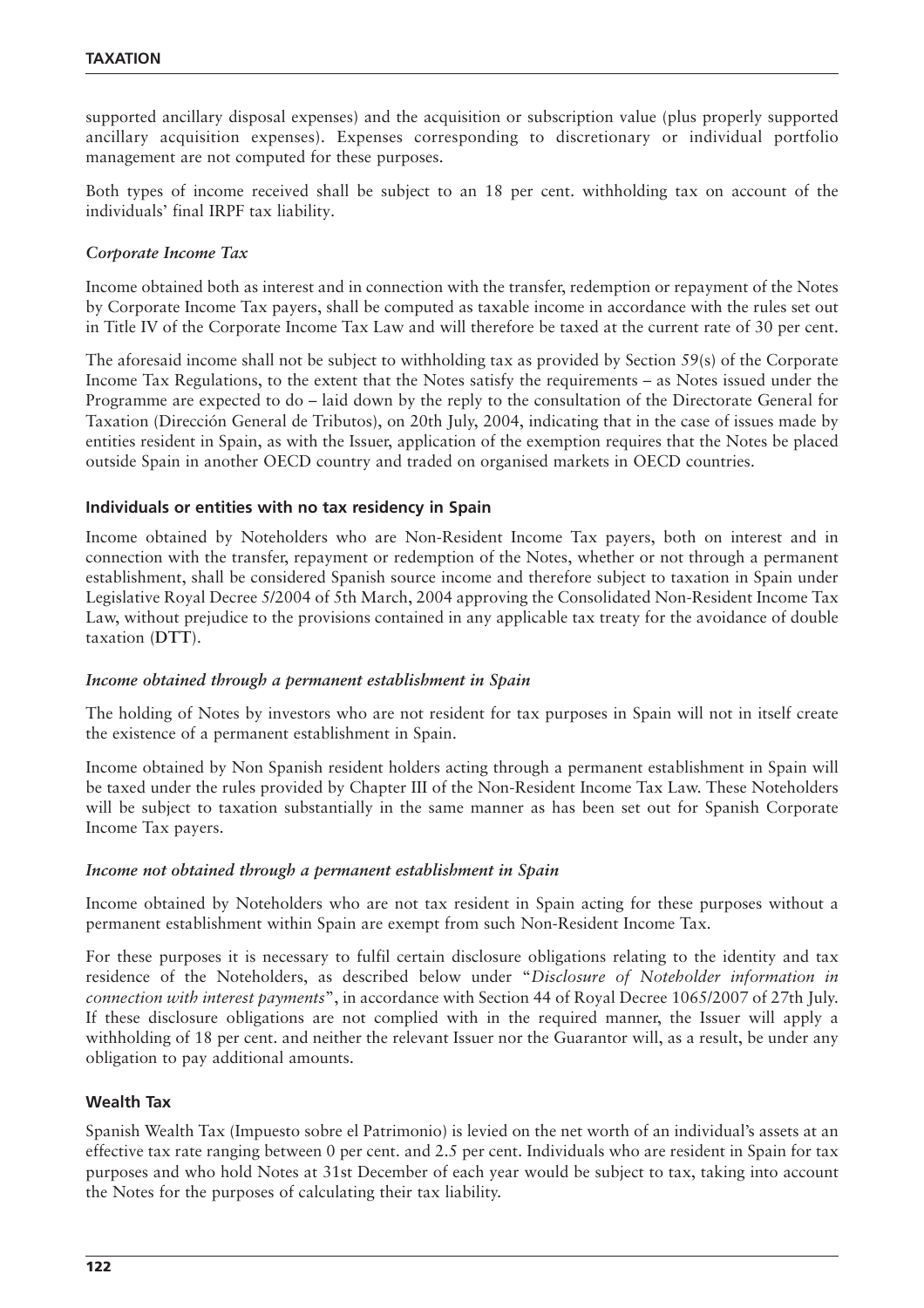Non-Spanish residents (other than those holding their Notes through a Tax Haven) whose income is exempt in regard to Non-Resident Income Tax, on the terms set forth above, shall be exempt from Wealth Tax on the Notes.

Legal entities are not subject to Wealth Tax.

#### **Inheritance and Gift Tax**

The transfer of the Notes to individuals by inheritance, legacy or donation shall be subject to the general rules of Inheritance and Gift Tax (Impuesto sobre Sucesiones y Donaciones) in accordance with the applicable Spanish and State rules even if title passes outside Spain and neither the heir nor the beneficiary, as the case may be, is resident in Spain for tax purposes, without prejudice to the provisions of any DTT signed by Spain.

The effective tax rate, after applying all relevant factors, range between 0 per cent. and 81.6 per cent.

In the event that the beneficiary is an entity other than a natural person, the income obtained shall be subject to Corporate Income Tax or Non-Resident Income Tax, as the case may be, and without prejudice, in the latter event, to the provisions of any DTT that may apply.

#### **Tax rules for payments made by the Guarantor**

Payments which may be made by the Guarantor to Noteholders, if the Guarantee is enforced, will be subject to the same tax rules previously set out for payments made by the Issuers.

#### **Disclosure of Noteholder Information in connection with Interest Payments**

(a) *Notes held in DTC*

**In the case of any Notes which are held in DTC the relevant Issuer and the Guarantor may agree procedures with DTC and an intermediary agent appointed by the relevant Issuer and the Guarantor to facilitate the collection of such details. Any such procedures will be summarised in the applicable Final Terms and otherwise made available to holders of the relevant Notes as described in the applicable Final Terms.**

#### (b) *Tax Reporting Obligations of the Issuers and the Guarantor*

The Issuers and the Guarantor are required by Spanish law to file an annual return with the Spanish tax authorities in which they report on certain information relating to payments made in respect of the Notes. The Spanish tax authorities may rely on such returns in order to assess whether or not the Issuers and the Guarantor have correctly withheld tax on payments made by them under the Notes.

The Issuers and the Guarantor complete each annual return on the basis of the information provided to them by, or on behalf of, Noteholders.

The information required by the Issuers and the Guarantor in order to comply with their annual reporting obligations and provide a refund of amounts withheld in respect of the Notes (as described below) is that set out in Section 44 of Royal Decree 1065/2007 (**Royal Decree 1065/2007**).

*On 6 November 2007, the Spanish tax authorities published two binding rulings (Consultas V 2050- 07 and V 2051-07) (the November rulings) in response to concurrent and substantially identical consultations made by each European Clearing System regarding the procedures put in place by them to assist Spanish issuers in complying with the reporting obligations required by Spanish tax law and regulations. The tax authorities' responses set out their interpretation of the requirements of the Spanish regulations summarised below, which interpretation varies in some respects from the procedures followed by the European Clearing Systems at that time. On 31 January 2008, the Spanish tax authorities published two further rulings (Consultas V 0175-08 and V 0179-08) (the January rulings) in response to a request for clarification brought by the European Clearing Systems. In response to the combined effect of the November rulings and the January rulings, the European Clearing Systems have adapted their procedures.*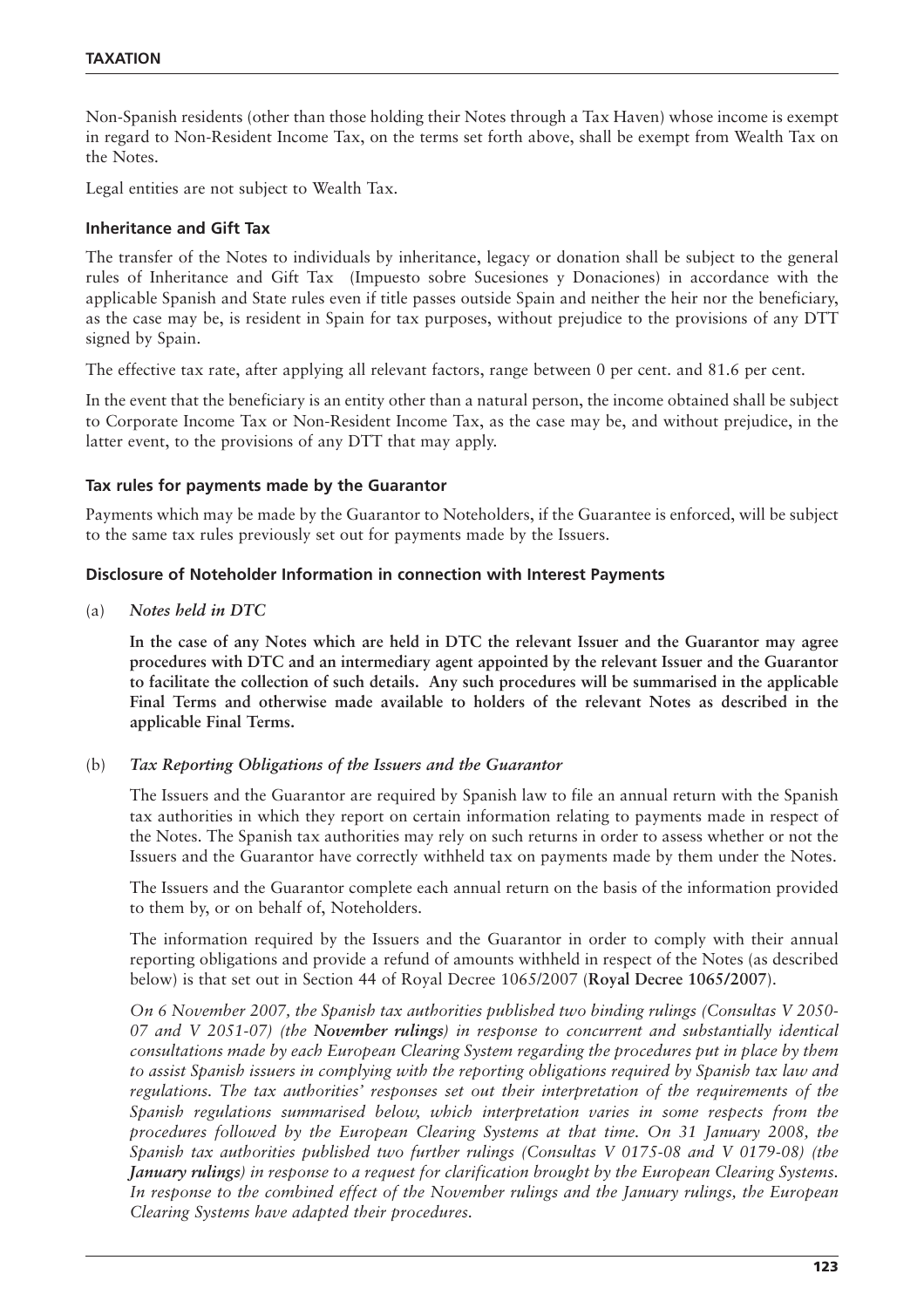*The following is a summary only of the procedures implemented by the European Clearing Systems following from the November rulings and the January rulings. The following summary is subject to the detailed procedures of each European Clearing System, as well as to any changes in Spanish tax law and/or regulations, or the interpretation thereof, which the Spanish tax authorities may promulgate from time to time. Holders of Notes must seek their own advice to ensure that they comply with all procedures to ensure the correct tax treatment of their Notes. None of the Issuers, the Guarantor, the Dealers, the Principal Paying Agent or the European Clearing Systems assume any responsibility therefor.*

#### (c) *Individuals and Legal Entities without tax residency in Spain*

In accordance with sub-section 44(1) of Royal Decree 1065/2007, each annual return filed by the Issuers and the Guarantor with the Spanish tax authorities must include the following information with respect to the relevant Notes:

- (i) the identity and country of residence of the recipient of the income from the Notes or, when such income is received on behalf of the Noteholder by a third party, the identity and country of residence of that third party;
- (ii) the amount of income received; and
- (iii) details identifying the Notes.

In accordance with sub-section 44(2) of Royal Decree 1065/2007, the November rulings and the January rulings, for the purpose of preparing the return referred to in sub-section 44(1), certain documents with information regarding the identity and country of residence of each non-Spanish resident Noteholder must be received by the relevant Issuer and the Guarantor at the time of each payment in respect of the Notes. In particular, non-Spanish resident Noteholders must provide (or arrange to be provided on their behalf by their legal representatives<sup>1</sup>) the documents described below:

- (i) a non-Spanish resident Noteholder who acts on its own account and is a central bank, other public institution or international organisation, a bank or credit institution or a financial entity, including collective investment institutions, pension funds and insurance entities resident in an OECD country or in a country with which Spain has entered into a treaty for the avoidance of double-taxation subject to a specific administrative registration or supervision scheme, must certify its name and tax residency in accordance with Annex I of the Order of 16 September 1991 (the **Order**), the form of which is attached hereto as Annex I;
- (ii) in the case of transactions in which any of the entities indicated in the foregoing paragraph (i) is not the Noteholder but acts as an intermediary, the entity in question must, in accordance with the information contained in its own records, certify the name and tax residency of each non-Spanish resident Noteholder in accordance with Annex II of the Order, the form of which is attached hereto as Annex II;
- (iii) in the case of transactions which are channelled through a securities clearing and deposit entity recognised for these purposes by Spanish law or by the law of another OECD member country (for example, Euroclear and Clearstream, Luxembourg), the entity in question must, in accordance with the information contained in its own records, certify the name and tax residency of each non-Spanish resident Noteholder on the relevant payment date in accordance with Annex II of the Order, the form of which is attached hereto as Annex II;
- $(iv)$  in all other cases,<sup>2</sup> the relevant non-Spanish resident Noteholder must arrange annually for the delivery of a tax residency certificate issued by the tax authorities of the country in which it is resident for tax purposes.

<sup>1</sup> The principle of legal representative could permit, in the appropriate cases, Euroclear and/or Clearstream, Luxembourg to prepare, issue and sign the relevant Annexes under a power of attorney on behalf of their Participants/Customers.

<sup>2</sup> A tax residence certificate will be required in circumstances where Notes are not cleared and settled through Euroclear, Clearstream, Luxembourg or any other clearing system recognised as such by the laws of Spain or of an OECD country.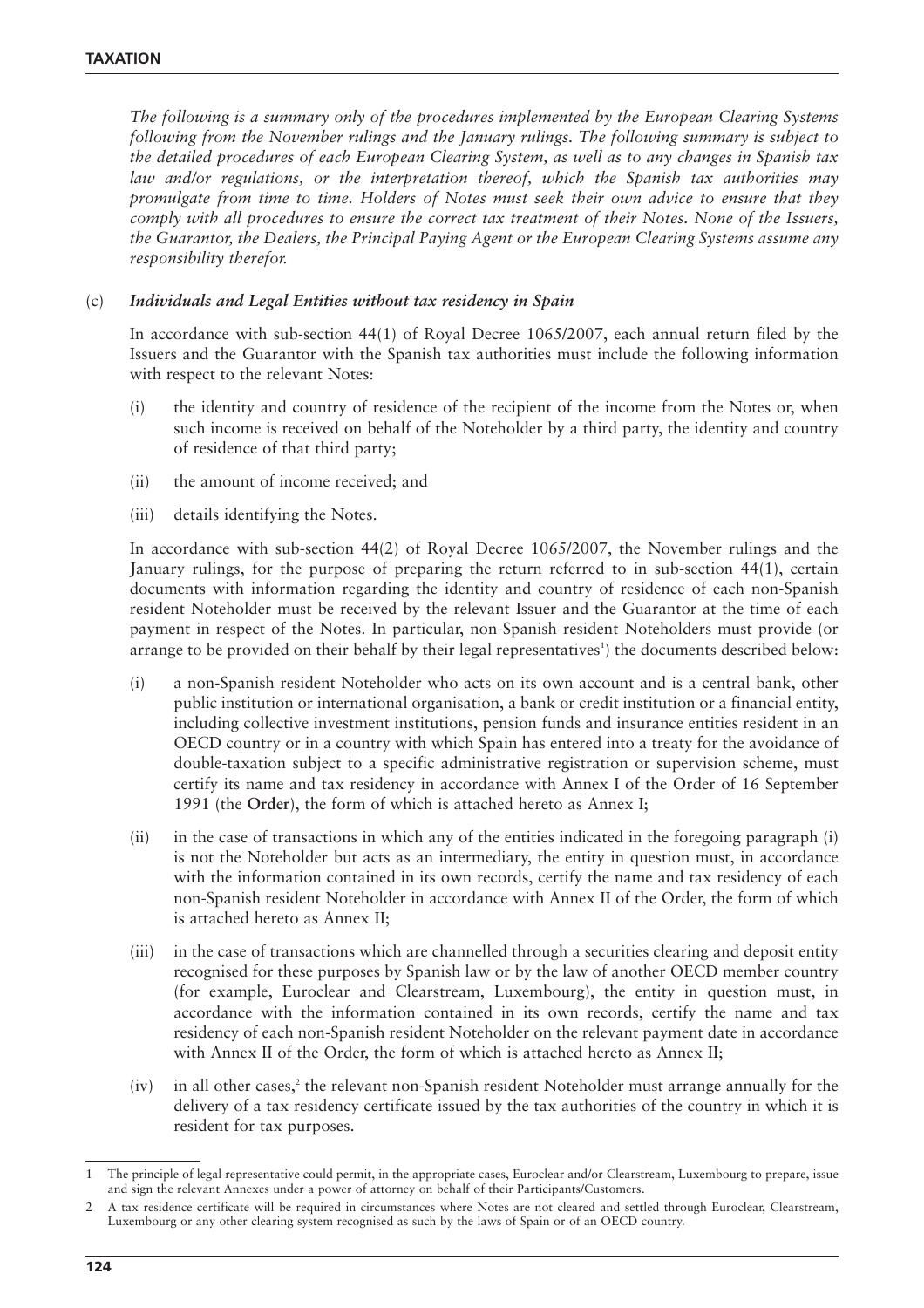The certificates referred to in (i), (ii) and (iii) above must include the identity and country of residence of each Noteholder entitled to receive payment on the relevant payment date. In accordance with the current procedures of Euroclear and Clearstream, Luxembourg, Noteholders entitled to receive payment on the relevant payment date are those persons holding Notes at the close of business on the day preceding the relevant payment date. Such certificates may therefore not be dated and may not be submitted to the Principal Paying Agent prior to close of business on the day preceding the relevant payment date.

In accordance with sub-section 44(3) of Royal Decree 1065/2007, on the relevant payment date the relevant Issuer and the Guarantor must arrange for the net amounts payable after deduction of Spanish withholding tax at the applicable rate (currently 18 per cent.) to be transferred to the entities referred to in paragraphs (i), (ii) and (iii). Withholding tax will be applied to the whole amount of the interest payable on the relevant Notes on the relevant payment date.

The documents referred to in (i), (ii) and (iii) must be accurately completed, delivered to and received by the European Clearing Systems or, as the case may be, completed by Euroclear or Clearstream, Luxembourg if appointed as legal representative in respect of the Noteholder, by the relevant time (as determined by the relevant European Clearing System) on the relevant payment date, and received by the Principal Paying Agent (as common depositary). The relevant European Clearing System would need to arrange for a provision of a global confirmation of the total amount of securities held by each of its qualified participants (i.e. those participants possessing the qualifications mentioned in article 44.2(a) of Royal Decree 1065/2007) for the purposes of complying with the provision contained in article 44.1(a) of Royal Decree 1065/2007.

Those non-Spanish resident Noteholders in respect of whom the procedures of Euroclear and Clearstream, Luxembourg have been complied with and in respect of whom Euroclear or Clearstream, Luxembourg has been appointed as legal representative, are entitled to receive payments free of withholding and should receive a refund of amounts withheld on the relevant payment date.

Payments made to non-Spanish resident Noteholders in respect of whom the above European Clearing Systems' procedures are not complied with or in respect of whom Euroclear or Clearstream, Luxembourg has not been appointed as their legal representative will be made subject to Spanish withholding tax on the relevant payment date at the current rate of 18 per cent., although such Noteholders may be entitled to a refund at a later date of amounts withheld as further described under paragraphs (d) and (e), below.

#### (d) *Legal Entities with tax residency in Spain subject to Spanish Corporate Income Tax*

Noteholders who are legal entities resident for tax purposes in Spain and subject to Spanish Corporate Income Tax may receive payments in respect of the Notes free of withholding provided that they provide (or arrange to be provided on their behalf by Euroclear and Clearstream, Luxembourg if appointed as legal representative in respect of the Noteholder) accurate and timely information enabling them to qualify for such an exemption from withholding.

The entities referred to in paragraph (c)(i) above must provide to the European Clearing Systems by the relevant time (as determined by the relevant European Clearing System) on the relevant payment date a list of Noteholders who are subject to Spanish Corporate Income Tax, specifying each Noteholder's name, address and Tax Identification Number as well as the ISIN code of the relevant Notes, the number of such Notes held on the relevant payment date, the gross income and the amount withheld, all substantially in the form set out in Annex III below, or, as the case may be, such information must be provided by Euroclear or Clearstream, Luxembourg if appointed as legal representative in respect of the Noteholder and received by the Principal Paying Agent (as common depositary) by 10:30 (CET) on the relevant payment date.

Noteholders who are legal entities resident for tax purposes in Spain and subject to Spanish Corporate Income Tax and in respect of whom the procedures of Euroclear and Clearstream, Luxembourg have been complied with and in respect of whom Euroclear or Clearstream,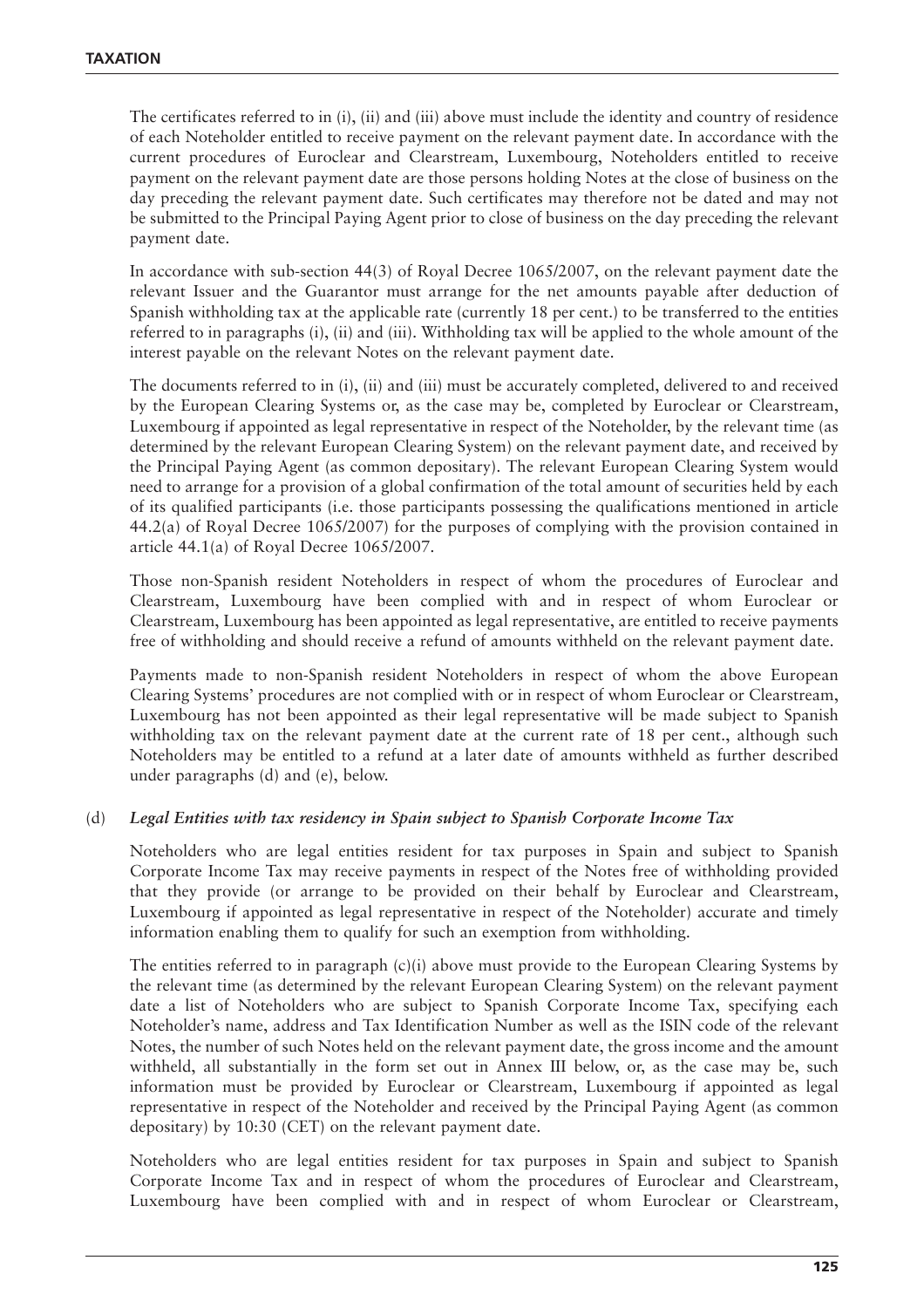Luxembourg has been appointed as their legal representative, are entitled to receive payments free of withholding and should receive a refund of amounts withheld on the relevant payment date.

Payments made to Noteholders in respect of whom the above European Clearing Systems' procedures are not complied with or in respect of whom Euroclear or Clearstream, Luxembourg has not been appointed as their legal representative will be subject to Spanish withholding tax on the relevant payment date at the current rate of 18 per cent., although such Noteholders may be entitled to a refund at a later date of amounts withheld as further described under paragraphs (e) and (f), below.

#### (e) *Quick Refund by the relevant Issuer and the Guarantor*

In the case of both paragraph (c) and paragraph (d) above, in order for a Noteholder to receive payments free of Spanish withholding tax on the relevant payment date, the documentation described in paragraphs (c) and (d) must be received by the relevant deadlines.

If the relevant documentation in respect of an eligible Noteholder is not received by the relevant deadlines, the Principal Paying Agent will be obliged to transfer payment to such Noteholder subject to Spanish withholding tax (currently at the rate of 18 per cent.). However, the Noteholder may obtain a refund by the relevant Issuer and the Guarantor of the amount withheld by ensuring that the Principal Paying Agent receives the relevant, correctly completed certificate by no later than 10:00 a.m. (CET) on the Business Day before the 10th calendar day of the month following the relevant payment date (or if such date is not a Business Day (as defined in the Agency Agreement), the Business Day immediately preceding such date) (the **Quick Refund Deadline**).

**The procedures for providing documentation referred to in paragraph (b), (c) and (d) are set out in detail in the Agency Agreement which may be inspected during normal business hours at the specified office of the Principal Paying Agent. In particular, if the Principal Paying Agent does not act as common depositary, the procedures described in this section will be modified in the manner described in the Agency Agreement.**

#### (f) *Refund by the Spanish tax authorities*

Noteholders who might otherwise have been entitled to a refund but in respect of whom the Principal Paying Agent does not receive the relevant documentation on or before a Quick Refund Deadline may seek a refund of Spanish tax withheld directly from the Spanish tax authorities.

*Set out below are Annexes I, II and III. Sections in English have been translated from the original Spanish and such translations constitute direct, accurate and complete translations of the Spanish language text. In the event of any discrepancy between the Spanish language version of the certificates contained in each of Annexes I, II and III and the corresponding English translation, the Spanish tax authorities will give effect to the Spanish language version of the relevant certificate only.*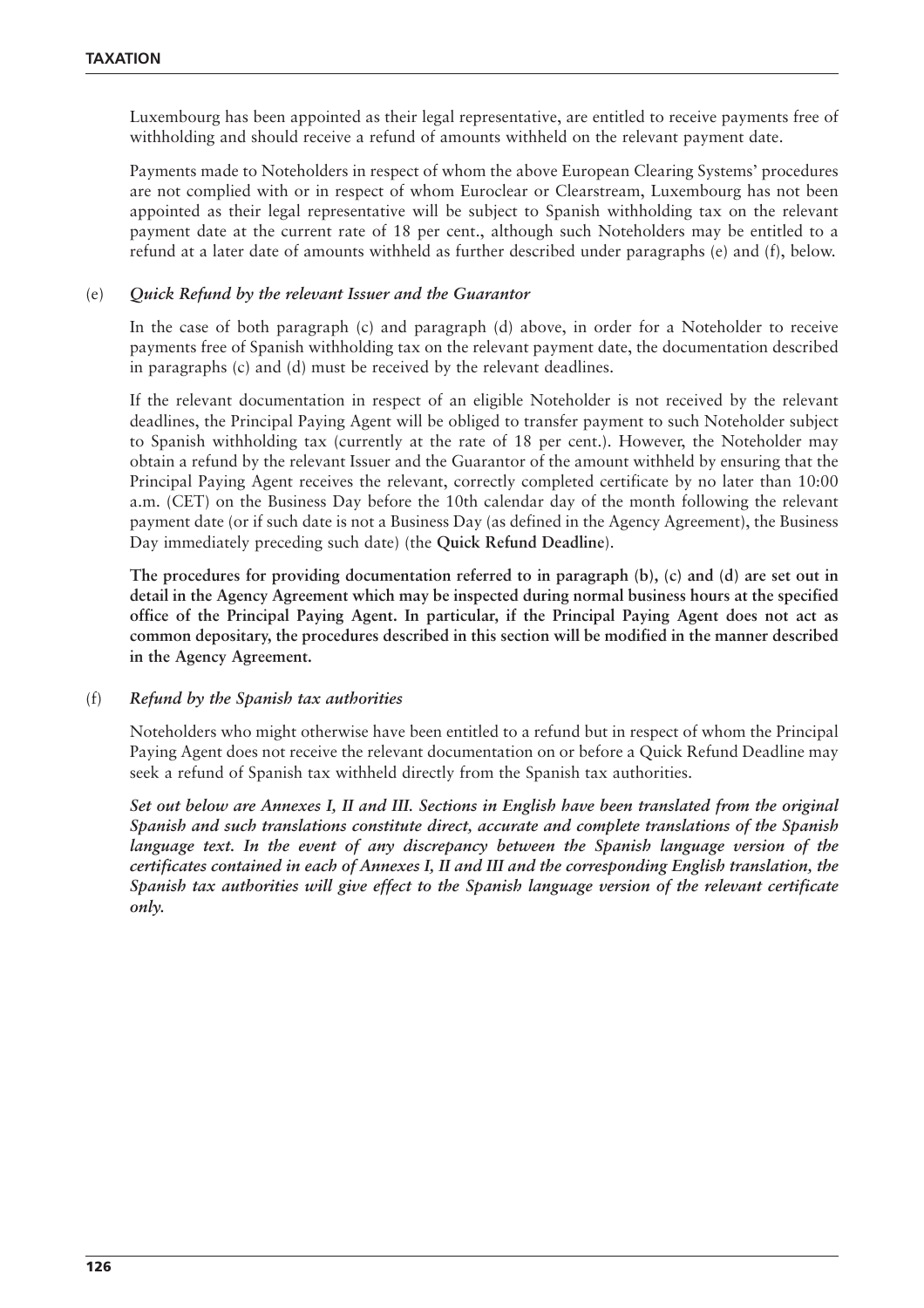# **Annex I**

# **Modelo de certificación en inversiones por cuenta propia**

# *Form of Certificate for Own Account Investments*

|                   | , en nombre y representación de la Entidad abajo señalada a los efectos<br>(en calidad de)<br>previstos en el artículo 44.2.a) del Real Decreto 1065/2007, |
|-------------------|------------------------------------------------------------------------------------------------------------------------------------------------------------|
|                   | the purposes of article 44.2.a) of Royal Decree 1065/2007,                                                                                                 |
|                   | <b>CERTIFICO:</b>                                                                                                                                          |
| <b>I CERTIFY:</b> |                                                                                                                                                            |
| 1.                | Que el nombre o razón social de la Entidad que represento es:                                                                                              |
| 2.                | Que su residencia fiscal es la siguiente:                                                                                                                  |
| 3.                | Que la Entidad que represento está inscrita en el Registro de<br>(pais, estado, ciudad), con el número                                                     |
| 4.                | Que la Entidad que represento está sometida a la supervisión de<br>(Organo supervisor)                                                                     |
|                   | en virtud de<br>(normativa que lo regula)                                                                                                                  |
|                   |                                                                                                                                                            |
|                   | Todo ello en relación con:<br>All the above in relation to:                                                                                                |
|                   | Identificación de los valores poseidos por cuenta propia                                                                                                   |
|                   | Importe de los rendimientos                                                                                                                                |
|                   |                                                                                                                                                            |
|                   |                                                                                                                                                            |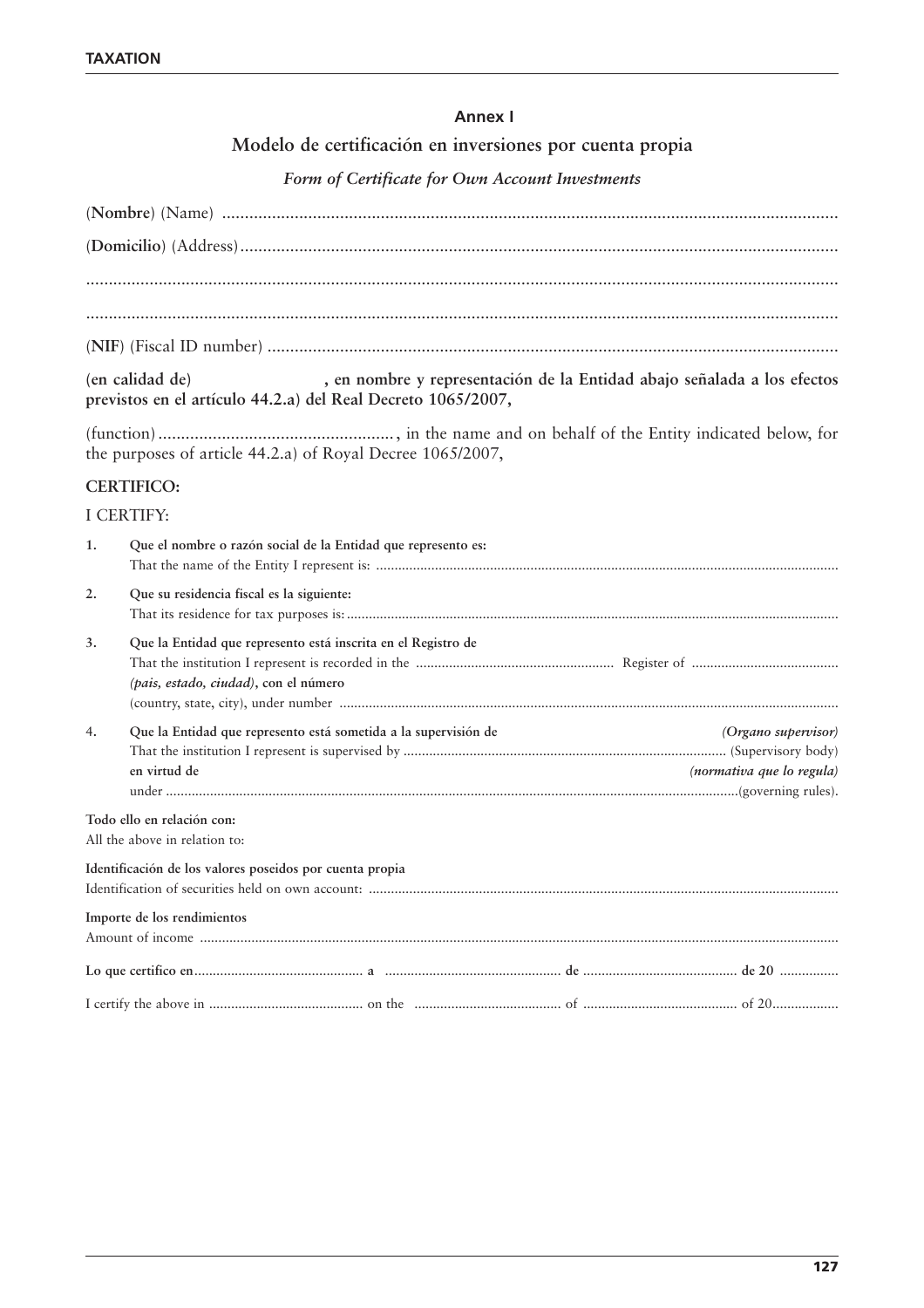# **Annex II**

# **Modelo de certificación en inversiones por cuenta ajena**

# *Form of Certificate for Third Party Investments*

|    | (en calidad de)<br>, en nombre y representación de la Entidad abajo señalada a los efectos<br>previstos en el artículo 44.2.b) y c) de Real Decreto 1065/2007,                                                                                                                                                                                                                                                                                                                                              |  |  |  |
|----|-------------------------------------------------------------------------------------------------------------------------------------------------------------------------------------------------------------------------------------------------------------------------------------------------------------------------------------------------------------------------------------------------------------------------------------------------------------------------------------------------------------|--|--|--|
|    | the purposes of article 44.2.b) and c) of Royal Decree 1065/2007,                                                                                                                                                                                                                                                                                                                                                                                                                                           |  |  |  |
|    | <b>CERTIFICO:</b>                                                                                                                                                                                                                                                                                                                                                                                                                                                                                           |  |  |  |
|    | I CERTIFY:                                                                                                                                                                                                                                                                                                                                                                                                                                                                                                  |  |  |  |
| 1. | Que el nombre o razón social de la Entidad que represento es:                                                                                                                                                                                                                                                                                                                                                                                                                                               |  |  |  |
| 2. | Que su residencia fiscal es la siguiente:                                                                                                                                                                                                                                                                                                                                                                                                                                                                   |  |  |  |
| 3. | Que la Entidad que represento está inscrita en el Registro de<br>(pais, estado, ciudad), con el número                                                                                                                                                                                                                                                                                                                                                                                                      |  |  |  |
| 4. | Que la Entidad que represento está sometida a la supervisión de<br>(Organo supervisor)                                                                                                                                                                                                                                                                                                                                                                                                                      |  |  |  |
|    |                                                                                                                                                                                                                                                                                                                                                                                                                                                                                                             |  |  |  |
|    | en virtud de<br>(normativa que lo regula)                                                                                                                                                                                                                                                                                                                                                                                                                                                                   |  |  |  |
| 5. | Que, de acuerdo con los registros de la Entidad que represento, la relación de titulares adjunta a la presente certificación,<br>comprensiva del nombre de cada uno de los titulares no residentes, su país de residencia y el importe de los correspondientes<br>rendimientos, es exacta, y no incluye personas o Entidades residentes en España o en los países o territorios que tienen en España la<br>consideración de paraíso fiscal del acuerdo con las normas relgamentarias en vigor. <sup>1</sup> |  |  |  |
|    | That, according to the records of the Entity I represent, the list of beneficial owners hereby attached, including the names of all the<br>non-resident holders, their country of residence and the amounts of the corresponding income is accurate, and does not include<br>person(s) or institution(s) resident either in Spain or in tax haven countries or territories under Spanish applicable regulations. <sup>2</sup>                                                                               |  |  |  |
|    |                                                                                                                                                                                                                                                                                                                                                                                                                                                                                                             |  |  |  |
|    |                                                                                                                                                                                                                                                                                                                                                                                                                                                                                                             |  |  |  |
|    | RELACIÓN ADJUNTA A CUMPLIMENTAR:<br>TO BE ATTACHED:                                                                                                                                                                                                                                                                                                                                                                                                                                                         |  |  |  |
|    | Identificación de los valores:                                                                                                                                                                                                                                                                                                                                                                                                                                                                              |  |  |  |
|    | Identification of the securities                                                                                                                                                                                                                                                                                                                                                                                                                                                                            |  |  |  |
|    | Listado de titulares:                                                                                                                                                                                                                                                                                                                                                                                                                                                                                       |  |  |  |
|    | List of beneficial owners:                                                                                                                                                                                                                                                                                                                                                                                                                                                                                  |  |  |  |
|    | Nombre / País de residencia / Importe de los rendimientos                                                                                                                                                                                                                                                                                                                                                                                                                                                   |  |  |  |
|    | Name / Country of residence / Amount of income                                                                                                                                                                                                                                                                                                                                                                                                                                                              |  |  |  |
| 1. | Derogado en virtud de lo previsto en el artículo 4 y la Disposición Derogatoria Única del Real Decreto-Ley 2/2008, de 21<br>de abril, de medidas de impulso a la actividad económica.                                                                                                                                                                                                                                                                                                                       |  |  |  |

2. Abolished by virtue of article 4 and Repealing Disposition of Royal Decree-Law 2/2008, of 21st April, on measures to promote the economic activity.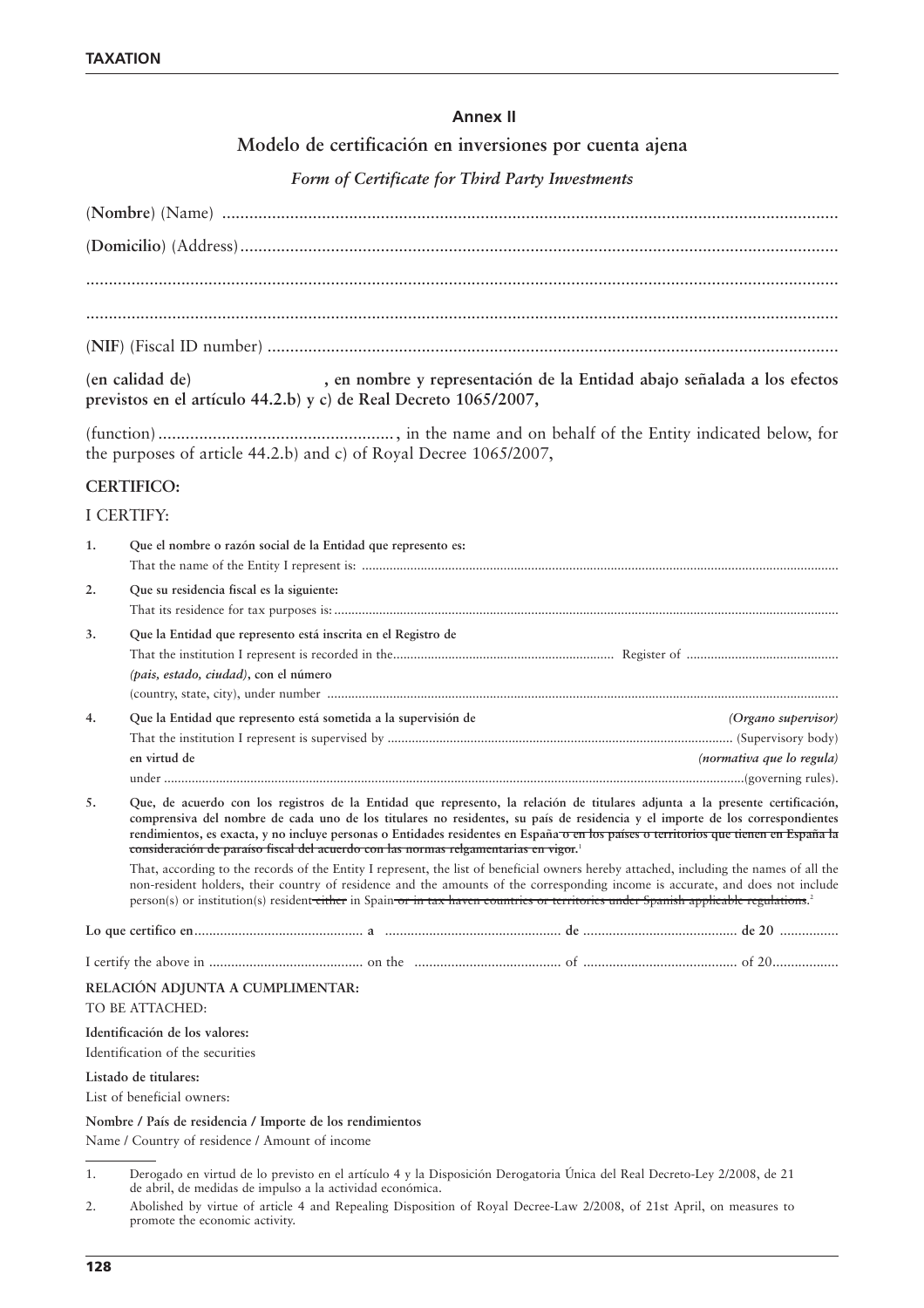#### **Annex III**

**Modelo de certificación para hacer efectiva la exclusión de retención a los sujetos pasivos del Impuesto sobre Sociedades y a los establecimientos permanentes sujetos pasivos del Impuesto sobre la Renta de No Residentes (a emitir por las entidades citadas en al art. 44.2) del Real Decreto 1065/2007** *Certificate for application of the exemption on withholding to Spanish Corporation Tax taxpayers and to permanent establishments of Non-resident Income Tax taxpayers (to be issued by entities mentioned under article 44.2) of Royal Decree 1065/2007* (**Nombre**) (Name) ........................................................................................................................................ (**Domicilio**) (Address).................................................................................................................................... ...................................................................................................................................................................... ...................................................................................................................................................................... (**NIF**) (Fiscal ID number) .............................................................................................................................. **(en calidad de) , en nombre y representación de la Entidad abajo señalada a los efectos previstos en el artículo 59.s) del Real Decreto 1777/2004,** (function) ...................................................., in the name and on behalf of the Entity indicated below, for the purposes of article 59.s) of Royal Decree 1777/2004, **CERTIFICO:** I CERTIFY: **1. Que el nombre o razón social de la Entidad que represento es:** That the name of the Entity I represent is: .............................................................................................................................. **2. Que su residencia fiscal es la siguiente:** That its residence for tax purposes is: ...................................................................................................................................... **3. Que la Entidad que represento está inscrita en el Registro de** That the institution I represent is recorded in the ...................................................... Register of ........................................ *(pais, estado, ciudad)***, con el número** (country, state, city), under number ........................................................................................................................................ 4**. Que la Entidad que represento está sometida a la supervisión de** *(Organo supervisor)* That the institution I represent is supervised by ........................................................................................ (Supervision body) **en virtud de** *(normativa que lo regula)* under ............................................................................................................................................................(governing rules). **5. Que, a través de la Entidad que represento, los titulares incluidos en la relacion adjunta, sujetos pasivos del Impuesto sobre Sociedades y establecimientos permanentes en España de sujetos pasivos del Impuesto sobre la Renta de no Residentes, son perceptores de los rendimientos indicados.** That, through the Entity I represent, the list of holders hereby attached, are Spanish Corporate Income Tax taxpayers and permanent establishment in Spain of Non-Resident Income Tax taxpayers, and are recipients of the referred income. **6. Que la Entidad que represento conserva, a disposición del emisor, fotocopia de la tarjeta acreditativa del número de identificación fiscal de los titulares incluidos en la relación.** That the Entity I represent keeps, at the disposal of the Issuer, a photocopy of the card evidencing the Fiscal Identification Number of the holders included in the attached list. **Lo que certifico en**.............................................. **a** ................................................ **de** .......................................... **de 20** ................ I certify the above in .......................................... on the ........................................ of .......................................... of 20.................. **RELACION ADJUNTA** TO BE ATTACHED **Identificación de los valores:** Identification of the securities **Razón social / Domicilio / Número de identificación fiscal / Número de valores / Rendimientos brutos / Retención al tipo que resulte**

**aplicable** Name / Domicile / Fiscal Identification Number / Number of securities / Gross income / Amount withheld at the applicable withholding tax rate.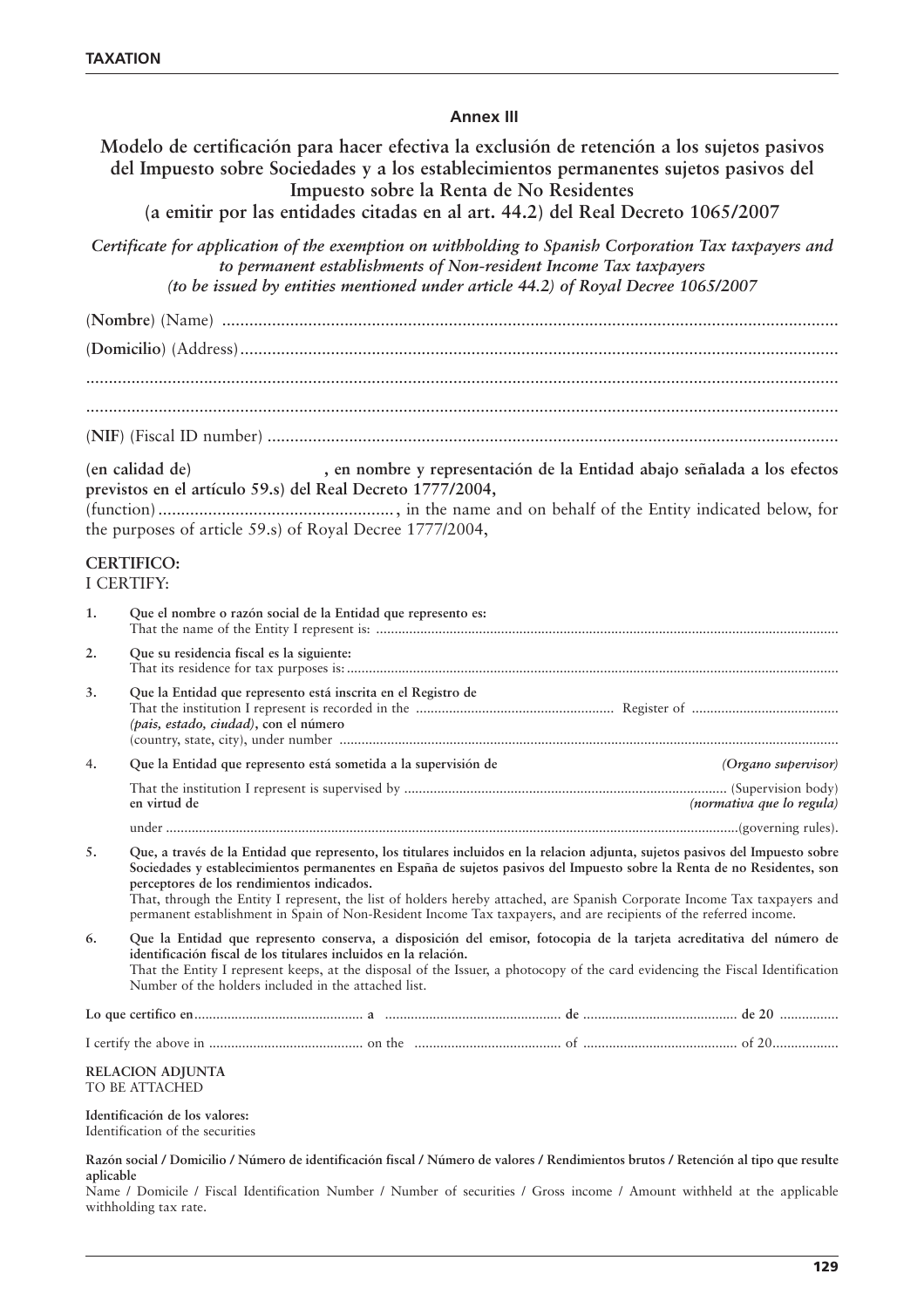#### **EU SAVINGS DIRECTIVE**

Under EC Council Directive 2003/48/EC on the taxation of savings income, Member States are required, to provide to the tax authorities of another Member State details of payments of interest (or similar income) paid by a person within its jurisdiction to an individual resident in that other Member State. However, for a transitional period, Belgium, Luxembourg and Austria are instead required (unless during that period they elect otherwise) to operate a withholding system in relation to such payments (the ending of such transitional period being dependent upon the conclusion of certain other agreements relating to information exchange with certain other countries). A number of non-EU countries and territories including Switzerland have adopted similar measures (a withholding system in the case of Switzerland).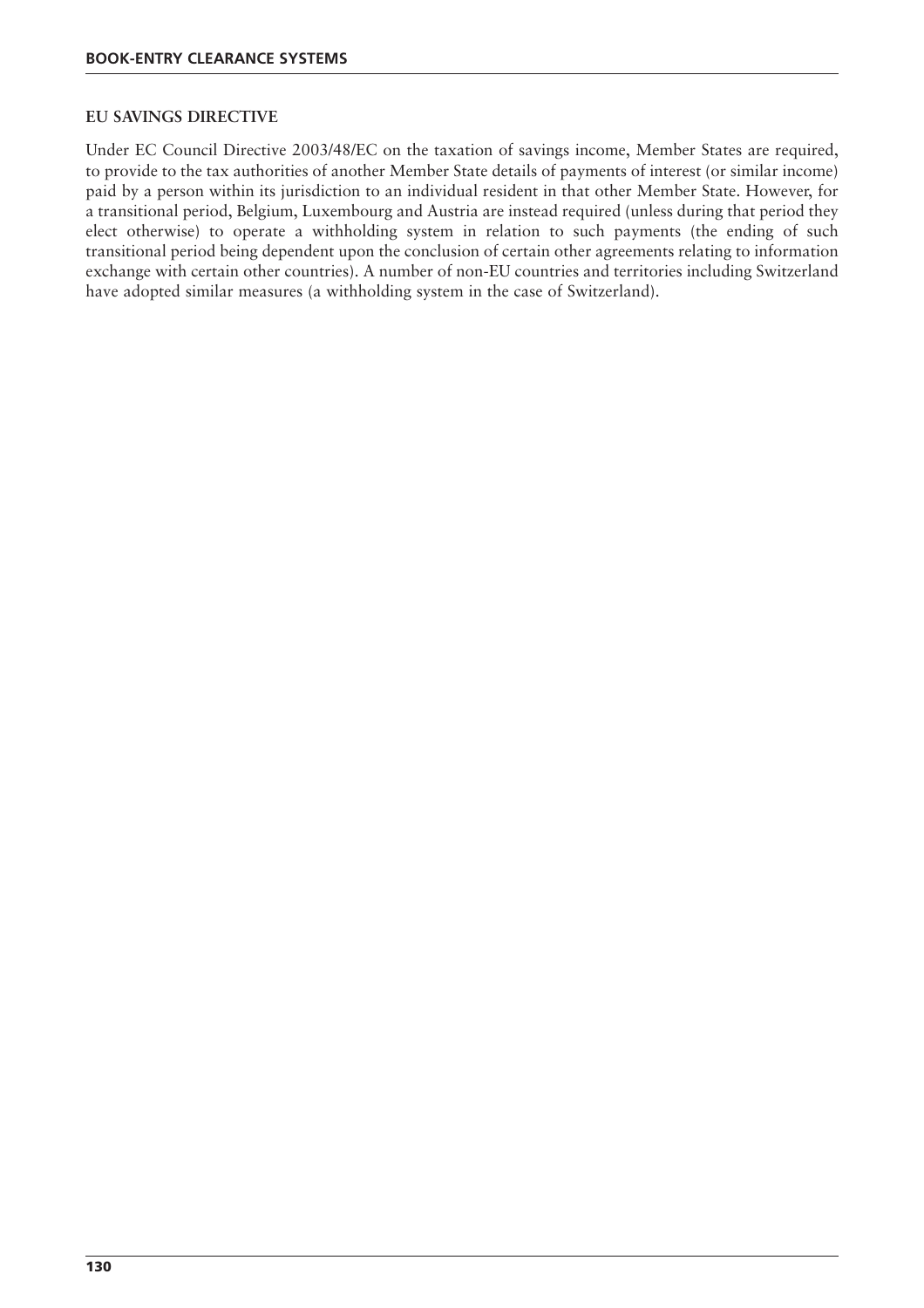# SUBSCRIPTION AND SALE AND TRANSFER AND SELLING RESTRICTIONS

The Dealers have, in an amended and restated programme agreement (the **Programme Agreement**) dated 9th June, 2008, agreed with each Issuer and the Guarantor a basis upon which they or any of them may from time to time agree to purchase Notes. Any such agreement will extend to those matters stated under "*Form of the Notes*" and "*Terms and Conditions of the Notes*". In the Programme Agreement, the Issuers (failing which, the Guarantor) have agreed to reimburse the Dealers for certain of their expenses in connection with the establishment and any future update of the Programme and the issue of Notes under the Programme and to indemnify the Dealers against certain liabilities incurred by them in connection therewith.

In order to facilitate the offering of any Tranche of the Notes, certain persons participating in the offering of the Tranche may engage in transactions that stabilise, maintain or otherwise affect the market price of the relevant Notes during and after the offering of the Tranche. Specifically such persons may over-allot or create a short position in the Notes for their own account by selling more Notes than have been sold to them by the relevant Issuer. Such persons may also elect to cover any such short position by purchasing Notes in the open market. In addition, such persons may stabilise or maintain the price of the Notes by bidding for or purchasing Notes in the open market and may impose penalty bids, under which selling concessions allowed to syndicate members or other broker-dealers participating in the offering of the Notes are reclaimed if Notes previously distributed in the offering are repurchased in connection with stabilisation transactions or otherwise. The effect of these transactions may be to stabilise or maintain the market price of the Notes at a level above that which might otherwise prevail for a limited period after the Issue Date. The imposition of a penalty bid may also affect the price of the Notes to the extent that it discourages resales thereof. No representation is made as to the magnitude or effect of any such stabilising or other transactions. Such transactions, if commenced, may be discontinued at any time and must be brought to an end after a limited period. Under UK laws and regulations stabilising activities may only be carried on by the Stabilising Manager named in the applicable Final Terms (or persons acting on its behalf) and may only continue for a limited period following the Issue Date (or, if the ending day would be earlier, 60 days after the date of allotment) of the relevant Tranche of Notes.

# **Transfer Restrictions**

#### *As a result of the following restrictions, purchasers of Notes in the United States are advised to consult legal counsel prior to making any purchase, offer, sale, resale or other transfer of such Notes.*

Each purchaser of Registered Notes (other than a person purchasing an interest in a Registered Global Note with a view to holding it in the form of an interest in the same Global Note) or person wishing to transfer an interest from one Registered Global Note to another or from global to definitive form or vice versa, will be required to acknowledge, represent and agree as follows (terms used in this paragraph that are defined in Rule 144A or in Regulation S are used herein as defined therein):

- (a) that: (i) it is a QIB, purchasing (or holding) the Notes for its own account or for the account of one or more QIBs and it is aware that any sale to it is being made in reliance on Rule 144A, (ii) it is an Institutional Accredited Investor which has delivered an IAI Investment Letter or (iii) it is outside the United States and is not a U.S. person;
- (b) that the Notes are being offered and sold in a transaction not involving a public offering in the United States within the meaning of the Securities Act, and that the Notes have not been and will not be registered under the Securities Act or any other applicable U.S. State securities laws and may not be offered or sold within the United States or to, or for the account or benefit of, U.S. persons except as set forth below;
- (c) that, unless it holds an interest in a Regulation S Global Note and either is a person located outside the United States or is not a U.S. person, if in the future it decides to resell, pledge or otherwise transfer the Notes or any beneficial interests in the Notes, it will do so, prior to the date which is two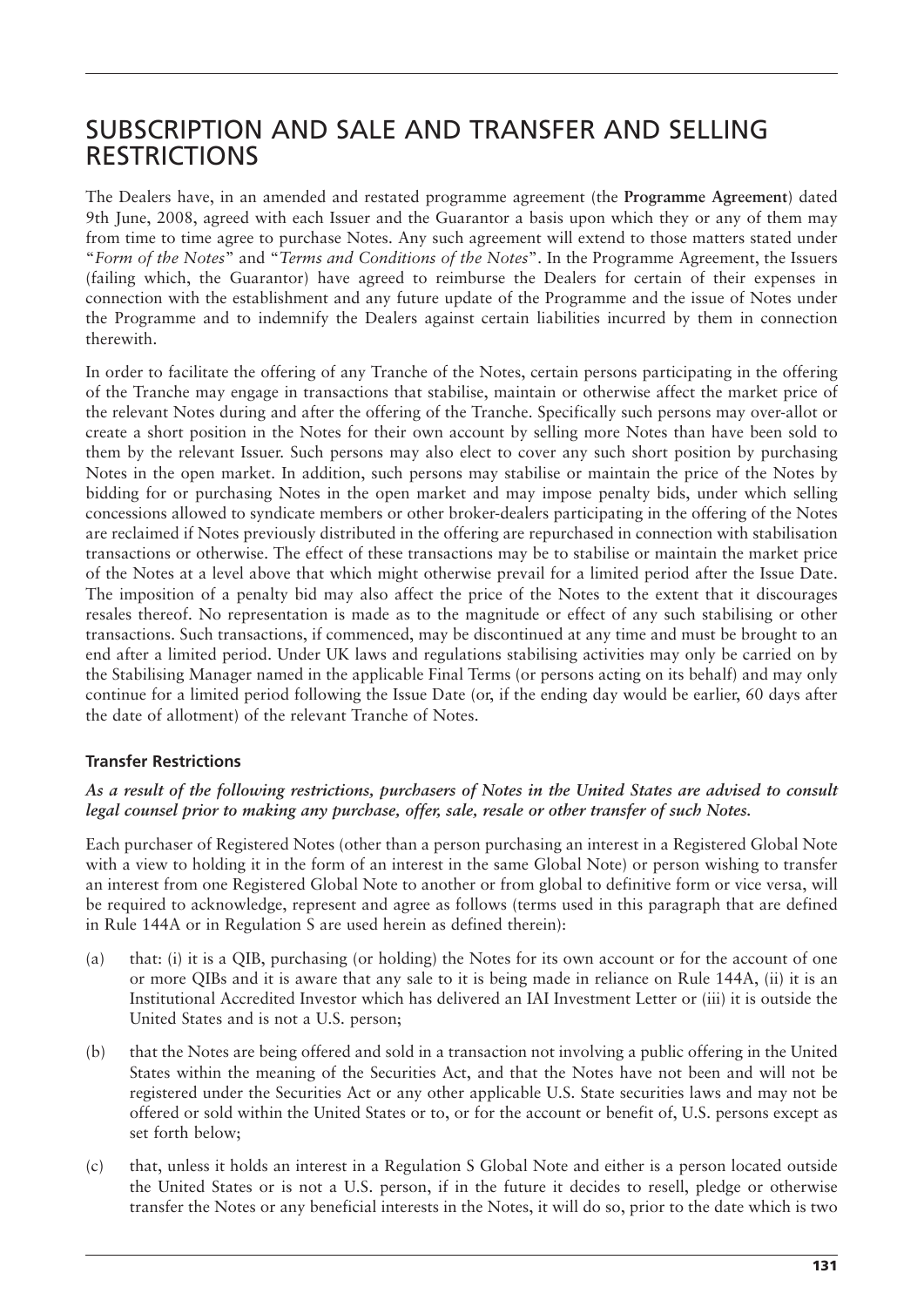years after the later of the last Issue Date for the Series and the last date on which the relevant Issuer or an affiliate of the relevant Issuer was the owner of such Notes, only (i) to the relevant Issuer or any affiliate thereof, (ii) inside the United States to a person whom the seller reasonably believes is a QIB purchasing for its own account or for the account of a QIB in a transaction meeting the requirements of Rule 144A, (iii) outside the United States in compliance with Rule 903 or Rule 904 under the Securities Act, (iv) pursuant to the exemption from registration provided by Rule 144 under the Securities Act (if available) or (v) pursuant to an effective registration statement under the Securities Act, in each case in accordance with all applicable U.S. State securities laws;

- (d) that it will, and will require each subsequent holder to, notify any purchaser of the Notes from it of the resale restrictions referred to in paragraph (c) above, if then applicable;
- (e) that Notes initially offered in the United States to QIBs will be represented by one or more Rule 144A Global Notes, that Notes offered to Institutional Accredited Investors will be in the form of Definitive IAI Registered Notes and that Notes offered outside the United States in reliance on Regulation S will be represented by one or more Regulation S Global Notes;
- (f) that the Notes, other than the Regulation S Global Notes, will bear a legend to the following effect unless otherwise agreed to by the Issuer:

"NEITHER THIS SECURITY NOR THE GUARANTEE HEREOF HAS BEEN OR WILL BE REGISTERED UNDER THE U.S. SECURITIES ACT OF 1933, AS AMENDED (THE **SECURITIES ACT**), OR ANY OTHER APPLICABLE U.S. STATE SECURITIES LAWS AND, ACCORDINGLY, THIS SECURITY MAY NOT BE OFFERED OR SOLD WITHIN THE UNITED STATES OR TO, OR FOR THE ACCOUNT OR BENEFIT OF, U.S. PERSONS EXCEPT AS SET FORTH IN THE FOLLOWING SENTENCE. BY ITS ACQUISITION HEREOF, THE HOLDER: (A) REPRESENTS THAT (1) IT IS A "QUALIFIED INSTITUTIONAL BUYER" (AS DEFINED IN RULE 144A UNDER THE SECURITIES ACT (RULE 144A)) PURCHASING THE SECURITIES FOR ITS OWN ACCOUNT OR FOR THE ACCOUNT OF ONE OR MORE QUALIFIED INSTITUTIONAL BUYERS OR (2) IT IS AN INSTITUTIONAL "ACCREDITED INVESTOR" (AS DEFINED IN RULE 501(A)(1), (2), (3) OR (7) UNDER THE SECURITIES ACT) (AN **INSTITUTIONAL ACCREDITED INVESTOR**); (B) AGREES THAT IT WILL NOT RESELL OR OTHERWISE TRANSFER THE SECURITIES EXCEPT IN ACCORDANCE WITH THE AGENCY AGREEMENT AND, PRIOR TO THE DATE WHICH IS TWO YEARS AFTER THE LATER OF THE LAST ISSUE DATE FOR THE SERIES AND THE LAST DATE ON WHICH THE ISSUER OR AN AFFILIATE OF THE ISSUER WAS THE OWNER OF SUCH SECURITIES OTHER THAN (1) TO THE ISSUER OR ANY AFFILIATE THEREOF, (2) INSIDE THE UNITED STATES TO A PERSON WHOM THE SELLER REASONABLY BELIEVES IS A QUALIFIED INSTITUTIONAL BUYER WITHIN THE MEANING OF RULE 144A PURCHASING FOR ITS OWN ACCOUNT OR FOR THE ACCOUNT OF ONE OR MORE QUALIFIED INSTITUTIONAL BUYERS IN A TRANSACTION MEETING THE REQUIREMENTS OF RULE 144A, (3) OUTSIDE THE UNITED STATES IN COMPLIANCE WITH RULE 903 OR RULE 904 UNDER THE SECURITIES ACT, (4) PURSUANT TO THE EXEMPTION FROM REGISTRATION PROVIDED BY RULE 144 UNDER THE SECURITIES ACT (IF AVAILABLE) OR (5) PURSUANT TO AN EFFECTIVE REGISTRATION STATEMENT UNDER THE SECURITIES ACT, IN EACH CASE IN ACCORDANCE WITH ALL APPLICABLE SECURITIES LAWS OF THE STATES OF THE UNITED STATES AND ANY OTHER JURISDICTION; AND (C) IT AGREES THAT IT WILL DELIVER TO EACH PERSON TO WHOM THIS SECURITY IS TRANSFERRED A NOTICE SUBSTANTIALLY TO THE EFFECT OF THIS LEGEND.

THIS SECURITY AND RELATED DOCUMENTATION (INCLUDING, WITHOUT LIMITATION, THE AGENCY AGREEMENT REFERRED TO HEREIN) MAY BE AMENDED OR SUPPLEMENTED FROM TIME TO TIME, WITHOUT THE CONSENT OF, BUT UPON NOTICE TO, THE HOLDERS OF SUCH SECURITIES SENT TO THEIR REGISTERED ADDRESSES, TO MODIFY THE RESTRICTIONS ON AND PROCEDURES FOR RESALES AND OTHER TRANSFERS OF THIS SECURITY TO REFLECT ANY CHANGE IN APPLICABLE LAW OR REGULATION (OR THE INTERPRETATION THEREOF) OR IN PRACTICES RELATING TO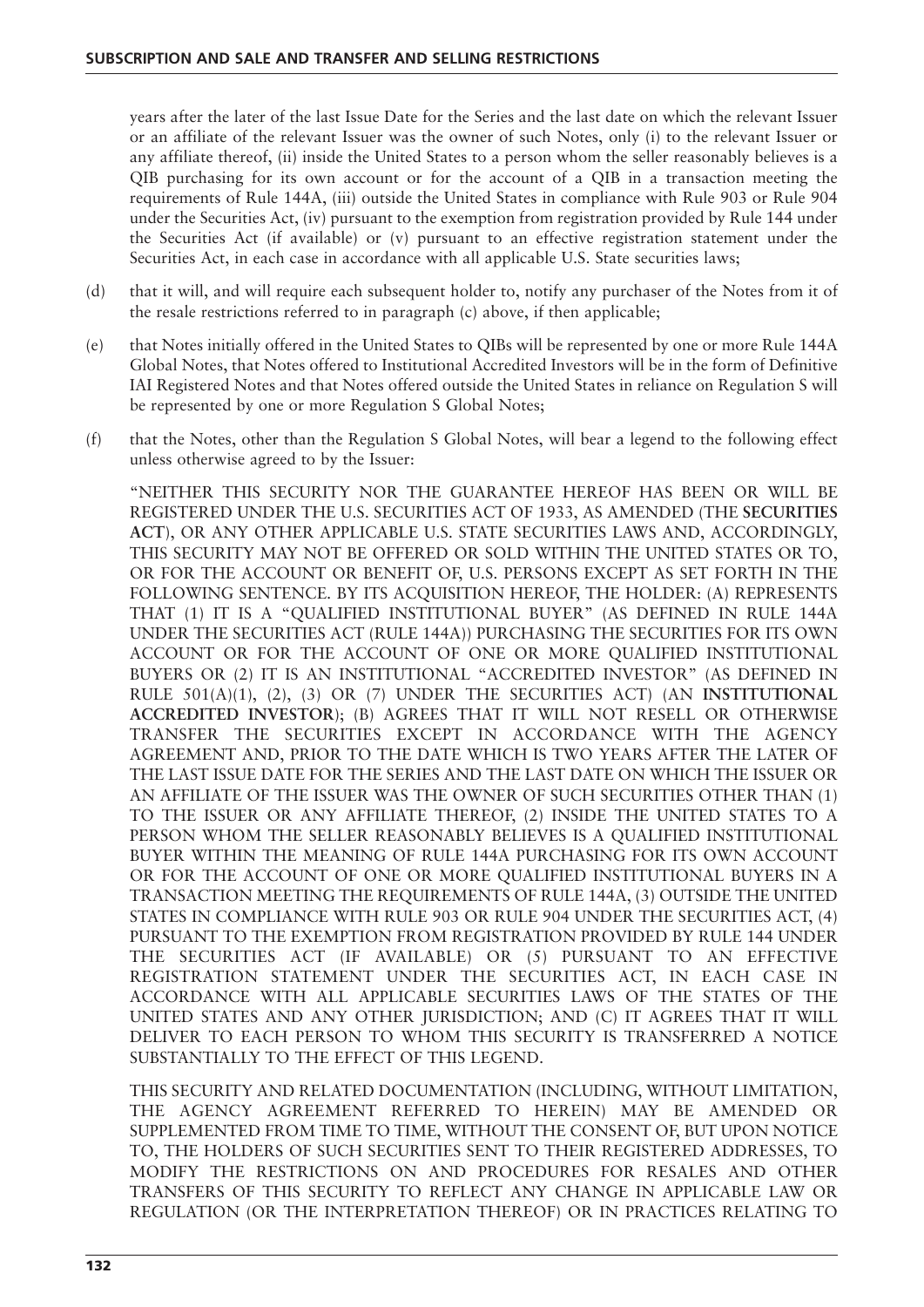RESALES OR OTHER TRANSFERS OF RESTRICTED SECURITIES GENERALLY. THE HOLDER OF THIS SECURITY SHALL BE DEEMED, BY ITS ACCEPTANCE OR PURCHASE HEREOF, TO HAVE AGREED TO ANY SUCH AMENDMENT OR SUPPLEMENT (EACH OF WHICH SHALL BE CONCLUSIVE AND BINDING ON THE HOLDER HEREOF AND ALL FUTURE HOLDERS OF THIS SECURITY AND ANY SECURITIES ISSUED IN EXCHANGE OR SUBSTITUTION THEREFOR, WHETHER OR NOT ANY NOTATION THEREOF IS MADE HEREON).";

(g) if it is outside the United States and is not a U.S. person, that if it should resell or otherwise transfer the Notes prior to the expiration of the distribution compliance period (defined as 40 days after the later of the commencement of the offering and the closing date with respect to the original issuance of the Notes), it will do so only (i) (A) outside the United States in compliance with Rule 903 or 904 under the Securities Act or (B) to a QIB in compliance with Rule 144A and (ii) in accordance with all applicable U.S. State securities laws; and it acknowledges that the Regulation S Global Notes will bear a legend to the following effect unless otherwise agreed to by the Issuer:

"NEITHER THIS SECURITY NOR THE GUARANTEE HEREOF HAS BEEN OR WILL BE REGISTERED UNDER THE U.S. SECURITIES ACT OF 1933, AS AMENDED (THE "**SECURITIES ACT**"), OR ANY OTHER APPLICABLE U.S. STATE SECURITIES LAWS AND, ACCORDINGLY, THIS SECURITY MAY NOT BE OFFERED OR SOLD WITHIN THE UNITED STATES OR TO, OR FOR THE ACCOUNT OR BENEFIT OF, U.S. PERSONS EXCEPT IN ACCORDANCE WITH THE AGENCY AGREEMENT AND PURSUANT TO AN EXEMPTION FROM REGISTRATION UNDER THE SECURITIES ACT OR PURSUANT TO AN EFFECTIVE REGISTRATION STATEMENT UNDER THE SECURITIES ACT. UNTIL THE EXPIRY OF THE PERIOD OF 40 DAYS AFTER THE COMPLETION OF THE DISTRIBUTION, AS DETERMINED AND CERTIFIED BY THE RELEVANT DEALER OR, IN THE CASE OF AN ISSUE OF NOTES ON A SYNDICATED BASIS, THE RELEVANT LEAD MANAGER, OF ALL THE NOTES OF THE TRANCHE OF WHICH THIS NOTE FORMS PART, SALES MAY NOT BE MADE IN THE UNITED STATES OR TO U.S. PERSONS UNLESS MADE (I) PURSUANT TO RULE 903 OR 904 OF REGULATION S UNDER THE SECURITIES ACT OR (II) TO QUALIFIED INSTITUTIONAL BUYERS AS DEFINED IN, AND IN TRANSACTIONS PURSUANT TO, RULE 144A UNDER THE SECURITIES ACT."; and

(h) that the relevant Issuer and others will rely upon the truth and accuracy of the foregoing acknowledgements, representations and agreements and agrees that if any of such acknowledgements, representations or agreements made by it are no longer accurate, it shall promptly notify the relevant Issuer; and if it is acquiring any Notes as a fiduciary or agent for one or more accounts it represents that it has sole investment discretion with respect to each such account and that it has full power to make the foregoing acknowledgements, representations and agreements on behalf of each such account.

Institutional Accredited Investors who purchase Registered Notes in definitive form offered and sold in the United States in reliance upon the exemption from registration provided by Regulation D of the Securities Act are required to execute and deliver to the Registrar an IAI Investment Letter. Upon execution and delivery of an IAI Investment Letter by an Institutional Accredited Investor, Notes will be issued in definitive registered form, see "*Form of the Notes*".

The IAI Investment Letter will state, among other things, the following:

- (a) that the Institutional Accredited Investor has received a copy of the Offering Circular and such other information as it deems necessary in order to make its investment decision;
- (b) that the Institutional Accredited Investor understands that any subsequent transfer of the Notes is subject to certain restrictions and conditions set forth in the Offering Circular and the Notes (including those set out above) and that it agrees to be bound by, and not to resell, pledge or otherwise transfer the Notes except in compliance with, such restrictions and conditions and the Securities Act;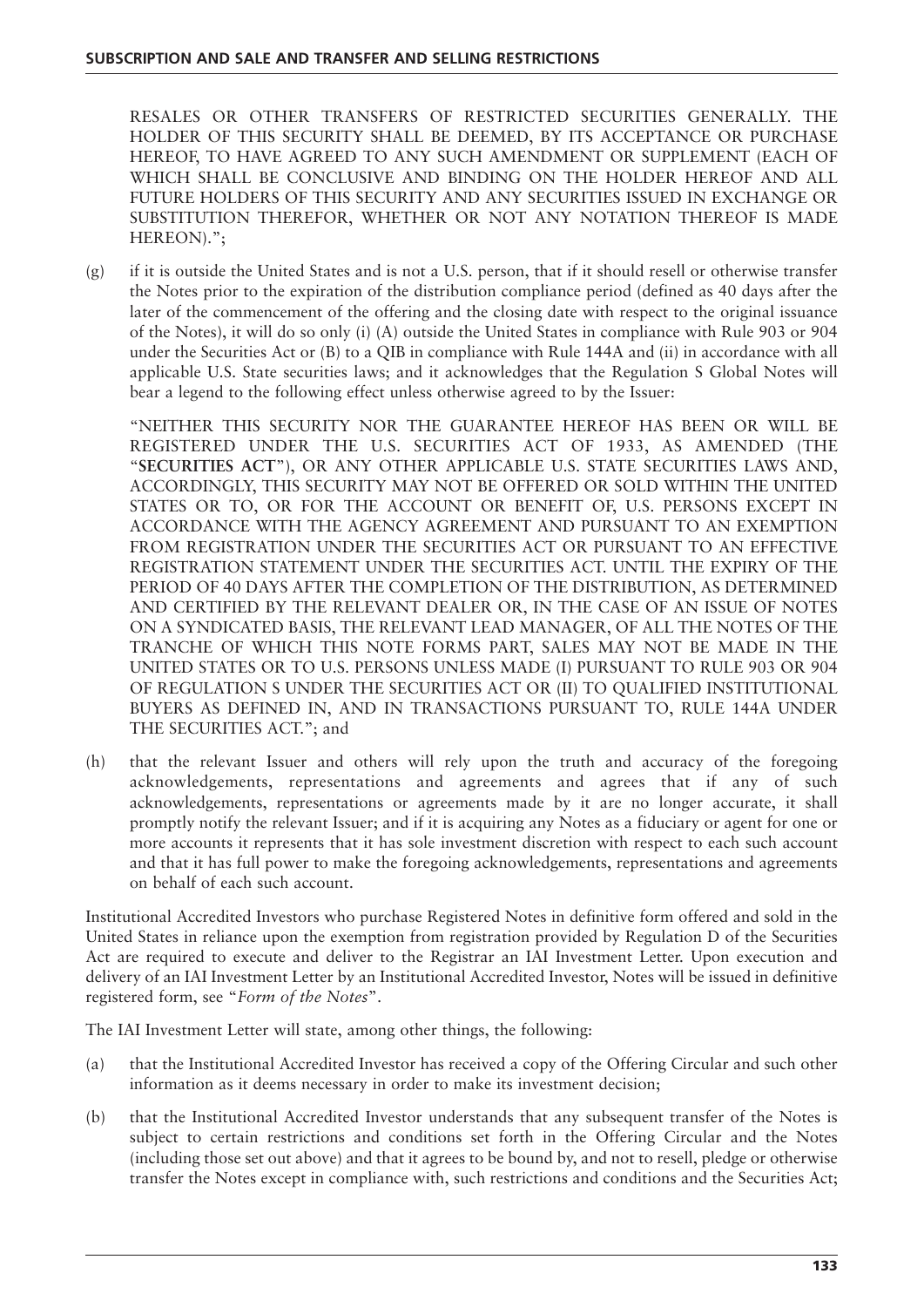- (c) that, in the normal course of its business, the Institutional Accredited Investor invests in or purchases securities similar to the Notes;
- (d) that the Institutional Accredited Investor is an Institutional Accredited Investor within the meaning of Rule  $501(a)(1)$ , (2), (3) or (7) of Regulation D under the Securities Act and has such knowledge and experience in financial and business matters as to be capable of evaluating the merits and risks of its investment in the Notes, and it and any accounts for which it is acting are each able to bear the economic risk of its or any such accounts' investment for an indefinite period of time;
- (e) that the Institutional Accredited Investor is acquiring the Notes purchased by it for its own account or for one or more accounts (each of which is an Institutional Accredited Investor) as to each of which it exercises sole investment discretion and not with a view to any distribution of the Notes, subject, nevertheless, to the understanding that the disposition of its property shall at all times be and remain within its control; and
- (f) that, in the event that the Institutional Accredited Investor purchases Notes, it will acquire Notes having a minimum purchase price of at least U.S.\$500,000 (or the approximate equivalent in another Specified Currency).

No sale of Legended Notes in the United States to any one purchaser will be for less than U.S.\$100,000 (or its foreign currency equivalent) principal amount or, in the case of sales to Institutional Accredited Investors, U.S.\$500,000 (or its foreign currency equivalent) principal amount and no Legended Note will be issued in connection with such a sale in a smaller principal amount. If the purchaser is a non-bank fiduciary acting on behalf of others, each person for whom it is acting must purchase at least U.S.\$100,000 (or its foreign currency equivalent) or, in the case of sales to Institutional Accredited Investors, U.S.\$500,000 (or its foreign currency equivalent) principal amount of Registered Notes.

#### **Selling Restrictions**

#### *United States*

Neither the Notes nor the Guarantee have been or will be registered under the Securities Act and the Notes may not be offered or sold within the United States or to, or for the account or benefit of, U.S. persons except in certain transactions exempt from the registration requirements of the Securities Act. Terms used in this paragraph have the meanings given to them by Regulation S.

The Notes in bearer form are subject to U.S. tax law requirements and may not be offered, sold or delivered within the United States or its possessions or to a United States person, except in certain transactions permitted by U.S. tax regulations. Terms used in this paragraph have the meanings given to them by the U.S. Internal Revenue Code of 1986 and regulations thereunder.

Each Dealer has represented and agreed, and each further Dealer appointed under the Programme will be required to represent and agree, that, in connection with any Notes which are offered or sold outside the United States in reliance on an exemption from the registration requirements of the Securities Act provided under Regulation S (**Regulation S Notes**), it will not offer, sell or deliver such Regulation S Notes (a) as part of their distribution at any time or (b) otherwise until 40 days after the completion of the distribution, as determined and certified by the relevant Dealer or, in the case of an issue of Notes on a syndicated basis, the relevant lead manager, of all Notes of the Tranche of which such Regulation S Notes are a part, within the United States or to, or for the account or benefit of, U.S. persons. Each Dealer has further agreed, and each further Dealer appointed under the Programme will be required to agree, that it will send to each dealer to which it sells any Regulation S Notes during the distribution compliance period a confirmation or other notice setting forth the restrictions on offers and sales of the Regulation S Notes within the United States or to, or for the account or benefit of, U.S. persons. Terms used in this paragraph have the meanings given to them by Regulation S under the Securities Act.

Until 40 days after the commencement of the offering of any Series of Notes, an offer or sale of such Notes within the United States by any dealer (whether or not participating in the offering) may violate the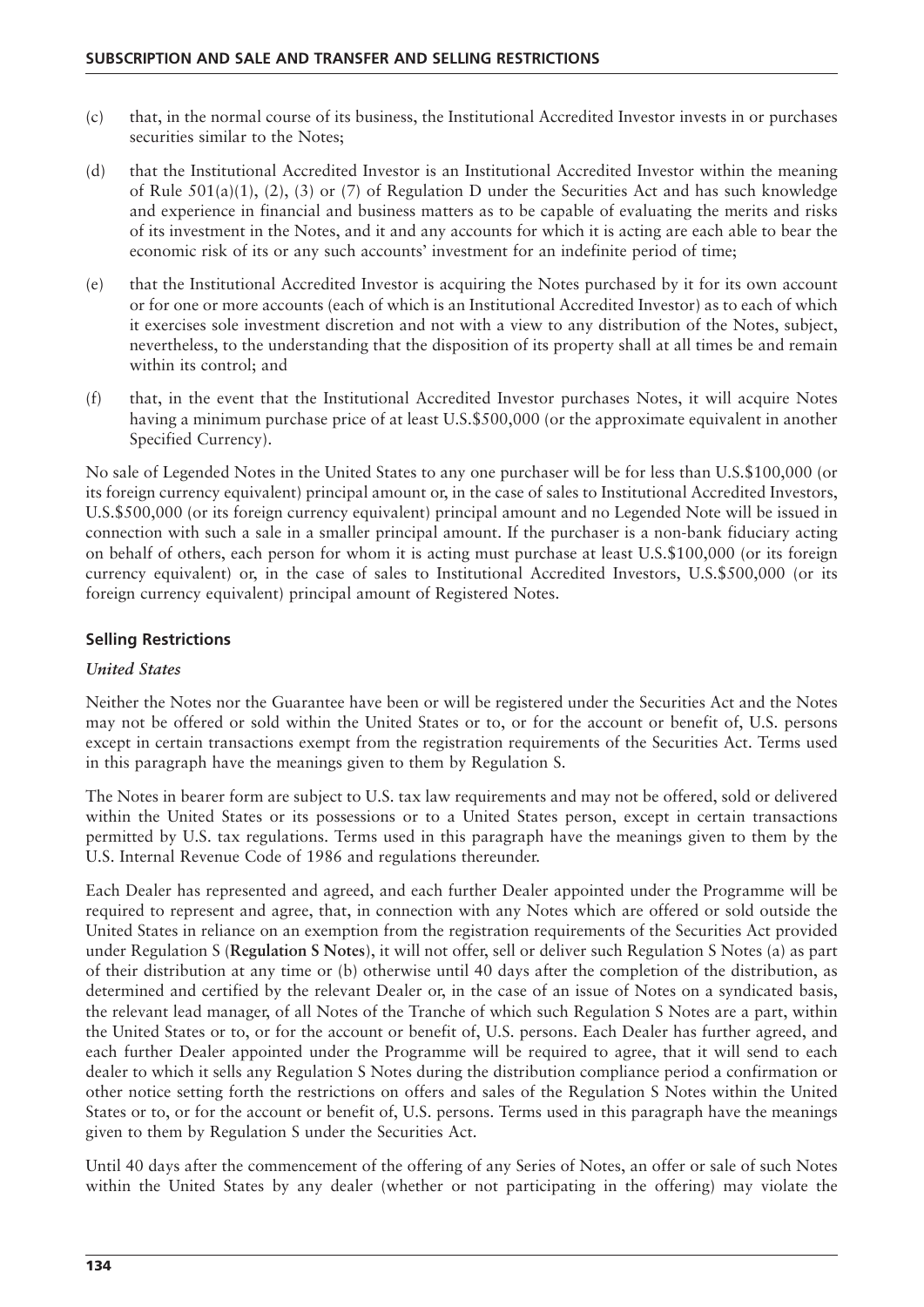registration requirements of the Securities Act if such offer or sale is made otherwise than in accordance with an available exemption from registration under the Securities Act.

Dealers may arrange for the resale of Notes to QIBs pursuant to Rule 144A and each such purchaser of Notes is hereby notified that the Dealers may be relying on the exemption from the registration requirements of the Securities Act provided by Rule 144A. The minimum aggregate principal amount of Notes which may be purchased by a QIB pursuant to Rule 144A is U.S.\$100,000 (or the approximate equivalent thereof in any other currency). To the extent that an Issuer is not subject to or does not comply with the reporting requirements of Section 13 or  $15(d)$  of the Exchange Act or the information furnishing requirements of Rule 12g3-2(b) thereunder, the relevant Issuer has agreed to furnish to holders of Notes and to prospective purchasers designated by such holders, upon request, such information as may be required by Rule 144A(d)(4).

Each issuance of Index Linked Notes or Dual Currency Notes shall be subject to such additional U.S. selling restrictions as the relevant Issuer and the relevant Dealer may agree as a term of the issuance and purchase of such Notes, which additional selling restrictions shall be set out in the applicable Final Terms.

## *Public Offer Selling Restriction under the Prospectus Directive*

In relation to each Member State of the European Economic Area which has implemented the Prospectus Directive (each, a **Relevant Member State**), each Dealer has represented and agreed, and each further Dealer appointed under the Programme will be required to represent and agree, that with effect from and including the date on which the Prospectus Directive is implemented in that Relevant Member State (the **Relevant Implementation Date**) it has not made and will not make an offer of Notes which are the subject of the offering contemplated by this Offering Circular as completed by the final terms in relation thereto to the public in that Relevant Member State except that it may, with effect from and including the **Relevant Implementation Date**, make an offer of such Notes to the public in that Relevant Member State:

- (a) if the final terms in relation to the Notes specify that an offer of those Notes may be made other than pursuant to Article 3(2) of the Prospectus Directive in that Relevant Member State (a **Non-exempt Offer**), following the date of publication of a prospectus in relation to such Notes which has been approved by the competent authority in that Relevant Member State or, where appropriate, approved in another Relevant Member State and notified to the competent authority in that Relevant Member State, provided that any such prospectus has subsequently been completed by the final terms contemplating such Non-exempt Offer, in accordance with the Prospectus Directive, in the period beginning and ending on the dates specified in such prospectus or final terms, as applicable;
- (b) at any time to legal entities which are authorised or regulated to operate in the financial markets or, if not so authorised or regulated, whose corporate purpose is solely to invest in securities;
- (c) at any time to any legal entity which has two or more of (1) an average of at least 250 employees during the last financial year; (2) a total balance sheet of more than €43,000,000; and (3) an annual net turnover of more than €50,000,000, as shown in its last annual or consolidated accounts;
- (d) at any time to fewer than 100 natural or legal persons (other than qualified investors as defined in the Prospectus Directive) subject to obtaining the prior consent of the relevant Dealer or Dealers nominated by the Issuer for any such offer; or
- (e) at any time in any other circumstances falling within Article 3(2) of the Prospectus Directive,

provided that no such offer of Notes referred to in (b) to (e) above shall require the Issuer or any Dealer to publish a prospectus pursuant to Article 3 of the Prospectus Directive or supplement a prospectus pursuant to Article 16 of the Prospectus Directive.

For the purposes of this provision, the expression an **offer of Notes to the public** in relation to any Notes in any Relevant Member State means the communication in any form and by any means of sufficient information on the terms of the offer and the Notes to be offered so as to enable an investor to decide to purchase or subscribe the Notes, as the same may be varied in that Member State by any measure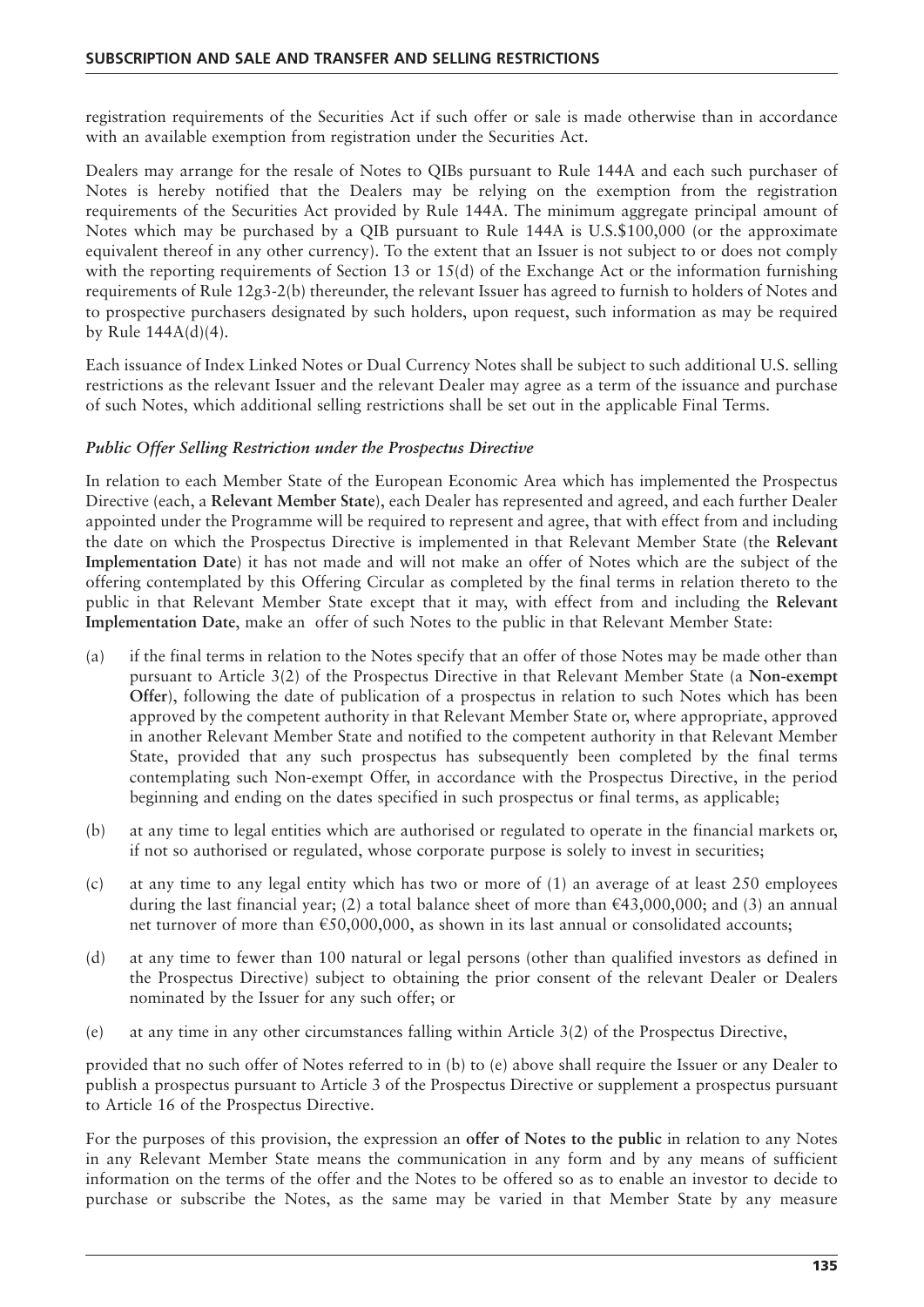implementing the Prospectus Directive in that Member State and the expression **Prospectus Directive** means Directive 2003/71/EC and includes any relevant implementing measure in each Relevant Member State.

## *United Kingdom*

Each Dealer has represented and agreed and each further Dealer appointed under the Programme will be required to represent and agree that:

- (a) in relation to any Notes having a maturity of less than one year, (i) it is a person whose ordinary activities involve it in acquiring, holding, managing or disposing of investments (as principal or agent) for the purposes of its business and (ii) it has not offered or sold and will not offer or sell any Notes other than to persons whose ordinary activities involve them in acquiring, holding, managing or disposing of investments (as principal or as agent) for the purposes of their businesses or who it is reasonable to expect will acquire, hold, manage or dispose of investments (as principal or agent) for the purposes of their businesses where the issue of the Notes would otherwise constitute a contravention of Section 19 of the FSMA by the relevant Issuer;
- (b) it has only communicated or caused to be communicated and will only communicate or cause to be communicated an invitation or invitation or inducement to engage in investment activity (within the meaning of Section 21 of the FSMA) received by it in connection with the issue of any Notes in circumstances in which Section 21(1) of the FSMA does not or, in the case of the Guarantor, would not if it was not an authorised person, apply to the relevant Issuer or the Guarantor; and
- (c) it has complied and will comply with all applicable provisions of the FSMA with respect to anything done by it in relation to any Notes in, from or otherwise involving the United Kingdom.

#### *Japan*

The Notes have not been and will not be registered under the Financial Instruments and Exchange Law of Japan (Law No. 25 of 1948, as amended: the **FIEL**) and each Dealer has agreed and each further Dealer appointed under the Programme will be required to agree that it will not offer or sell any Notes, directly or indirectly, in Japan or to, or for the benefit of, any resident of Japan (which term as used herein means any person resident in Japan, including any corporation or other entity organised under the laws of Japan), or to others for re-offering or resale, directly or indirectly, in Japan or to, or for the benefit of, a resident of Japan except pursuant to an exemption from the registration requirements of, and otherwise in compliance with, FIEL and any other applicable laws, regulations and ministerial guidelines of Japan.

#### *Spain*

Each Dealer has acknowledged and each other Dealer appointed under the Programme will be required to acknowledge that the Notes must not be offered, distributed or sold in Spain in the primary market. No publicity of any kind shall be made in Spain.

# *Republic of Italy*

The offering of the Notes has not been registered pursuant to Italian securities legislation and, accordingly, no Notes may be offered, sold or delivered, nor may copies of the Offering Circular or of any other document relating to the Notes be distributed in the Republic of Italy, except:

- (i) to qualified investors (*investitori qualificati*), as defined in Article 100 of Legislative Decree No. 58 of 24 February 1998, as amended (the **Financial Services Act**) and the relevant implementing CONSOB regulations, as amended from time to time, and in Article 2 of Directive No. 2003/71/EC of 4 November 2003; or
- (ii) in other circumstances which are exempted from the rules on solicitation of investments pursuant to Article 100 of the Financial Services Act and Article 33, first paragraph, of CONSOB Regulation No. 11971 of 14 May 1999, as amended (Regulation No. 11971).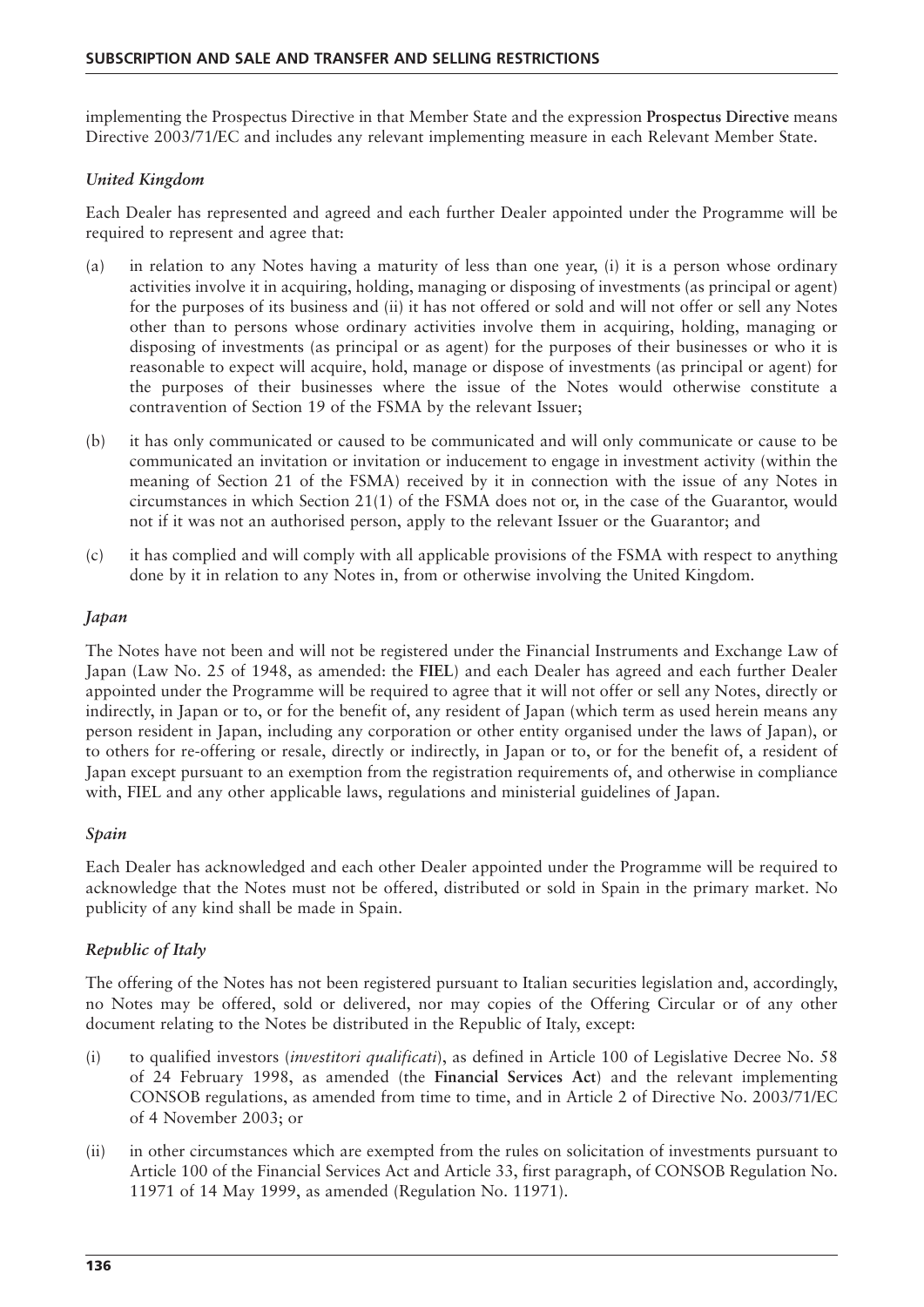Any offer, sale or delivery of the Notes or distribution of copies of the Offering Circular or any other document relating to the Notes in the Republic of Italy under (i) or (ii) above must be:

- (a) made by an investment firm, bank or financial intermediary permitted to conduct such activities in the Republic of Italy in accordance with the Financial Services Act, CONSOB Regulation No. 16190 of 29 October 2007 (as amended from time to time) and Legislative Decree No. 385 of 1 September 1993, as amended (the **Banking Act**); and
- (b) in compliance with Article 129 of the Banking Act, as amended, and the implementing guidelines of the Bank of Italy, as amended from time to time, pursuant to which the Bank of Italy may request information on the issue or the offer of the securities in the Republic of Italy; and
- (c) in compliance with any other applicable laws and regulations or requirement imposed by CONSOB or other Italian authority.

*Please note that in accordance with Article 100-bis of the Financial Services Act, where no exemption from the rules on solicitation of investments applies under (i) and (ii) above, the subsequent distribution of the Notes on the secondary market in Italy must be made in compliance with the public offer and the prospectus requirement rules provided under the Financial Services Act and Regulation No. 11971. Failure to comply with such rules may result in the sale of such Notes being declared null and void and in the liability of the intermediary transferring the financial instruments for any damages suffered by the investors.*

#### *France*

Each of the Dealers has represented and agreed and each further Dealer appointed under the Programme will be required to represent and agree that it has not offered or sold and will not offer or sell, directly or indirectly, Notes to the public in France, and it has not distributed or caused to be distributed and will not distribute or cause to be distributed to the public in France, the Offering Circular, the relevant Final Terms or any other offering material relating to the Notes and such offers, sales and distributions have been and shall only be made in France to (a) providers of investment services relating to portfolio management for the account of third parties, and/or (b) qualified investors (*investisseurs qualifiés*), other than individuals as defined in, and in accordance with, Articles L.411-1, L.411-2 and D.411-1 of the *Code monétaire et financier*.

#### **General**

Each Dealer has agreed and each further Dealer appointed under the Programme will be required to agree that it will (to the best of its knowledge and belief) comply with all applicable securities laws and regulations in force in any jurisdiction in which it purchases, offers, sells or delivers Notes or possesses or distributes this Offering Circular and will obtain any consent, approval or permission required by it for the purchase, offer, sale or delivery by it of Notes under the laws and regulations in force in any jurisdiction to which it is subject or in which it makes such purchases, offers, sales or deliveries and neither the Issuers, the Guarantor nor any of the other Dealers shall have any responsibility therefor.

None of the Issuers, the Guarantor and the Dealers represents that Notes may at any time lawfully be sold in compliance with any applicable registration or other requirements in any jurisdiction, or pursuant to any exemption available thereunder, or assumes any responsibility for facilitating such sale.

With regard to each Tranche, the relevant Dealer will be required to comply with such other restrictions as the relevant Issuer and the relevant Dealer shall agree and as shall be set out in the applicable Final Terms.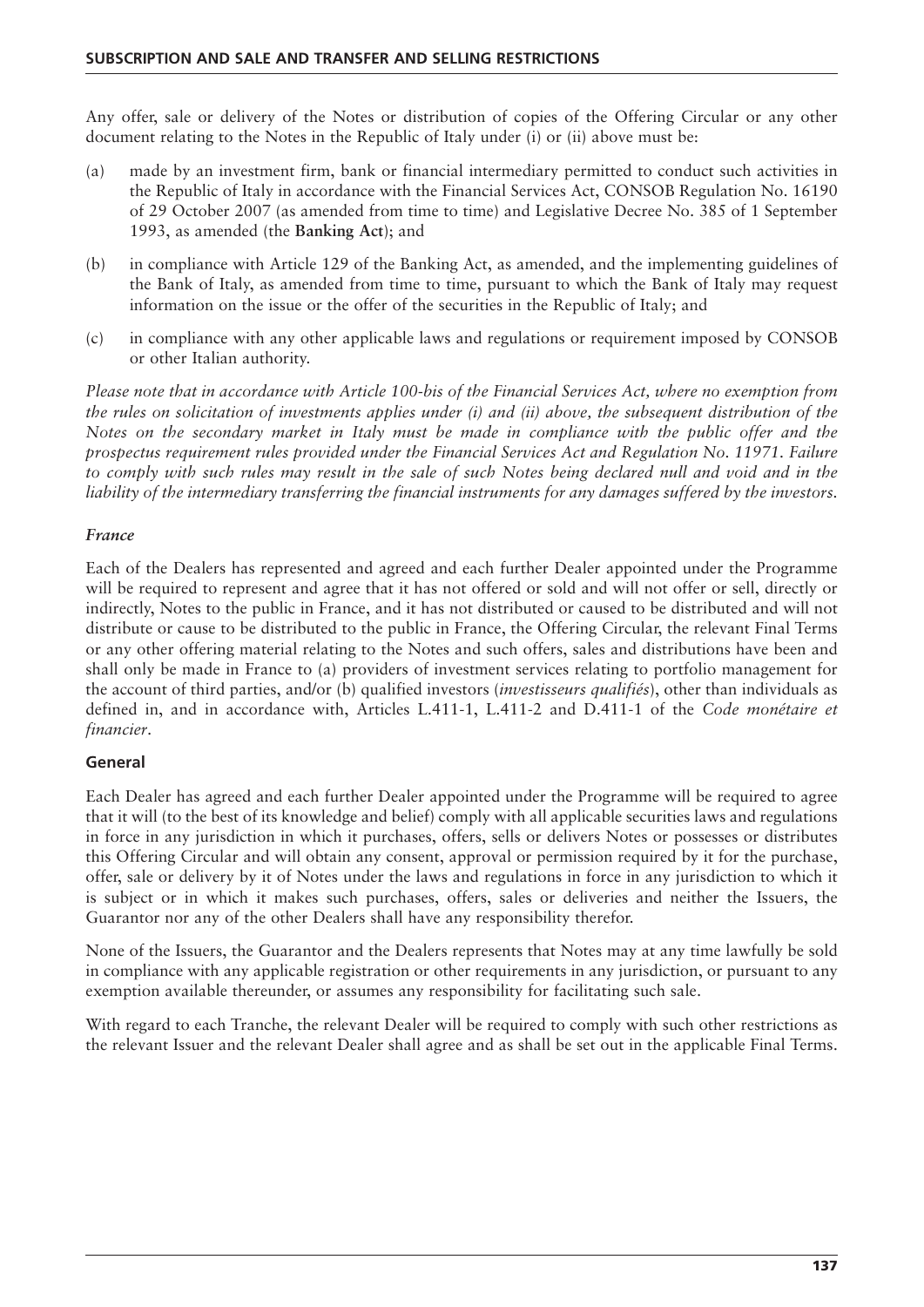# GENERAL INFORMATION

### **Authorisation**

The establishment of the Programme on 18th January, 2005, the update of the Programme on 18th July, 2005, and the issue of Notes have been duly authorised by a resolution of the shareholders' meeting and the Board of Directors of BSF dated 21st December, 2004 and a resolution of the shareholders' meeting and of the Board of Directors of BSC dated 21st December, 2004. The increase in the aggregate nominal amount of the Notes that may be issued from time to time under the Programme has been duly authorised by a resolution of the shareholders' meeting and of the Board of Directors of BSF dated 5th June, 2006 and a resolution of the shareholders meeting and of the Board of Directors of BSC dated 5th June, 2006. The accession to the Programme of BUS as an issuer and the update of the Programme have been duly authorised by a resolution of the shareholders' meeting and of the Board of Directors of BUS dated 5th June, 2006. The giving of the Guarantees has been duly authorised by a resolution of the Board of Directors of the Guarantor dated 1st June, 2006.

Issues of Notes under the Programme are required to comply with certain formalities contained in the Spanish Companies Act of 1989, as amended, including registration of the issue in the Registro Mercantil, the appointment of a Representative and the constitution of a Syndicate.

Details of each issue under the Programme must also be published in the Corporate Registry Gazzette (*Boletin Oficial del Registro Mercantil*) (the **BORME**), and be evidenced in a public deed of issue (*Escritura de Emisión*).

## **Listing of Notes**

The admission of Notes to the Official List will be expressed as a percentage of their nominal amount (excluding accrued interest). It is expected that each Tranche of Notes which is to be admitted to the Official List and to trading on the London Stock Exchange's regulated market will be admitted separately as and when issued, subject only to the issue of a Global Note or Notes initially representing the Notes of such Tranche. Application has been made to the UK Listing Authority for Notes issued under the Programme to be admitted to the Official List and to the London Stock Exchange for such Notes to be admitted to trading on the London Stock Exchange's regulated market. The renewed listing of the Programme in respect of the Notes is expected to be granted on or around 9th June, 2008.

#### **Documents Available**

For the period of 12 months following the date of this Offering Circular, copies of the following documents will, when published, be available from the registered office of the relevant Issuer or the Guarantor and from the specified office of the Paying Agent for the time being in London:

- (a) the bylaws (with an English translation thereof) of each Issuer and the bylaws (with an English translation thereof) of the Guarantor;
- (b) the audited financial statements of each of BSF and BSC in respect of the financial years ended 31st December, 2006 and 2007, the audited financial statements of BUS in respect of the financial period ended 31st December, 2006 and the financial year ended 31st December, 2007 and the consolidated and non-consolidated financial statements of the Guarantor in respect of the financial years ended 31st December, 2006 and 2007 (with an English translation thereof), in each case together with the audit reports prepared in connection therewith;
- (c) the most recently published audited annual financial statements of the Issuers (if any) and the Guarantor and the most recently published unaudited interim financial statements (if any) of the Issuers and the Guarantor (in each case with an English translation thereof), in each case together with any audit or review reports prepared in connection therewith. The Issuers do not prepare unaudited interim accounts. The Guarantor currently prepares unaudited consolidated interim accounts on a quarterly basis;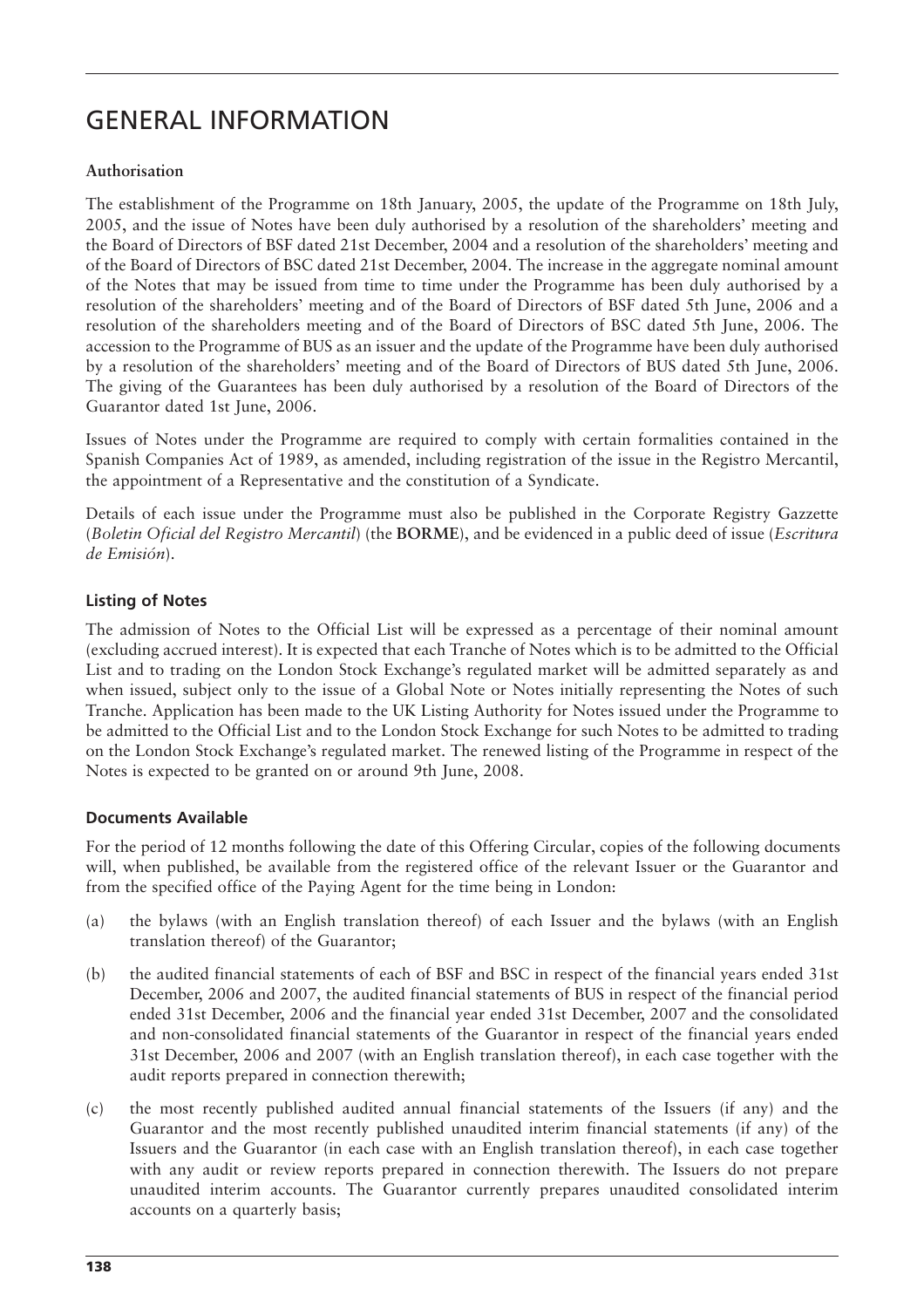- (d) the Programme Agreement, the Agency Agreement, the Guarantees, the Deeds of Covenant, the Deed Poll and the forms of the Global Notes, the Notes in definitive form, the Receipts, the Coupons and the Talons;
- (e) a copy of this Offering Circular;
- (f) any future offering circulars, prospectuses, information memoranda and supplements including Final Terms (save that a Final Terms relating to a Note which is neither admitted to trading on a regulated market in the European Economic Area nor offered in the European Economic Area in circumstances where a prospectus is required to be published under the Prospectus Directive will only be available for inspection by a holder of such Note and such holder must produce evidence satisfactory to the Paying Agent as to its holding of Notes and identity) to this Offering Circular and any other documents incorporated herein or therein by reference; and
- (g) in the case of each issue of Notes admitted to trading on the London Stock Exchange's regulated market subscribed pursuant to a subscription agreement, the subscription agreement (or equivalent document).

#### **Clearing Systems**

The Notes have been accepted for clearance through Euroclear and Clearstream, Luxembourg (which are entities in charge of keeping the records). The appropriate Common Code and ISIN for each Tranche of Notes allocated by Euroclear and Clearstream, Luxembourg will be specified in the applicable Final Terms. In addition, the relevant Issuer may make an application for any Notes in registered form to be accepted for trading in book-entry form by DTC. The CUSIP and/or CINS numbers for each Tranche of Registered Notes, together with the relevant ISIN and common code, will be specified in the applicable Final Terms. If the Notes are to clear through an additional or alternative clearing system the appropriate information will be specified in the applicable Final Terms.

The address of Euroclear is 1 Boulevard du Roi Albert II, B-1210 Brussels, the address of Clearstream, Luxembourg is 42 Avenue JF Kennedy, L-1855, Luxembourg and the address of DTC is 55 Water Street, New York, New York 10041.

#### **Conditions for determining price**

The price and amount of Notes to be issued under the Programme will be determined by the relevant Issuer and the relevant Dealer at the time of issue in accordance with prevailing market conditions.

#### **Significant or Material Change**

There has been no material adverse change in the prospects of any of the Issuers or the Guarantor since 31st December, 2007.

There has been no significant change in the financial or trading position of the Group since 31st March, 2008.

#### **Litigation**

Neither of the Issuers, the Guarantor nor the Group is or has been involved in any governmental, legal or arbitration proceedings (including any such proceedings which are pending or threatened of which the Issuers or the Guarantor are aware) in the 12 months preceding the date of this document which may have or have in such period had a significant effect on the financial position or profitability of any of the Issuers, the Guarantor or the Group.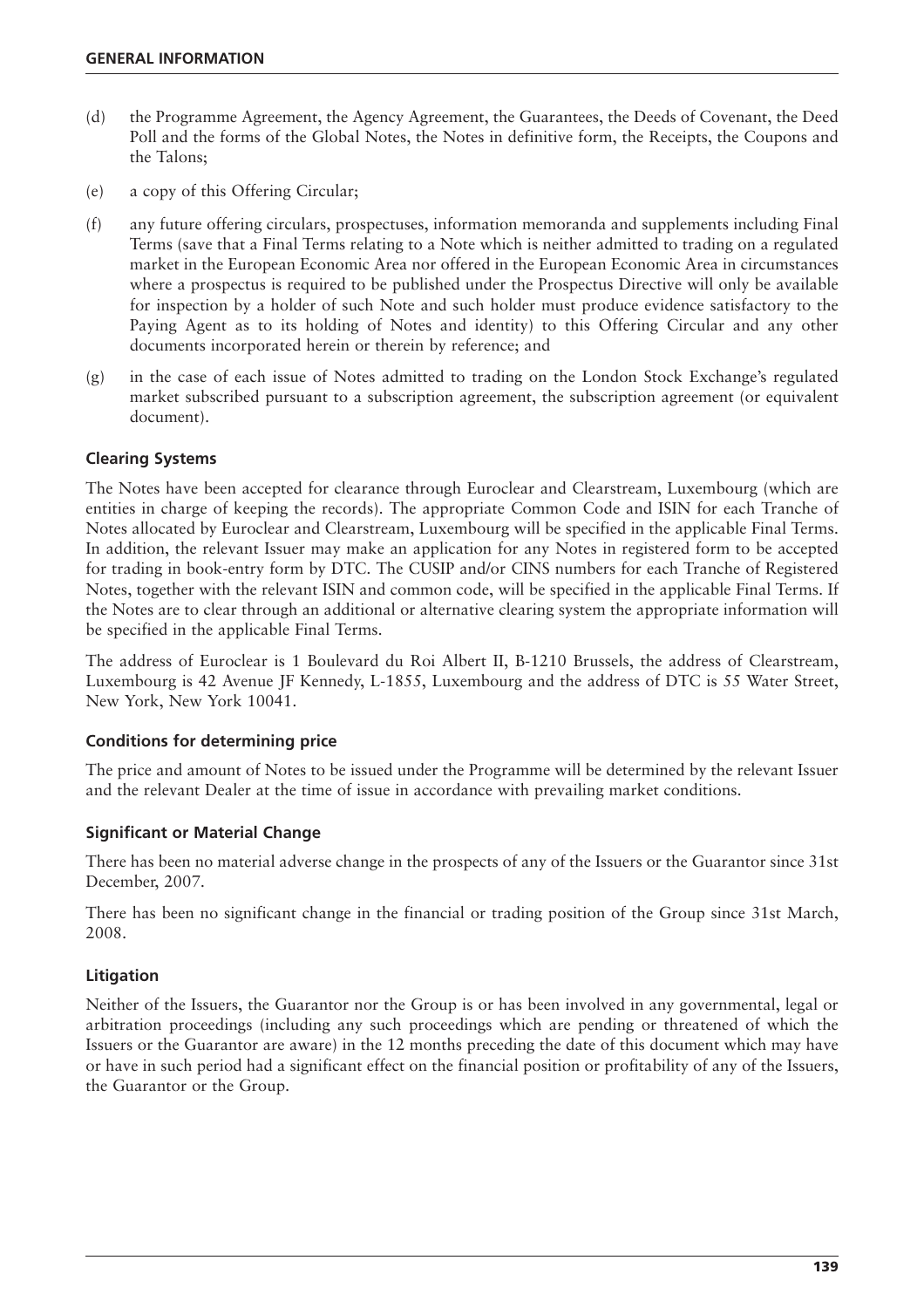### **Auditors**

The auditors of the BSF BSC and BUS are Deloitte, S.L., registered as auditors on the *Registro Oficial de Auditores de cuentas* who have audited the Issuers' accounts which have been prepared in accordance with generally accepted accounting principles and practices in Spain for the financial year ended 31st December, 2006 and 31st December, 2007.

The auditors of the Guarantor are Deloitte, S.L. (registered as auditors on the *Registro Oficial de Auditores de Cuentas*), who have audited the Guarantor's accounts, for each of the two financial years ended 31st December, 2006 and 31st December, 2007 which have been prepared in accordance with EU-IFRS.

#### **Dealers transacting with the Issuers and the Guarantor**

Certain of the Dealers and their affiliates have engaged, and may in the future engage, in investment banking and/or commercial banking transactions with, and may perform services to the Issuers, the Guarantor and their affiliates in the ordinary course of business.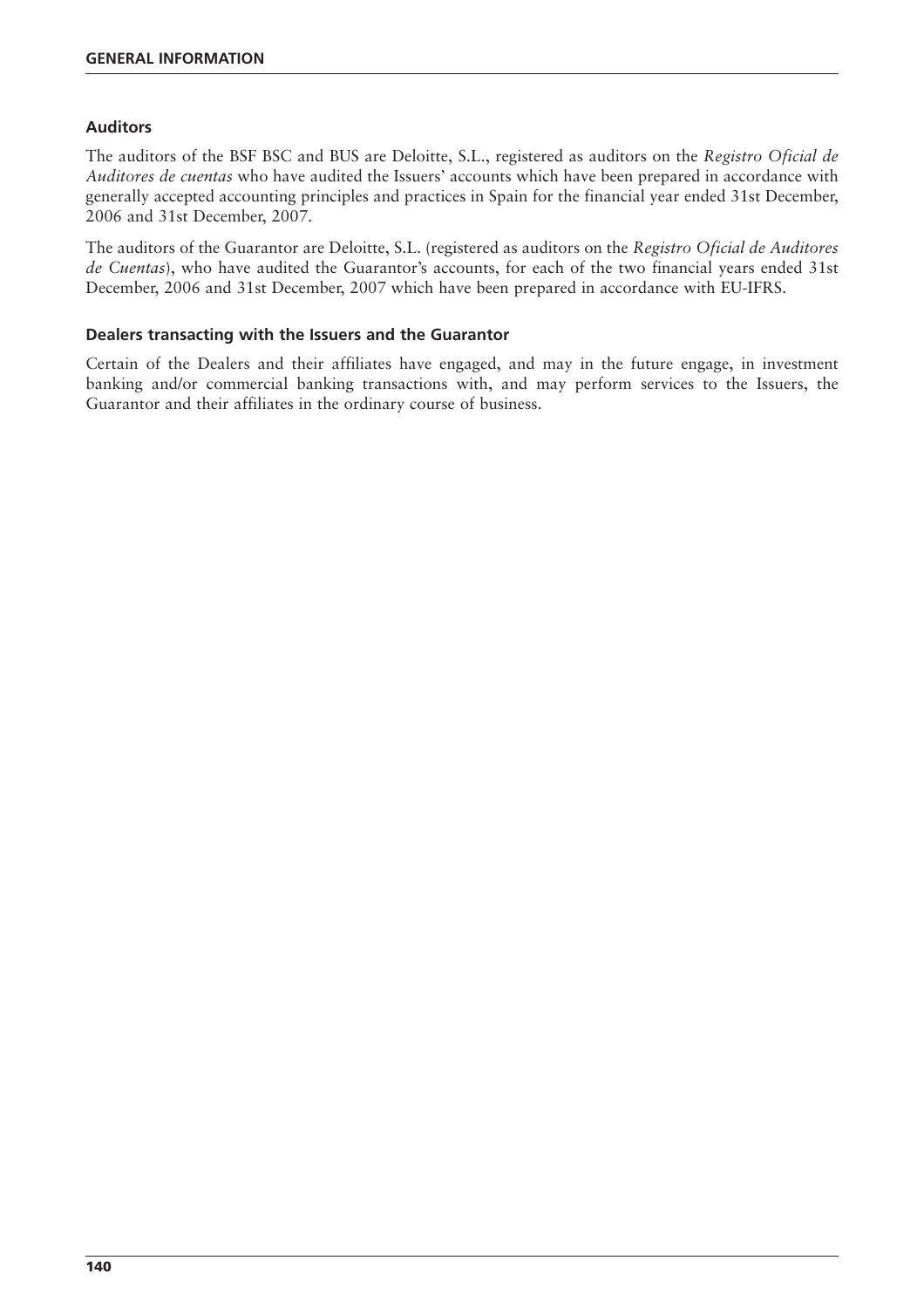#### **ISSUERS**

**BBVA Senior Finance, S.A. Unipersonal BBVA Subordinated Capital, S.A. Unipersonal**

Gran Vía, 1 Gran Vía, 1

Bilbao Bilbao Spain Spain Spain Spain

**BBVA U.S. Senior, S.A. Unipersonal**

Gran Vía, 1 Bilbao Spain

#### **GUARANTOR**

**Banco Bilbao Vizcaya Argentaria, S.A.** Plaza de San Nicolas, 4 48005 Bilbao Spain

#### **PRINCIPAL PAYING AGENT**

**Deutsche Bank AG, London Branch** Winchester House 1 Great Winchester Street London EC2N 2DB United Kingdom

#### **REGISTRAR, EXCHANGE AGENT AND TRANSFER AGENT**

**Deutsche Bank Trust Company Americas** 60 Wall Street New York New York 10005 United States

#### **OTHER PAYING AGENT AND TRANSFER AGENT**

**Deutsche Bank Luxembourg SA** 2 Boulevard Konrad Adenauer L-1115 Grand Duchy of Luxembourg

#### **LEGAL ADVISERS**

*To the Issuers and the Guarantor To the Issuers and the Guarantor as to the laws of England and Wales as to the laws of Spain* **Allen & Overy LLP GARRIGUES, Abogados** One Bishops Square **y Asesores Tributarios** London E1 6AD Hermosilla, 3 United Kingdom 28003 Madrid

Spain

*To the Dealers as to the laws of England and Wales and as to the laws of Spain* **Clifford Chance, S.L.** Paseo de la Castellana 110 28046 Madrid Spain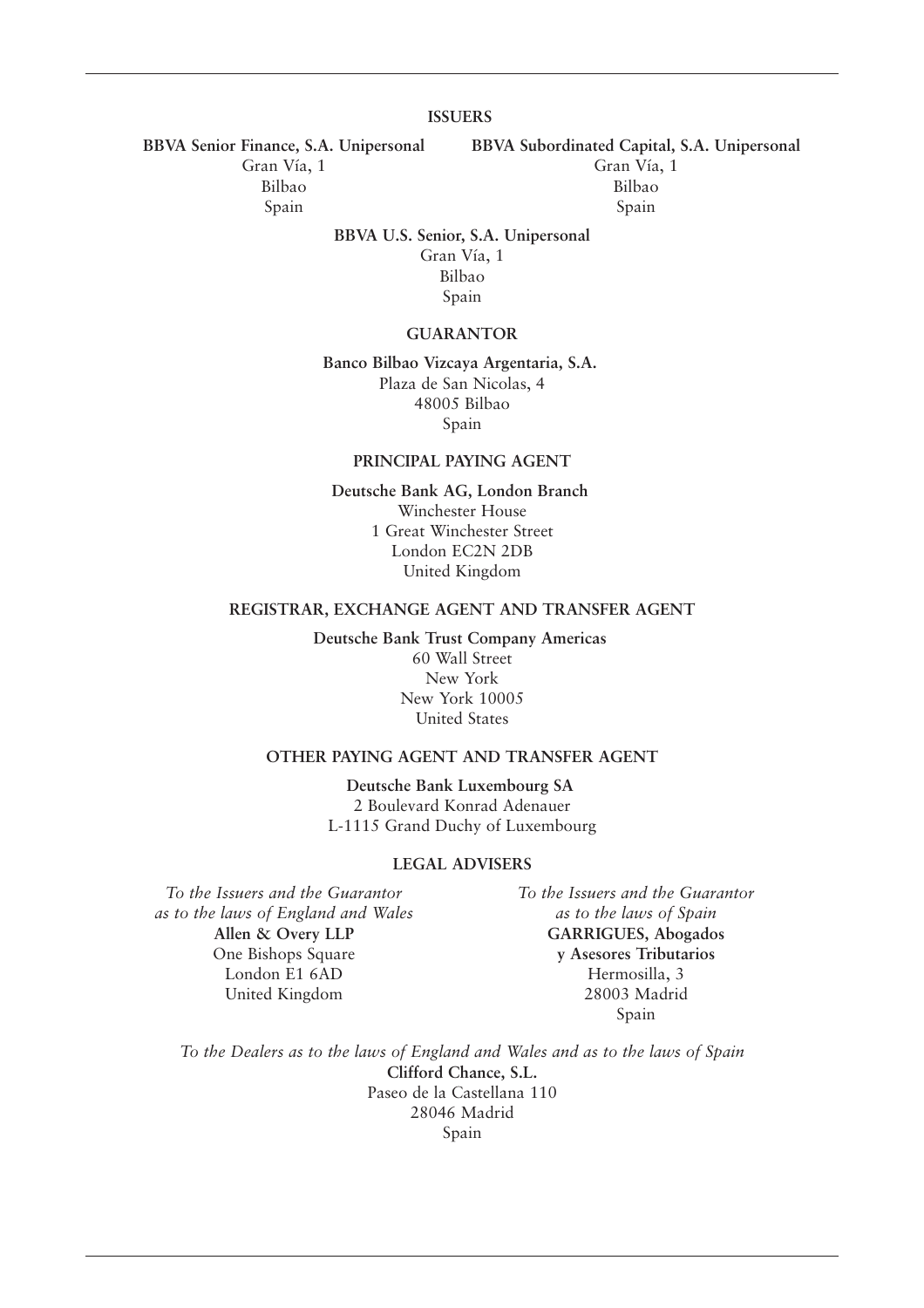#### **AUDITORS**

*To the Issuers and the Guarantor*  **Deloitte, S.L.** Plaza Pablo Ruiz Picasso, 1 Torre Picasso 28020 Madrid Spain

#### **DEALERS**

**Barclays Bank PLC** BNP PARIBAS

5 The North Colonnade 10 Harewood Avenue London E14 4BB United Kingdom United Kingdom

# Canary Wharf United Kingdom London E14 5LB United Kingdom

**Deutsche Bank AG, London Branch Dresdner Bank AG** Winchester House Jürgen-Ponto-Platz 1 1 Great Winchester Street 60301 Frankfurt am Main London EC2N 2DB Germany United Kingdom

#### Goldman Sachs International **HSBC Bank plc** Peterborough Court 8 Canada Square 133 Fleet Street London E14 5HQ London EC4A 2BB United Kingdom United Kingdom

United Kingdom United Kingdom

# **Nomura International plc Société Générale**

1 St Martin's-le-Grand 75009 Paris London EC1A 4NP France United Kingdom

**ABN AMRO Bank N.V. Banco Bilbao Vizcaya Argentaria, S.A.** 250 Bishopsgate Víade los Poblados s/n 2<sup>ª</sup> Planta, London EC2M 4AA 28033, Madrid United Kingdom Spain

Canary Wharf London NW1 6AA

**Citigroup Global Markets Limited Credit Suisse Securities (Europe) Limited** Citigroup Centre **Cabot Square** One Cabot Square Canada Square London E14 4QJ

#### **J.P. Morgan Securities Ltd. Lehman Brothers International (Europe)** 125 London Wall 25 Bank Street London EC2Y 5AJ London E14 5LE

**Merrill Lynch International Morgan Stanley & Co. International plc** Merrill Lynch Financial Centre 25 Cabot Square 2 King Edward Street Canary Wharf London EC1A 1HQ London E14 4QA United Kingdom United Kingdom

Nomura House 29, boulevard Hausmann

**UBS Limited** 1 Finsbury Avenue London EC2M 2PP United Kingdom